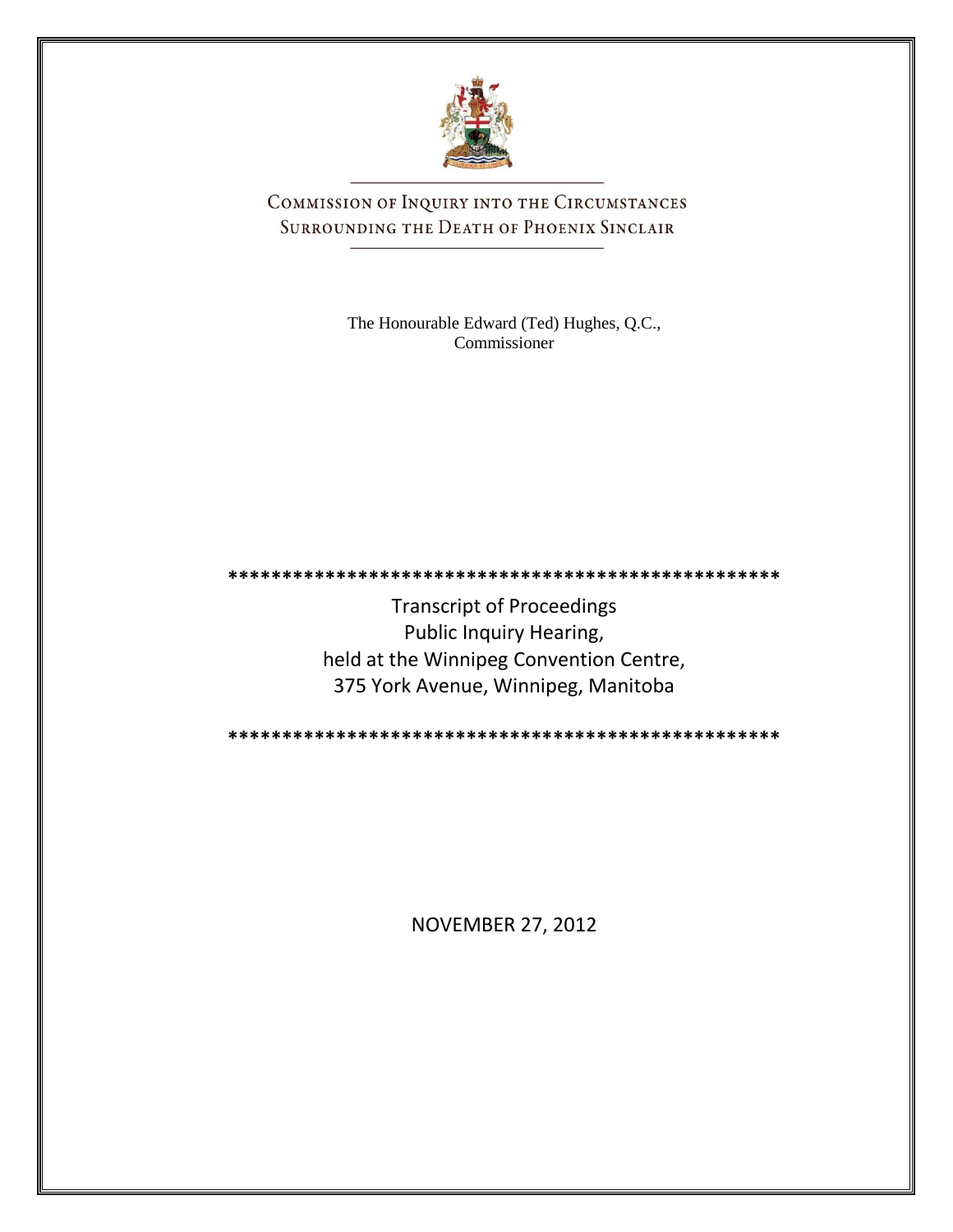## **APPEARANCES:**

**MS. S. WALSH,** Commission Counsel

**MR. D. OLSON,** Senior Associate Counsel

**MR. G. MCKINNON,** for Department of Family Services and Labour

**MR. T. RAY,** for Manitoba Government and General Employees Union

**MR. K. SAXBERG,** for General Child and Family Services Authority, First Nations of Northern Manitoba Child and Family Services Authority, First Nations of Southern Manitoba Child and Family Services Authority and Child and Family All Nation Coordinated Response Network

**MR. H. KHAN,** for Intribal Child and Family Services

**MR. J. GINDIN** and **MR. D. IRELAND,** for Mr. Nelson Draper Steve Sinclair and Ms. Kimberly-Ann Edwards

**MR. J. FUNKE** and **MS. J. SAUNDERS,** for Assembly of Manitoba Chiefs and Southern Chiefs Organization Inc.

**MS. K. BARR,** for Ms. M. Pickering

**MR. F. GANGE,** for SOR #5 AND SOR #6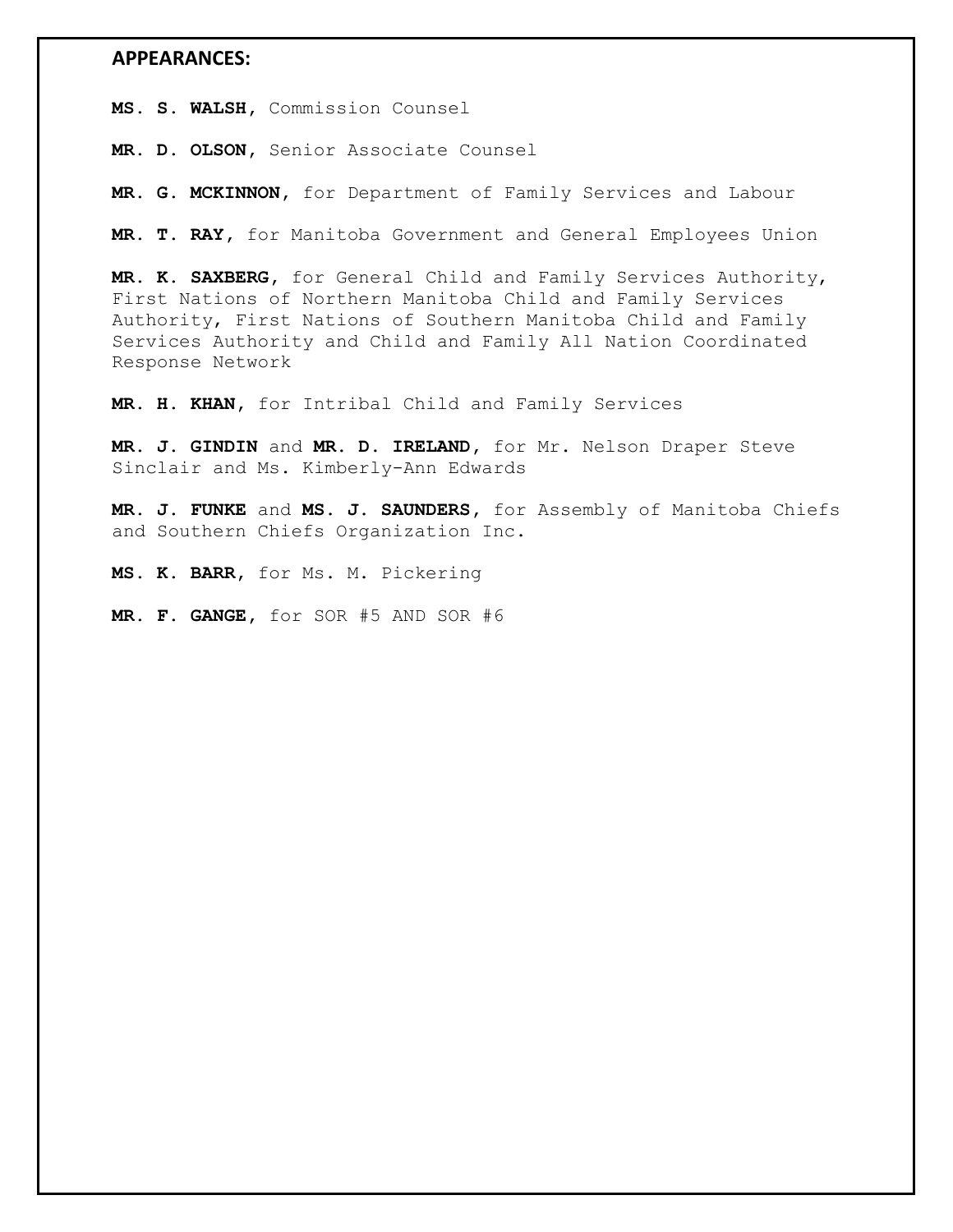# **INDEX**

# **Page**

# **WITNESSES:**

DELORES CHIEF-ABIGOSIS

| Direct Examination (con't) (Olson) |            |     |
|------------------------------------|------------|-----|
| Examination by the Commissioner    |            | 67  |
| Cross-Examination                  | (McKinnon) | 68  |
| Cross-Examination                  | (Gindin)   | 71  |
| Cross-Examination                  | (Saxberg)  | 82  |
| Cross-Examination                  | (Ray)      | 97  |
| Re-Examination                     | (Olson)    | 111 |

ANGELA BALAN

|  | Direct Examination | (Olson) | 117 |
|--|--------------------|---------|-----|
|--|--------------------|---------|-----|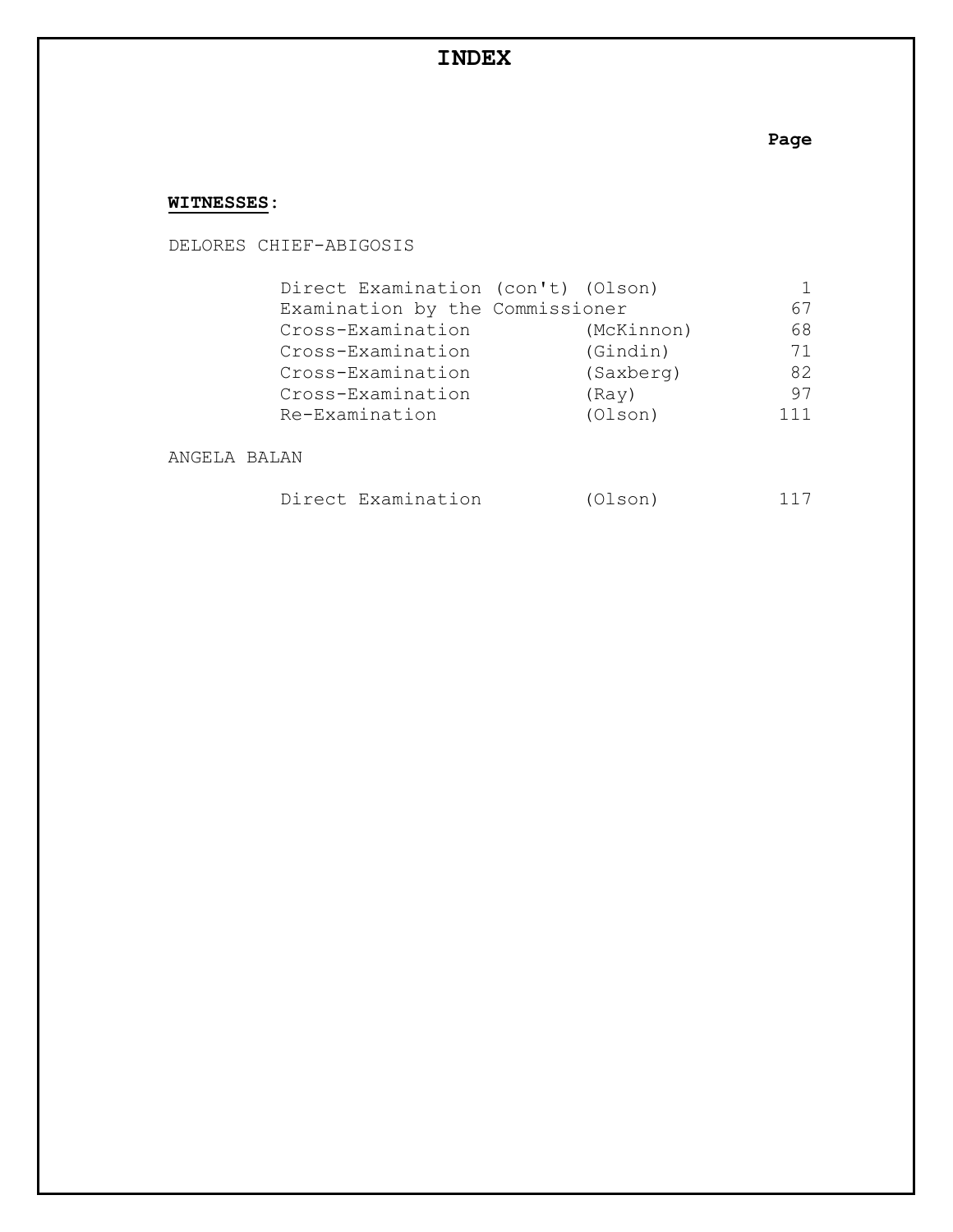NOVEMBER 27, 2012 PROCEEDINGS CONTINUED FROM NOVEMBER 26, 2012 THE COMMISSIONER: Mr. Olson. **DELORES CHIEF-ABIGOSIS,** previously affirmed, testified as follows: DIRECT EXAMINATION CONTINUED BY MR. OLSON: Q If we could just turn to page number 37050, please. So in front of you is a, a CRU Intake and AHU form dated July 18, 2001. It's addressed to you from Shannon Skogstad. Do you recall reviewing this document? A I reviewed the document, it was given by counsel, but I can't recall reviewing it at that time. Q Would you have received it on the 18th of July? 18 A I would have received it on the date, yes. Q Okay. And you were still actively employed at

 the agency then? A Yes.

Q Okay. And this document says:

 "The SOR called to report that Samantha Kematch and her partner,

 $- 1 -$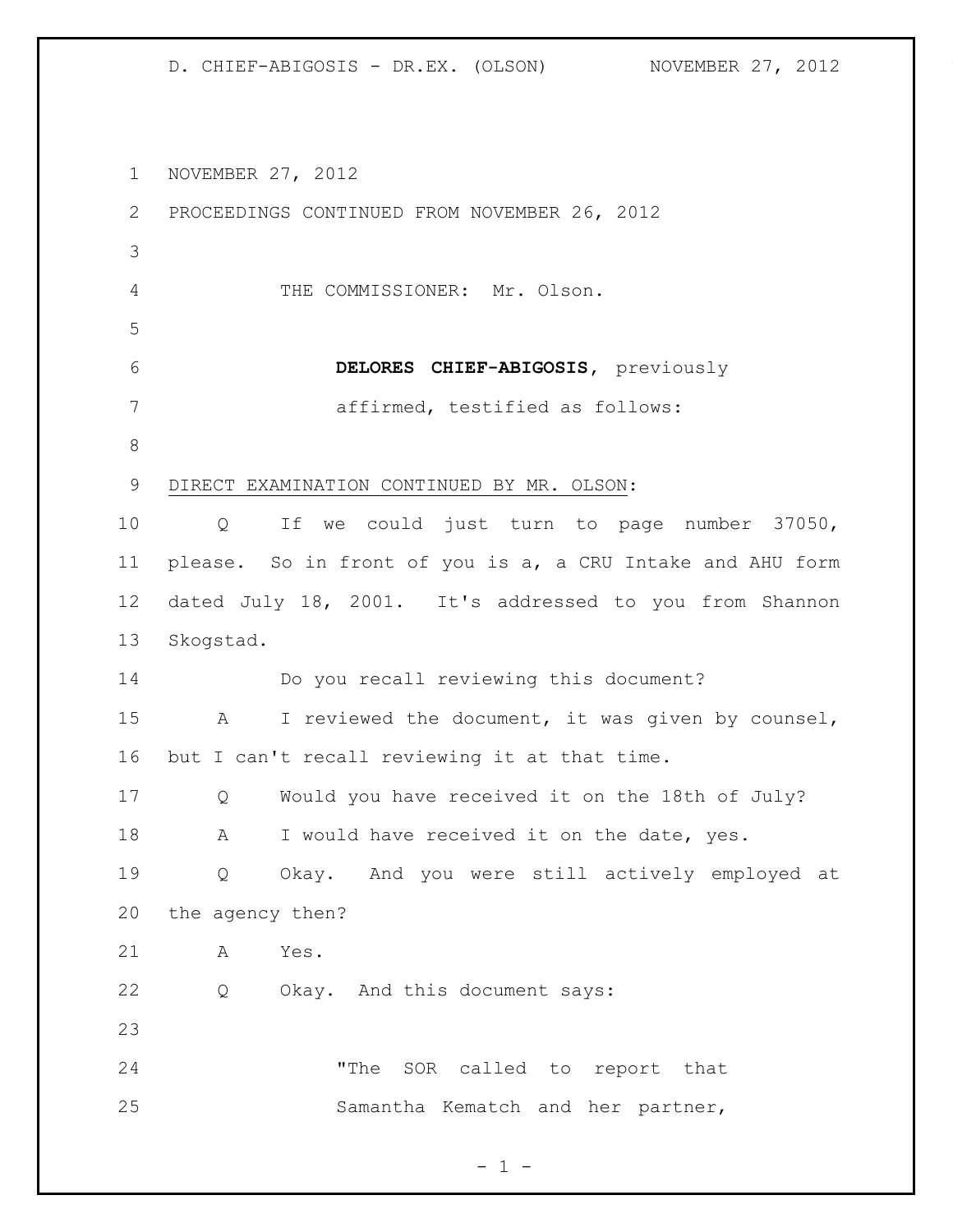Steven Sinclair are involved in a family dispute since the death of their daughter on July 15/01. According to the SOR the police actually had to attend the funeral chapel last night due to the tension which an outside source had indicated might lead to violence. In fact, Steve's side of the family was to view the body from 10:00 p.m. to midnight --" Or sorry. "The family were to view the body from 7:30 to 9:30 p.m. and Samantha's side of the family was 18 to view the body from 10:00 p.m. 19 to midnight. In addition, the police were informed that Nikki Taylor, worker for the Boys and Girls Club, had actually examined the body last night at the funeral **parlor.** Apparently she has

 $- 2 -$ 

accused the police of missing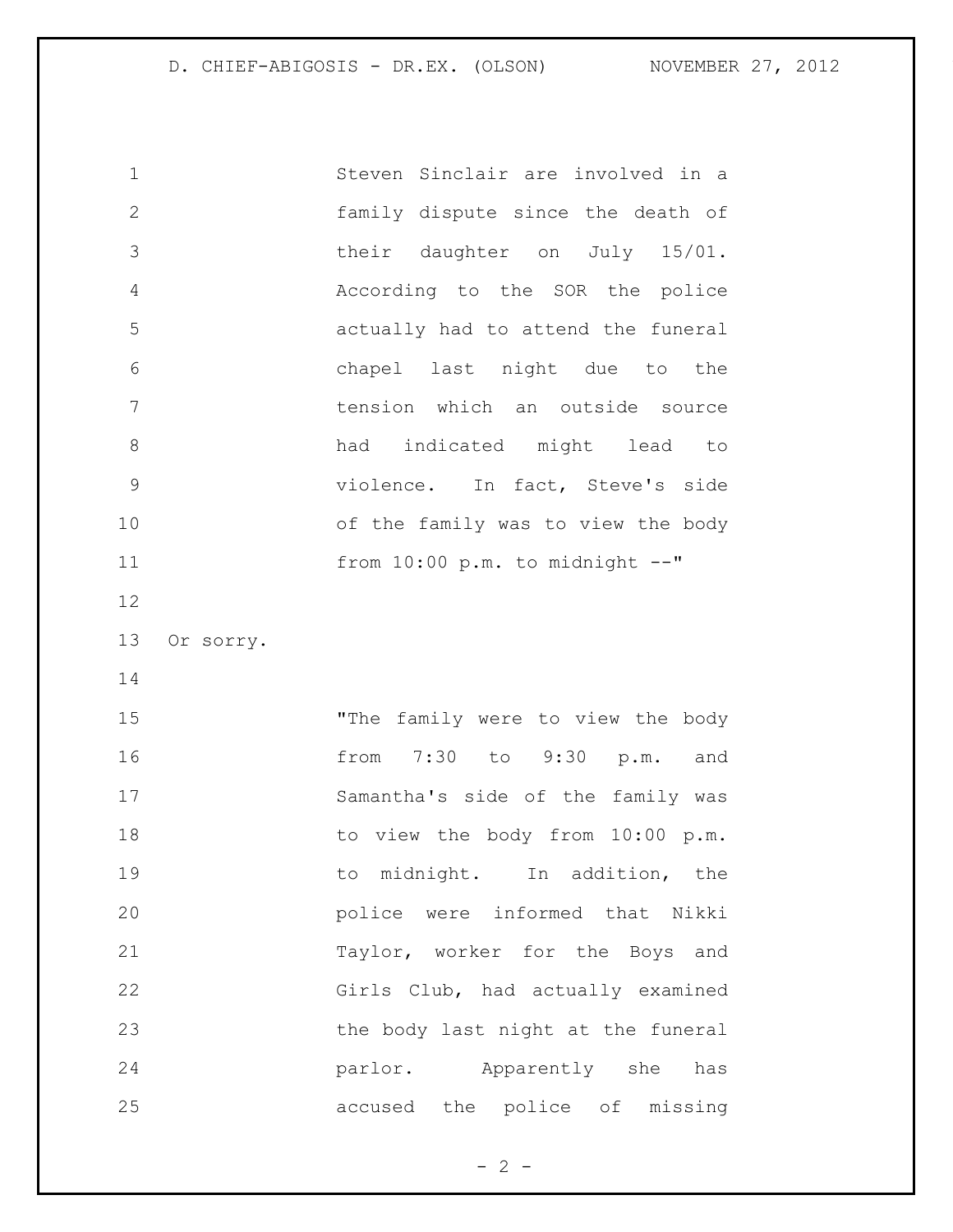marks on the body which of course 2 are marks caused by the autopsy. The SOR also relayed that according to Steve Sinclair, he was approached by Diane Redsky, Executive Director of Ma Mawi and asked that he participate in a 8 Sharing Circle with his ex, Samantha Kematch. Steve stated that he told Diane that he did not want to participate, and furthermore, he has an order stating that he is to stay away from Samantha, due to a prior domestic assault charge. Steve alleges that Diane told him that 17 the 'court order' does not matter, 18 and that he could attend the 19 sharing circle. The SOR has been told that

 Samantha Kematch and her family 22 are upset that the funeral is not being held on the reserve. She also indicated that she wanted the funeral postponed and wanted to

- 3 -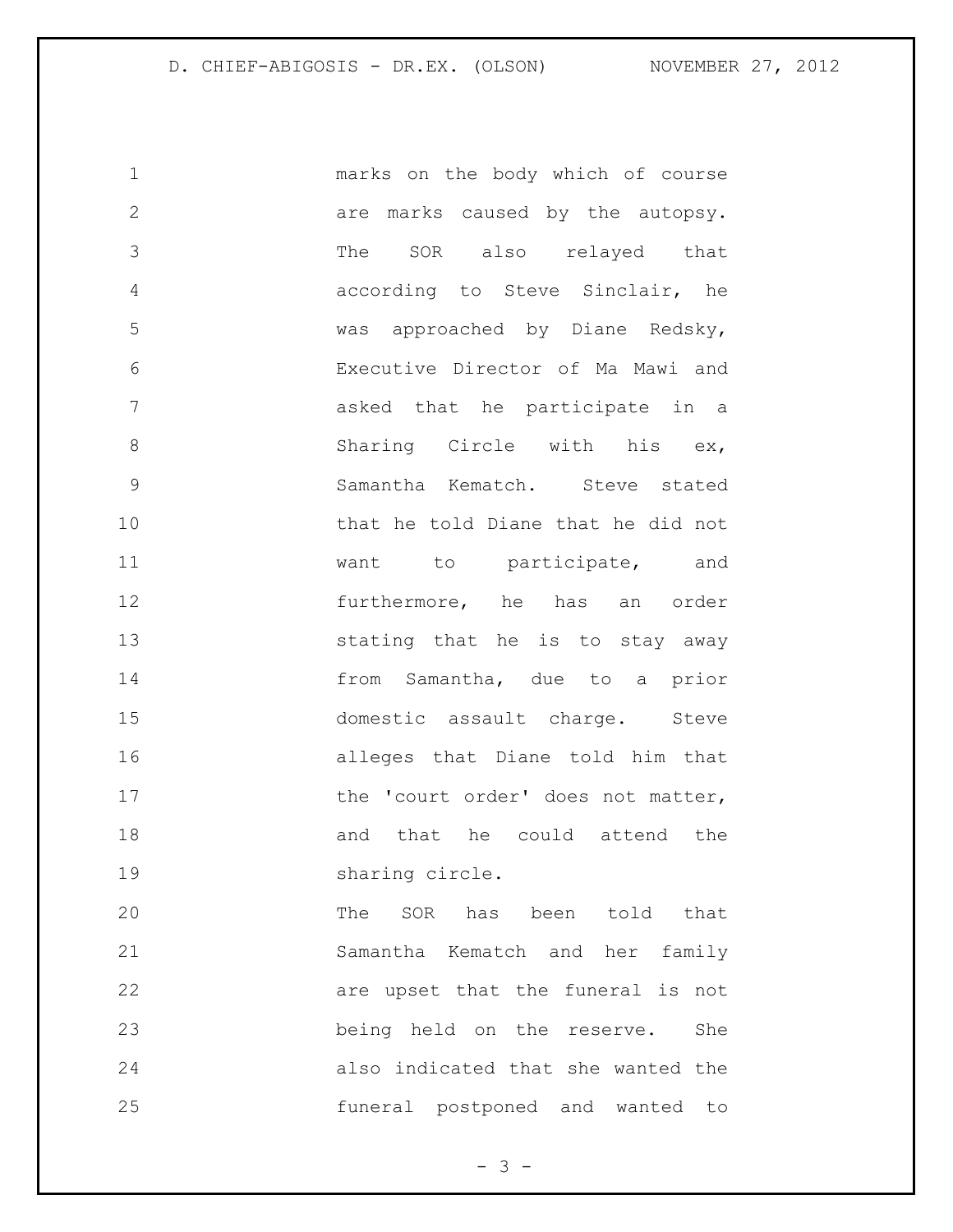| $\mathbf 1$    | She<br>challenge the autopsy.      |
|----------------|------------------------------------|
| $\mathbf{2}$   | apparently wanted an inquest into  |
| 3              | the death before any funeral was   |
| 4              | held. These are but some of the    |
| 5              | issues the respective families are |
| 6              | divided on.                        |
| 7              | The SOR maintains that it appears  |
| 8              | that the child died from           |
| $\mathcal{G}$  | complications from pneumonia, and  |
| 10             | the autopsy has not revealed any   |
| 11             | evidence of child abuse thus far.  |
| 12             | The toxicology reports are not     |
| 13             | complete, and the SOR suggests     |
| 14             | that the agency contacts him in    |
| 15             | September and gets a completed     |
| 16             | autopsy report.                    |
| 17             | Apparently Steve Sinclair has gone |
| 18             | to a lawyer and is seeking Interim |
| 19             | Custody of both --"                |
| 20             |                                    |
| 21<br>It says: |                                    |
| 22             |                                    |
| 23             | "-- Samantha and the body of the   |
| 24             | child."                            |
| 25             |                                    |
|                |                                    |

- 4 -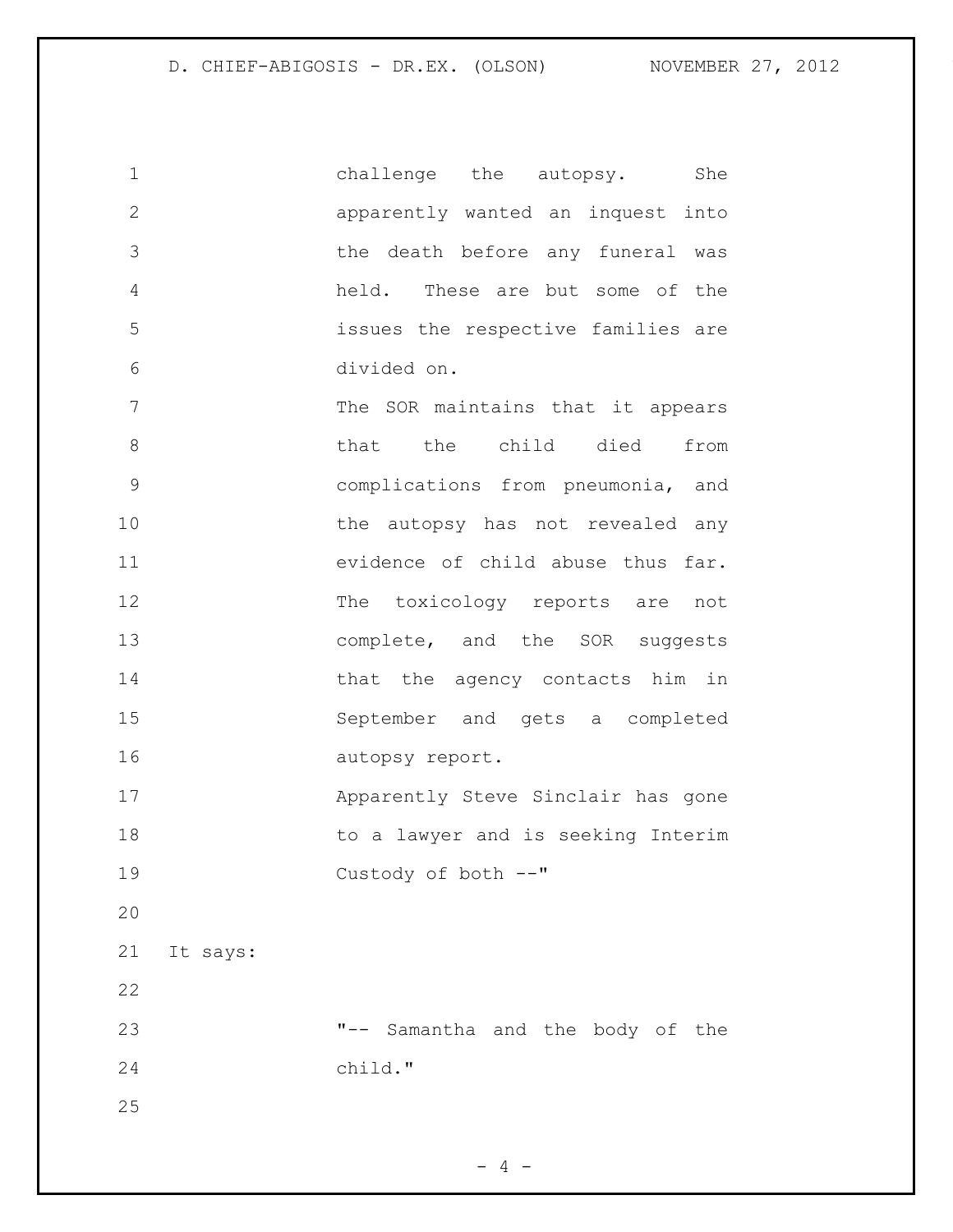And that should, I think, read Phoenix. "The SOR stated that the funeral is at 1:00 p.m. today and the police will not be attending. This writer contacted the family's worker Delores Chief-Abigosis, at 8 the Jarvis office, and relayed the aforementioned. Delores requested the information be written up and faxed over to be placed in his file." Q Were you aware of this incident occurring at this point, aside from what's reported here? A I can't recall. Q Did you attend the funeral? A Yes, I did. Q Okay. And do you know -- was Phoenix there at the time, did you see her? 21 A I can't recall if she was there. Q Okay. Did you talk to Steve Sinclair to find out what was happening with him at the time? A I can't recall. Q Did you ever speak with Ms. Skogstad about this?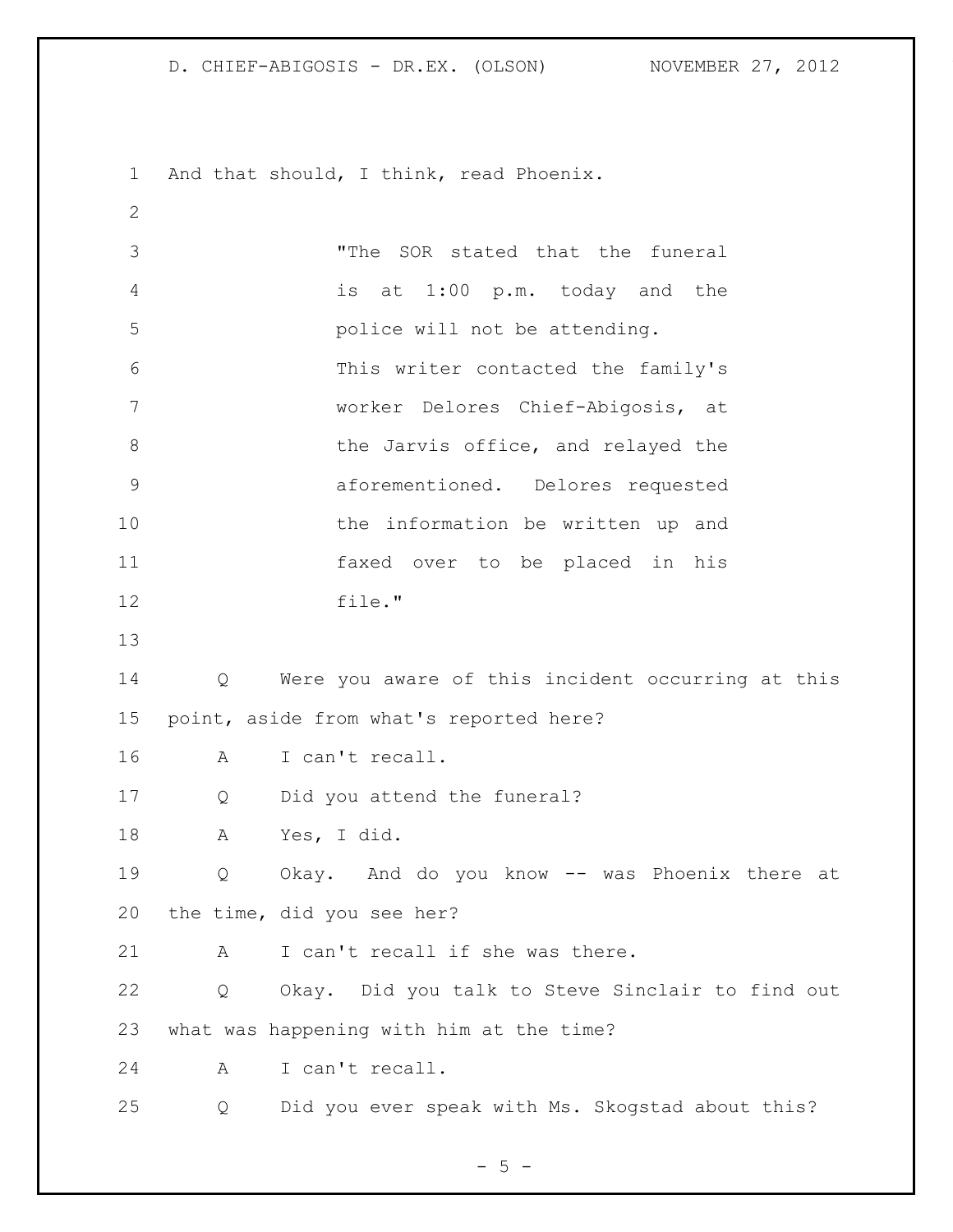A No.

 Q And why did you want her to type up this information and put it in -- so you could put it in the file?

 A I believe that was always the practice if a collateral had called to report an incident. I would ask them if they could write it up and forward it to us. It 8 was just something that I -- that was a practice.

 Q Okay. Did the, the parent fighting between Ms. Kematch and, and Mr. Sinclair cause you any concern about the safety of Phoenix at the time?

A I can't recall.

 Q And it looks like they both wanted custody of Phoenix at the time; were you, were you aware of that?

 A I'm aware that they -- according to when I reviewed my notes I'm aware that they were both wanting custody of the child, and I'm also aware that through a review of my notes that there was a lot of conflict within the family, and I'm aware, too, that they did not get along in the same space according to my notes.

 Q Okay. So sometime you had, I guess, anticipated that one of them would have care and control of Phoenix?

A Meaning the agency?

 Q No, meaning either Steve Sinclair or Samantha Kematch.

 $- 6 -$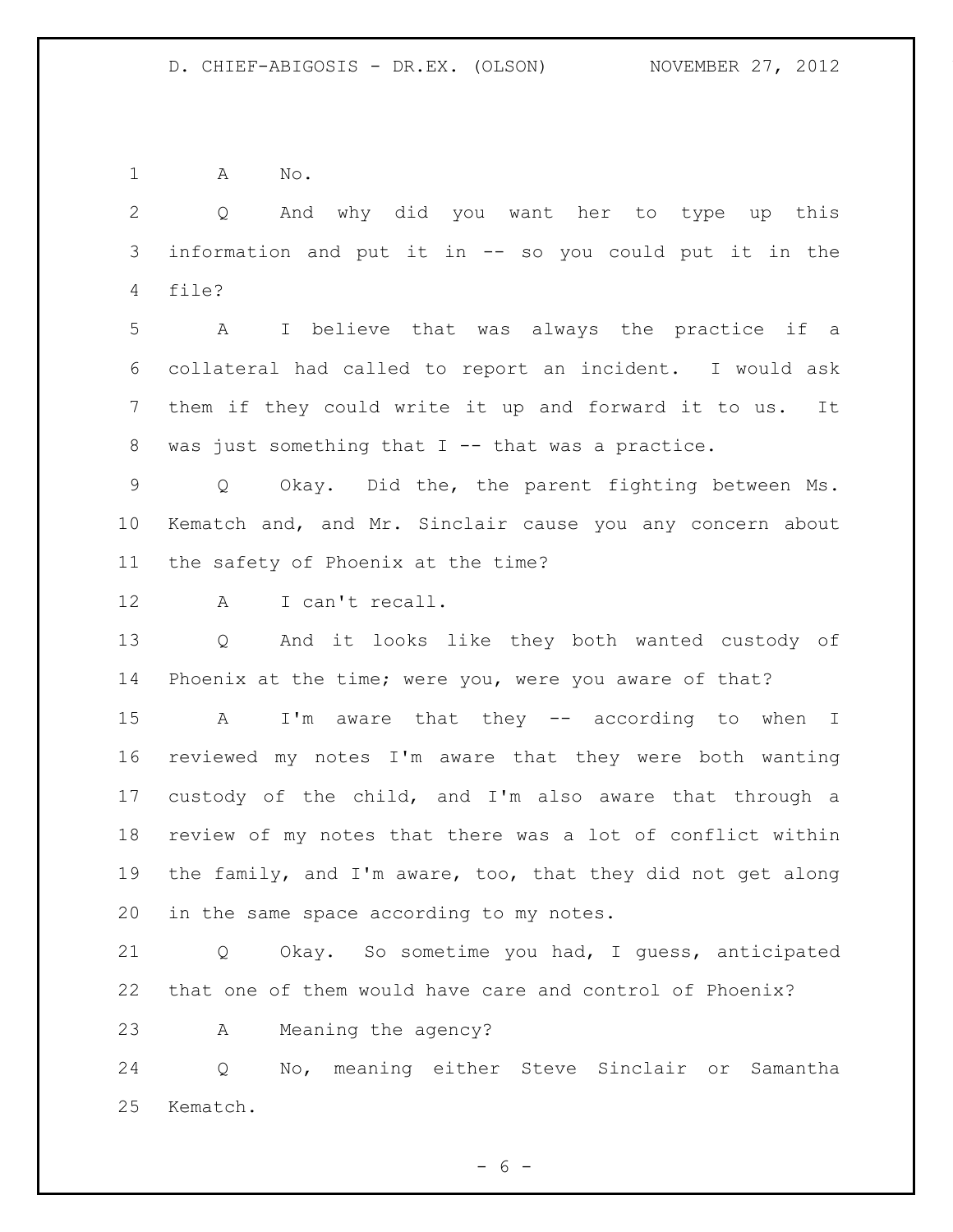A Yes, at some point one of them will take the full responsibility for that child. Q Turn now, please, to page 37048. This is an e- mail from your supervisor Lorna Hanson dated July 19, 2001, and it says: File review on, and then it has the baby's name redacted. Do you recall receiving this e-mail? A I don't recall receiving the e-mail. 8 Q Is it an e-mail you would have received? A Yes, it would have been an e-mail that I would have received. Q And it's, it's part of your file; right? A Correct. Q Okay. It says: "Jan Christianson-Wood, from the medical examiner's office will be out Tuesday, July 24th at 9:30 to **review** your file, so please have it and your case notes all organized in my office for that 21 time. Thanks. Sorry for all the pressure put upon you, to get this all done, but it is a normal process. I know one can feel scrutinized but it is not meant to

- 7 -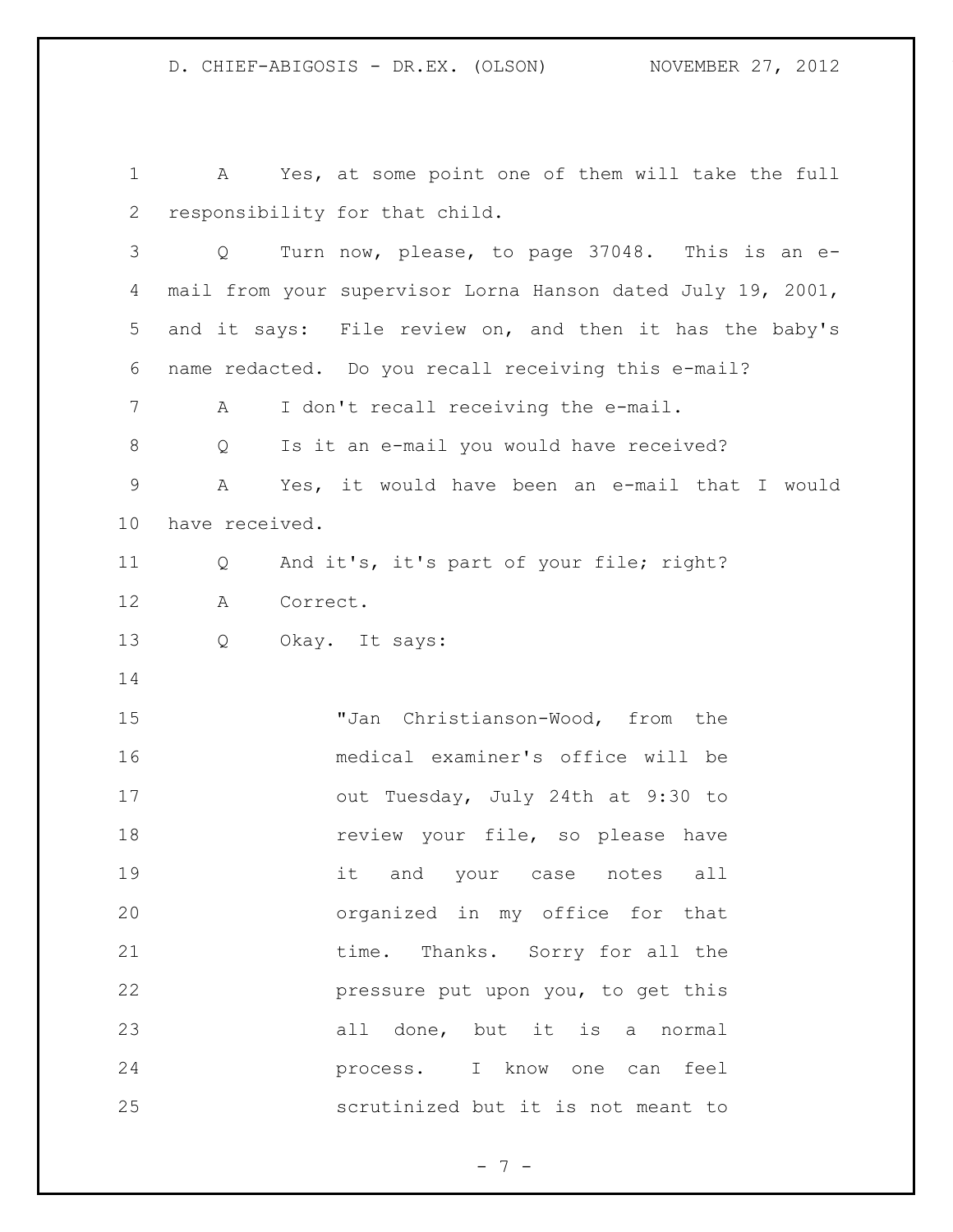do that. On another note the coroner is now thinking the baby had a fast- acting disease that may have been the cause of death. This is not stated as official cause though. Also, Nikki Taylor, and mom both spoke with coroner re blood on body. This blood was as a result 10 of the autopsy, not as a result of 11 anyone harming the child. Obviously, the funeral home did not do a good job cleaning and **preparing the body for viewing.**  Once the corner spoke with mom and 16 Ms. Taylor, they seemed to calm down." What's the reference here to the review of your file, was that the Samantha Kematch and Steve Sinclair files? A It's all the notes that was given to my supervisor for Janet to review. Q Okay. That would be Jan Christianson-Wood? A Correct.

 $- 8 -$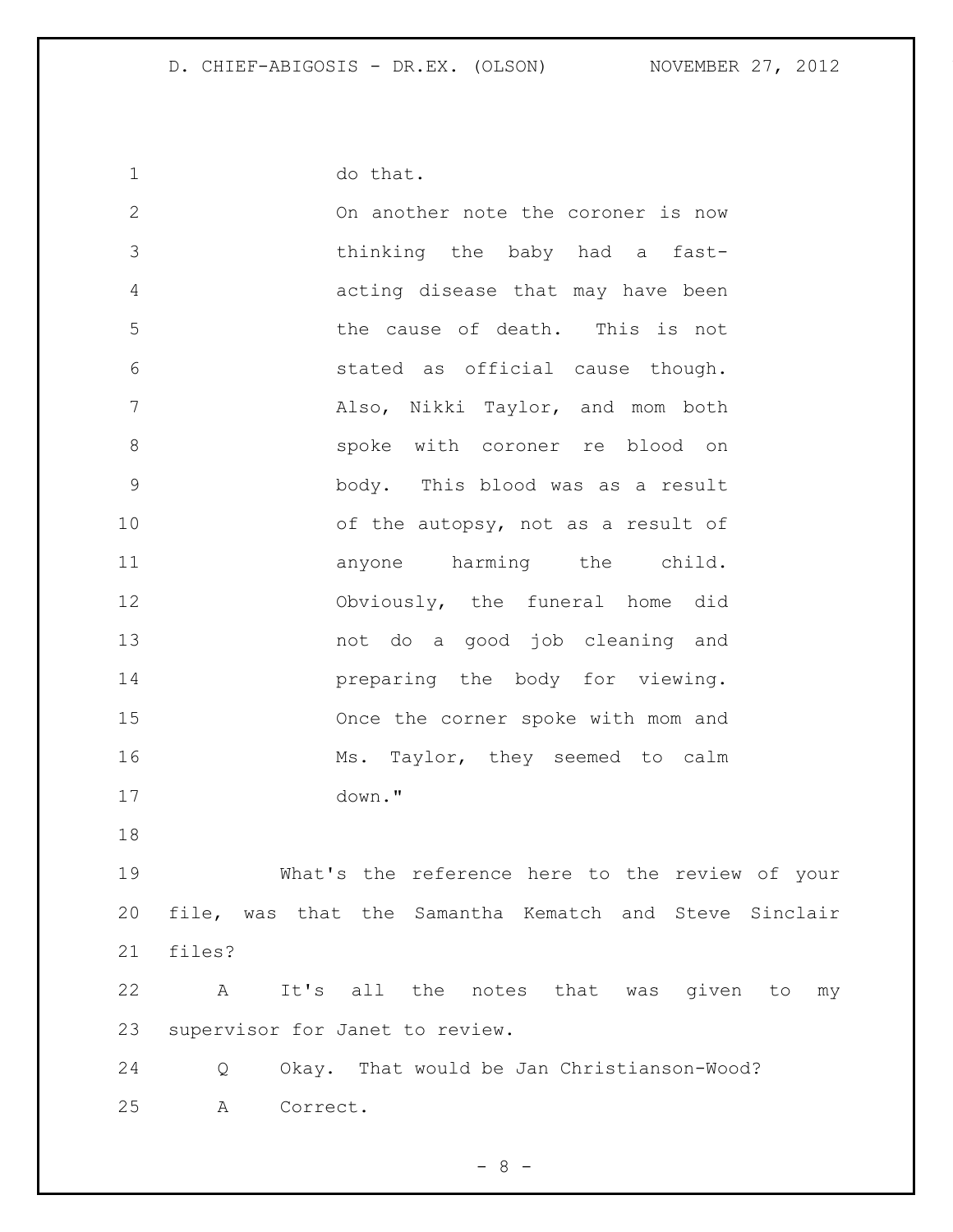Q So she was going to review your entire file? A Correct.

 Q And that would be all your notes that you took? A Correct.

 Q And all the documents that were in the file at the time?

A Correct.

 Q And what -- did you know what the purpose of the review was, do you have an understanding as, as to the purpose?

 A As shared earlier it was a report that would go to the program manager --

Q Right.

 A -- because a child had died while we were providing service to that family.

 Q And is that something you recall Ms. Hanson explaining to you at some point, or were you aware of that previously?

 A I can't recall, but it is, it is something that we would be aware of.

 Q The reference to the pressure being put on you was that a concern you had at the time, that you felt scrutinized?

 A I can't recall, but there was a lot of stress, I would say yes.

 $-9 -$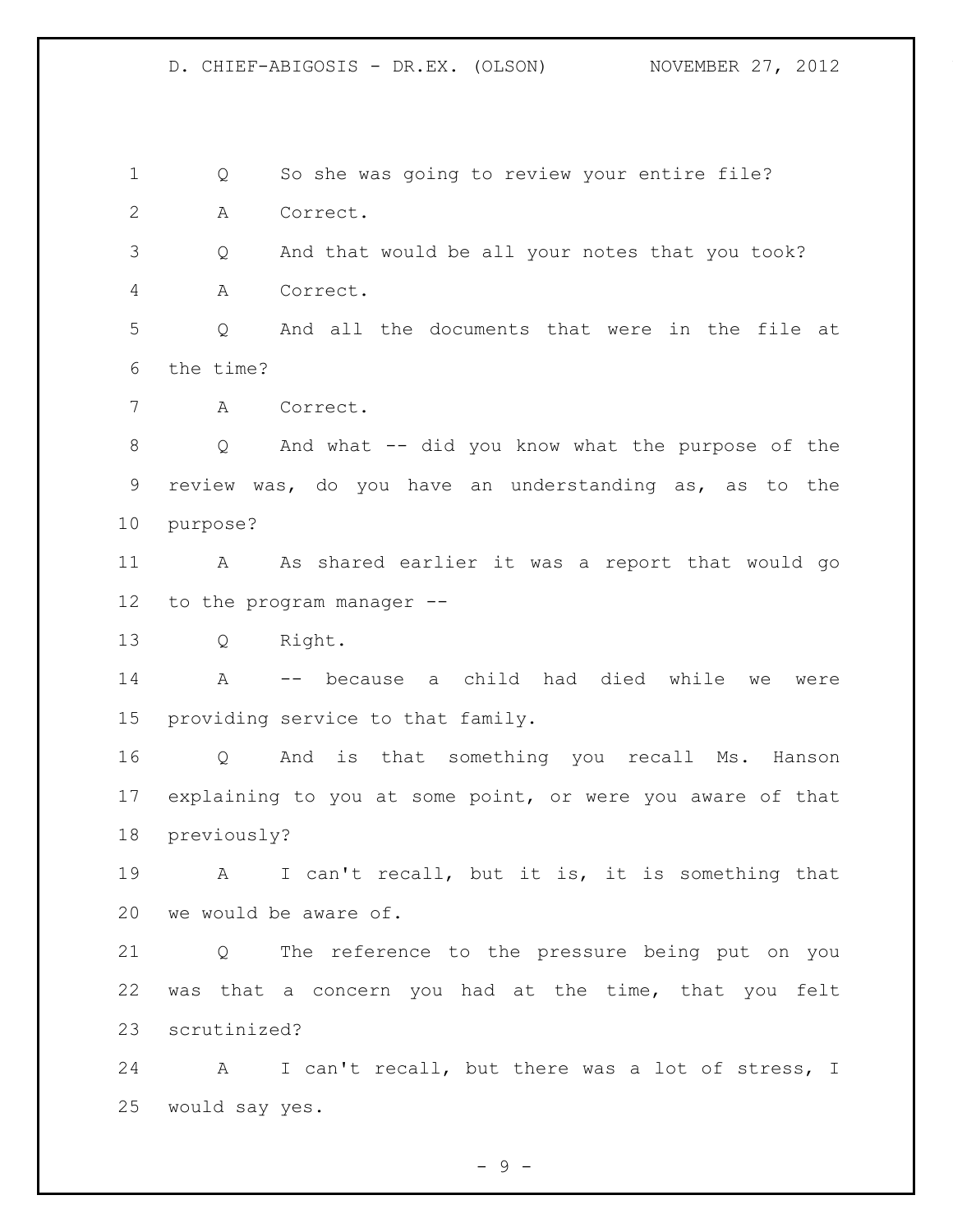Q Sorry, I didn't ... A There was a lot of stress from the death of that child, and being the worker. Everybody was going through that, that loss. Q Including yourself? A Including myself, yes. Q So this death had a big impact on you? 8 A Correct. Q And I think you said it was the first time you experienced that as a social worker? A Correct. Q And so in that -- was it something that would have stood out in your mind, even today you really have a vivid recollection of that? A Correct. Q And did you anticipate that Steve Sinclair was probably having similar -- a similar reaction to the death of his infant? A Yes, he was. Q Did you, did you do anything to assist Mr. Sinclair at that time? A It was shared yesterday what -- MR. RAY: Well, I, I think -- 24 THE WITNESS: -- had happened. MR. RAY: -- I think we've covered this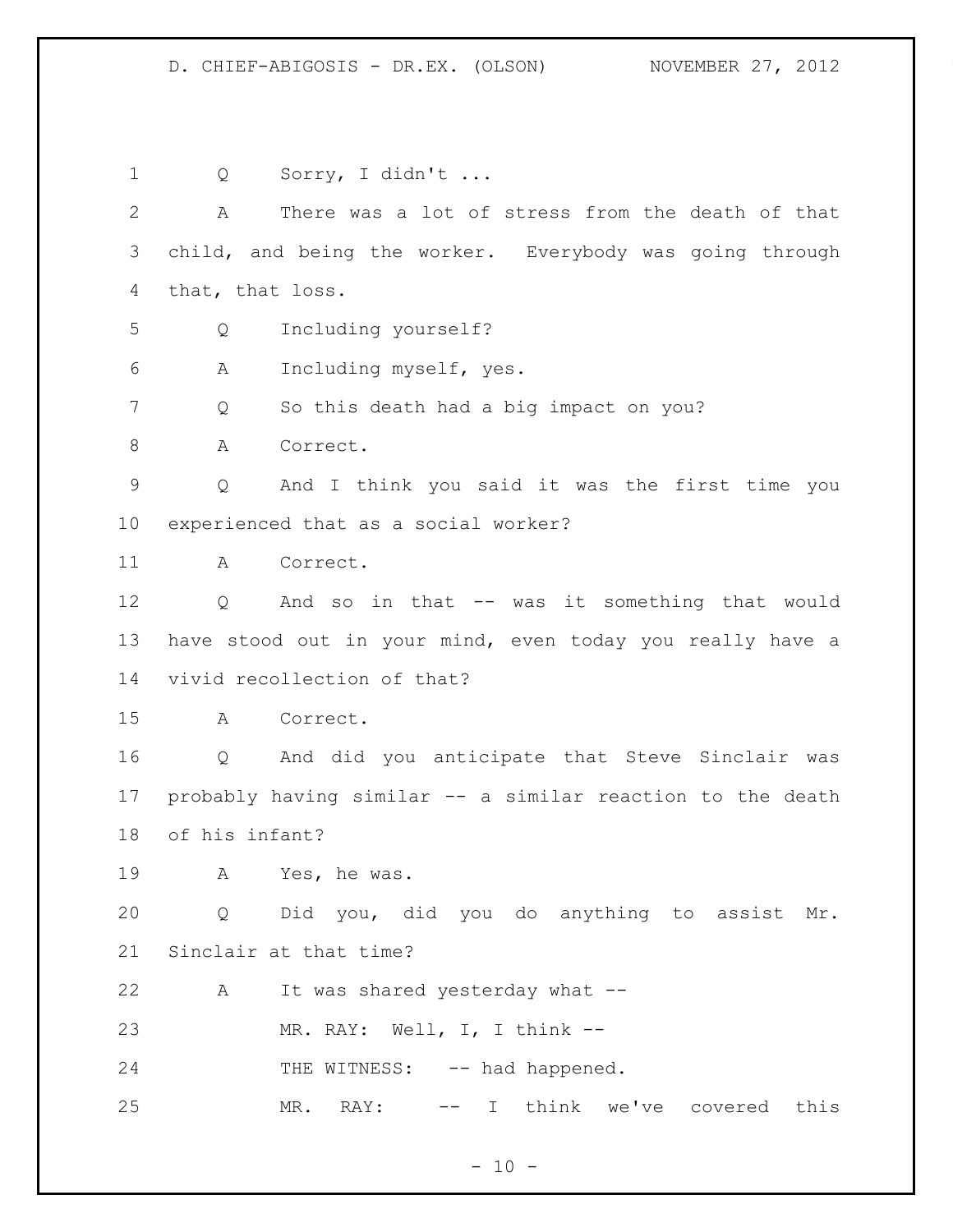exhaustively yesterday regarding the offer of services, and counseling so.

 THE COMMISSIONER: Just a minute. What, what was your last question?

 MR. OLSON: Whether she did anything at this time to offer Mr. Sinclair any support, this being --

 THE COMMISSIONER: Whether she, whether she did anything what?

 MR. OLSON: At this time to offer Mr. Sinclair some support.

 MR. RAY: Perhaps Mr. Olson can take the witness to the point in your notes where she had a discussion with 13 Mr. Sinclair, as she discussed yesterday, where she offered 14 him services and offered her condolences. She can -- he, 15 he can ask the question by referring to  $-$ -

 MR. OLSON: My question is, is restricted to the time after July 19, 2001, after the funeral.

 THE COMMISSIONER: Well I can't be certain that that -- are you saying the same question was asked yesterday?

 MR. RAY: I think -- if Mr. Olson is saying now that after she offered services on July 16th, and Mr. Sinclair refused those services, if Mr. Olson is now asking if she again offered services three days later then I suppose that that's a different question, and he can ask

 $-11 -$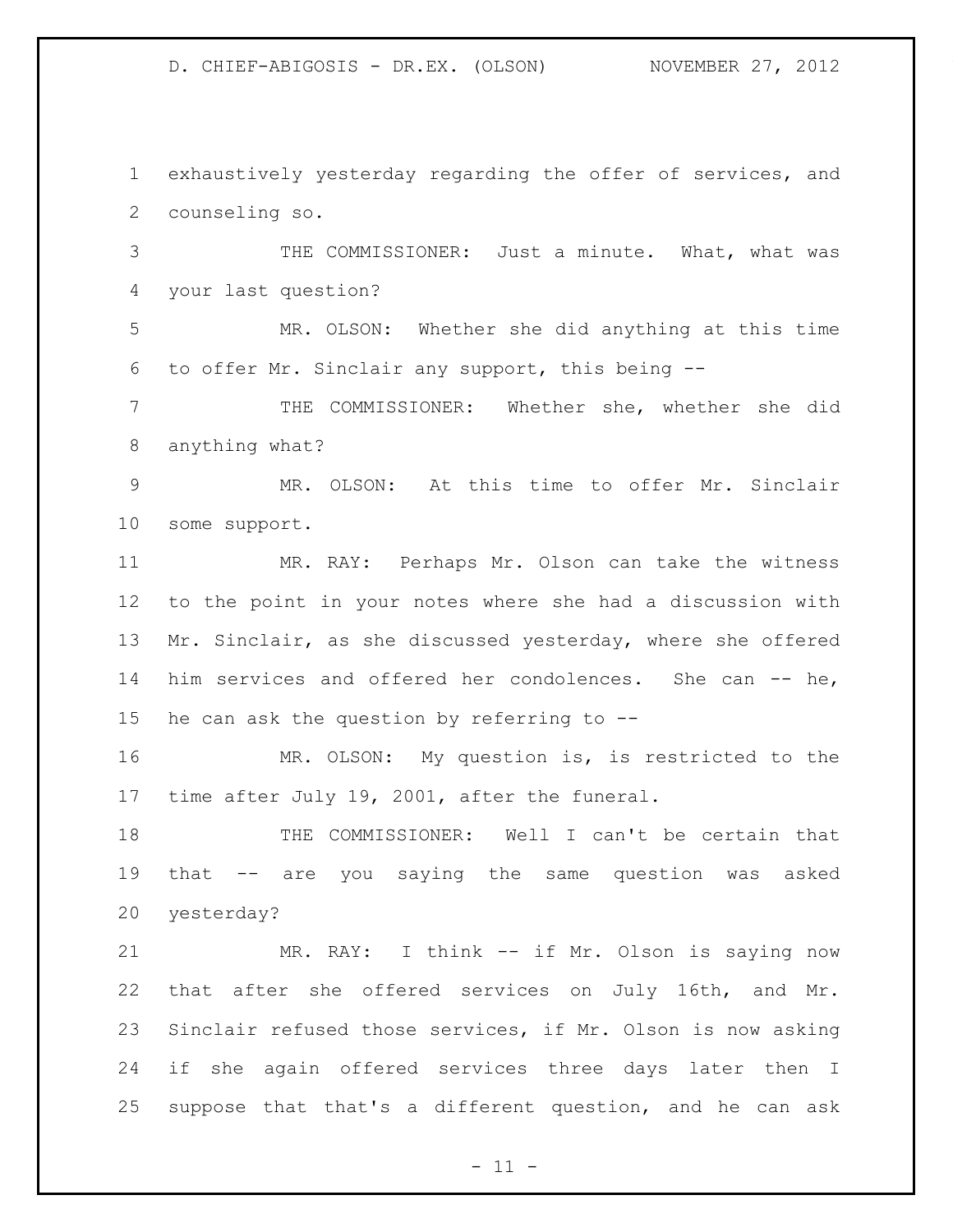the question.

| $\mathbf{2}$   |                    | THE COMMISSIONER: Is that what --                           |  |
|----------------|--------------------|-------------------------------------------------------------|--|
| 3              |                    | MR. OLSON: That is my question.                             |  |
| 4              |                    | THE COMMISSIONER: I see nothing improper with               |  |
| 5              | that.              |                                                             |  |
| 6              |                    | MR. OLSON: Thank you.                                       |  |
| $7\phantom{.}$ |                    |                                                             |  |
| 8              | BY MR. OLSON:      |                                                             |  |
| 9              | Q                  | So after the funeral you, you had this                      |  |
| 10             |                    | information about these things happening, did you offer any |  |
| 11             |                    | further support to Mr. Sinclair and the family?             |  |
| 12             | $\mathbb A$        | I can't recall.                                             |  |
| 13             | $Q \qquad \qquad$  | Were you still involved with the family at that             |  |
| 14             |                    | time after your attending the funeral?                      |  |
| 15             | A                  | I believe I was put on paper to complete -- I               |  |
| 16             | can't recall so.   |                                                             |  |
| 17             | Q                  | Do you recall the exact date you stopped working            |  |
| 18             | actively?          |                                                             |  |
| 19             | A                  | I shared yesterday I cannot recall the exact date           |  |
| 20             | of my resignation. |                                                             |  |
| 21             | Q                  | Okay.                                                       |  |
| 22             |                    | COMMISSIONER: But you think it was about<br>THE             |  |
| 23             | when?              |                                                             |  |
| 24             |                    | THE WITNESS: It was shortly after the death of              |  |
| 25             |                    |                                                             |  |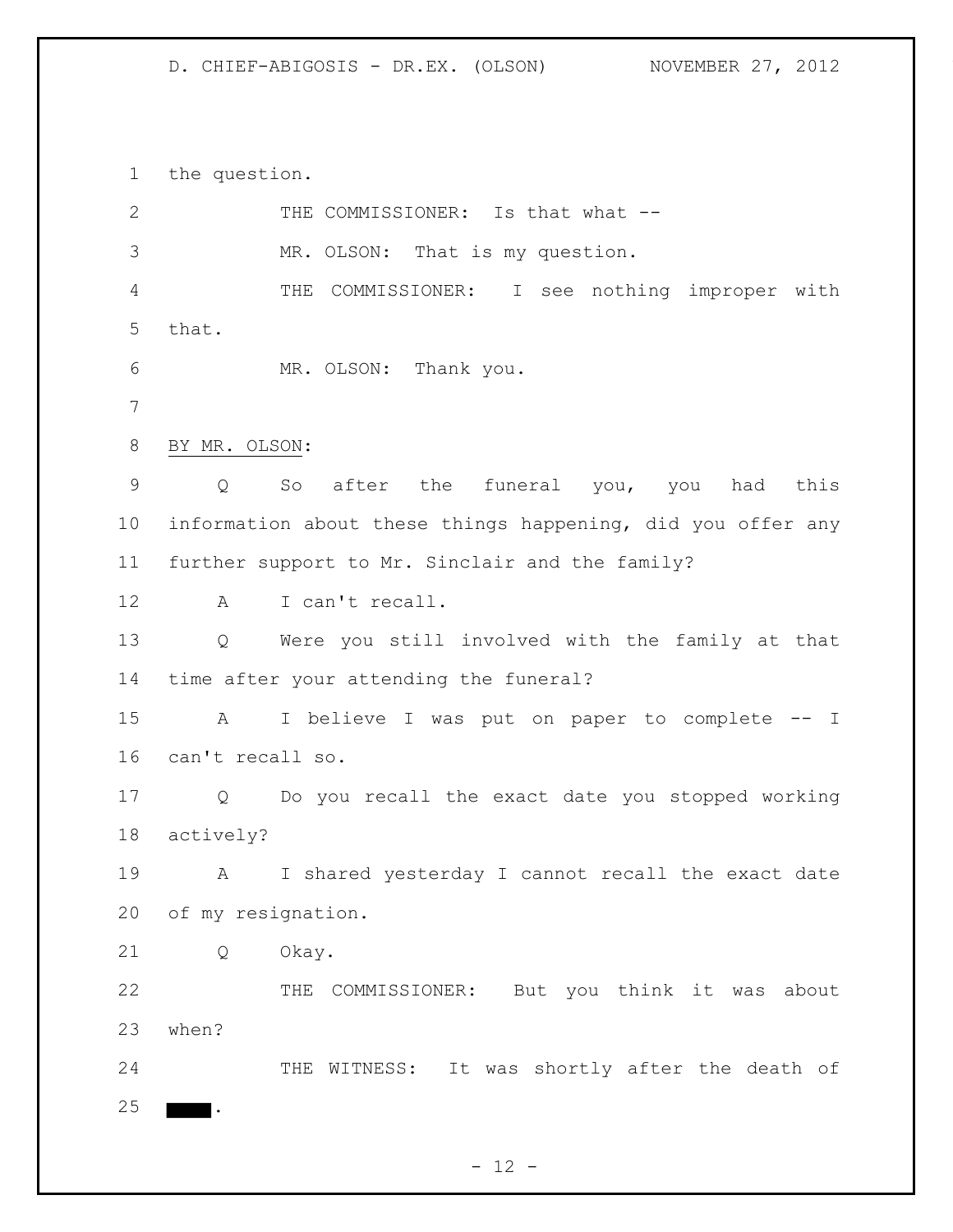BY MR. OLSON:

 Q Do you have a recollection -- do you actually remember attending the funeral? A Yes. Q And does that help you at all in terms of when after you attended that you would have stopped working? A I can't recall exactly, but I know it was in a short period of time that I remained with the agency that I had decided to resign. Q Okay. And when I say "actively working" I mean actually working -- A No, I wasn't actively working with the family. I 13 can't say for sure, I can't recall, and I know that shortly after this incident that I had left the agency. Q And when you say you left the agency does that -- what does that mean? You said you worked closing files into August I think. When you say -- 18 A Well, the practice is that if I had given that, that notice out that I was going to leave the agency there would be a period of time that I would be given to do the paper on the files that was assigned to myself, not only this file but the other files that was assigned to me, so I would be strictly on paper. I would not be working with the families that was assigned to me.

Q Okay. So you would not be working with the

 $- 13 -$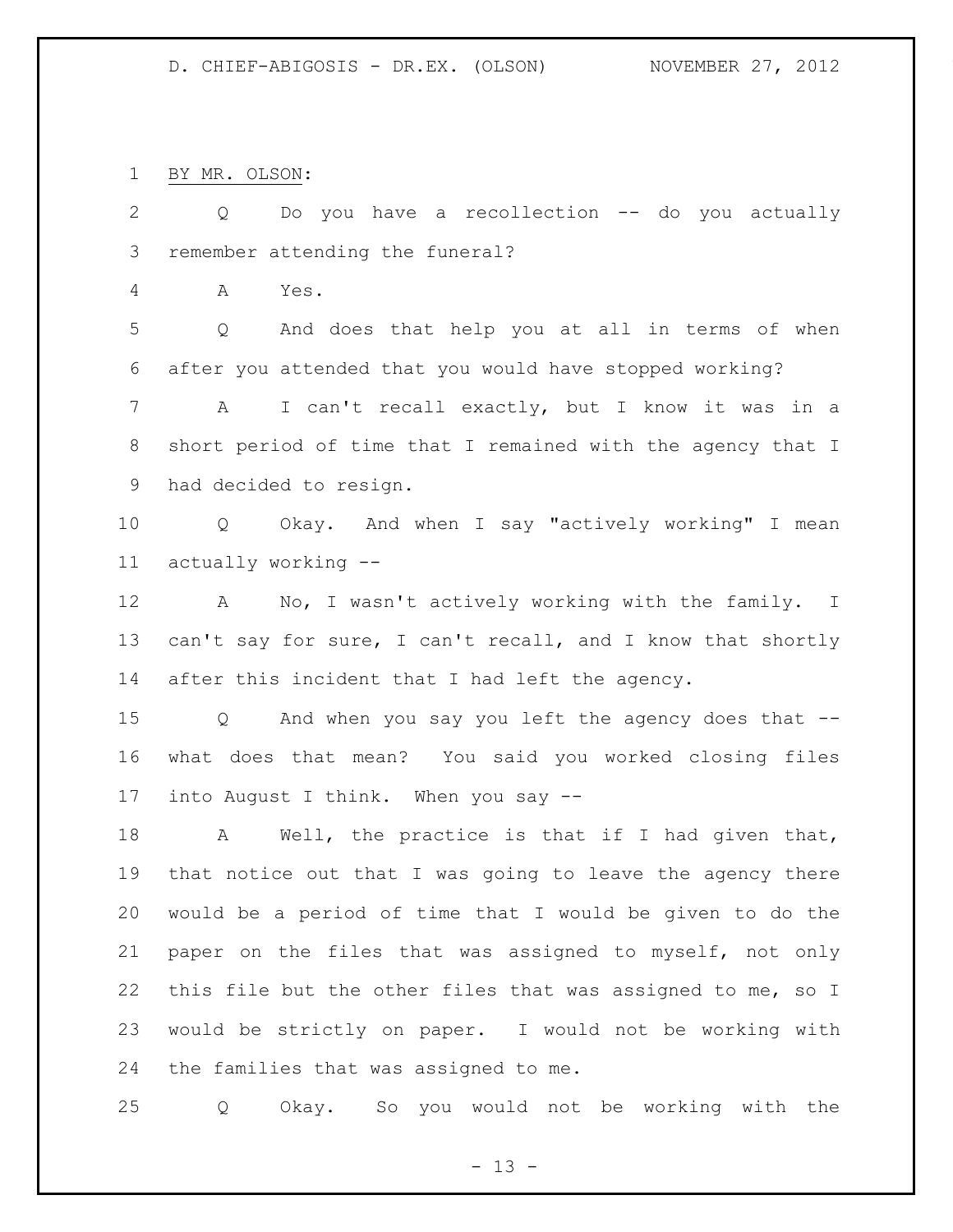families after you give notice; is that --

A Correct.

 Q -- do I have that right? And so -- I'm, I'm sorry if I've asked this. I just don't understand what the answer was. If, if the funeral -- if you attended the funeral when in relation to that, if you can recall, did you stop actively working on files?

8 A I can't recall that.

 Q And the reference to gathering your notes in this e-mail of July 19th from Ms. Hanson the reference to getting all your notes organized, and in her office, were your notes being kept somewhere aside from in the file, or ...

 A It was stated yesterday that I had a computer file where my notes were kept --

Q Okay.

 A -- and it will be where I will input that data into the computer for those notes.

 Q So your handwritten notes and the things on your calendar those were -- where were those kept?

 A Those will be kept in the file. Like we had our files with us so that information would be put in there.

 Q So it's not the case you were keeping the notes, for example, at home?

A I, I did not keep any information pertaining to

 $- 14 -$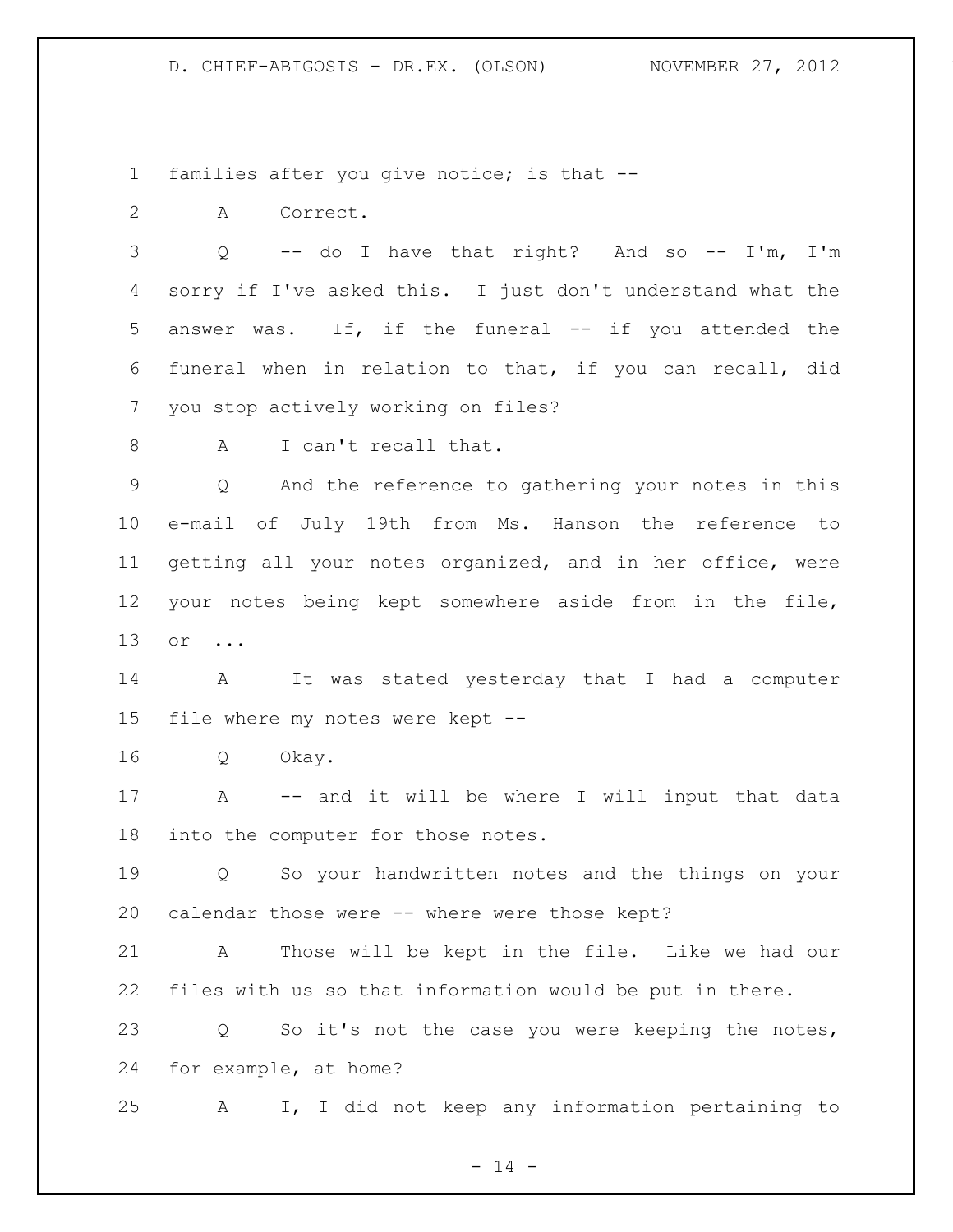any of my families in my home.

 Q Okay. Did you have any discussion with anybody from the medical examiner's office? A I can't recall. Q Did you have any concerns about the cause of death of the baby, was that something you were concerned about? A I believe we would have had -- I would have had personal feelings about that, yes. Q And what were your feelings? A I can't recall. Like I stated earlier that it was traumatic, it was, it was an incident that really impacted myself. Q The -- was, was there a concern or, or a concern in your mind that the death could have been the result of abuse; is that something you were thinking? A I can't recall exactly thinking in those terms. Q Were you aware as to whether or not it was caused by abuse? A I can't recall. MR. RAY: It's established in evidence that she seen the CME -- she's seen the notes that -- from Ms. Hanson that indicate that it was a fast acting pneumonia. I don't know where this is taking us when we know what the death was through an autopsy, and through an independent

 $- 15 -$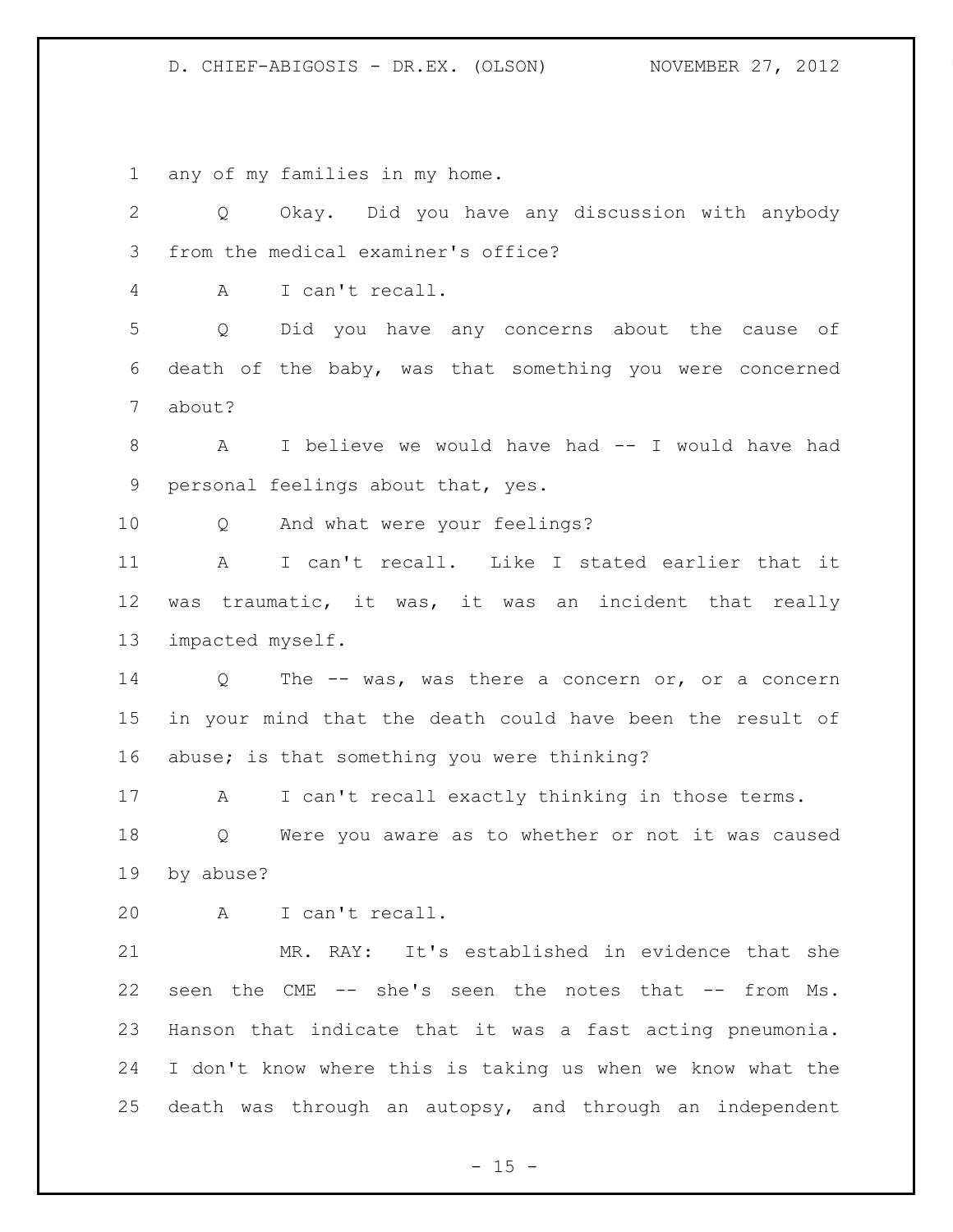exam of the chief medical examiner's office.

 THE COMMISSIONER: I understand your point. Are you trying to go beyond the autopsy report? MR. OLSON: No. What I'm trying to understand is at what point did the worker understand what the cause of the death was, and I mean Mr. Sinclair had custody of Phoenix Sinclair at the time, and if there was a thought that the death was -- the cause was foul play, for example, that would be a concern, so I'm wondering if she had that thought or if she -- THE COMMISSIONER: Well there's no evidence -- 12 MR. RAY: What's, what's the relevance? 13 THE COMMISSIONER: -- from the autopsy that there was foul play. MR. OLSON: No, there's not. I'm just wondering what she knew. MR. RAY: But I guess, Mr. Commissioner, I don't 18 understand the relevance as to what -- why, why would we want to know whether she suspected it was abuse when we know that it wasn't. MR. OLSON: It's fine. I'll move on from that question. BY MR. OLSON: Q Aside from the death of the baby were there any

 $- 16 -$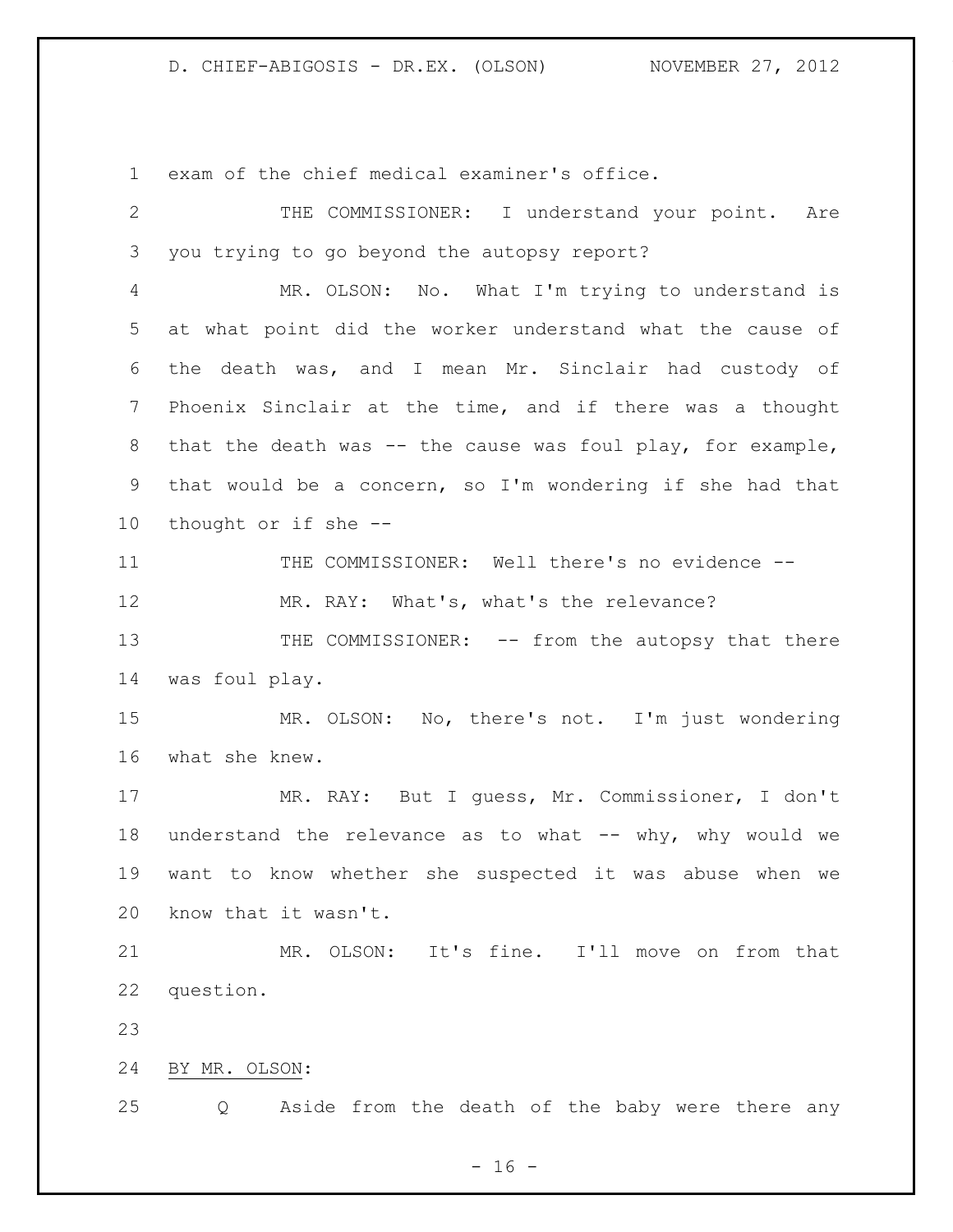other factors that made you decide to leave your employment?

 A Well there was several reasons for leaving. I was attending university full-time, and I was working full-time.

 Q You say you were working full-time at, at Winnipeg Child and Family Services --

8 A And I was -- correct, and I commuted, and it was causing a lot of strain, and with the death of this child it just -- it was just a decision I made to leave the agency.

 Q Okay. And when you say -- so you're working full-time at Winnipeg Child and Family Services at this point. You were also attending university full-time at this point?

A Correct.

17 THE COMMISSIONER: I guess the, the question to be asked is did this traumatic experience of the death of the baby have an influence on your decision to submit your resignation?

21 THE WITNESS: I stated that yesterday. The reason why I left the agency was the fact that this really impacted myself.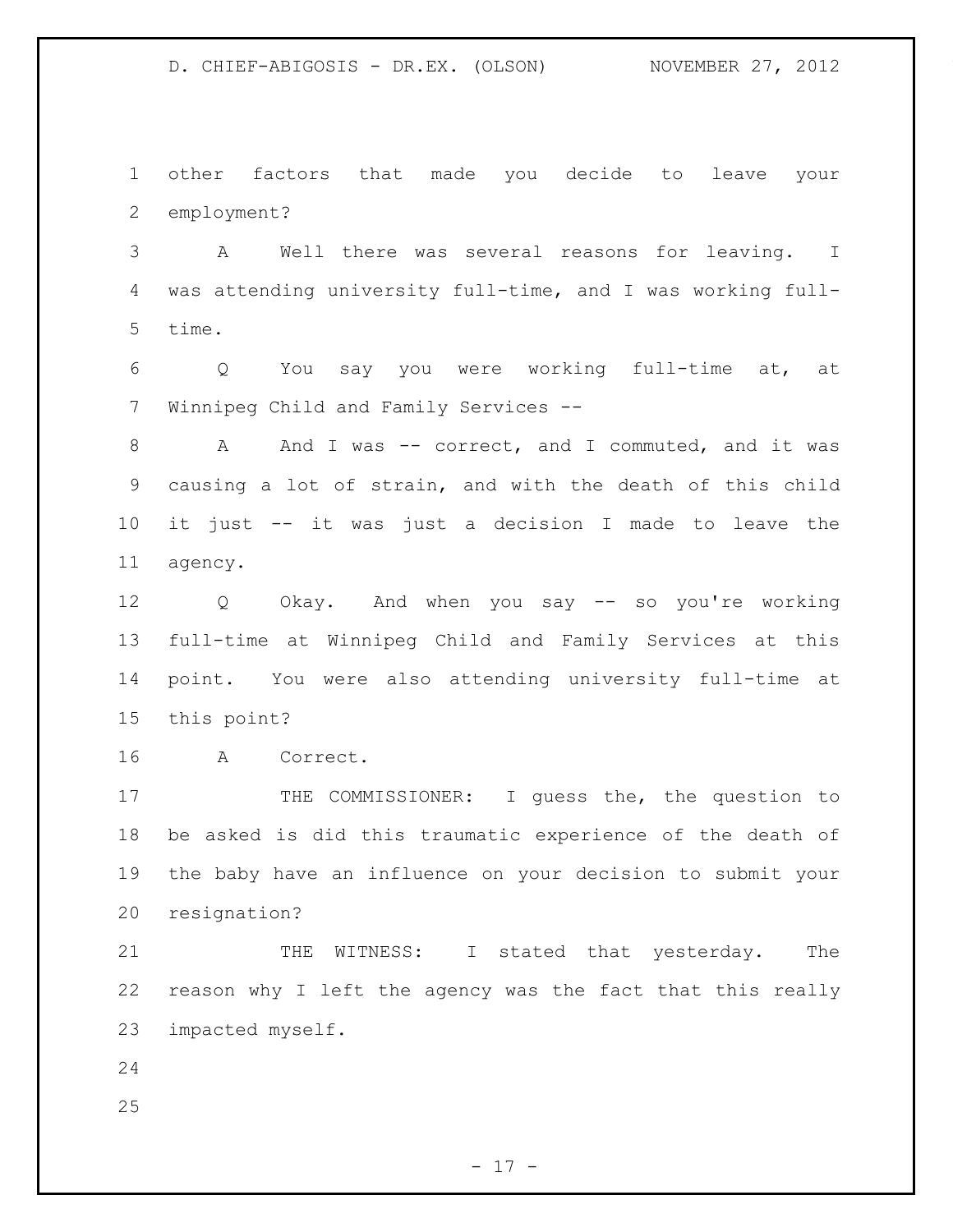BY MR. OLSON:

| $\overline{2}$  |                   | Q Yeah, but the question I had, Mr. Commissioner,           |
|-----------------|-------------------|-------------------------------------------------------------|
| 3               |                   | was aside from that were there any other factors that went  |
| $\overline{4}$  |                   | into that decision and I think you just -- you said that it |
| 5               |                   | was -- you were attending full-time university and full-    |
| 6               |                   | time work at Winnipeg Child and Family Services?            |
| 7               |                   | A Yeah, there's a combination of both and I was a           |
| 8               | very busy person. |                                                             |
| $\mathsf 9$     | Q                 | So you had a lot on your plate at that time as              |
| 10              | well?             |                                                             |
| 11              | A                 | Correct.                                                    |
| 12              | Q                 | Okay. And was your, was your supervisor aware at            |
| 13              |                   | the time, do you know or did you tell her that you were     |
| 14              |                   | attending full-time university as well?                     |
| 15              | $\mathbf{A}$      | I was -- my supervisor knew that -- like I did              |
| 16              |                   | share it with them, that I was taking university at the     |
| 17              |                   | same time while I was working.                              |
| 18              | $\mathsf{Q}$      | And you were also commuting in from Brokenhead?             |
| 19              | A                 | Yes, that's what I do. If you were employed                 |
|                 |                   | 20 you'll have to commute.                                  |
| 21              |                   | Q And you were attending was it the University of           |
| 22<br>Manitoba? |                   |                                                             |
| 23              |                   | A Correct.                                                  |
| 24              |                   | Q If you could turn now, please, to page 36999,             |
| 25              |                   | this is from Commission disclosure 1795. Can you tell me    |

- 18 -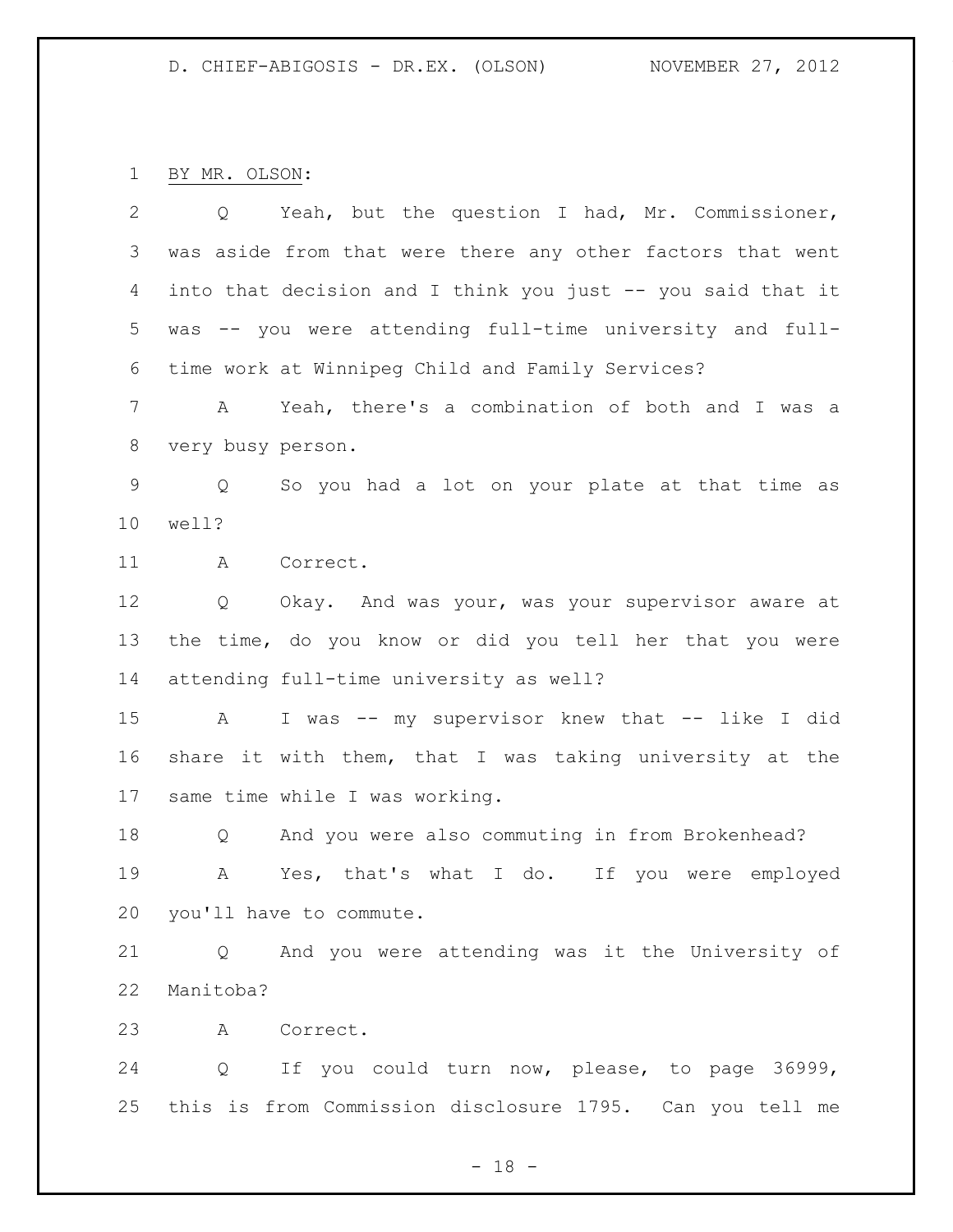what this document is? A It's the closing summary for the Kematch file. Q So this is a closing summary for Samantha Kematch's file? A Correct. Q Okay. And if you -- if we turn now to page 37008 you see the signature -- there's two signatures on the bottom here, and there's one above your name. Is that your signature? A No, it is not. Q And whose signature is it? A That will be the supervisor's signature. Q Lorna Hanson's? A I believe so. Q And then it looks like your supervisor signed it as well. Did, did -- 17 A It appears so, yes. Q Is there a reason why she signed for you at the time? A I can't recall. Q It's dated August 16, 2001. Were you, were you still at the agency at that time? A I can't recall the exact date I left the agency. Q Did you prepare this document? A It appears to be my document, yes.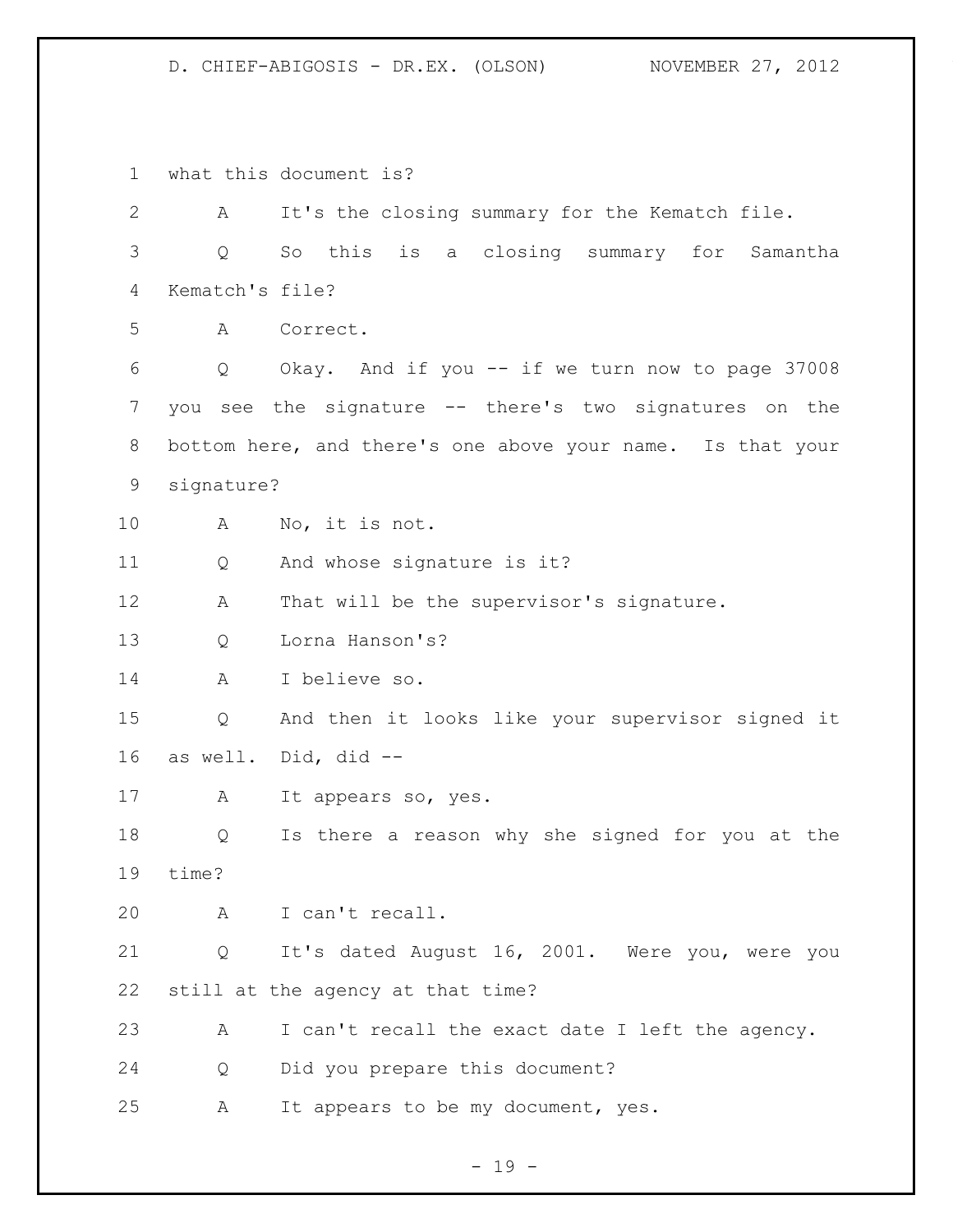Q And when you say it appears to be your document do you have a recollection of actually preparing it? A I prepared many documents to close and transfer files when I was leaving the agency. Q And, and would this be one of them then? A That would have been because that person was 7 assigned to my case list, yes. Q Okay. If you look at page 37008 under "Unresolved Problems" do you see that? It says: "The identified problems remain **unresolved for Ms. Kematch."**  Did -- was that your assessment at the time you closed the file for her? A It appears so. Q And then under "Recommendations for Future Intervention" it says: "If or when Mr. Sinclair or Ms. 21 Kematch resolved their **relationship** and resume cohabitation, that the Agency assess and monitor Ms. Kematch's **parenting** style. There are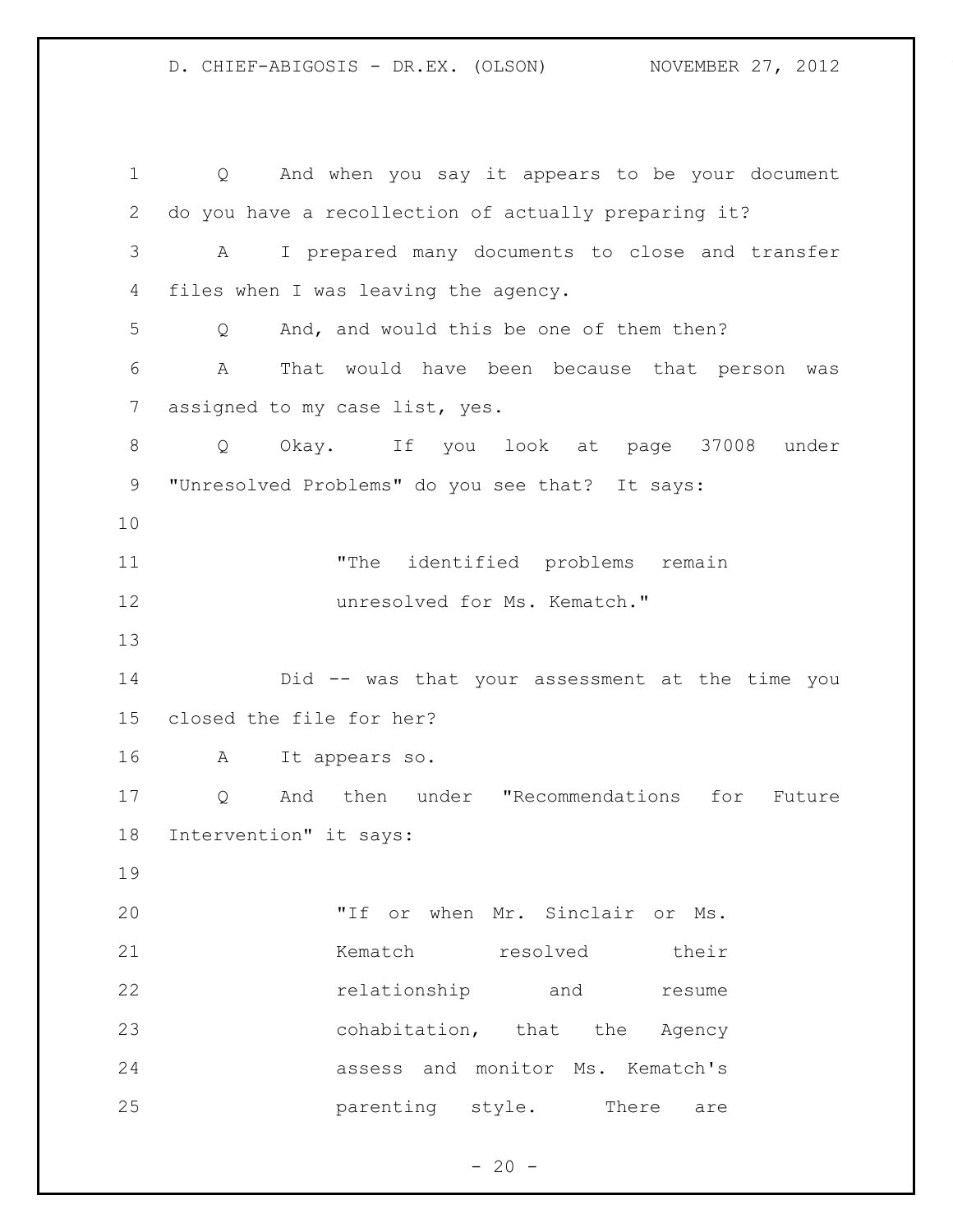concerns expressed by Mr. Sinclair about her treatment and discipline methods used on Phoenix." 5 What, what does that mean, can you explain that? A I can't recall. When we close we do make some recommendations for the future. I can't recall. Q So this file was being closed at this point. Does that mean that services weren't required for Ms. Kematch, or why was it being closed? I think you said -- you told us yesterday partly why it was closed. A The reason why the file was closed was because there's no children no longer with the mother, Samantha. The children were now with the, with the father -- Q Okay. So -- A -- and the file closes on one parent and it opens up on the other parent. Q Okay. So the file was being closed on Ms. Kematch because the children, at least in the agencies' eyes, were not with Ms. Kematch at the time? A That's what the practice is, yes. Q And so if they had been with her her file would have remained open? A Her file would have remained open, and it would have been under the mother's name Samantha.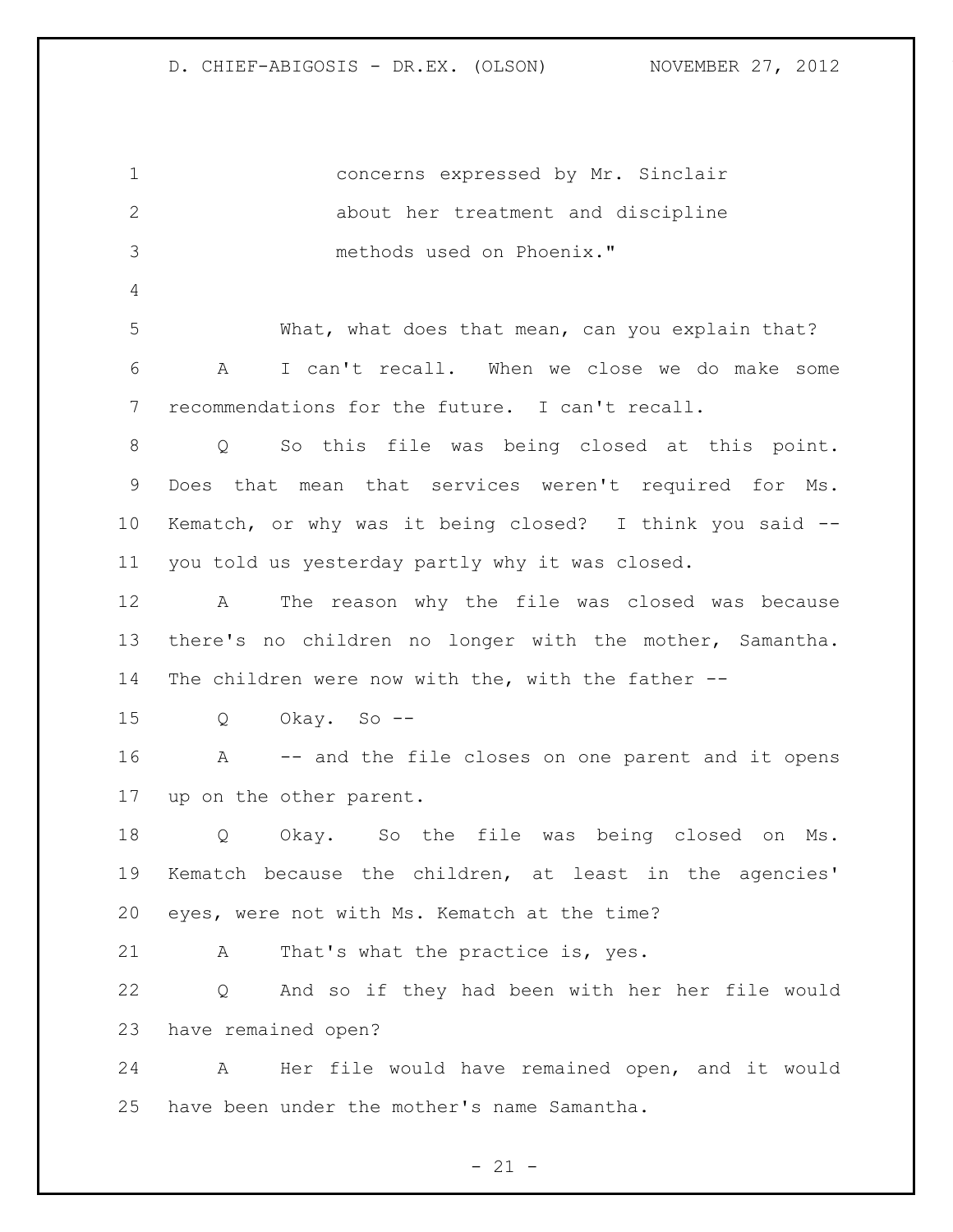Q Okay. And when you say if they resolved their relationship and resumed cohabitation the agency should assess and monitor Ms. Kematch's parenting style, what was that, why did you put that in there? A I can't recall why I put it in there. It might have been discussions with the dad, his concerns. Q You do write that there are concerns expressed by Mr. Sinclair about her treatment and discipline methods used on Phoenix. Do you know what that reference is to? A I can't recall. Like I said it may have been a discussion that I had with the father. I can't recall. Q Aside from what we reviewed in your notes yesterday were there any other discussions with Mr. Sinclair about concerns as to Ms. Kematch's parenting style? A I can't recall. Q If there were specific concerns would you have noted them in the file? A Yes. Q We expect to hear from Mr. Sinclair that at one point he witnessed Ms. Kematch hit Phoenix because she was crying. Is this something you were aware of? A I can't recall. Q If you were aware of that is that the type of thing you would have recorded?

 $- 22 -$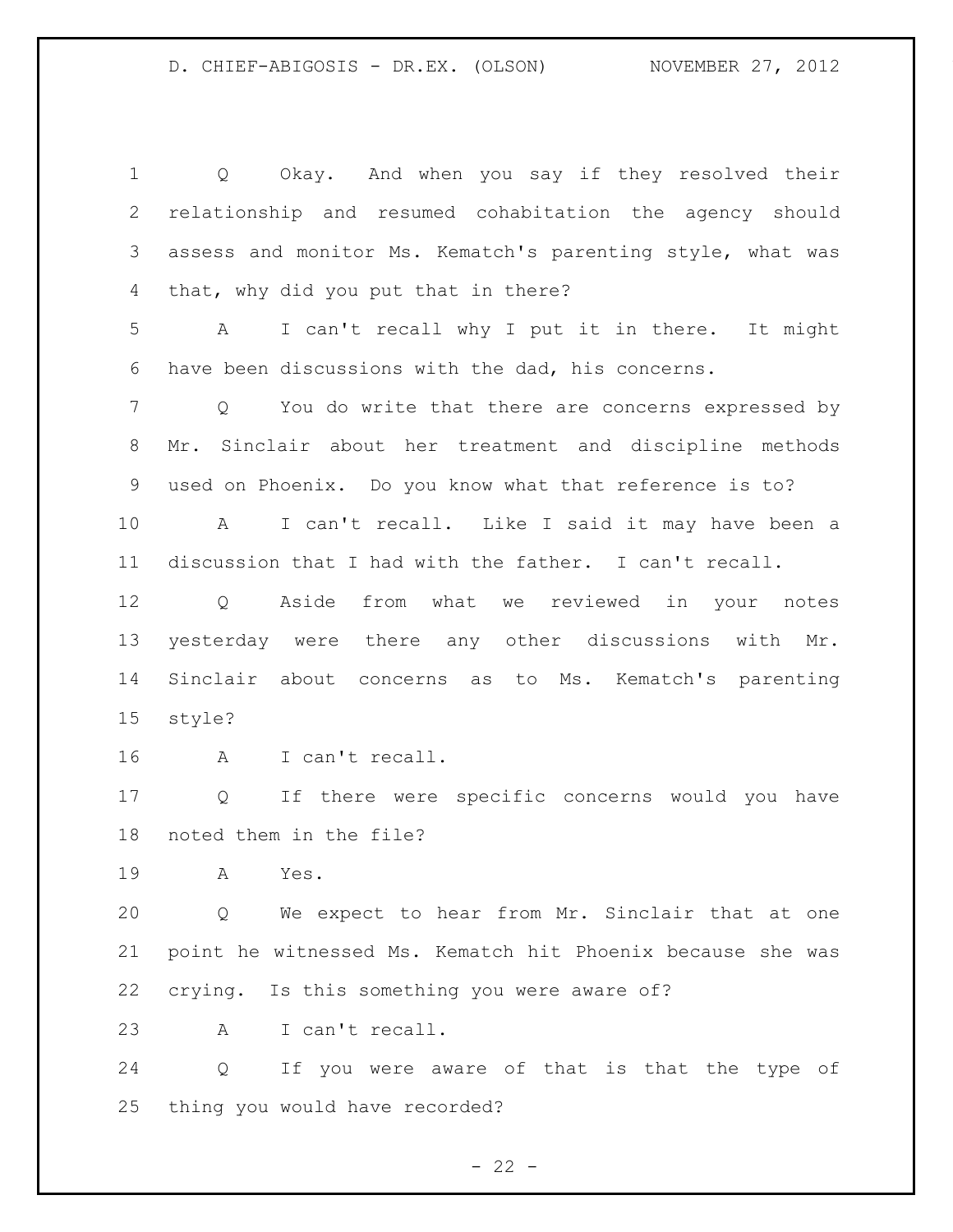A Correct.

 Q And just with respect to the unresolved problems for Ms. Kematch are those the problems that you outlined at page 37001? Do you see the heading there, Identified Problems?

A Yes, I do.

 Q And if you scroll to the next page you'll see they continue on to the, the next page. The problems you have listed here those, those problems have been unresolved when you closed the file; is that, that what that means?

A It appears so.

 Q And so those problems are that Ms. Kematch and her partner Steve are separated. This part is then redacted, but I think it refers to the death of a baby July 15, 2001. Both parents are involved in a custody dispute for Phoenix. Ms. Kematch appeared to have hidden her second pregnancy as she hid the first one. Ms. Kematch also hid her third pregnancy as she did the first two. Ms. Kematch's lack of motivation and/or interest in caring for her first child appears she has not played a role in his life since he was a few months old, over 18 months ago. Couple's ambivalence regarding the long term plans for the child. They had not received any prenatal care and had not done anything in preparation for the birth of a baby. Also the parents initial reaction when they were unsure if they

 $- 23 -$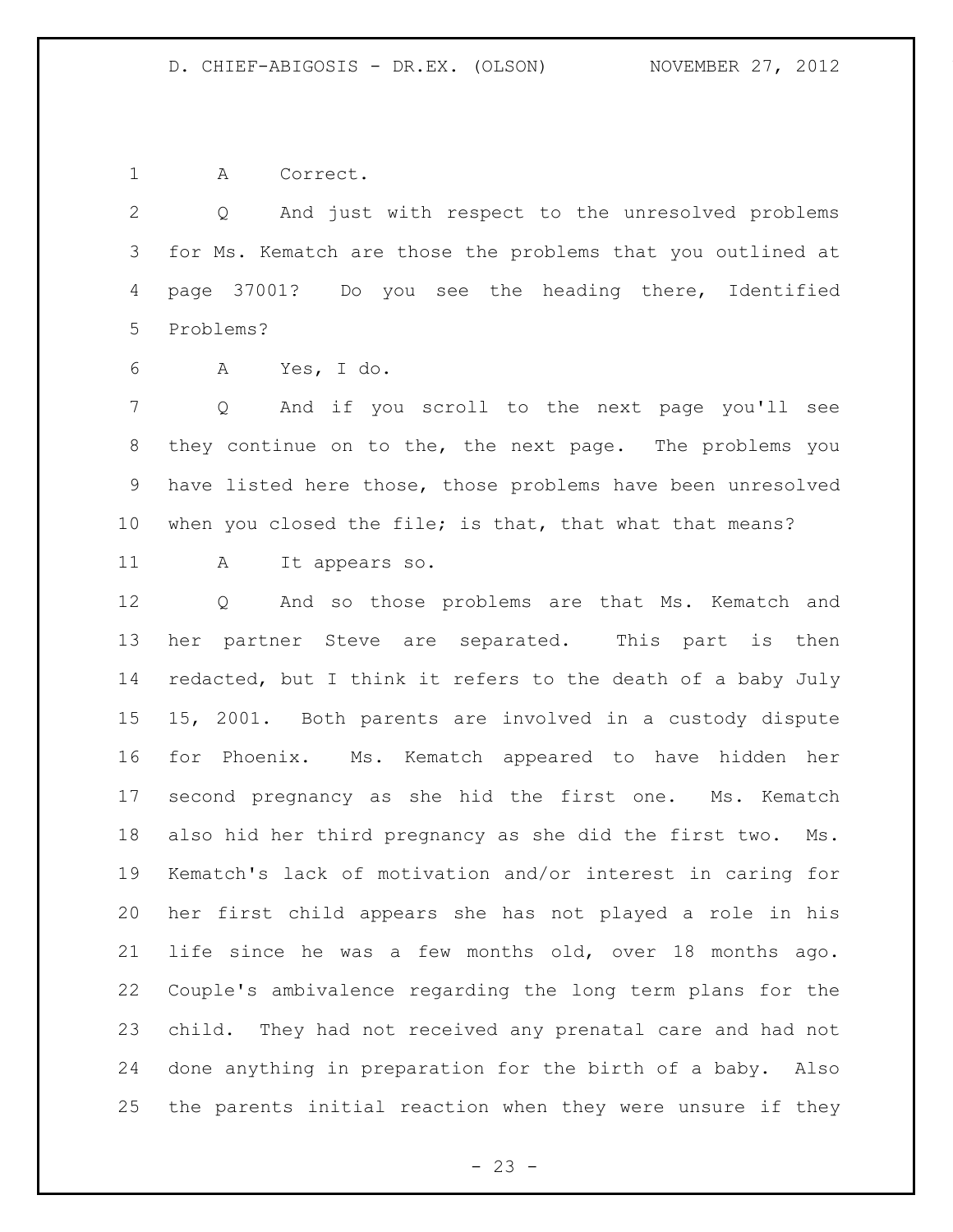wanted -- was they were unsure if they wanted to parent the child, there was an ambivalence regarding their commitment to the baby. Ms. Kematch is reported flat affect and the 4 reason for it. There was some concern that she may have been suffering from depression, some form of psychiatric psychological assessment with respect to Samantha was suggested.

 Due to the couple's young age, and Ms. Kematch's history it was suspected they had limited parenting experience and skills.

 Were these -- these problems were they the problems that you identified as still applying to Ms. Kematch at the time then, what I've just read out?

 A It could have been a part of that, and it could be the other concerns that came after when the child was born, the reports that were received, it could have been a part of that, but I can't recall specifically what was taken and put into the document.

 Q Okay. Because some of these, the reference to the psychological assessment for example, that, that had already occurred; right?

A Correct.

 Q Okay. And so what -- when, when you have identified problems, and then you write that they still remain unresolved, I'm just trying to figure out if that --

 $- 24 -$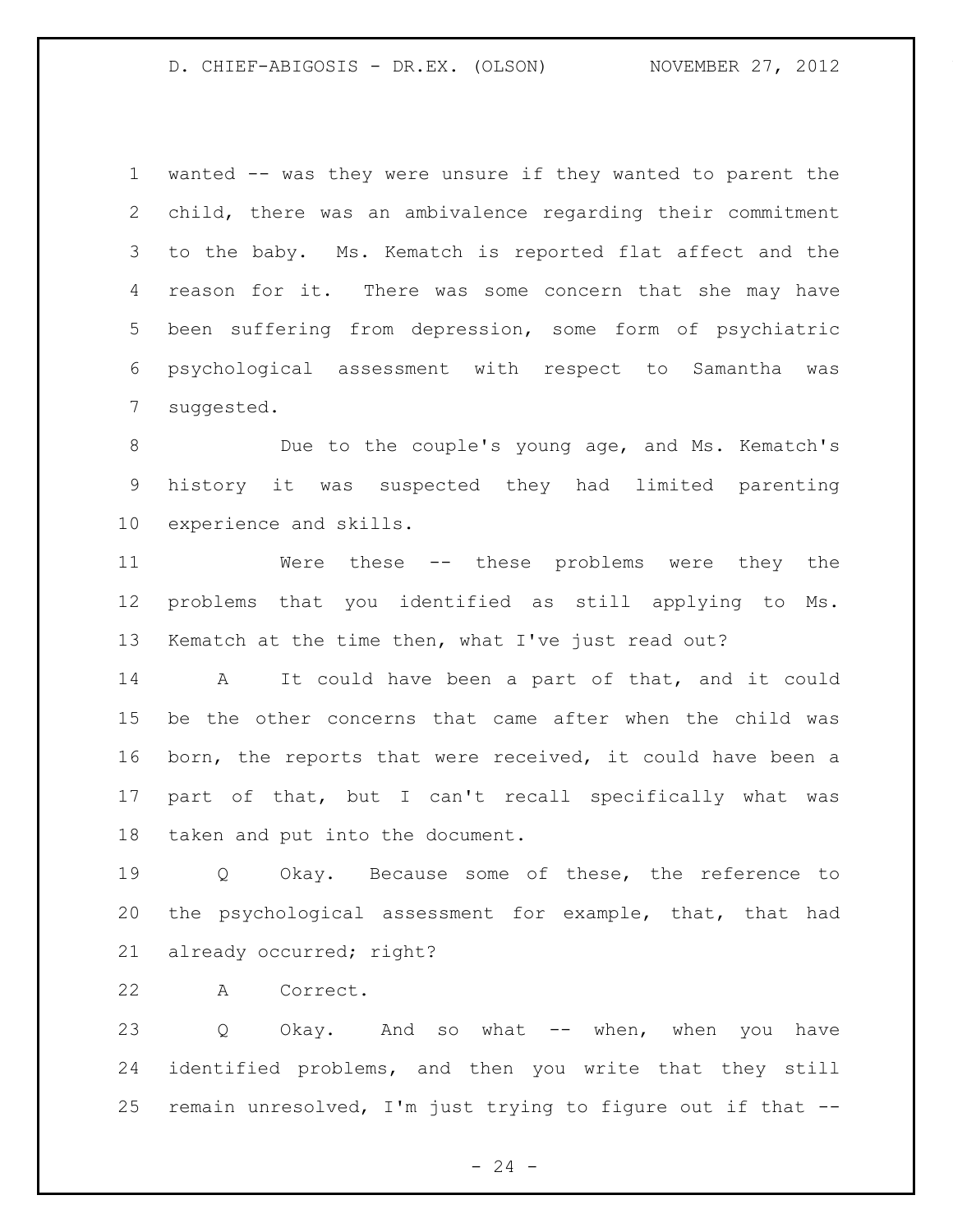does that -- is that referring to these items, even though some of them have been considered?

 A It could be referring to some of the concerns that other people, source of referrals, when they stated the concerns they had with her drinking, had stated with the domestic violence, it could, it could have been those concerns.

8 Q So all the concerns that you've, you've looked at would they have fit under that category as unresolved?

A It appears so.

 Q Just take a look now at the, the transfer summary you prepared for Steve Sinclair, this is at page 37399. Now this appears to be very similar to Ms. Kematch's. It just relates to Steve Sinclair; is that right?

A Correct.

 Q Okay. And would you have prepared this document? A It appears so.

 Q Okay. And your -- is your signature on it? If you look at the last page, it's 37408, so your name written 20 there above that; is that your signature?

21 A That is not my signature.

 Q Okay. So that would be Ms. Hanson's signature as well?

A It appears so.

Q It also looks like this was completed August 16,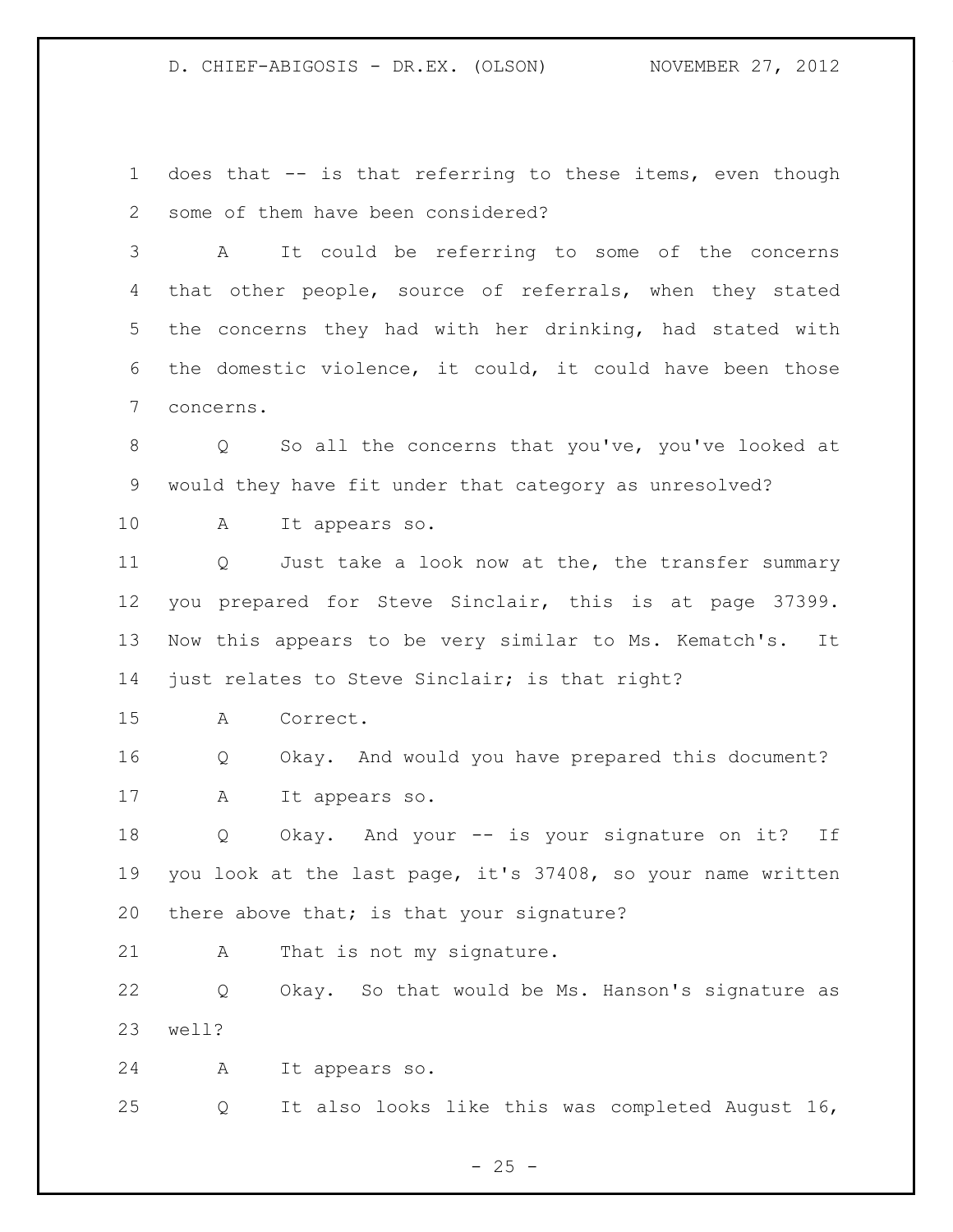2001; are you --

A That's the date --

 Q -- are you able to explain why her signature appears on this closing -- or this transfer summary? A I can't explain why the signature of my -- of the supervisor is on that document. Q Would, would she have had any input into the contents of the document, or is this entirely your work? A It's information that comes directly from my case notes so. Q But who assembled it and put it into the document; was that you? A I've done all my documents. When you're transferring you do all your documents, you send them off 15 and they get, they get printed off, and put into the file. Q Okay. But did Ms. Hanson have any input into it? MR. RAY: Maybe you could just clarify for the witness what you mean by, just clarify for the witness what you mean by "input". Did she actually draft it, or did they have discussions, or -- I'm not sure, it's a little vague.

BY MR. OLSON:

 Q Was any of the information contained in the file was that put into this, this document by Ms. Hanson rather

 $- 26 -$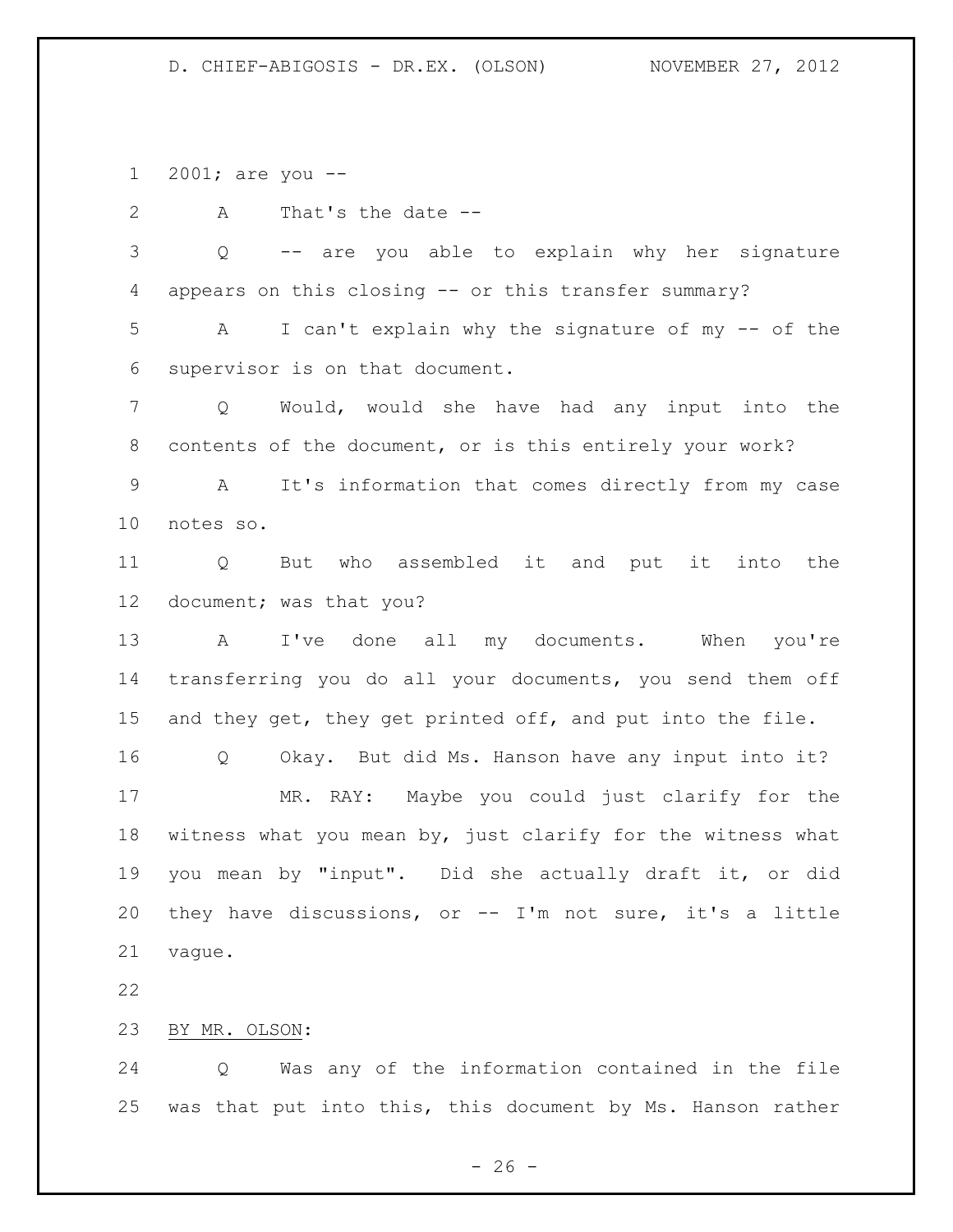than yourself, or was it entirely your work? A From reviewing the documents it appears to be my work, I know my work. Q Okay. THE COMMISSIONER: That's what she's been quite consistently saying with respect to the previous document and this one. 8 MR. OLSON: Okay. THE COMMISSIONER: So I think we can take it that she prepared this document. And might it be that by the time that it got typed you had left and that Ms. Hanson then did the signing for you? 13 THE WITNESS: That could be a possibility. BY MR. OLSON: Q So under -- in this document you have under the heading Unresolved Problems. It says the identified problems remain unresolved for Mr. Sinclair. Would those be the same, the same problems that -- when we looked at the other document you had a list of identified problems. In this document -- they're on page 37401, and the problems you have listed here, and into the next page are those the same -- are those the problems that are unresolved for Mr. Sinclair, or are there others as well?

 $- 27 -$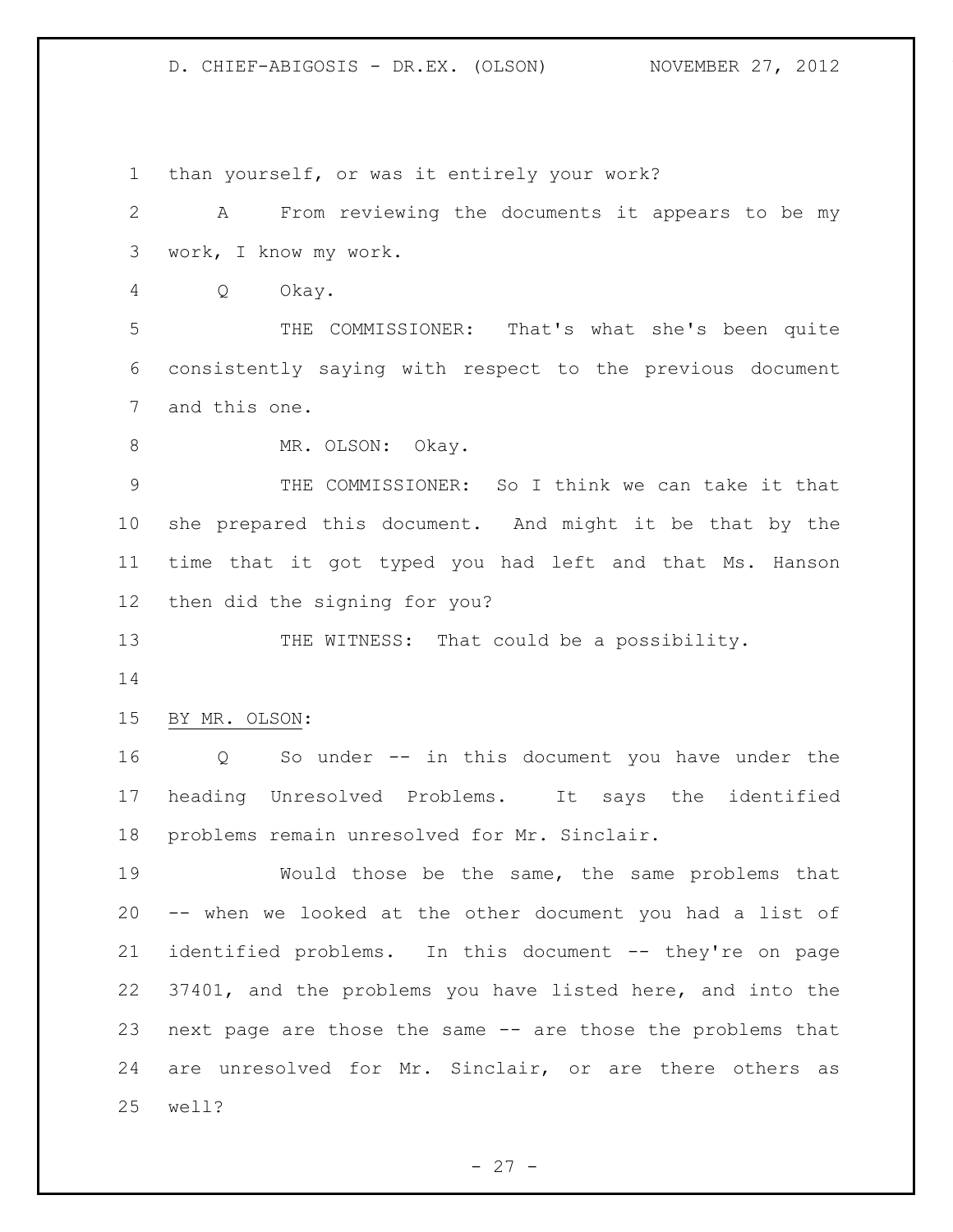A Those, those would be the unresolved problems. THE COMMISSIONER: But in this document the unresolved problems relate to Mr. Sinclair's -- THE WITNESS: Yes, I, I know that. THE COMMISSIONER: -- unresolved problems. The other document related to -- 7 THE WITNESS: Correct. 8 THE COMMISSIONER: -- the unresolved problems with respect to Ms. Kematch. 10 THE WITNESS: Correct, correct, and I know --11 THE COMMISSIONER: Yeah --12 THE WITNESS: -- that these were, were the ones that were specifically to Mr. Sinclair. 14 THE COMMISSIONER: I understand. MR. OLSON: Okay. BY MR. OLSON: Q Several of the same problems are referred to in both documents. For example, Ms. Kematch hiding her pregnancies; right? A Can you say that again, please. Q Several of the problems you identified for Steve Sinclair are identical to what are identified in Ms. Kematch's closing summary; right? A The information -- like I said we just open that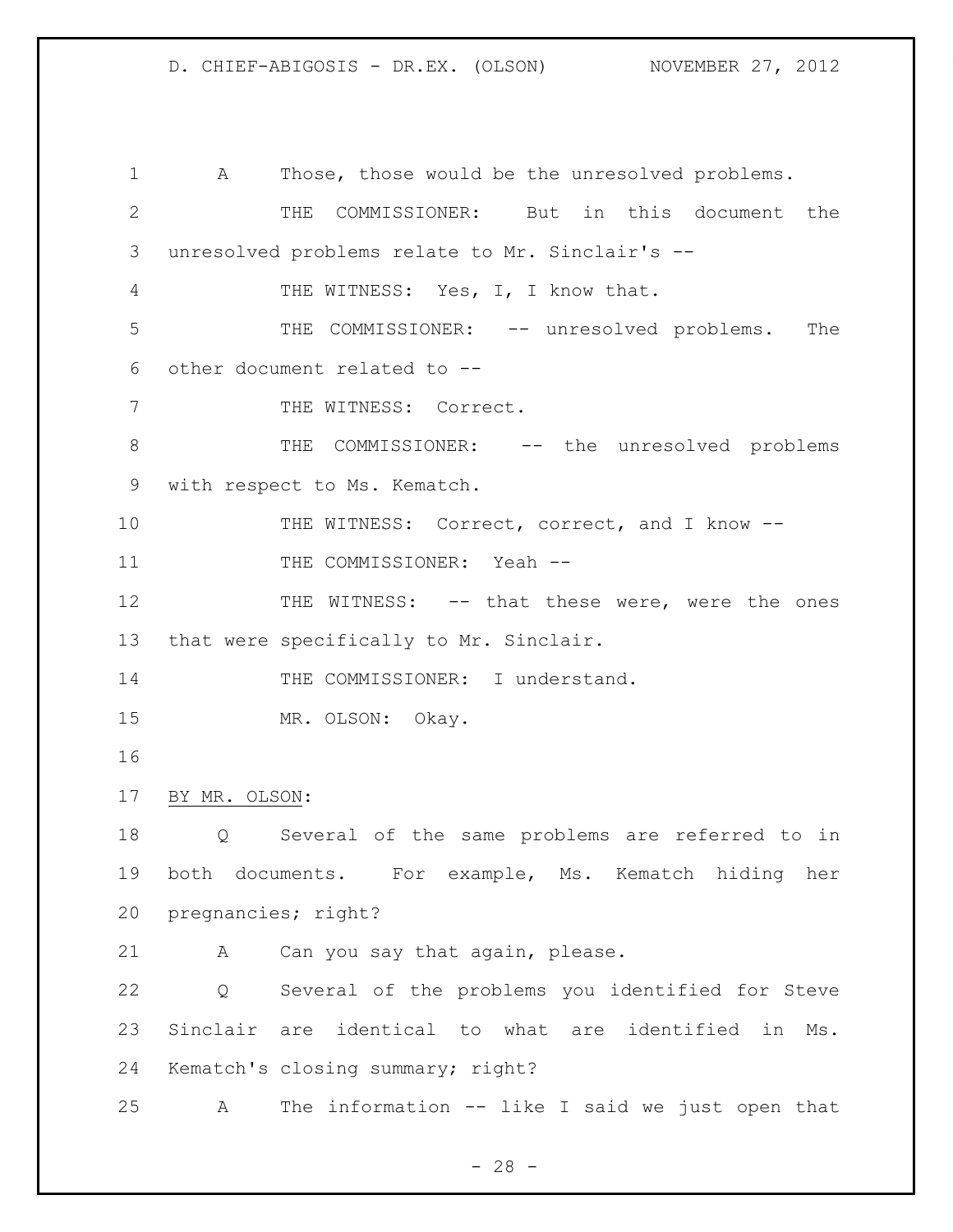file when, when they were separate and she had -- no longer had any of her children in care -- in her care. Q If you go back to page 37408 it says, Recommendations for Future Intervention. It says: "If or when Mr. Sinclair and Ms. Kematch resolved their **8** *relationship* and *resume*  cohabitation, that the Agency can access and monitor Ms. Kematch's **parenting style.** There are concerns expressed by Mr. Sinclair about her treatment and discipline methods used on Phoenix." 16 So that's the same, that's the same recommendation with respect to Mr. Sinclair's file; is that right? A It would be put into both documents, yes. Q Okay. And what about recommendations for Mr. Sinclair in terms of his, his future parenting, was there -- did you have any recommendations there? A I can't recall. I only could recall information that was stated in this report. Q And the purpose of this report then is to inform

 $-29 -$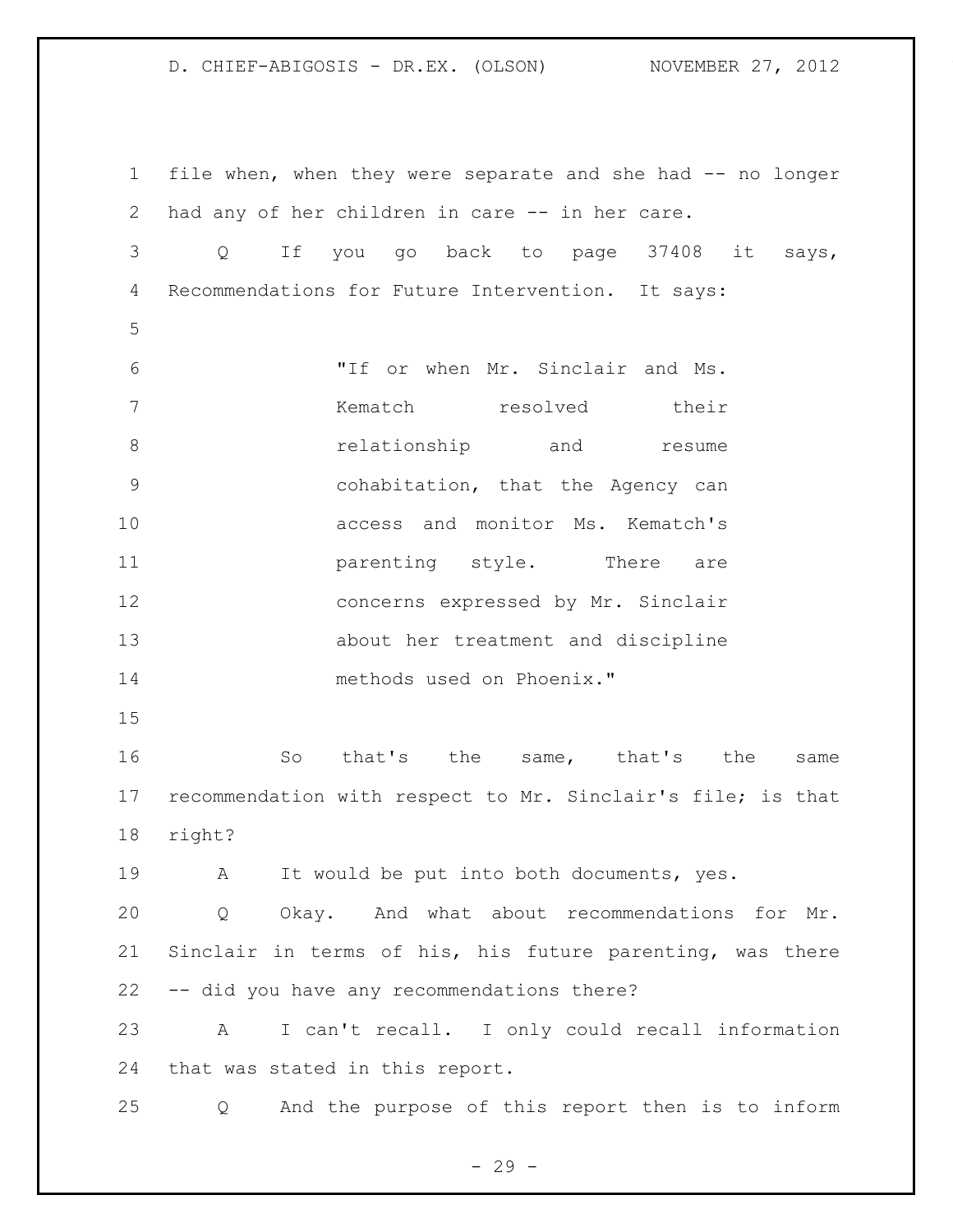the next worker as to the current issues the family is facing; is that fair?

A That's what the document is for, yes.

 Q And the recommendation section that's the recommendations for the new worker who picks up the file; is that right?

7 A That would have been the practice, yes.

Q Now --

9 MR. RAY: You, you had asked -- sorry to interrupt, but you had asked Ms. Delores Chief-Abigosis a question about what were the identified problems for Mr. Sinclair. Maybe you could take her to the page where she's identified the problems which is page 37405, and ask her to comment with respect to her notes.

15 THE COMMISSIONER: What's the point you're making, Mr. Ray?

 MR. RAY: Well, I think Mr. Olson has asked her what, what identified problems she had with respect to Mr. Sinclair, and said that many of the problems which she had identified in the closing were -- it was a replication, the last, the last line, and then he asked what did you identify as problems, or unresolved problems for Mr. Sinclair, and I'm, I'm just pointing out that she has identified unresolved problems for Mr. Sinclair. They're at page 37405, and rather than take the witness there, and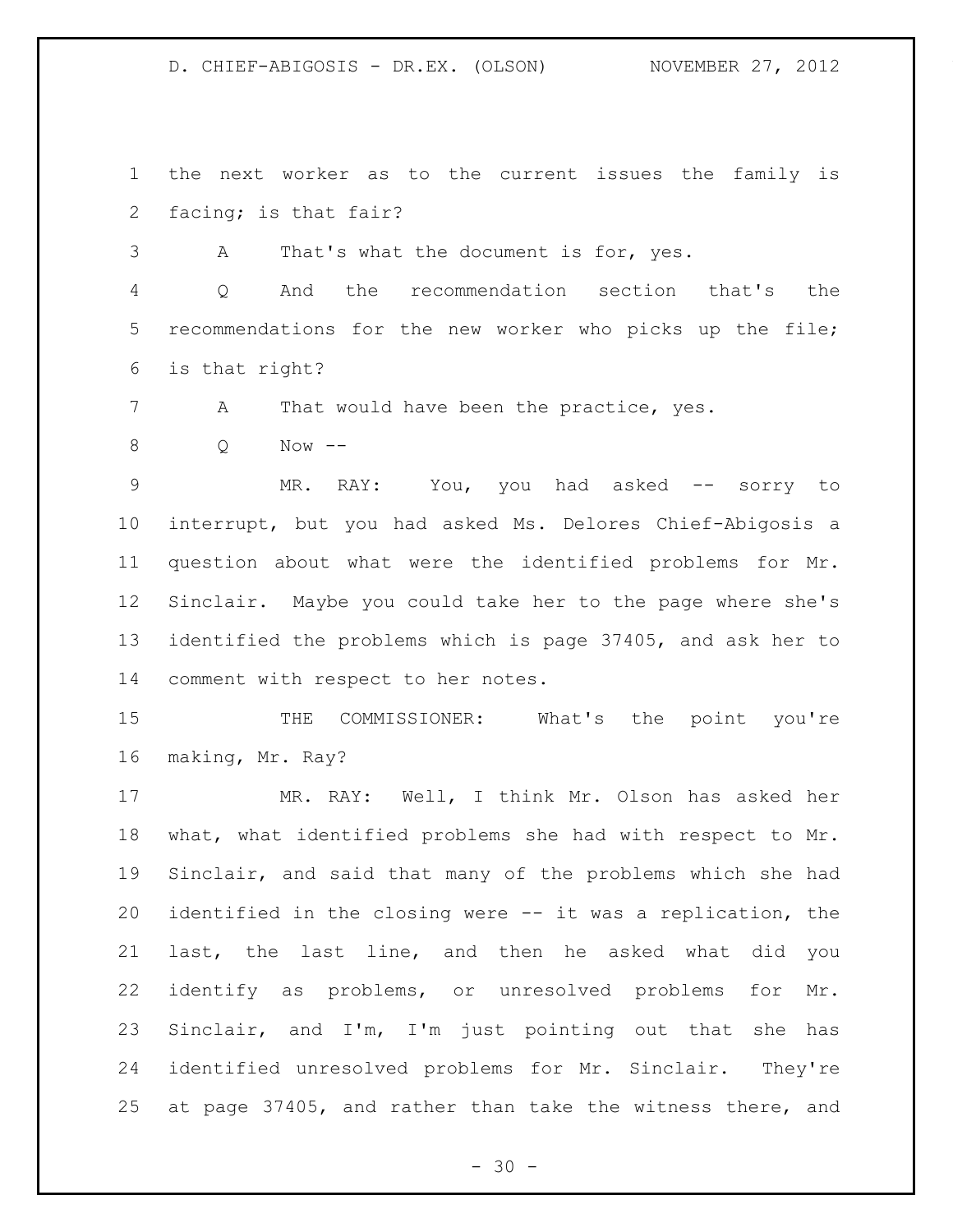ask her what were the problems, but -- there was no further opportunity for the witness to clarify was my point.

 I, I suppose I could do that, but I would think that when Commission counsel has asked a question, and the 5 documents contain the answer, so ...

#### BY MR. OLSON:

8 Q The -- just looking at your, your transfer summary for Mr. Sinclair, go to page 37405. Are, are the problems that you're referring to when you say the identified problems remain unresolved for Mr. Sinclair are those the, are those the things listed on this page?

 THE COMMISSIONER: Well scroll down to where she says -- what's the heading down below about the unresolved problems?

MR. OLSON: Heading on "unresolved problems.

17 THE COMMISSIONER: She'll put that on the screen.

 MR. OLSON: That appears, Mr. Commissioner, at page 37401 is where it says Identified Problems."

 THE COMMISSIONER: All right. Put that, put that on the screen.

 MR. OLSON: And that's the portion I took -- I asked the witness about originally.

24 THE COMMISSIONER: No, but down at the closing it refers to the fact that identified problems were still

 $- 31 -$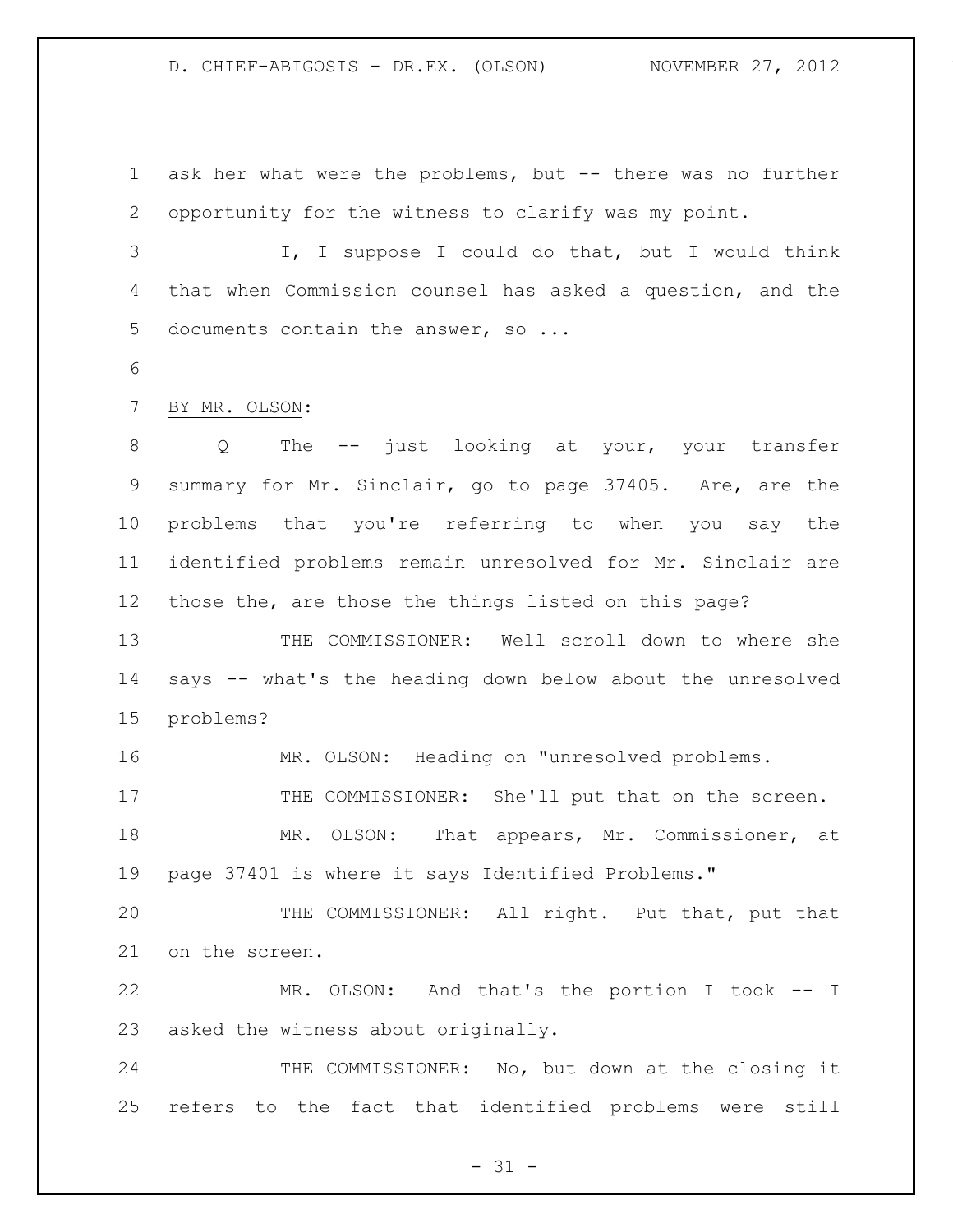outstanding, or something to that nature. MR. OLSON: Yeah, that, that would be on page 37401. THE COMMISSIONER: All right. Put that wording up there on the screen. Now, it says there, "Unresolved Problems." Now 7 the question I think, witness, is -- and, and what it says under that is: "The identified problems remain unresolved for Mr. Sinclair." And the question is when you say "The unidentified problems remain unresolved for Mr. Sinclair" are those the unidentified problems that are listed above in this same document, which I would ask you now to put on the screen so she can see. MR. OLSON: So 37401. THE COMMISSIONER: Where's the heading "Unidentified Problems"? MR. OLSON: "Unidentified Problems". THE COMMISSIONER: All right. Now the question is, witness, when you made reference to the unresolved problems with respect to Mr. Sinclair are those the ones you had listed that are now on the screen -- partially on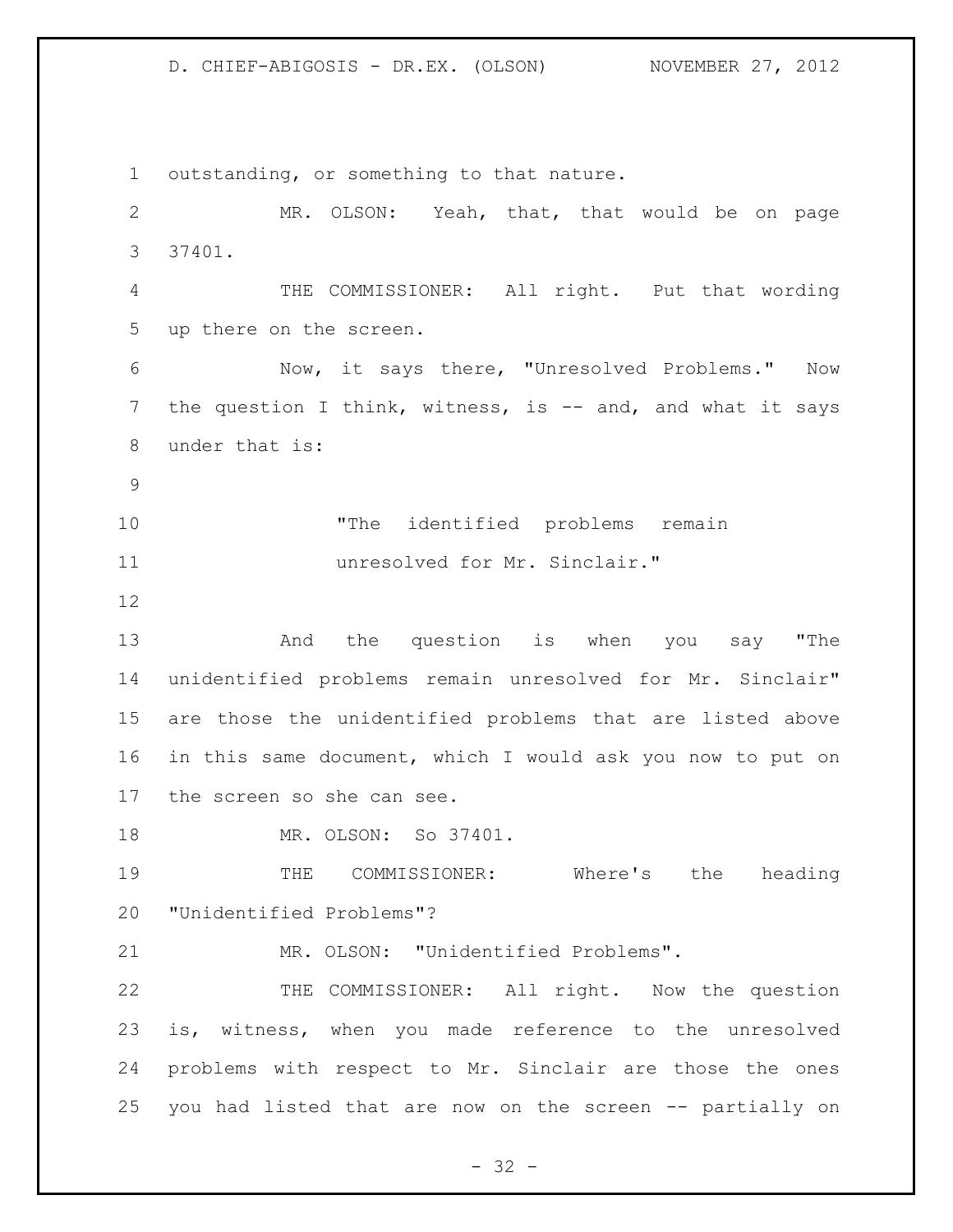the screen, and when you made the comment you did towards the end of your document?

THE WITNESS: Correct.

MR. OLSON: Thank you.

BY MR. OLSON:

 Q So in your document in terms -- in your, in your transfer summary for Mr. Sinclair what, what would you expect the new worker picking up the file to do with it?

 A The other thing that's also attached to this particular report was those case notes because --

12 Q Were your case notes.

 A The case notes because you would, you would see it where -- that the case notes were attached to the transfer summary.

 Q So would you then expect the worker to also look at the case notes as well?

 A That's, that's the practice also. When you get the transfer summary you would review the case notes also.

 Q And then with the case notes and your transfer summary is that to give the next worker a picture of what has happened with the family to that point in time?

A Correct.

 Q And when you referred to the case notes a minute ago is that the sheet we looked at yesterday, we went

 $- 33 -$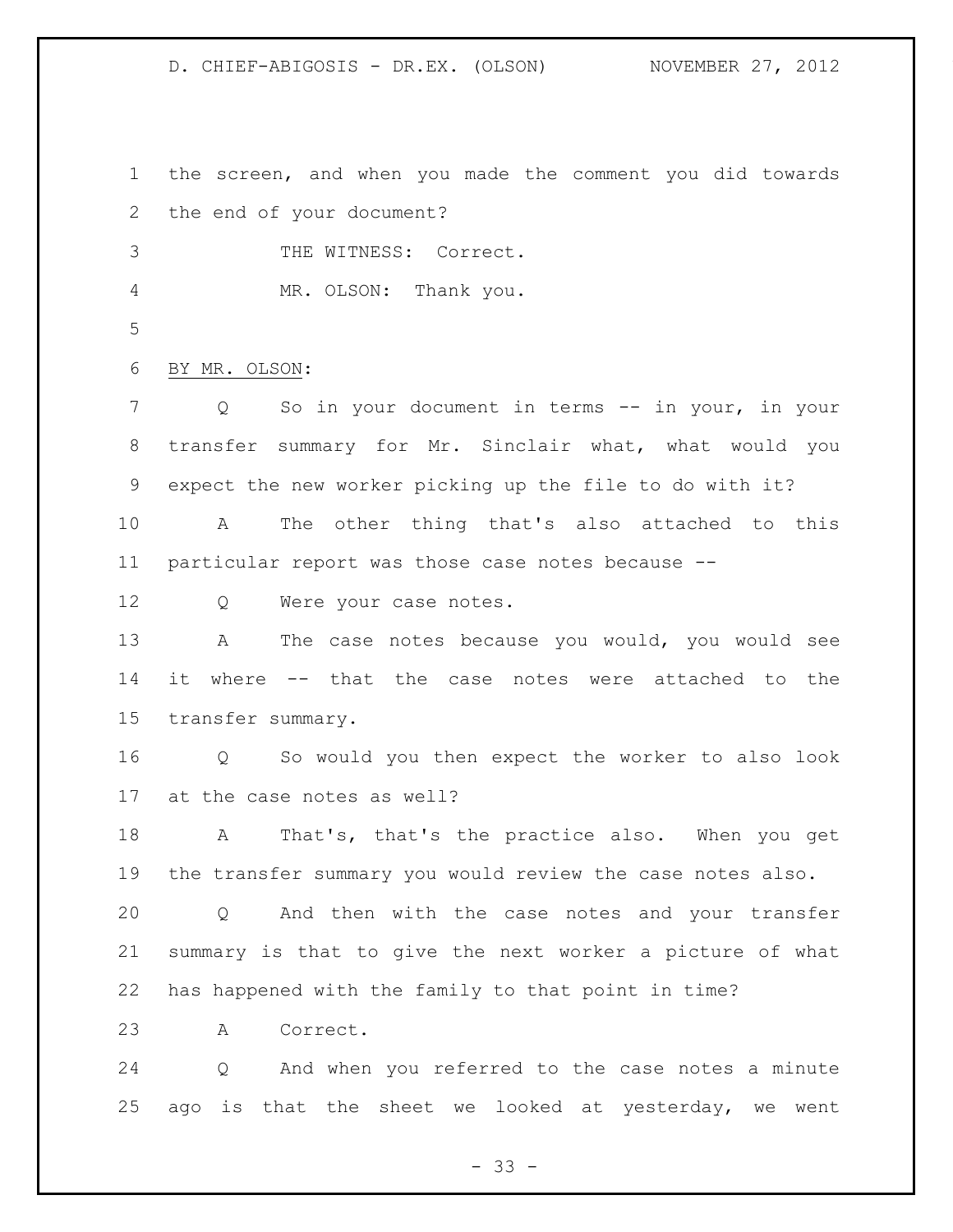through in detail, that the electronic -- that it was originally an electronic document that was printed off and put into the file? A Correct. Q So those are your case notes then? A Those are the case notes that was -- that would have been clipped to the summary. Q Just, just for the record if we could put up 37416. These, these are the case notes then? A Those are the case notes that I -- that was prepared on the direction of the supervisor to give to Janet. The other thing, too, is that these notes would have been also placed with the transfer summary. Q Okay. So those are the notes you're referring to when you said the case notes were with the transfer summary, it's, it's what we're looking at here on the screen? 18 A Because they were typewritten and they were, they were able to be read, and was the current information that was happening within that family at that time. Q Okay. And so you're saying though that this was attached to your transfer summary then? 23 A That would have been the practice, yes. Q Okay. And it's, it's the transfer summary and these case notes that you would expect any worker to read?

- 34 -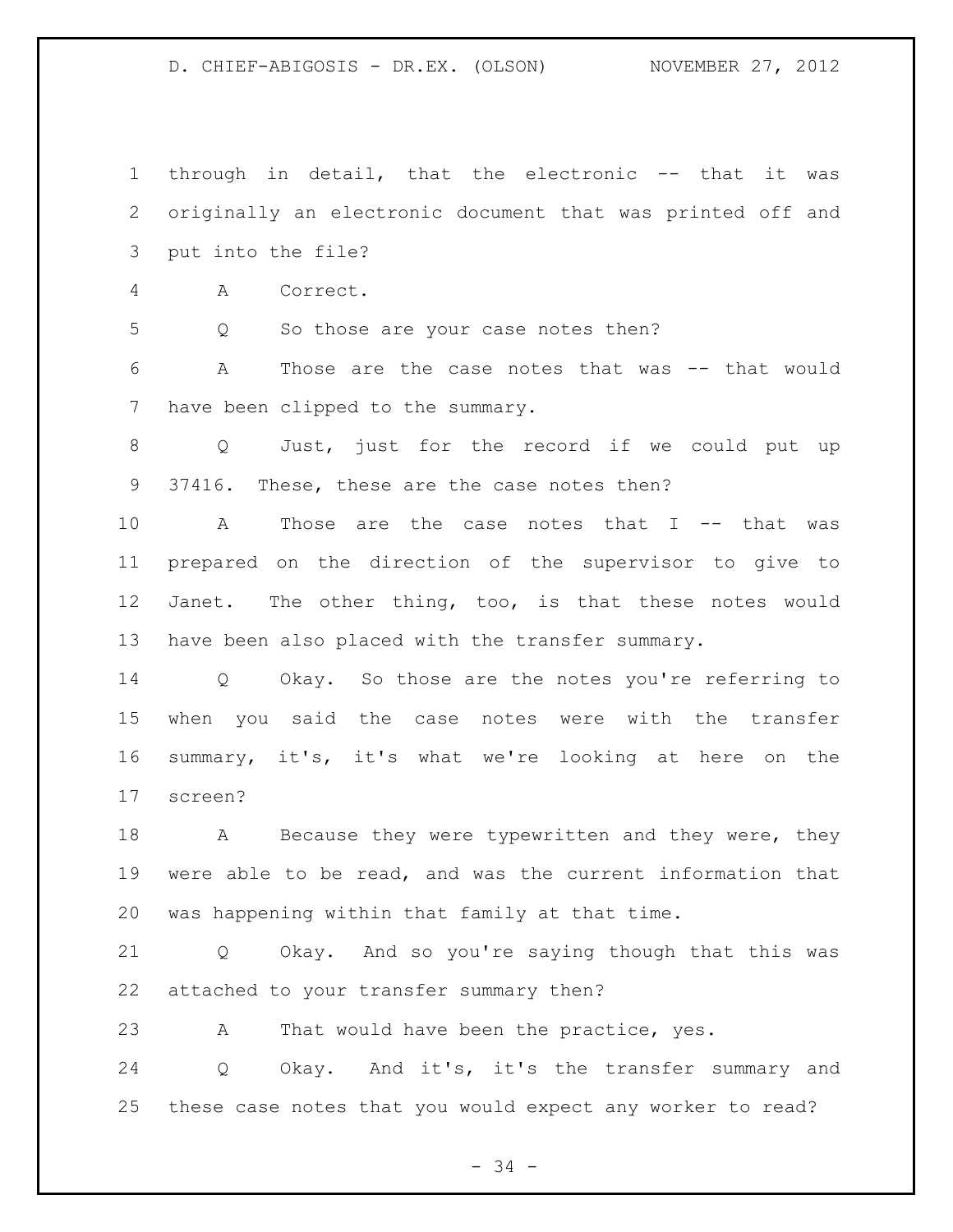A I as a social worker would also be expected to read previous workers' notes.

 Q Just so it's, so it's clear on the record your case notes are reproduced in both Mr. Sinclair's file and Ms. Kematch's file. In Mr. Sinclair's file they're at 37416, and they go to 37422, and then for Ms. Kematch's file they begin at 37009 to 37015.

 During your work on the file, on, on either file, the Steve Sinclair file, the Samantha Kematch file, had you seen any progress on the part of either parent in terms of their parenting abilities?

 A I would say that the person that showed a lot of initiative and the willing to do -- to have -- to be a parent would have been Steve.

 Q So in your view Steve showed some improvement? A Correct.

 Q And that, I take it, was based on what we reviewed yesterday in terms of your interaction with him?

 A He has approached other agencies, he was going to be enrolled in the Young Fathers Parenting Program, he had those connections with The Boys and Girls Club, he had the connection with Ma Mawi, he had those connections with Andrews Street, he was, he was working on parenting those, those children at that time, and I'm talking about both children, not only Phoenix.

 $- 35 -$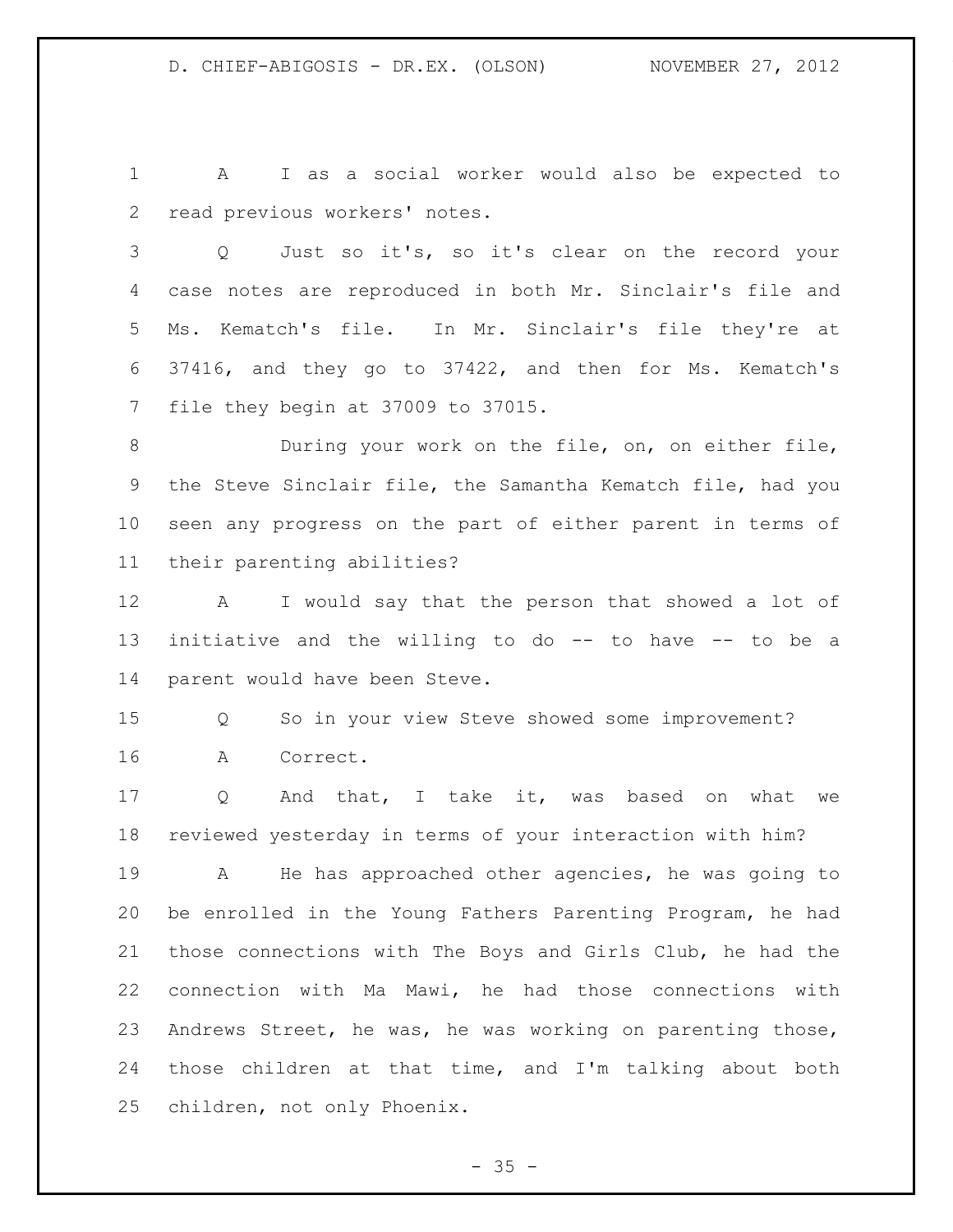Q Both children.

2 A That was prior to the death of, of  $\blacksquare$ .

 Q And that was information based on what he told you?

 A Correct, because he was closely linked with these, these organizations.

 Q If we could turn to page 36740, and this is from Commission disclosure 1789 -- sorry, 36740. This is a record from the Winnipeg Regional Health Authority, Health Sciences Centre, and it has a reference to patient being Phoenix Sinclair Kematch, date of birth 23-4-2000, and it says: Arrived with case worker from shelter at 1020 hours and there's a stamp on it that says, January 31, 2001.

14 Do you know anything about this?

A No.

 Q Were you -- did you have any knowledge from anyone that Phoenix Sinclair was at the Health Science Centre this day?

A No.

 Q Do you know if she was in a shelter at some point around this time?

A No.

 Q When we looked at your records yesterday it appears you tried to make contact with the family on February 1, 2001. Could that have been in response to, to

 $- 36 -$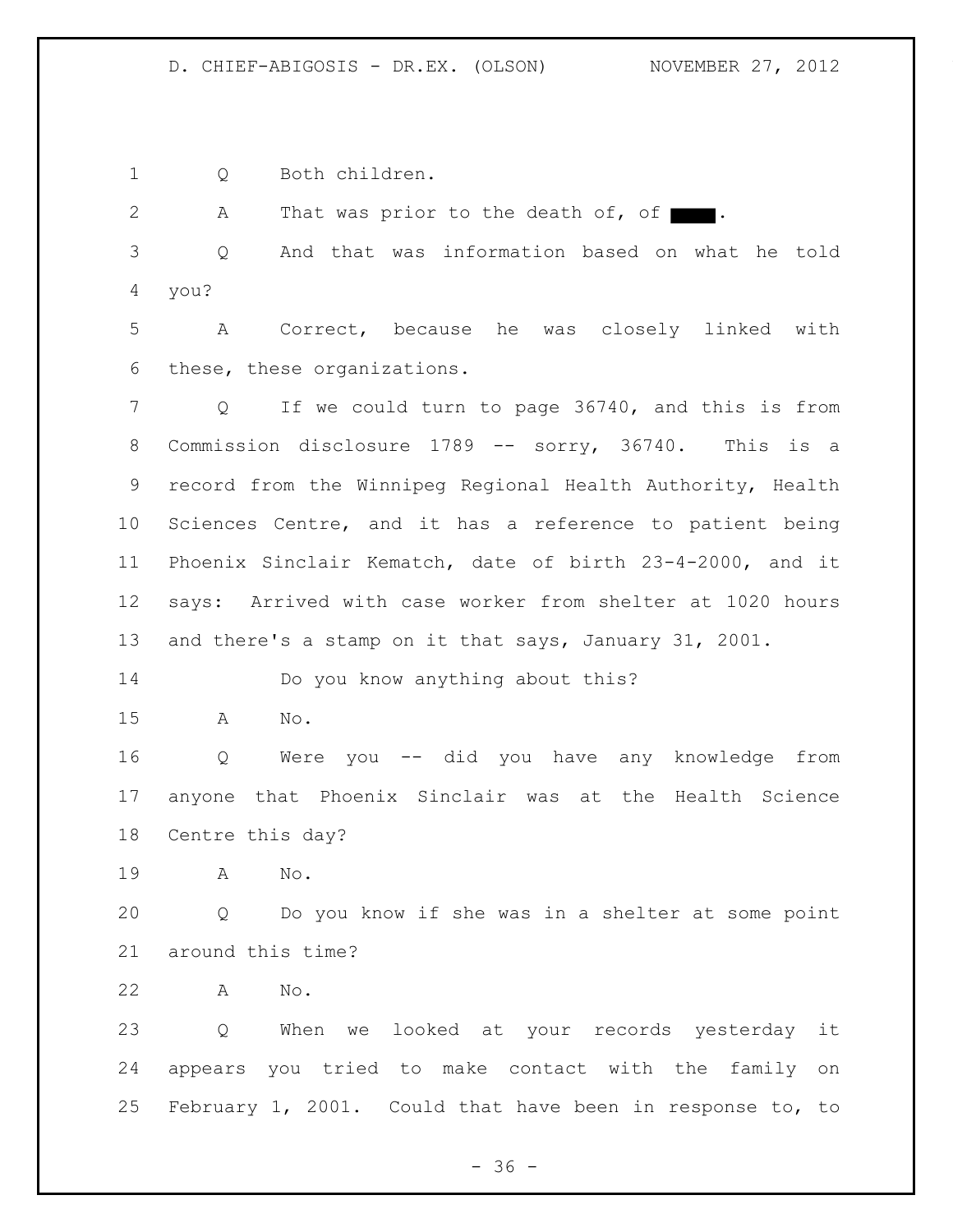learning some information like this? A I can't recall, but if this information was given to myself it would have been noted in the contact I had with them. Q Okay. And there is no indication of that anywhere? A It's not -- it does not appear in the document, no. Q I just want to take you -- MR. RAY: Have we established that that was actually sent to CFS and to this worker? I'm just curious. MR. OLSON: Just wanted to know if she knew anything about it. 14 MR. RAY: Thank you. BY MR. OLSON: Q The -- I want to take you now just through some of the reports that were prepared after Phoenix's death. Have, have you -- there were several reports that were prepared. Other than your involvement in this inquiry had you seen any of them, have you been aware of any of them? A No. Q Were you interviewed for any of these reports either by Mr. Koster or ... A No.

 $- 37 -$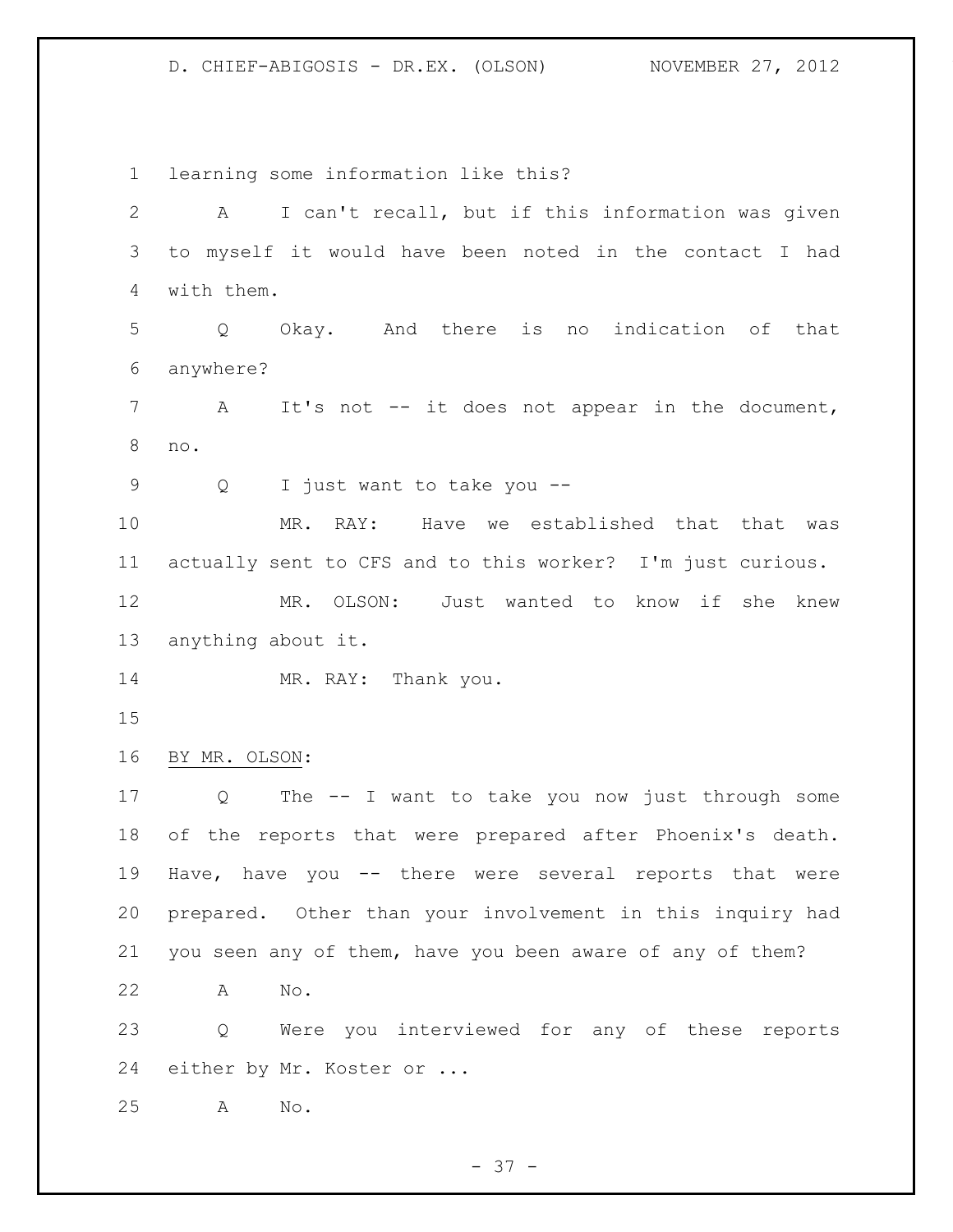Q I want to look first at the section 4 report beginning at page 21. You've had a chance to read these portions of the report prior to today; right? A Correct. Q Okay. And I'll just take you through some of it. It says the next period after new worker assigned November 14, 2000. 8 That would be relating to your work on the file; right? A Yes, that's what they're referencing. Q So it says: 13 November 14, 2000 new Family Service worker took over the case when the assigned worker 16 transferred from the department. That would have been Ms. Greeley who transferred out, and then it says: November 16 and November 17 two telephone calls were received from Cree Nation and Family Services in regard to information requests on 25 the baby.

 $- 38 -$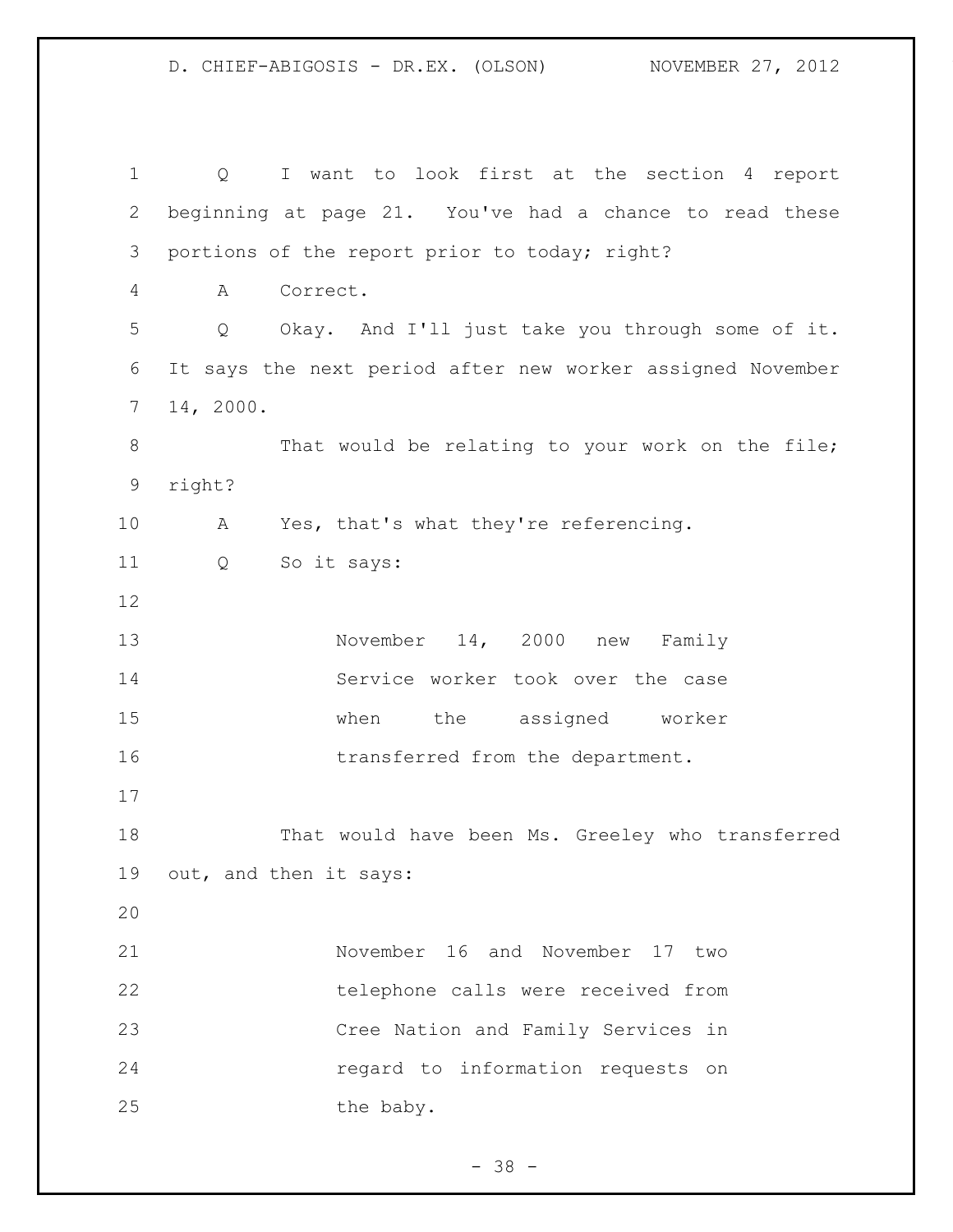November 30, 2000, on this date 2 the family support contract expired, file noted that the family support worker was impressed with Samantha and Steven's progress as parents. February 1, 2001 the assigned worker visited the home and no one was there. She left a card. So that's the first recorded attempt by you to ... 13 A According to the file. Q According to the file, okay. And do you take issue with that? A As I shared earlier, as I shared yesterday, that 17 there may have been contact, I may have attended the home, they may have not been home. I may have documented it into written notes. Q Okay. Then February 5, 2001 it says: The assigned worker had supervision, typed notes from that supervision, confirmed that the 25 contact was minimal. The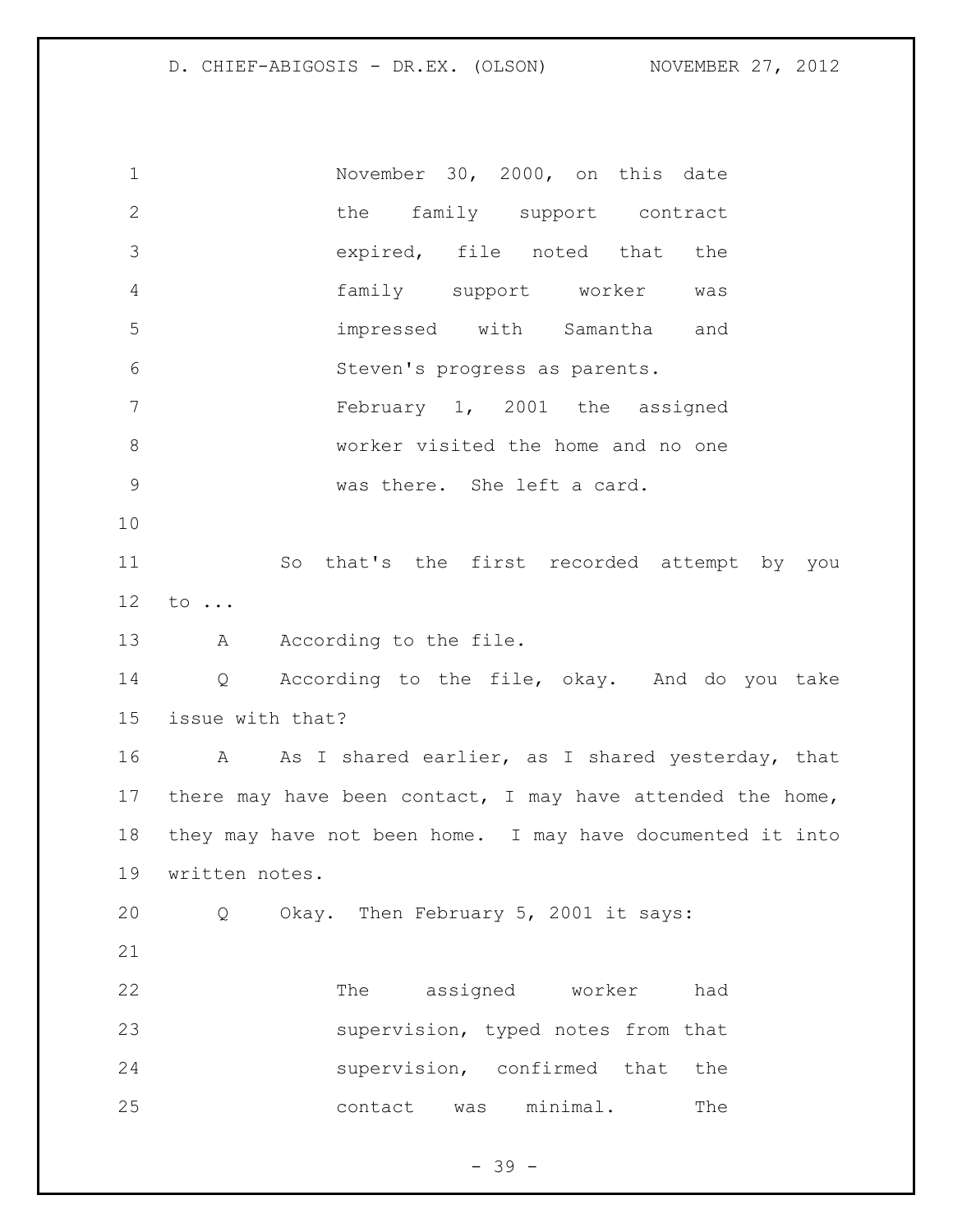importance of the public health nurse working with the parents is confirmed. No mention is made of any follow-up in that regard. It also appears that the case plan which included family support is not occurring since the program had previously ended November 30, 2000 as mentioned above. Do you have any comments on what, what is written in that paragraph? A As I stated earlier that there may have been contact or attempted to contact. Q Okay. And then it says: 15 The supervisor went over the six month contract that was still in place and scheduled to end by March 5, 2001. It appeared that 19 the supervisor may have been anxious since the short term goal was to make contact with the family ASAP to gather updates on progress to date re service 24 contract, identify child's pediatrician, and determine a need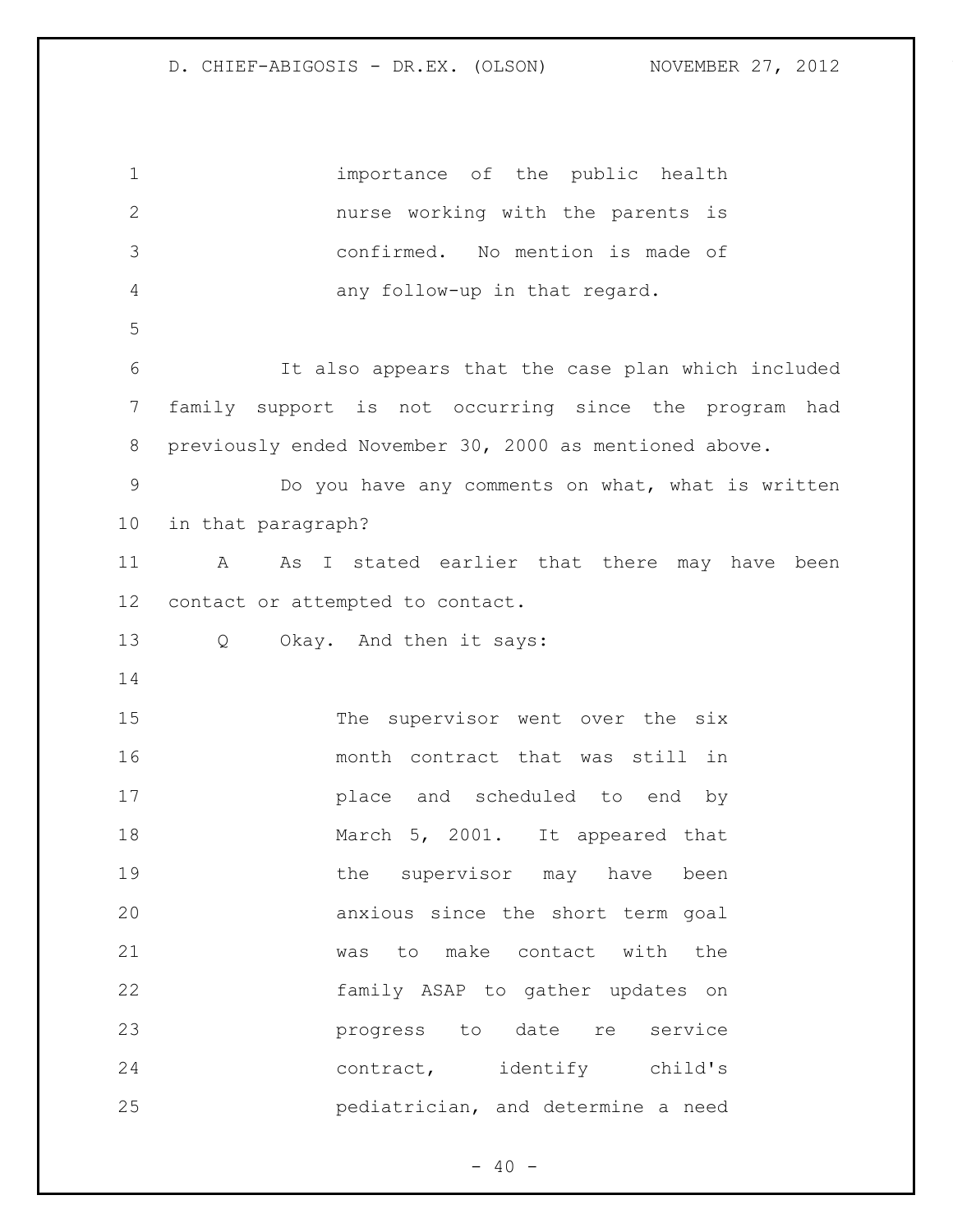for further in-home support services, or identify referral to community resources, example parenting programs. Incidentally the only recording around this period was undated and showed no contact by the assigned worker.

 Do you have any, any comments on that paragraph? A As I stated earlier that I did have, I did have supervision with the supervisor, those could have -- they would -- e-mails would be sent out, please make contact with these families ASAP. It wasn't uncommon for those kind of e-mails to go out between worker and supervisor, and not only specifically this file, but many of the other files that I was assigned.

 Q Rather than taking you by -- through this line by line you've had a chance to, to review the factual portion of the report which goes to page 23. Do you want to comment on anything contained in that portion of the report?

 THE COMMISSIONER: Just run it through the screen, or she hasn't got the hard copy in front of her so if you're asking her to -- if she wants to comment on the whole -- those pages let her look at them.

 $- 41 -$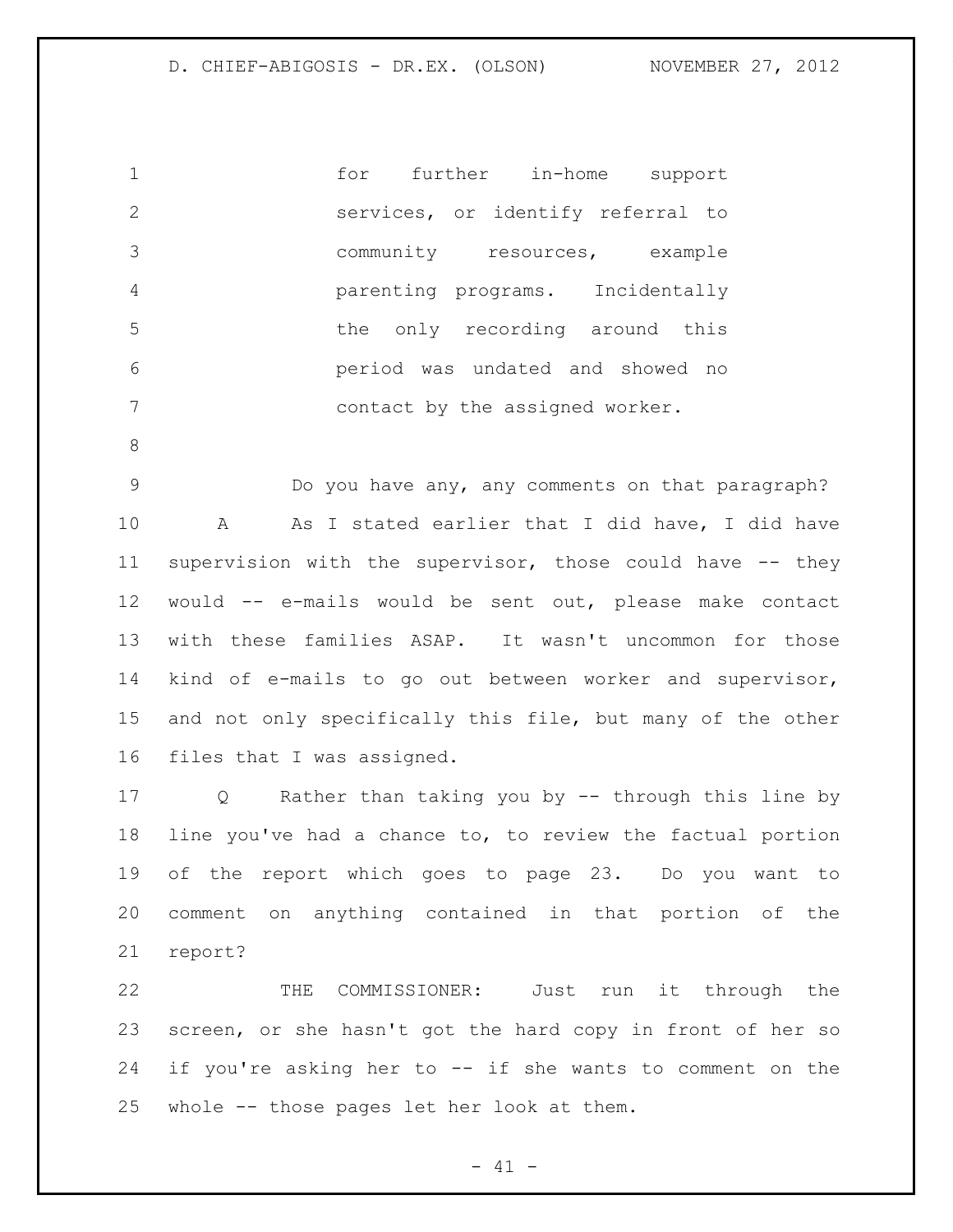You've seen this before? THE WITNESS: That was what I was given for myself to review. THE COMMISSIONER: Yes. So the question is whether on all these paragraphs with respect to those dates whether there's any of them you want to comment on, and just take your time to look at them if you wish. MR. OLSON: Would it help, Mr. Commissioner, if I gave the witness the excerpts and hard copy? THE COMMISSIONER: Do you want to see them in hard copy? 12 THE WITNESS: No, this is, this is okay. THE COMMISSIONER: As I stated this is what's actually written in the hard copy to the file. There may have been written notes that I placed into the file, there may have been contact that I did not document, but 17 according to the documentation that is in the file, yes, it does reflect the work that was done. THE COMMISSIONER: I think that answers the question. MR. OLSON: It does. BY MR. OLSON: Q I'll direct you now to page 24 which contains some of the findings here, and I want to give you an

 $- 42 -$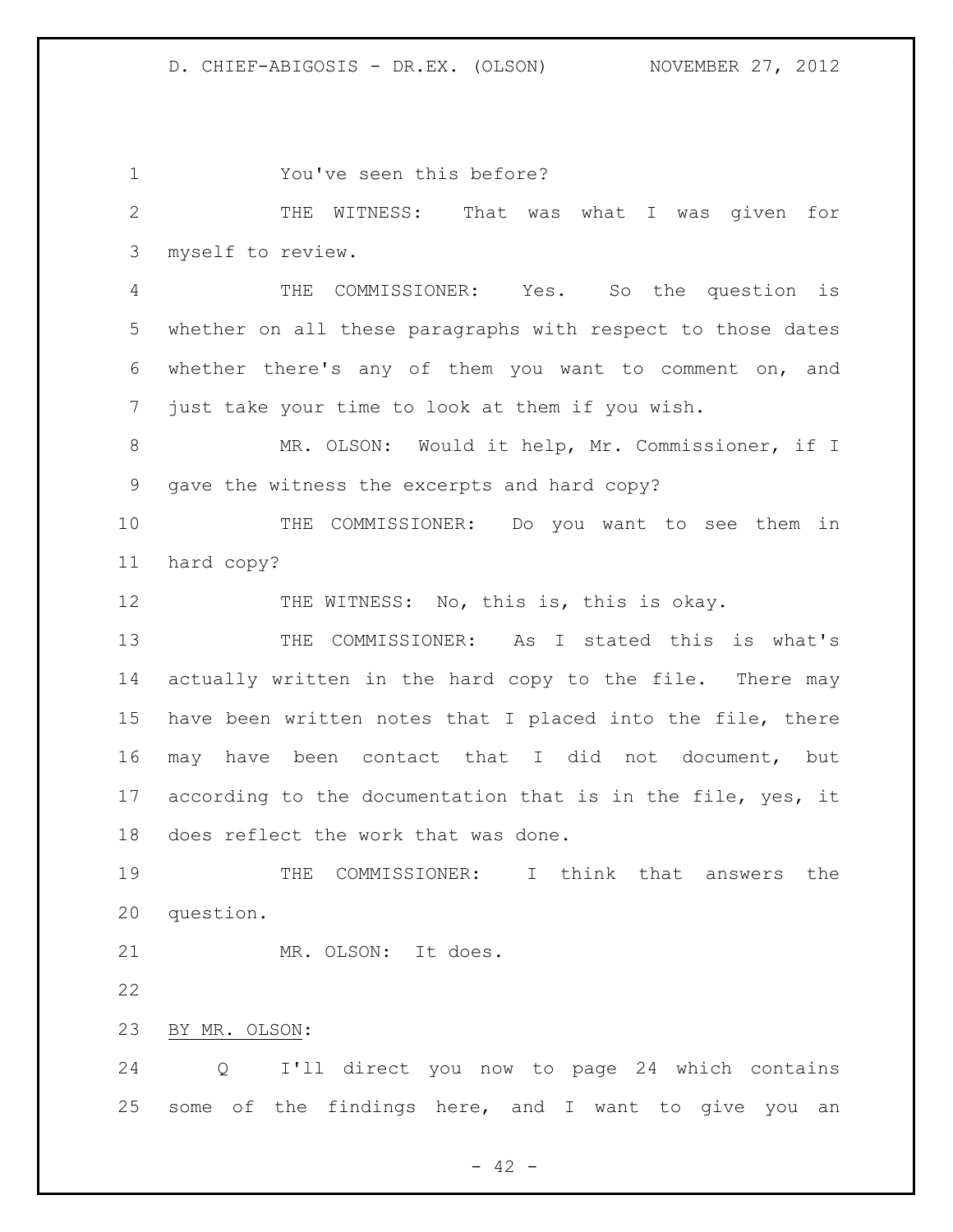D. CHIEF-ABIGOSIS - DR.EX. (OLSON) NOVEMBER 27, 2012 opportunity to respond if you like. First of all finding 7. It says: The worker who received the case file in November, 2001, did not maintain the necessary contacts and frequency with the parents of Phoenix during this period. There are only two actual home visits 10 and an additional two other unsuccessful attempts in seven months. And then below it explains: 16 16 If the typed updates of the workers' contacts are indeed accurate there is only one visit 19 to the home from the time the

 worker took over on November 14, 2000 until the unsuccessful contact on February 7, 2001 and the full home visit two days later. The next visit was unsuccessful and occurred on May

 $- 43 -$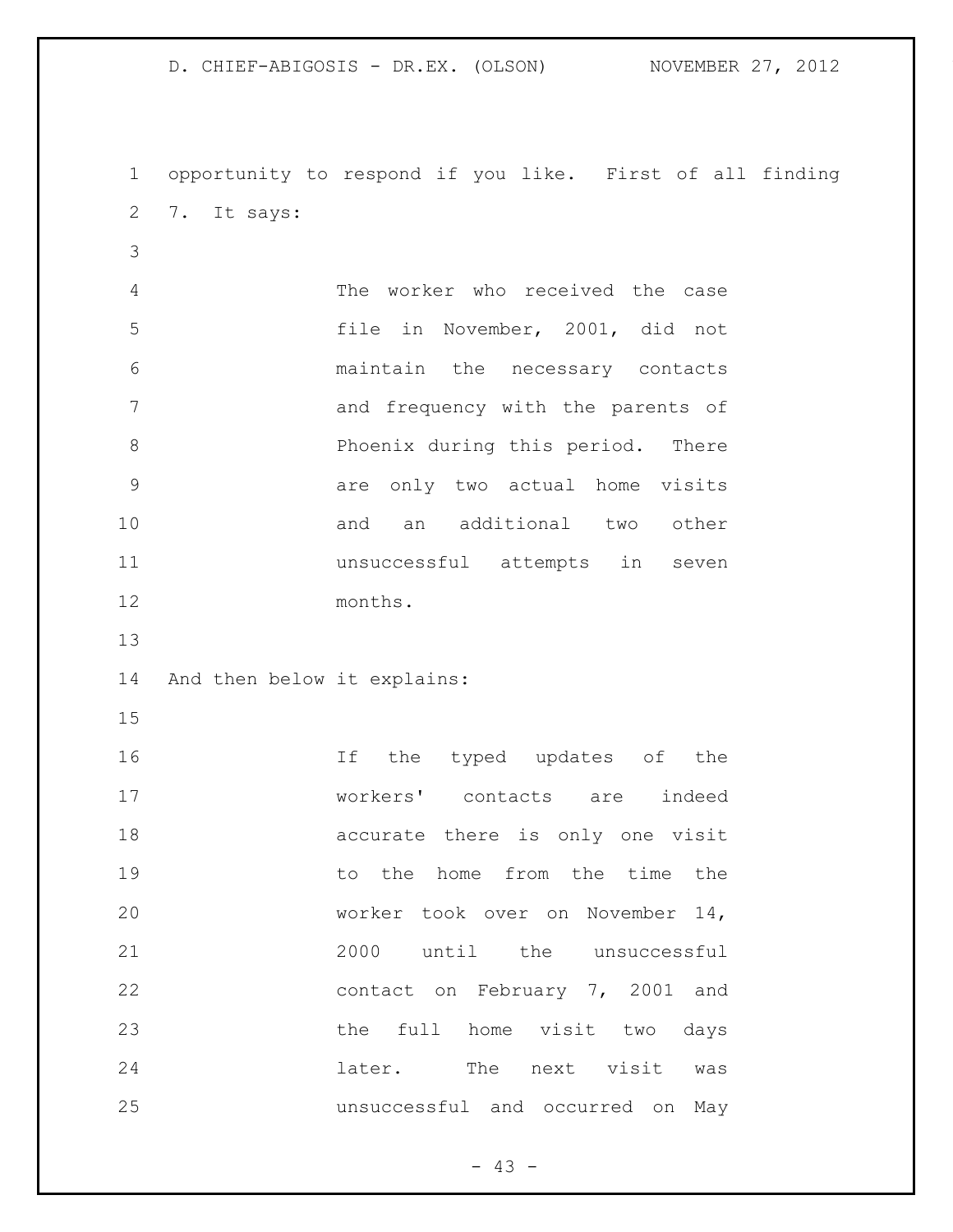9, 2001. Even after she was told on April 30, 2001 of the birth of a second child the day before she did not visit the hospital or follow up at the home until a week and a half later. After that the next contact where she actually 8 Saw Steve was not until July 5, 2001, and this was a day after she 10 had been informed that the emergency services had to deal with domestic violence and the use of alcohol.

 She had also received three updated e-mails on additional concerns during the latter part of 17 June, 2001. Two young babies were **living in the home at this point** 19 and there should have been significant follow-up and risk assessment of the situation. This lack of contact was unacceptable case practice since the children could have been at considerable risk of harm considering the

 $-44 -$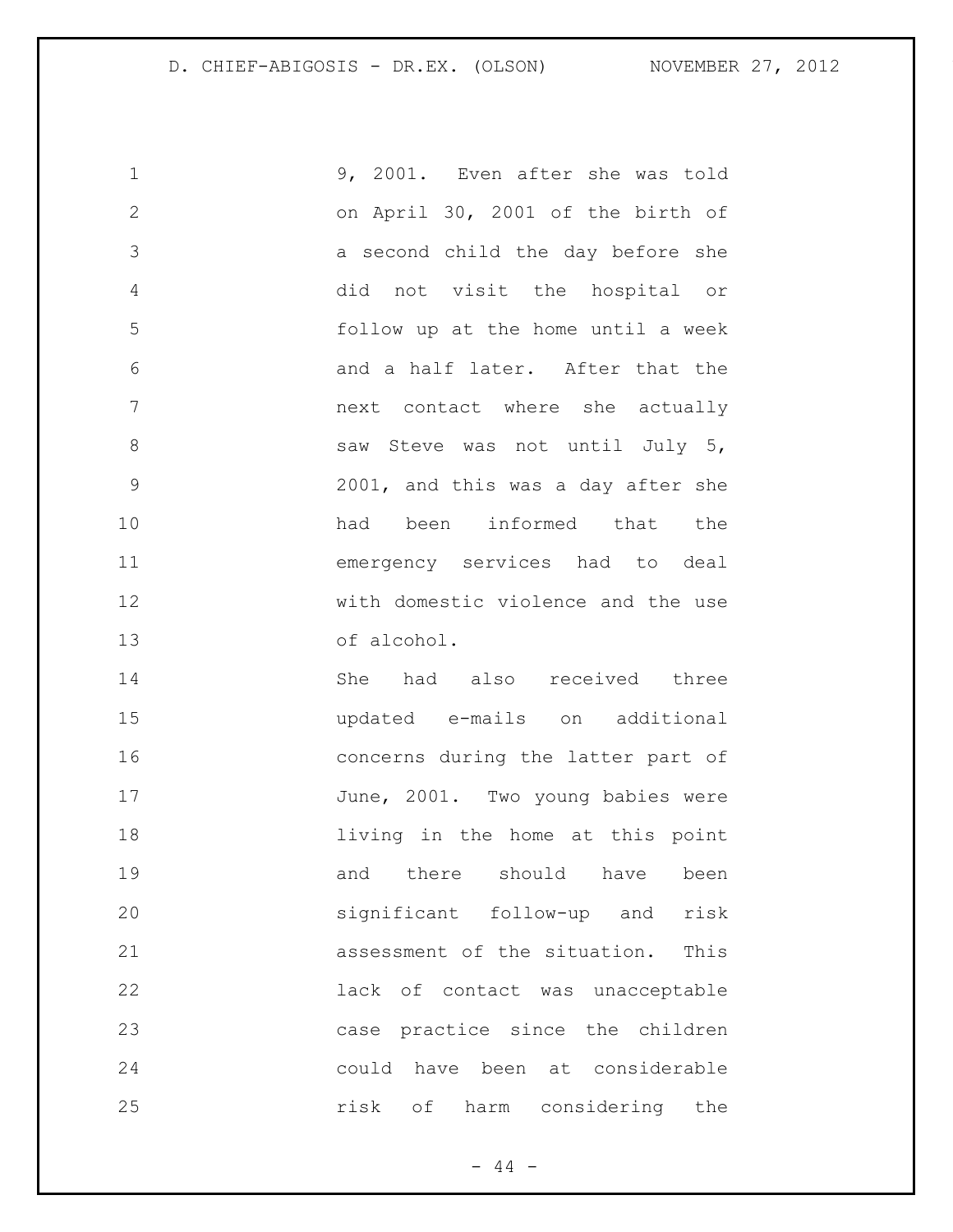potential problems that could arise from the use of alcohol or from domestic violence. Do you want to comment on that finding, or anything contained there? A As I stated earlier there may have been attempted contact. I can't recall. Q Okay. Finding 8 says: There is no recording of the worker actually seeing Phoenix during this case period. It says: 17 This required contact may have occurred, but there is no record of it, and this is an extremely young child who could start to decline quite rapidly. There is no confirmation of any other collateral or visiting in the home, and may have had an opportunity to view Phoenix and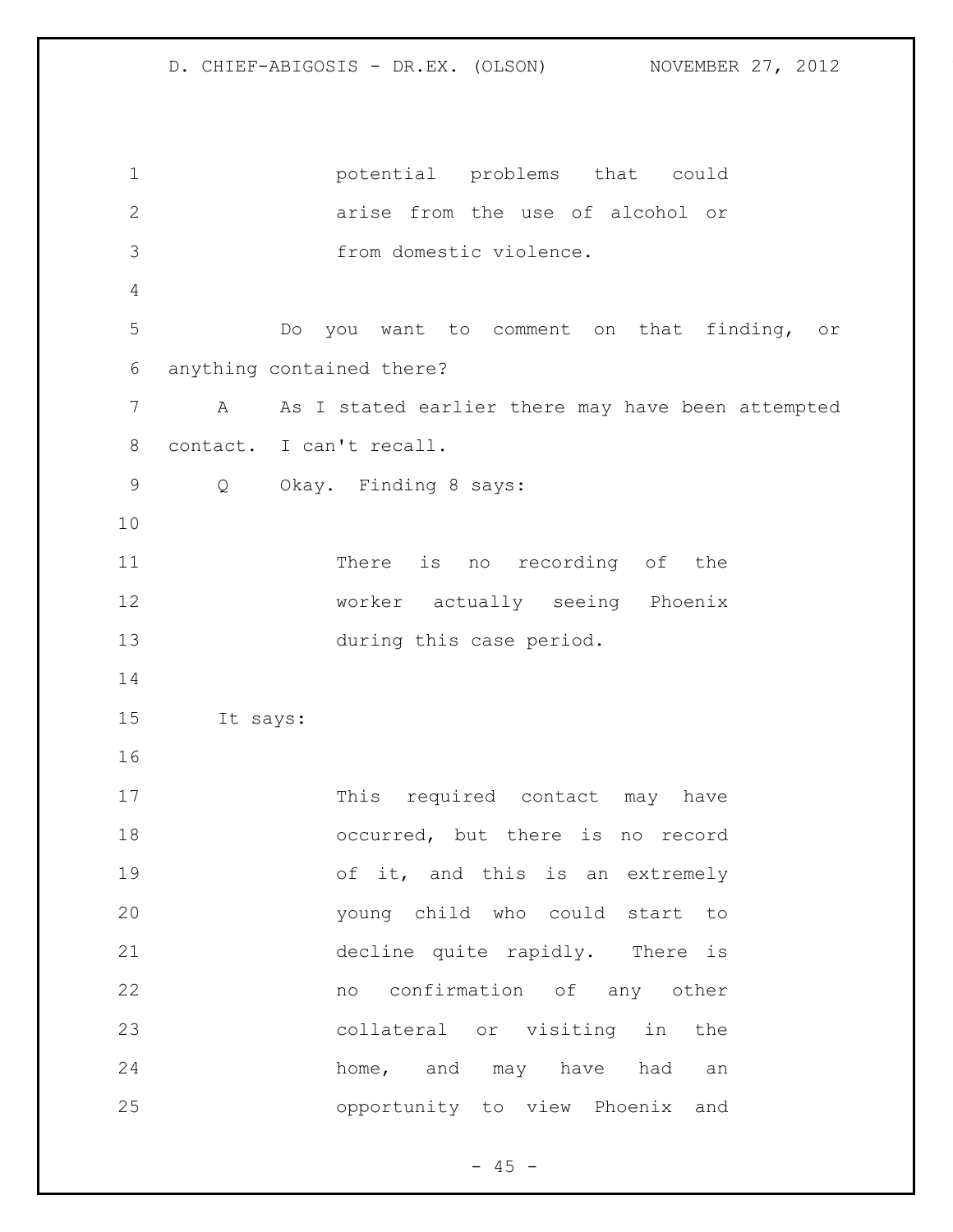1 the baby, and to know that they were all right. Do you have any comments on that? A No comment. Q And it does -- if we -- when we looked at your notes yesterday there was a notation that on July 6, 2001 you did in fact see Phoenix so I just wanted to point that out. 10 Then finding 9 says: The case work does not appear to be purposeful or to follow a plan. The case management appears to be primarily a delayed response to events or a crisis with no contact 17 in between, and no meaningful **pursuit of the original case plan.**  This is a dangerous approach since it puts the agency in a position 21 of responding to, rather than actually preventing, possible catastrophes to children in need of its protection.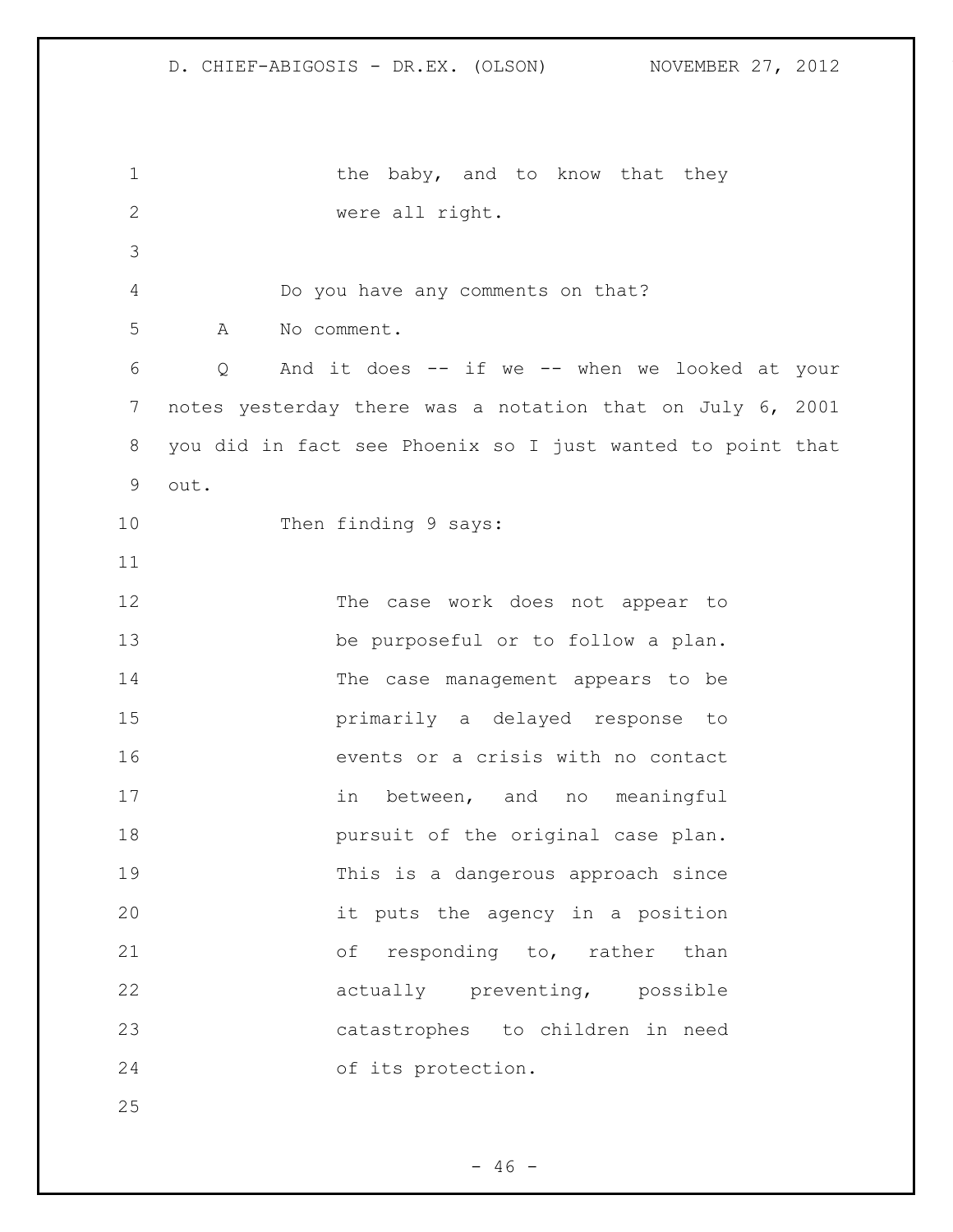Do you want to comment on that finding? A No. Q Finding 10: It appears that at this point Steve was marginally managing the situation with his two children 8 and as a result apprehension was not required in spite of the concerns for domestic violence and alcohol use. In spite of the lack of involvement of the worker up to this point at least it did not appear that the two children were in immediate need of protection. Friends and relatives appear to be **providing some assistance.** Steve 18 had made some plans to better himself as a parent and he had been more open to dialogue with his assigned worker. The assigned worker had made an immediate plan with him to follow up on a weekly basis. As of July 6, 2001 the file on Samantha was closed and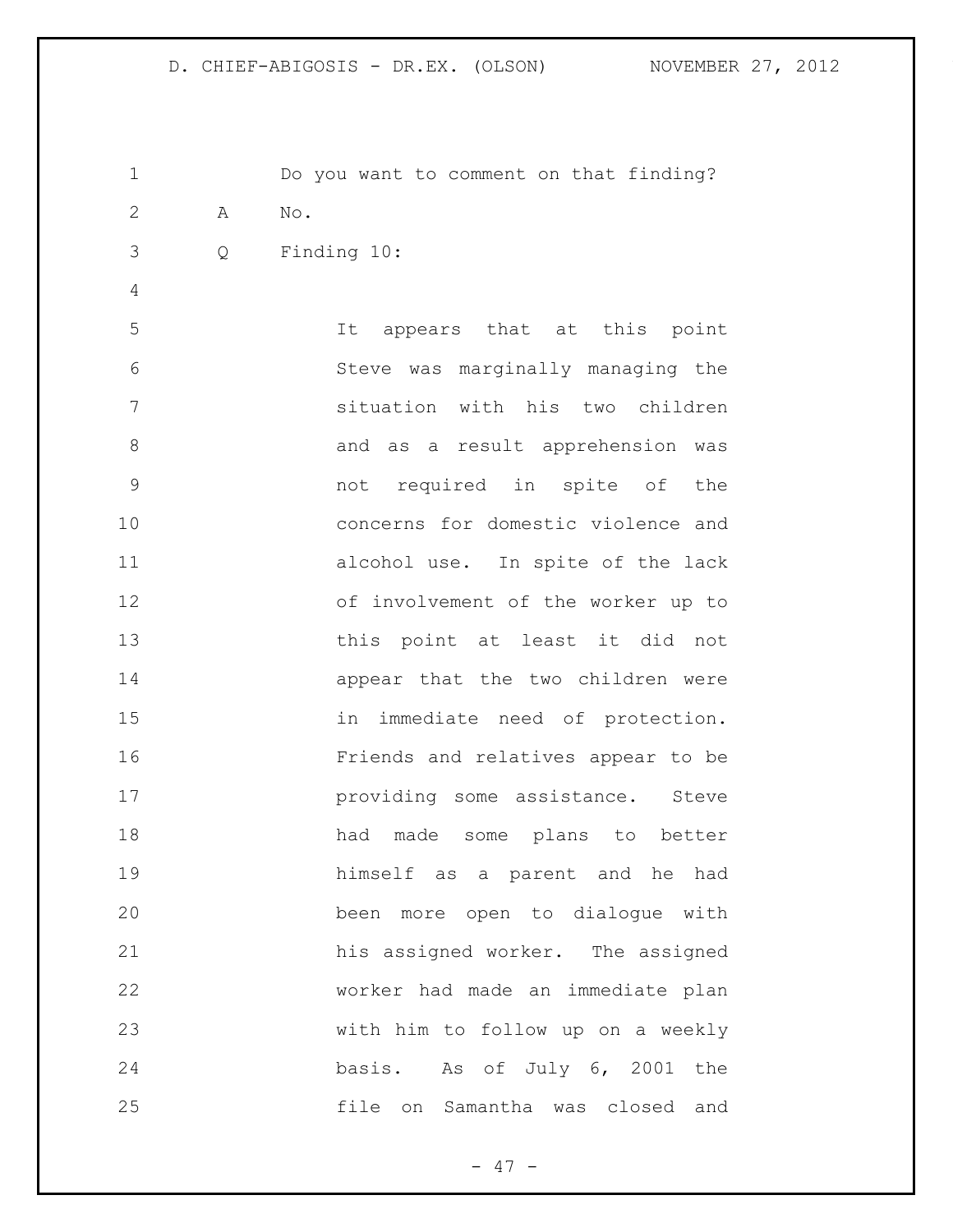another protection file with Steve as the primary parent was opened. And it continues through some factual portions. Do you have any comments on that, on finding 10? A As I stated for that Steve was working on it himself to better himself as a parent. Q If you could just turn to page 26. THE COMMISSIONER: Just before you leave that I'm at paragraph 10, the last sentence. The assigned worker had made an immediate plan with him to follow 14 up on a weekly basis. Is that you that made that plan? 17 THE WITNESS: Yes, it was recorded in the notes that that would be weekly visits, yes. BY MR. OLSON: Q If we go down, please, to page 26, finding 12. It says: The absence of any recordings and case notes for the period from

 $- 48 -$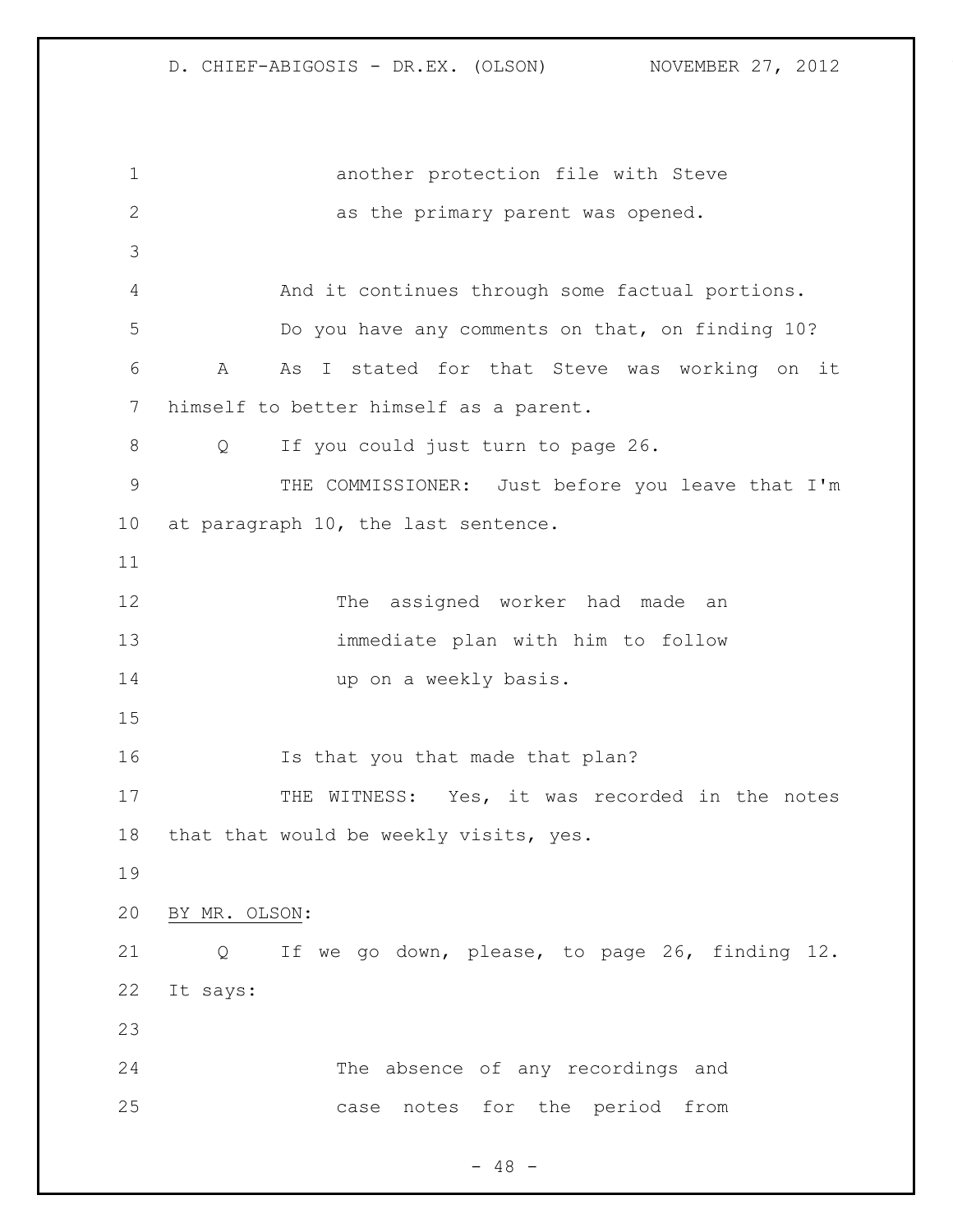July 16, 2001 until March 1, 2002 makes it difficult to determine what was attempted by the case worker during this period of time that the file was open. It's possible that case work was completed by the assigned worker but no record of case notes to verify this. I think you've already spoken to that, but do you have any additional comments? 13 A I wasn't employed with the agency at that time. You're talking about this (inaudible), when I, when I had left as a worker with the agency that's July 16th of 2001 to March 2000 I was not with the agency. Q So that doesn't apply to you then? A No, it does not. Q Okay. Turn to the next page, please. Finding 14, and I appreciate this doesn't apply entirely to the time that you were the case worker, but some of it does. It says: The case management from November of 2000 until closing in March of

- 49 -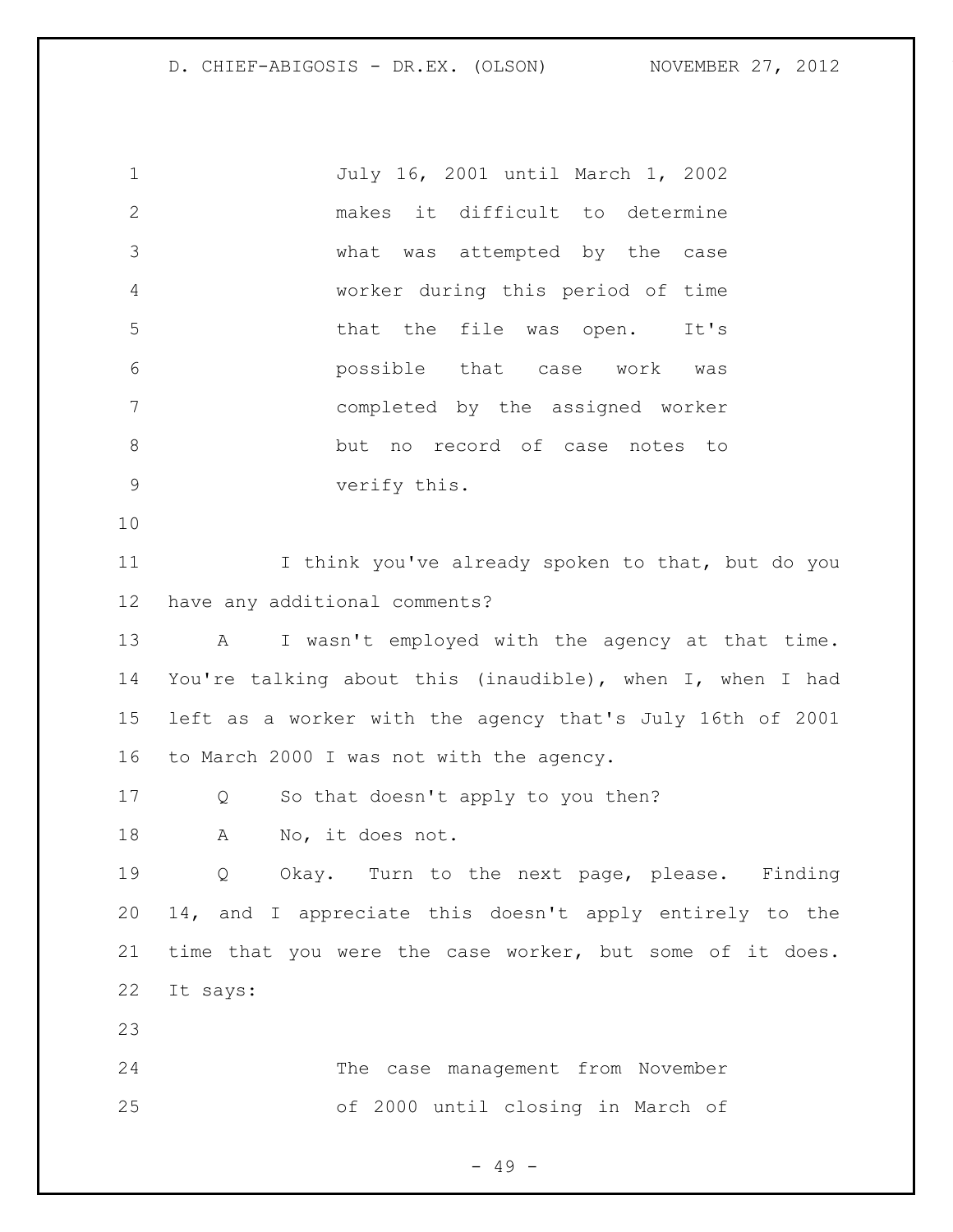2002 was substandard. There were limited contacts, no risk assessments and assessments were completed and there's no indication of sound casework practice. It was felt that Steve Sinclair might have a drinking problem and it was unsure whether he was linked to collateral 10 services to a sufficient degree. 11 He was also felt to have unresolved trauma from his childhood. Regardless of this the case file was ultimately closed without these being resolved. They should have been due to the young age of Phoenix that made her 18 a high risk for abuse and neglect. Furthermore the continued opening of the case need not have depended 21 on whether Steve asked ... 

 This part doesn't, doesn't actually pertain to your services, but to, to the extent that the services you provided between November of 2000 until your last work on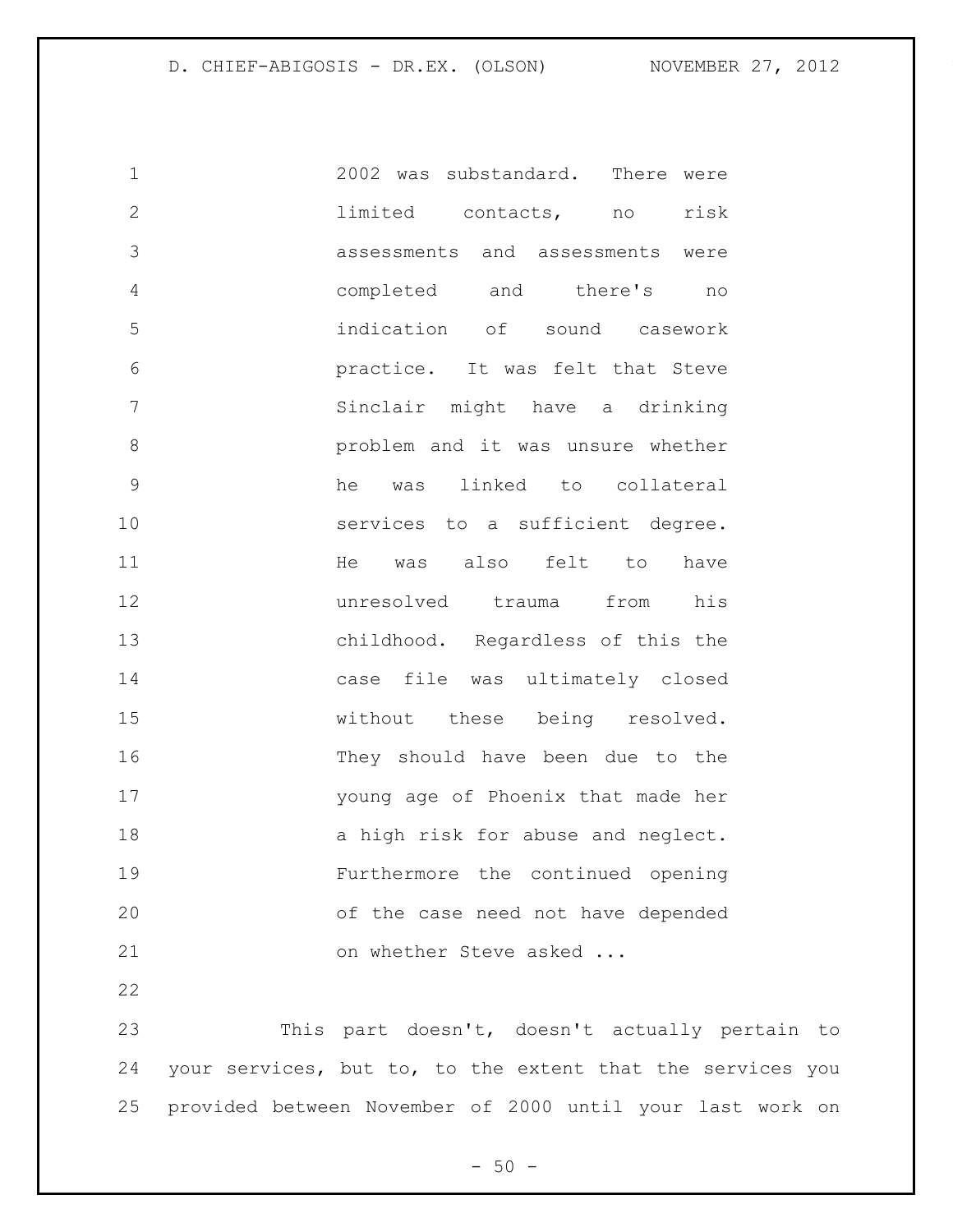the file, some time in July, 2001, do you want to comment on this finding?

 A As I stated earlier the way it's written and documented, that we have a hard copy of the file recordings and some of the information is put in there, but it does not state, and I cannot recall about the times there was attempted contact was made to the home of, of this family so there was contact, and him being linked to any organizations he was linked to those organizations. He did attend three major community resources for families.

 Q Okay. I want to take you now to the section 10 report by Jan Christianson-Wood. That's on page -- the references to your work are on page 133.

 Now, you would have been provided with a copy of this prior to today with respect to your involvement in the inquiry; is that right?

A Correct.

 Q Okay. And so you've, you've already read this, this over?

A Yes.

 Q If you look at the paragraph starting a new worker was assigned in November, 2000 according to a July 16, 2001 Section 182 report. Notification of a death of a child not in care. It says:

 $-51 -$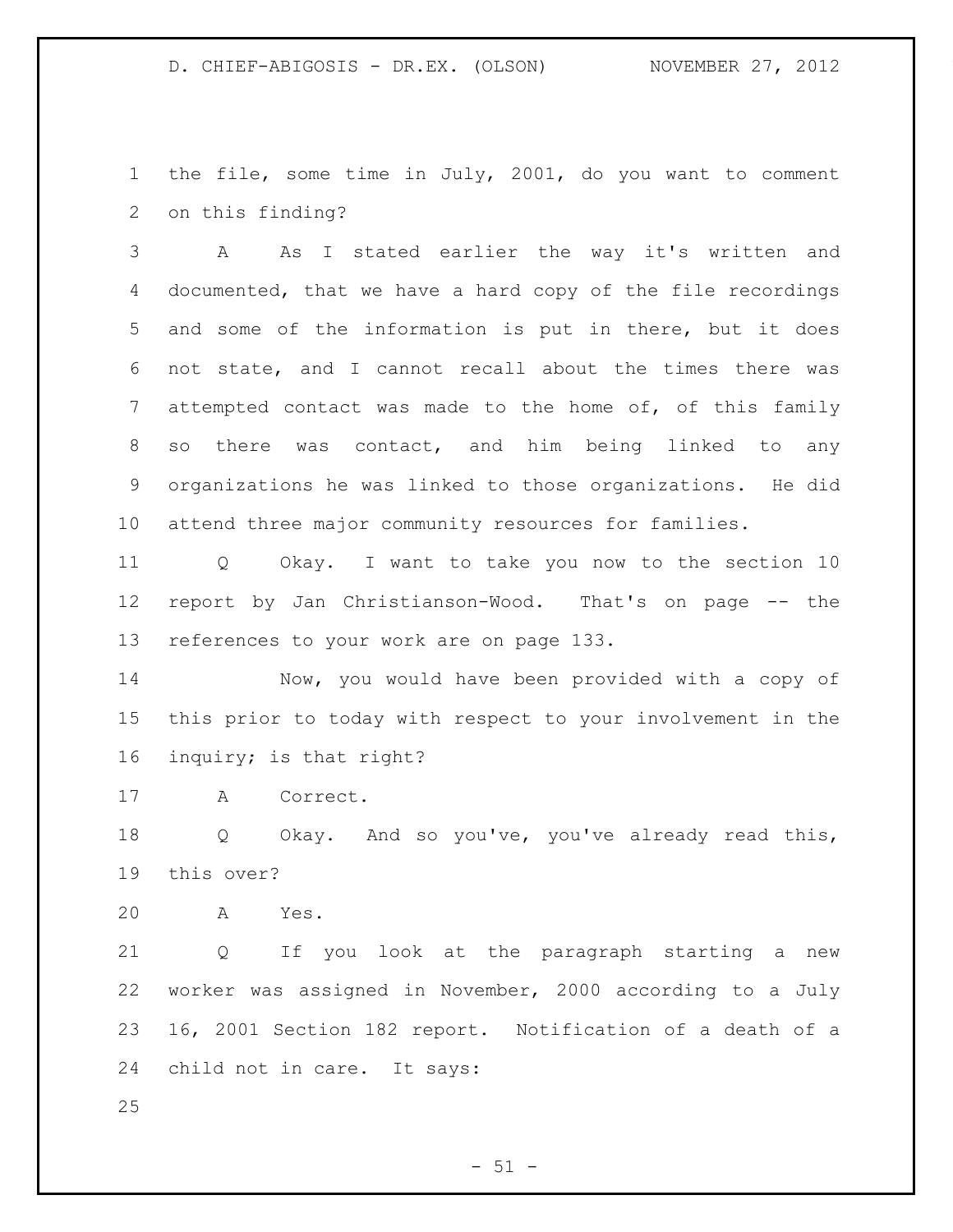| $\mathbf 1$    | File information noted that there  |
|----------------|------------------------------------|
| $\overline{2}$ | was minimal contact with the       |
| 3              | couple until the baby's birth in   |
| $\overline{4}$ | April, 2001. Ms. Kematch and Mr.   |
| 5              | Sinclair were difficult for the    |
| 6              | assigned worker to contact.        |
| 7              | Were they following through with   |
| 8              | the terms of a six month service   |
| $\mathcal{G}$  | agreement and contract signed in   |
| 10             | September of 2000?                 |
| 11             | As the agency had a contract why   |
| 12             | was it not a concern that the      |
| 13             | family was not seen by a social    |
| 14             | worker from October, 2000 when the |
| 15             | former worker signed off on the    |
| 16             | case through November, 2000 when a |
| 17             | new worker was assigned, and after |
| 18             | February, 2001 when contact was    |
| 19             | established?                       |
| 20             | Did the Family Support worker      |
| 21             | continue to see the family and     |
| 22             | report their parenting?            |
| 23             | this was a child protection<br>As  |
| 24             | case notes were an important and   |
| 25             | necessary part of the<br>case      |

- 52 -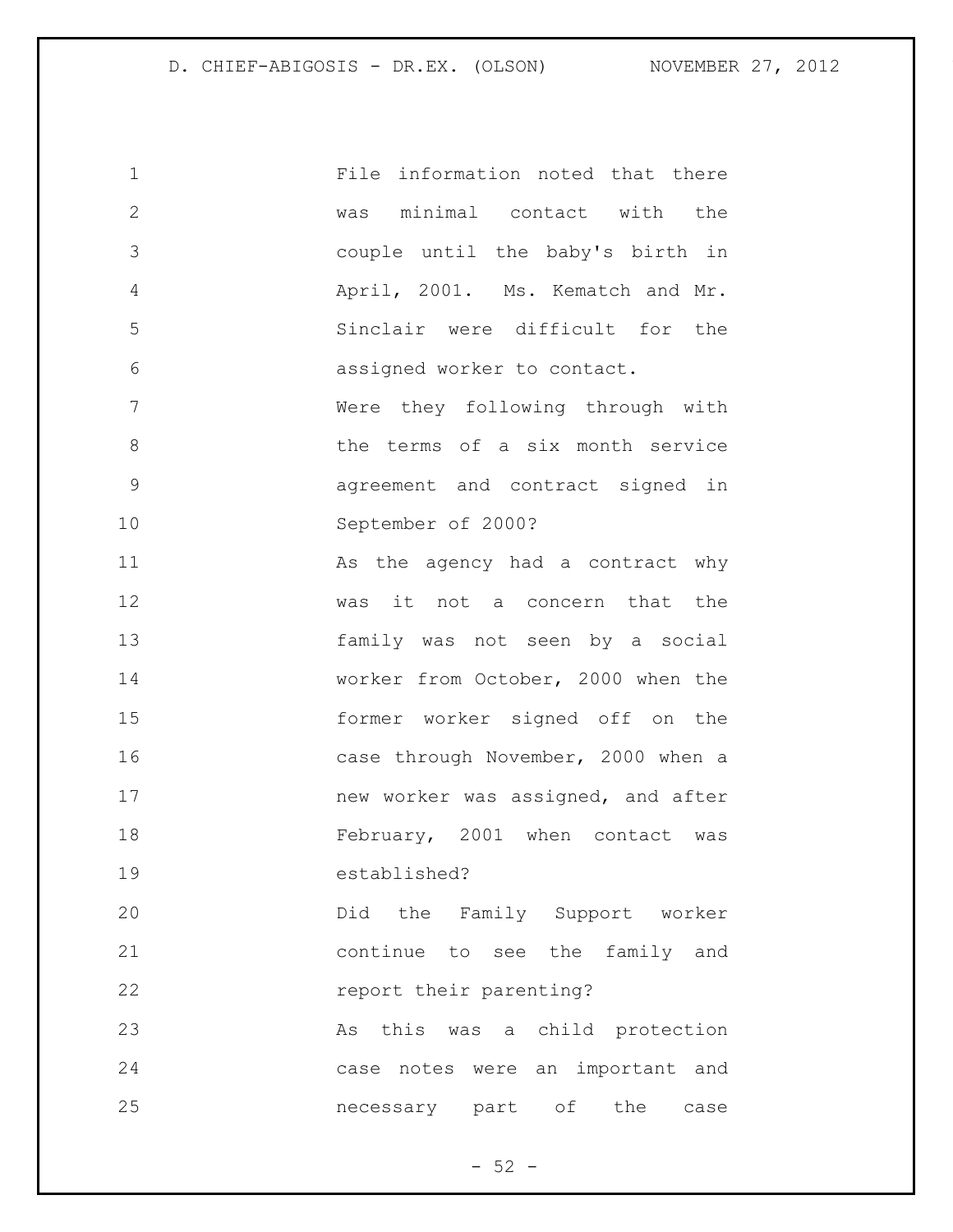management. WCFS branch has internal standards for support workers reporting. This incident may predate the implementation of 5 those standards.

 Do you have anything to comment on with respect to those two paragraphs?

 A When it comes to the family support worker, and I had this discussion, is that I am not sure what was put into -- what was the practice of that day you're looking at, 2001, and I'm not sure whether we had, had received notes from the family support worker, we would have. Now today we do so I'm not sure if that -- if we received that information from the family support worker.

 Q Do you have any recollection of receiving that information on this file?

 A I can't recall, but if we did receive those kind 19 of notes, and after the fact, and my experience now, those notes would have been put into the file, but we couldn't keep that amount of notes at our desk files, so if we were getting notes the way right now in child welfare where the support workers do provide us with notes it was impossible to keep that amount of notes in our current files with us so.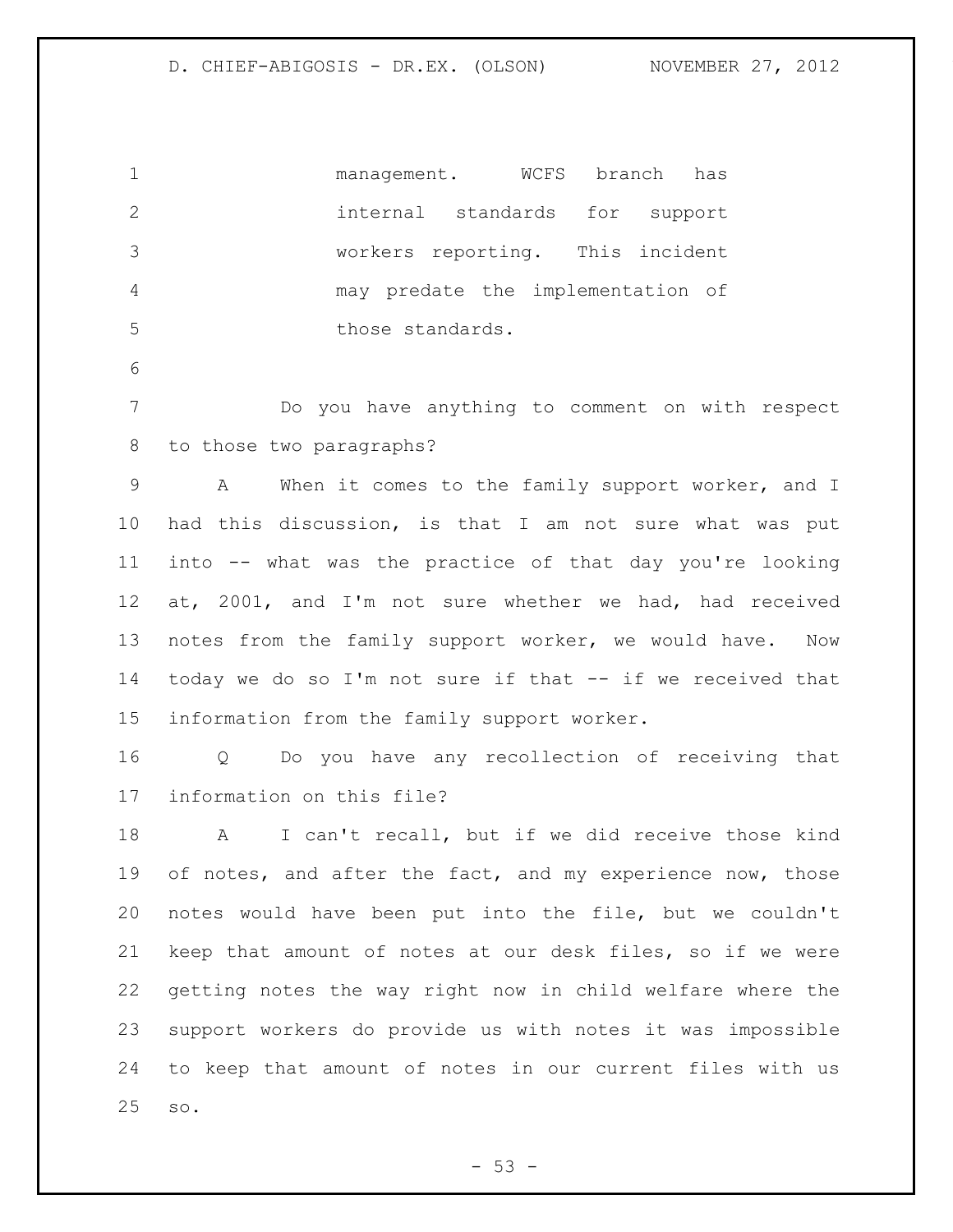1 O Okay. Are you talking about back, back then -- A I'm talking about back then and now. Q Okay. So back then do you recall if you actually got those type of notes for other files? A If those, if those notes were received by the worker it would be put back in for filing. Q Okay. So they should be part of the file if you got them in other words? A If we received the family support worker's notes it would have been put back into filing. We wouldn't keep them at our desk, it would be just too much paper. Q Okay. And when you say "put back for filing" where would they go? A We don't -- we never did our own filing in Winnipeg Child and Family. It would be put -- and then -- there was a filing room, there was people that did our filing. Q So you handed it into a clerk and that clerk -- A It would have been the practice to put it in for filing. Q I see. So in other words you didn't maintain your own file after you handed the work in? A No. Q The paragraph goes on to say: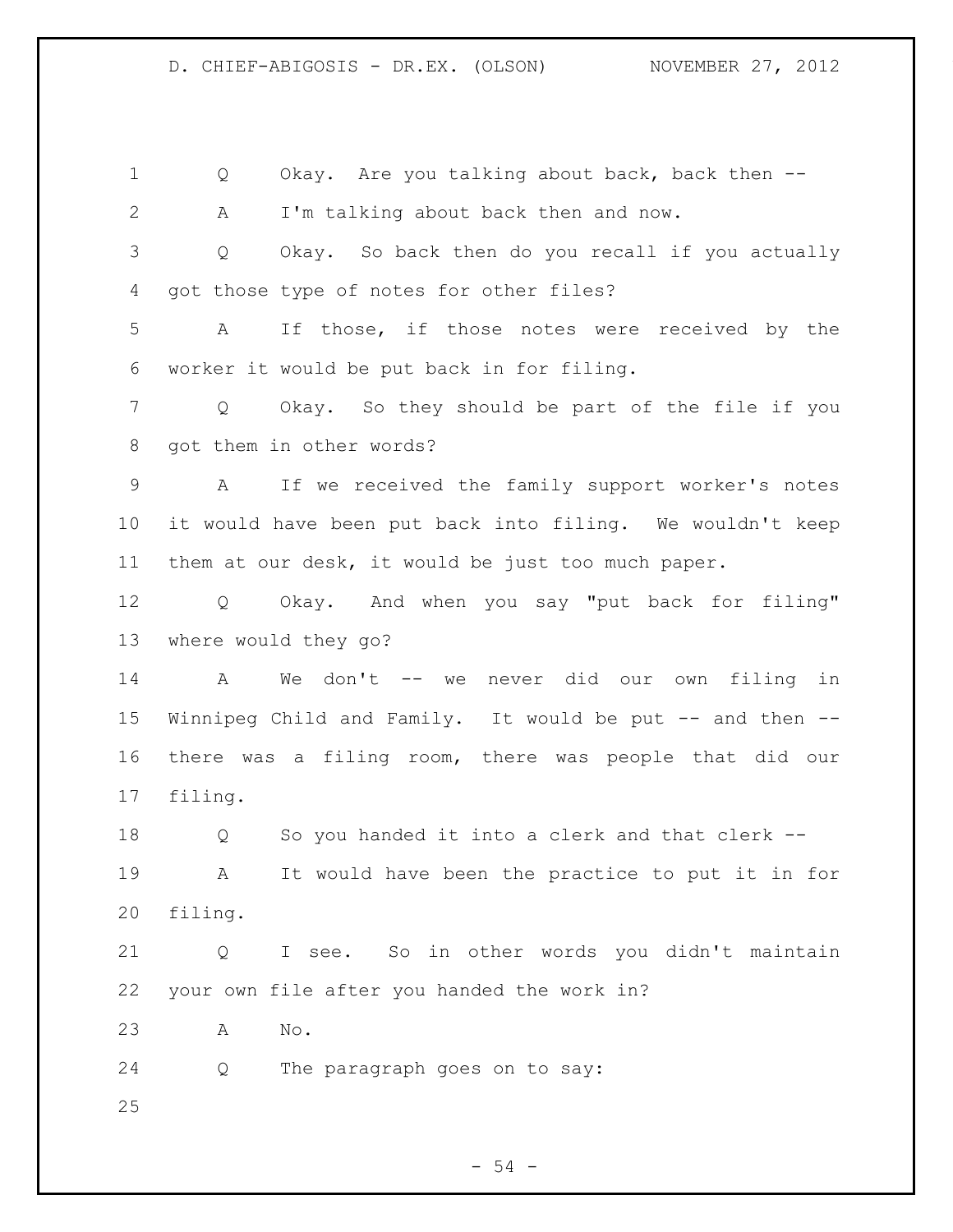1 As Ms. Kematch delivered in April, 2001 why was her pregnancy not noticed by the worker in February or recorded by the family support worker for ongoing contacts? We've discussed that already. How were the concerns in the service contract resolved if the agency's workers had no contact 12 with the family for several months? 14 The conditions in the support service agreement and the service contract had included twice weekly 17 meetings with a support worker, **18** regular contact with the Family Services worker, including access to the couple's home in cooperation with the agency in exploring issues of family violence and substance abuse. The file does not indicate that these concerns were addressed or that

 $- 55 -$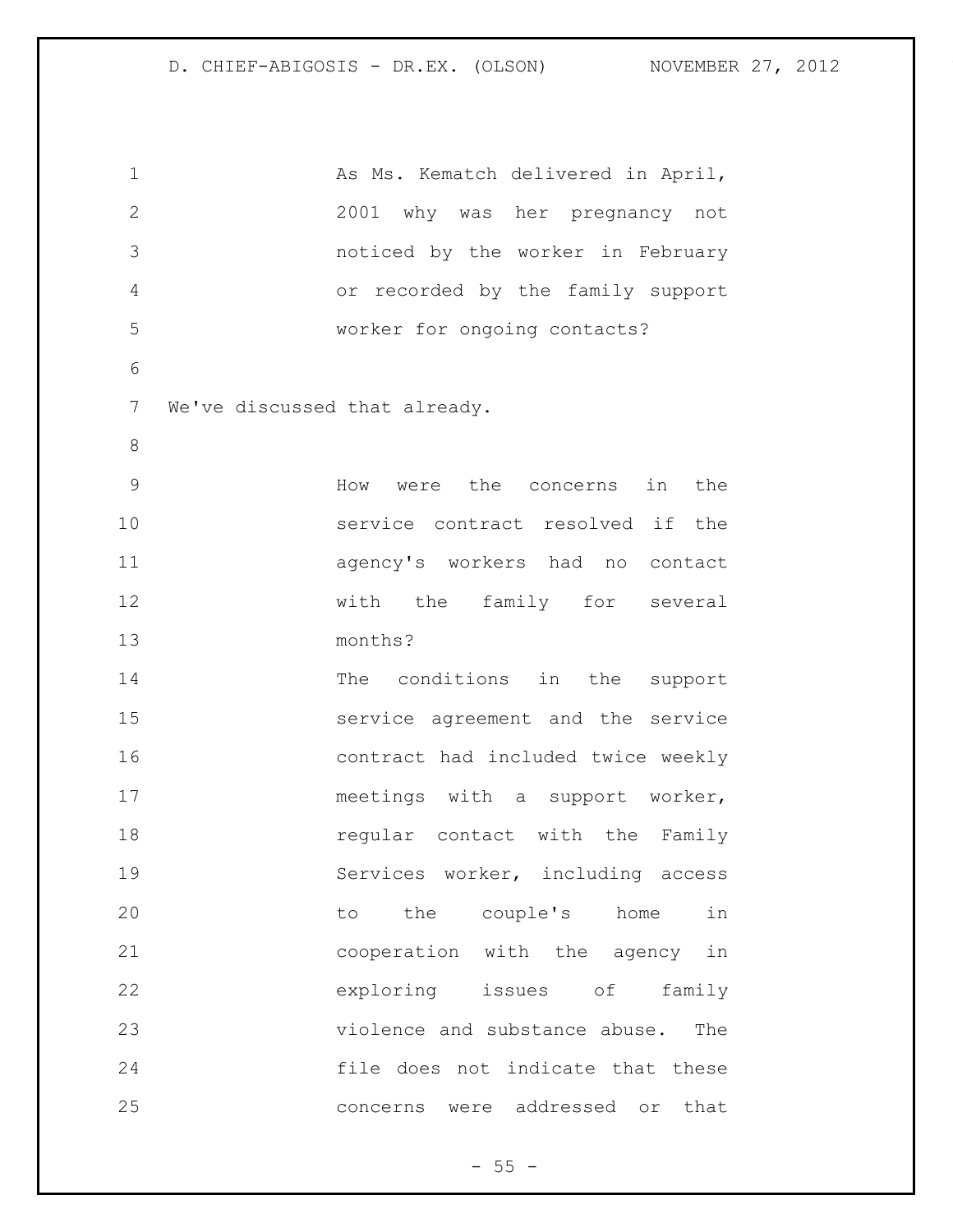| $\mathbf 1$  |       | Ms. Kematch's aggressive and                      |
|--------------|-------|---------------------------------------------------|
| $\mathbf{2}$ |       | uncooperative presentation<br>in                  |
| 3            |       | February, 2001, caused<br>any                     |
| 4            |       | heightened concern about<br>her                   |
| 5            |       | functioning as a parent, as her                   |
| 6            |       | first child was removed from her                  |
| 7            |       | care in 1998 due to her inability                 |
| $8\,$        |       | to provide the basic care needs                   |
| $\mathsf 9$  |       | including feedings, sustained and                 |
| 10           |       | in-depth observation of<br>her                    |
| 11           |       | parenting was required.<br>The                    |
| 12           |       | assessments needed were not found                 |
| 13           |       | in the materials presented for                    |
| 14           |       | review.                                           |
| 15           |       |                                                   |
| 16           |       | Do you have any, any comments you want to make on |
| 17           | that? |                                                   |
| 18           | A     | No.                                               |
| 19           |       | Q Okay.                                           |
| 20           |       |                                                   |
| 21           |       | In August, 2001, summary noted                    |
| 22           |       | that a visit had been made to the                 |
| 23           |       | family home in February, 2001, in                 |
| 24           |       | an attempt to locate the couple                   |
| 25           |       | after a period without contact.                   |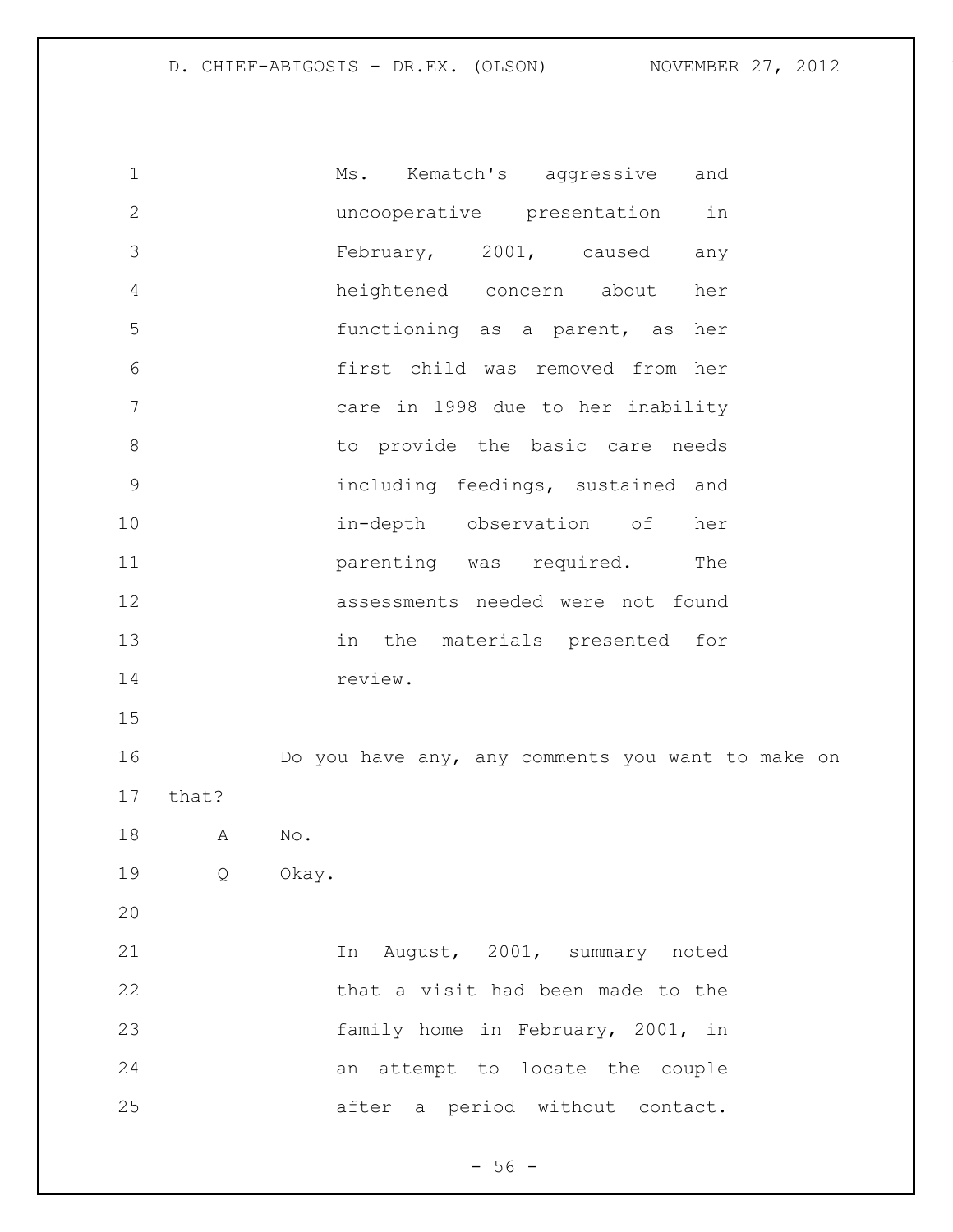1 During a home visit on February, 9, 2001, Ms. Kematch appeared angry and Mr. Sinclair removed himself from the discussion. Ms. Kematch was largely uncooperative with the worker's attempts to engage her either responding **aggressively** or ignoring the worker in order to watch television. Samantha was clear 11 11 that she felt she had done all that was asked of her and did not 13 want any further agency 14 involvement. Mr. Sinclair appeared involved in the ongoing 16 care of Phoenix. Do you want to comment on that paragraph? A No. Q On April 29, 2001 baby was born. The agency did not note concerns with her birth or her parents at 24 that time, apart from noting that 25 this was the third pregnancy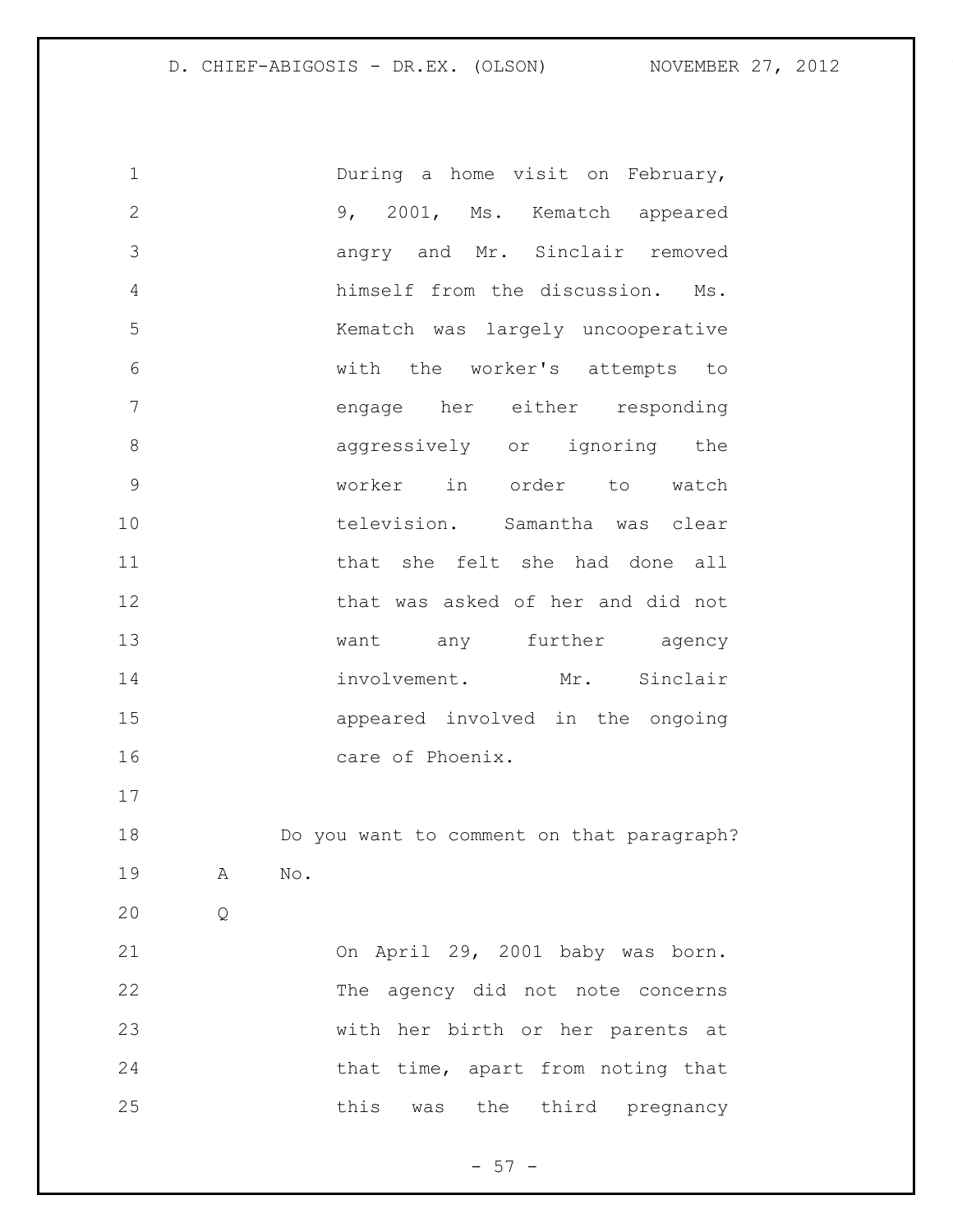concealed from the agency. A home visit was attempted without success in May, 2001. It says: Given the lack of contact between 8 b the agency and the family the basis for assuming that the parents could safely and successfully parent a second infant was unclear. The continued lack of contact after the birth is concerning particularly as the agency had learned that the **pregnancy was concealed**, the file had remained open during this period. Aside from what you have already said today is there anything else you want to comment on with respect to this? A No. Q And if we continue on it continues going through your involvement in the file, which I understand you've

 $-58 -$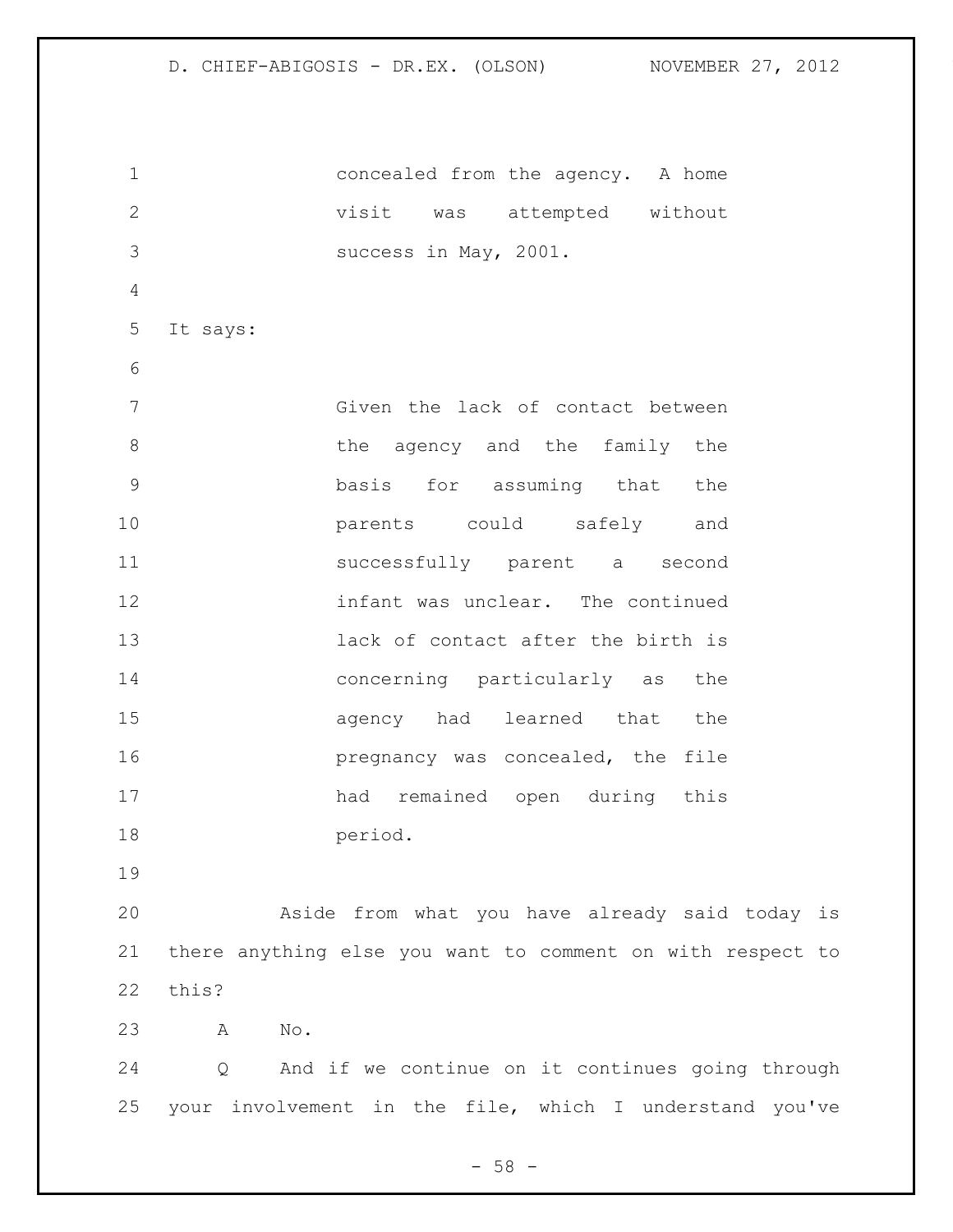already read. Do you want to comment on any of the, on any of the paragraphs starting on the bottom of page 134, it's in front of you there, and then into page 135? A The report was, was compiled by Janis? Q Jan Christianson-Wood. A And that's the same one that reviewed my file 7 when passed; correct? Q Right. A And there is a statement that she said -- that stated that everything was in order; right? Q For the previous report concerning the baby's death? A Yes. Q Right. A Okay. Thank you. No comment. Q I just want to take you -- and feel free to comment on any of the other comments that you're aware of in the report, but I just want to take you specifically to page 137, bottom of the page. So worker noted on August 16, 2001 in a case summary under recommendations for future intervention the following: If or when Mr. Sinclair and Ms. Kematch resolve their relationship and resume cohabitation that the

 $-59 -$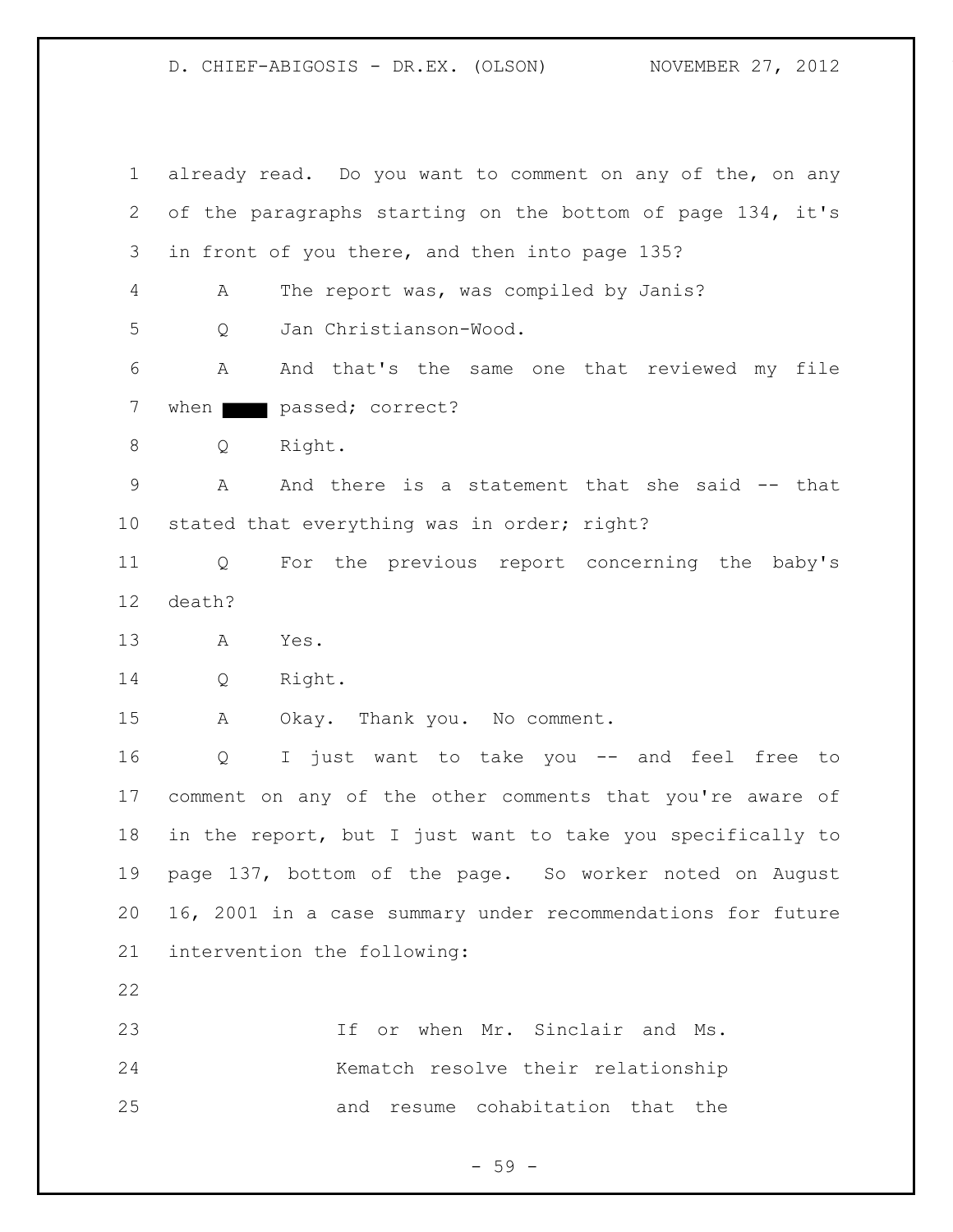agency access and monitor Ms. Kematch's parenting style. There are concerns expressed by Mr. Sinclair about her treatment and discipline methods used on Phoenix. The worker concluded the 7 file by noting that she was 8 leaving the agency. And it goes on to say: There were no details provided in 13 the case summary concerning the statement about Ms. Kematch's treatment of Phoenix who was 15 months old at the time the summary was written. As she was an infant 18 the failure to follow up on the allegation of inappropriate discipline and/or mistreatment is concerning. Waiting for the couple to reconcile in order to assess and monitor Ms. Kematch did not take into account the couple's reluctance to seek assistance from

 $- 60 -$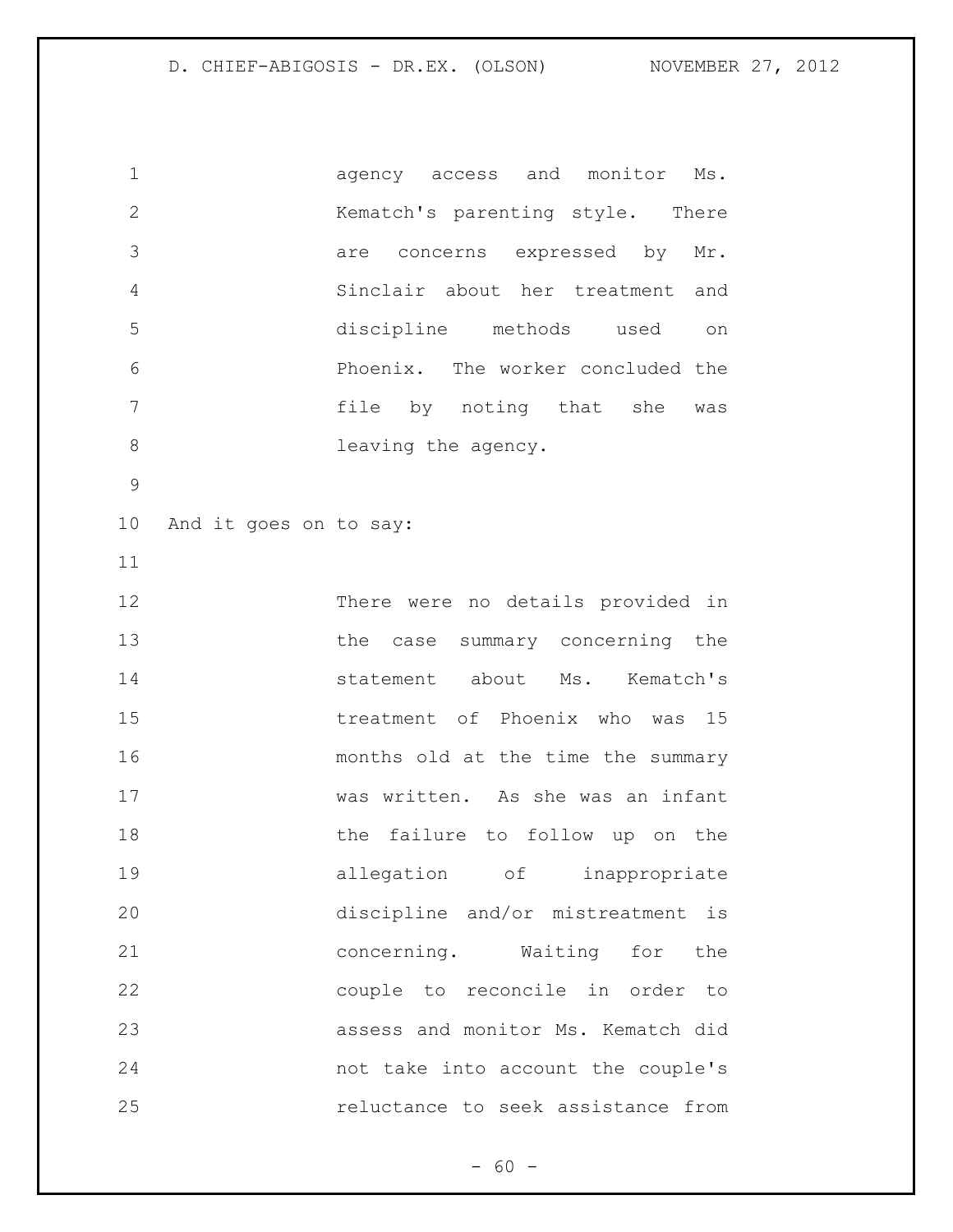1 the agency. There was also no contemplation of the very real possibility that Mr. Sinclair might decide to take a break from parenting by passing Phoenix back to her mother, and that he would feel no obligation to involve the 8 agency. An examination of the files do not provide additional details in the handwritten recordings. Do you want to comment on anything contained there? A I can't recall and I have no comment. Q The last report I want to take you to, and this will be fairly brief, it's at page 38015. This was the internal report conducted by Rhonda Warren. If you look on that page it's under Comments and Recommendations, Family Contact, the second bullet, it says: "There was no recorded contact between October 2000 and February 2001 even though the service agreement signed on September 5,

 $- 61 -$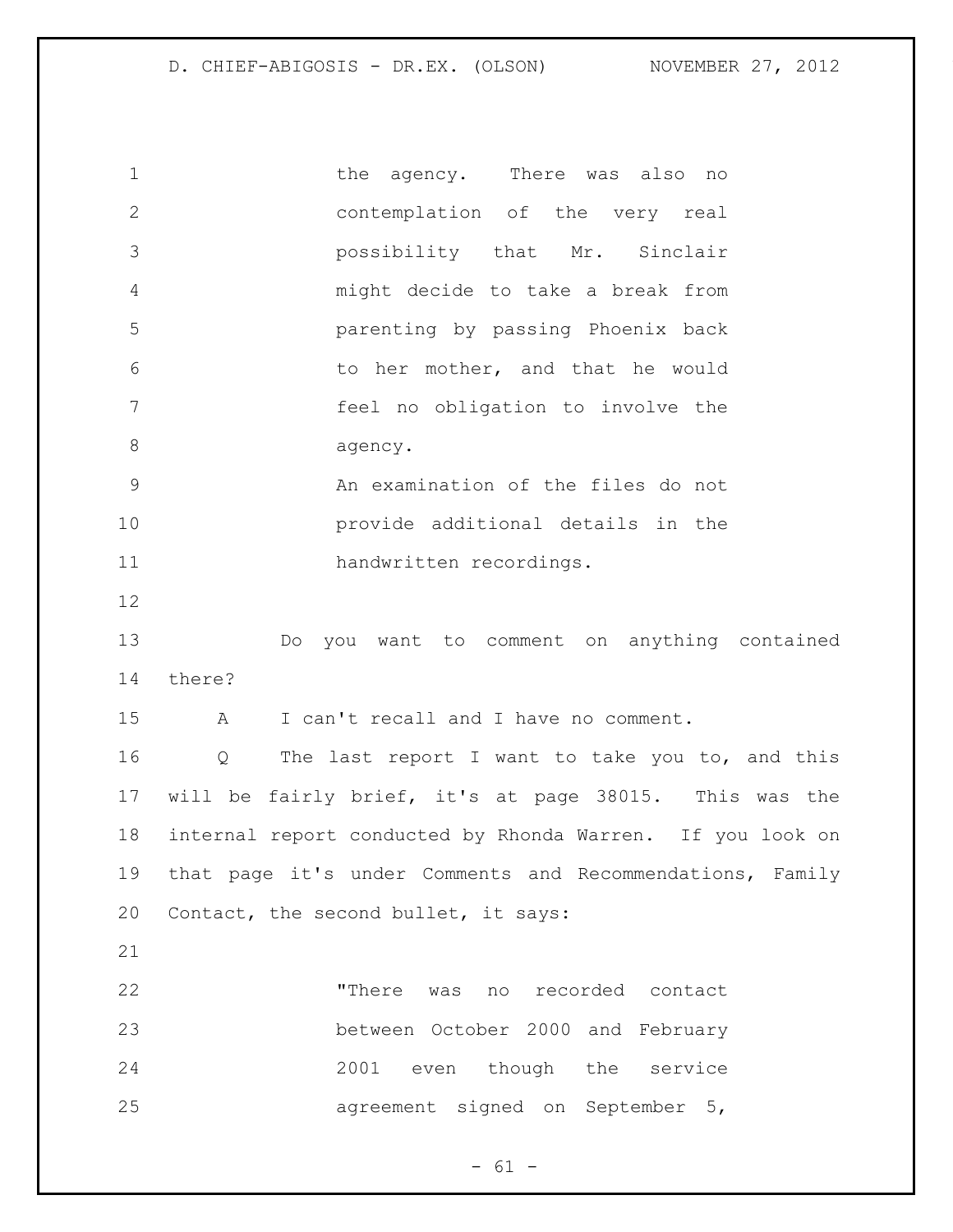2000 states 'meeting with the worker on a regular basis.'" It says: "There was no direct contact between February 9, 2001 and July 8 4, 2001 even though the worker stated in a February 9, 2001 meeting 'it is necessary to meet as they are an open file and we need to monitor and assess their family situation.' The social worker clearly stated that the plan would continue to include 'drop by visits until we were confident that the risk levels had been minimized and we feel the family has adequate supports to parent.'" Do you want to comment on that?

 A As I stated earlier that there may have been attempted visits that were not documented and were not put into the file, or they were handwritten notes that are not

 $- 62 -$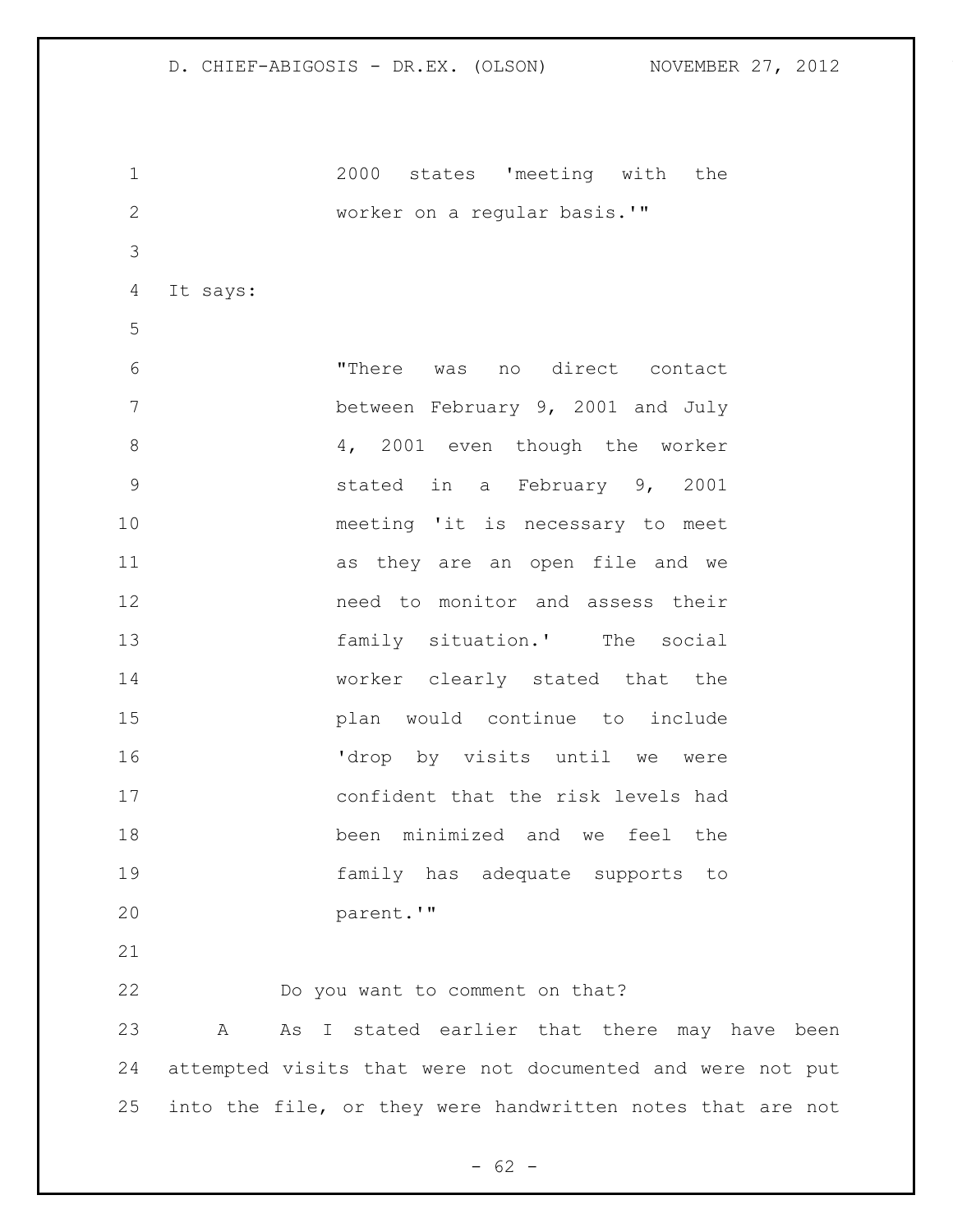in the file. Q The next one says: "Baby was born on April 29, 2001, was discharged from the hospital and went home with the parents without agency assessment and in fact no follow-up was made to the home to see how the parents were coping." We've discussed that already, but is there anything you want to add? A No. Q It says: "In a meeting with Steve on July 18 6, 2001 (or July 5, both dates are mentioned) following an After Hours report the worker committed 21 to meeting with Steve on a weekly basis. It says there appears to be no direct contact between July 6, 2001 and March 27, 2002 (date of closing) --"

- 63 -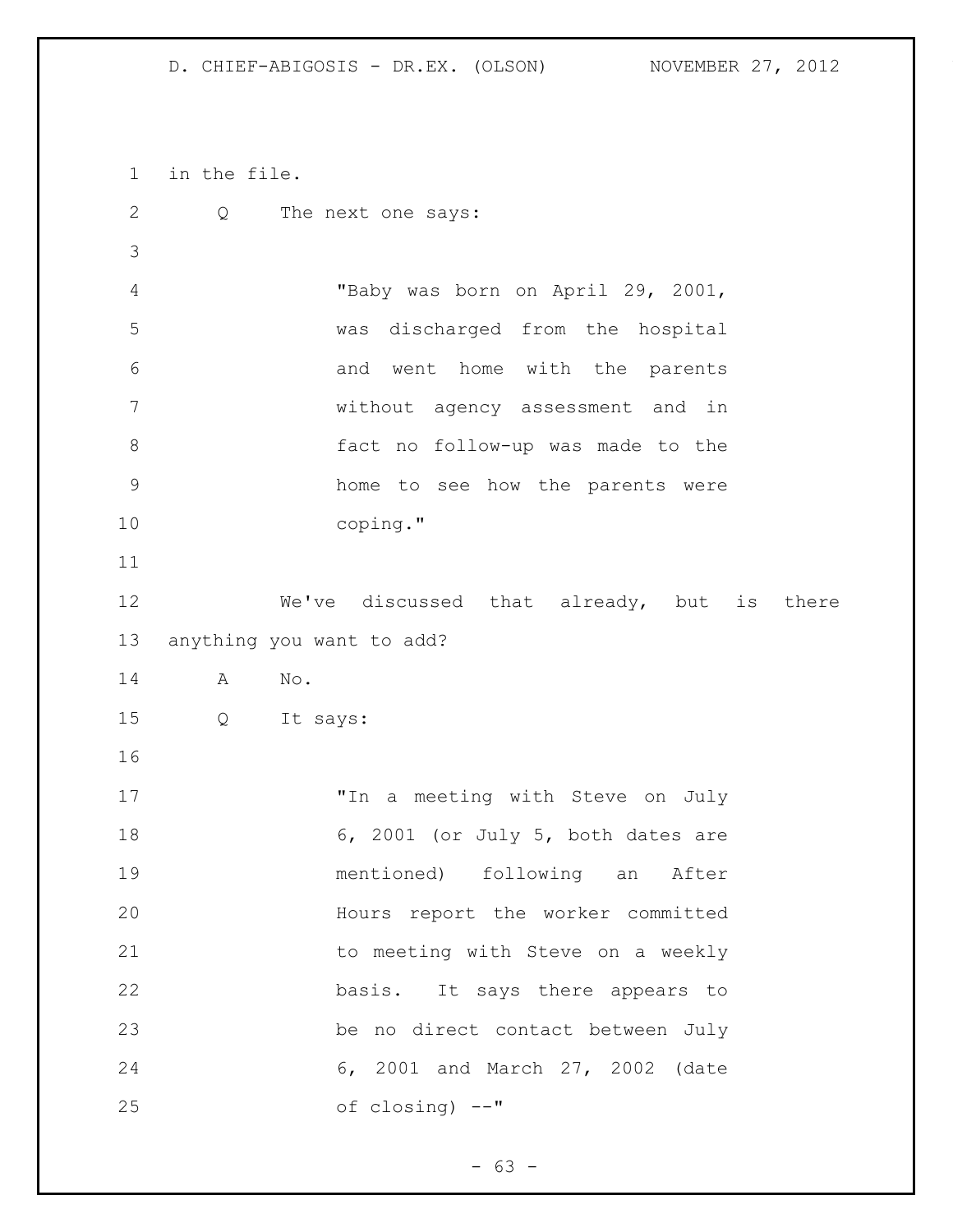And I appreciate that that was after your involvement. "-- although two attempts were made in response to the baby's death on July 15, 2001 the only family contact listed is by 8 telephone." Do you want to comment on that? A No.

 Q Just overall, and with, with your handling of this file, did you feel you were able, given your workload and other circumstances, do you feel you were able to devote adequate time to this family and its needs?

 A Reflecting back into my experience as a social worker and working in child welfare there is a lot of demand on your time from, from different file, from different families. When I reflect back and reviewing this information about this particular family there was -- it was a common file, this was common things that our families were experiencing. Family violence, alcohol abuse, child neglect, those are common threads throughout the many different files that came -- that I've worked on over the years, and it would have been -- this file would have been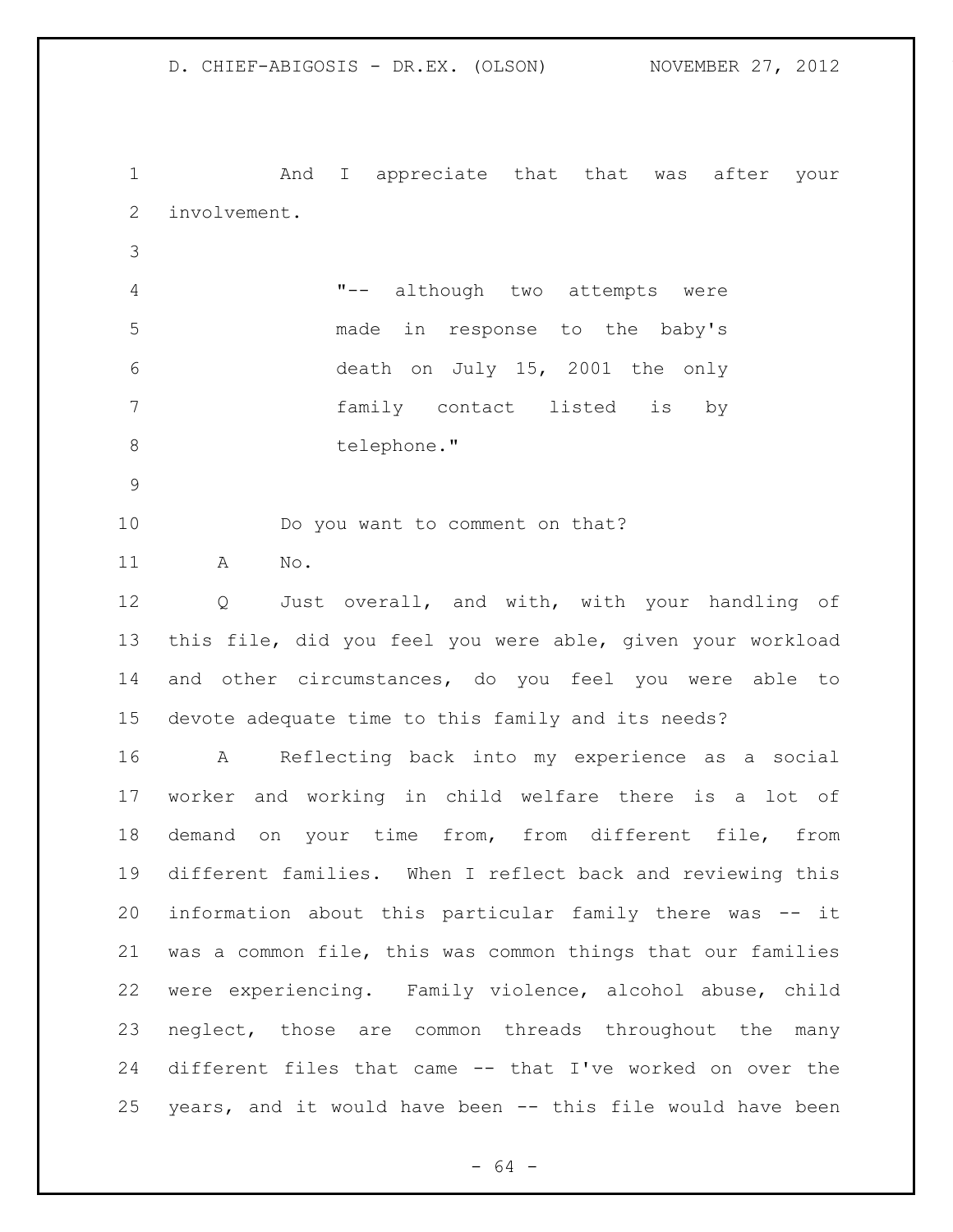no different than all the other files that was assigned to me at the time because they had those elements in there.

 Q So in terms of the files you were handling was there anything unique about this file -- you already spoke about the death of the baby which was something I take it was unique here, but aside from that was the file any, any different than other files you were handling?

 A They, they weren't any different than any other files that I would have had dealt with, and the time that it would take -- there's a lot of files that was on my caseload at that time that absorbed a lot of my time --

Q Okay.

 A -- so when you're attempting to go out to the 14 community to visit families if, if they have no -- they have no phone you will do those drop-by visits to adequately try to, to meet the demand of, of seeing those families, so basically it's workload, it's the timeness (sic) on families absorbed from a worker, it's lack of resourcing, many different things will impact that, but looking -- reflecting back on the information that was presented it would be, it would be a basic -- it would be a common thread of family violence, child neglect, lack of parenting skills, you know substance abuse, all those things will be common things that we deal with on a daily basis, and continue to deal with them on a daily basis even

 $- 65 -$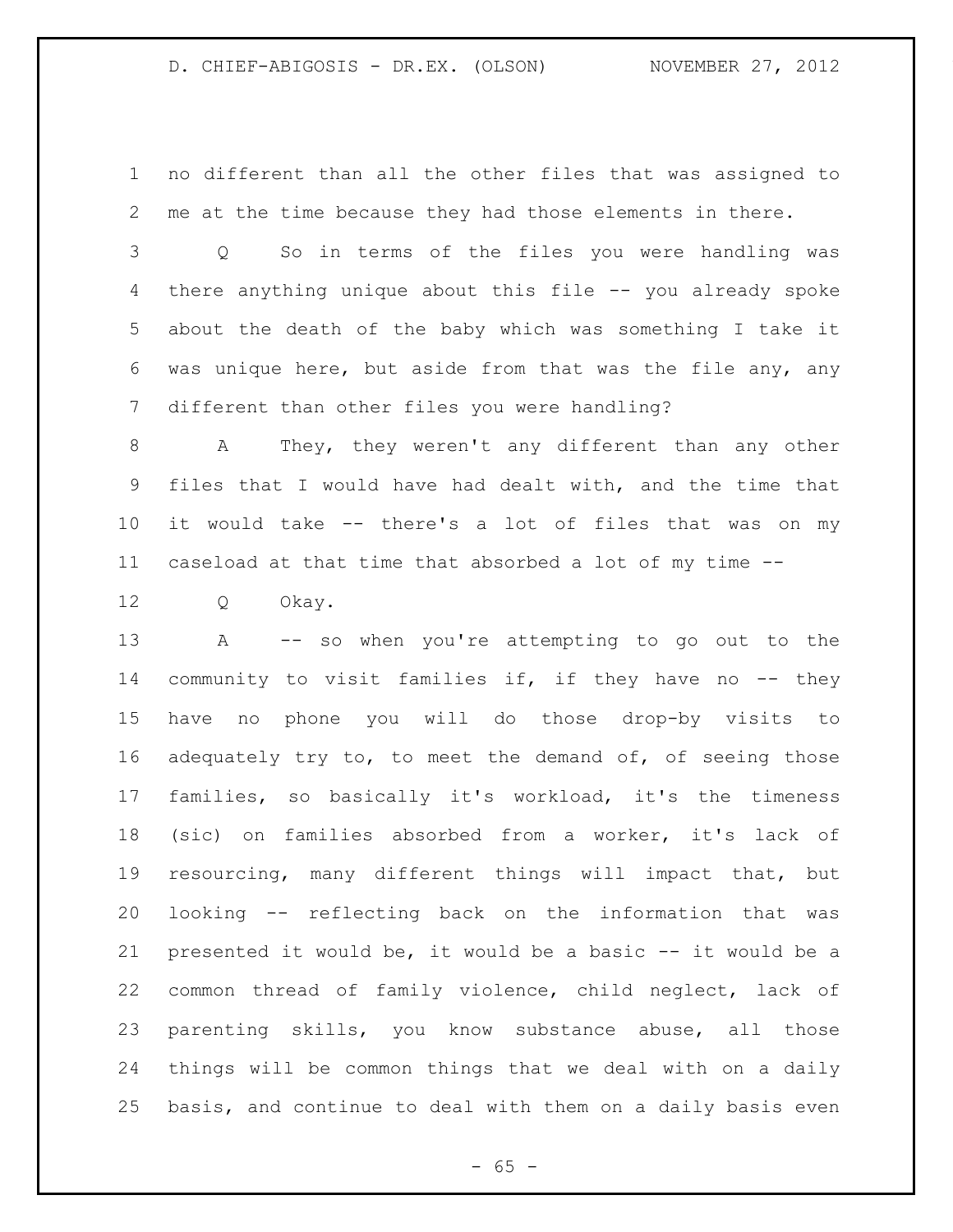to this date in child welfare.

| $\overline{2}$  | I just, I just want to understand. When you say<br>Q            |
|-----------------|-----------------------------------------------------------------|
| 3               | "drop-by visits", unannounced drop-by visits, were<br>you       |
| 4               | servicing families all in a certain area of Winnipeg?           |
| 5               | I was working with the Jarvis Unit, yes.<br>A<br>It             |
| 6               | would be the inner city and I, I believe at that time I had     |
| $7\phantom{.}$  | files outside of Winnipeg on -- like on the perimeter of,       |
| 8               | of the city.                                                    |
| 9               | Okay. And I'm just -- I just want to understand<br>Q            |
| 10 <sub>o</sub> | when you say you would drop by just, just explain how that      |
| 11              | would happen.                                                   |
| 12              | As it was explained before that my practice is<br>A             |
| 13              | that I would drop by to families unannounced.                   |
| 14              | Okay.<br>Q                                                      |
| 15              | That was a practice that I did with<br>all<br>A<br>my           |
| 16              | families.                                                       |
| 17              | And $--$<br>Q                                                   |
| 18              | Regardless if they had a telephone<br>A<br>O <sub>T</sub><br>no |
| 19              | telephone I will drop by to see how they were doing.            |
| 20              | Okay. And if you were going to see -- for<br>Q                  |
| 21              | example you had planned on seeing three families in a day       |
| 22              | would you try to see them all -- you know, in the same          |
| 23              | area, would you just drop by each one?                          |
| 24              | If I was in that particular area, and if I didn't<br>A          |
| 25              | -- when I reviewed my cases because I always had my cases       |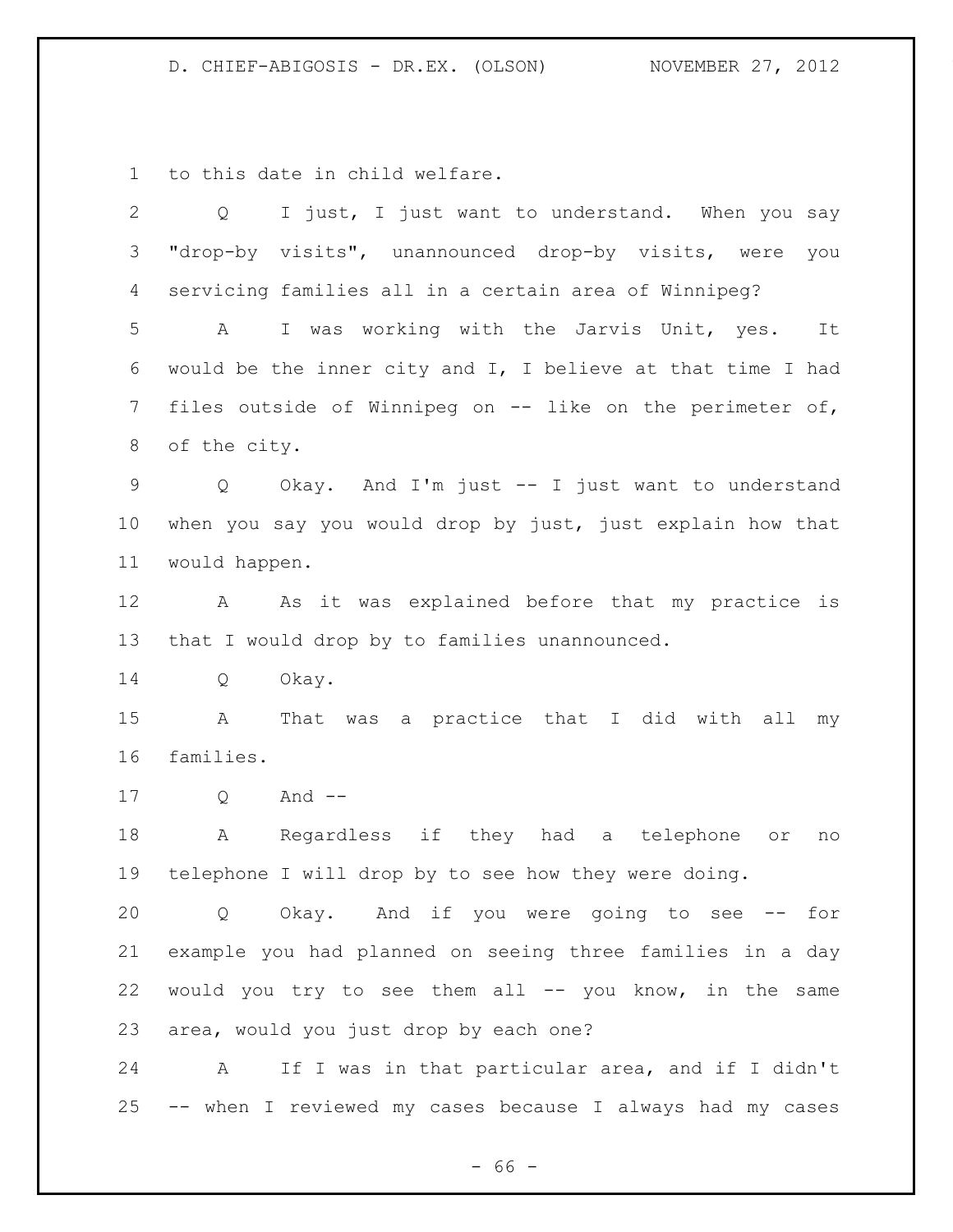D. CHIEF-ABIGOSIS - DR.EX. (OLSON) NOVEMBER 27, 2012 D. CHIEF-ABIGOSIS - BY THE COMMISSIONER

 with me, and I would review that, and if I did not see that particular family I would make that attempt to see them at that time, with time allowances of that working day, yes. MR. OLSON: Thank you. Those are all my

questions for you.

6 THE WITNESS: Thank you.

 THE COMMISSIONER: I'm just going to ask you one question and then we're going to take a break, and then we'll start the, the other examinations.

#### EXAMINATIION BY THE COMMISSIONER:

 Q Was it the policy, or were you required to make a note every time you visited in the file, regardless of 14 whether the family were home or not? Was it -- were you under a requirement, whether it be a best practice or the policy of the agency, to, to make a record that you actually had made the call?

 A We would record our actual face-to-face contact, like our actual visits, and it was practiced where we would document if we did attend a home, but to say there was an actual -- I think it just comes from the profession of social work, we do do note taking.

Q And record that fact in the file?

A Yes.

25 THE COMMISSIONER: All right. Thank, thank you,

- 67 -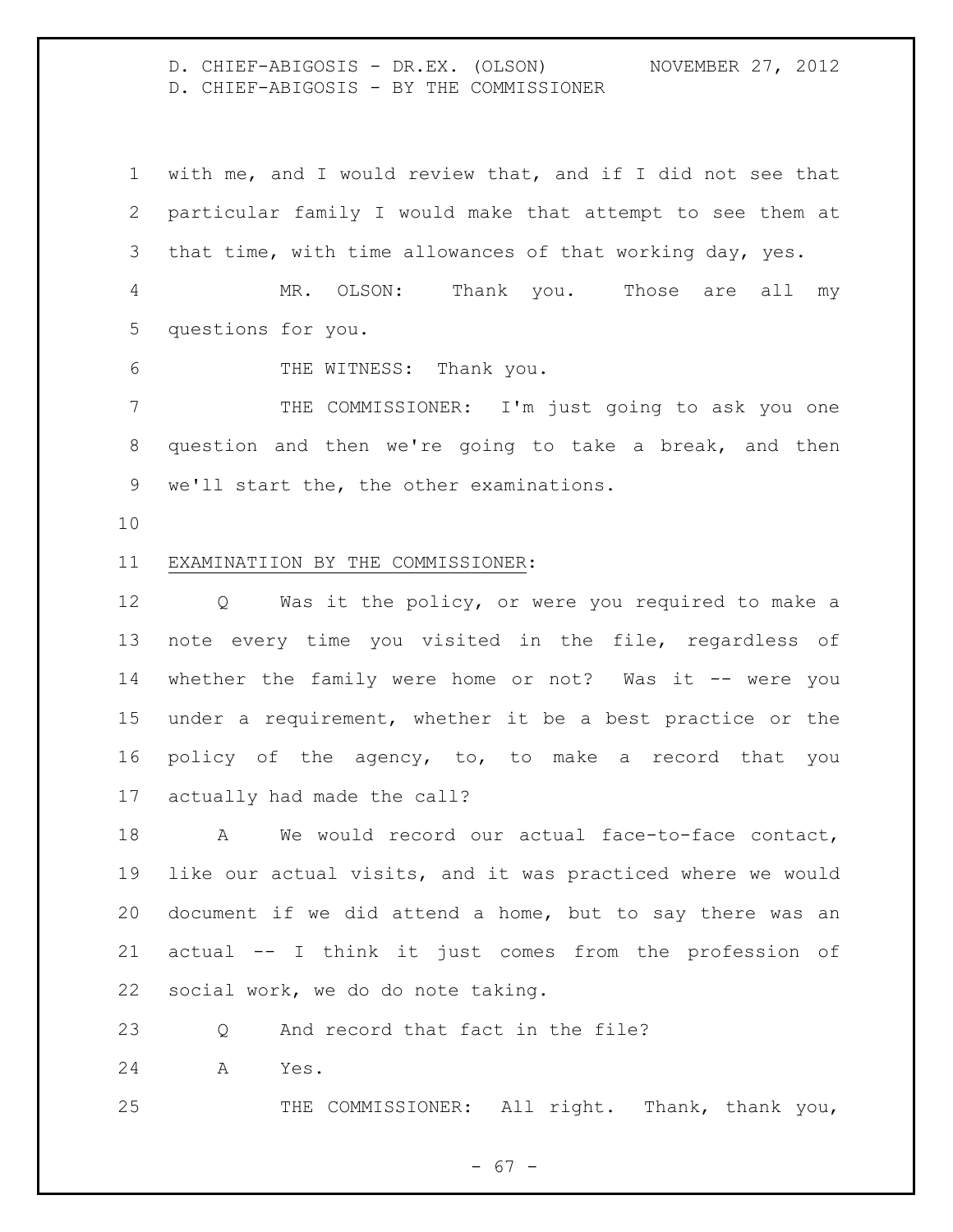D. CHIEF-ABIGOSIS - BY THE COMMISSIONER NOVEMBER 27, 2012 D. CHIEF-ABIGOSIS - CR-EX. (MR. MCKINNON)

 witness. Now you're going to get a break for you've been on a long time this morning, and we'll take 15 minutes, and then some of the other lawyers will have questions they want to ask of you. 5 THE WITNESS: Thank you. THE COMMISSIONER: So we'll break now. (BRIEF RECESS) 10 THE COMMISSIONER: All right. Mr. McKinnon, are you first? MR. MCKINNON: It appears so, Mr. Commissioner. CROSS-EXAMINATION BY MR. MCKINNON: Q Ms. Chief-Abigosis, my name is Gordon McKinnon, and we've met before. I'm the lawyer for the Department and Winnipeg CFS. I just want to ask you questions in connection with one issue, or one area. Your -- since leaving Winnipeg CFS you took a period of time where you didn't work in child and family Services at all, and then you have worked subsequently in the area of child and family Services as a supervisor in another agency? A Correct. Q And I'm going to ask you to look back today at

- 68 -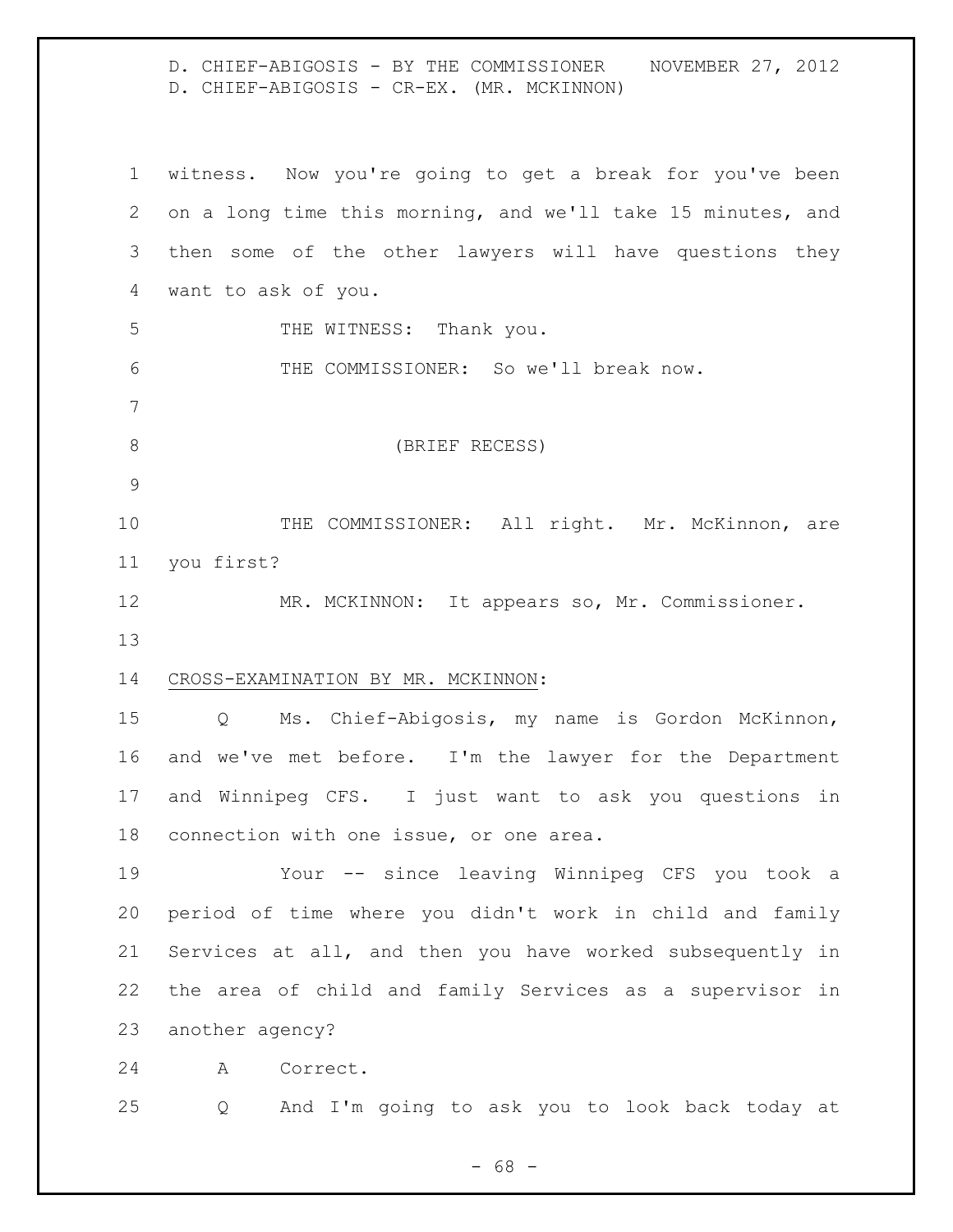the case work you did in 2000 and 2001, and ask you to comment and see if you will agree with this. That if you were looking at your work today as a supervisor, looking at the work you did in that time period on the Phoenix Sinclair/Samantha Kematch files, and if we assumed that all the contacts are recorded in your case file, that is there were no other contacts other than those ones that were recorded, so if we make that assumption would you agree that the number of contacts was inappropriate?

10 A I would agree with that.

 Q Okay. And I've heard your evidence, and, and you said that there may have been other contacts that were not recorded in your notes. Again looking at it from the point of view of a supervisor the failure to record those other contacts would that also be inappropriate?

A I agree.

 Q And effectively what I'm asking you to say is as a supervisor today, looking back at your work, you would agree that it was unacceptable?

A I agree.

21 MR. MCKINNON: Thank you.

THE COMMISSIONER: All right. Mr. Gindin.

MR. GINDIN: Thank you.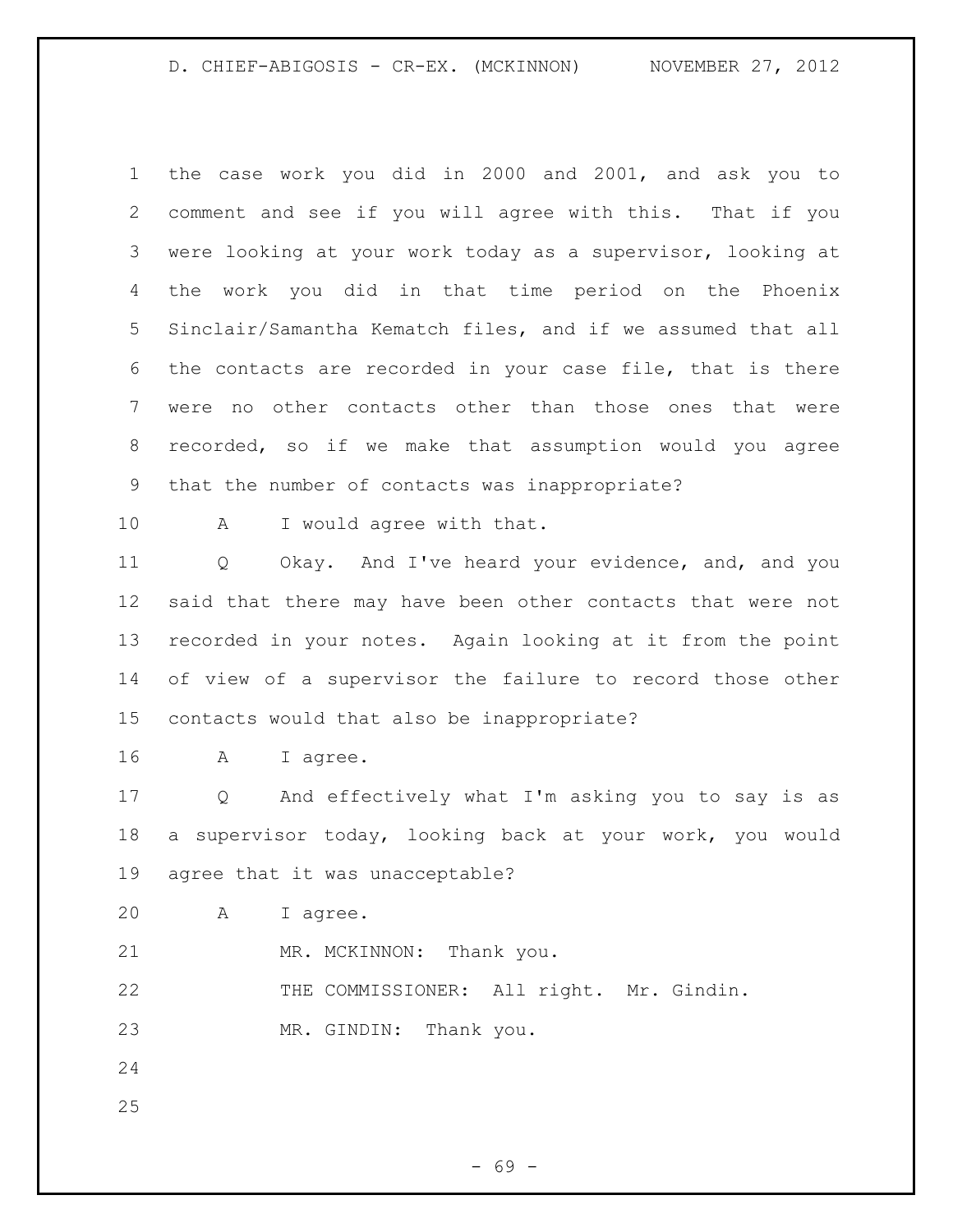CROSS-EXAMINATION BY MR. GINDIN:

| $\overline{2}$ | Good morning, ma'am. My name is Jeff Gindin. I<br>Q         |
|----------------|-------------------------------------------------------------|
| 3              | appear for Kim Edwards and Steve Sinclair, and I have some  |
| 4              | questions for you.                                          |
| 5              | I take it from listening to your evidence that --           |
| 6              | you've told us many times that you have very little         |
| $7\phantom{.}$ | recollection of your involvement in this matter at this     |
| 8              | stage?                                                      |
| 9              | Correct.<br>A                                               |
| 10             | Q And that's partly because of all the time that            |
| 11             | has gone by?                                                |
| 12             | Yes, it's almost 12 years.<br>A                             |
| 13             | Yeah. And you've told us that you have to rely<br>Q         |
| 14             | on your notes pretty much?                                  |
| 15             | Correct.<br>A                                               |
| 16             | Q And that's why notes are so important because you         |
| 17             | may have to look back and use them as your memory?          |
| 18             | Correct.<br>A                                               |
| 19             | Now, I take it you had put in your notes what you<br>Q      |
| 20             | considered important?                                       |
| 21             | You can't put everything in your notes, so you              |
| 22             | have to --                                                  |
| 23             | Technically everything's important, but, yes,<br>A          |
| 24             | when I did the actual home visits, yes, I did documents of. |
| 25             | And the efforts that would make to contact a<br>Q           |

- 70 -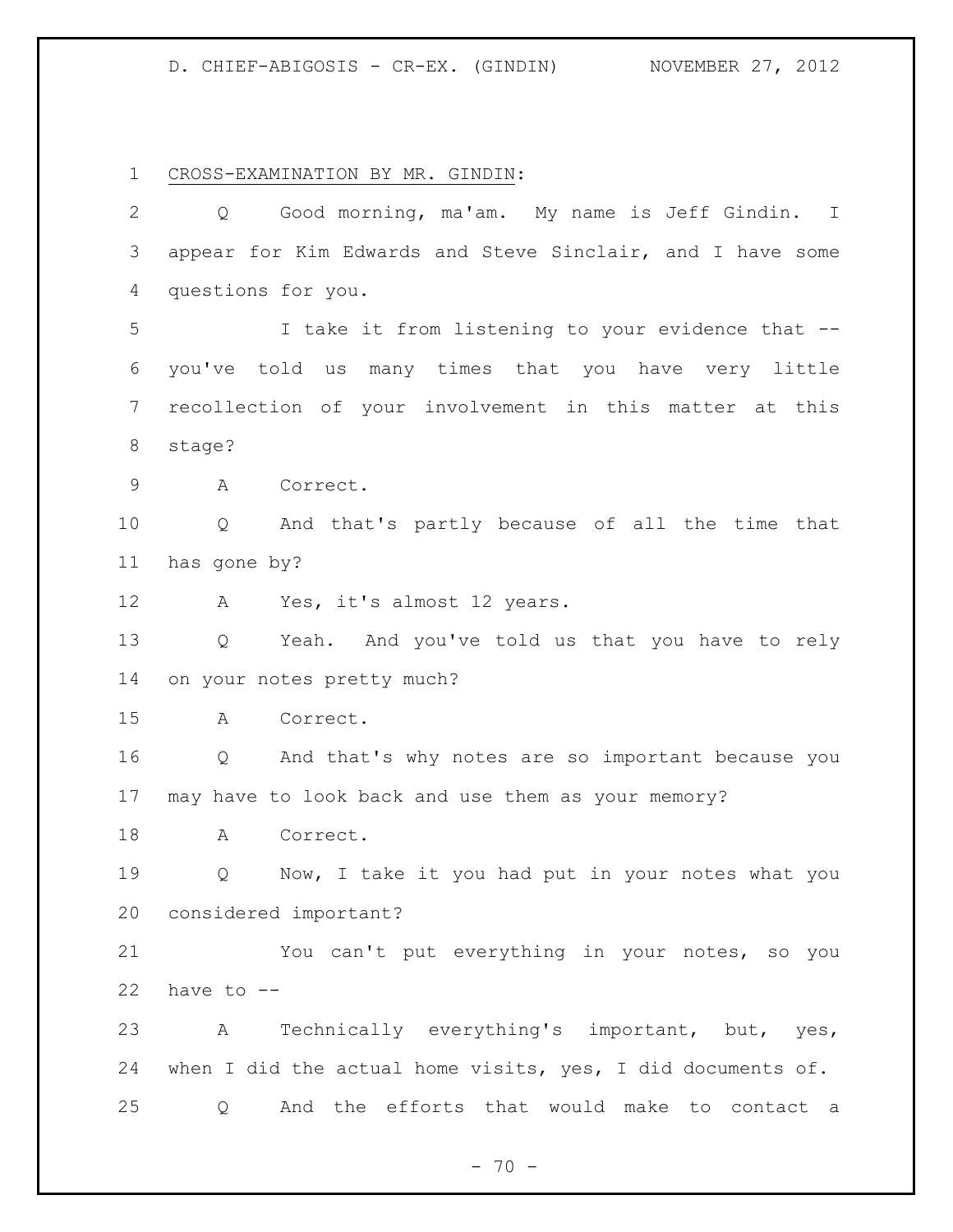family, either by phone or dropping in, those, those things are important?

A Correct.

 Q They're important to how your work might be viewed by someone else, so they could see what you did?

A Correct.

 Q And they're also important in the event that you had to go to court --

A Yes.

Q -- and remember what happened; correct?

A Yes.

Q So it's important to record those efforts?

A Yes.

 Q You've told us there may be some things you did that you didn't record in terms of attempting to contact the family, but as we review your notes you've recorded many times where you've made an effort to contact the family, those do appear in your notes particularly in July, towards the end of your involvement, there's almost a daily recording of efforts that you've made to contact the family, leaving messages, that kind of thing; correct?

A Correct.

Q And those were recorded?

A Yes.

Q Is there any reason why you would record some of

- 71 -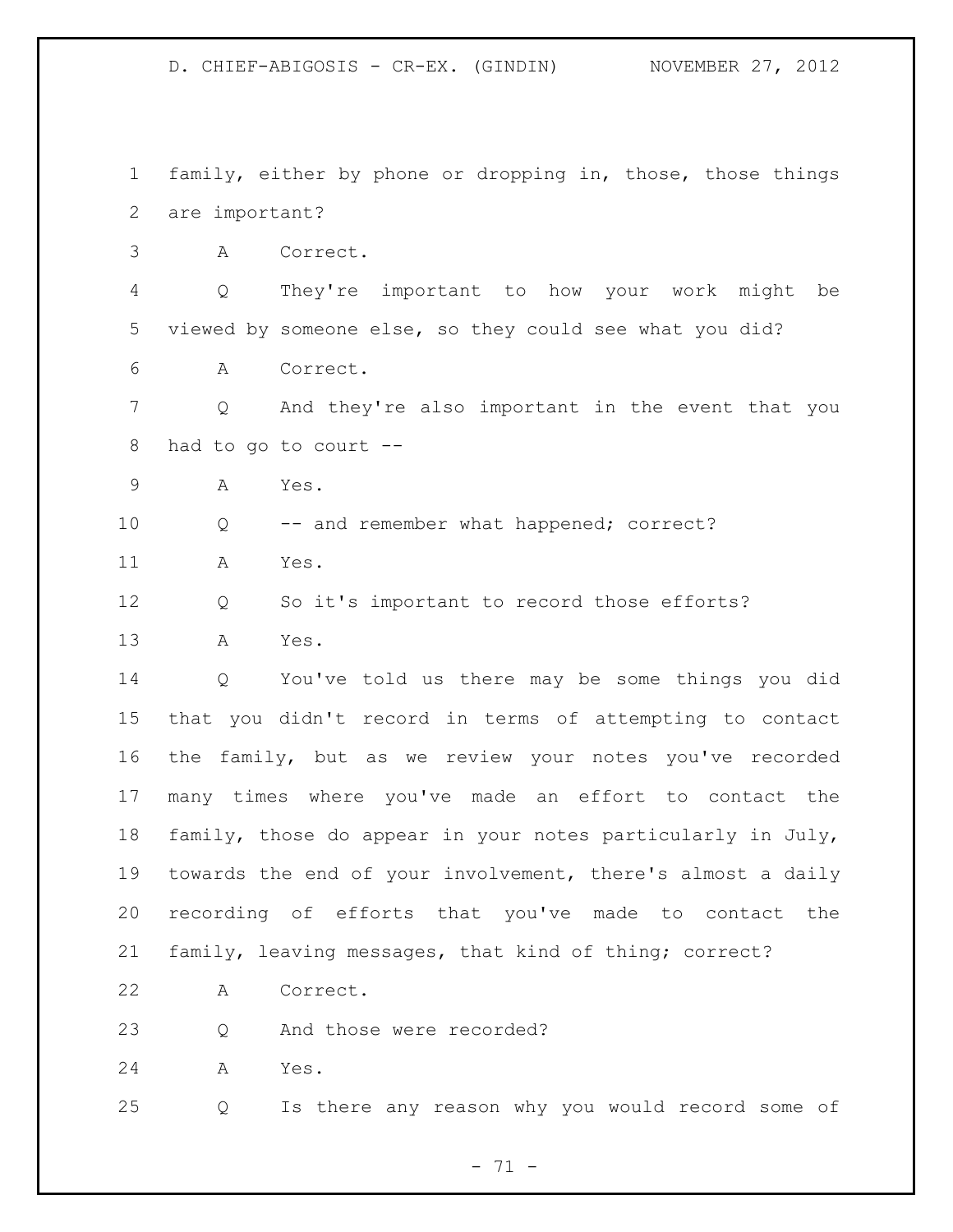the efforts you made and not others?

| $\overline{2}$ | A                 | I believe it was the situation that was happening         |
|----------------|-------------------|-----------------------------------------------------------|
| 3              |                   | currently with the death of the child. There was<br>more  |
| 4              |                   | people, more family that was phoning, and there was also  |
| 5              |                   | other collaterals phoning the agency regarding the        |
| 6              |                   | situation so you had to keep up with the note taking at   |
| $\overline{7}$ | that time.        |                                                           |
| $\,8\,$        | $Q \qquad \qquad$ | But if we look at your involvement from November          |
| 9              |                   | the 14th, 2000, onwards $-$                               |
| 10             | A                 | Um-hum.                                                   |
| 11             |                   | Q -- it doesn't appear to be that many notations          |
| 12             | made by you.      |                                                           |
| 13             | A                 | Correct.                                                  |
| 14             | Q                 | It would be easier to record those kinds of               |
| 15             |                   | things if there isn't that much going on; wouldn't it?    |
| 16             | A                 | Could you say that again, please?                         |
| 17             | $Q \qquad \qquad$ | You said that in July you recorded lots of things         |
| 18             |                   | because there was lots of things going on.                |
| 19             | A                 | There was the death of the child, yes, and --             |
| 20             | Q                 | Um-hum. But --                                            |
| 21             | Α                 | -- there was also collaterals calling --                  |
| 22             | Q                 | Um-hum.                                                   |
| 23             | Α                 | -- and there was family members calling so you            |
| 24             |                   | had to keep track of all that data, and when they called. |
| 25             | Q                 | Those were important things so you made notes of          |

- 72 -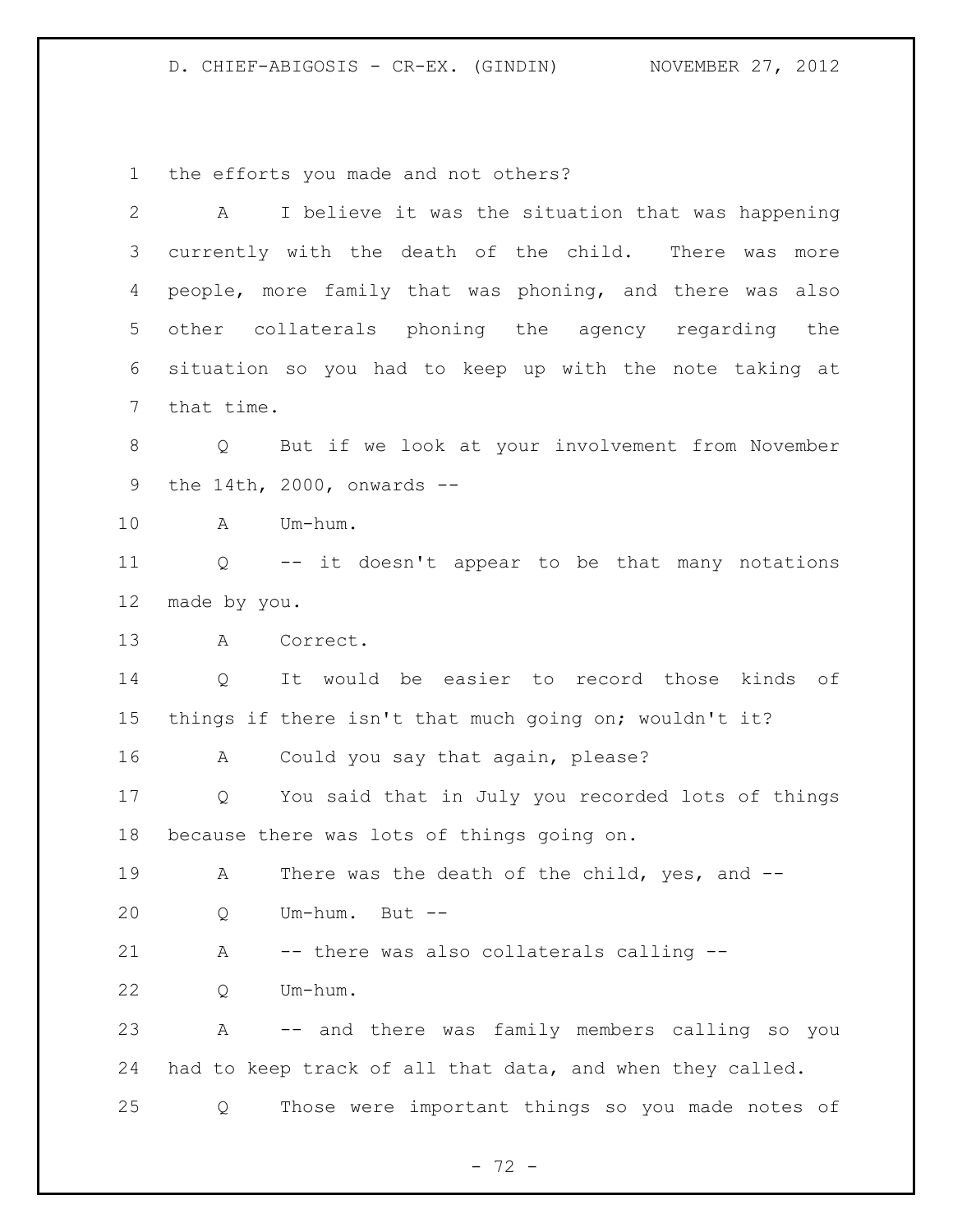them?

 A They're all important things, but at that particular time there was more activity on the file than there was prior. Q Are you saying that there were important things going on that you decided not to put down in your notes? A No, I didn't say that. What I'm saying is that -- what I'm stating is that at that particular time there was collaterals calling, there was family members calling, the parents were calling, it was surrounding the death of, of the child. Q Now you took over the file on November the 14th of 2000? A Yes. Q And there's no record of any contacts with the family for the rest of November, clearly; correct? 17 A On the actual file, yes. Q Yeah. Well we have to go by your notes because you don't have your memory; right? A Yes. Q So the rest of November there's no recordings of any contact; correct? A Correct. Q There's also no notes of any contact throughout December?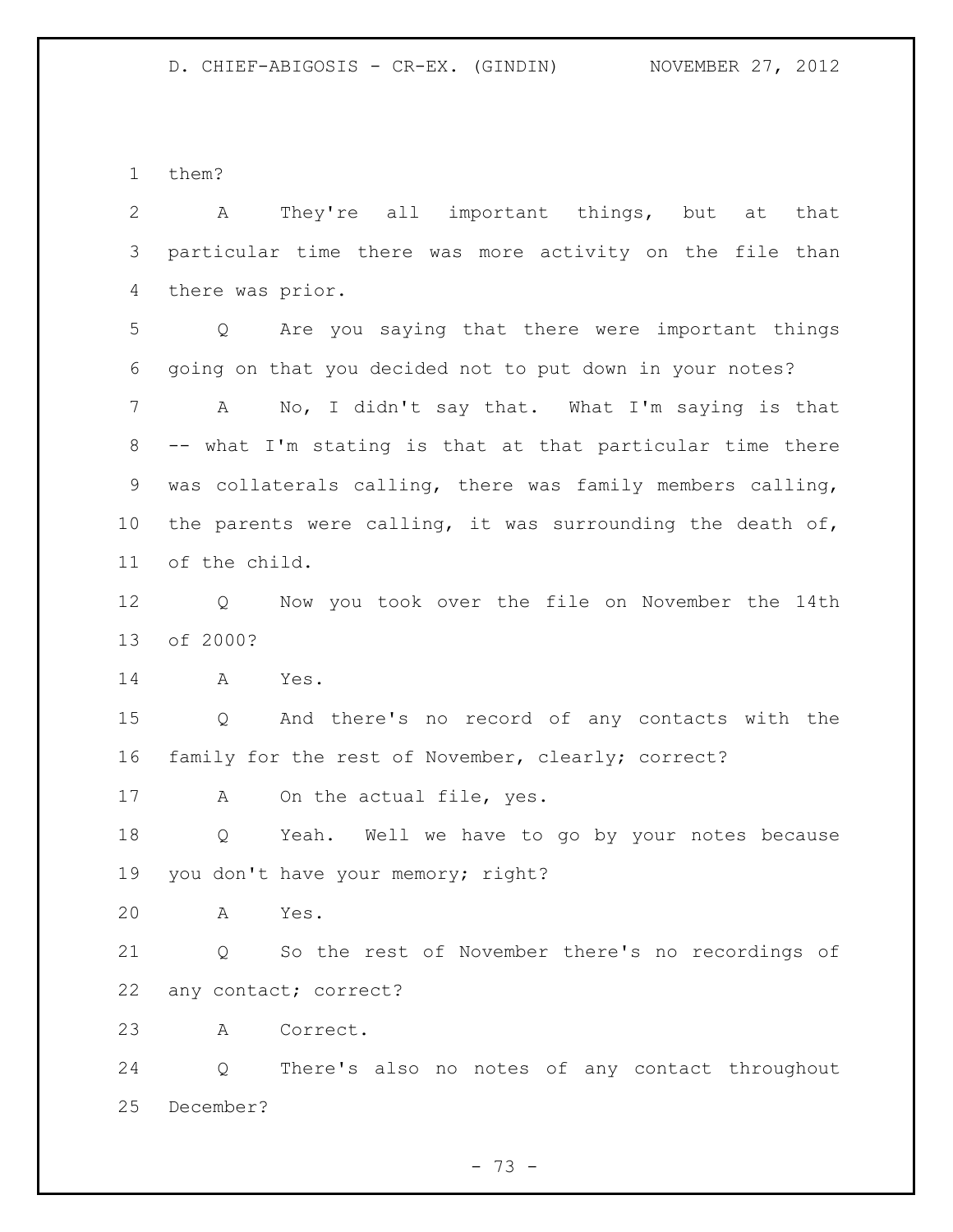A Correct.

 Q There's also no notes of any contacts throughout January; correct?

A Correct.

 Q In fact in December, on December the 11th, and perhaps we can have a look at page 37024, this was a letter that you saw before I think, can you see it on your screen?

A Yes, I see it.

 Q And in that letter you write to Germaine Brass apologizing for the delay so far; correct? You can see that.

12 A Stated in the letter, yes.

 Q And can you tell us what the reason for the delay was that you were apologizing about?

 A I can't recall the reason for why I stated there was a delay.

Q And there's no notes --

 A It might have been just the style of my writing. 19 I'm sorry for the delay, here's the document you requested. It's a standard thing that I would put sometimes in recording --

 Q Well obviously you felt that there was some 23 delay, and you thought you needed to apologize for it; right? That's what the letter tells us; correct?

A Correct.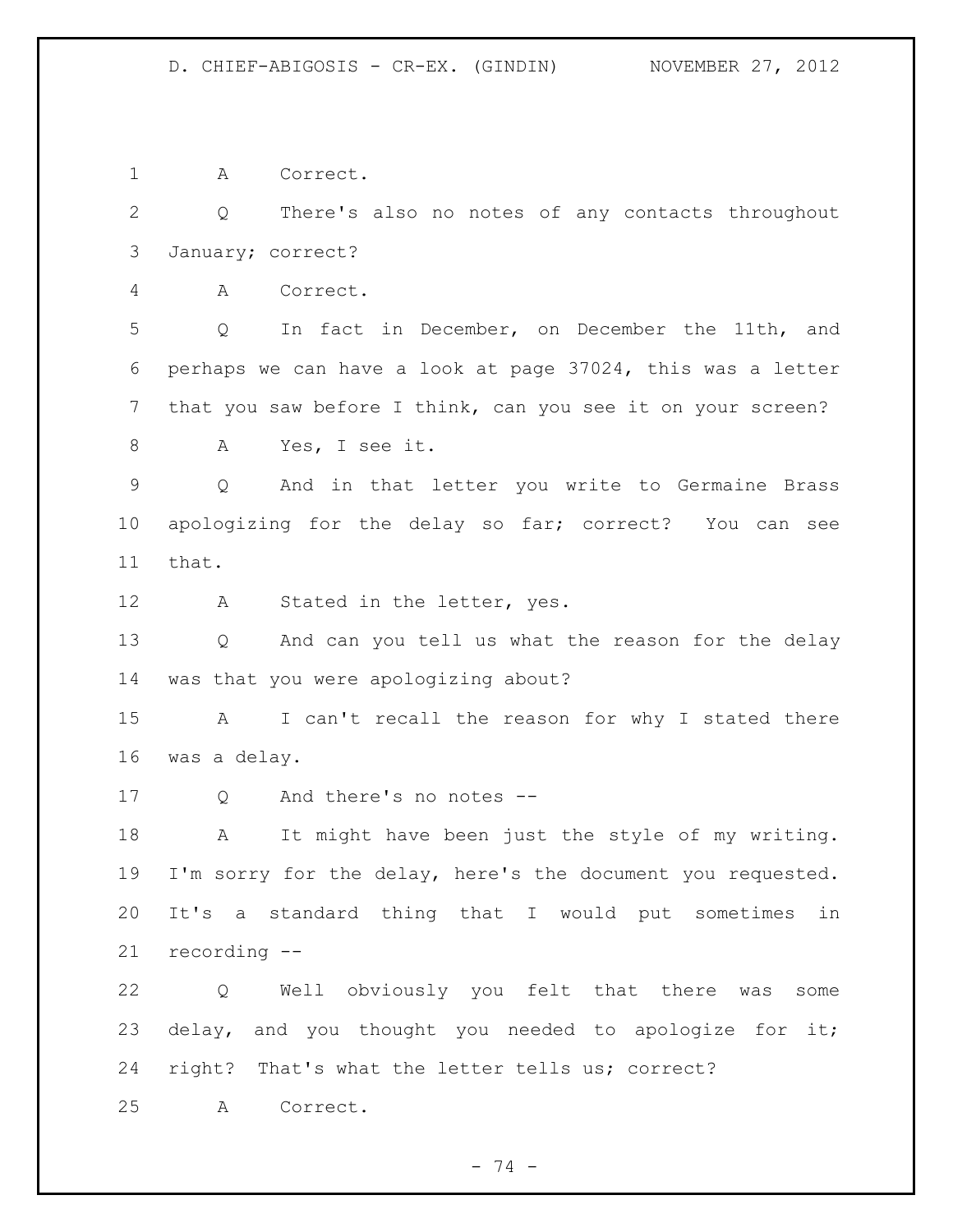Q And you have no notes other than that letter 2 about what you meant or why there was a delay; right? A Correct. Q In February your notes tell us that there were a couple of attempts to connect with the family; right? A Yes, that was shared, yes. Q There's no notes at all throughout the latter part of, of February, or all of March, about any sort of contacts with anyone in the family; correct? A Correct, and as I shared prior that they may have not been documented. Q Okay. So either you were not documenting important things or you weren't doing them, it's one or the other; right? A I disagree. I may have not -- I may have documented them, I may not have documented them. I may have attended a home, I may not have attended, but I believe there was attempts to visit the family. Q And if you did document them in notes we don't have those notes? A I don't see them. Q There's no contacts documented by yourself throughout the entire month of April, and the only contact we see is when a child dies at the hospital?

A According to notes, yes, that's what it states.

- 75 -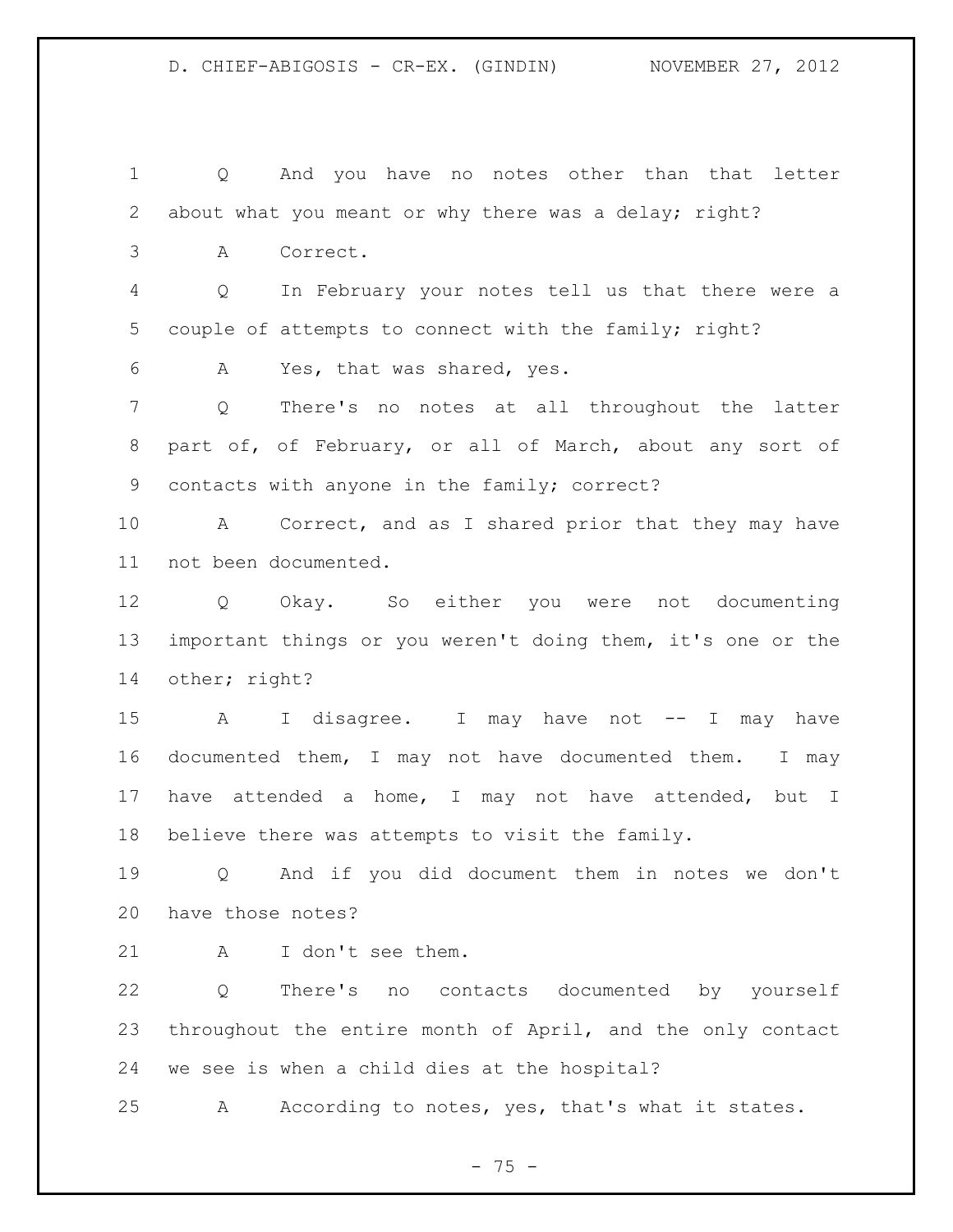1 Q Or, pardon me, the child was born at the hospital, that's what I meant to say. In May there are some notes of some contact, but none in the month of June either; correct, according to your notes? A What's listed there, yes. Q And then we see a heightened degree of contact once you found out about the child passing away; right? A Correct. Q Now looking at these contacts that you made notes of in July of 2001 I believe your notes indicate that on July the 6th the name Kim Edwards comes up in the notes for the first time? A Yes. Q And it came up because Steve had advised you that she was helping him take care of the child? A Yes. Q Along with other people? A Yes. Q Did you at that time make any efforts to phone her or go and see her, or see what sort of home she had, or who she was living with, or any of those things? A I can't recall. Q If you did that it would be in your notes; wouldn't it?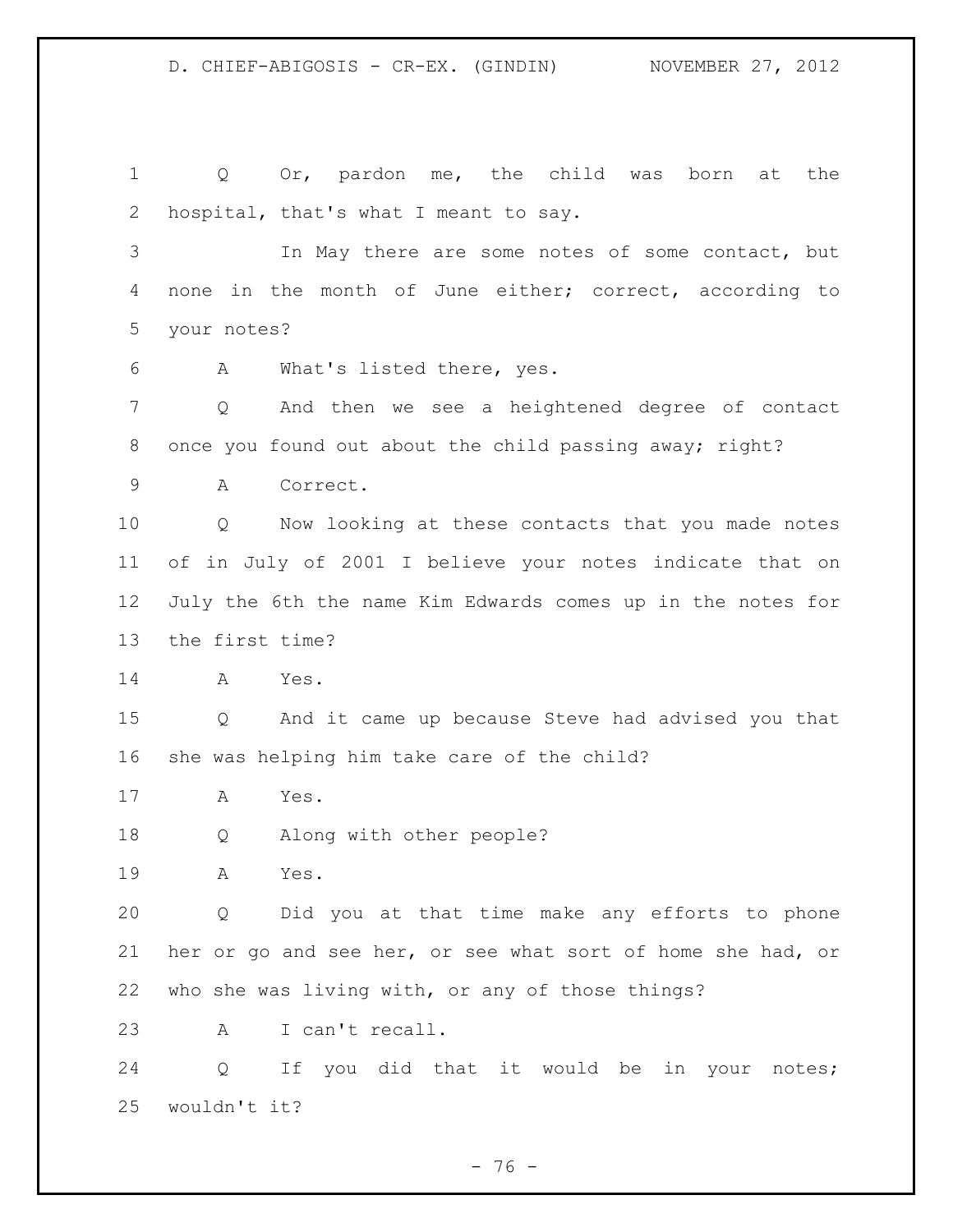A Correct.

 Q Okay. And we haven't seen any notes of you doing that.

A Only what was presented, yes.

 Q Okay. You would agree that that would have been a reasonable idea?

A Yes.

 Q For example, you'd want to know where she lives and who she lives with, or what her situation is?

A Yes.

 Q Now after July the 16th when you found out about the death of the child that's when you heard from Samantha?

13 A Could you repeat that?

 Q After you found out about the death of the young child that's when you heard from Samantha; right?

16 A According to the documentation, yes.

Q And that's all we have to go by; right?

A Yes.

 Q And now she's wanting Phoenix, because it appears she's wondering about whether Steve was responsible in some way for the death, is that basically the feeling you had?

22 A It states that in the notes, yes.

 Q Yes. And around this time during July when you're getting a number of calls from family members, and that kind of thing, a number of issues arise. For example,

- 77 -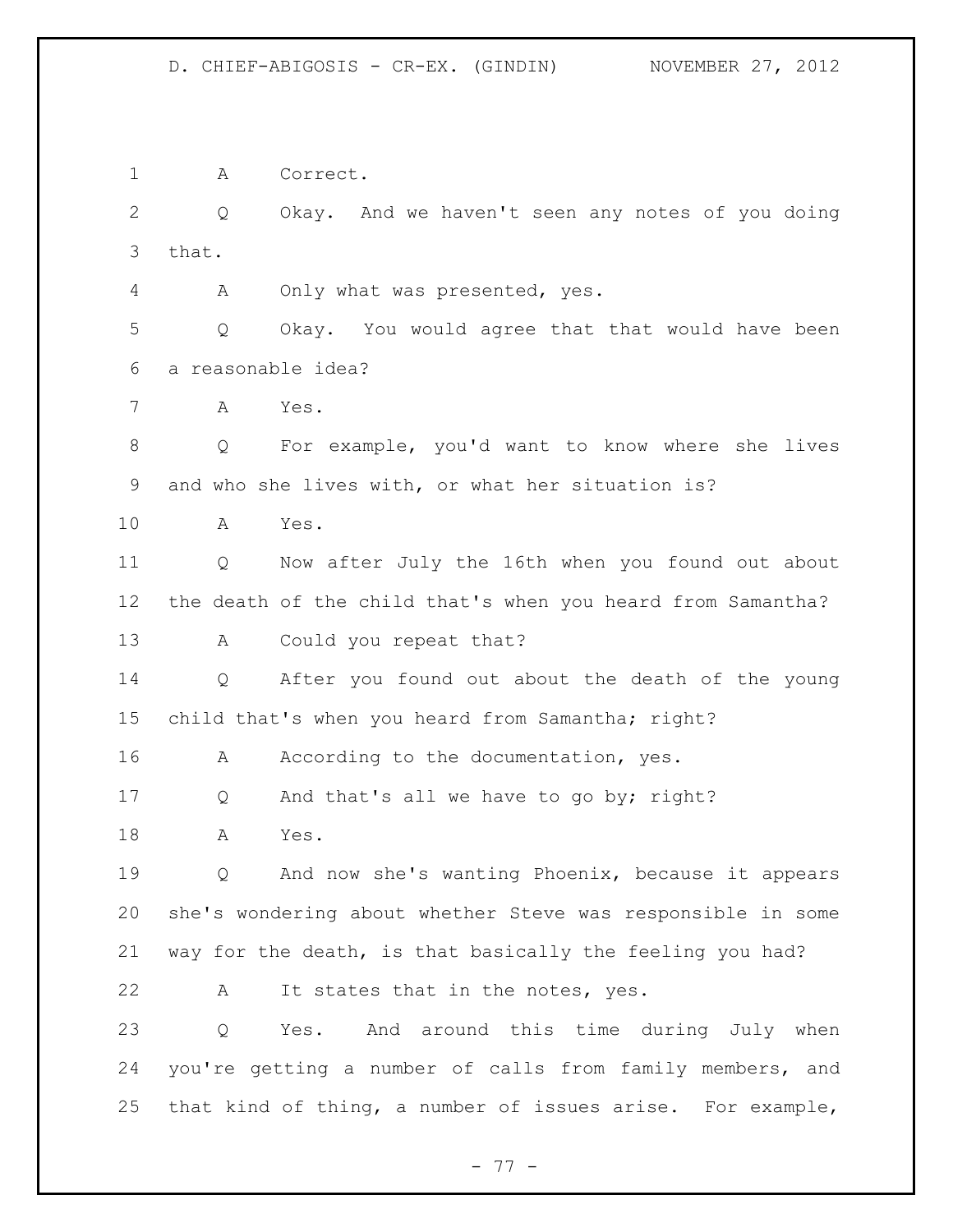I think your evidence was that Jenny Sinclair, Steve's sister, had indicated that we should look at this question of guardianship, they wanted guardianship; correct, do you remember that? A It's written in the notes, yes. Q Did you follow up on that idea at all? A It wouldn't have been myself to look for guardianship, it would have been up to the parents to seek a lawyer and seek guardianship of their children. Q Is there any notes anywhere where you advise them of that particular right, or process? A I believe there's -- there is in the case note that they were -- that Child and Family wasn't responsible for custody or guardianship. Q Um-hum. That's the way you dealt with that, just left it like that? A I could only share right now what was written in that note, and I can't recall the actual conversation. There may have been other things in that conversation that was said, but I could only comment on the notes that were presented to me. Q So either you didn't make notes of important things or you made notes of important things and lost them, or you didn't do those things; it's one of those? A Like I said earlier I could only, I could only

- 78 -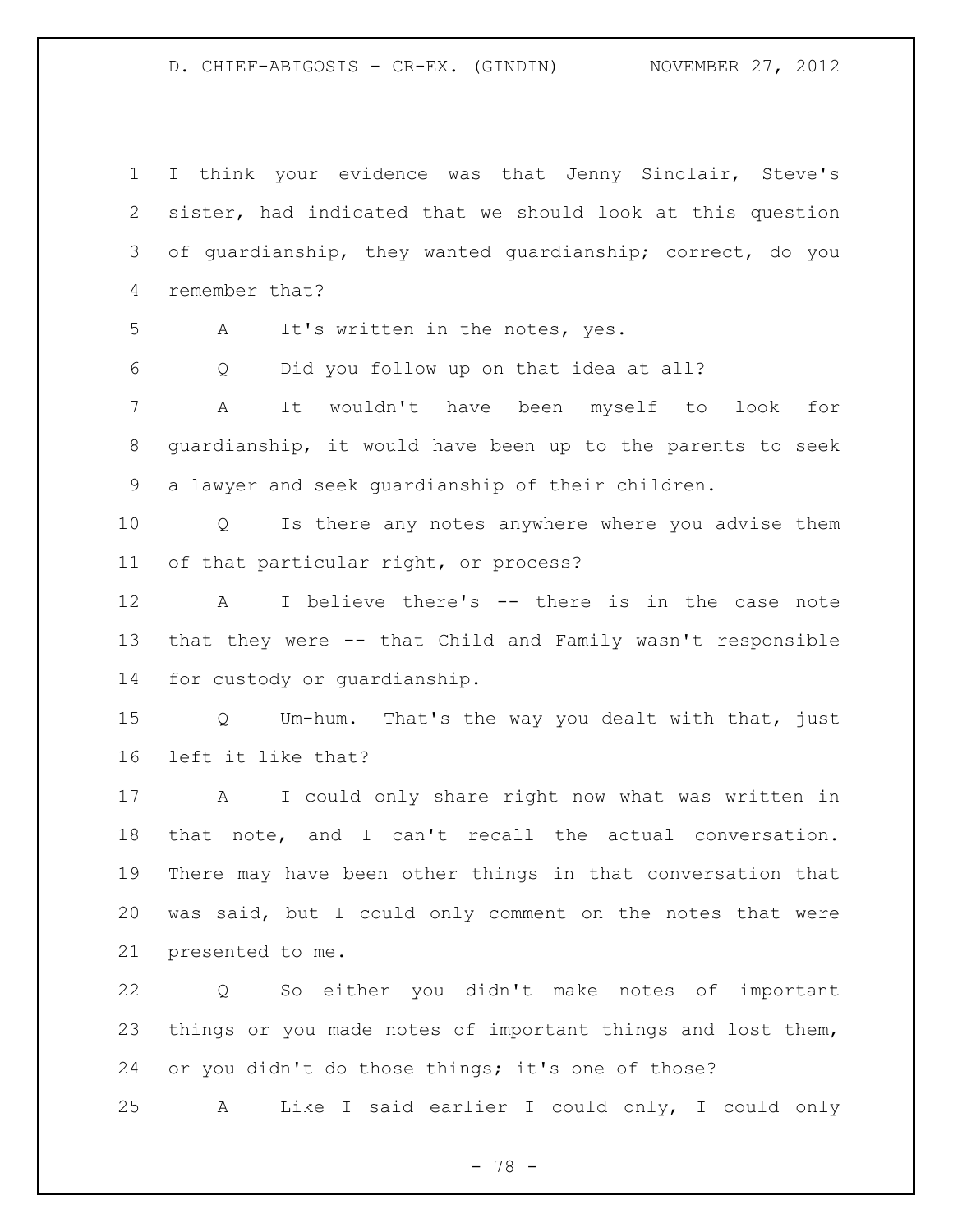speak to what was presented here.

 Q Okay. Did you contact Jenny and meet with her about her concerns or her requests about guardianship? A If it's not written in these notes, and, and -- I cannot recall. Q Okay. So with respect to Kim Edwards you didn't 7 know her or who she was; right? 8 A Correct. Q You didn't know if she was living with someone, or married, or single; right? 11 A I do not know the person. Q With respect to Jenny were you aware of her personal circumstances? A Only when I reviewed the information that was presented to myself. Q Did you know anything about the person she was living with? A I could only refer to the information that was presented to myself. Q And that information included the fact that whoever she was living with had a criminal record, do you remember that? A According to the notes, but I can't recall specifically that time ago. Q But earlier on when you became aware that Steve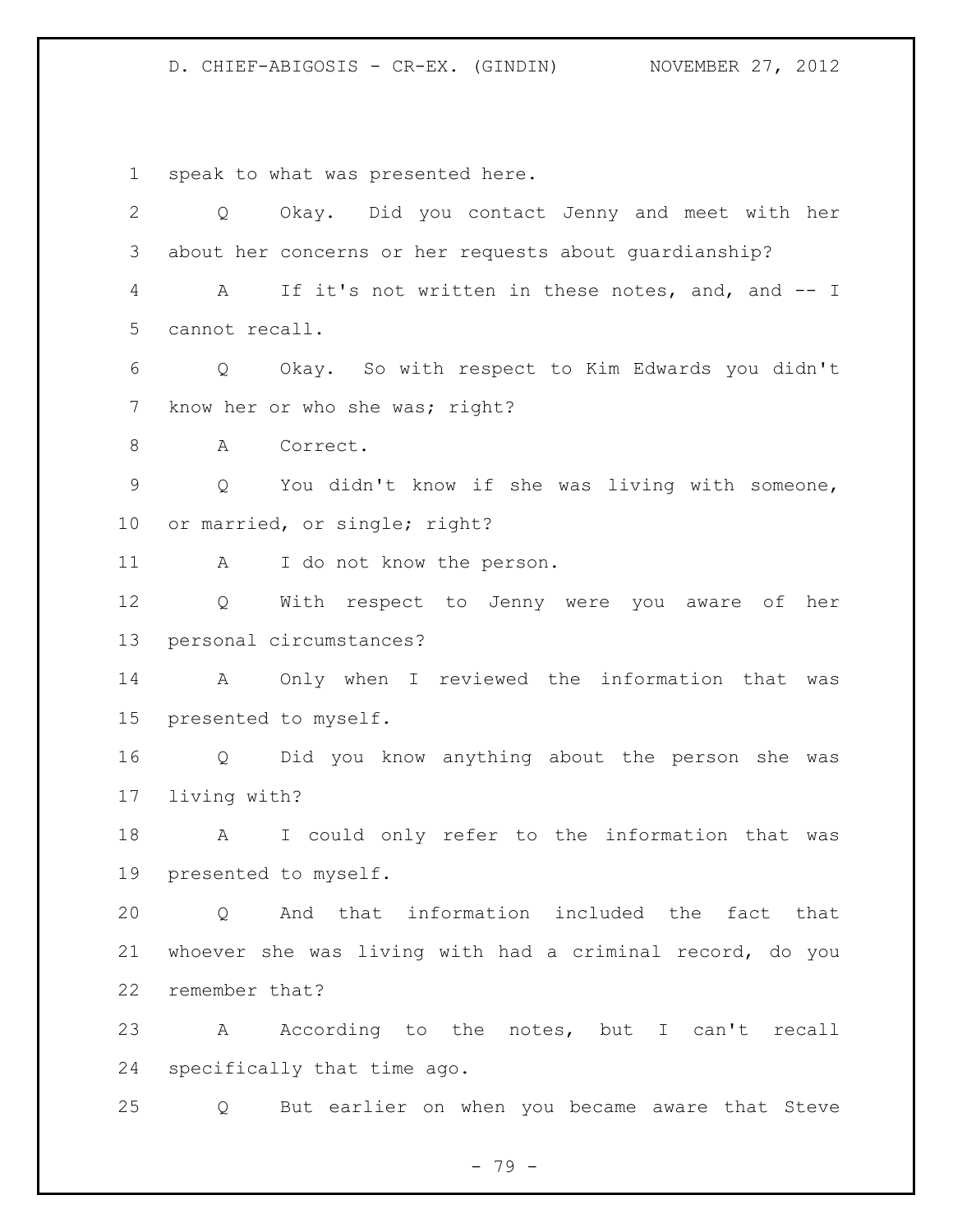was getting support and help from Jenny that wasn't being checked out as to who her boyfriend was, or what sort of person that was, or anything? A Often our families who are involved with Child and Family often they do have extended family as their support system, and I believe at that time, and according to my notes, that those people, his sisters, was his support system. Q Right. But that doesn't mean you shouldn't check them out? A I could only refer to my notes, I can't recall specifically the conversations I had with his siblings, or with himself. Q Wouldn't it be better to check out some of the support systems that they tell you about to make sure that they're appropriate? 17 A That would be a good practice, yes. Q Not enough just to say, I have some family members helping me, it's always nice that they have that, but it would be nice to know more about them? A Correct. MR. GINDIN: If I can just have one moment? 23 THE COMMISSIONER: Yes.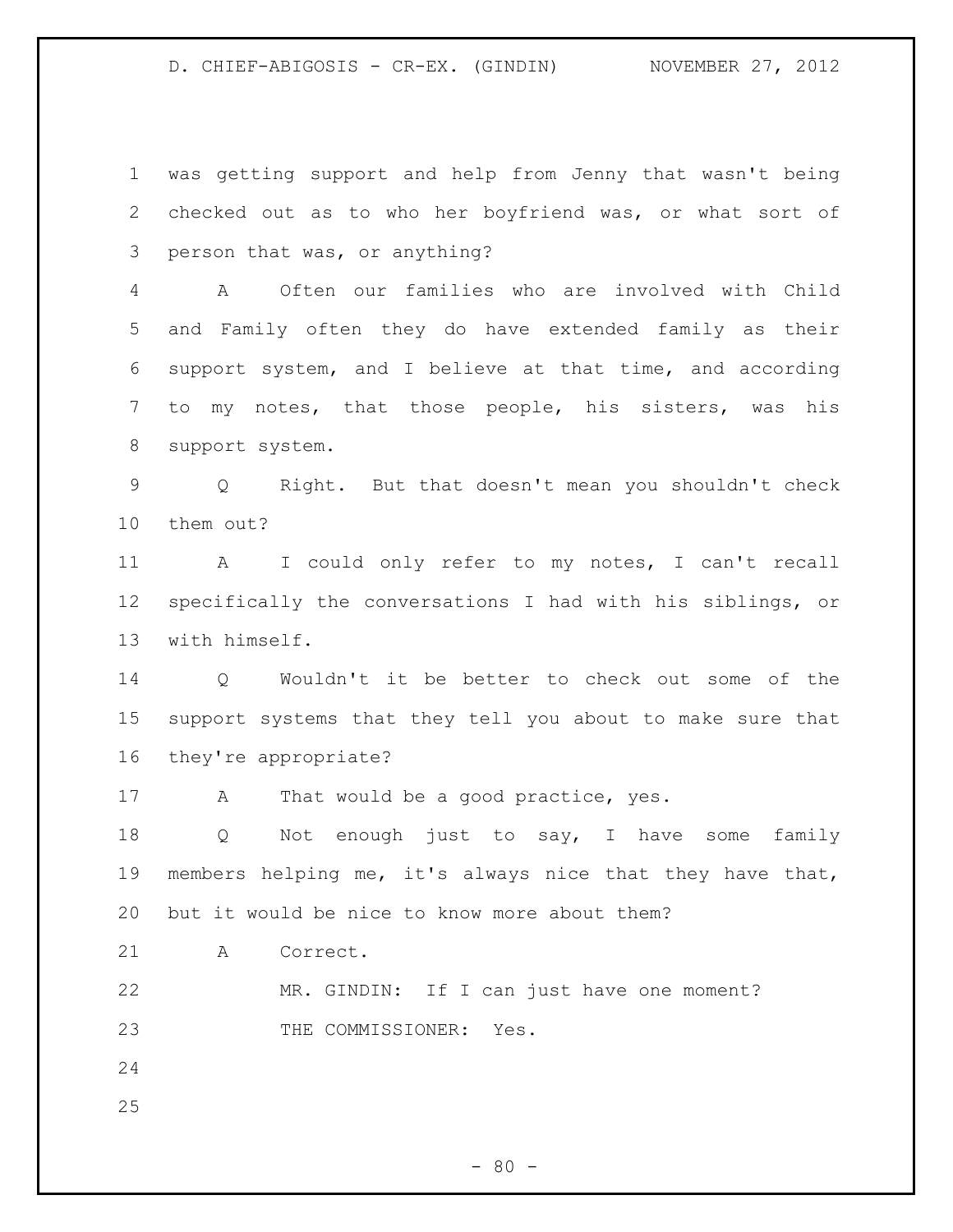BY MR. GINDIN:

| $\overline{2}$ | Q Just one further point. At page 37009, can you               |
|----------------|----------------------------------------------------------------|
| 3              | get that up, please. On this page, and several other times     |
| 4              | in the various reports, we see a list of various names and     |
| 5              | addresses and phone numbers; correct?                          |
| 6              | Correct.<br>A                                                  |
| 7              | And this would be something that you would be<br>Q             |
| 8              | aware of as you took over the file?                            |
| 9              | The information of contacts from the prior worker<br>Α         |
| $10 \,$        | and ones that we added that we had -- that became contacts     |
| 11             | when we were working on the file.                              |
| 12             | Q Okay. For example Nikki Taylor from the Boys and             |
| 13             | Girls Club is on that list. Do you have any notes of any       |
| 14             | connection with her, any phone calls to her?                   |
| 15             | What was presented in this note taking is only<br>$\mathbf{A}$ |
| 16             | what I can refer to --                                         |
| 17             | Okay.<br>Q                                                     |
| 18             | -- and I can't recall.<br>A                                    |
| 19             | So you have no notes of you having talked to her?<br>Q         |
| 20             | If they're not on the information as presented to<br>A         |
| 21             | the inquest then this is only what I can reference.            |
| 22             | Do you remember ever calling her?<br>Q                         |
| 23             | I can't recall.<br>A                                           |
| 24             | You became aware of her involvement though? When<br>Q          |
| 25             | you, when you read over the material you knew that she was     |

- 81 -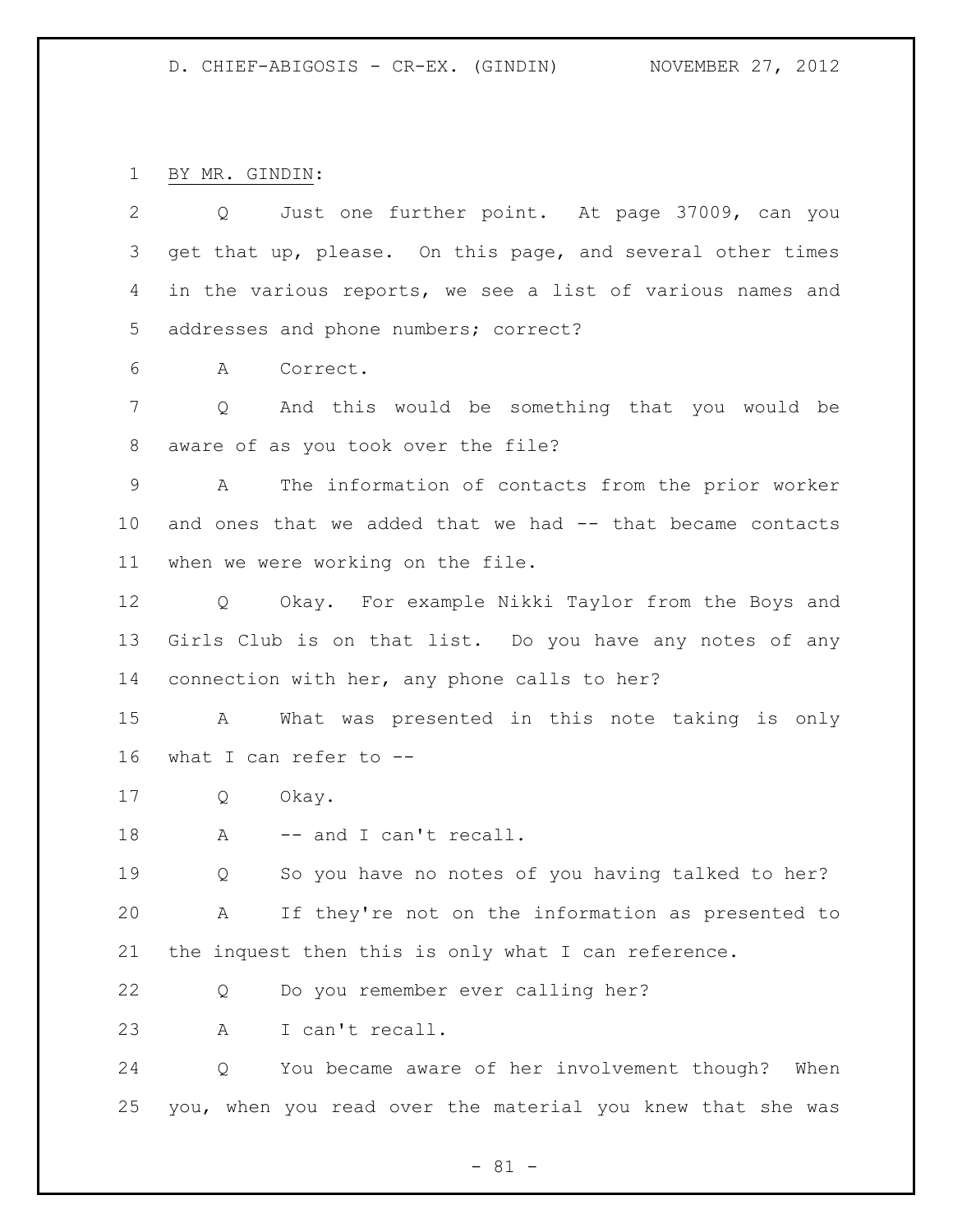D. CHIEF-ABIGOSIS - CR-EX. (GINDIN) NOVEMBER 27, 2012 D. CHIEF-ABIGOSIS - CR-EX. (SAXBERG)

involved with both Steve and Samantha?

 A According to all the documents her name, her name was referenced and that she was a support to the family. Q Okay. And there's no notes that you ever spoke to her, we haven't seen any? A There is no notes that state on the documentation as presented that I had contact with Nikki Taylor. Q And if you had -- 9 A It would have been -- Q -- and if she gave you some information you would have put it down; right? A Correct. 13 MR. GINDIN: Those are my questions. 14 THE COMMISSIONER: Thank you, Mr. Gindin. Mr. Saxberg. MR. SAXBERG: Thank you, Mr. Commissioner. Good afternoon, Ms. Chief-Abigosis. My name is Kris Saxberg. I represent ANCR and three of the Authorities that regulate child welfare agencies today. CROSS-EXAMINATION BY MR. SAXBERG: Q I just have a few questions for you, and I'd like to begin by asking that we call to the screen CD number 1, page 26. Now, what I'm showing you here Ms. Chief-Abigosis, is a excerpt from Andy Koster's section 4 report,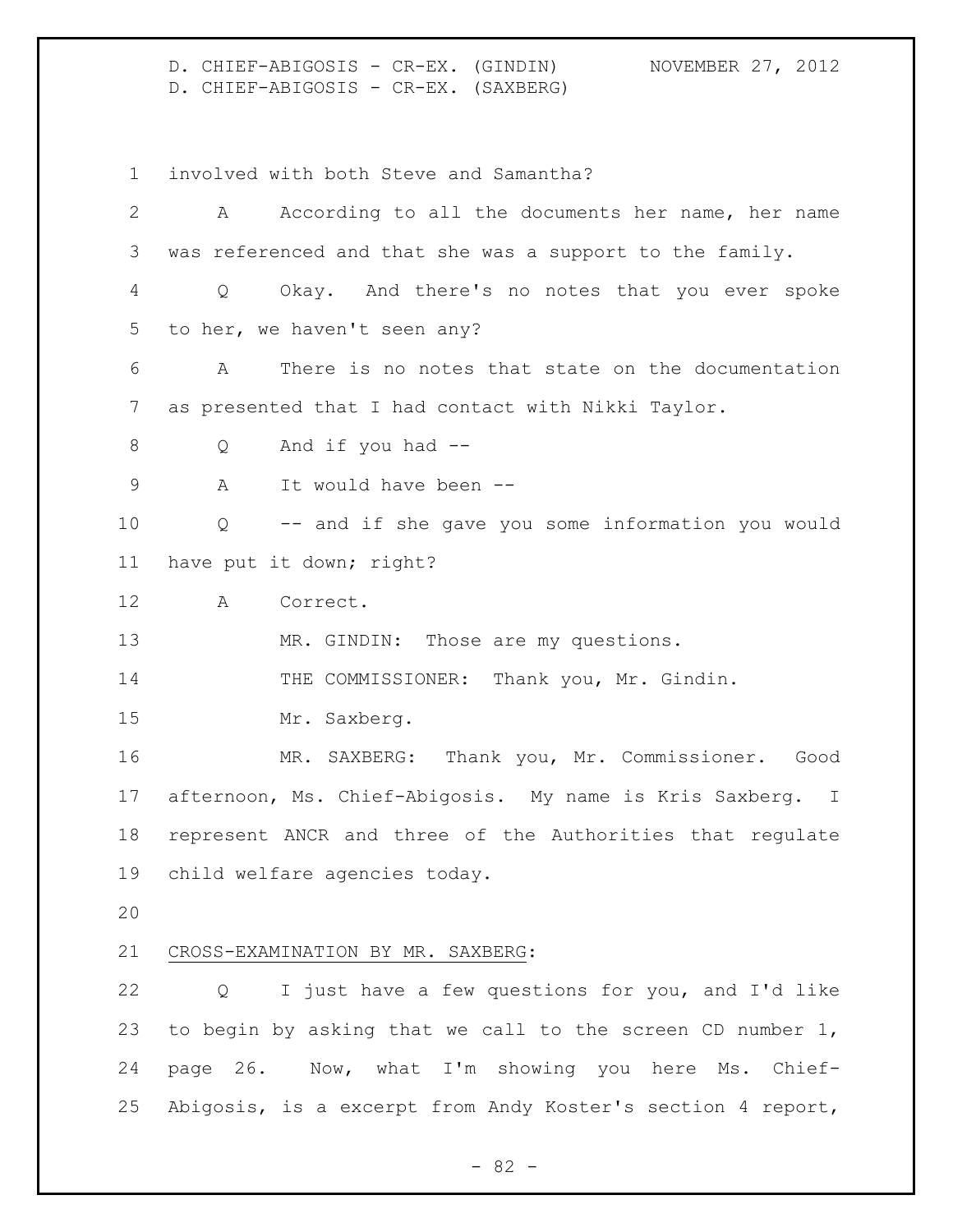D. CHIEF-ABIGOSIS - CR-EX. (SAXBERG) NOVEMBER 27, 2012 and in particular finding number 11. Do you see that? A Yes. Q Mr. Olson had reviewed with you, I believe, findings of 8, 9, 10, and then went on to finding number 12. Finding number 11 though indicates that: "A report was completed for the Chief Medical Examiner. It found 9 mo fault in the death of ..." 11 And that would be Sinclair, do you see that? A Yes. 13 Q And the document goes on to say: "It appears that there were no 16 concerns that had died as a **result of abuse or neglect."**  19 Do you see that? A Yes, I do. Q And were you made aware of the CME report after it was completed, and the conclusion that there -- that the 23 death of Sinclair had nothing to do with abuse or neglect? A I can't recall, but according to the e-mails, and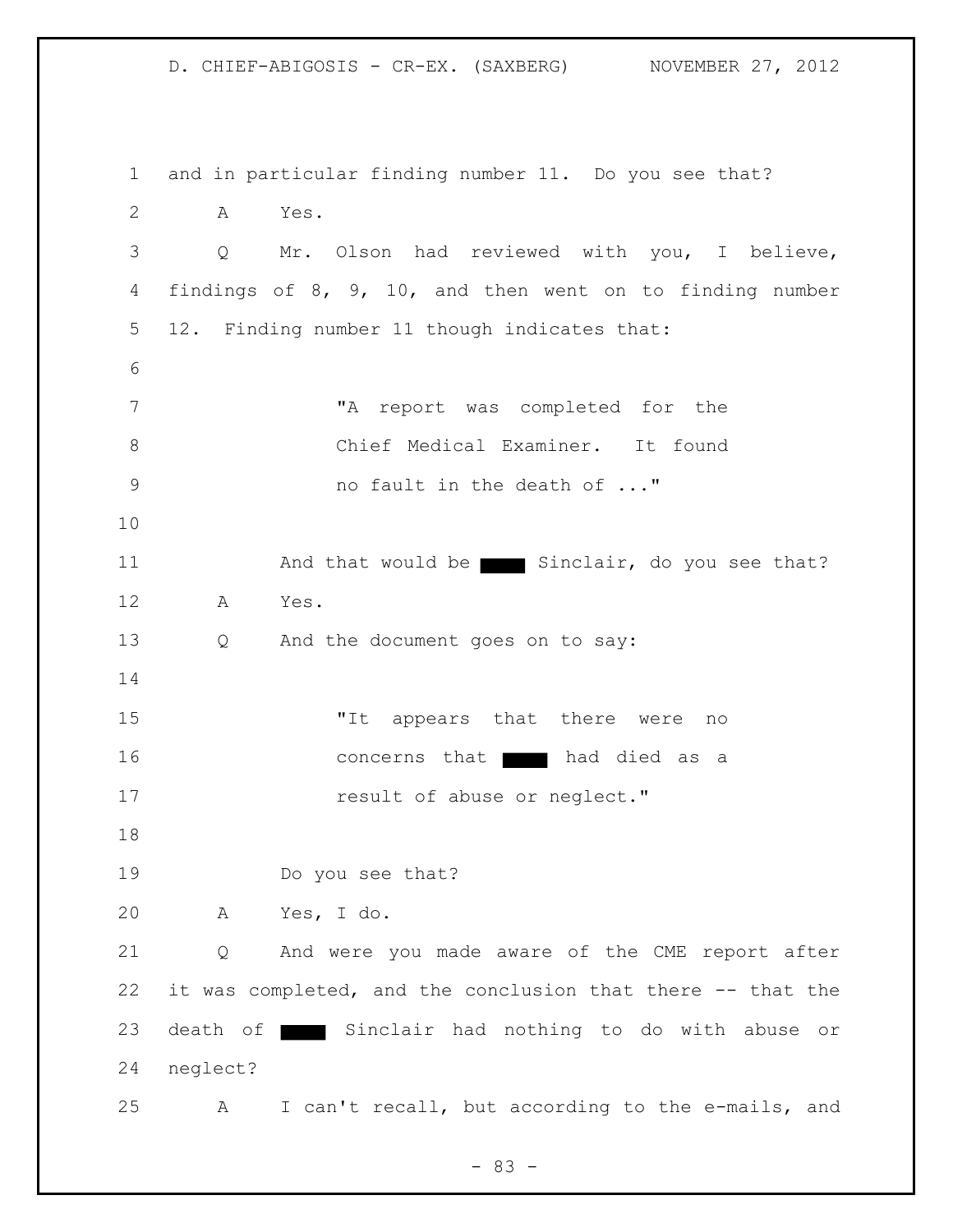the information that was presented by my supervisor, yes. Q And I'd like to just take you to that report then of the CME. It's at CD 764, and it's page number 17680. Now, in the context of this inquiry I take it that you've seen this report? A No. Q Okay. Well, you'll see then -- it's a report that is dated October 2, 2003, and if we could turn then -- if we could turn to page 17683 firstly. It indicates that it's a report that's prepared in accordance with The Fatal Inquiries Act, Section 10, and are you familiar through your involvement as a CFS worker with the process that, that occurs when a child has -- that has -- that was in care at some recent point with CFS what the process is after an event like that? A Yes, I'm aware.

17 Q And, and you're aware then that that process involves a mandatory review by the Chief Medical Examiner's Office?

A Yes.

 Q And if we could turn to page 17685. The report indicates that certain files were reviewed, including Steve Sinclair's Family Services file, Phoenix Sinclair's child- in-care file, Samantha Kematch's Family Services file, and then it lists other child-in-care files. Do you see that?

- 84 -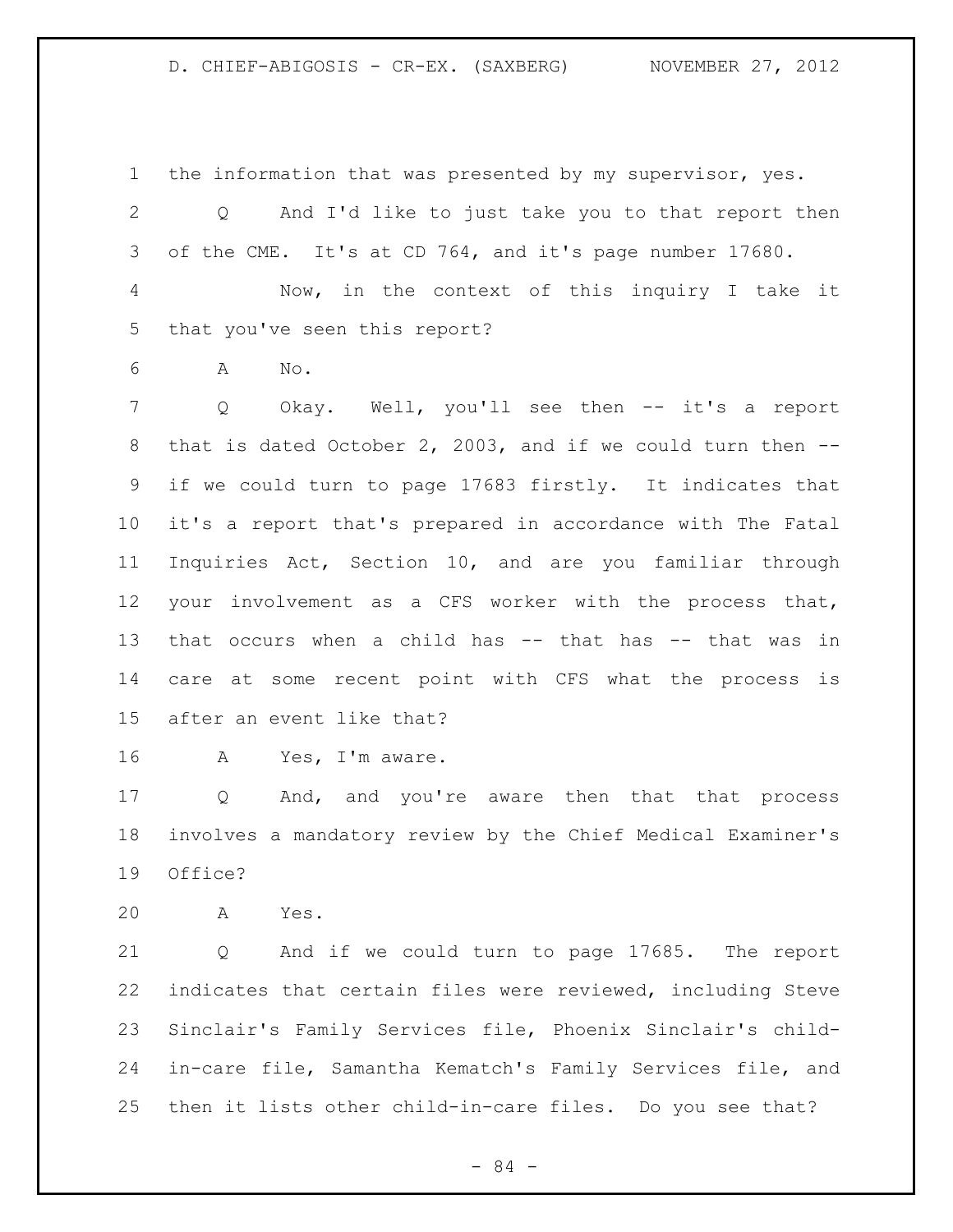A Yes. Q And if we could turn to page 17687. In the second paragraph the writer notes that: "In an effort to produce a more concise report the family history has been condensed. All Agency files provided were thoroughly reviewed." And then there's a narrative that follows, including information at the bottom of this page if you scroll down, which indicates that at the time that Ms. Kematch gave birth to her first child on July 23, 1998 she, and then the last sentence says, quote: "Ms. Kematch herself presented as 'immature' and was described as 19 Temotionally flat.'" And I'm just asking you to make note of that in this report. I'll have a question for you when we get to the conclusion of it, but do you see that? A Yes. Q And at the next page, 17688, there's a note in

 $- 85 -$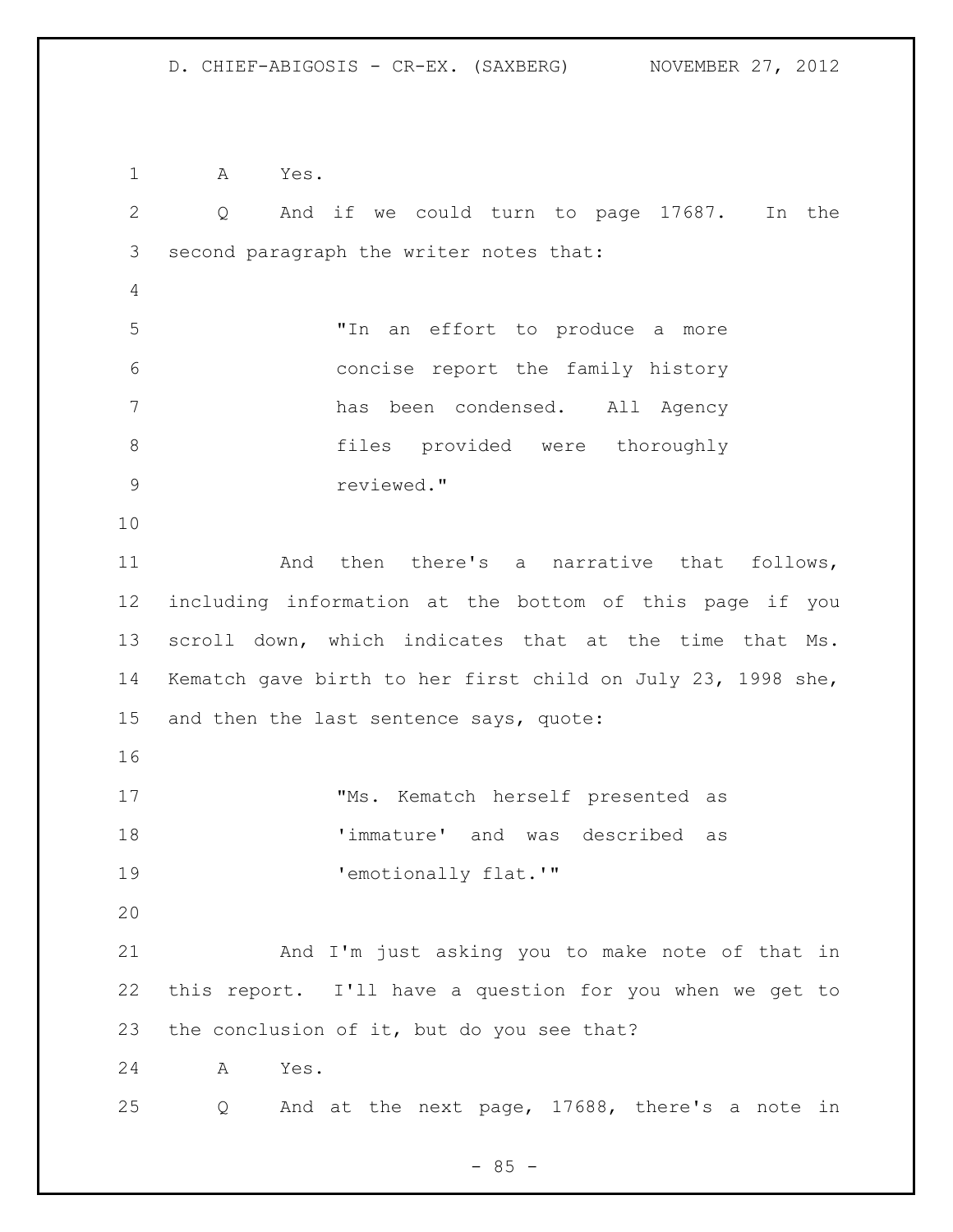| NOVEMBER 27, 2012<br>D. CHIEF-ABIGOSIS - CR-EX. (SAXBERG) |  |
|-----------------------------------------------------------|--|
|-----------------------------------------------------------|--|

 the second paragraph, the second sentence, quote: "Samantha gave no indication that she was ready to parent this child. Due to Samantha's behavior and attitude towards her newborn Cree Nation Child and Family Caring Agency felt that it is in the child's best interests to be placed in care for a period of six months." 13 Now, that was information that, that you had available to you, and that you had reviewed in the course of conducting your work on the file; correct? A Correct. Q That was information you were aware of as well and had noted in terms of how you were going to deal with this matter; correct? A Correct. 21 THE COMMISSIONER: Just where did you read from on that page 688? MR. SAXBERG: The second paragraph, the second sentence. THE COMMISSIONER: Okay, I follow you.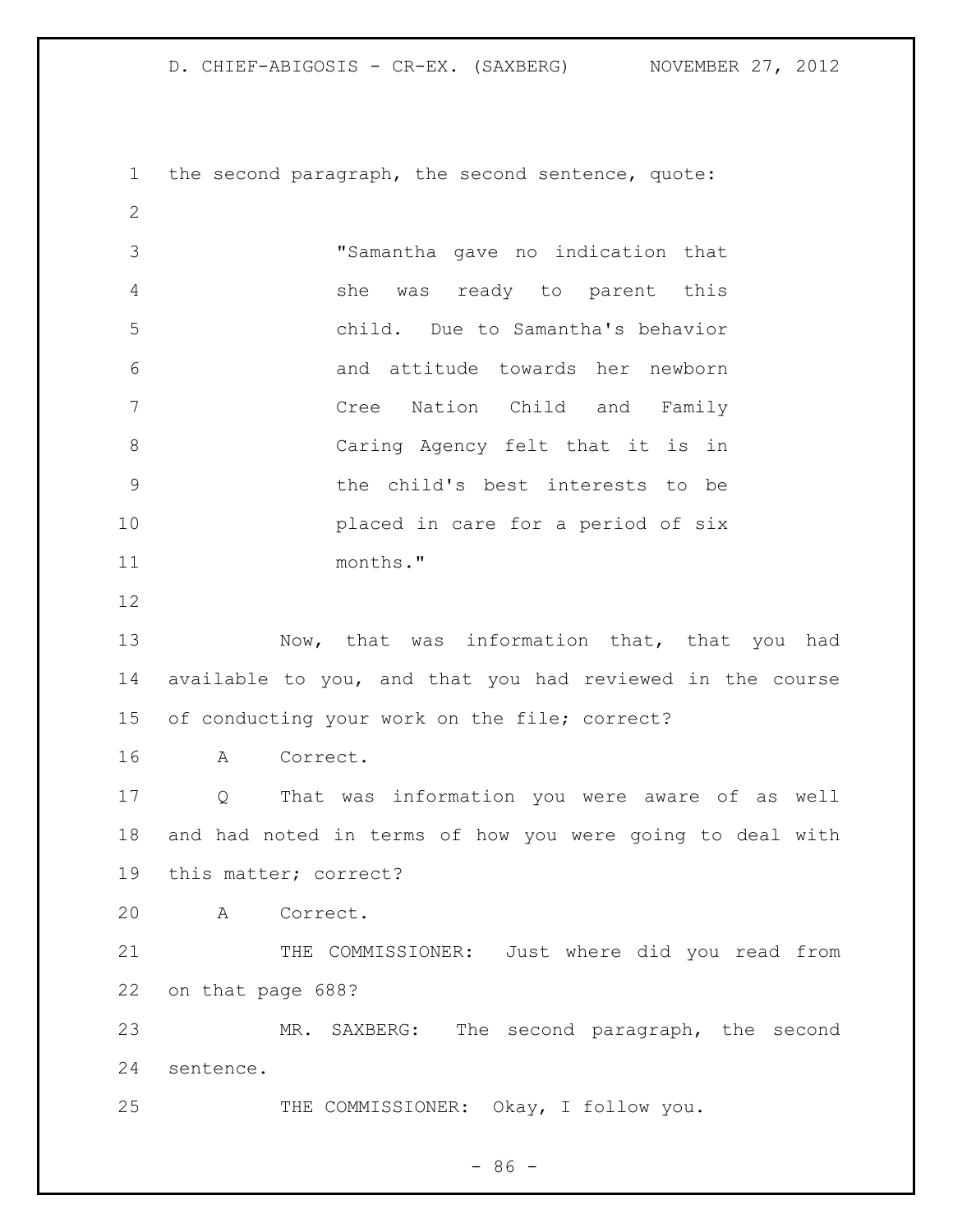BY MR. SAXBERG:

| $\mathbf{2}$ | Q And at the next page 17689 the file notes in the          |
|--------------|-------------------------------------------------------------|
| 3            | third full paragraph that Phoenix Sinclair was born on      |
| 4            | April 23, 2000, and that Ms. Kematch had not received any   |
| 5            | pre-natal care --                                           |
| 6            | THE COMMISSIONER: Now where are you reading                 |
| 7            | from?                                                       |
| $\,8\,$      | MR. SAXBERG: I'm reading from the third full                |
| 9            | paragraph on that page.                                     |
| 10           | THE COMMISSIONER: The third paragraph.                      |
| 11           | MR. SAXBERG: It starts with April 23, 2000.                 |
| 12           | THE COMMISSIONER: All right. It doesn't -- it's             |
| 13           | not third on my screen, but I, I see where it is. That's    |
| 14           | fine. Go ahead.                                             |
| 15           |                                                             |
| 16           | BY MR. SAXBERG:                                             |
| 17           | And this paragraph indicates that Ms. Kematch had<br>Q      |
| 18           | not received pre-natal care, and that was something as well |
| 19           | that you were aware of in terms of your assessment of the   |
| 20           | file, and your conduct of the file; correct? You were       |
| 21           | aware that for -- with respect to Phoenix Sinclair that Ms. |
| 22           | Kematch hadn't received pre-natal care?                     |
| 23           | Correct.<br>A                                               |
| 24           | Q And the final paragraph on the same page begins           |
| 25           | with "When asked why", quote:                               |

- 87 -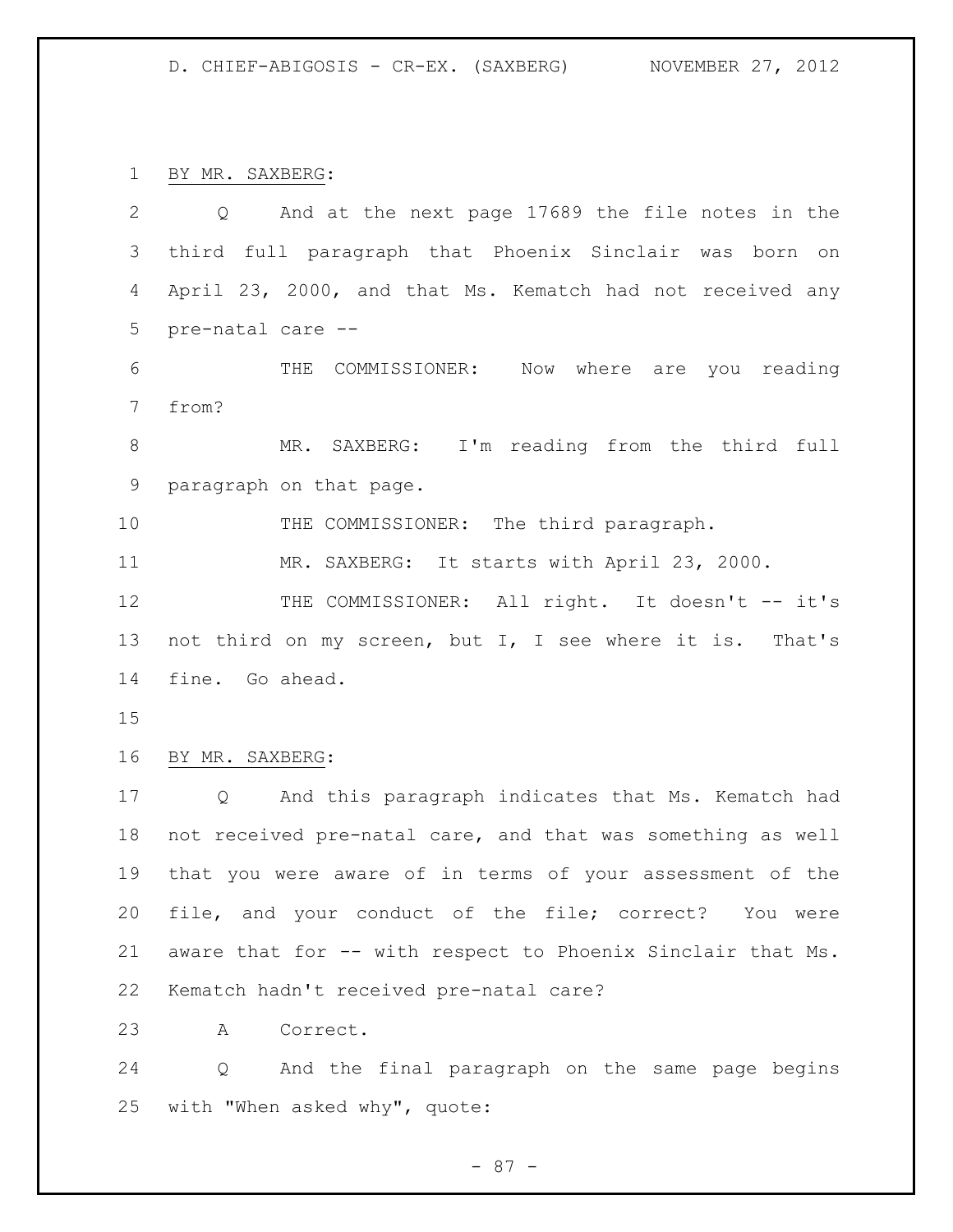```
1 "When asked why (...) had been
2 removed --"
3
4 That's the first child.
5
6 "-- Agency case notes reflect that 
7 Ms. Kematch had advised workers 
8 Samantha thought it was because
9 they thought she might hurt the 
10 baby, as her mother did.'"
11
12 And it goes on, but that's something you advised 
13 Mr. Olson that you don't recall whether you were aware of 
14 that fact; is that right?
15 A Excuse me, could you repeat that?
16 Q Oh, sorry, I might have your evidence wrong. 
17 Were you aware that Samantha had made that comment, that 
18 she thought that her first child had been apprehended 
19 because they thought she may hurt the baby as her mother 
20 did; were you aware that Samantha had made that ...
21 A Well that information was in the previous 
22 transfer summary so I was aware of that.
23 Q Right, and you would have reviewed that 
24 information; is that right?
25 A Correct.
```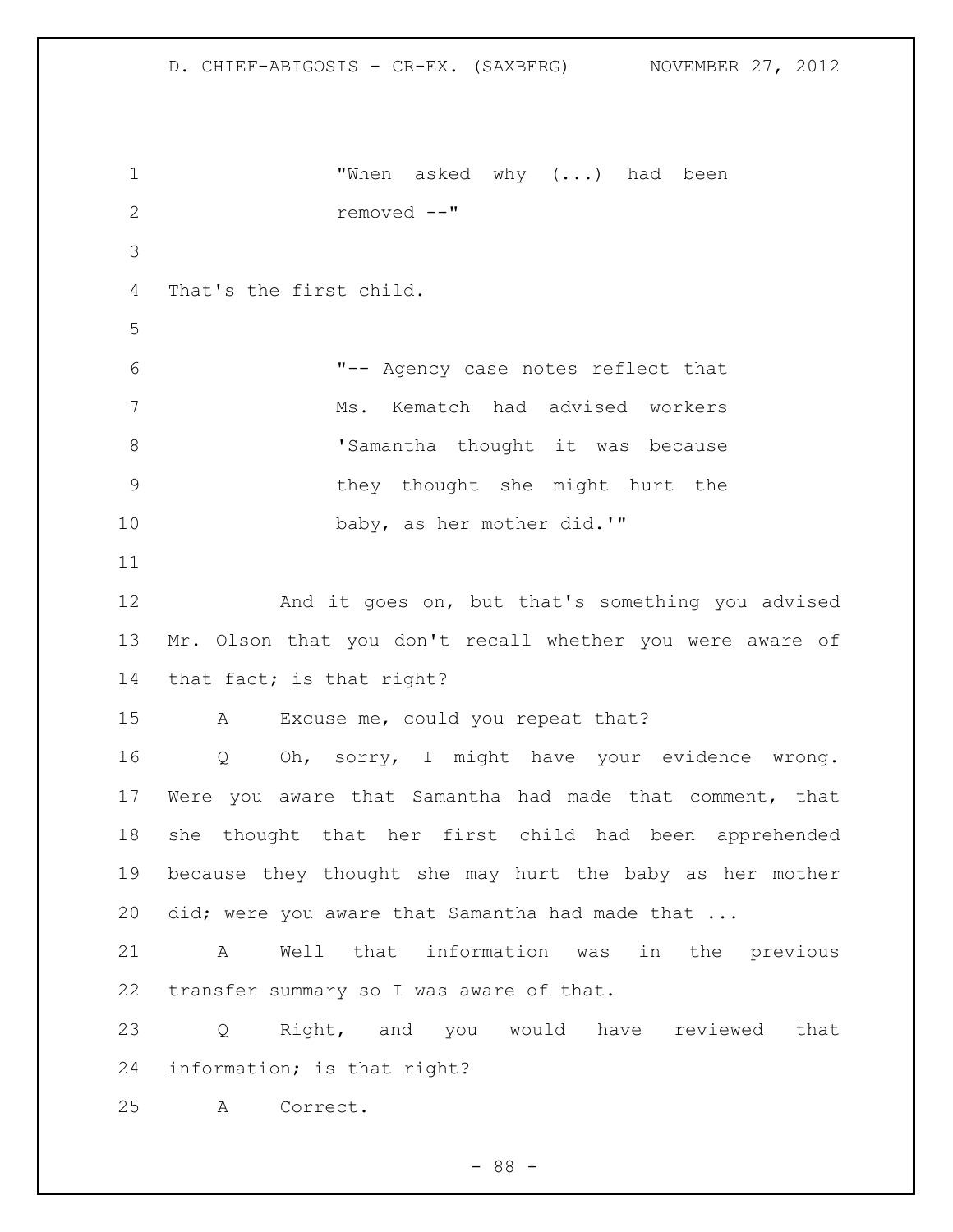Q And can you turn to page 17692, the file reviewer here is continuing to review matters that unfolded with respect to this family including on April 29 of 2001, the 4 date which was born, the agency did not note any concerns with her birth or her parents at that time; is that a correct statement?

7 Well, let me put it to you. I suggest that that's a correct statement, that the agency hadn't noted 9 any concerns with the birth of or with the parents at that time?

A Correct.

 Q And then on the rest of that page there's a recitation of the events that you went through with Mr. Olson, and on page 17693 under the heading "Events After 15 the Death of Sinclair" the report writer indicates:

17 The agency offered support to 18 Kematch and Mr. Sinclair when died."

21 And you agree with that statement, that's a correct statement, isn't it?

A Correct.

 Q And on page 17696 the -- under the -- it's under the heading, "Conclusions and Recommendations", but

- 89 -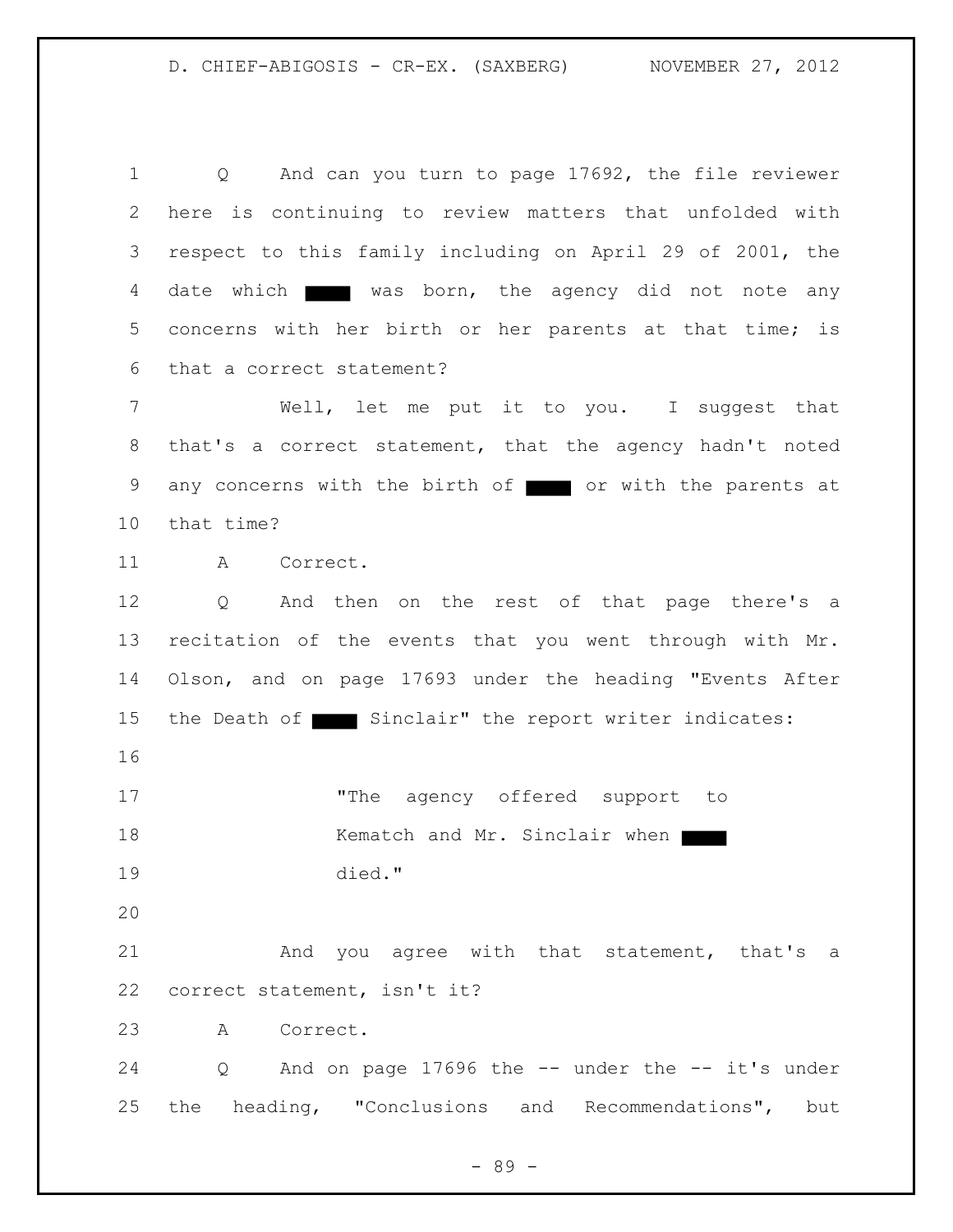paragraph 5 begins with: "Ms. Kematch and Mr. Sinclair were the parents of a daughter, Phoenix, born April 23, 2000." And it goes on to indicate that they were unprepared to parent at that point in time, and there was a particular concern of Ms. Kematch's lack of affect, that was an issue, I'm paraphrasing, but that's all, that's all information that you were aware of, and that you reviewed, and it appears to be reviewed and considered by this report writer as well; do you see that? A Yes. Q And then the final page is page 17697, and the conclusion here is: "The Special Investigator feels that Winnipeg's Child and Family Services has met their mandate 21 with respect to this case. Summaries were complete and on file. Child-in-care reviews were complete. Family assessment information was complete.

 $-90 -$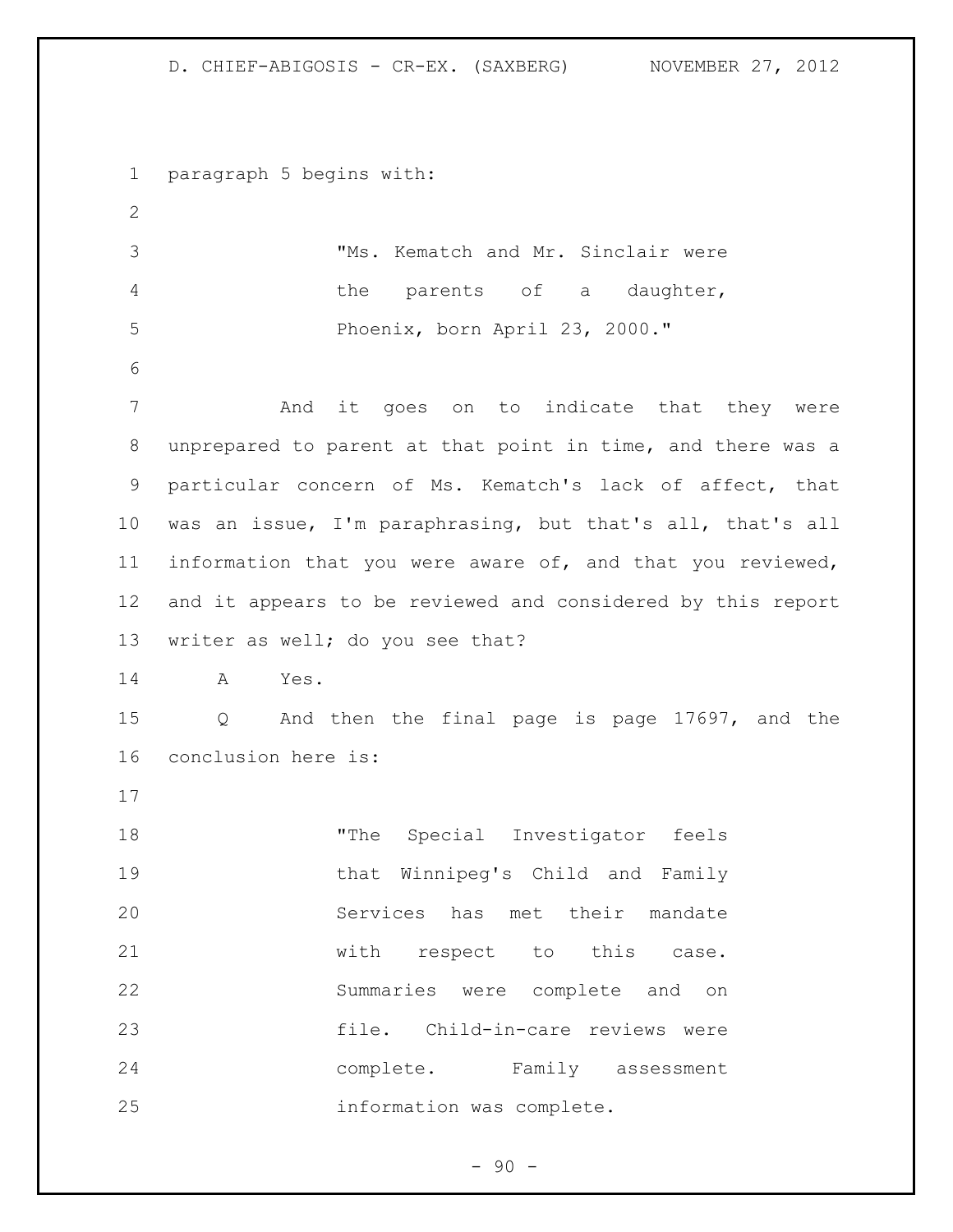It was relatively easy to follow 2 the paths the family had taken from the summary. This file met Provincial Program Standards and was well maintained." And then in the recommendations it says: "The Chief Medical Examiner has no recommendations to make with **respect to this matter."**  13 Do you see that? A Yes. Q So I'm correct to indicate that there's, there's never been an assertion by anyone that there was abuse of 17 Sinclair that resulted in her passing; correct? A Correct. Q And that the Chief Medical Examiner's office made that as a finding in terms of the work that was provided by Winnipeg CFS and, and some of the work provided by you; is that correct? A Correct. Q And have you -- are you aware of any information, at any point in time, from any source, that indicates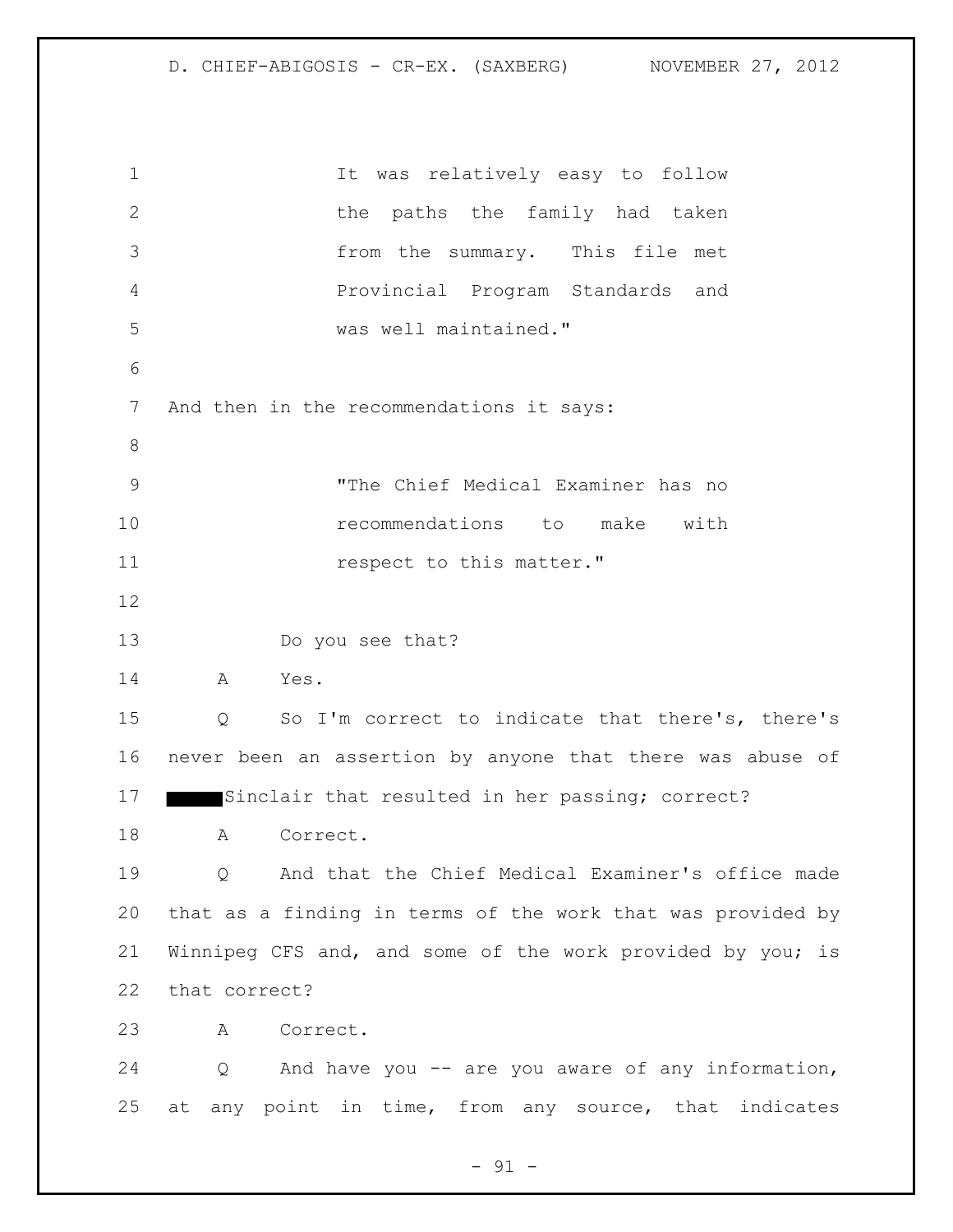otherwise, that there's any allegation that there was any 2 abuse of Sinclair by anybody?

A No.

 Q And I want to ask about information of that same sort, about mistreatment concerning Phoenix Sinclair during the period that you were handling the file, okay.

7 Had you received any information during the period in time in which you were dealing with this matter that Phoenix Sinclair was being maltreated?

 A I can't recall, only in the closing summary it was stated that Steve had concern about discipline from Samantha towards Phoenix.

Q Right.

 A But during that time no one ever came to me and said, yes, I do have concerns about -- that there's child abuse happening towards this child.

 Q Right. Did you ever -- you never had any communication with Kim Edwards, you've established that?

A No.

 Q And did you have any information from, from anyone else, other than Steve Sinclair then, that there was any maltreatment of Phoenix Sinclair during this period?

A No.

 Q And as you sit here today, regardless of the source, have you ever heard any information put forward by

- 92 -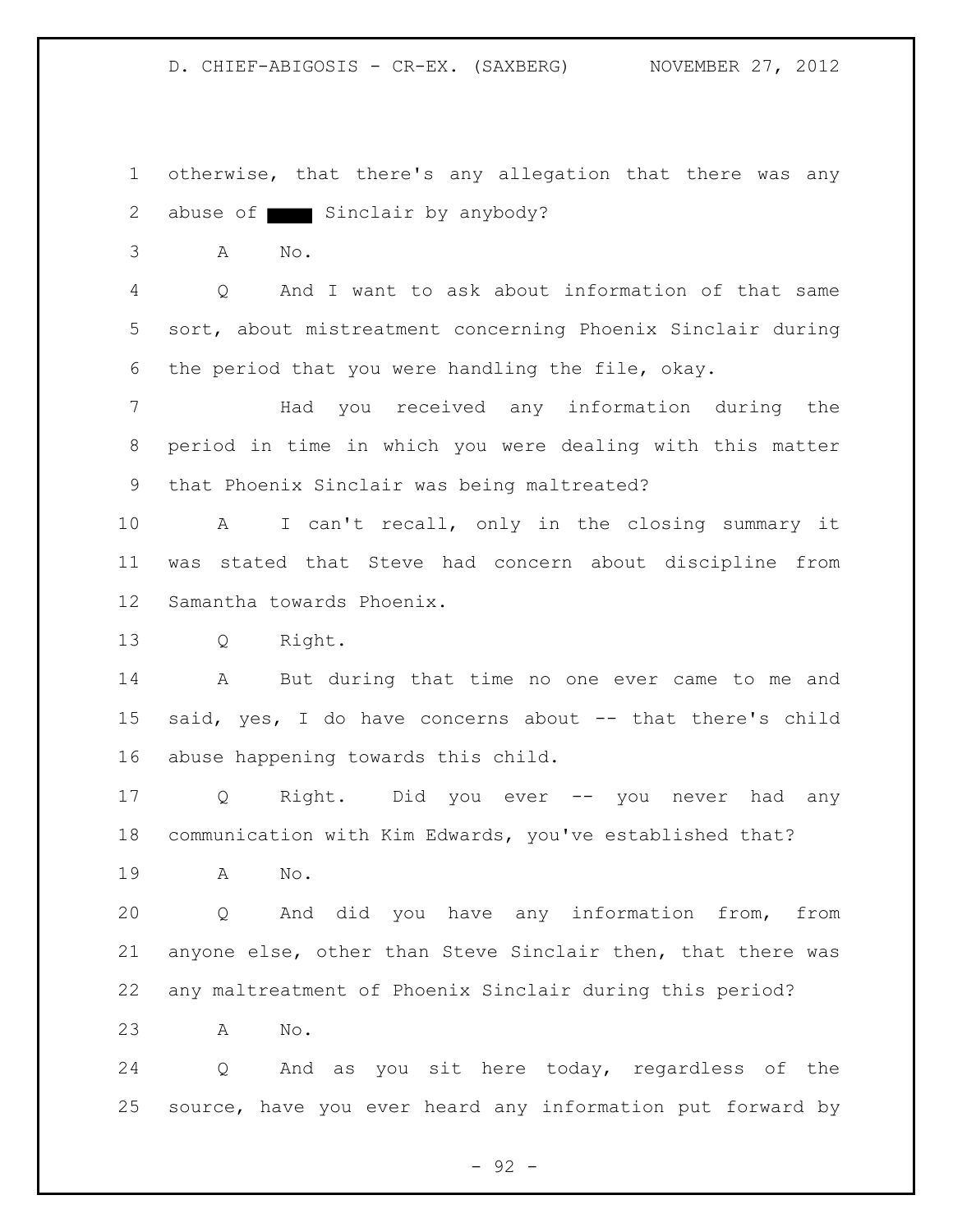anybody that there's any allegation that there was any maltreatment of Phoenix Sinclair during the period in which you were handling this file?

A Yes -- I mean no.

Q You mean you haven't heard anyone say --

A I haven't heard anything -- sorry, no.

Q You've been criticized soundly --

8 A Correct.

 Q -- and my own editorial, perhaps correctly, for not being as diligent, and being out there, but my question to you is has anyone ever said had you gone there you would have seen something that ought to have been averted, you would have seen some, some maltreatment? Has anyone ever said that?

A No.

 Q And you know that Marie Belanger, as she was known then, testified earlier she was the family support worker working at the time that you took over this file, are you familiar with her?

A Familiar with the name, yes.

 Q And were you aware that she was reporting that the family was functioning well and everything appeared to be appropriate in terms of the interaction with Phoenix?

 A According to the information that was presented, yes.

 $-93 -$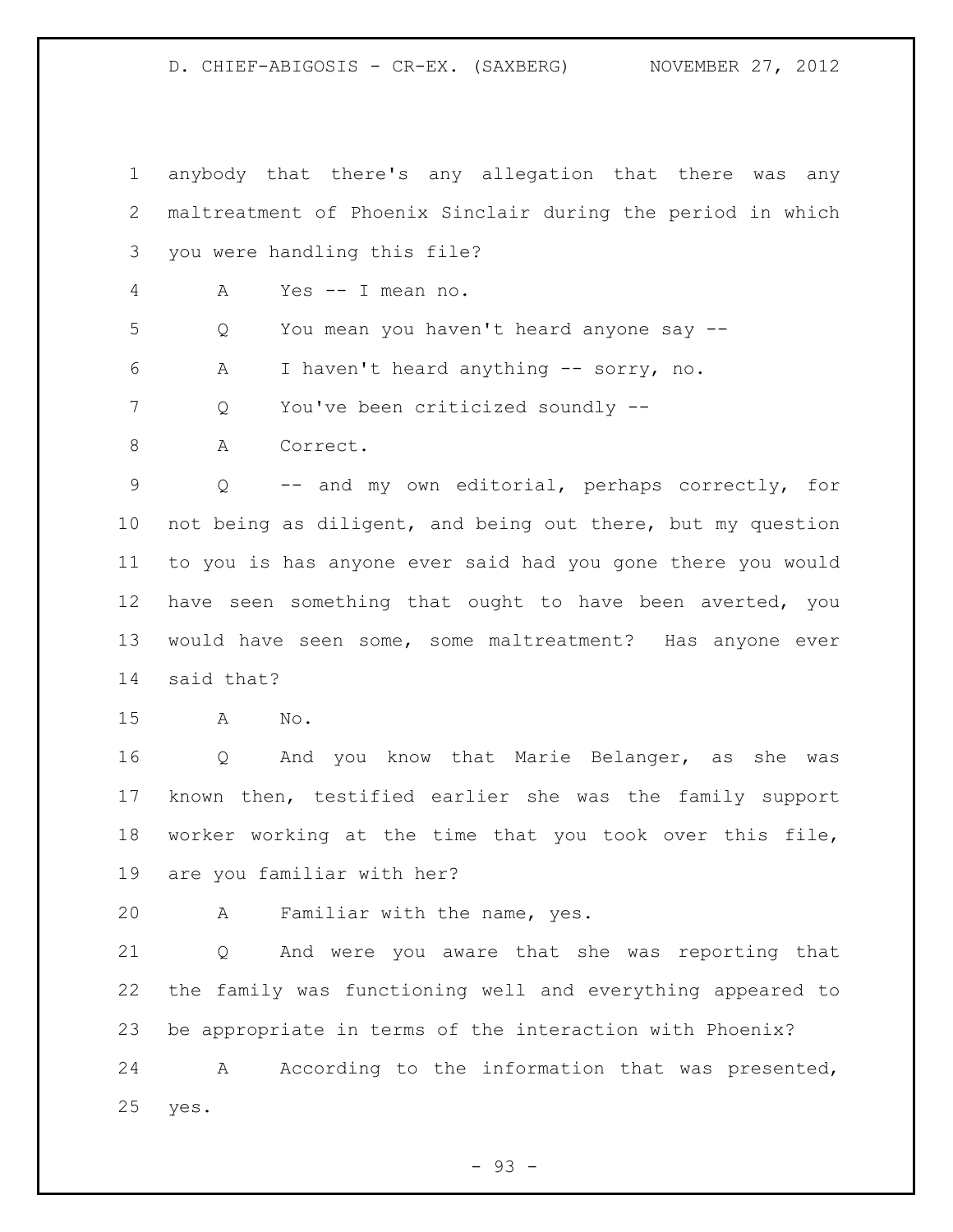Q And are you aware that she was continuing to make contact with the family on what she called a sneak attack basis, six hours a week, up to December 13 of 2000; were you aware of that? A I'm aware through the information that was presented, yes. Q And a Nikki Taylor as she was then known, Nikki Humenchuk, she was the support for Steve Sinclair and Samantha Kematch, did you have any involvement with her directly? A No. Q So you wouldn't have heard that -- information that she's already told this Commission about, about the family attending at the Boys and Girls Club, and presenting with a normal interaction between parents and Phoenix, you weren't ever aware of that information at the time? A No. MR. SAXBERG: Those are all my questions. Thank you. THE COMMISSIONER: Thank you, Mr. Saxberg. MR. Khan? MR. KHAN: No, no questions. 23 THE COMMISSIONER: Mr. Ray? MR. RAY: Yes, Mr. Commissioner. Just a few

questions for Ms. Abigosis.

 $-94 -$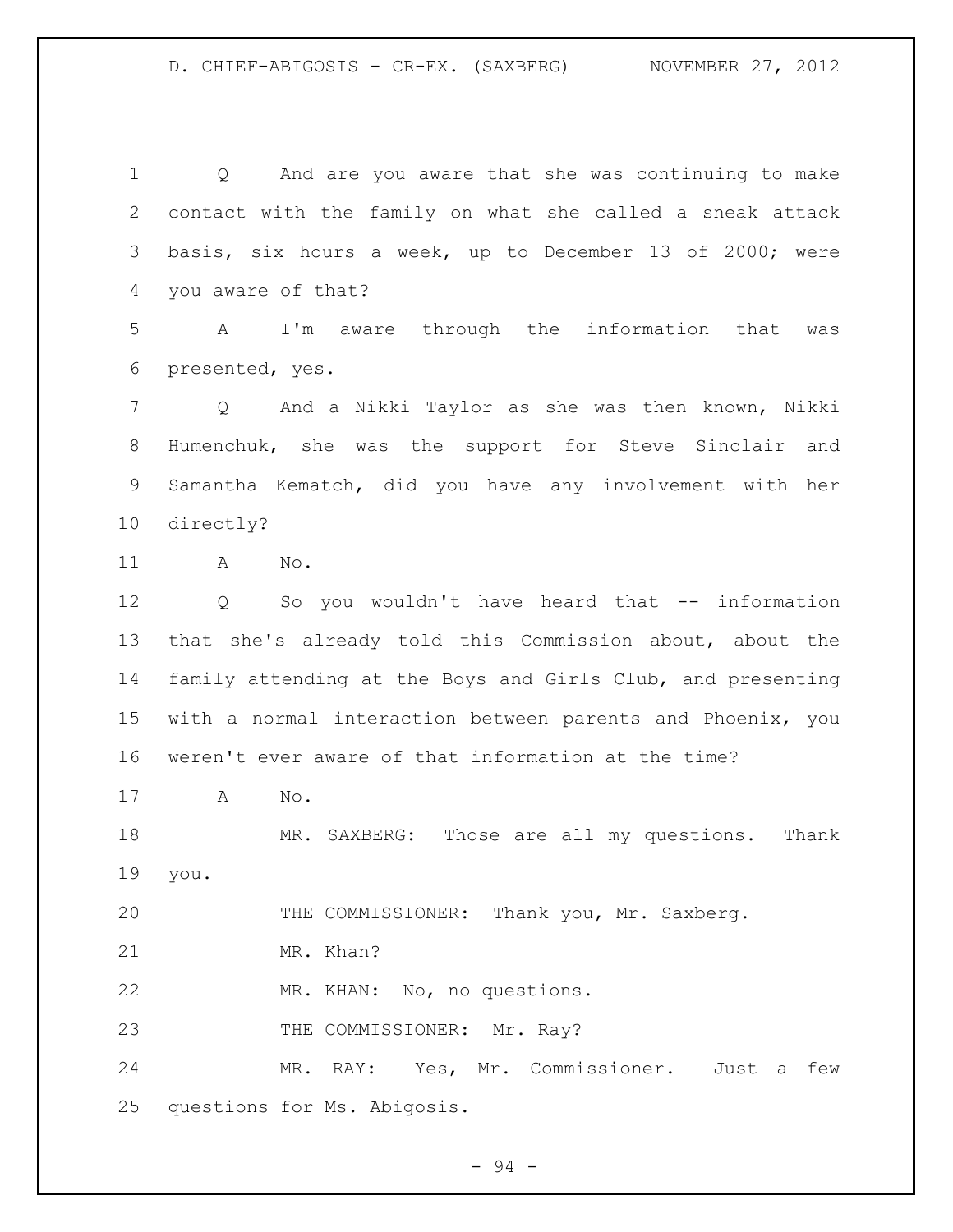#### CROSS-EXAMINATION BY MR. RAY:

 Q One of the things you mentioned in response to questioning by Mr. Olson was that there was often different caregivers in respect of Ms. -- Mr. Sinclair's parenting with Phoenix, and in your experience as a social worker, and as someone who is of First Nation descent, are multiple caregivers, family and friends, is that a common or uncommon situation that you see, regardless of whether a child is in care or is not in care?

A It's common.

 Q Does the fact that multiple people were taking care of a child, in this case Phoenix, raise concerns for you as a social worker automatically or necessarily?

A No.

 Q Did you have any reason to suspect that the caregivers that were taking care of Phoenix, and, and with whom Steve had placed Phoenix, were otherwise inappropriate?

A No.

 Q Would you expect Mr. Sinclair to have told you if he knew or suspected that the caregivers were not appropriate caregivers? I mean it's his child, and he's 23 giving her to them, to those people so ...

 A In, in most families -- I could also reference my own family, is that we are a close knit community, we do

 $- 95 -$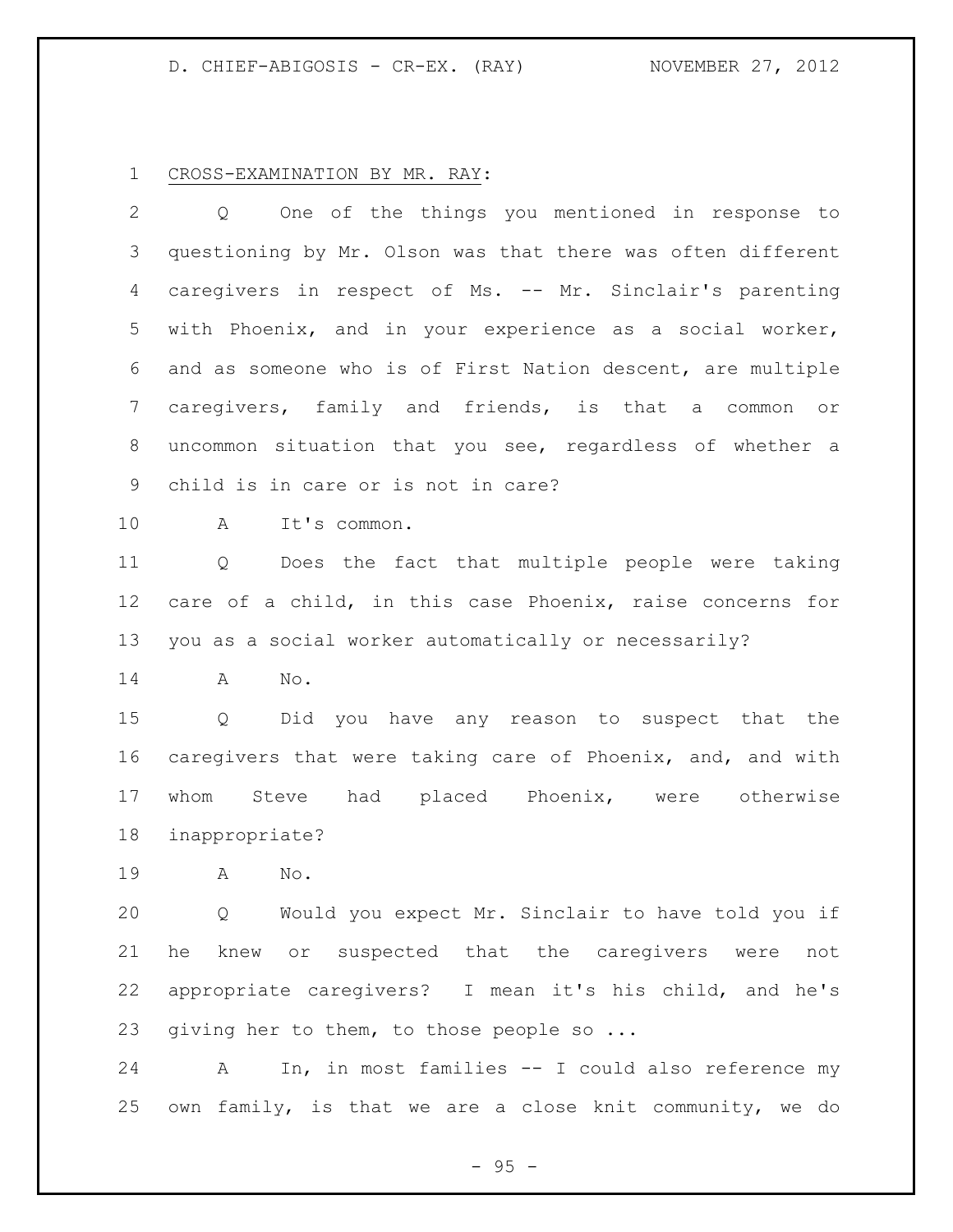depend on our extended family for support in relation to child care, whether we're working or we're attending programs, or whatever might the issue be, a medical appointment, we do ask extended family to care for our children just because we know them well, and we have developed a trust with them. Even though we may know their background if they had any kind of involvement prior with anything that it'll be at our own discretion to, to make that decision whether we're going to leave our child.

 Q And Mr. Gindin suggested to you that perhaps you should have, or it would have been reasonable for you to go out and inspect Ms. Edwards' home, or Jenny Sinclair's home. You've given evidence that you had relatively heavy caseloads, and that this particular file was not unique, and not a priority. Given that workload, and, and how this file presented to you, is that something that would be particularly urgent for you to do, to go out and inspect Ms. Edwards' home when Mr. Sinclair had given Phoenix to Ms. Edwards?

 A I believe that when -- if the, the home was identified as a place of safety, and we did -- the agency would require a social worker to go out to review that home, and meet with the people, but in this case if the, if the father, you know, had identified that person's place as safe then for myself to go out it would be very time

 $-96 -$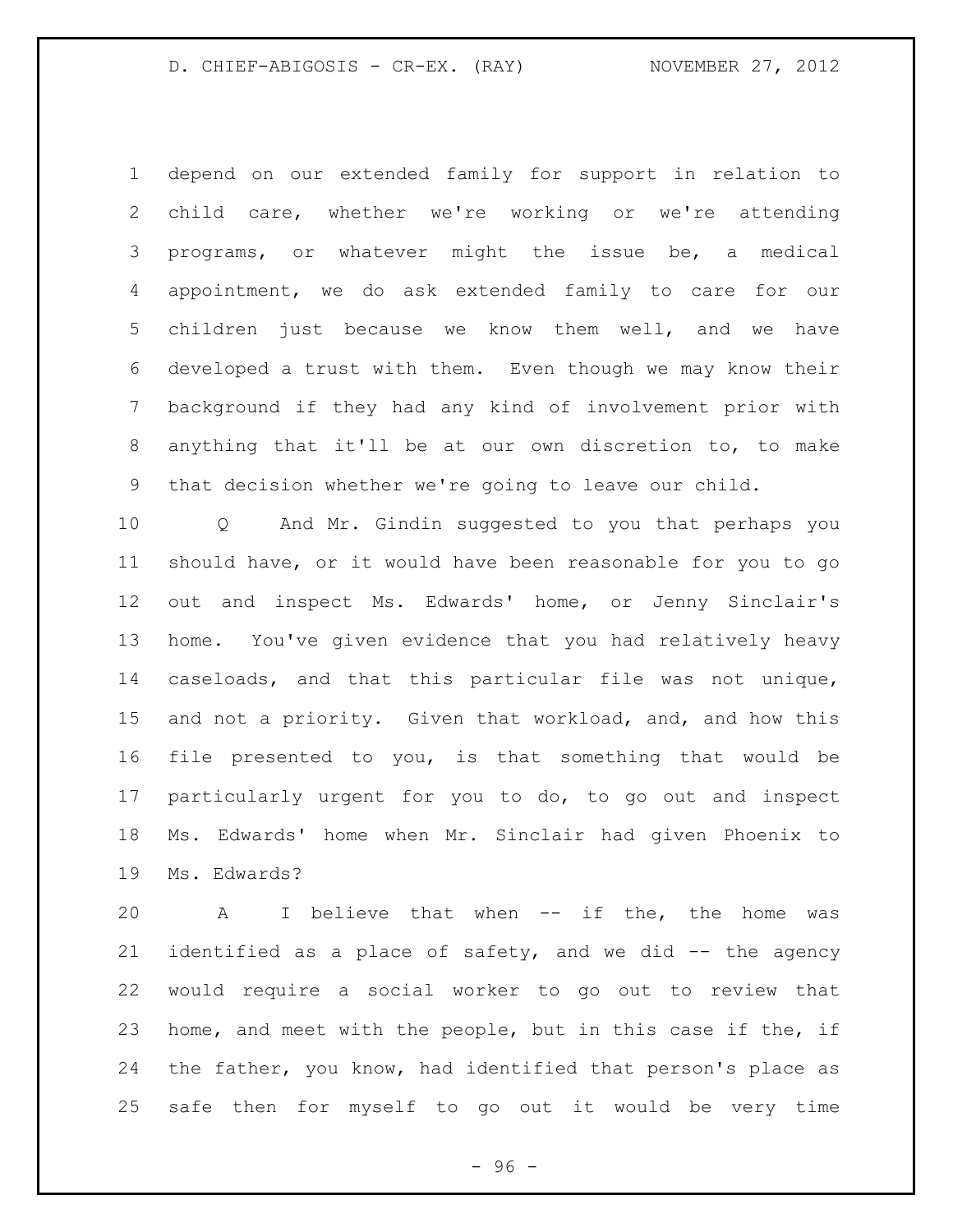consuming. Then you would have to look at my entire caseload because other families had other family members looking after their children, so it'll be -- it'll absorb a lot of time.

 Q If Mr. Sinclair had told you that he had concerns about the caregiver with whom he had placed Phoenix, and he identified a specific concern, what would you have done then?

 A I would have went to check the home, but also, too, if the father had concerns would he really actually place a child there?

 Q I just want to direct you to CD 1795, page 37002. Your, your evidence was that, that you noted multiple attempts before to, to make contacts with the family, and some -- and you weren't sure whether you had made other attempts to contact the family that weren't noted, and you couldn't recall; correct?

A Correct.

 Q Okay. So you see the, see the heading Interventions?

A Yes.

 Q And there's, there's one line underneath Interventions, and then there's a full paragraph. Do you see that?

A Yes.

- 97 -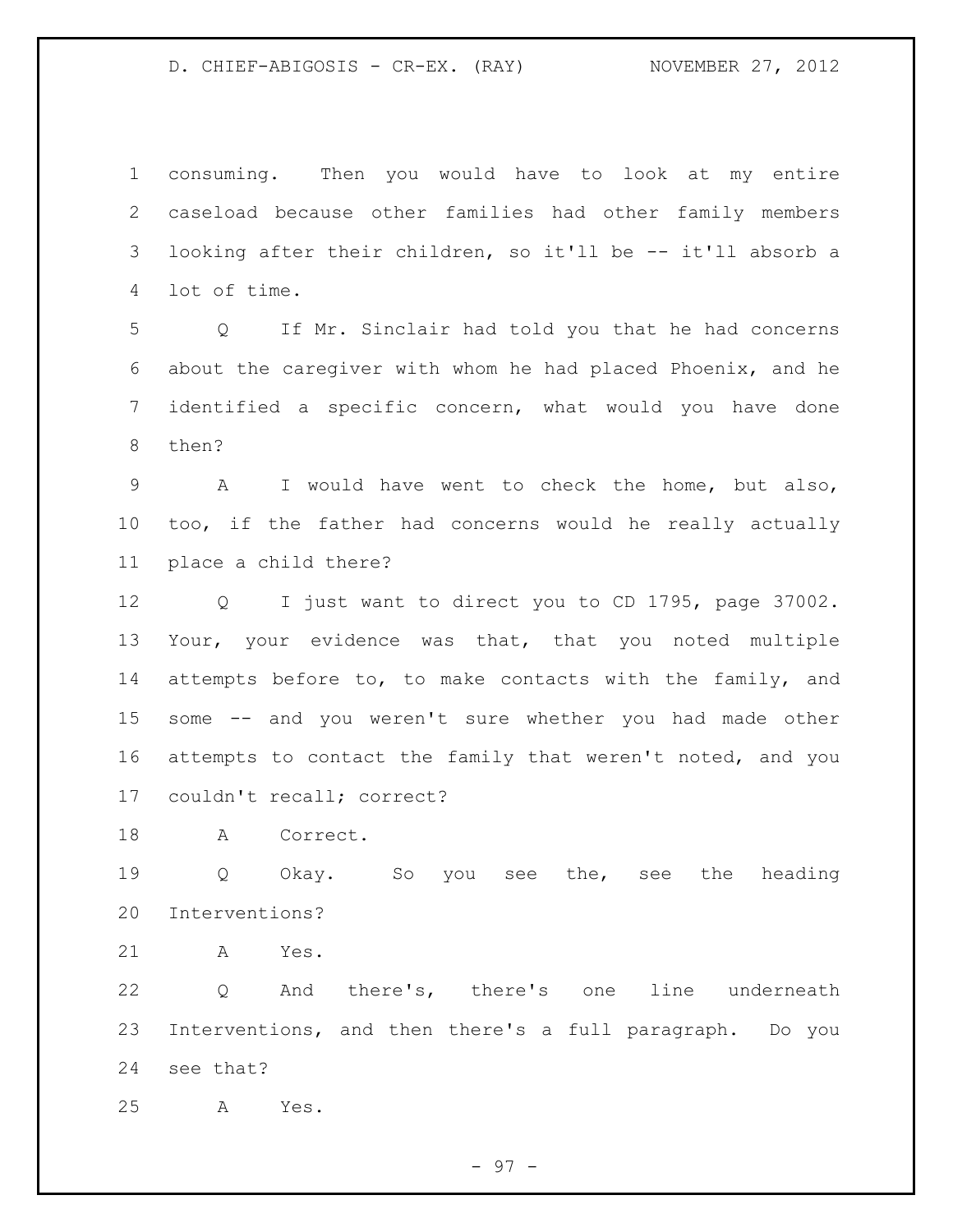Q There's -- I'm just going to read to you the paragraph. It says -- starting about the middle: "The assigned worker attempted several times to connect with the family and left a card asking the **family** to contact the agency." And that's under the line November 14, 2001. 10 THE COMMISSIONER: Well, whose document is this? MR. RAY: I'm sorry, Mr. Commissioner, this is the, this is the closing summary, I believe -- 13 THE COMMISSIONER: Prepared by? 14 MR. RAY: Prepared by this witness. 15 THE COMMISSIONER: Okay. BY MR. RAY: Q And then it goes on to say some other things that you did in November, November was comprised of telephone contact, and we know you were -- you recorded those contacts in your case notes, and they're reflected in your summaries. Having read that opening paragraph does that help you to recall whether you may have made attempted contacts with this family in November? A As, as I stated before I cannot recall, but

- 98 -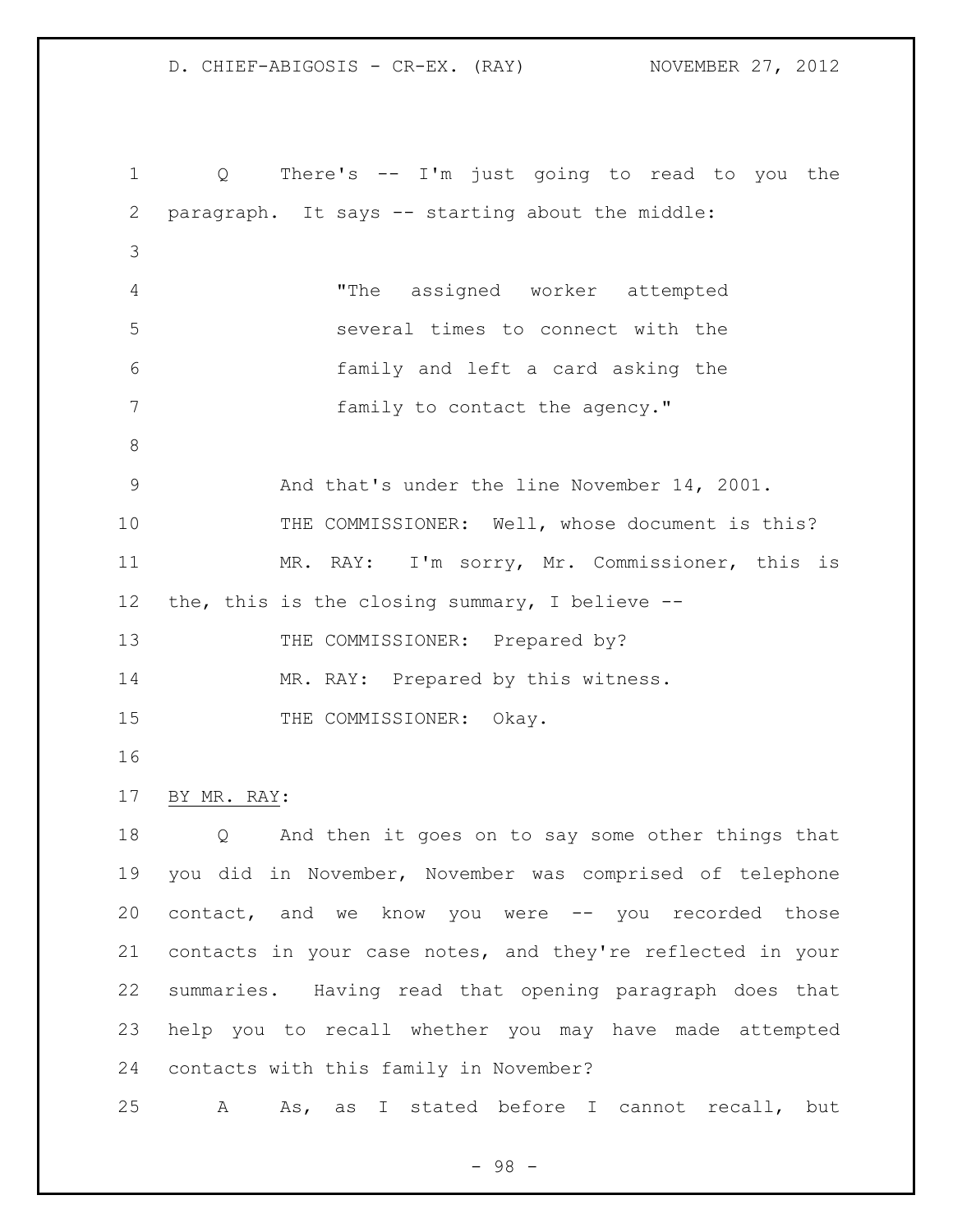reading this and knowing my practice I would have made attempts to contact the family.

 Q And just your practice, so this is a file that was assigned to you on November 14, 2001. What would your practice have been as it relates to trying to make contact with the family?

A We would attend the home --

 Q How quickly would you try to make contact with the family, and what would your practice normally be?

A Within about a week.

 Q Given your practice, and given those notes, do you think you may have made attempts to have contacted the family in November?

 A Looking at the notes, yes. Like I said earlier that I did -- I can't recall, but my practice was to go out to the homes and I may have not documented them.

 Q I'd just like to draw your attention to page 37021, and again this is part of your summary -- I'm sorry, this is the supervision notes, but you see the case plan there under the heading Case Plan, and then there's six bullets?

A Yes.

 Q And you've -- I think you've stated that that was your understanding, that that was the service agreement; do you recall that?

- 99 -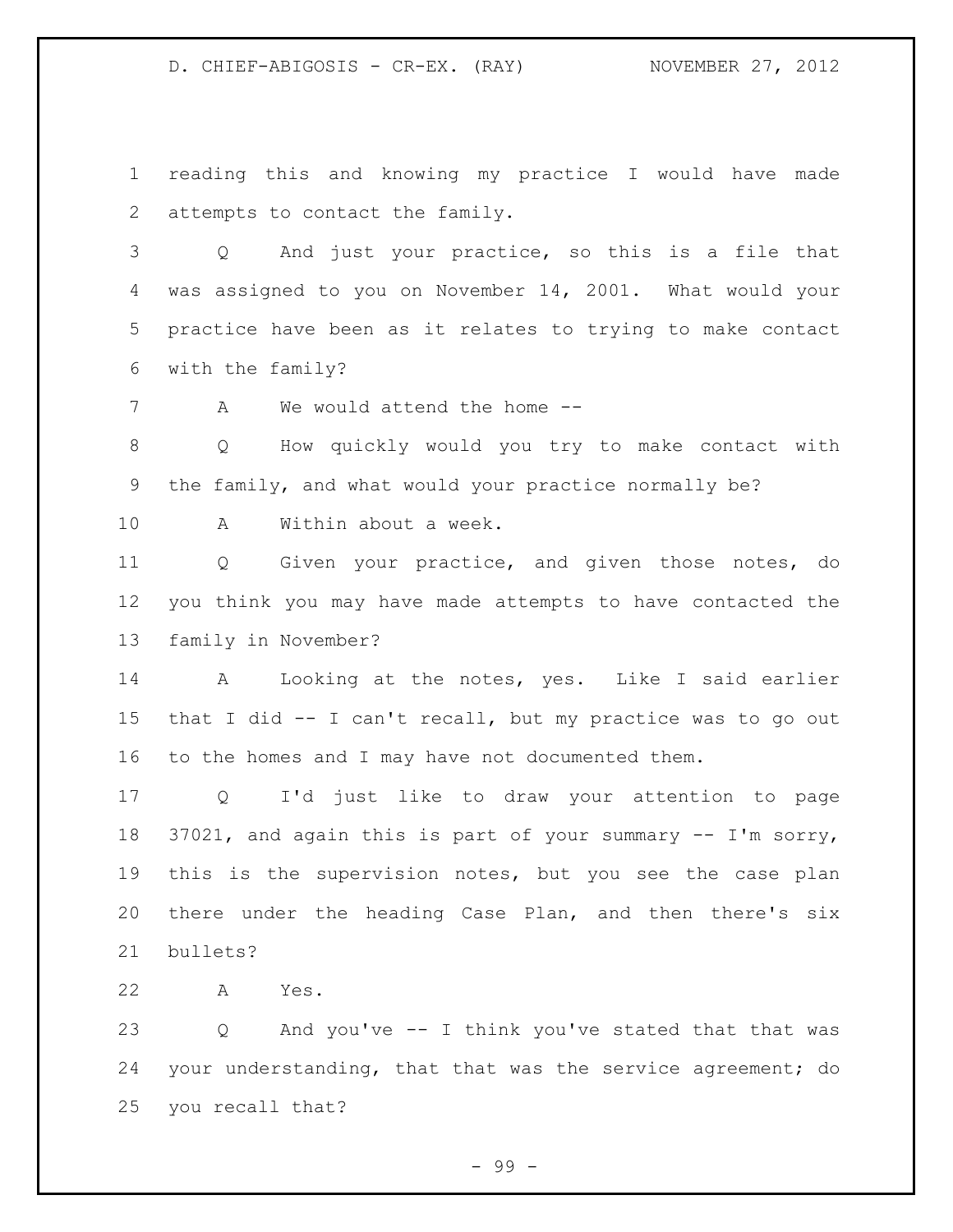A Yes.

| $\overline{2}$ | Okay. And Mr. Olson asked you a number of<br>Q                        |
|----------------|-----------------------------------------------------------------------|
| 3              | questions about whether you could recall if various parts             |
| 4              | of the service agreement had been fulfilled, and to your --           |
| 5              | you said you hadn't recalled, and Mr. Olson did put to you            |
| 6              | just this morning, I think he noted to you for the record             |
| $7\phantom{.}$ | that we know that Ms. Kematch had in fact seen Dr. Altman.            |
| 8              | Do you recall having seen that on the file, or having noted           |
| 9              | that on the file, that information?                                   |
| 10             | After reviewing the notes it is documented that<br>A                  |
| 11             | she did state that she did see Dr. Altman.                            |
| 12             | Do you recall if you, if you reviewed Ms. Kerri-<br>Q                 |
| 13             | Lynn Greeley's transfer summary?                                      |
| 14             | Yes, it was practice that --<br>A                                     |
| 15             | Okay.<br>Q                                                            |
| 16             | -- we would review the transfer summary, yes.<br>A                    |
| 17             | Could you, please, turn to page 37032. I'm<br>Q                       |
| 18             | showing you a portion of Ms. Kerri-Lynn Greeley's transfer            |
| 19             | summary. You see at the top where she describes that                  |
| 20             | Samantha met with Dr. Altman, do you see --                           |
| 21             | Yes.<br>A                                                             |
| 22             | -- where it says that that occurred on September<br>$Q \qquad \qquad$ |
| 23             | 13, 2000?                                                             |
| 24             | A<br>Yes.                                                             |
| 25             | Do you recall if you would have reviewed that<br>Q                    |

- 100 -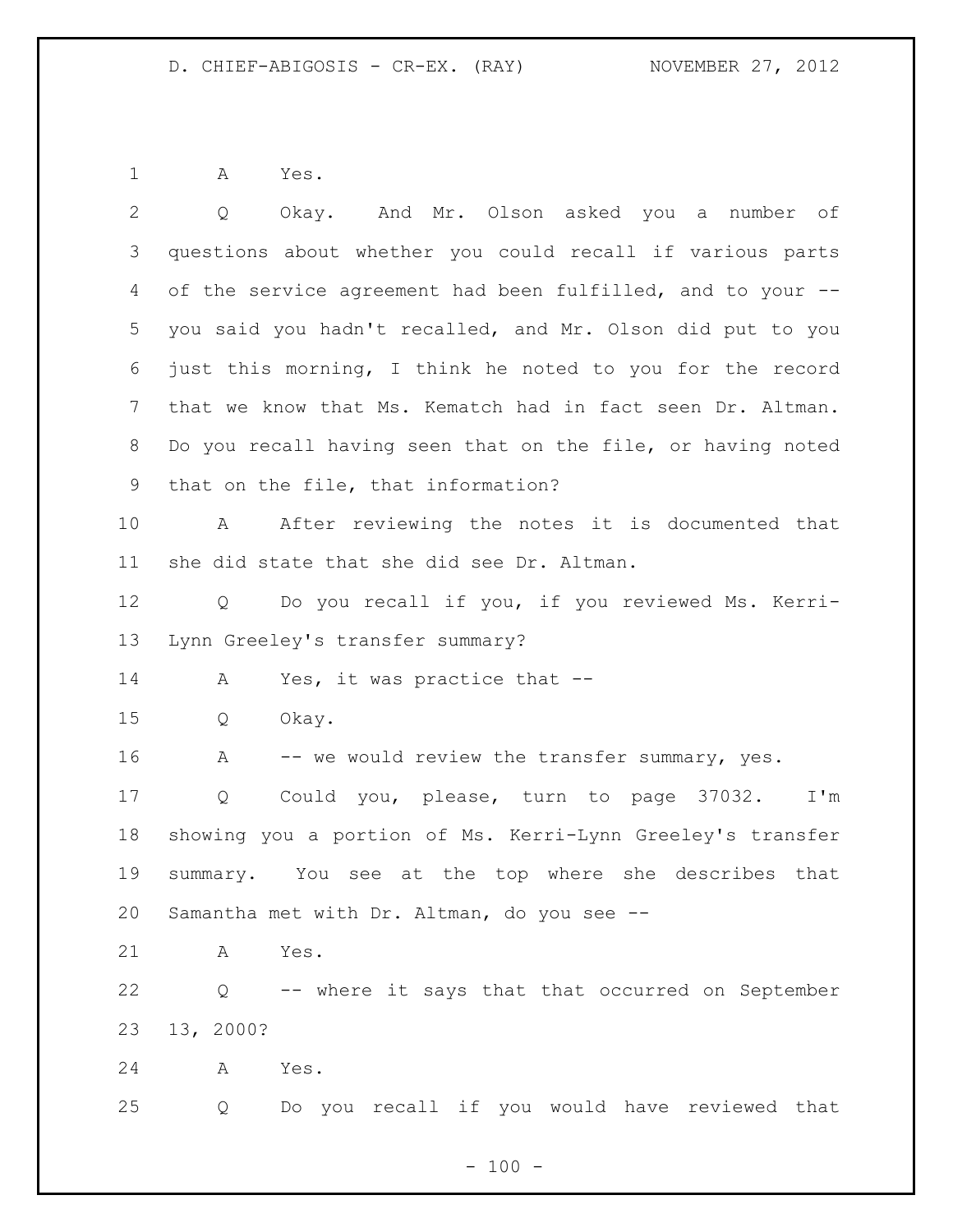when you saw the file?

 A Could you repeat that? Q Do you recall if you would have reviewed that portion of the summary when you reviewed the file? A I can't recall -- what I've stated that I would review the, the transfer summary, so -- Q Okay. A -- any information that was in there I would have reviewed. Q But just look down to the fourth hyphen there, fourth bullet on the left-hand side. Do you see that notation that begins with "Dr. Altman does not see the need for any further assessment"? A Yes. Q Does that help you recall whether paragraph 1 of the service agreement, which says Samantha will meet with Dr. Altman, does that help you recall whether or not that particular portion of the service agreement had been satisfied when you had the file? A I can't recall, but according to the document when I read it, yes. Q Okay. I'd like to take you to page 37031. Paragraph 2, and I'll just tell you, paragraph 2 in the service agreement says Steve and Samantha will work cooperatively with the home support worker, okay.

 $- 101 -$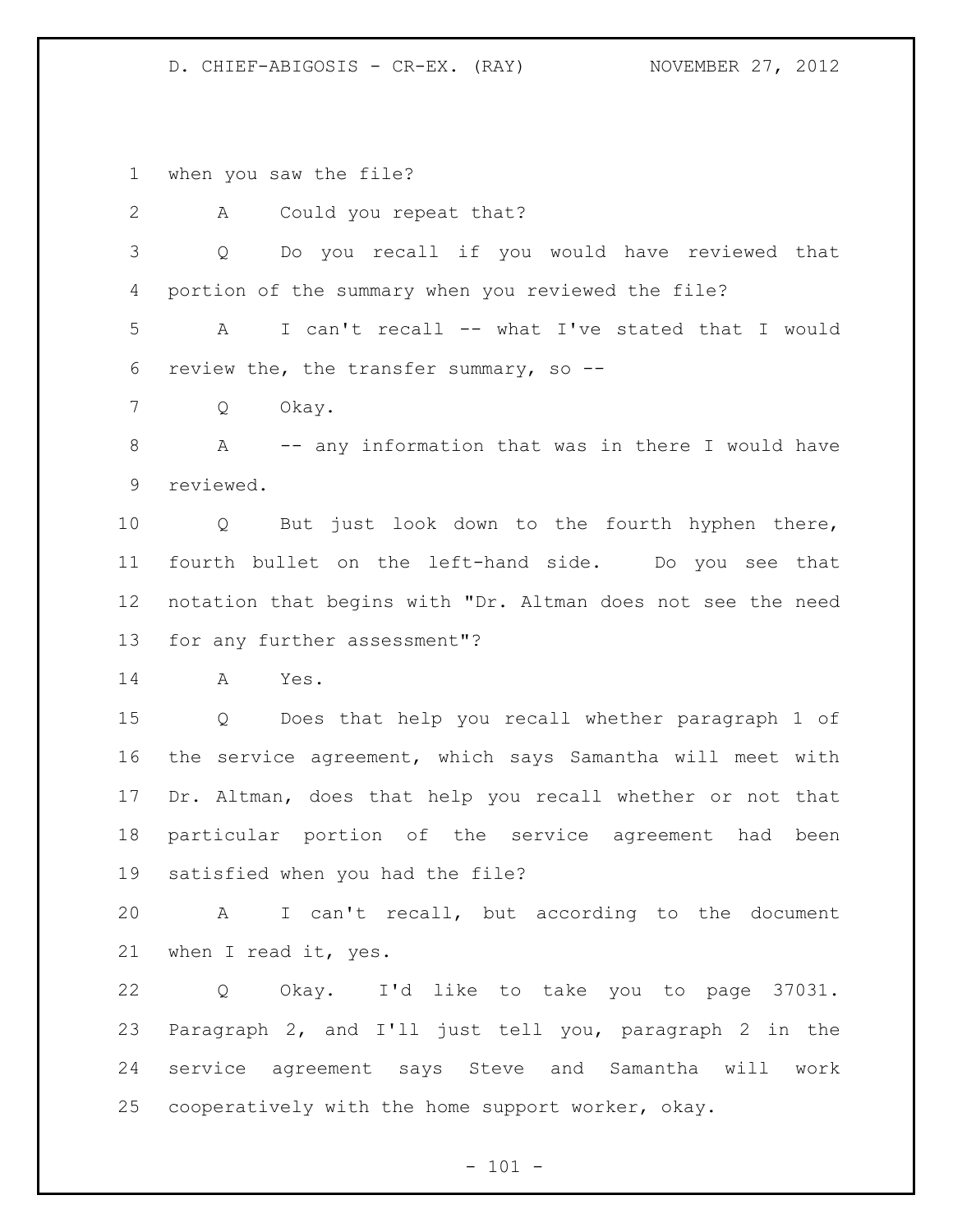Do you see about halfway down the page where the paragraph says: "In early August Marie Belanger, 5 teaching support worker, began working with the new parents." 8 A Yes. Q And, again, I think you said you couldn't recall whether you had -- whether Ms. Belanger was working with the support workers, but you perhaps noted portions of the -- recall seeing it on the file. Does that help you recall whether at the time you had the file you would have known that Ms. Belanger was working with, was working with the family? A I can't recall, but according to my notes that I've been given, yes, I seen that she was working with the family. Q And what about page 37022, the second full paragraph that says "Field to Ms. Kematch home", and there's a portion there about halfway through: "It is clear that they did work cooperative with the in-home 25 support worker and  $(\ldots)$  the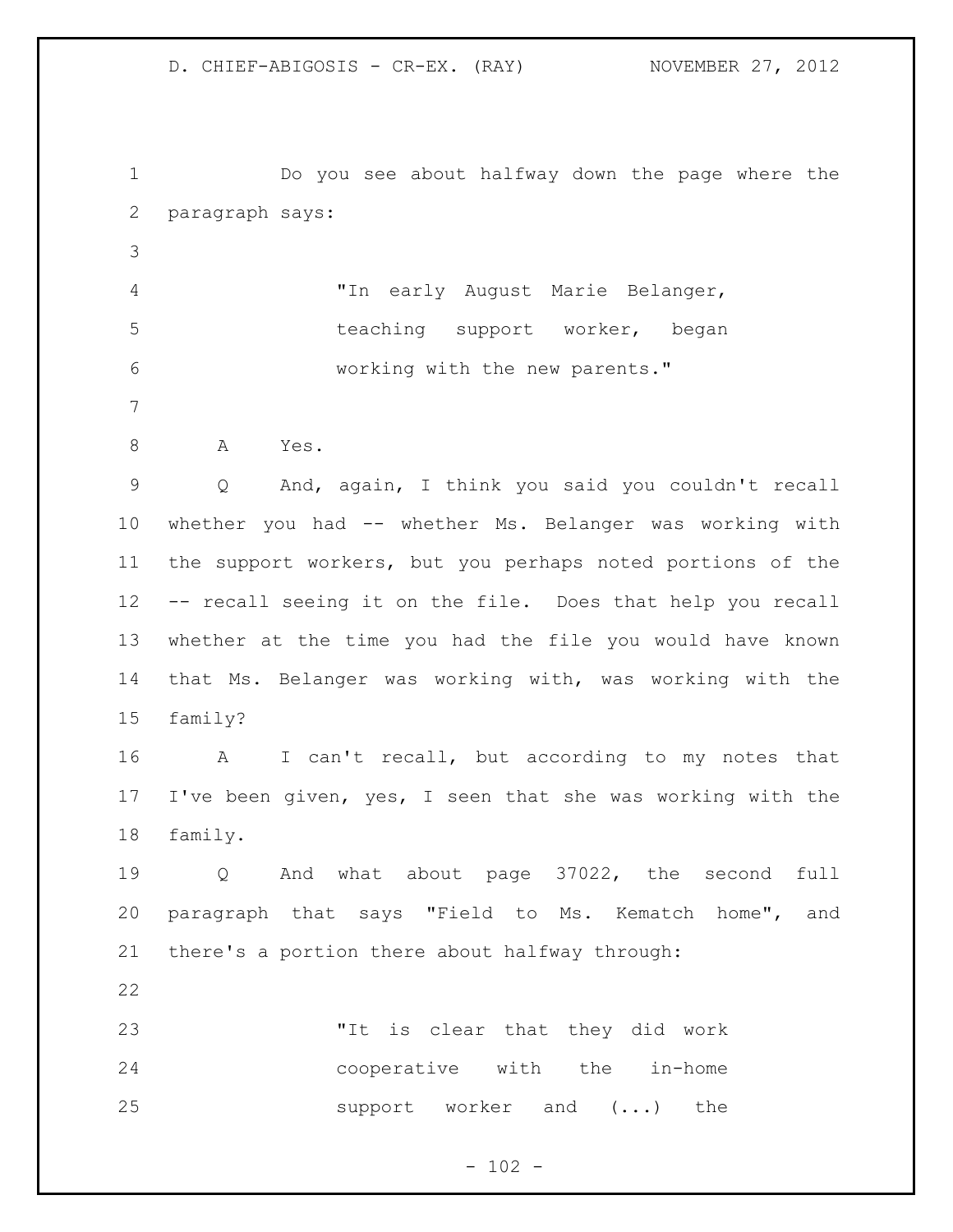parents did work with the public health nurse." Again that's another notation that you would have had on the file, and you would have reviewed? A Yes. Q And does that help you to recall more about Ms. Belanger and what she was doing? A Like I've shared before I can't recall, but according to the notes the -- Ms. Belanger was working with the family. Q And do you see the notation there that according to the support worker the parents did work with a public health nurse? Do you see that? A Yes, I see it. Q And are you aware that the service agreement -- one of the conditions in the service agreement was the parents would work cooperatively with the public health nurse? A Yes. Q And does that help you recall whether or not you had information that the parents were doing that, or had satisfied that portion of the plan? A I can't recall, I could only reference the information that was given.

 $- 103 -$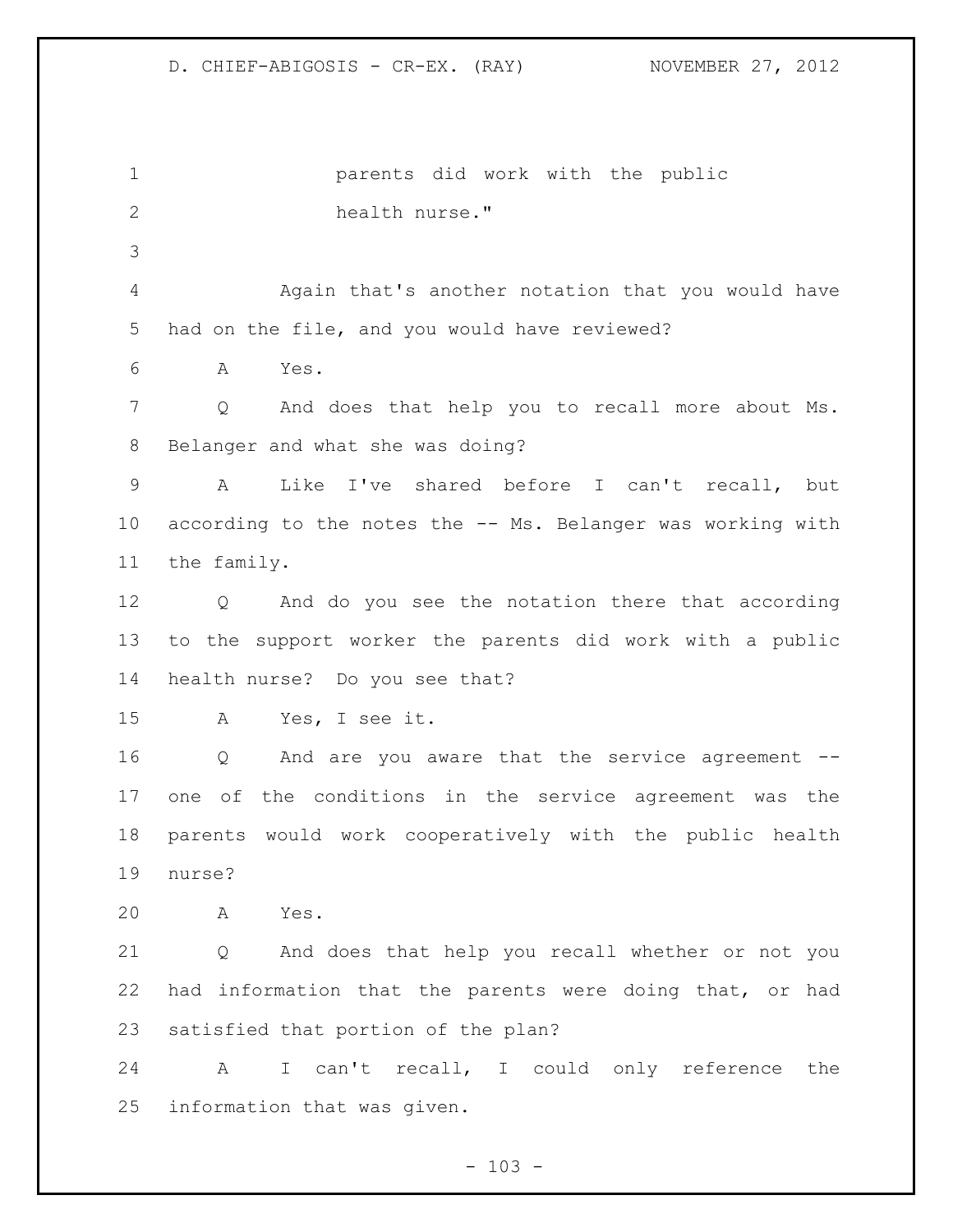Q Do your notes help you suggest that you knew that?

A Yes.

 Q Paragraph 3 of the service agreement requires the parents to work with a family support worker, and that would have been you; correct?

A Correct.

 Q Okay. Did they ever deny you access to the home? A No.

 Q And you stated that on occasion when you, when you met with Ms. Kematch -- I'm paraphrasing here but I think you said she was grumpy or in a foul mood, or something to those -- that effect?

A She was angry, she was angry, she was annoyed.

 Q Okay. And you felt that that was -- now is that something that was common with many of the clients that you worked with?

 A It was a common response for a lot of families that we were involved with with child welfare.

Q Okay.

 A They would appear angry, annoyed, they don't want you in their home, and there was others that welcomed you into their homes. It all depends on, on the individual.

 Q Okay. Did she ever tell you that she didn't want you to see Phoenix, or to, to look at Phoenix, or to

 $- 104 -$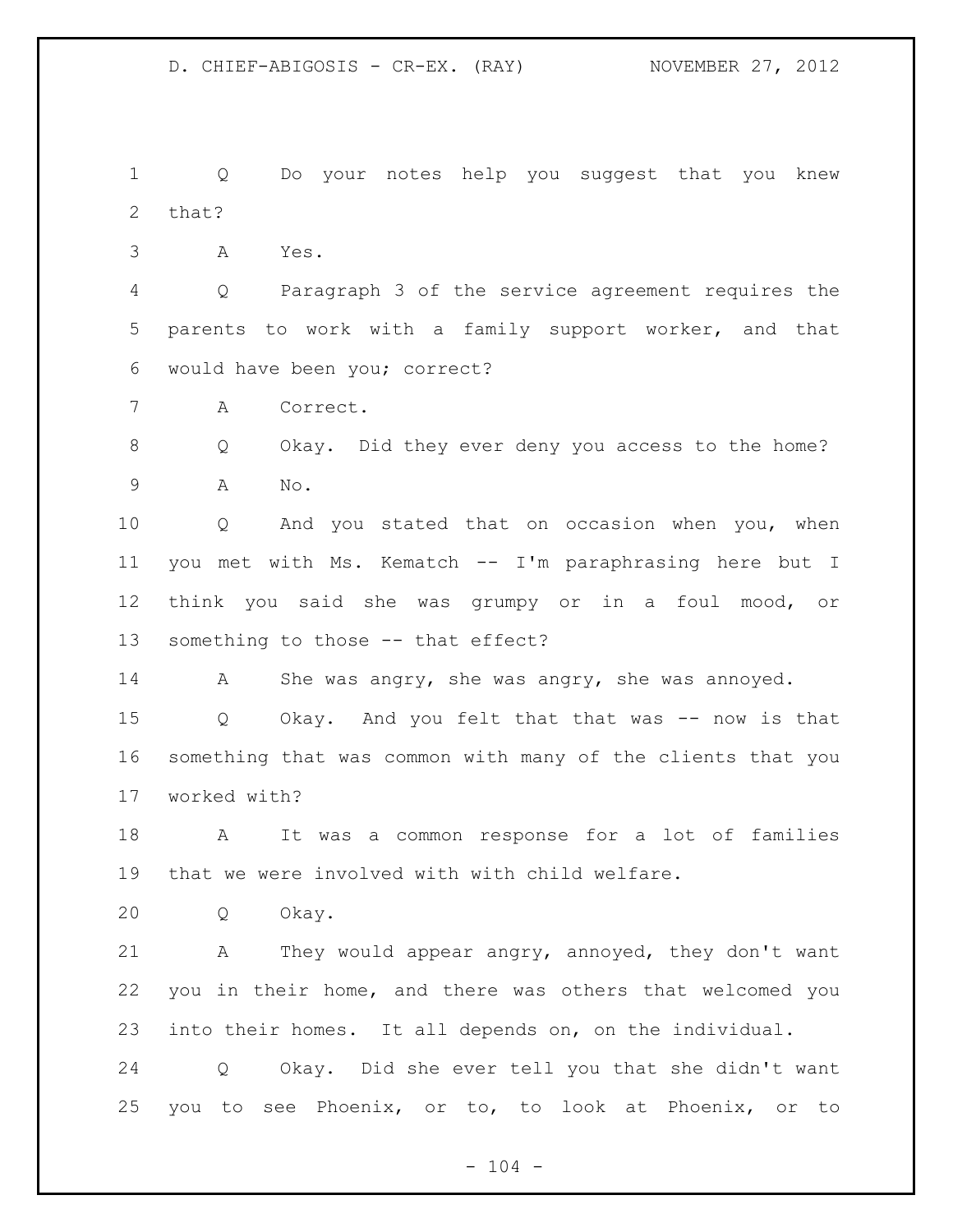examine her if that was something you requested? A According the file notes, and according to the visits that I've attended, no. Q Okay. And it appears that she answered your questions, although perhaps somewhat grumpily -- THE COMMISSIONER: Well, aren't you getting into a cross-examination which is really not your role? MR. RAY: Well, I think I'm asking the witness, Mr. Commissioner, that she -- she was asked by Mr. Olson a number of things about what she could recall, and she stated she couldn't recall and I'm trying to assist her to recall her memory. 13 THE COMMISSIONER: Yeah, but your, your role is not as a cross-examiner. MR. RAY: You prefer I ask the questions in a different way, Mr. Commissioner? 17 THE COMMISSIONER: And, and clarify things that came up in, in the cross-examinations. The -- you presented the -- all your -- this client's evidence to, to Commission counsel who brought it all out so -- MR. RAY: Correct. 22 THE COMMISSIONER: -- I let you go a long way, but your role is not as a cross-examiner. MR. RAY: Well I think, Mr. Commissioner, I'm simply addressing some things that were asked by Mr. Olson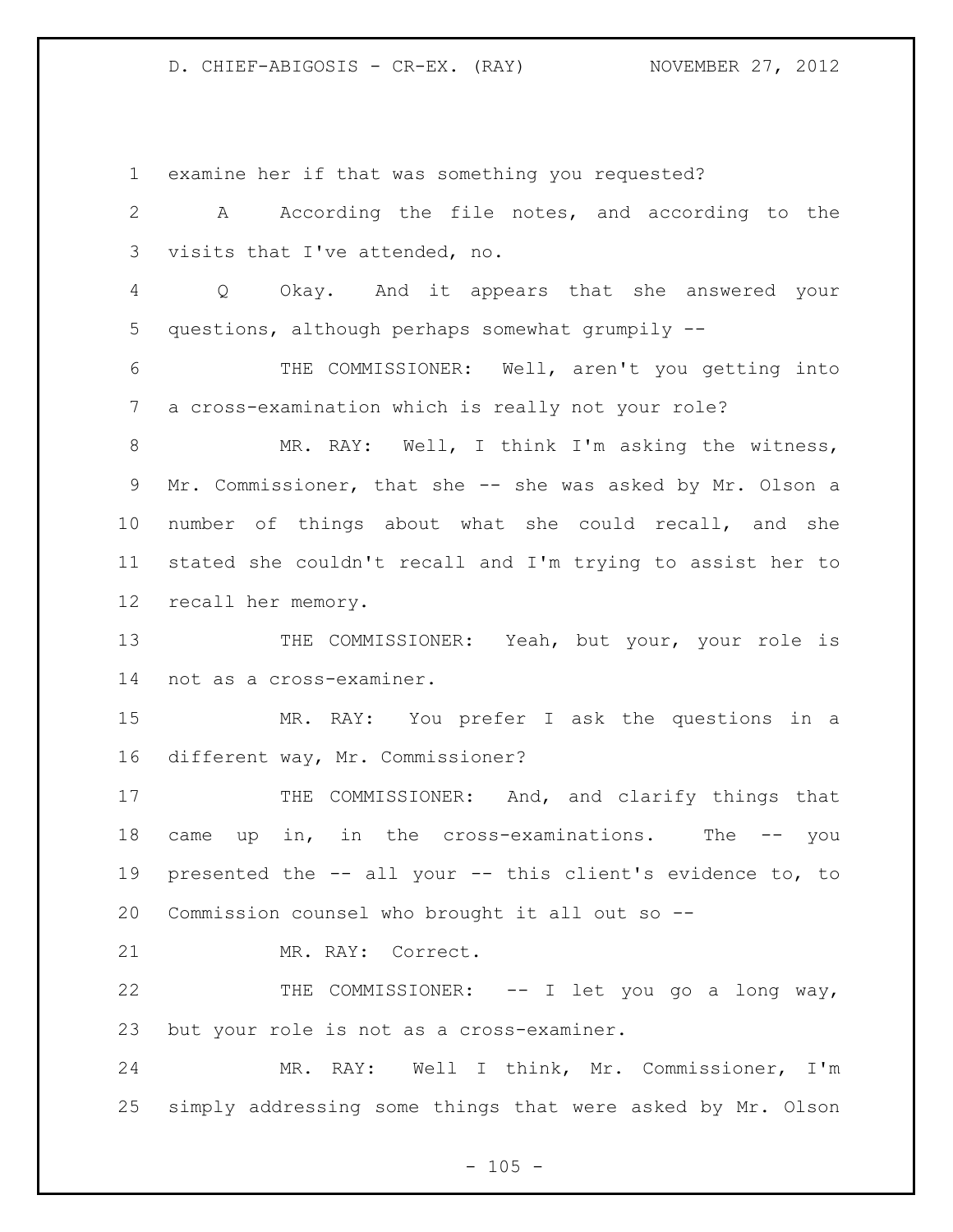that require further clarification, which is she said she couldn't recall some things, so I'm, I'm showing her the documents, sir, that, that would help her to recall these things.

 THE COMMISSIONER: Well, it's very clear that she read this file before she ever undertook the, the work on the case.

8 MR. RAY: Yes.

9 THE COMMISSIONER: She, she left -- that's an established fact, so, so --

11 MR. RAY: What I --

 THE COMMISSIONER: -- she would have known when she read the file what, what was in that transfer of summary.

MR. RAY: Yes.

16 THE COMMISSIONER: All right.

 MR. RAY: There's no question about that, Mr. Commissioner. I'm just simply stating that -- Mr. Olson asked her what she could recall, and, and there's much she couldn't recall, but Mr. Olson didn't direct her attention to portions of the file in her evidence today that, that demonstrate that she did in fact at the time know certain things, and I appreciate she can't recall them, but I think it's important to give the witness an opportunity to show and to, to give evidence as to whether those were things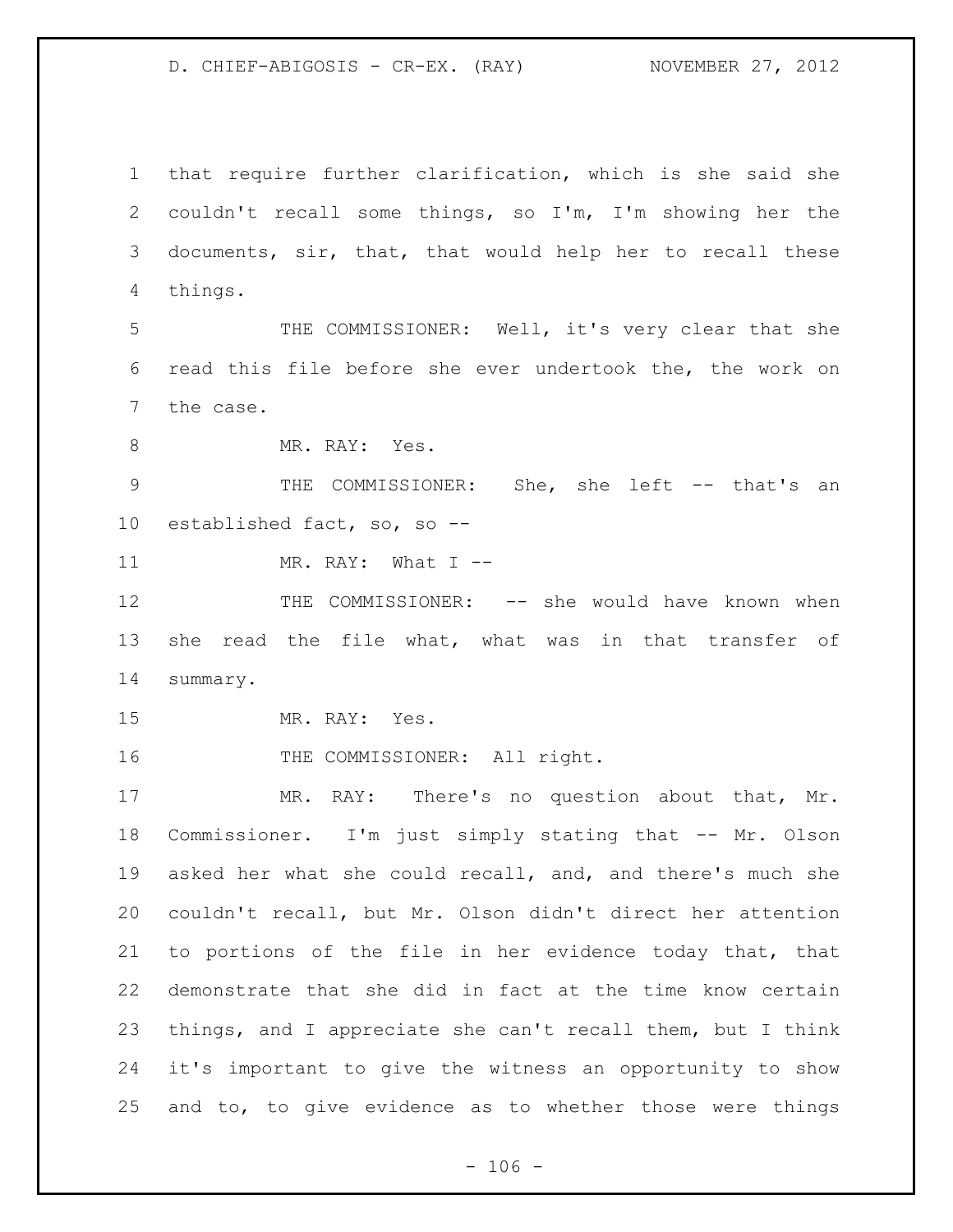that she knew at the time.

 THE COMMISSIONER: Well, as long as you understand your role here I'll let you carry on, but it's not one of cross-examination.

 MR. RAY: I don't believe I'm attempting to cross-examine the witness. I'm sorry if I gave you that impression. I'm simply just trying to point out things that perhaps could have been put to her on her direct exam. that weren't.

BY MR. RAY:

 Q So we were talking about -- you mentioned you had, had seen notes about the fact that Steve had, had taken parenting courses, and Mr. Olson put that to you, that was paragraph 4 of the service agreement. We've dealt with paragraph 5 of the service agreement which relates to the public health nurse, and paragraph 6 of the service agreement requires the child to obtain a doctor. Just direct you to page 37004.

 You see in the second full paragraph about halfway down, this is I believe in discussion with Mr. Sinclair that you're having --

 THE COMMISSIONER: Now what document is this? MR. RAY: This is, this is still the witness' summary, Mr. Commissioner.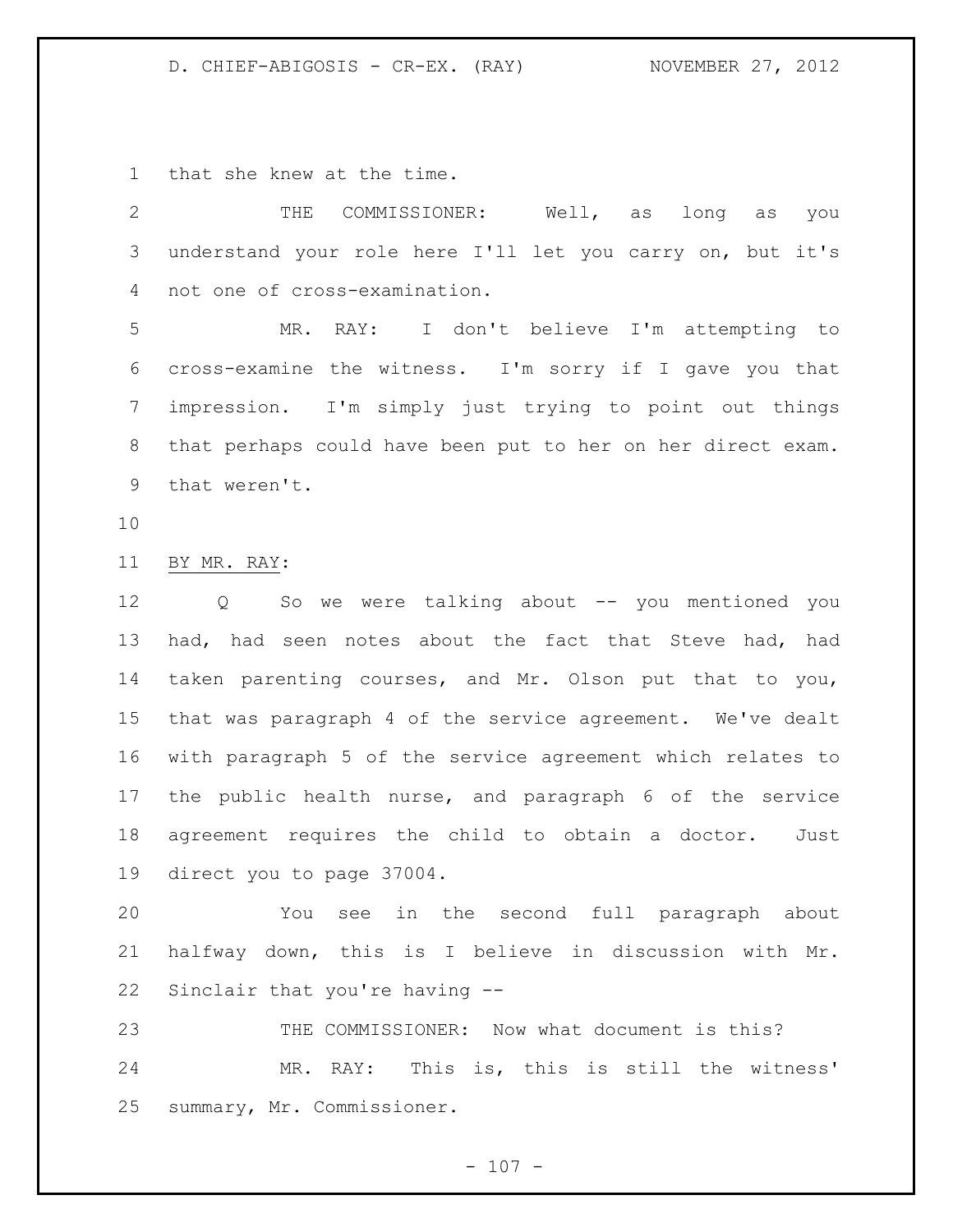1 THE COMMISSIONER: Her closing summary? MR. RAY: I believe it's a closing summary, the transfer summary and the closing summary are very similar so. THE COMMISSIONER: Yes. BY MR. RAY: Q About halfway down there's a comment: "Steve stated that he takes the children to 601 Aikins if there is a need for medical attention and Dr. Lipnowski says he would call 14 Envoy for assistance." What is Envoy? A Envoy is a service that people in the inner city or in Winnipeg utilize to have a doctor come directly to your home for, for their children, for any medical reason. Q Okay. And, and Steve told you that that's who he calls according to your notes? A Yes. Q Okay. Does that help you to recall whether Mr. Sinclair had obtained a doctor for Phoenix? A According to the note that he did take the

 $- 108 -$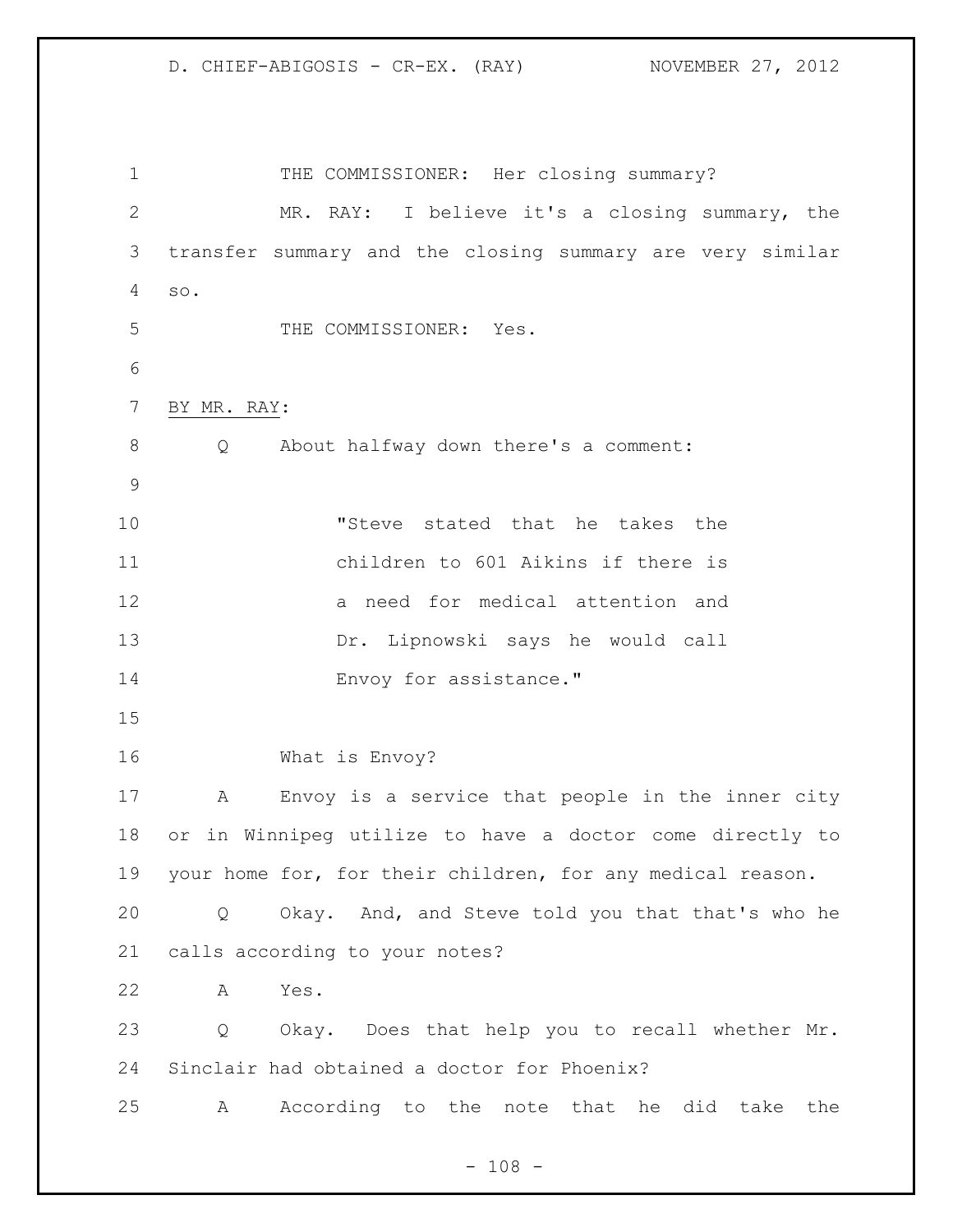children to 601 Aikins, which is a medical clinic.

 Q Okay. So based on the evidence and the summary that we just took you through it appears though -- the six conditions in the service agreement that set out your case plan were being -- what is, what is your opinion as to whether those six paragraphs had been addressed or not, based on the notes that you just reviewed?

 A Based on the notes that I've reviewed they were being addressed.

 Q Okay. And if, if a parent is addressing the conditions in the service agreement what -- and you had no other concerns as you told Mr. Saxberg and no other concerns were being reported, how would you rate the relative risk that -- or priority of this file?

A It would be in between low and medium.

 Q You said you had some CFS training, training when you started with CFS, and you stated you started with CFS in 2000?

A Yes.

 Q Okay. And you stated you, you had some Core competency training, and Mr. Olson asked you about that. Do you recall -- from my understanding, and what we've heard in evidence, is there's four segments of Core competency training.

A Correct.

 $- 109 -$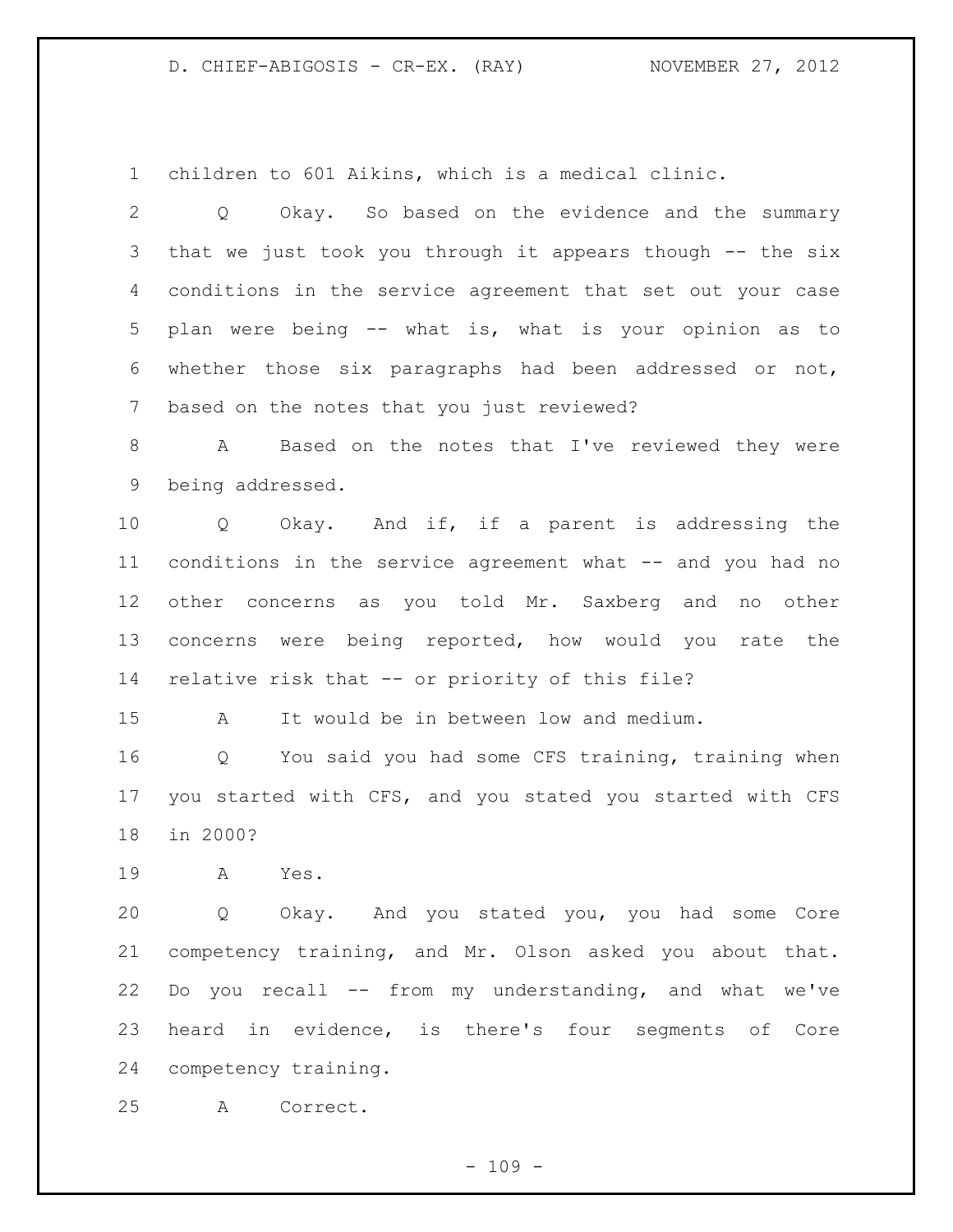Q Do you recall if you completed all four segments? A Not while -- I didn't complete it while I was with Winnipeg CFS.

 Q Do you recall what portion of it you would have completed?

 A I can't recall specifically, but I did take some training.

 Q Mr. Olson asked you about Ms. Kematch's demeanour at the time that you were speaking to her around July 16th 10 in relation to 's death and I think you described Ms. Kematch or perhaps Mr. Olson described Ms. Kematch as agitated. Does that surprise you, did you take anything from the fact that Ms. Kematch was agitated right around the time she was advised of her baby's death?

A No.

 Q Mr. Olson asked you about a comment in the section 10 report that was prepared by Ms. Christianson-Wood.

A Yes.

 Q And the comment in the section 10 report was that there did not appear to be any consideration as to whether Mr. Sinclair would take a break from parenting, okay, and goes further, and then return Phoenix to Ms. Kematch. That's the comment in the section 10 report, and, and I know you were asked to comment, and you said you didn't

 $- 110 -$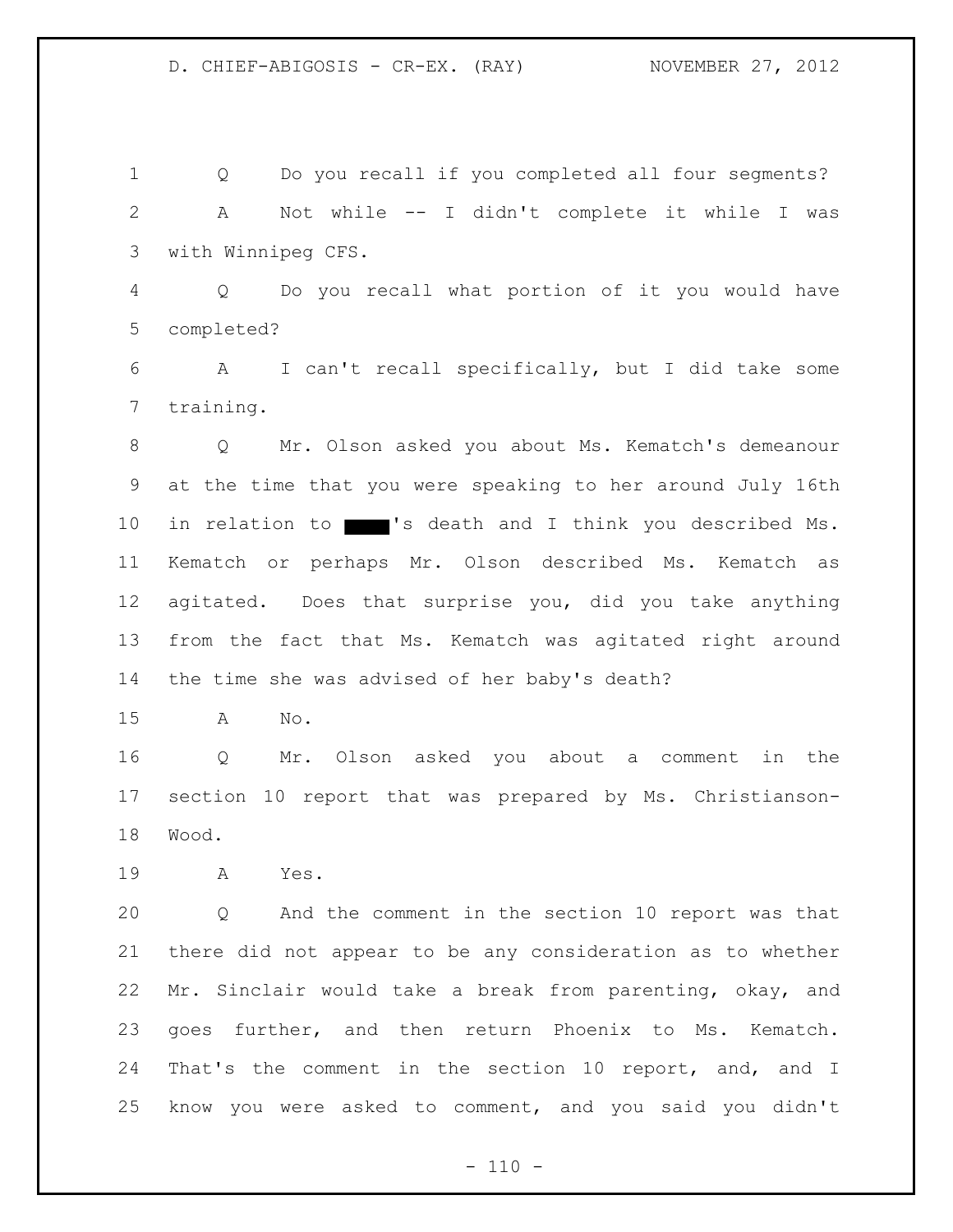D. CHIEF-ABIGOSIS - CR-EX. (RAY) NOVEMBER 27, 2012 D. CHIEF-ABIGOSIS - RE.EX. (OLSON)

 have a comment, but my question is did you have any indication that Mr. Sinclair would in fact take a break from parenting and give Phoenix to Ms. Kematch? A No. MR. RAY: Thank you, Ms. Chief-Abigosis. Those are my questions. Thank you, Mr. Commissioner. THE COMMISSIONER: Thank you, Mr. Ray. Any re- examination? MR. OLSON: Just a few questions. RE-EXAMINATION BY MR. OLSON: Q Mr. Ray asked you about going out to see friends or relatives, for example Ms., Ms. Edwards, if they were providing care to Phoenix, and I think you said you wouldn't do that because it was -- it would be time consuming; is that -- was that what your evidence was? A What I, what I was referring to was that if we had -- 19 THE COMMISSIONER: Just a minute. My note indicates that given my workload it was not urgent for me to check out homes that had been referred to, but her father had indicated it was safe, and to follow it up would be very time consuming. That's what I've noted; is that what you said? 25 THE WITNESS: Yes.

- 111 -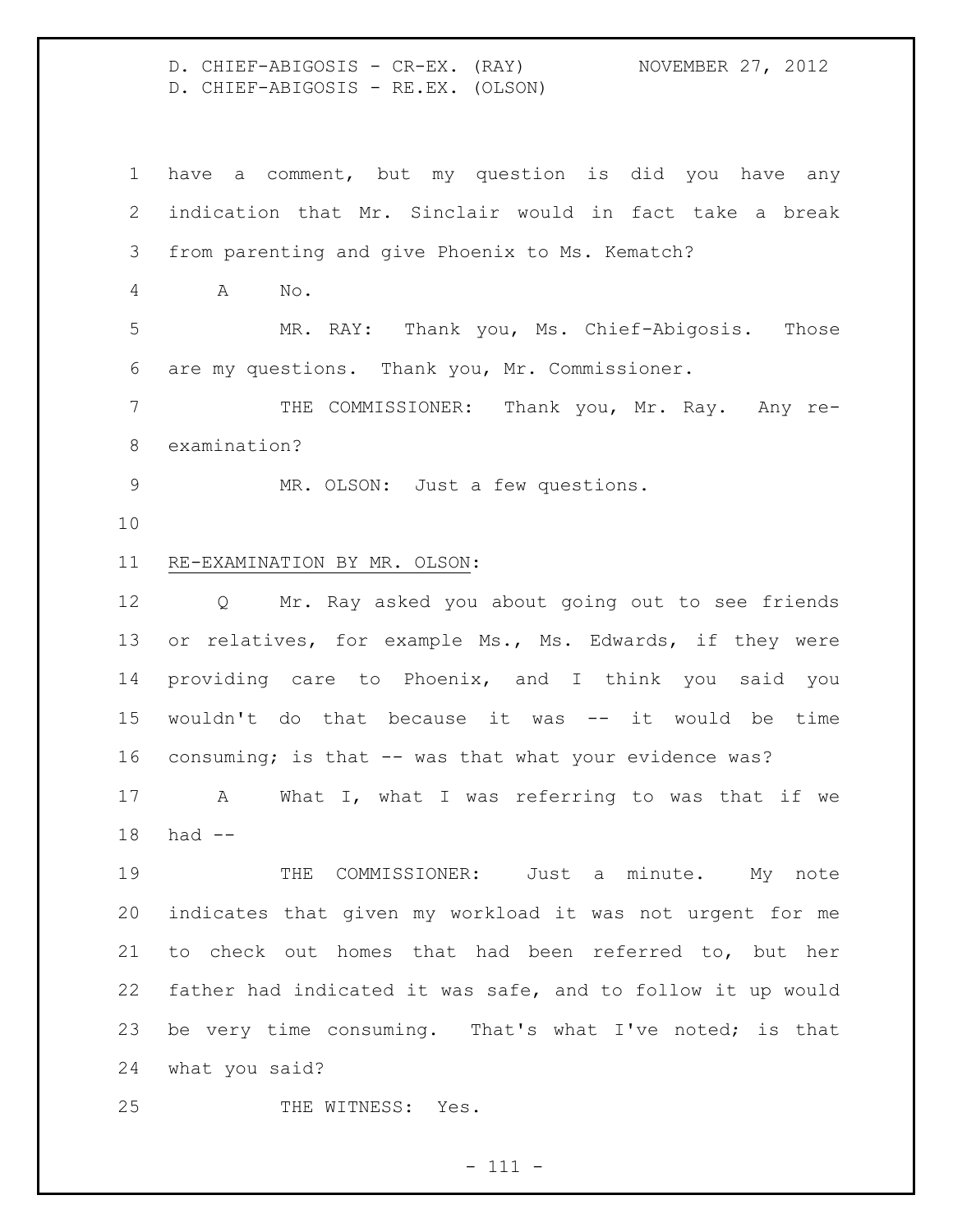BY MR. OLSON:

 Q Yeah, that's, that's what I noted as well, and I just want to clarify if it was the factor that it would be time consuming that would prevent you from getting out and doing that. A No. 7 Q No. Okay. And if you had concerns about safety of Phoenix, or any child in the home, just because it's time consuming wouldn't stop you from going out; would it? A Correct. Q Okay. In other words because something is time consuming that doesn't make it a reason for not going out and doing proper social work? A Correct. Q Now, if we could just turn to page 37002, and I want to just clarify with you. Under, under "Interventions" it says: "This file was assigned to this worker on November 14, 2001" Do you see that? A Yes. Q Okay. That, that reference to 2001 that's a typo; isn't it?

 $- 112 -$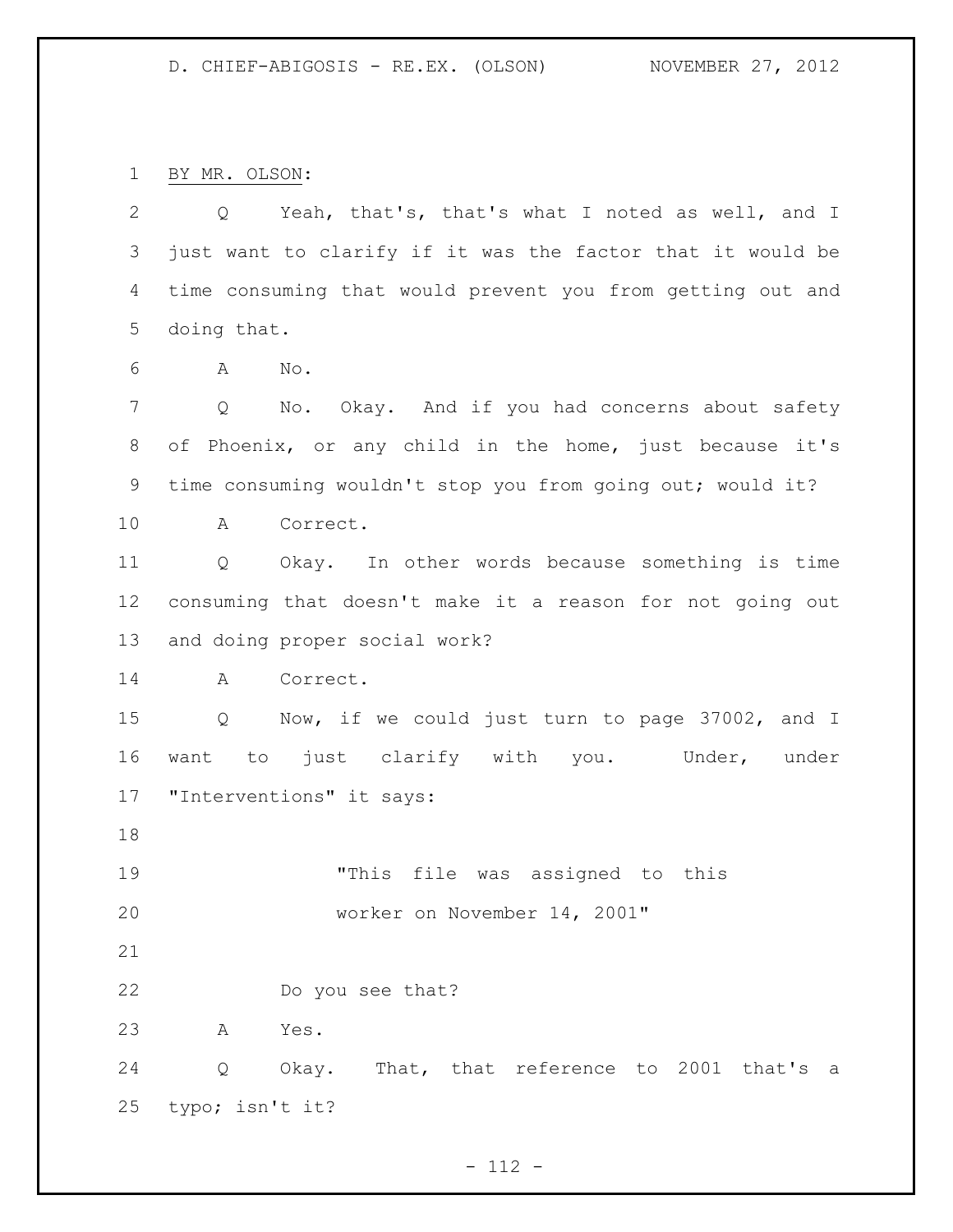A There's a typo and it was actually zero. Q Two thousand, so just so it's clear for everybody you were assigned the file November 14, 2000; right? A Correct, that's a, that's a type error. Q And then your counsel, and I think you said a few times that just because something's not noted on the file it doesn't mean you didn't go out and, and work with the family at that period, but the bottom line is if you read the, the first paragraph -- the first sentence of the second paragraph that's in front of you there under "Interventions" it says: "There was minimal contact with 14 the family until the Women's Hospital notified the agency that 16 Ms. Kematch gave birth to her 17 third child." Right? Do you see that? A Yes. Q Okay. And you wrote that at the time of dealing with this file? A Yes. Q Okay. And that was much closer obviously to the events than today when you're sitting here trying to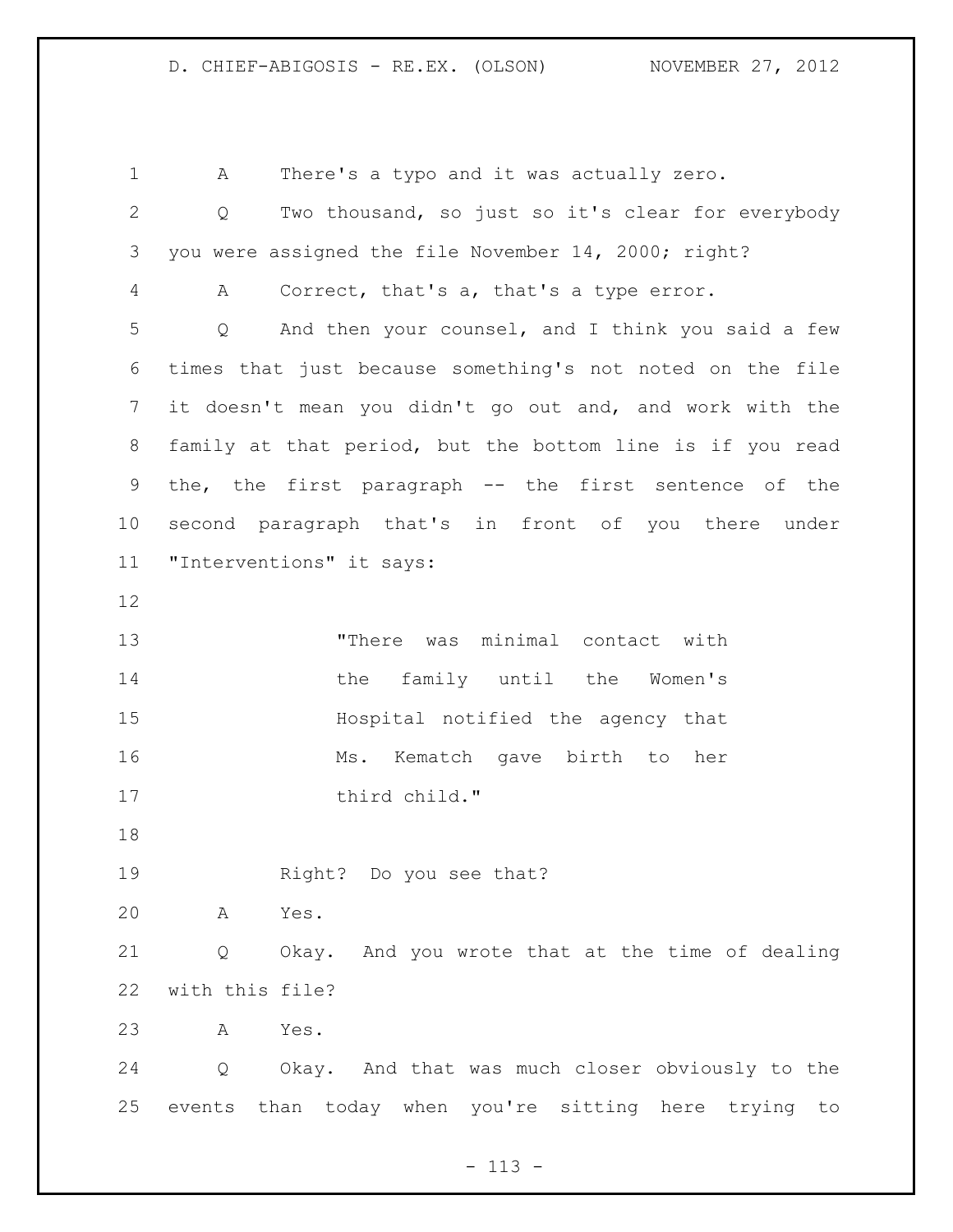## D. CHIEF-ABIGOSIS - RE.EX. (OLSON) NOVEMBER 27, 2012

remember what happened back then?

| $\overline{2}$ | According to the notes, yes.<br>A                          |
|----------------|------------------------------------------------------------|
| 3              | And so it's accurate then that whatever happened<br>Q      |
| 4              | there was minimal contact with the family as you indicated |
| 5              | until the birth of, of the infant on April 29, 2001?       |
| 6              | According to the notes, yes.<br>A                          |
| $\overline{7}$ | Okay. And the last, last thing I, I wanted to<br>Q         |
| 8              | ask you about is if we go to page 37022 these -- this is   |
| 9              | supervision that we looked at that occurred on February 5, |
| 10             | 2001, and if you look at the second sentence of the second |
| 11             | paragraph where it says:                                   |
| 12             |                                                            |
| 13             | "It is not known at this time if                           |
| 14             | Samantha followed-up with Dr.                              |
| 15             | Altman re: emotional stability, or                         |
| 16             | if Samantha and Steve completed an                         |
| 17             | appropriate parenting program."                            |
| 18             |                                                            |
| 19             | Do you see that?                                           |
| 20             | A<br>Yes.                                                  |
| 21             | Okay. And your counsel asked you a few questions<br>Q      |
| 22             | about what you noted in your closing summary about items   |
| 23             | that still need to be addressed, and you went through      |
| 24             | whether or not Samantha had the psychological assessment,  |
| 25             | whether there was a parenting program, that sort of thing. |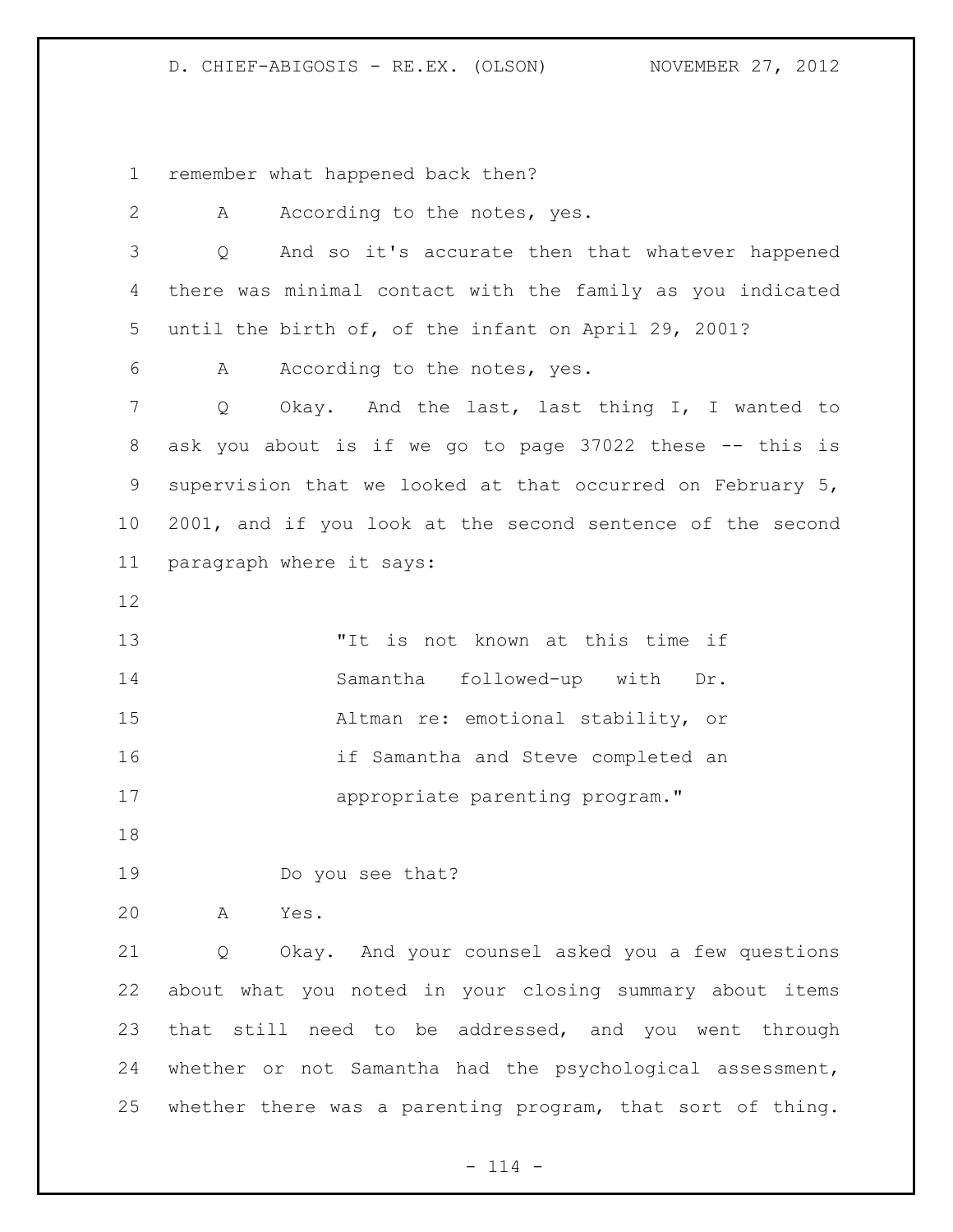D. CHIEF-ABIGOSIS - RE.EX. (OLSON) NOVEMBER 27, 2012

 I just want to be sure. At least by February 5, 2001, so that's -- you got the file in November, 2000, and this is February 5, 2001 you didn't know at that time whether or not the psychological assessment had been completed or the parenting program had been completed; right? MR. RAY: These, these are -- sorry. 7 THE WITNESS: Those are  $-$  MR. RAY: These are Ms. Balan's supervision notes, so I don't know that the witness can comment on what that means. Ms. Balan will, I suspect. BY MR. OLSON: Q Just with respect to supervision though I thought it was your evidence, and maybe I'm wrong, but you would have -- you met with her at the time of making this, was that ... A I would meet with my supervisor and we'll go through the case plan, getting updates, but there's always been a practice to have information, like it was like a rolling document also so -- Q Okay. A -- they could have been in there. Q I guess then -- A I can't recall, and I can't comment to that. Q -- the fair question, given that these are Ms.

 $- 115 -$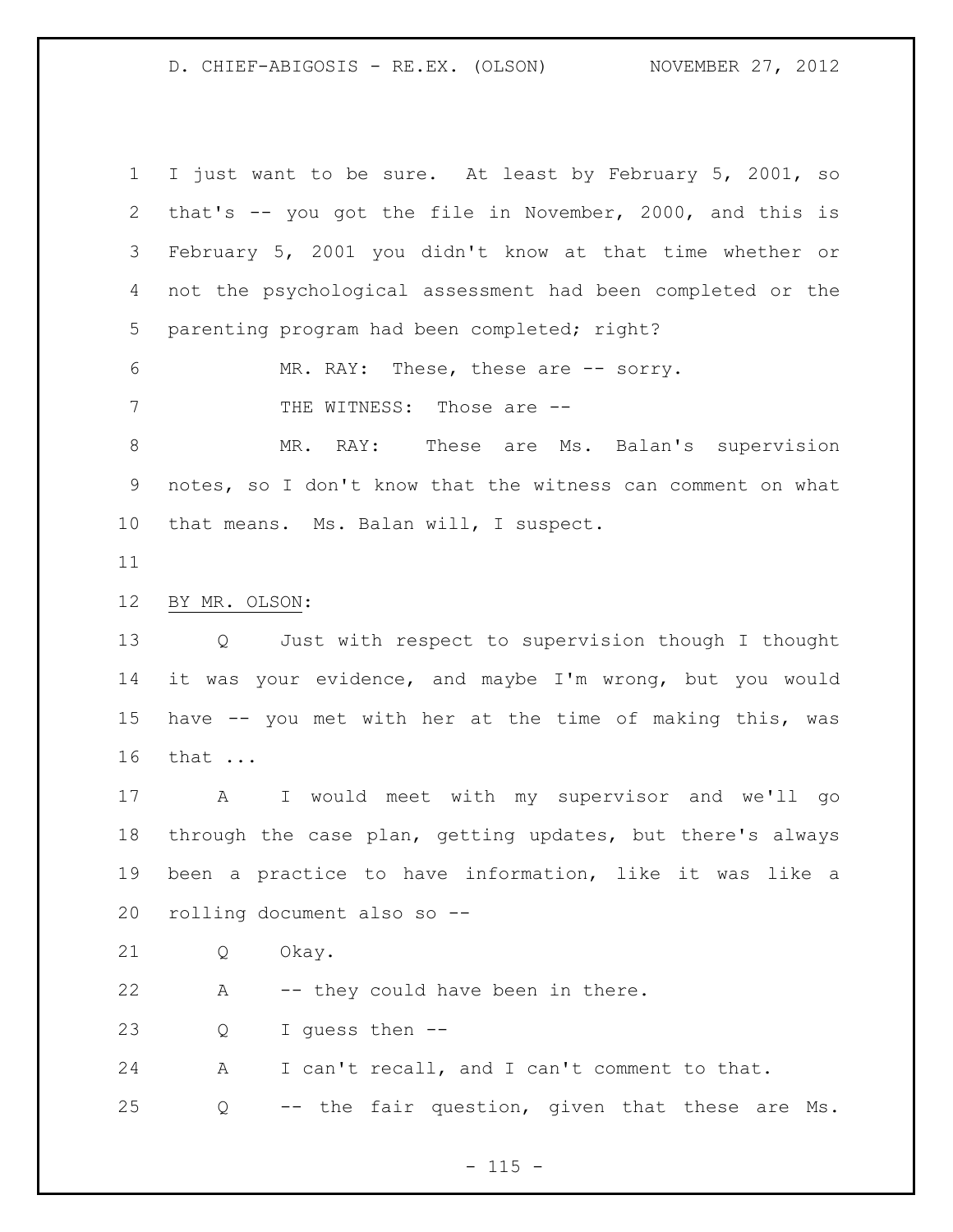D. CHIEF-ABIGOSIS - RE.EX. (OLSON) NOVEMBER 27, 2012

 Balan's notes -- or at the time of these notes being taken, when you would have had supervision with her, would you have indicated to her that you didn't know whether or not there was an assessment by Dr. Altman, or the parenting program had been completed? A I can't recall. MR. OLSON: Those are my only questions. Thank you. THE COMMISSIONER: Thank you, Mr. Olson Witness, you are now finished, and I -- it's been a long time, but I thank you very much for your presence and participation in the hearing. You're free to leave. (WITNESS EXCUSED) 16 THE COMMISSIONER: Now, I think -- why don't we -- looking at the clock we should adjourn until 1:45? 18 MR. OLSON: That makes sense. THE COMMISSIONER: And we get our usual lunch break, but to start up at 1:45. We, we stand adjourned until that time. (LUNCHEON RECESS) THE CLERK: Would you just stand for a moment.

 $- 116 -$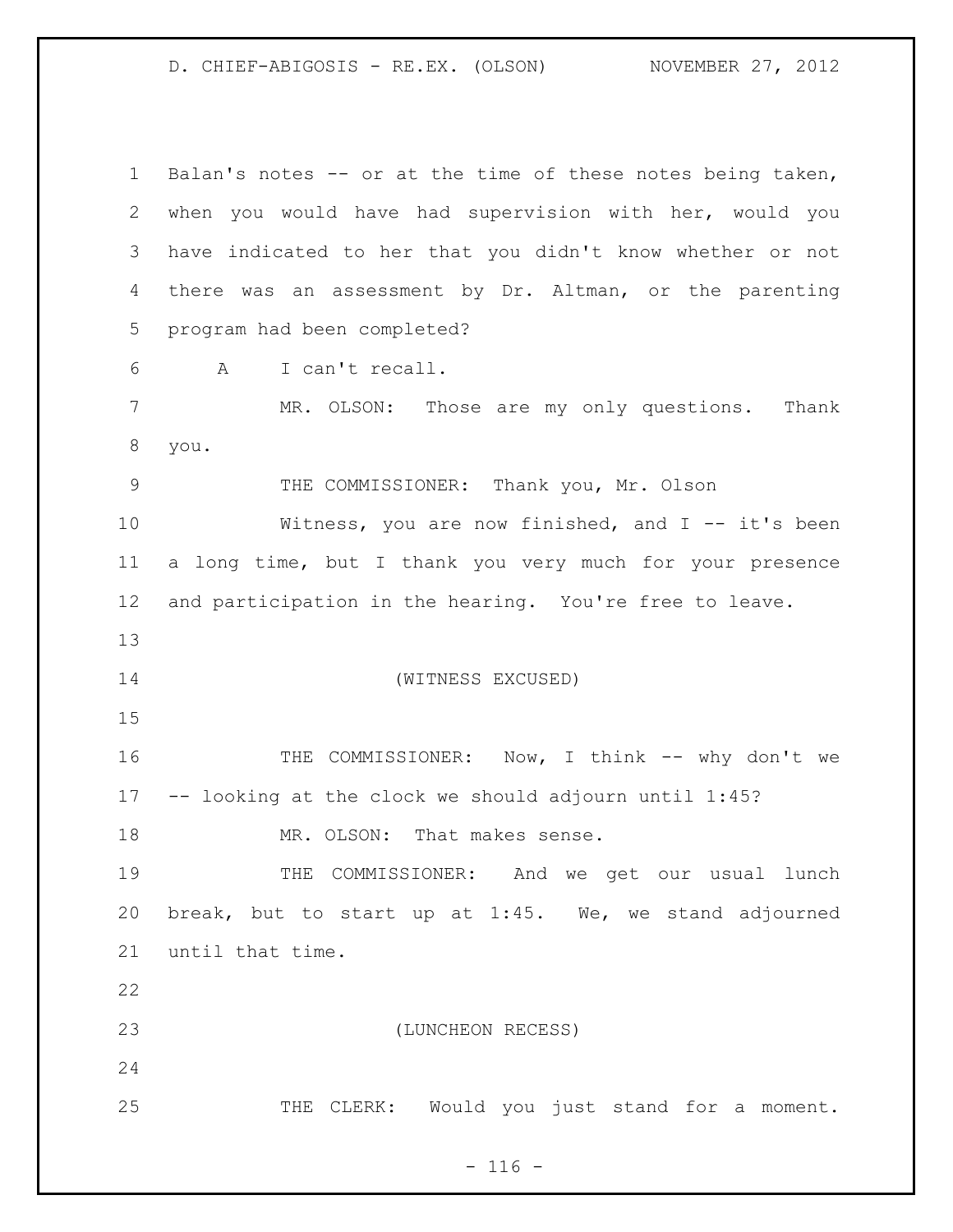Do you wish to swear on the Bible or affirm without the Bible? THE WITNESS: I'll swear on the Bible. THE CLERK: Please take the Bible in your right hand. State your full name to the court. THE WITNESS: Angela Balan. THE CLERK: And just spell me your first name. 8 THE WITNESS: A-N-G-E-L-A. THE CLERK: And your last name, please. 10 THE WITNESS: B-A-L-A-N. **ANGELA BALAN,** sworn, testified as follows: 15 THE CLERK: Thank you. You may be seated. DIRECT EXAMINATION BY MR. OLSON: Q Ms. Balan, I'm just going to start by going through some of your educational background and work history. To start I understand you have your Bachelor of Social Work from the University of Manitoba, which you obtained in 1992? A That's correct. Q Okay. And between 1992 and 1996 you did a variety of different contract work?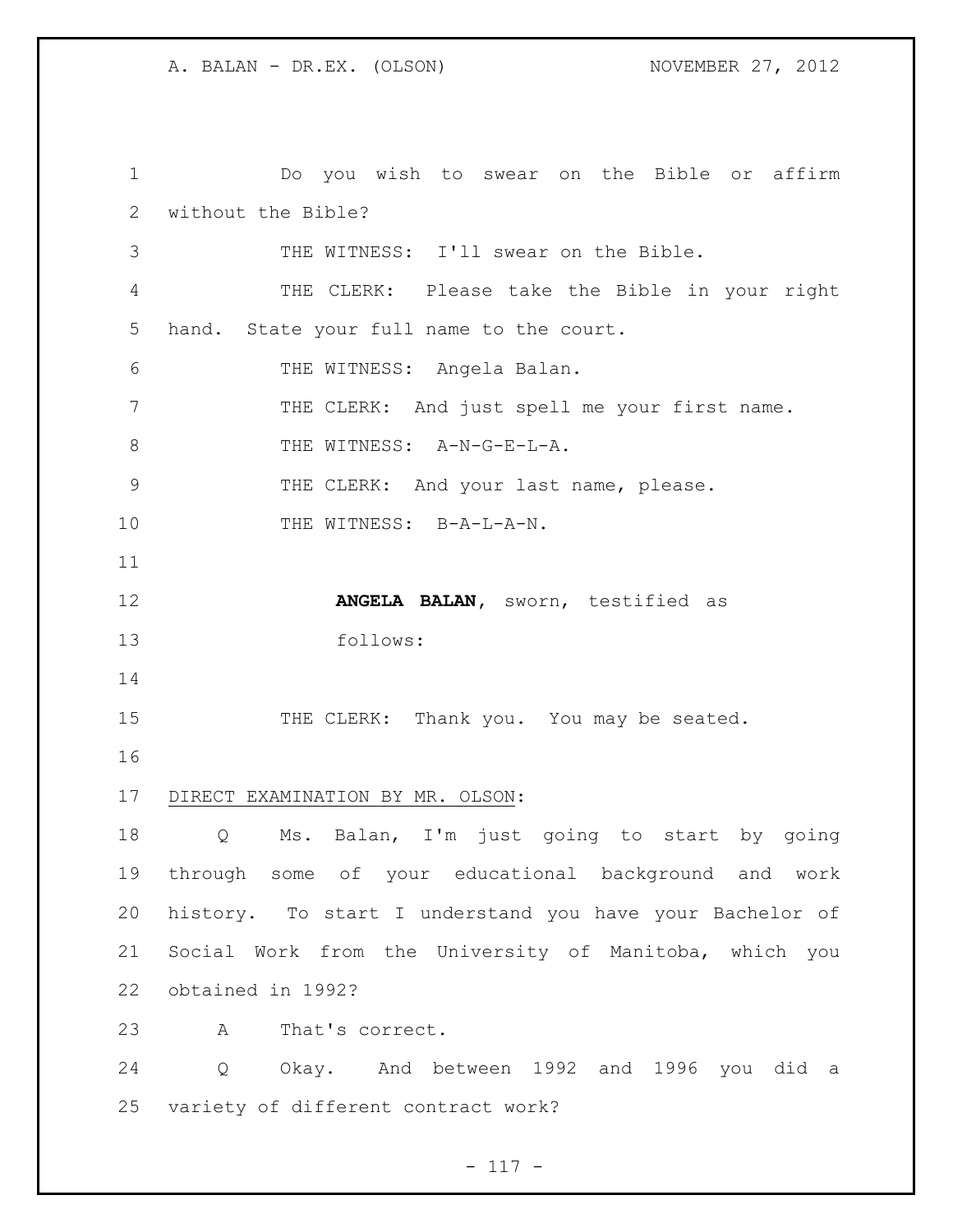A Yes.

 Q Okay. And you were also at that time doing a course -- sorry, the course work to obtain your Masters degree in social work? A That's correct. Q And also during that time you were a sectional instructor at the University of Manitoba? A Yes. Q And that was in the Faculty of Social Work? A The Faculty of Social Work and the Faculty of Distance Education. Q Okay. And were there certain courses you were teaching? A They were undergraduate courses in the, in the social work field. Q Okay. Which -- how many courses were you teaching? 18 A I taught three different courses at that time. They were introduction to social work practice, individuals in life transitions, and the women's policy and, and a social work practice course. Q Okay. So -- and you, you remained a sectional instruction until 1996? A Yes, some time that year. Q Okay. And then in January, 1996 you began as a

- 118 -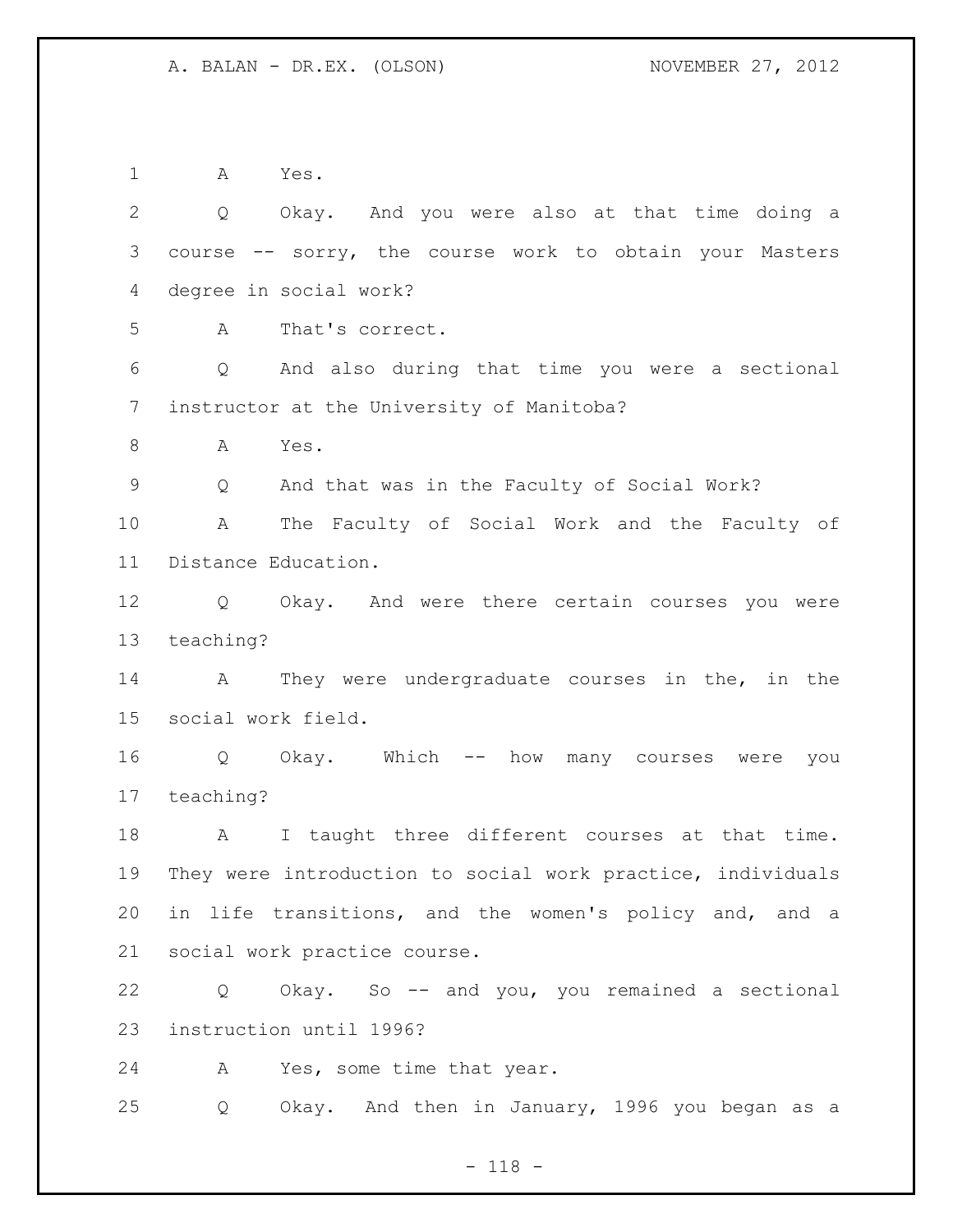front line protection worker, otherwise known as a family services worker for Winnipeg Child and Family Services? A Yes. Q And for how long did you do that? A I was in that specific position until 1999. Q Okay. What did you do after that? A In the spring of 1999 I took a position out of province with the Ministry for Children and Families in British Columbia, and I worked as a permanent ward social worker. Q In British Columbia? A In British Columbia. Q Okay. And then at some point you returned to work with Child and Family Services in Winnipeg? A Yes, I returned in the spring of 2000 to Winnipeg Child and Family Services as a family service worker doing front line child protection work. Q Okay. So initially you were a family service worker, and was there an area in the city you were assigned to? A I was working within the north end of Winnipeg out of the Salter office. 23 Q The Salter office, okay. A When I first started. When I came back in 2000 I was working in the St. Vital office.

 $- 119 -$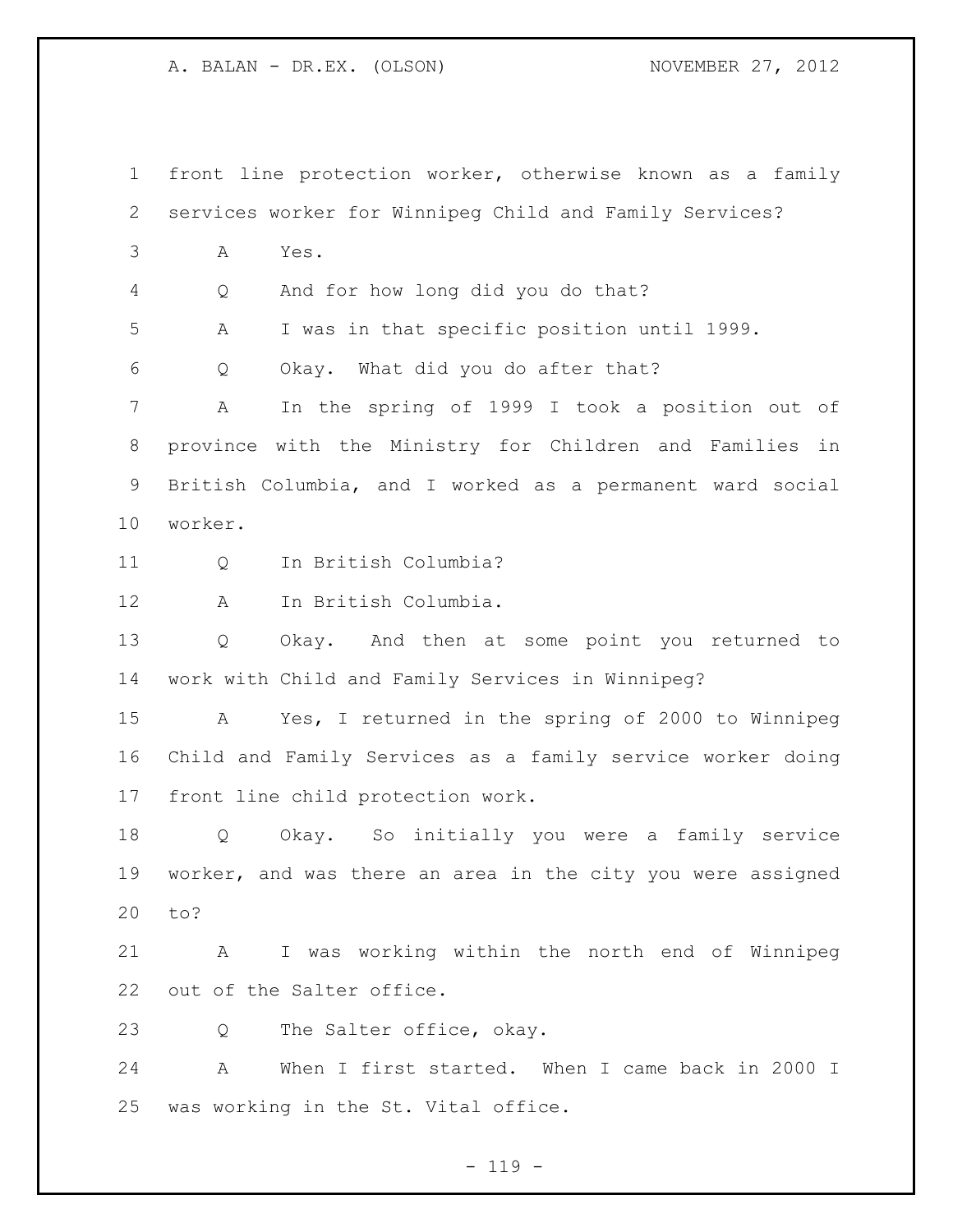Q Okay. So you were at south Winnipeg when you came back? A Yes. Q And I understand you were promoted to supervisor at some point? A Yes, I was, I was put in -- I was successful in securing a supervisory position within the Jarvis unit at Winnipeg Child and family services as a family services supervisor, and that was to cover off a one year mat. leave. Q Okay. So was it a term position at that point then? A Yes. Q Okay. And that would have been in early June or July, 2000? A It was early July, 2000. Q And you were supervising I think you said the Jarvis office? A Yes, there was a family service unit in the Jarvis office. Q Okay. And how many people did you supervise there? A I believe it was seven. Q Okay. And -- A Seven social workers.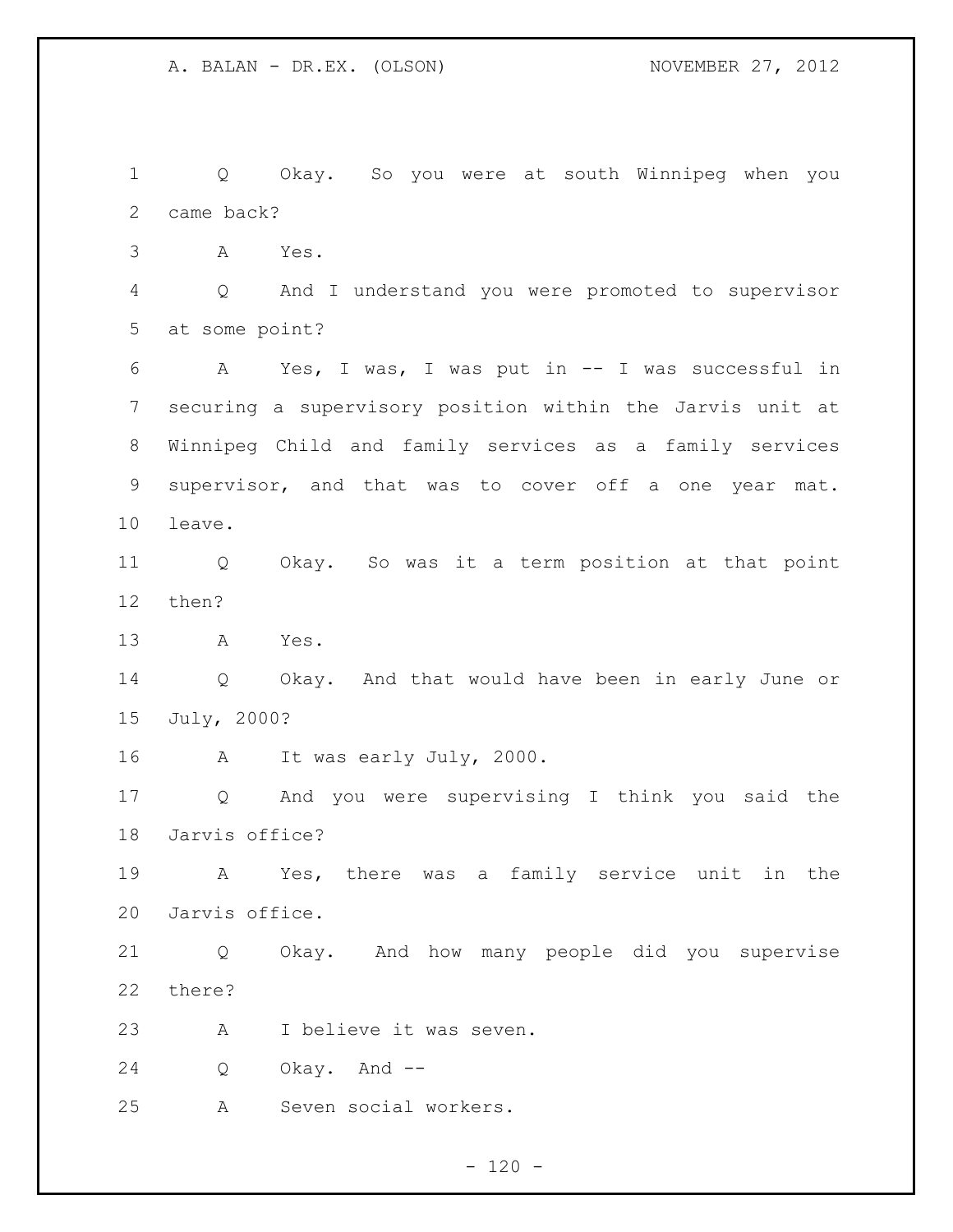Q -- and we've heard evidence from Ms. Greeley, Ms. Chief-Abigosis, those were both workers that you supervised? A Yes, that's correct. Q Now, you said you were -- I think you mentioned you were filling in for Ms. Hanson's maternity leave at that point? A Yes. Q What did you do after June, 2001? 10 THE COMMISSIONER: Which, which Hanson was that, there's two of them? MR. OLSON: That would be Lorna Hanson and we'll be hearing from her next. 14 THE COMMISSIONER: Thank you. BY MR. OLSON: Q So what did you do after, after June, 2001? 18 A In June, in June, 2001, I accepted a permanent supervisory position, still with Winnipeg Child and Family Services, but as a permanent ward supervisor at their Ness office, supervising a team of permanent ward social workers. Q Okay. And so that -- is that different than the family service workers you were supervising before? A Yes. The family service, the family service unit

- 121 -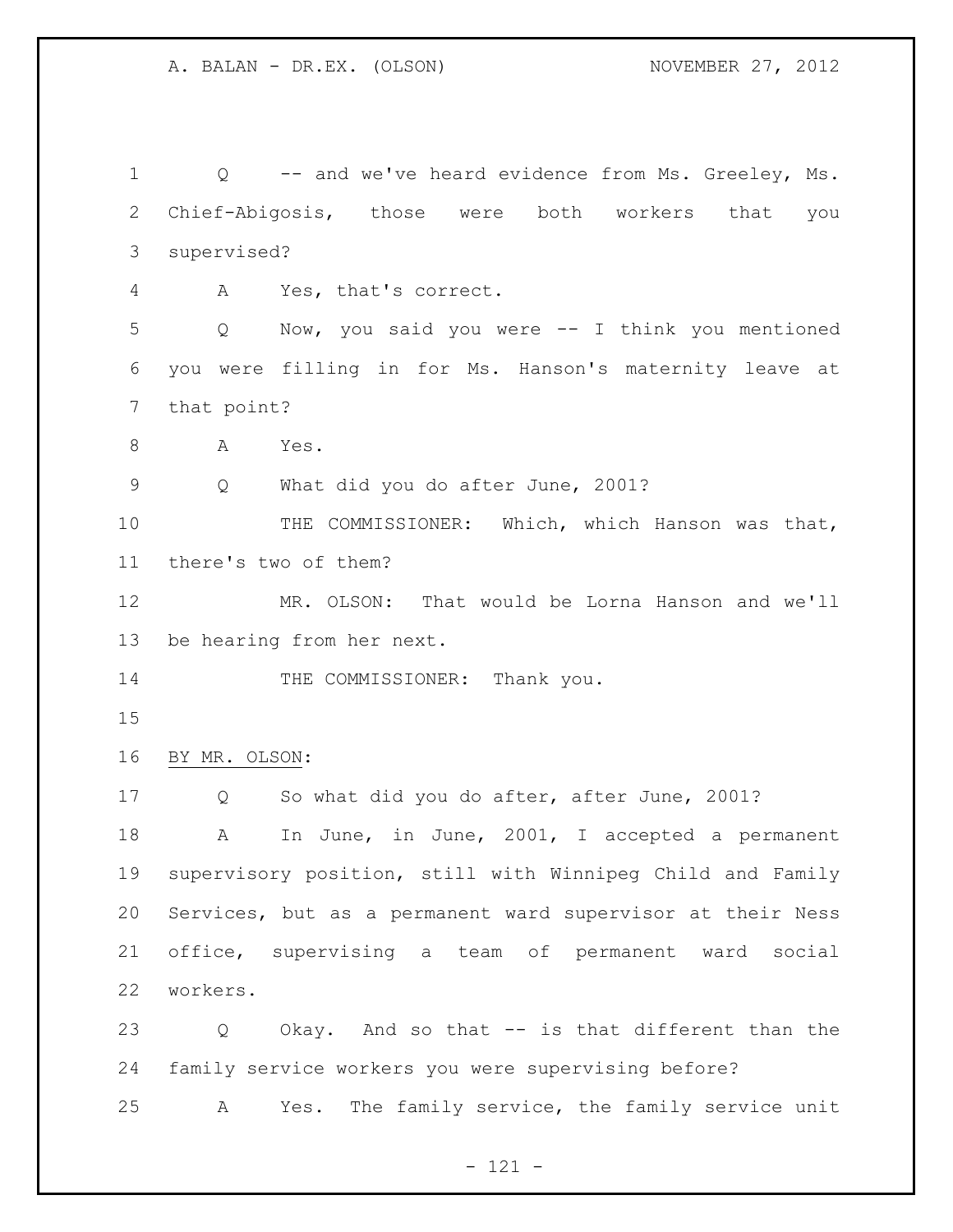| 1              | was comprised of workers who would carry a mixed caseload   |
|----------------|-------------------------------------------------------------|
| 2              | of both family files, protection and voluntary family       |
| 3              | services, as well as child-in-care files, mostly children   |
| 4              | in temporary care of the agency, whereas the permanent ward |
| 5              | service unit carried only child-in-care files of children   |
| 6              | who were in the permanent care of the agency until age of   |
| $7\phantom{.}$ | majority.                                                   |
| 8              | Okay. For how long did you do that?<br>Q                    |
| $\mathsf 9$    | I was there until June of 2005.<br>Α                        |
| 10             | Until June, 2005?<br>Q                                      |
| 11             | Right.<br>Α                                                 |
| 12             | And after June, 2005, where did you go?<br>Q                |
| 13             | In June, 2005, as part of the devolution of<br>Α            |
| 14             | services that accompanied the Aboriginal Justice Inquiry    |
| 15             | child welfare initiative I was seconded from Winnipeg Child |
| 16             | and Family Services to the Métis Child and Family Services  |
| 17             | Agency as a permanent ward supervisor, however, that        |
| 18             | secondment moved in September of 2005 from the Métis agency |
| 19             | to the Métis Child and Family Services Authority, so as of  |
| 20             | September, 2005 I was with the Métis Child and Family       |
| 21             | Services Authority.                                         |
| 22             | Okay. And were you still doing the same<br>job<br>Q         |
| 23             | essentially?                                                |
| 24             | At the Authority?<br>A                                      |
| 25             | At the Authority.<br>Q                                      |

- 122 -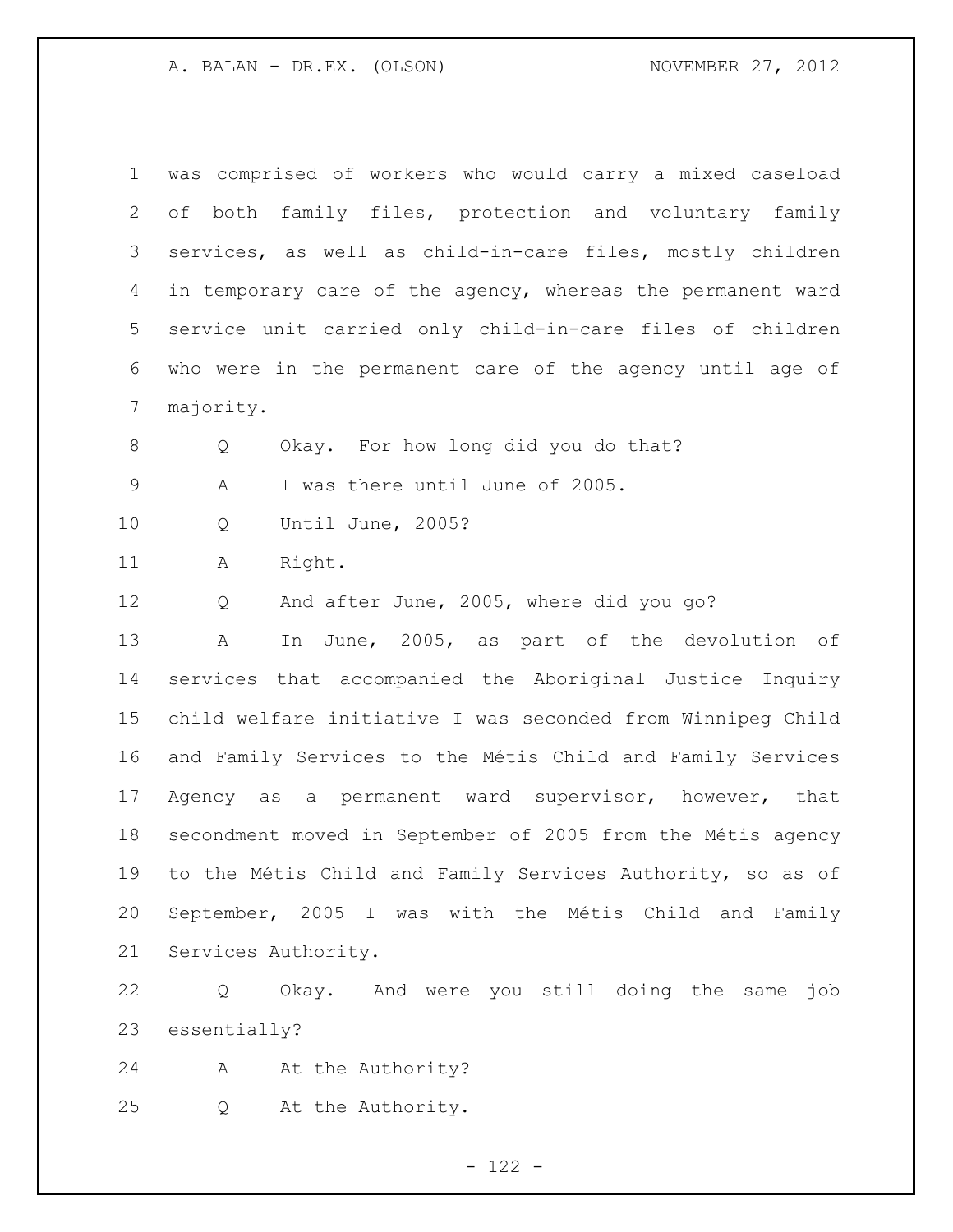A No. I was, I was in a position called agency relations specialist, that's the name of the title at the time, and my duties would have encompassed responding to intake inquiries at the Authority level, overseeing the Authority responsibilities related to agency functions such as voluntary placement agreements, their licensing of foster homes, et cetera, so it was an oversight position at the Authority level.

 Q And you stayed in that position, I believe, until August, 2008?

 A No, I was with the Métis Child and Family Services Authority until -- from September, 2005 until September, 2006, at which time I was recalled to Winnipeg Child and Family Services, my secondment had ended, and I received the position of support resources supervisor with Winnipeg Child and Family Services.

Q So support resources supervisor?

A Yes.

Q What did you do in that role?

 A That position provided oversight to four different support program areas, those included family support services, independent living workers, the volunteer program and the agency drivers.

 Q And for how long did you stay in that position? A I was with the -- with Winnipeg in that position

- 123 -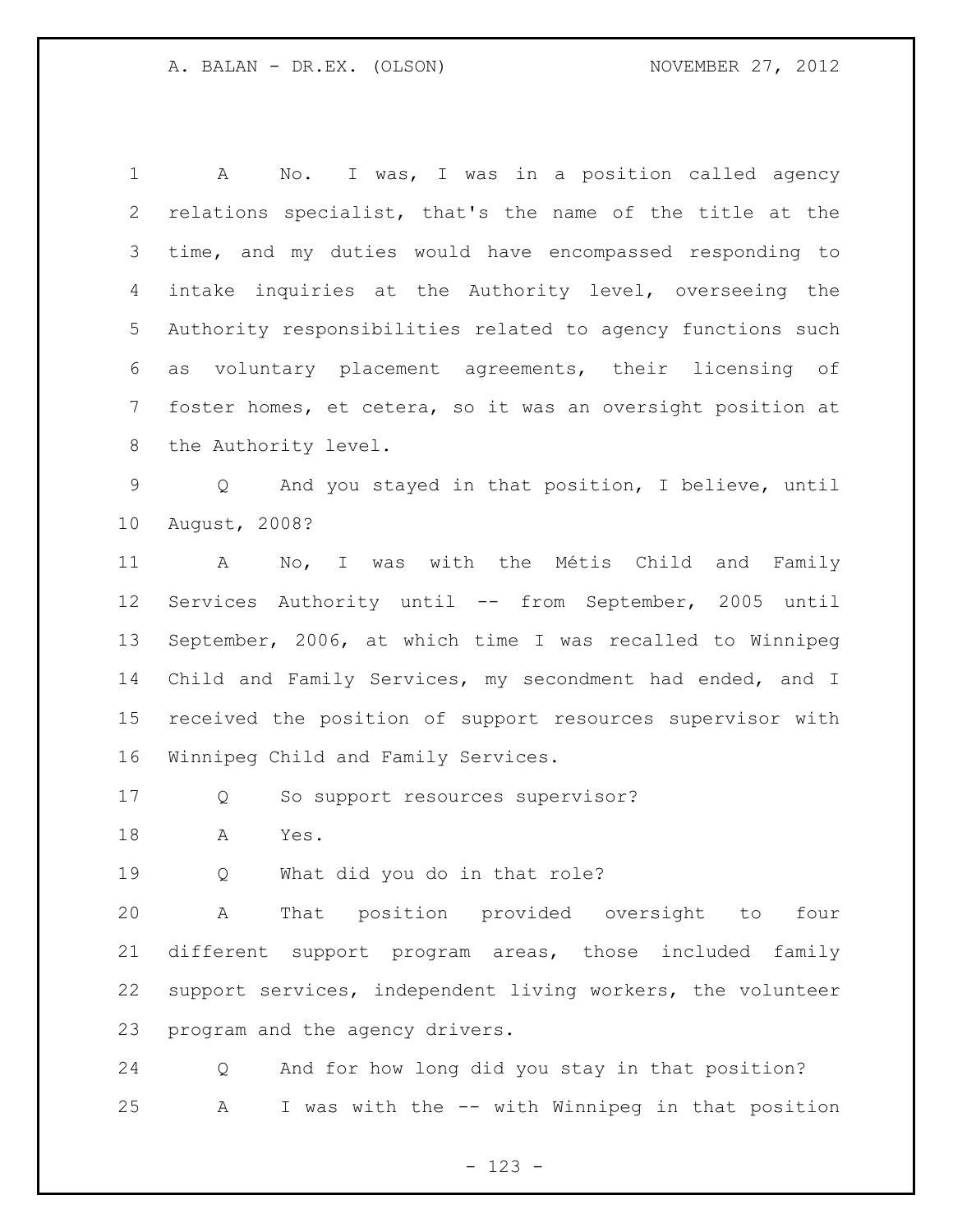until approximately February, 2007, at which time I returned to the Métis Child and Family Services Authority in the position of senior manager.

 Q Okay. And for how long did you remain a senior manager there?

 A I was a senior manager until August of 2008, at which time I accepted a position with the Office of the Children's Advocate.

 Q Okay. And what's the position you held at the Children's Advocate?

 A I was employed as a special investigator conducting child death reviews.

Q Okay. And just -- what's a child death review?

 A A child death review is determined to be required when a child is deceased, and either the child or their family received services from a child welfare agency within one year of their death, and that would entail a special investigation to be conducted.

 Q Okay. And is that -- what, what is that pursuant to?

A Formerly they were called section 10 reviews.

Q Right.

 A That were conducted through the Office of the Chief Medical Examiner. In, in 2008 that function transferred through a legislative amendment to the office

 $- 124 -$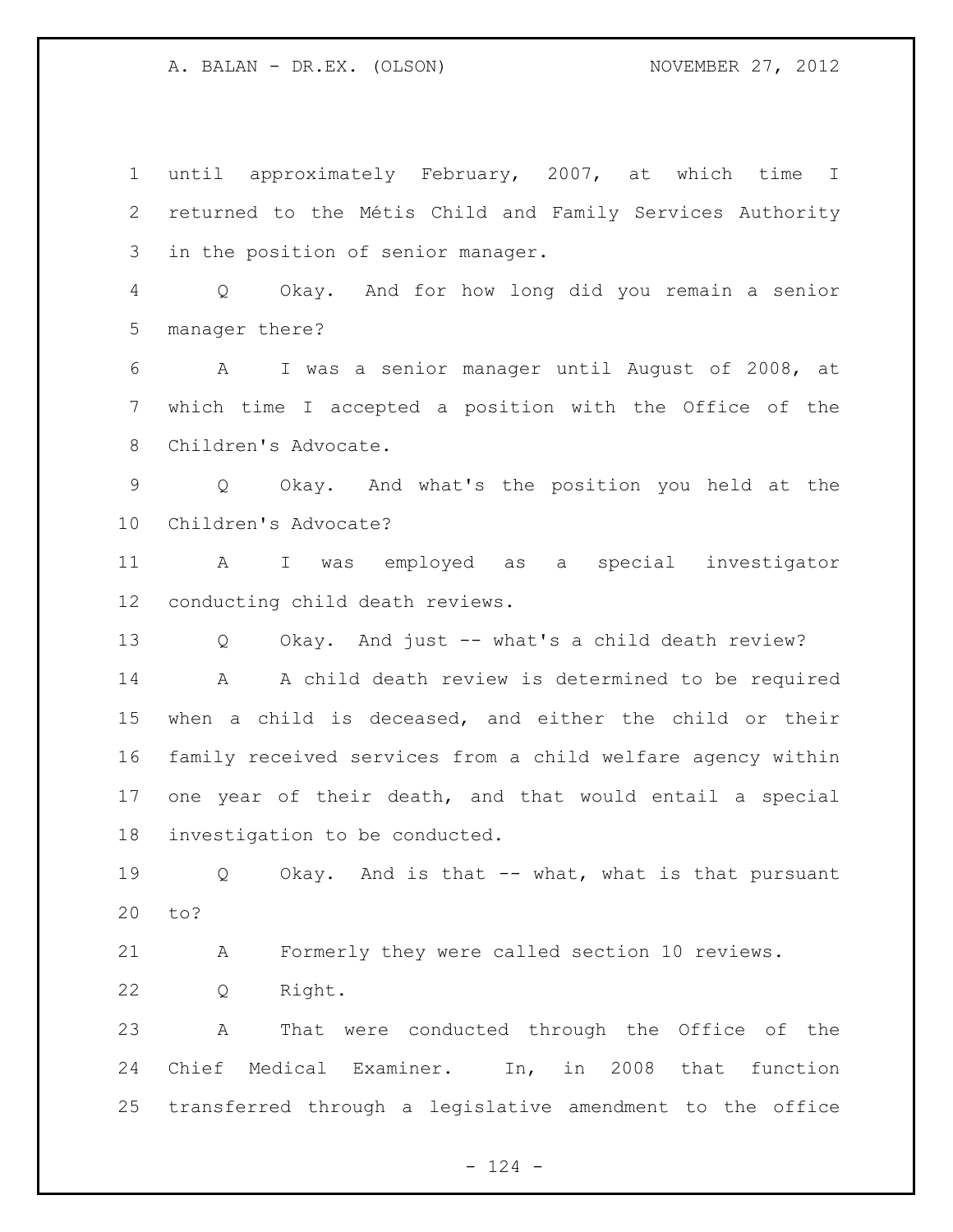of the children's advocate, so it's the same type of -- a similar type of review to what was completed before, but it was expanded to include publicly funded services, as well as the ability to interview individuals as part of that process.

 Q And for how long did you remain a special investigator with the Children's Advocate?

 A I was in that position until July of 2009, at which time I accepted a program manager position with the office of the Children's Advocate to oversee the advocacy services.

12 Q Okay. Is that where you currently are?

A I am still in that position.

Q Okay. And what does that position involve?

 A I currently oversee four intake assessment officers and seven advocacy officers who provide advocacy services to children and, and youth who are receiving child welfare services, or entitled to receive services throughout the province of Manitoba.

 Q And just what sort of advocacy services are, are provided?

 A It can be a range of services, it can be anything from young people requesting assistance from our office to ensure that they understand what is happening for them with regard to their case plan, with regard to other, other

 $- 125 -$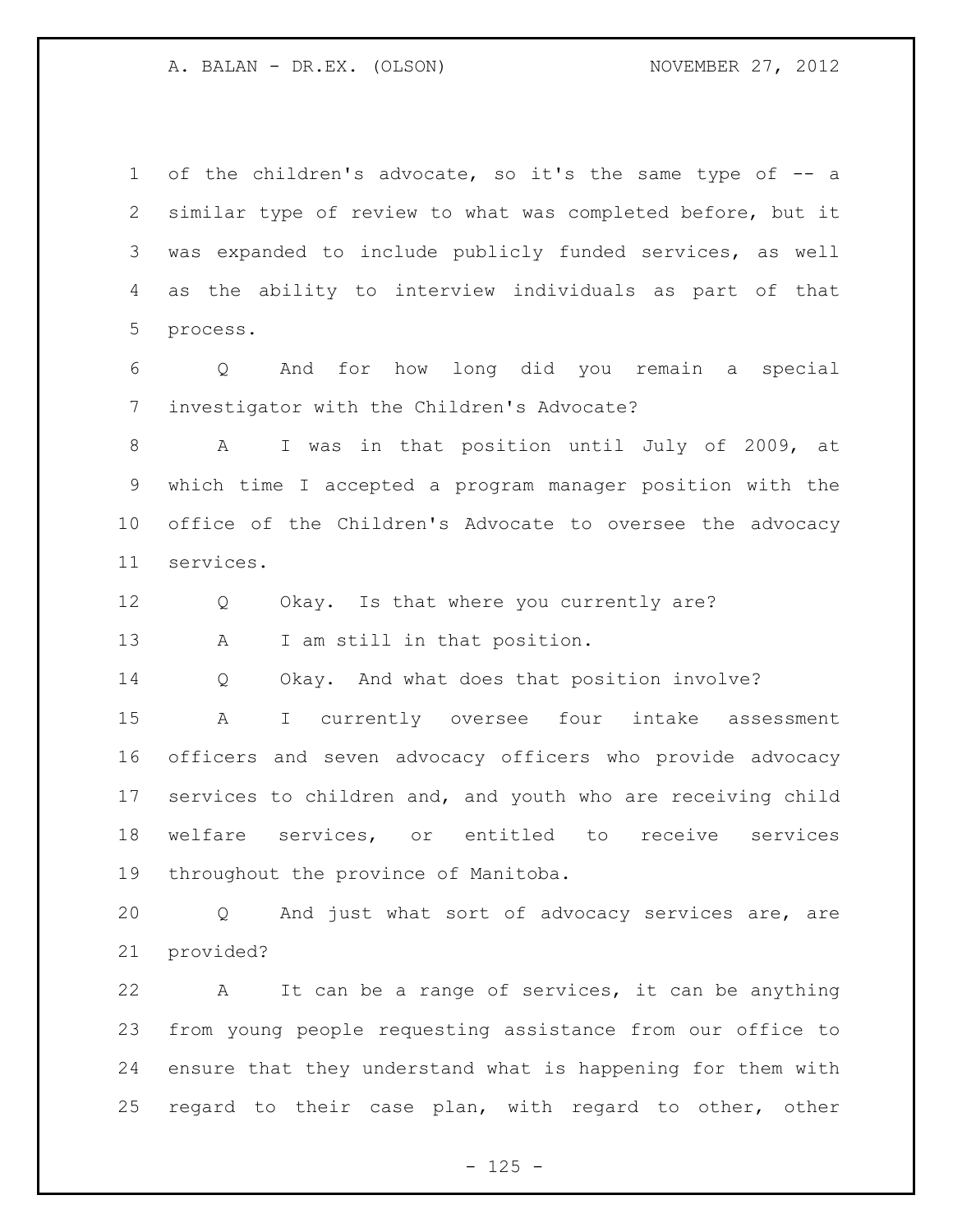things they may be entitled to such as clothing allowance, recreation. It could also be to assist them in speaking with the agency to ensure that their views are being heard.

 Q I just want to move on to training. When you began working with Winnipeg Child and Family Services as a front line worker initially did you receive any specific training for that position?

8 A I would receive an orientation of -- which would have occurred by the supervisor, which was to orient me to the position, my service unit, the work, the office, the expectations, the standards, the regulations, where to find those, but there was no formal training at the point that I started.

 Q So that would have been you said through your supervisor at the time?

A That's right.

Q Okay. And do you recall how long that was?

 A It was an, it was an ongoing process, so the orientation would start the day that you started, and then it would continue over the next period of time as you started to learn your position, and as you moved through some of the different types of the work that you were doing, so that you would be oriented and receive on the job training.

Q Okay. And you, you started it and then you moved

 $- 126 -$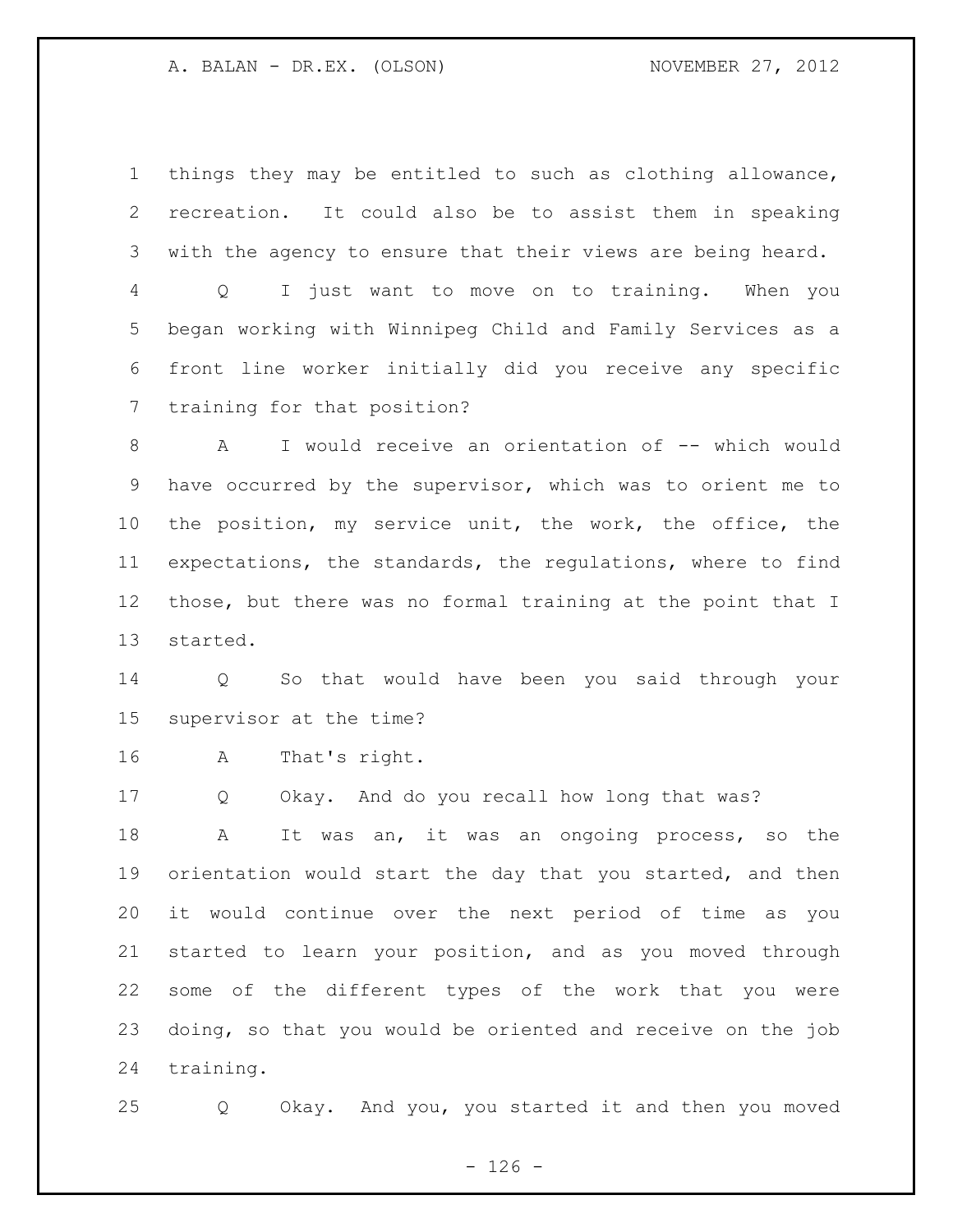to British Columbia, and, and worked there. Over that period before you moved did you have any other training from Winnipeg Child and Family Services? A Yes, I attended the Core competency training for workers in 1997. I don't recall the specific date. Q Okay. And did you complete that program? A Yes, I did. Q And when you returned from British Columbia and began again as a family service worker did you have any additional training? A While I was in British Columbia I did additional training that was offered through their ministry which was a 16 week training program that covered many of the different areas also related to child welfare, but specific to the province of British Columbia's legislation and tools, but that helped to broaden some of my experience, so when I came back to Winnipeg I had, I had already completed the additional 16 weeks of training that was offered through British Columbia, but I didn't receive anything from Winnipeg related to my social worker position.

 Q Was that 16 week training that you took in British Columbia was that mandatory?

 A Yes, it was required of all ministry staff to take that when they started.

Q And compared to the training that you mentioned

- 127 -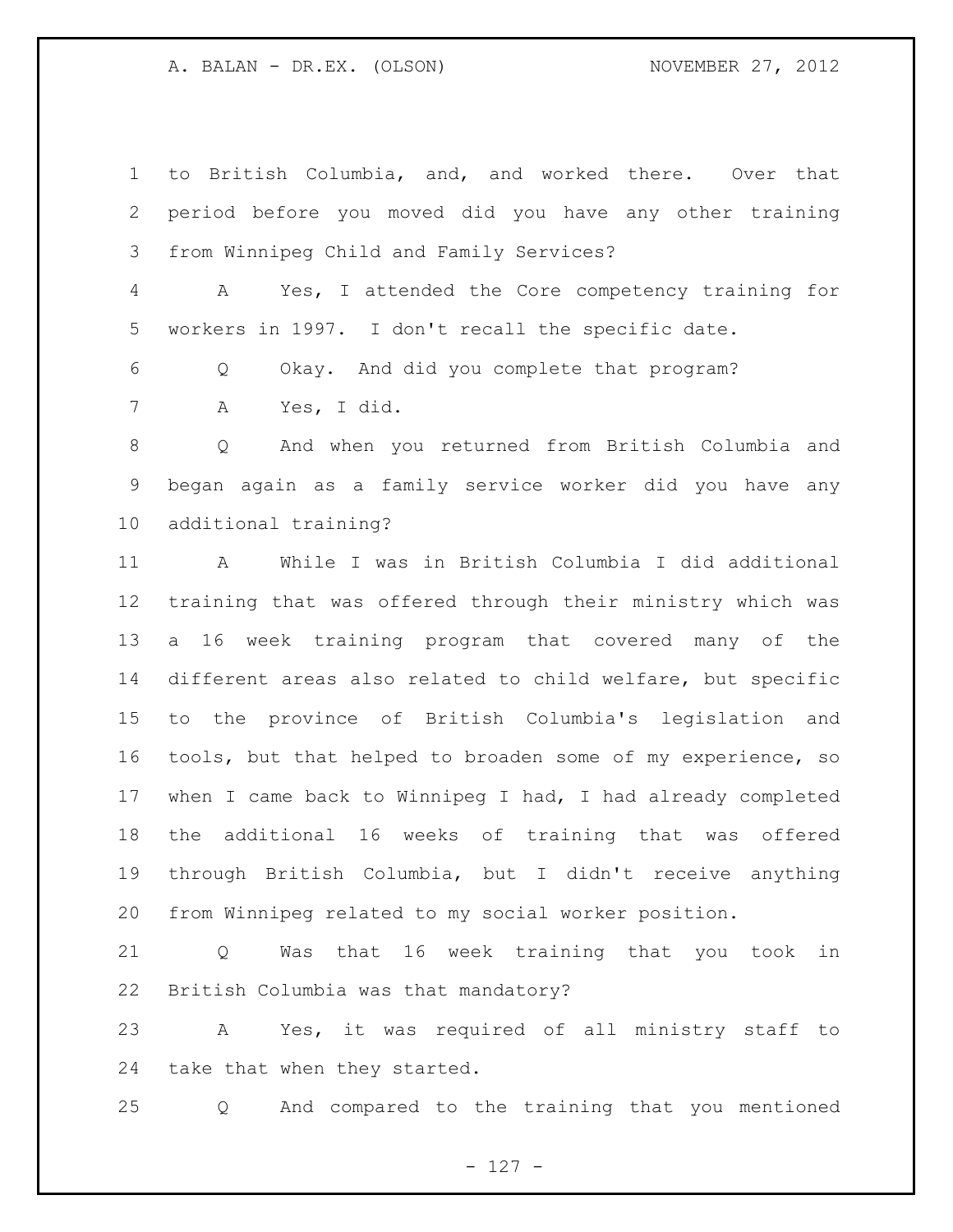through the supervisor you had in Winnipeg was it -- how would you describe it, is there a comparison?

 A Well, I would describe one as an orientation that was much more focused on job specifics, and as it related to standards and carrying out of your duties. The training in British Columbia was a much more intensive, comprehensive training that went beyond an orientation.

 Q Okay. And did you find the training you received in British Columbia helpful in terms of the services you were provided as a family service worker in Manitoba when you came back?

 A Yes, I did. It was helpful in terms of doing further knowledge building around risk assessment, safety assessments, just understanding how to read and interpret different Acts and regulations and how those apply to your work.

 Q Now, the time that you were involved in this file was when you were a supervisor covering for Ms. Hanson?

A Yes.

 Q Do you recall who you reported to at that, that time?

 A I would have reported to my program manager who was Glenda Edwards.

 Q Okay. And what did the reporting look like for you, how often would you report and what would you report?

- 128 -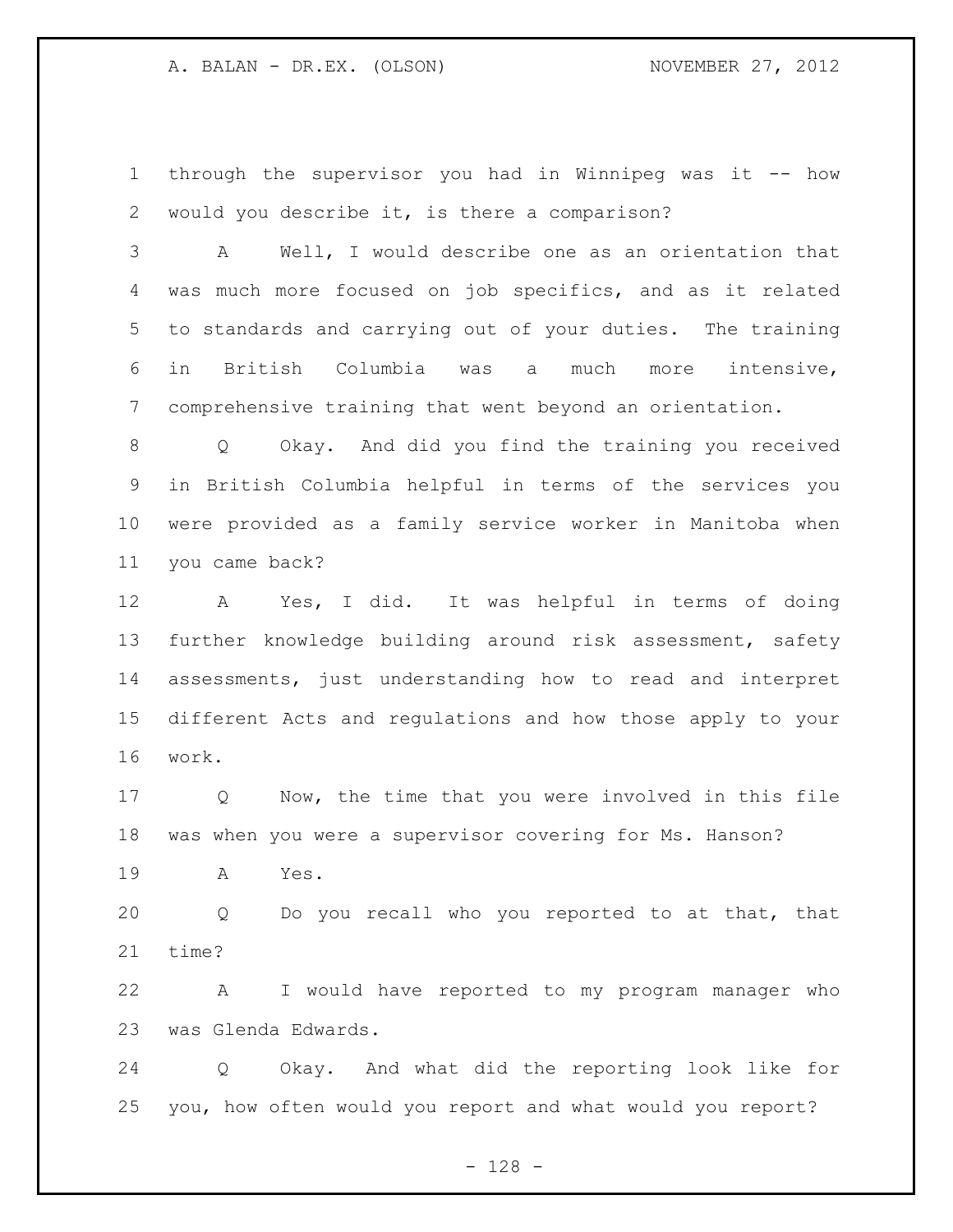A Essentially there was scheduled supervision on a regular basis between herself and myself. There was also an open door type of policy that I could contact her any time if I had questions or consultation, and something could either be arranged or discussed even over the telephone, and then there were regular group supervisions with the program manager and a group of supervisors that she supervised, so there was that opportunity as well.

 Q And did you -- were there any case specific meetings you would have with her, and I mean if you had an issue that came up on one of your worker's file are those the sorts of things you would discuss with your supervisor? A At times I may choose to depending on the

circumstances.

Q Okay. So you did do that occasionally?

A Yes.

 Q Okay. Now, when you became a supervisor did you receive any specific training for that position?

19 A Not when I first started.

 Q Okay. At some point did you receive some training?

 A Yes, I attended the Core competency training for supervisors.

 Q So that was specific to supervisors then? A That's correct.

 $- 129 -$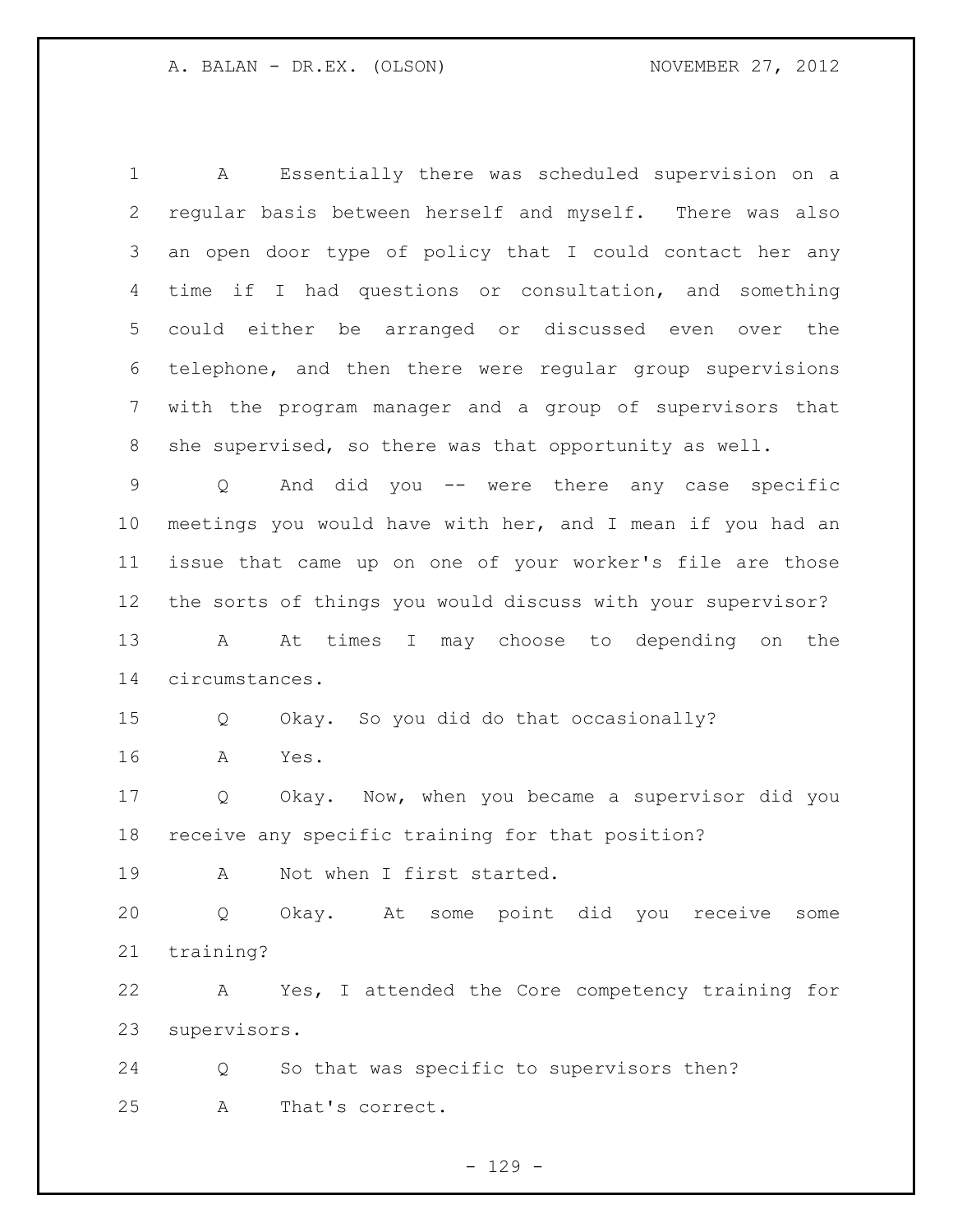Q Okay. And do you recall when that was? A That was about a year or so after I had started in my position. Q Okay. Do you know -- was that a mandatory training? A I don't know if it was mandatory, I know it was highly recommended. Q Could you briefly -- can you recall what, what was involved in the training? A I don't recall the specific components of it, but it did, it did cover different areas that would be helpful for supervisors in terms of understanding organizational systems, or organizational dynamics. It would, it would cover areas around staff development, staff management, leadership, management techniques, communication dealing with conflict, those types of areas. It was separated into modules. I don't recall the specific structure of it at this time, but I do know it has changed over time, and further developed since the time that I took it. Q Okay. Do you know whether you had taken that

 training prior to your involvement in this -- in the file we're talking about today?

 A I would not have taken it prior to assuming the supervisory position. You were not permitted to take it at that time until you were in a supervisory position.

 $- 130 -$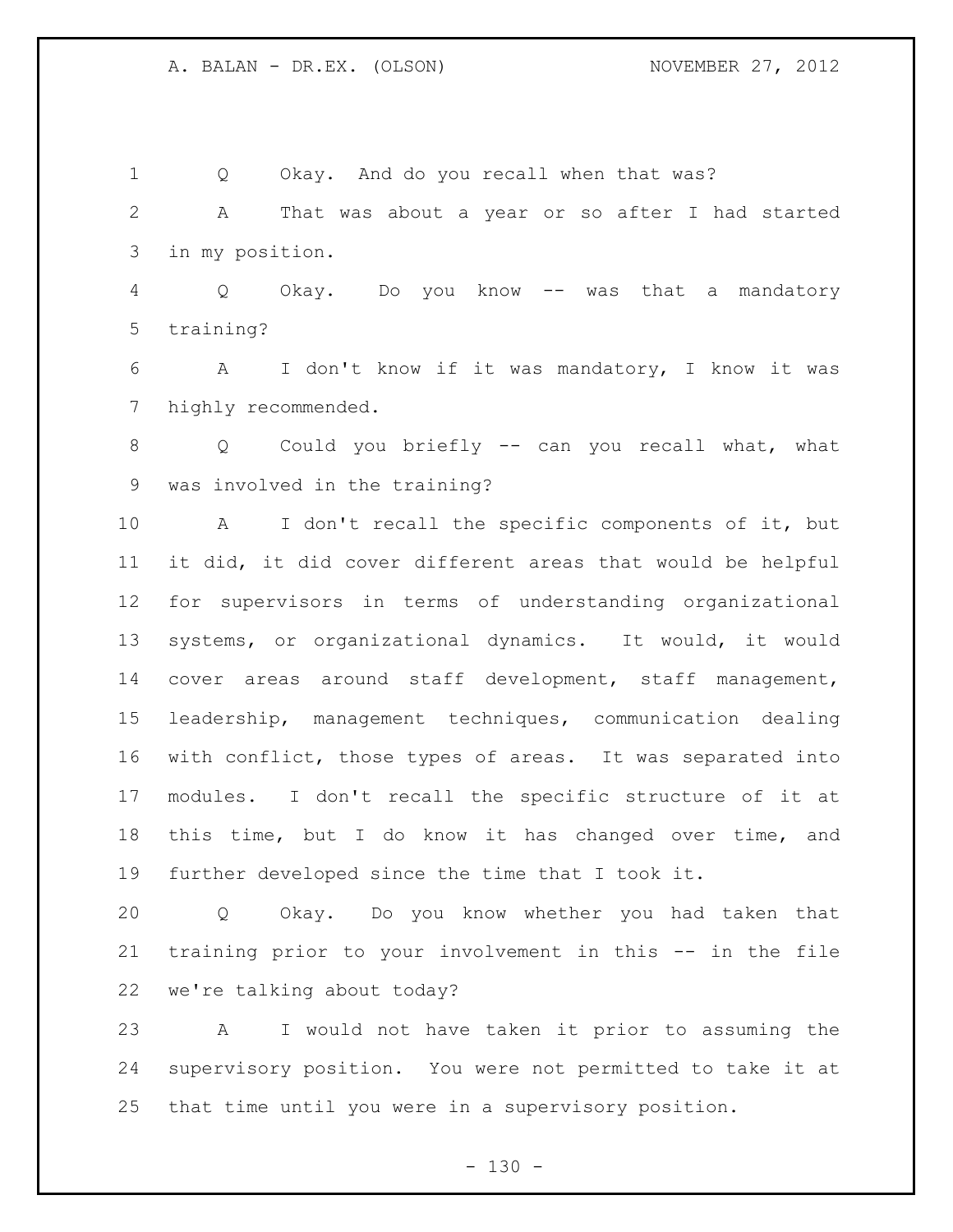Q So you had to be in the supervisory position? A That's right. Q Okay. But when you were involved in this file you were a supervisor? A I was a supervisor as of early July, 2000. Q Okay. And so the question is as of July, 2000, when in relation to that time did you take the -- A I believe I took it in 2001, but I don't know the specific date that I took it so it was certainly after having started in this position and on this file. Q Okay. During the time that you were covering for Ms. Hanson's maternity leave were you familiar with the standards? A Yes. Q And which standards were you aware of? A I would have been aware of the 1988 program standards which was in a big, blue binder. Q Okay. If we could just pull up Commission disclosure 983. It's at 983. MR. MCKINNON: Page 18662. BY MR. OLSON: Q And if you could just scroll down to the -- the first page, please. Now, have you, have you had a chance to look at this Commission disclosure?

- 131 -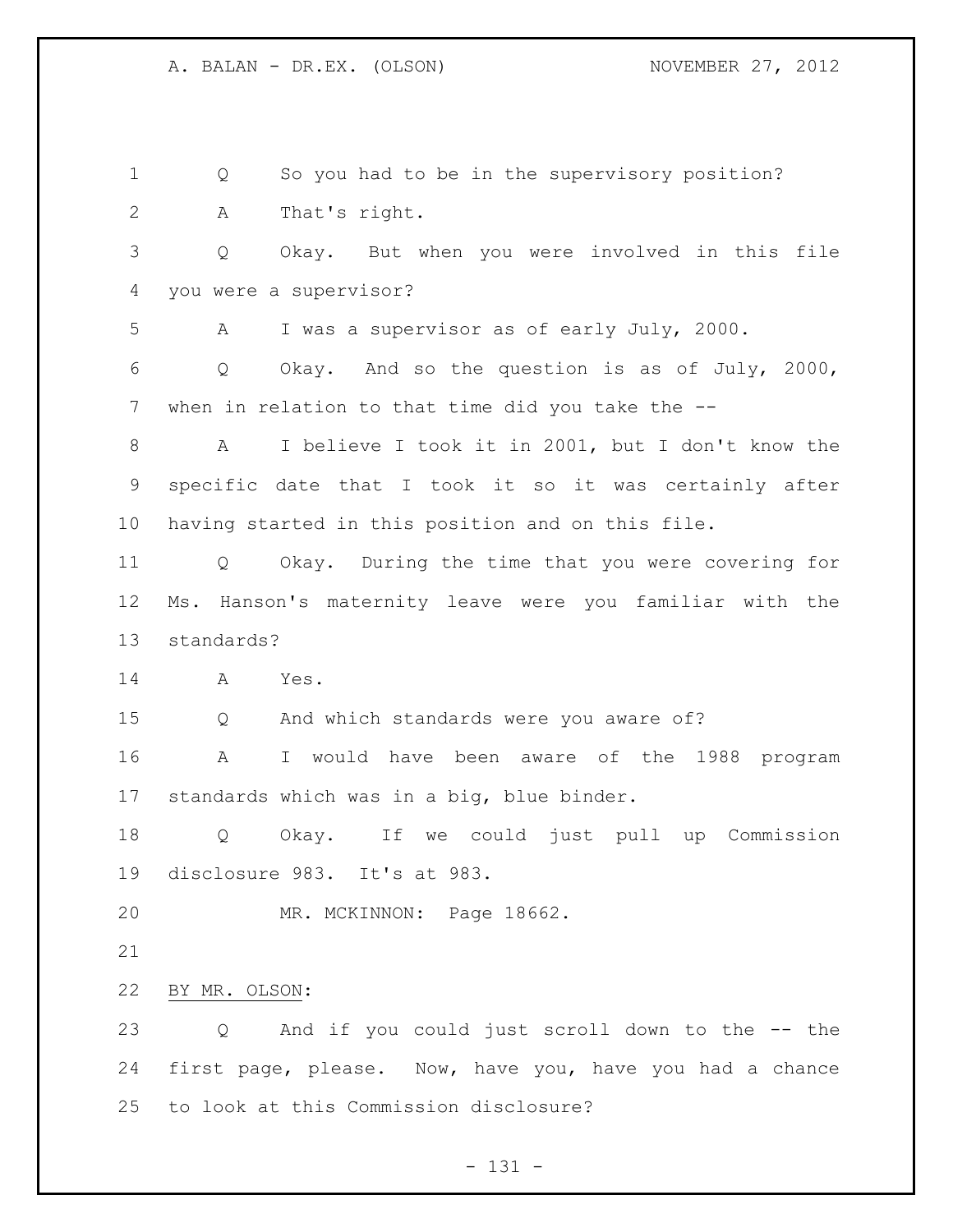I understand that this would be the 1988 standards.

A I'm familiar with the standards document.

 Q Okay. And so that -- is that this document that we're looking at here?

A It would look like it.

 Q And how, how is it you're, you're aware of the standards?

 A That would have been something that I was aware of from first starting at Child -- with Winnipeg Child and Family Services. It was a part of my early work as a family services social worker. The blue binders were usually kept in supervisors' offices and they could be consulted when we were looking for direction on what the expectations were around certain activities, so I would have been aware of them prior to moving into the supervisor position, and then as the supervisor I would have had a copy in my own office that was available for myself and the staff, and the service unit.

 Q Okay. And, and do you refer to the standards from time to time as a supervisor?

A Yes, certainly I did.

 Q Okay. And what about your staff, did you expect them to consult the standards?

A Certainly they were aware of standards and they

- 132 -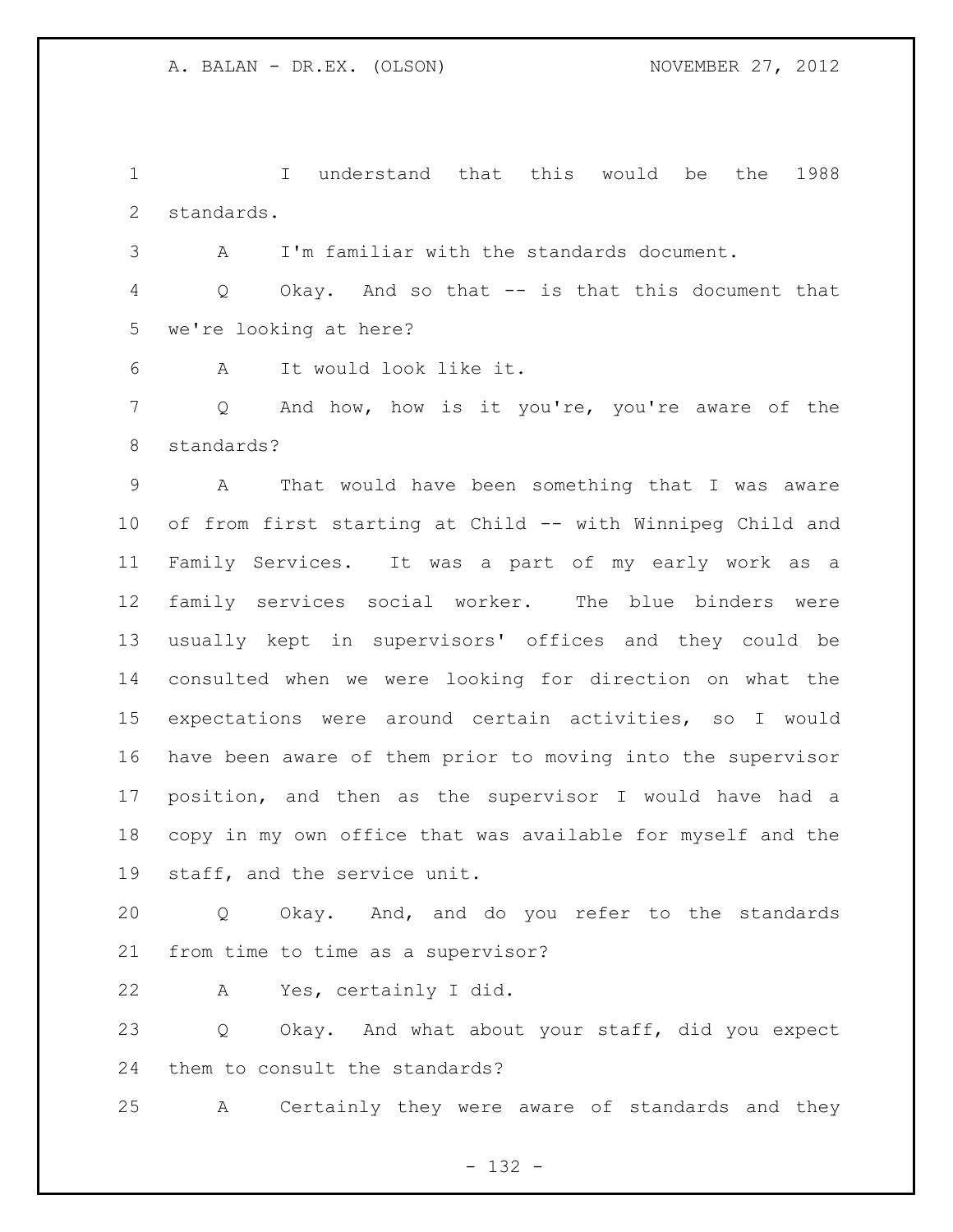-- and if they were coming with questions that we would often reference the manual together to look specifically at what the expectation was.

 Q Some of the workers that we've heard from to date have said a lot of their information about standards came through the supervisor; was that the expectation of you as 7 a supervisor, would you ...

 A I would believe that that would be a reasonable expectation of a supervisor, and of myself.

 Q And do you recall as a supervisor going through standards specifically with workers?

A Yes.

 Q Okay. Now, while you were a supervisor what were your duties?

 A Well, I would see my, my main duties as ensuring that the service staff within my unit were providing the mandated services that we were legislated to provide. That 18 I was providing support and, and mentoring to the staff. I also had organizational responsibilities in terms of participating in management activities, and identifying organizational issues or service challenges to management. I was also responsible to manage workload.

 Q And how was it as a supervisor you would ensure staff were providing mandated services, how, how did you do that?

- 133 -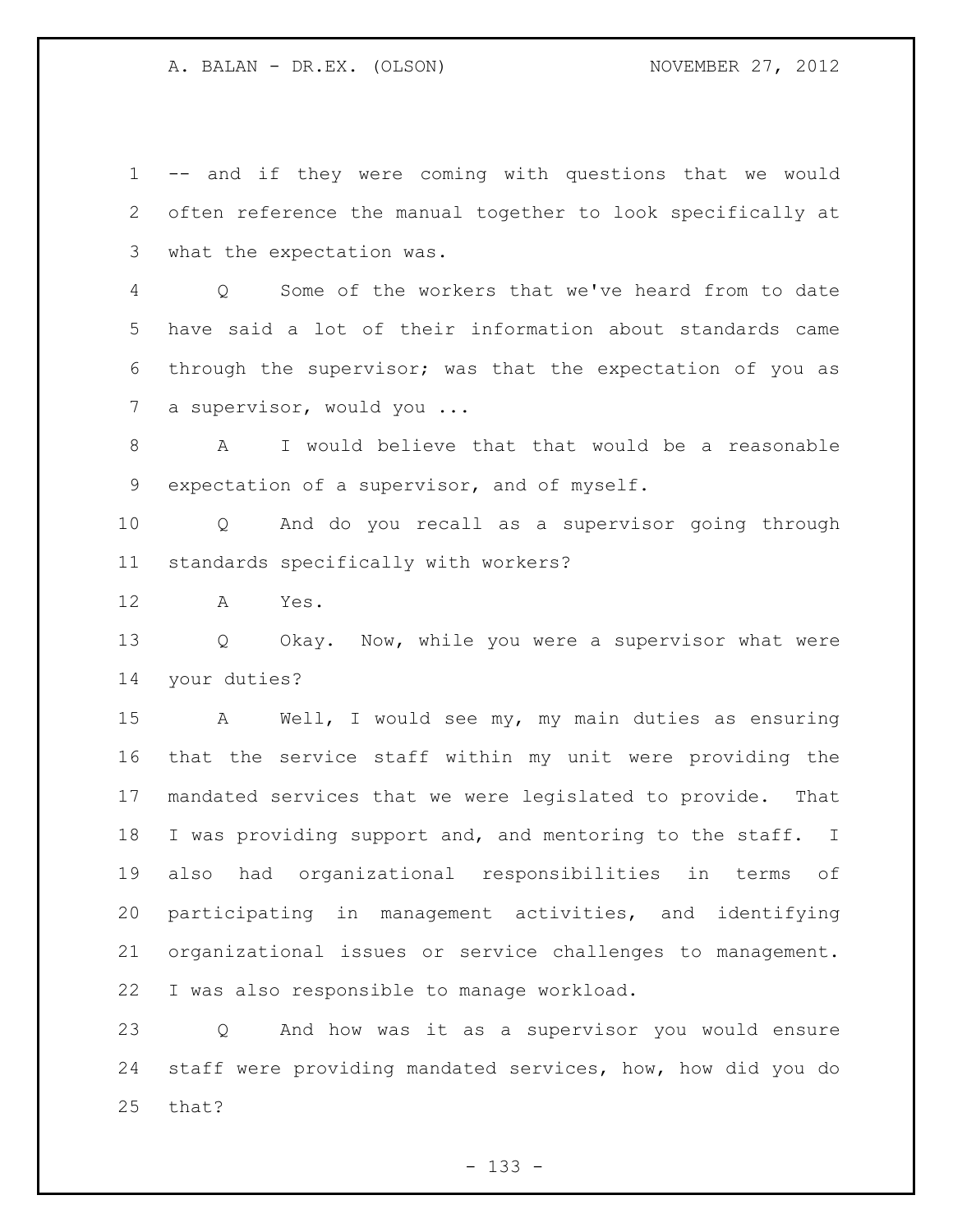A A primary way of doing that would be through the provision of regular scheduled supervision, it would be reviewing the work that they had been doing, and assisting and identifying areas of concern, and providing some case direction, and moving forward.

 Q And so this -- you said through supervision; were these meetings scheduled meetings?

 A Yes, there was a practice on my part to have scheduled bi-weekly supervision with all of the service -- social workers on my service unit. It also included some supervision which was more drop by or did not need to be scheduled. That if things arose for people they could come anytime for consultation and supervision which in the nature of child welfare often does happen as well.

 Q Okay. So in other words if a worker or someone has a concern about a file they could drop by your office 17 and consult with you on it; is that --

 A That's right, or if they received concerns about something and they needed to know what they should be doing, or needed to alert me to that, they could drop by and let me know that as well.

 Q Okay. The more formalized supervision you had you would have that with, with each of your workers?

A Yes, I would.

Q And how much time would be allotted for

- 134 -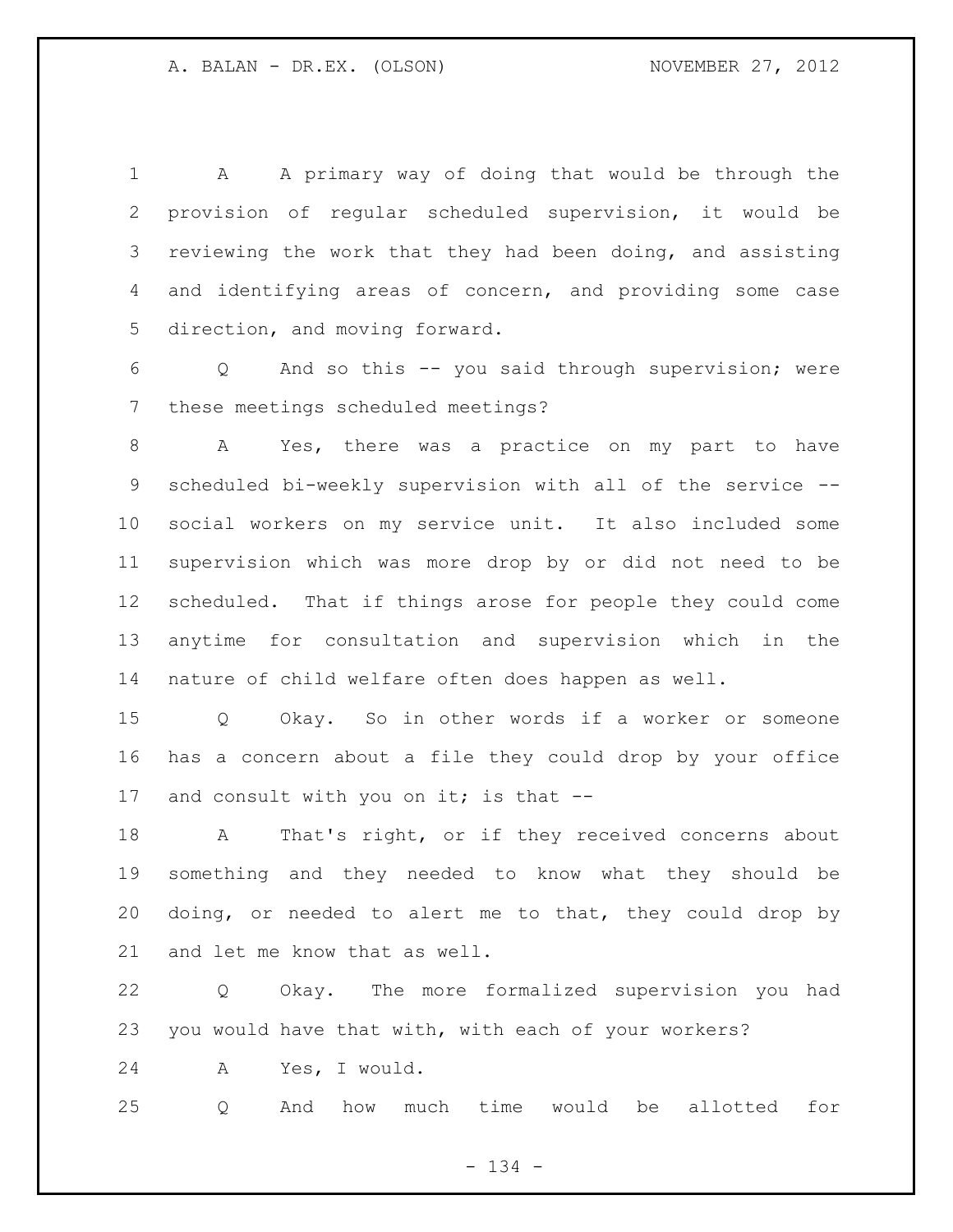supervision?

A Generally an hour and a half per session.

 Q And during that hour and a half session what would you review?

 A Well I would ask if they had certain cases or, or items that they wanted to bring forward to ensure that we could meet their needs around case consultation on, on specific issues that they were wanting to address. I would also maintain my own list of their cases, so that I could see which cases we had talked about, and which ones we hadn't. My practice was to try to ensure -- I did minimally a quarterly review of every case that they had because at times some cases may require more discussion than others, so each supervision you would be only able to get through a certain number of cases. You may not be able to get through all of the cases in one supervision.

 Q Okay. Did you try where, if possible, to go through each case a worker had?

 A I would, I would ensure that I did quarterly reviews so that within each quarter that every case on their caseload had been reviewed.

 Q I see. And you also said workers would bring case specific issues to you to review as well?

A Yes.

Q And these would be things that they identified as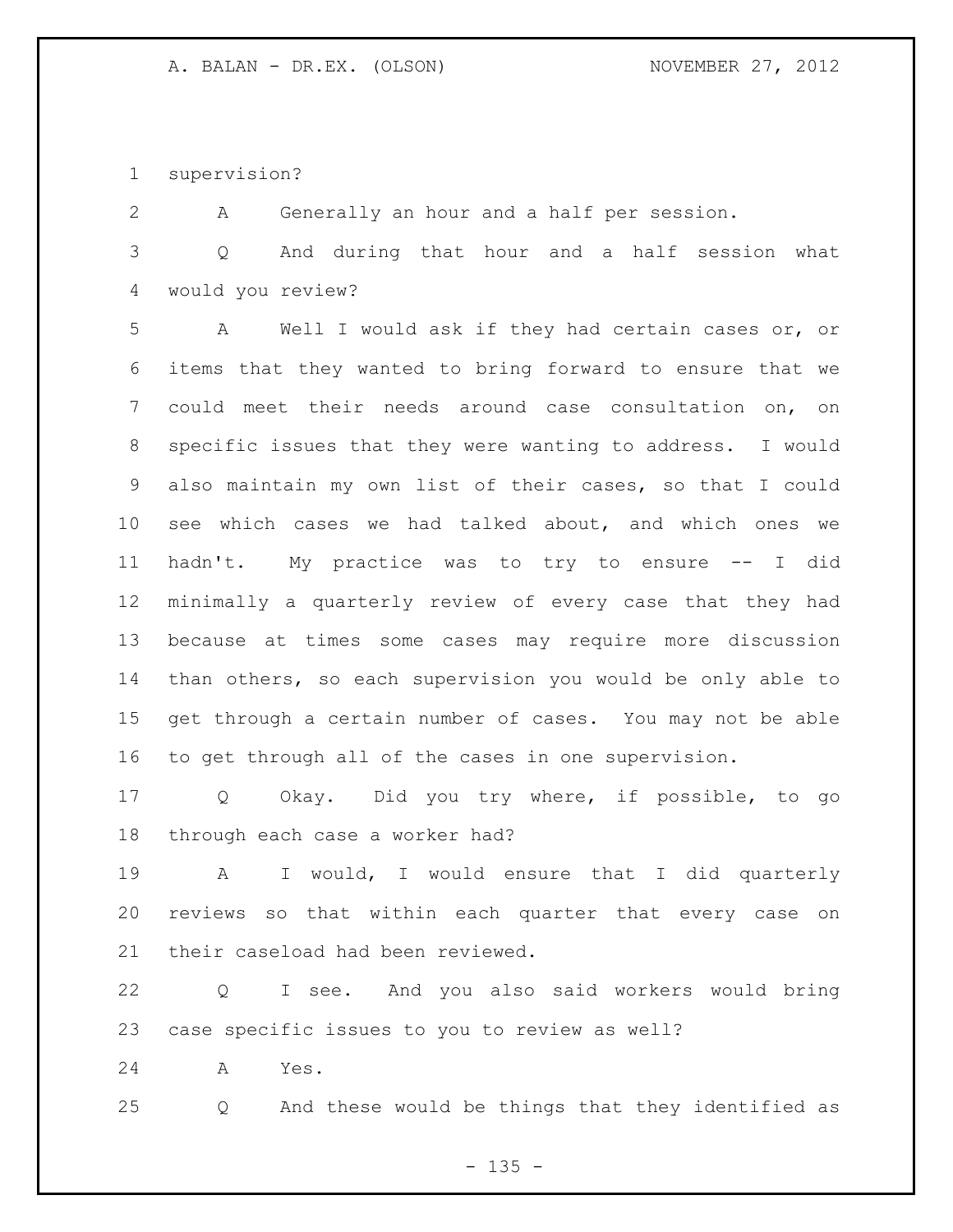concerns to them that they wanted some help with?

A Right.

 Q Okay. And, and then what would you do, discuss the case and ...

 A Yes, we would discuss what it is that, that they were coming forward with, whether it was information, whether it was clarification as to expectations, and then based on whatever that discussion is we would determine the appropriate plan in terms of moving forward, or what they needed to consider going forward from that point.

 Q Okay. You said you would maintain a list to see which cases a worker had, had and for purposes of discussion?

A Yes.

Q And did you -- where did you keep this list?

A I kept it on my computer in a Word document.

 Q And would that go on the specific file that was being discussed?

 A That list, no. It would be a list of all of the cases just so I could see which cases I, I had covered. I actually kept detailed supervision notes on the cases that we did talk about, that particular supervision.

 Q So -- and we'll come to it, but there is a supervision note that we reviewed with Delores Chief-Abigosis -- or would that be the type of note that you

- 136 -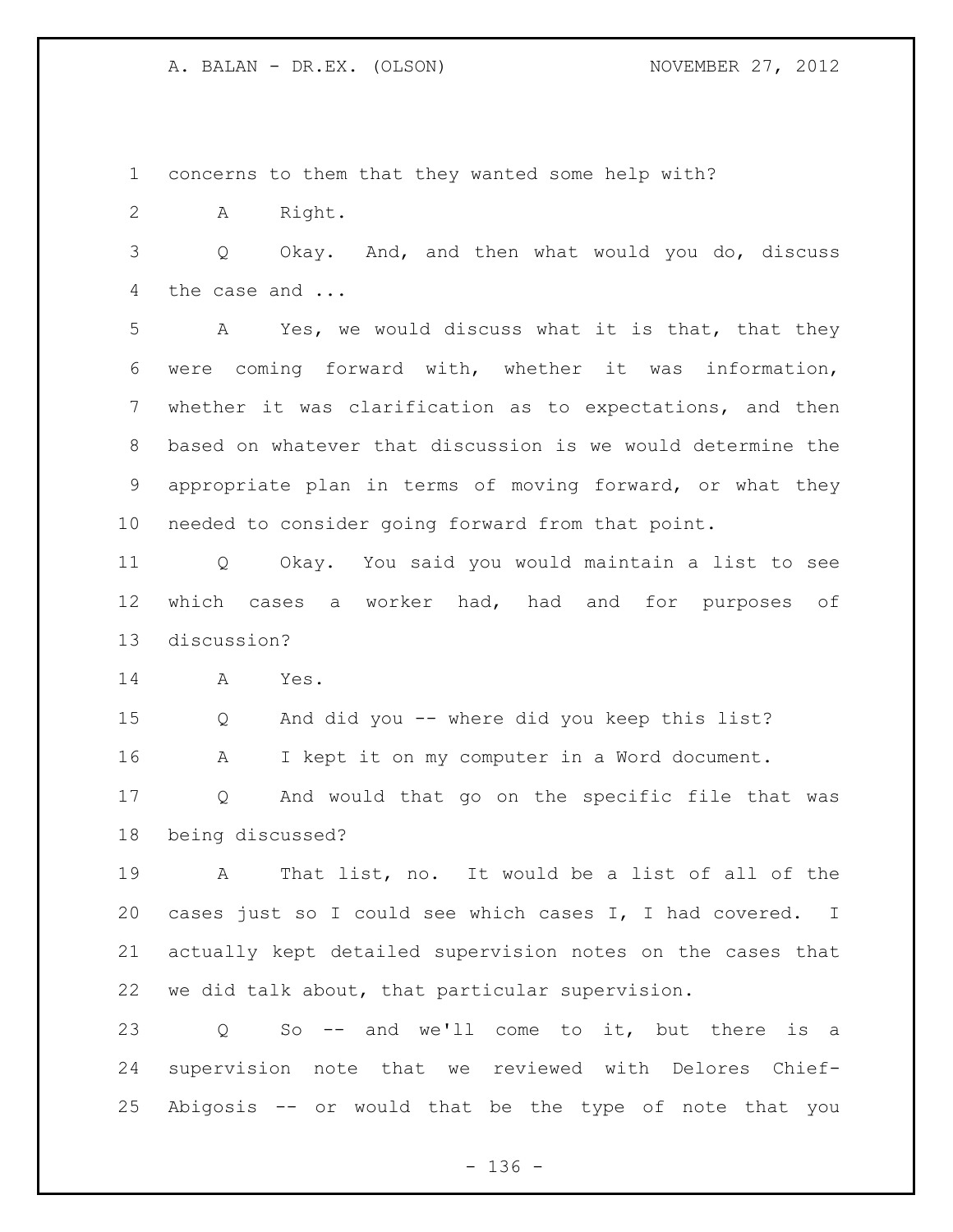would keep?

| $\mathbf{2}^{\prime}$ | Yes, it was a typed note that I usually did<br>$\mathbf{A}$     |
|-----------------------|-----------------------------------------------------------------|
| 3                     | either at the time or after the supervision, so that there      |
| 4                     | was a record of what we had talked about, or what case plan     |
| 5 <sup>5</sup>        | we had determined. It was done within a Word document as        |
| 6                     | well that just carried forward, but that supervision note       |
| $7\overline{ }$       | would get printed off. I would initial that and put it          |
| 8                     | into a binder. Each worker had a supervision binder with        |
| 9                     | all of their family case files supervision notes.               |
| 10 <sub>o</sub>       | Q Okay. So there were binders for each family                   |
| 11                    | case, file supervision notes?                                   |
| 12 <sup>°</sup>       | Each worker had a binder of all of their cases,<br>$\mathbf{A}$ |
| 13                    | and then within that binder there were supervision notes        |
| 14                    | for each of the families that we had talked about.              |
| 15                    | Q I see. And would those supervision notes that                 |
| 16                    | were case specific also go into the cases themselves?           |
| 17                    | No. Those were my supervisor's notes. I may<br>$\mathbf{A}$     |
| 18                    | provide a copy to the workers so that they could reference      |
| 19                    | that, and look back on that. They could also look in my         |
| 20                    | binder at any time, it was on a bookshelf in my office.         |
| 21                    | Those binders were meant as a way of record keeping for         |
| 22                    | myself so I was aware of the case direction, and the            |
| 23                    | conversations we had to date. As well it was available for      |
| 24                    | covering supervisors so that if I was away from the office      |
| 25                    | covering supervisors were aware of the supervision binders,     |

- 137 -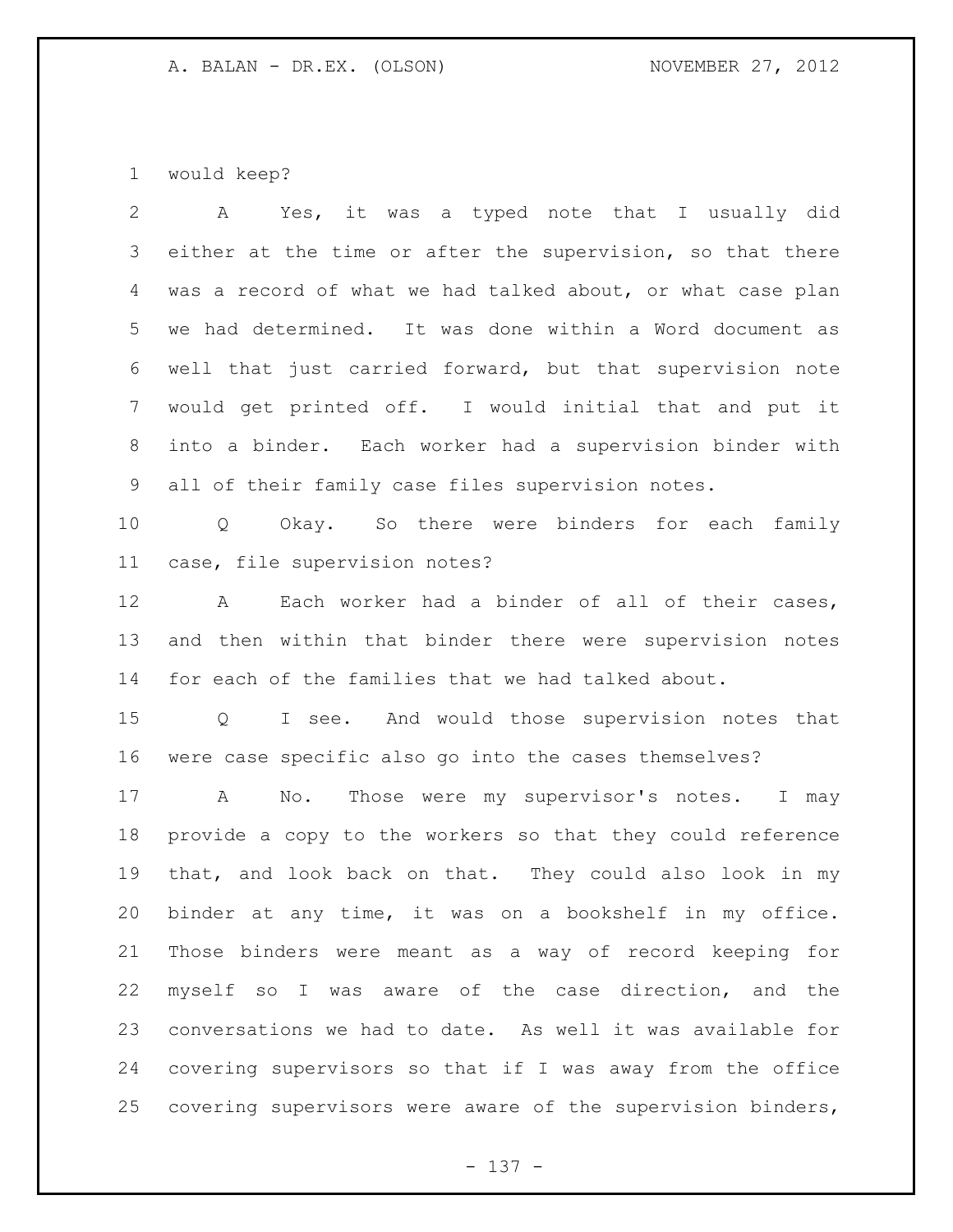and if an issue came up while I was away they could reference that to look at the prior supervisory consultation and direction that had been given.

 Q Okay. And you've had a chance, I take it, to look at the files for both Steve Sinclair and Samantha Kematch?

A Yes, I have.

 Q And did you see your supervision notes in those files?

 A I believe I saw two of my notes, but they were actually contained within -- it looked like case recording, I don't know how they came into the file, the supervisor notes were not generally put onto the case files.

Q Okay.

A They were kept separate.

 Q And my understanding is there's been a search for the supervisor notes for all supervisors involved and they 18 haven't been located; is that the same with your notes?

 A That's what Mr. McKinnon has advised me that they were unable to locate.

 Q In terms of feedback you would provide to your workers did you conduct performance reviews?

 A There were annual performance reviews that were conducted and were expected to be conducted with staff, so, yes, I did.

- 138 -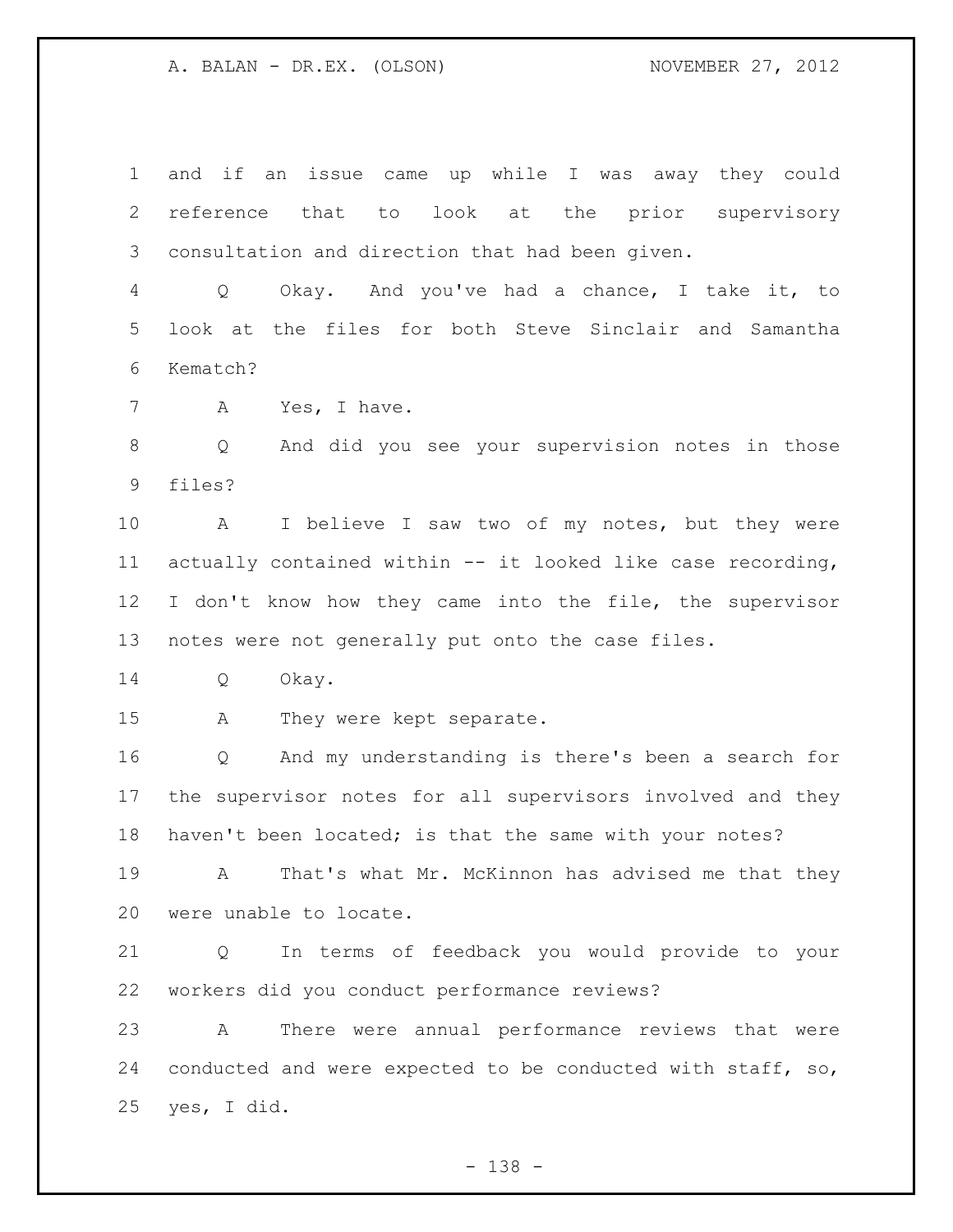Q Okay. Did you provide any direct training to workers under your supervision?

 A Any training that I would have provided to workers would have been specific to job related tasks and activities, so it may be showing them how to do a particular form, it may be showing them how to do certain assessments. There may be some mentoring and going out with staff on fields or, or that type of activity. That would be the nature of the training that would be provided.

 Q So you, yourself, might actually go out on a field with a staff member?

12 A I, I had occasion to do that at times.

 Q Okay. And would those be in special circumstances or just a part of the training?

A It could be done for either.

 Q Do you recall if Ms. Chief-Abigosis underwent any formal orientation or training?

 A I would have provided her orientation, as I would with any other new staff that would have started within my service unit, so again orienting to the legislation, the standards, where those were located, orienting to the job duties and the, and the forms, and then in addition to that would be orienting her to her caseload, and then scheduling a time to meet with her to discuss the cases that she would be assuming.

- 139 -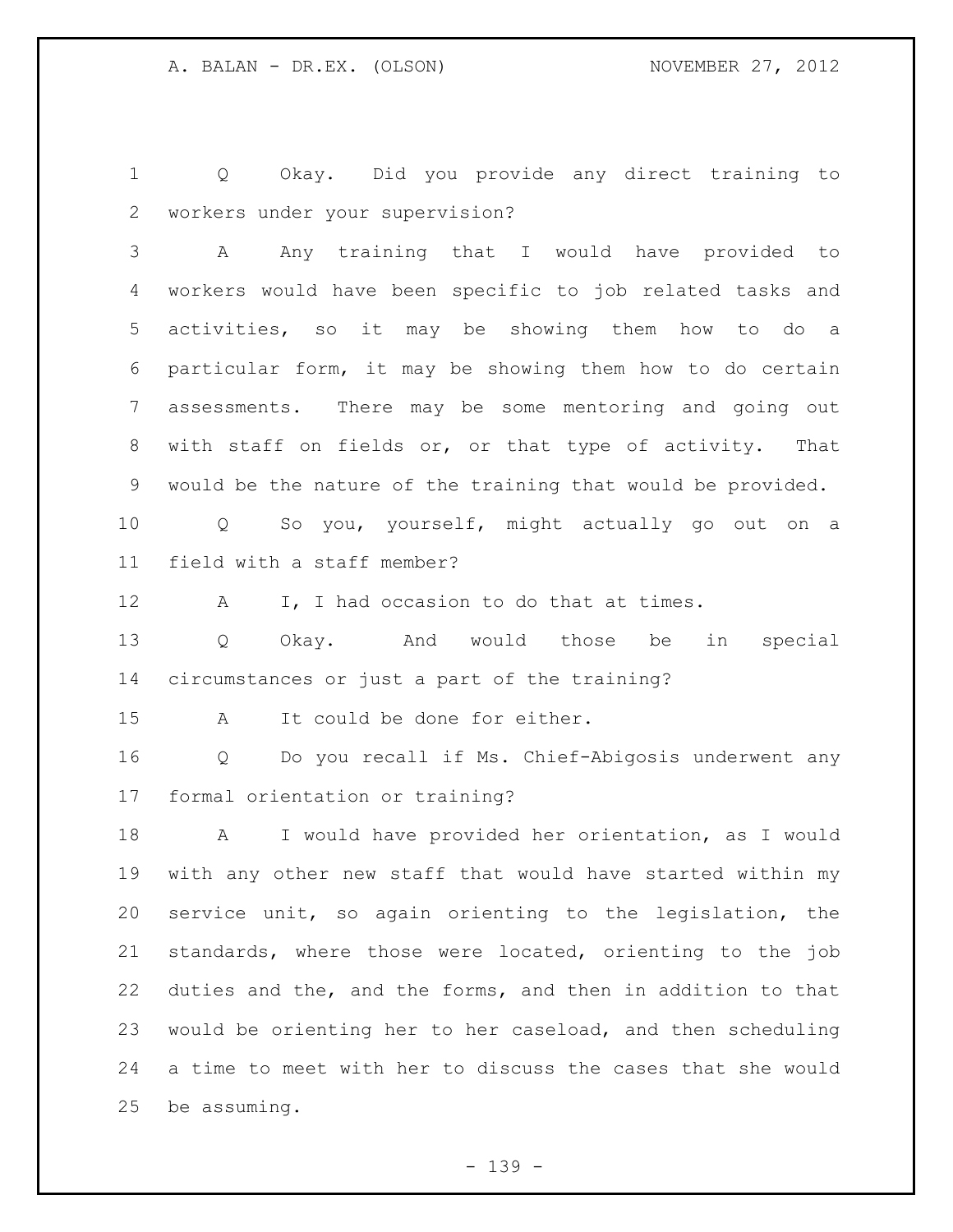Q Okay. And would you have met with her like you were saying on a regular weekly basis, bi-weekly basis, for supervision?

 A I would have met with her on a bi-weekly basis. Again unless there was additional supervision requested or consultation needed.

 Q Okay. Do you recall if you had any discussions with her with respect to note taking?

 A I would have talked to her as part of my orientation and ongoing supervision as I did with many other workers as to clarifying what was required to be kept in case notes, that was an area that often times was difficult for people, but the expectation would have been communicated that they were required for every contact and that their, their intent was really to help workers remember what had happened when they spoke to people, who they spoke to, important activities that occurred, and again it varied by worker as to how much further discussion they felt they needed or required.

 Q Okay. So was there any sort of standardized instruction you gave your workers with respect to note taking specifically?

 A My practice would have been to talk with them about what case notes were there for, and contact notes were there for, what the purpose was that they were

 $- 140 -$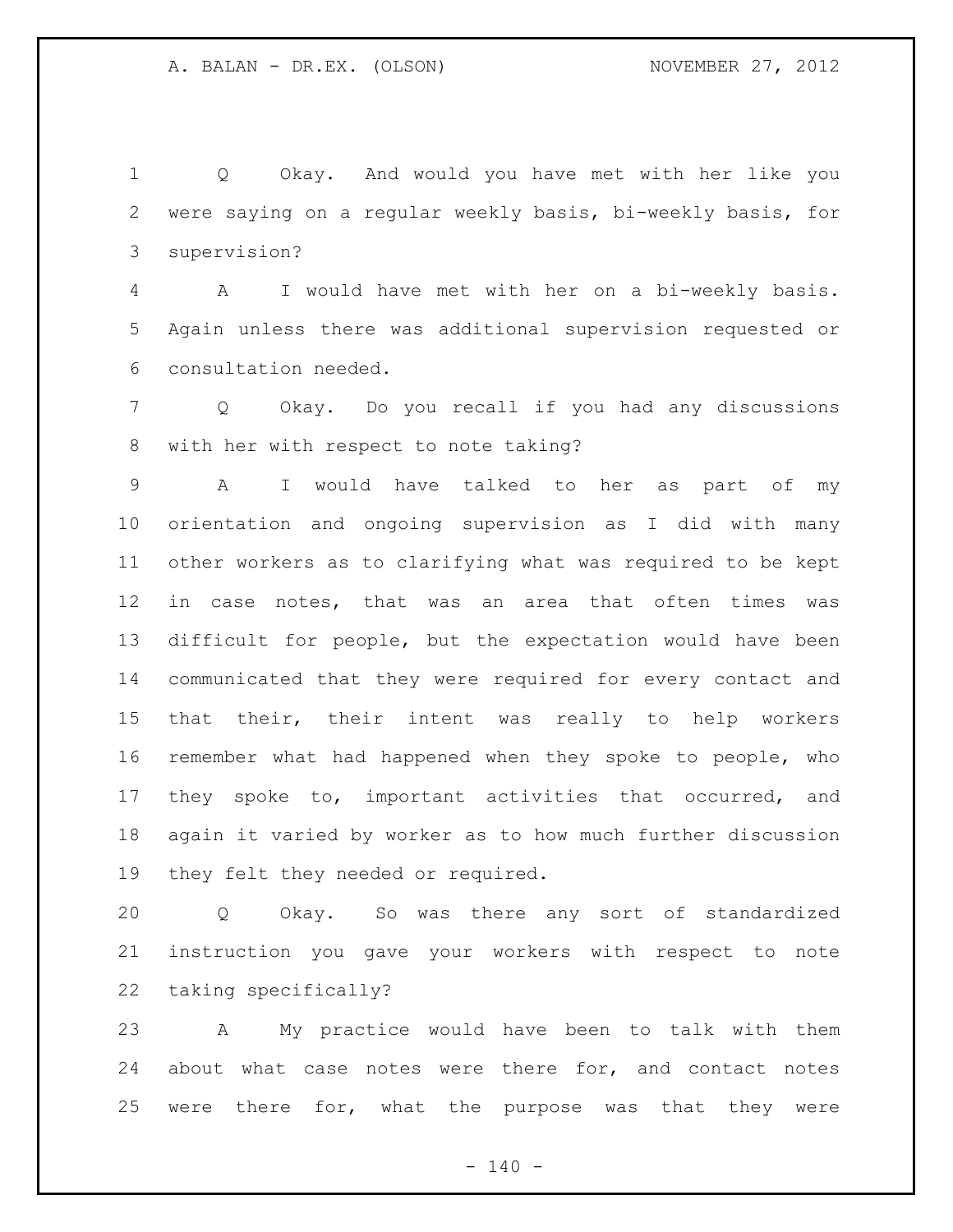encouraged to document every significant activity that they had on a case, whether that be a phone call or a home visit, et cetera. Again looking at the purpose of the visit who was present, what was discussed, and what was agreed upon were pretty much the general parameters that I would provide in terms of information that would be appropriate for a case note.

 Q Okay. And then your expectations in terms of being a supervisor and looking at a worker's file what did you expect for case notes?

A In terms at looking at a file?

Q Right.

 A I would expect that workers were keeping case notes and were trying to keep up on their case notes. Within child welfare it's always very difficult trying to blend doing the actual work out in the field and trying to do your recording when you come back. I didn't actually review files or audit files. Sometimes file information would come to my attention through a variety of other -- for different reasons so I may ask for documents or I may have to check in their notes for some other information, and I may have an opportunity to then see some of their file recording, so then I would be able to address if I did see something there that I could talk with them about expectations if that was appropriate --

- 141 -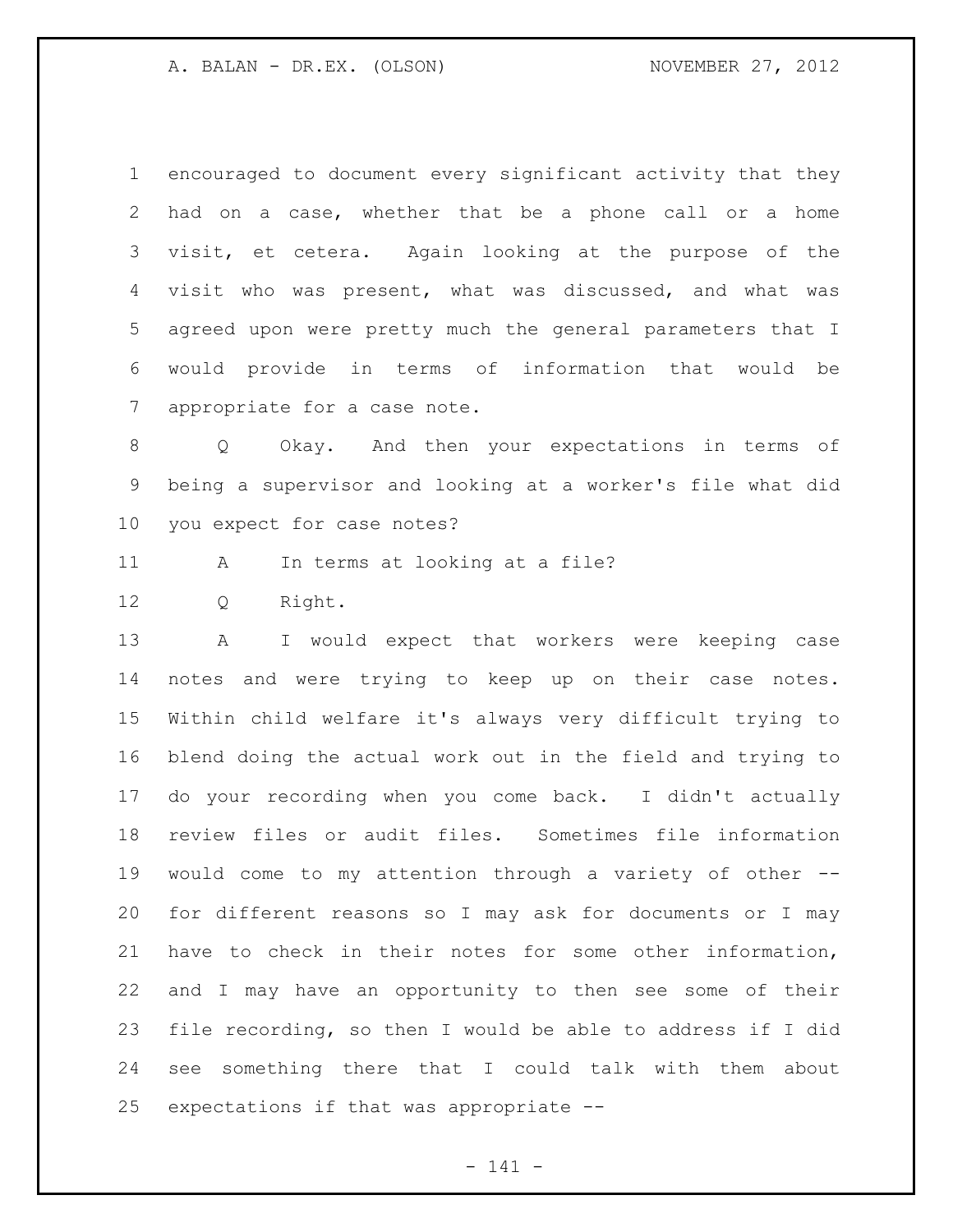Q Okay. A -- but I didn't regularly go into files to review files. Q So just, just going back to your supervision sessions for a moment when you had those, and you said that you'd get a list of the workers' cases, where would you get the list from? A I could pull off workers' case lists from CFSIS -- Q Okay. 11 A -- the child information system. Q And would that tell you, for example, the last contact the worker had with the family? A No. At that time there was limited information that I would access as a supervisor, and that information was not contained in the CFSIS record as it is now. Q Okay. And so would you have any background about the case when you pulled it off of CFSIS? A If -- what I could pull off of CFSIS as a supervisor, and what I, I routinely did, was we could pull the case list for the worker, including all files that were currently open or awaiting closure to the worker. I could look into the case to look at any attached recordings that might be there, which were usually things like transfer summaries, closing summaries, that type of documentation,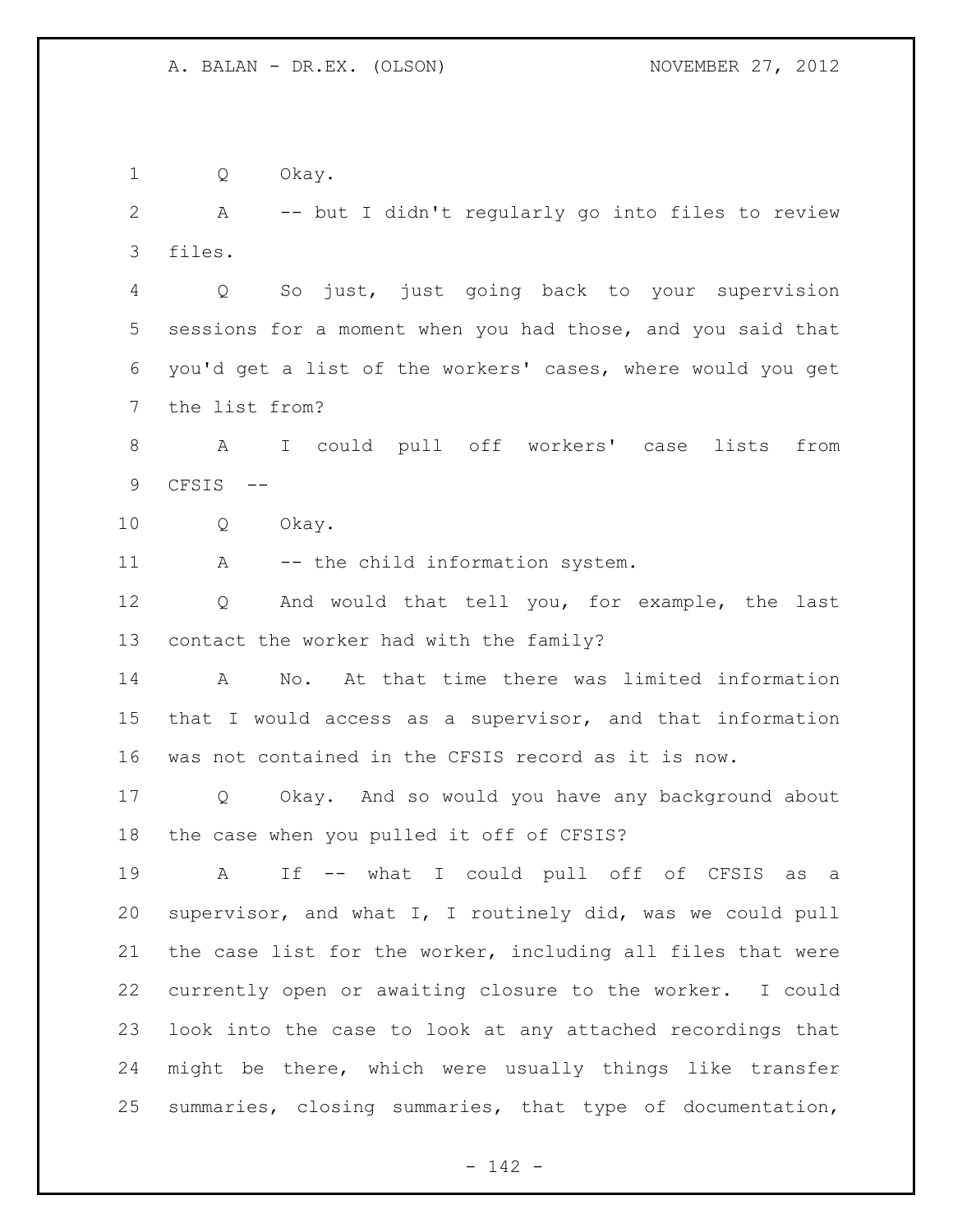and I would be able to get basic demographic information regarding the individuals in the family unit, ages, perhaps some identification numbers, et cetera.

Q Okay.

 A But it wouldn't tell me the last contact on the case.

 Q Okay. And, and so in preparation for supervision with a worker you would pull off a list of cases, and would you actually read anything specific to the cases, would you read a transfer summary, or a closing -- or other summaries in the, in the case?

 A Well depending on the cases that were identified to be reviewed in a supervision I would have a list so I was aware over the last number of supervisions which ones I hadn't done a quarterly review on, so I would be prioritizing those to get to those cases during that supervision. The worker themselves may be bringing other cases to supervision. Depending on what was going to be unknown about what we were covering if there were generally documents that might be helpful such as third party assessments, or court documents that were part of that case review I might review those documents before the supervision.

 Q Okay. Typically when you go into a supervision would you have reviewed any part of a case before

- 143 -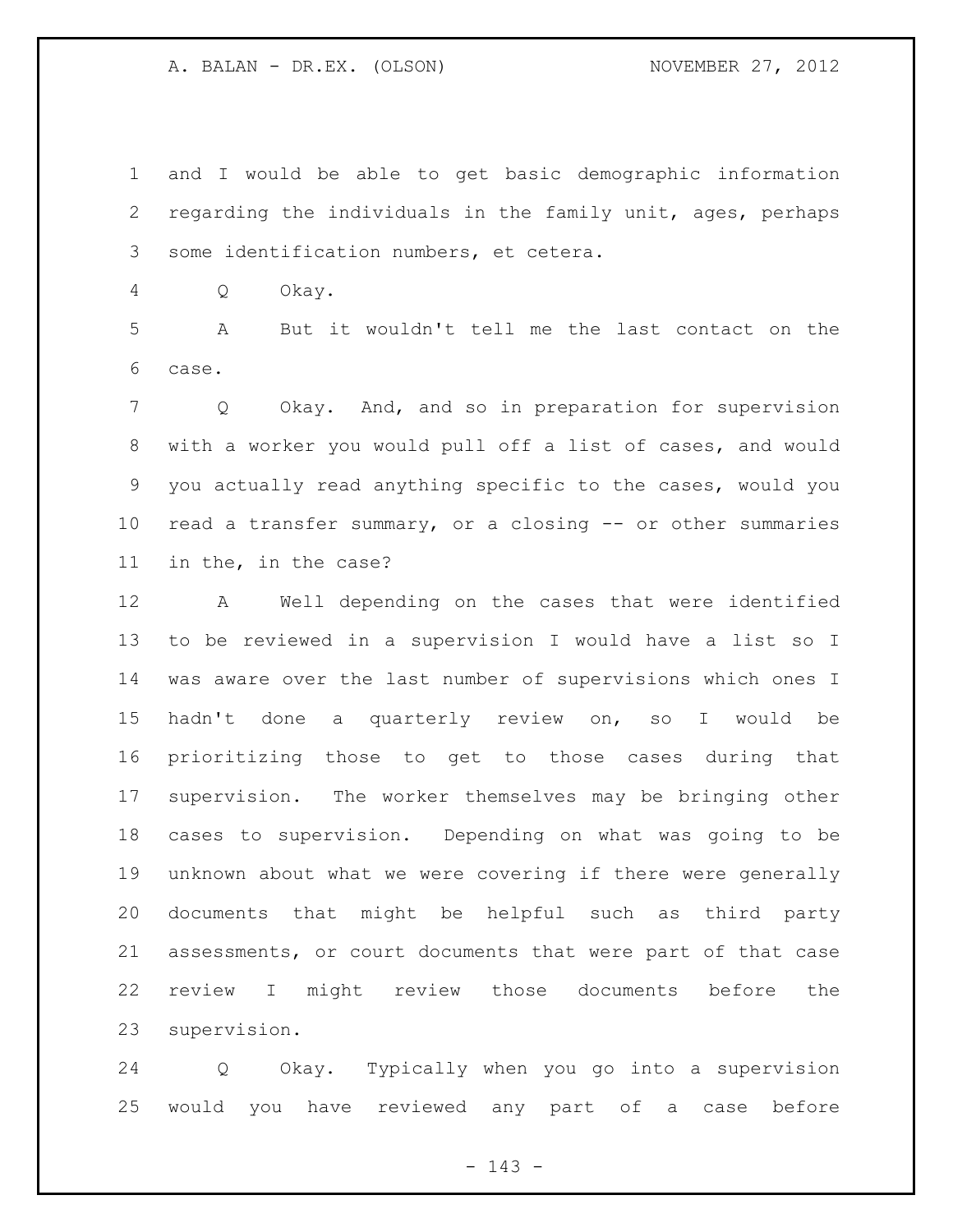discussing it with the worker?

2 A I may or may not have.

 Q Okay. And you said you wouldn't pick up a worker's file and just audit it to see whether they were taking proper notes, or having proper contact, that sort of thing?

 A No, there was no requirement to do that. Unless I knew that there was concern or a problem identified to me I wouldn't routinely do that.

Q You would not routinely do that?

11 A I would not routinely do that.

 Q And so then when it came to assessing whether or not your worker was meeting standards how did you do that?

 A That would be partly through the consultation and supervision process. You'd be reviewing the work that they were doing, were they attending to the requirements as outlined in the prior identified plan, were they maintaining contact, were they recording their notes, that kind of thing. You might discuss about that, as you did that in the supervision of that case. It would depend on what was being discussed.

 Q Okay. But would the information you were relying on come directly from the worker then?

A It would.

Q Okay. So you would rely on whatever the worker

 $- 144 -$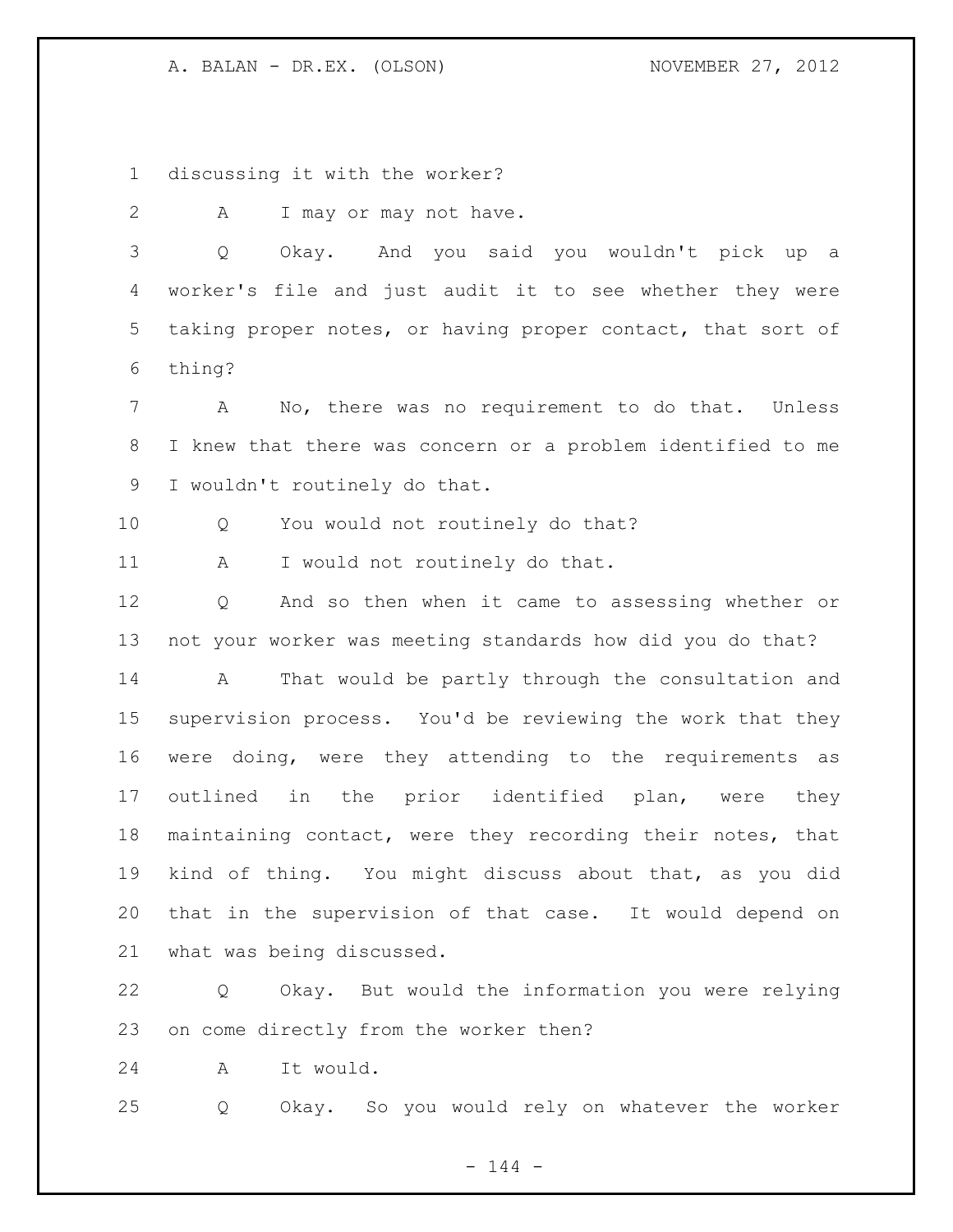told you in terms of the last contact, for example?

 A I would rely on that information unless I heard a concern from some place else, and I mean that does happen from time to time where someone may come forward with a complaint, or some other concern, so unless it came from another source my main source of information was the worker.

 Q Okay. When a new worker came into your unit, and we know that Ms. Chief-Abigosis came into your unit when, when she started, would she have been given, given a full case load right away?

 A Typically the process in having one worker leave and another one come on is looking at the, the social worker who's leaving their caseload to determine if there are any families that for reasons of safety or reasons of intensive service provision that's required, or complexity, that could not either, one, go to a new worker, or could not wait for a new worker to come on. There's typically a bit of a lapse between one worker leaving and another one starting of, of a few weeks.

Q Okay.

 A So there may be some of those cases that get moved and reassigned to another worker already on the service unit, so that would immediately reduce the caseload that's waiting for a new worker.

 $- 145 -$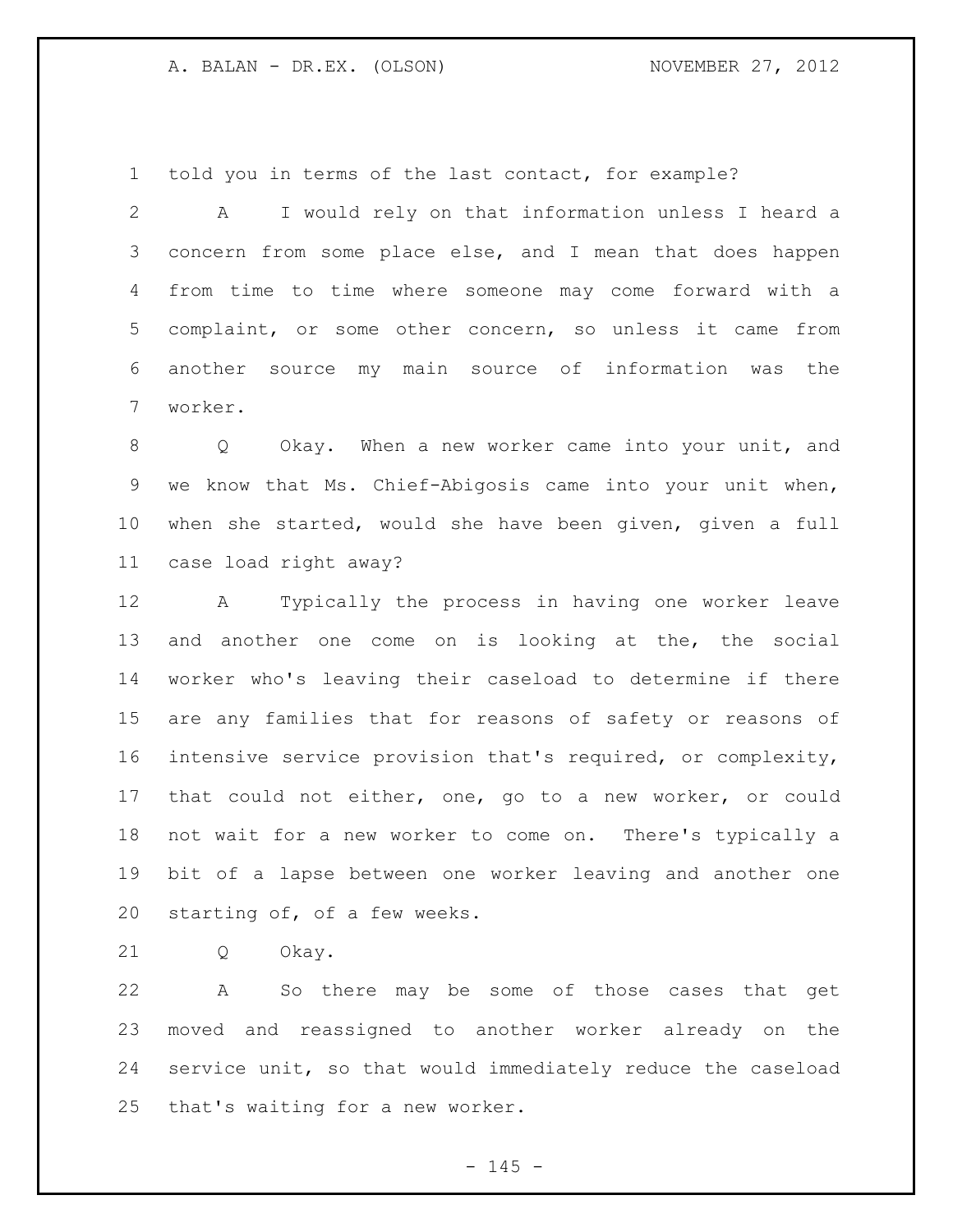Q Okay.

 A But typically when a new worker came on it was relatively quick that they would then start with that new caseload and they would generally assume those cases that were remaining from the worker that was leaving. Q Okay. So they would assume -- in this case Kerry-Lynn Greeley was leaving, Ms. Chief-Abigosis was coming and would, would Chief-Abigosis have assumed the work that Kerry-Lynn Greeley was doing? A It would have been her caseload that they would have moved into. Yes, Delores would have. Q I see. And was there any difference in terms of the caseload expectations? 14 MR. RAY: Just on the point that we're now covering it might be helpful to the witness -- there was an exhibit filed which showed the closing caseload of Ms. Greeley and another showing the opening caseload of Ms. Chief-Abigosis. It might -- it's an exhibit in these proceedings, I don't think it's a Commission disclosure. MR. OLSON: You're talking about 17? MR. RAY: Exhibit 17. Perhaps if the witness could be -- MR. OLSON: Sure. MR. RAY: -- referred to that it might assist in refreshing her memory, and she could be more specific.

 $- 146 -$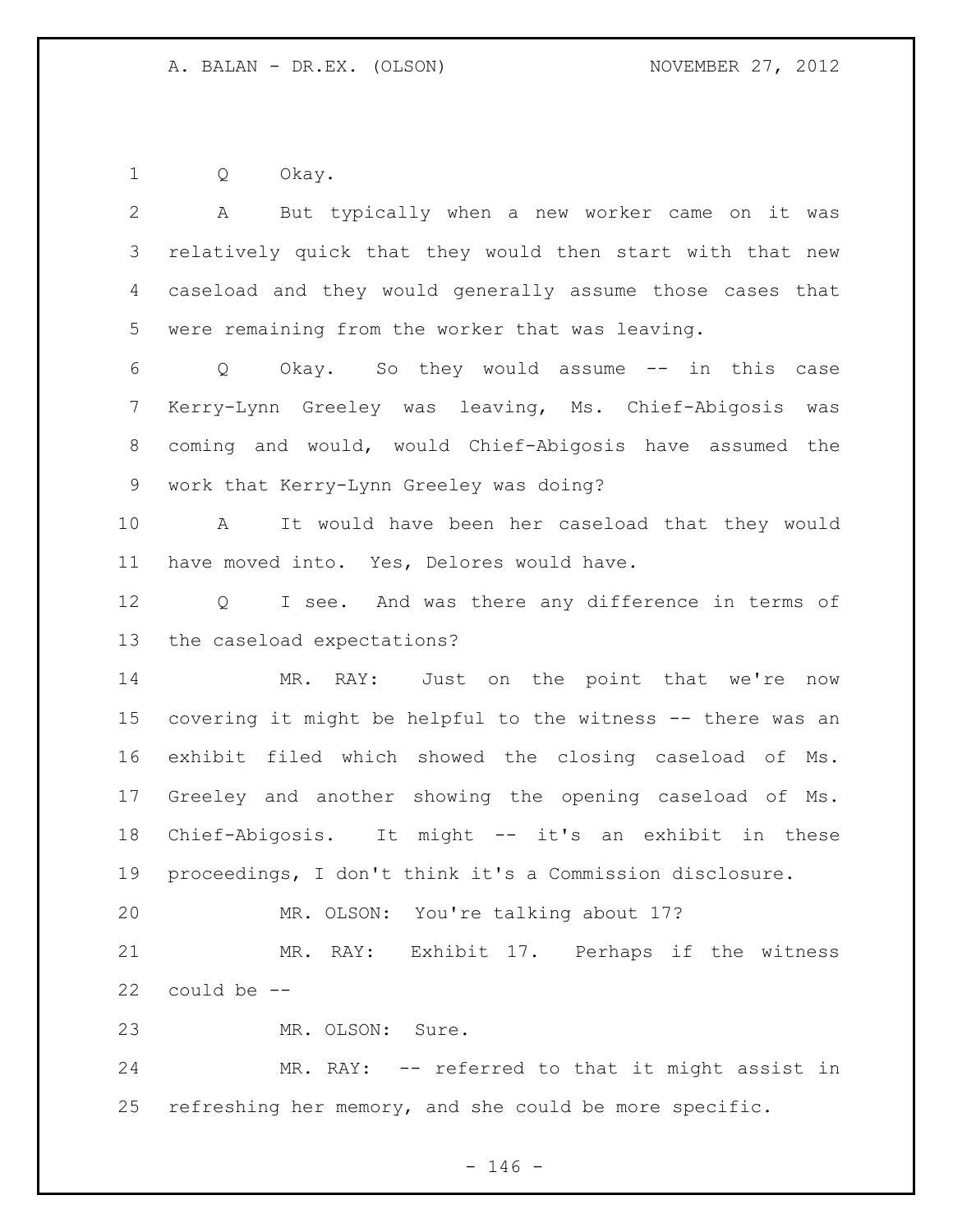BY MR. OLSON:

| $\overline{2}$ | So this is the exhibit your counsel's referring<br>Q          |
|----------------|---------------------------------------------------------------|
| 3              | You see the first page we're looking at here is Ms.<br>to.    |
| 4              | Chief-Abigosis' caseload. I guess the relevant caseload       |
| 5              | we'd look at would be the November 30, 2000 $-$ -             |
| 6              | Right.<br>Q                                                   |
| 7              | -- which would be the month ending when she<br>Α              |
| 8              | started. So she had 22 cases with 17 family units, and if     |
| 9              | we just want to scroll through to Ms. Greeley's caseload --   |
| 10             | THE COMMISSIONER: It was Exhibit 17 you said?                 |
| 11             | MR. OLSON: Exhibit 17.                                        |
| 12             | THE COMMISSIONER: Yeah.                                       |
| 13             |                                                               |
| 14             | BY MR. OLSON:                                                 |
| 15             | So here we have on page 4 is Ms. Greeley's<br>Q               |
| 16             | caseload. Now the relevant portion -- well you'll have to     |
| 17             | tell me. There's September 30, 2000 where there's 18          |
| 18             | cases, eight child-in-care files, for a total of 26 cases,    |
| 19             | and then below there October 31, 2000 there's nine cases      |
| 20             | with zero children in care cases.                             |
| 21             | But I would believe that the relevant one<br>A<br>to          |
| 22             | compare would be the September 30, 2000 caseload of 26,<br>SO |
| 23             | it does look that at the end of September there was<br>26     |
| 24             | total cases --                                                |
| 25             | Um-hum.<br>Q                                                  |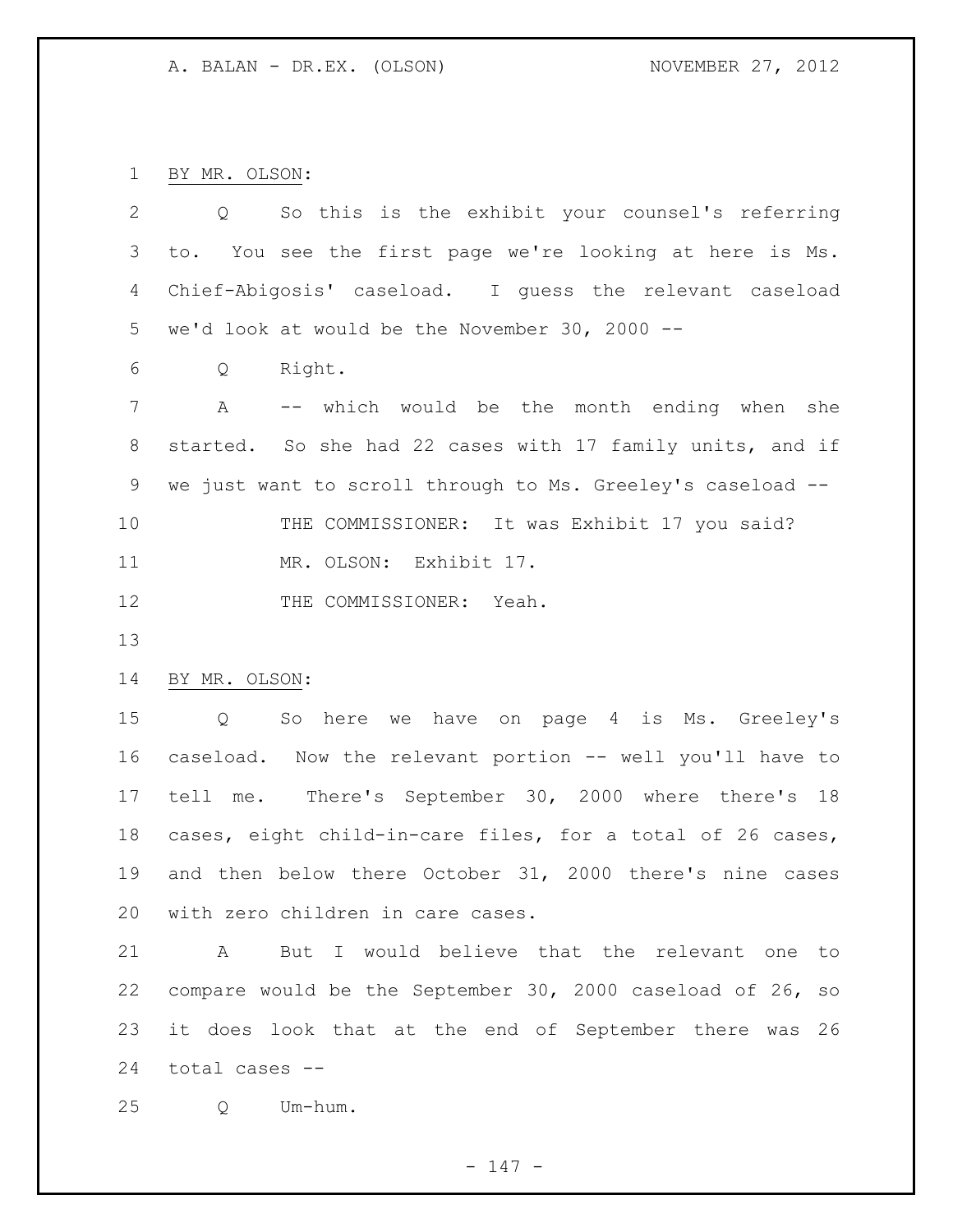A -- but Delores would have been assigned 22, so there was a possibility that four of those cases were reassigned and did not go forward to Delores. Q I see. A There's also the possibility they might have closed rather than needing reassignment. I wouldn't be able to comment specifically -- Q Okay. A -- but there is a difference of four. Q So in any event there were four less cases when Ms. Chief-Abigosis started? A Right. Q Okay. Other than that she would be carrying the same caseload as Ms. Greeley? A Typically, yes. Q Okay. And would that be the case even if a worker didn't have prior experience as a family service worker in Winnipeg? A Well I would be as a supervisor looking at the caseload that is waiting to be reassigned, and I would be having that in mind in terms of a new worker coming on. If there are some very complex cases or cases that do require a higher level of skill I would look at reassigning those within the service unit rather than to a new unit -- or to a new worker, so I would, I would take a look at that as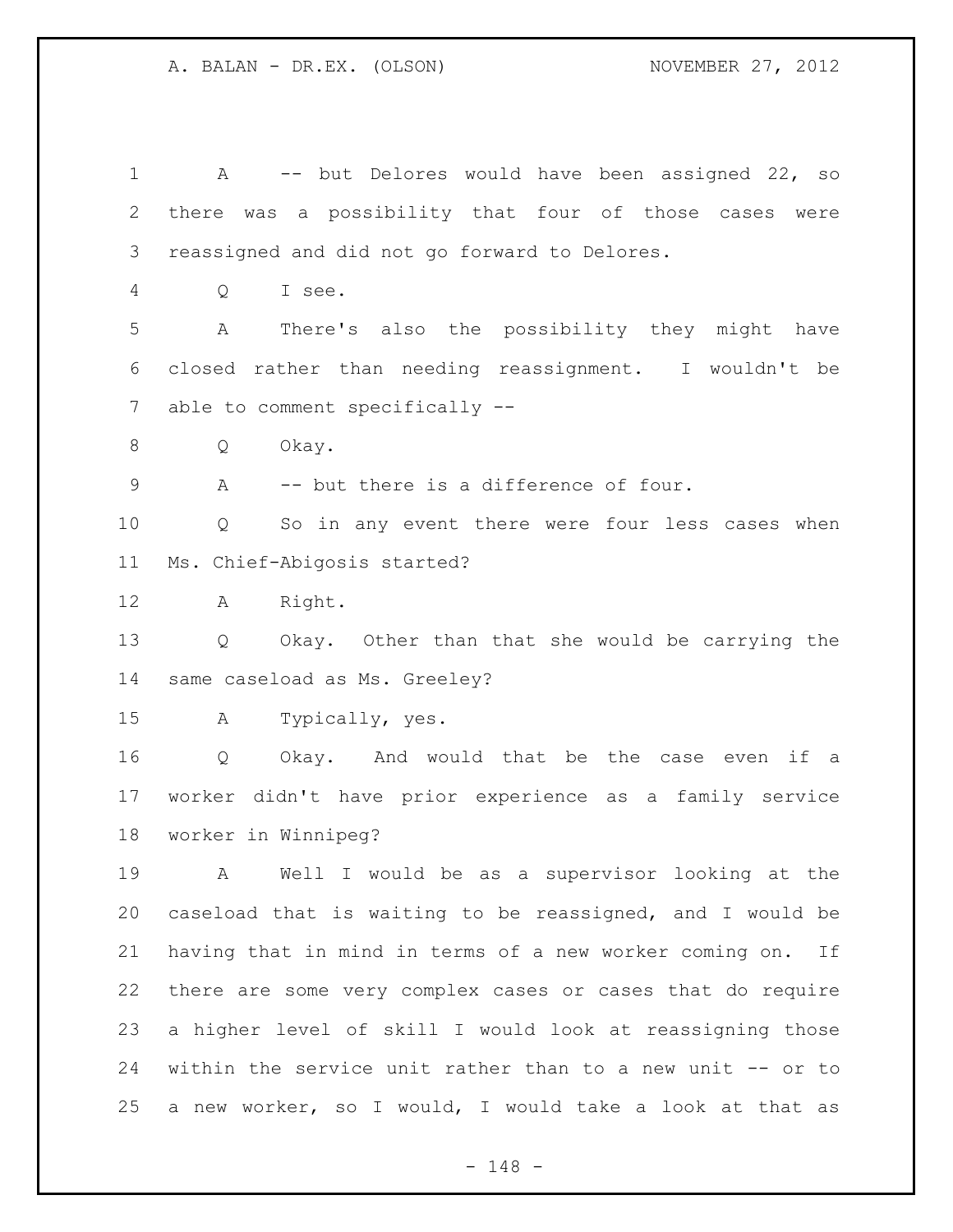part of the decision making in the transfer process as to whether or not those ones should specifically be going. It didn't mean that if a worker was leaving a caseload all cases had to go to that new worker. As a supervisor I could manage and reassign cases within my service unit to do some matching.

 Q Do you know if that, that occurred with Ms. Chief-Abigosis?

 A I believe that I would have done that process at the time that Kerry-Lynn was leaving and, and the new -- we were waiting for the new worker. I would have considered all of that in that process.

 Q And in terms of when a new worker comes on you don't really have any familiarity with that worker in terms of their capabilities; right?

A That's right.

 Q Is there a mechanism you had in place to assess during maybe an interim period how that worker was doing, and how they were managing?

 A Well all workers would start with a probationary period that was required within the agency, generally a six month period, but certainly dependant upon regular supervision with, with the staff member if it was seen that there were certain areas where there was a mismatch, or that they were not quite able to deal with a case, in this

- 149 -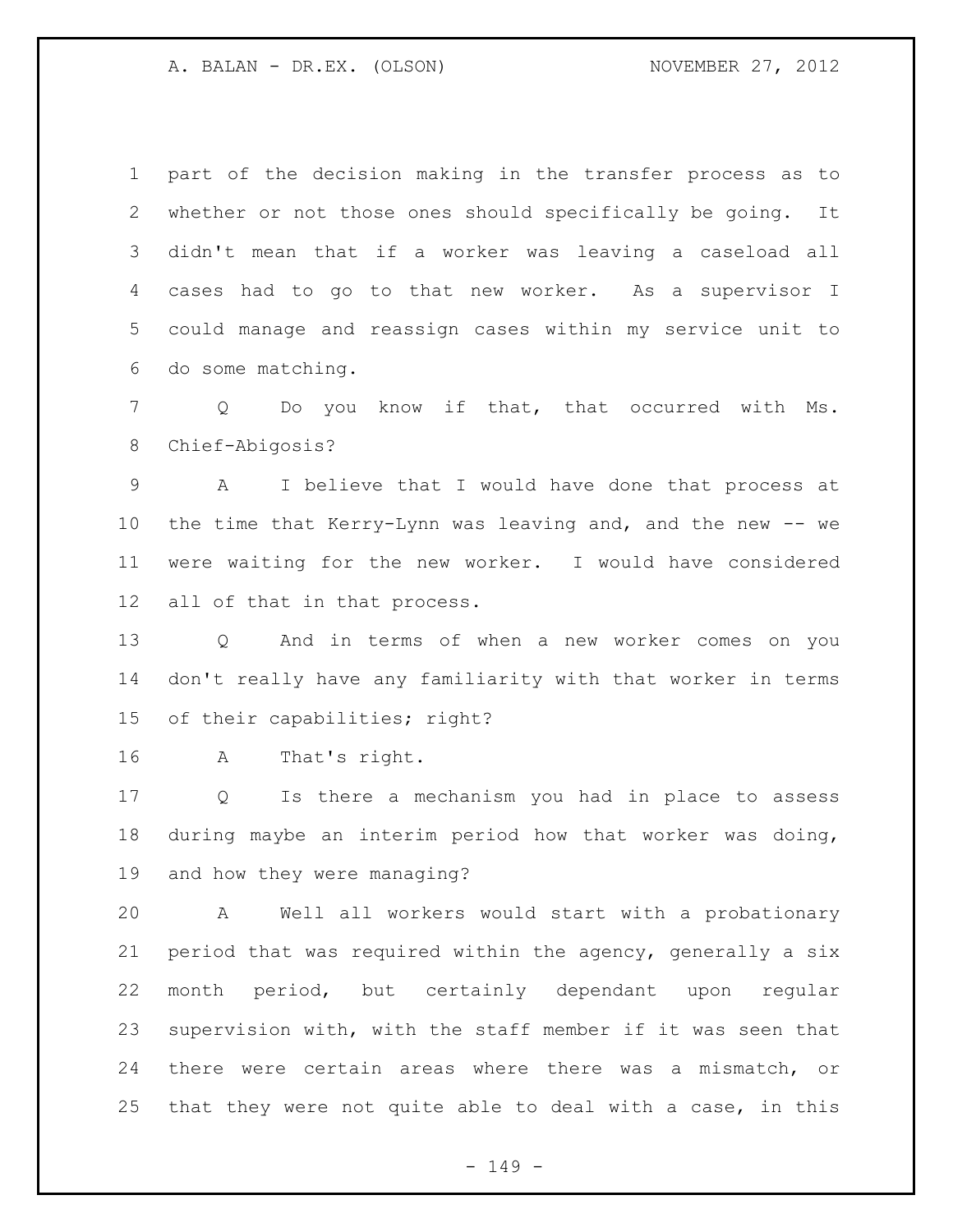circumstance I could reassign at a later time. Q Okay. And you said a probationary period, how long was that? A I believe that the probationary period was for six months. Q Okay. And aside from that period being called a probationary period was there anything that you did to ensure that the worker was able to manage a caseload? A Well outside of the bi-weekly supervisions and reviewing the work that they were doing, and talking with them, that was the primary way by which I was evaluating performance.

 Q Okay. And I just want to be clear. You said that -- I understand the supervision meetings, you've gone through them, but when you said reviewing the work they're doing you did say you didn't pick up a file to audit it; how, how else would you review the work?

 A That would be through discussing the, the work that they were doing in the supervision, what they were looking at. As a supervisor I was able to ask questions, so it's not only relying on what they were saying to me, it's also asking questions around who they've been talking to, what information has come forward, so it was an interactive process that was -- that would provide for information exchange, so I could then gauge as to what,

 $- 150 -$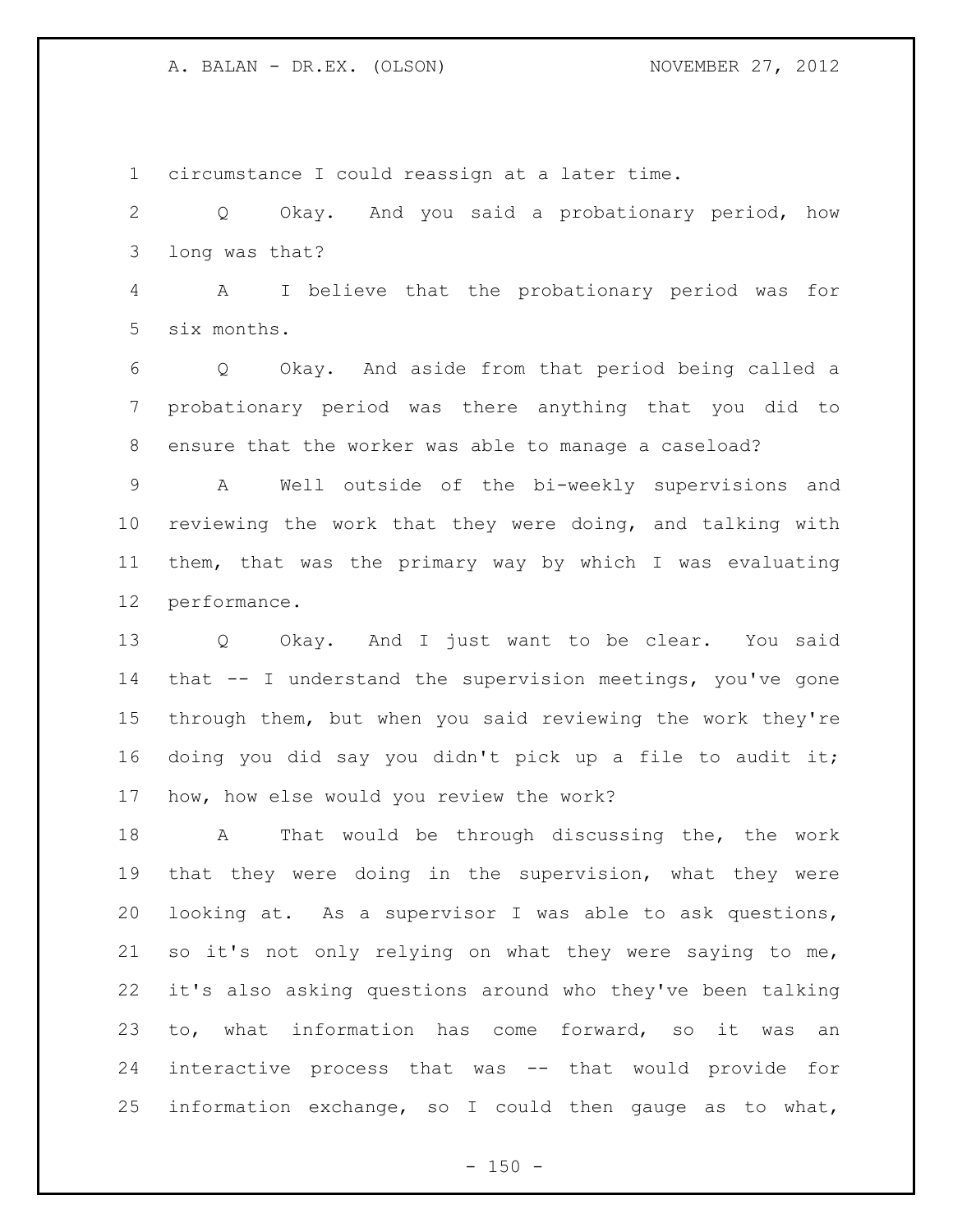what were they understanding about their role, what information were they collecting, what further information can I provide to them to assist them in doing their work.

 Q Okay. As a supervisor were there certain documents or processes that required your oversight and then signature?

 A Yes. There would be certainly transfer summaries and closing summaries required a supervisor approval.

Q Okay.

 A Apprehensions required a supervisory consultation and approval. Voluntary placement agreements and other documents such as family support service agreements those again required supervisory review and approval.

 Q And what, what sort of review, for example, would be required for a transfer summary?

 A Well, in terms of a transfer summary coming forward the documentation would be submitted to -- from the worker to the supervisor. The supervisor and, and this -- for example for myself I would already be familiar with the case from ongoing supervision with the worker, I would be reviewing the document to ensure that it was fully complete, that it contained sufficient information about 23 the history of interventions with this family, as well as the, the identified service goals and service plans so that it moving forward to a new worker that worker would have

 $- 151 -$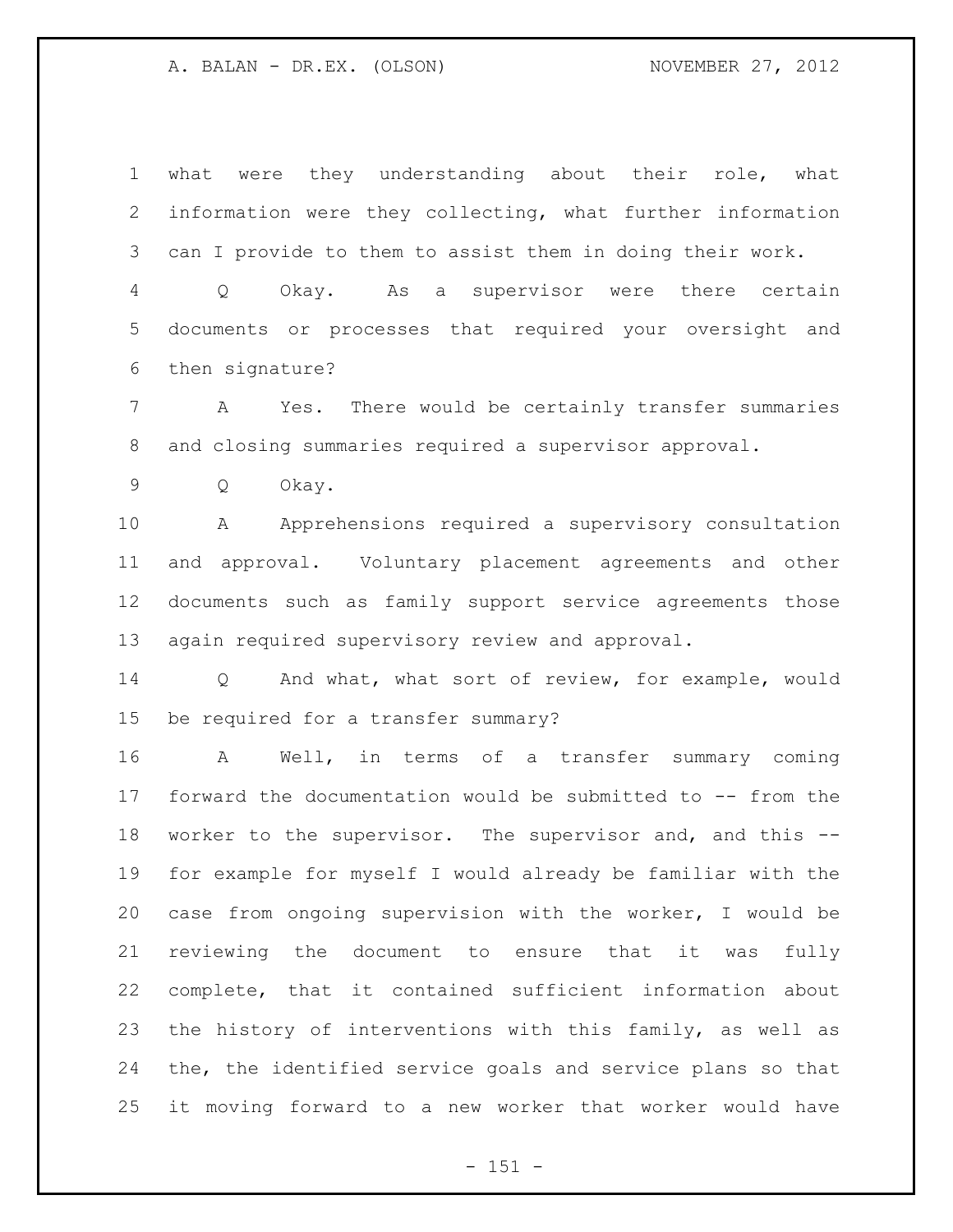sufficient information to begin working where the prior worker had left off.

 Q Okay. In terms of ensuring, for example, the information contained in the summaries, both relevant and accurate, was there anything you'd do in that respect?

 A Well I would be looking at what documents that they were referencing in their summary. Often times it was pulling forward information from prior summaries that they had received so that there was a continuation of information. It would be looking at the collaterals that were involved in associated reports to see if it summarized those reports in those, in those summaries. I'm not sure what other information you're asking.

 Q Well, would you pick up the file and review it before you signed off on a transfer?

 A Not, not routinely. Sometimes the transfer recording would come with the physical file, sometimes just the document would come, so it depended upon the nature of the transfer recording. I may or may not make a decision as to whether or not I want to review that physical file. I, I could review it, but I didn't necessarily like routinely review it.

 Q So in, in only certain cases you'd ask to actually see the file, the physical file?

A That's right.

 $- 152 -$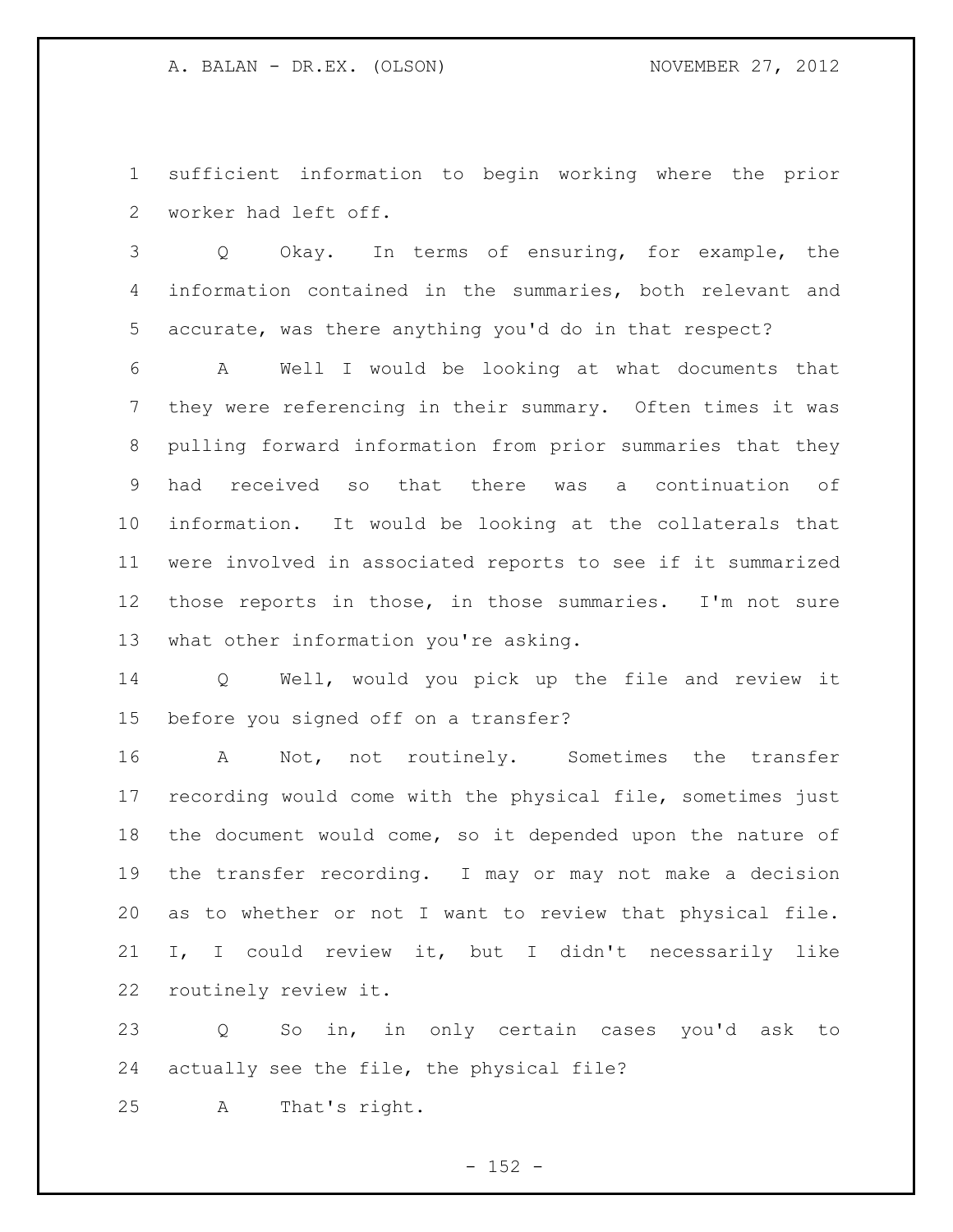Q Okay.

 THE COMMISSIONER: You could read the document you were signing off on?

 THE WITNESS: Right. I would read the transfer recording that I was signing off on, but I wouldn't necessarily correspond it to the physical file.

BY MR. OLSON:

 Q And in all cases you -- when you signed off on a document, whether it's a transfer, or a closing, or an apprehension or whatever, does that indicate that you approve and agree with whatever's there?

A That's right.

 Q Just in terms of risk assessments as a supervisor in 2000 and 2001 was the process of doing risk assessment something that you would have been familiar with?

A Yes.

 Q Okay. And how -- what would that involve at that time?

 A Well, the risk assessments that were being utilized by the -- by Winnipeg Child and Family in 2000 was based on the training that was offered through Core competency based training for workers that specifically where it was outlined, and it was more of a framework that was utilized, rather than a specific tool, so it would look

 $- 153 -$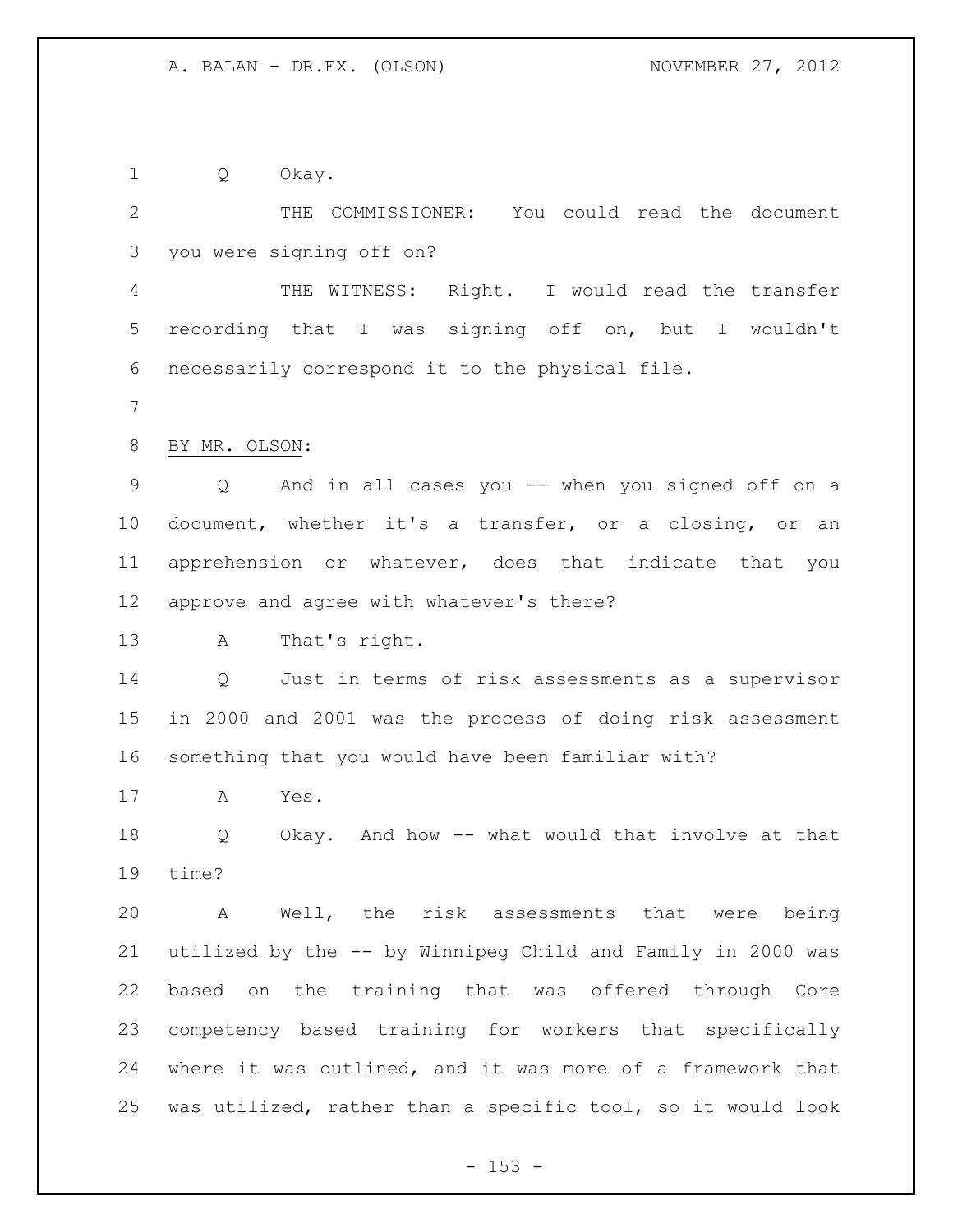at different risk factors, and it was really the process of looking, what are all of the different risk factors that impact on child safety and well being, what are the mitigating strengths that might be relevant in that situation, and then based on both the risk and the strengths there would be a determination as to the level of overall risk, and so that was a process that would be engaged between worker and supervisor through the process of reviewing information gathered what was known, perhaps gathering additional information, and would usually be documented somewhere within case notes, or on a transfer recording, or closing summary.

 Q And when you say it would be documented would you mean a worker would indicate, you know, this is a high risk situation now, or medium risk, or that -- would you expect that sort of documentation?

 A The statements of risk were often typically found on intake transfer summaries as part of their closing statement. It may also be found on, on other transfer or closing summaries, but within case notes it may or may not be there. Risk assessment was an ongoing process, it wasn't a one time activity so that as risk was being assessed, and as you were moving through case activities there may be unanswered questions or there may be, you know, just a documentation of what was being considered at

 $- 154 -$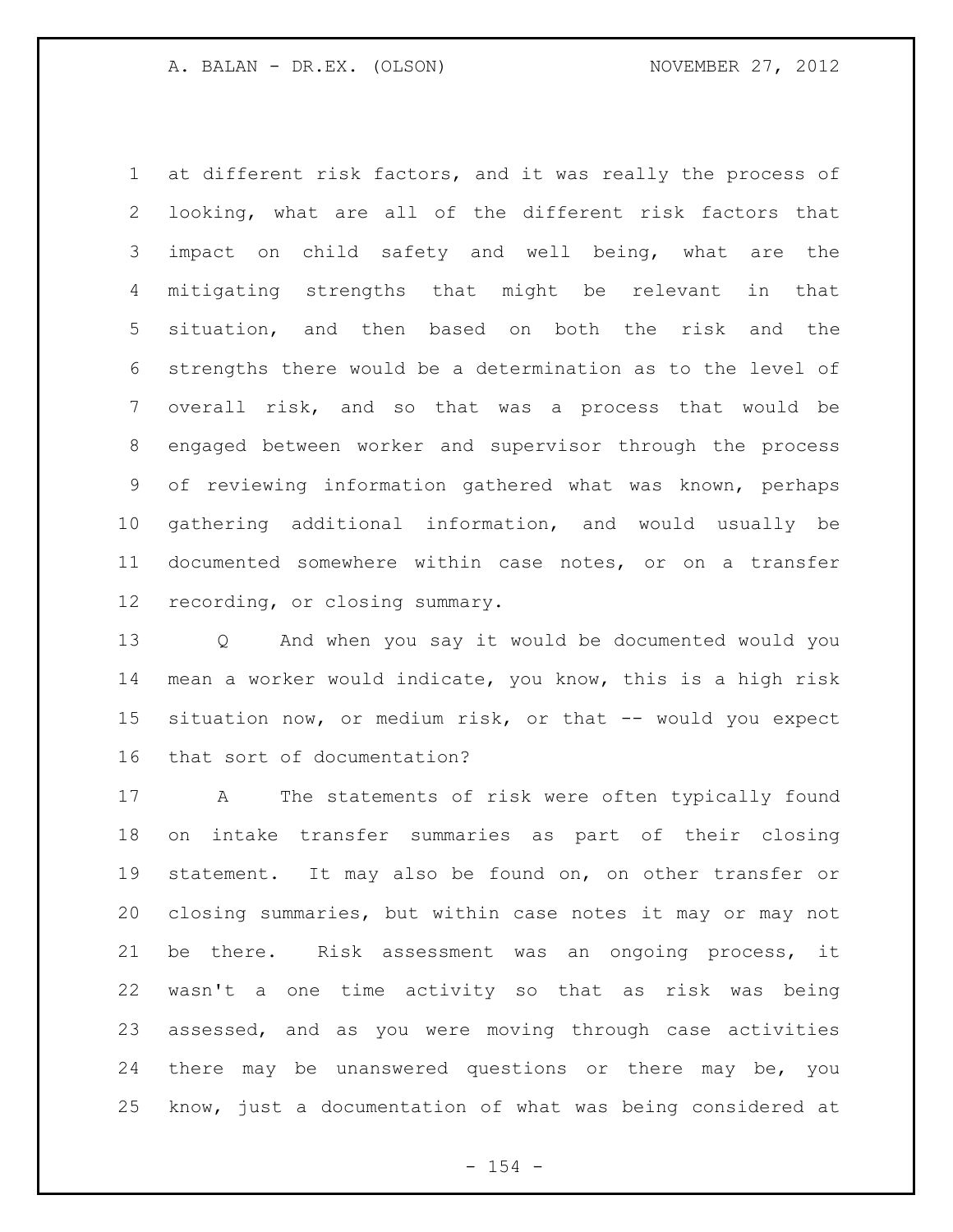that point.

 Q There was no formal risk assessment form at that time?

A No.

 Q Okay. And the risk assessment itself wasn't a formalized process then?

 A Risk assessment was described as a process that utilized this framework, and of what factors to consider in the process by which to do it.

 Q Okay. When you, when you look at risk, when you're doing the risk assessment, what is risk?

 A Well risk -- the risk factors that certainly we deal with on a regular basis within Child and Family Services are, are things that impact on children's safety and well being, and they can include a number of different things such as a child's age, for example, is a risk factor, the younger the child the more vulnerable the child. There could be -- so there are a number of child related factors, there could be a number of parent related factors so those can be things like substance abuse from misuse. It can be mental health or physical health concerns, and then there can be environmental factors as well which can include things like safety in the neighbourhood, it can include lack of supports or availability of supports and resources, those types of

 $- 155 -$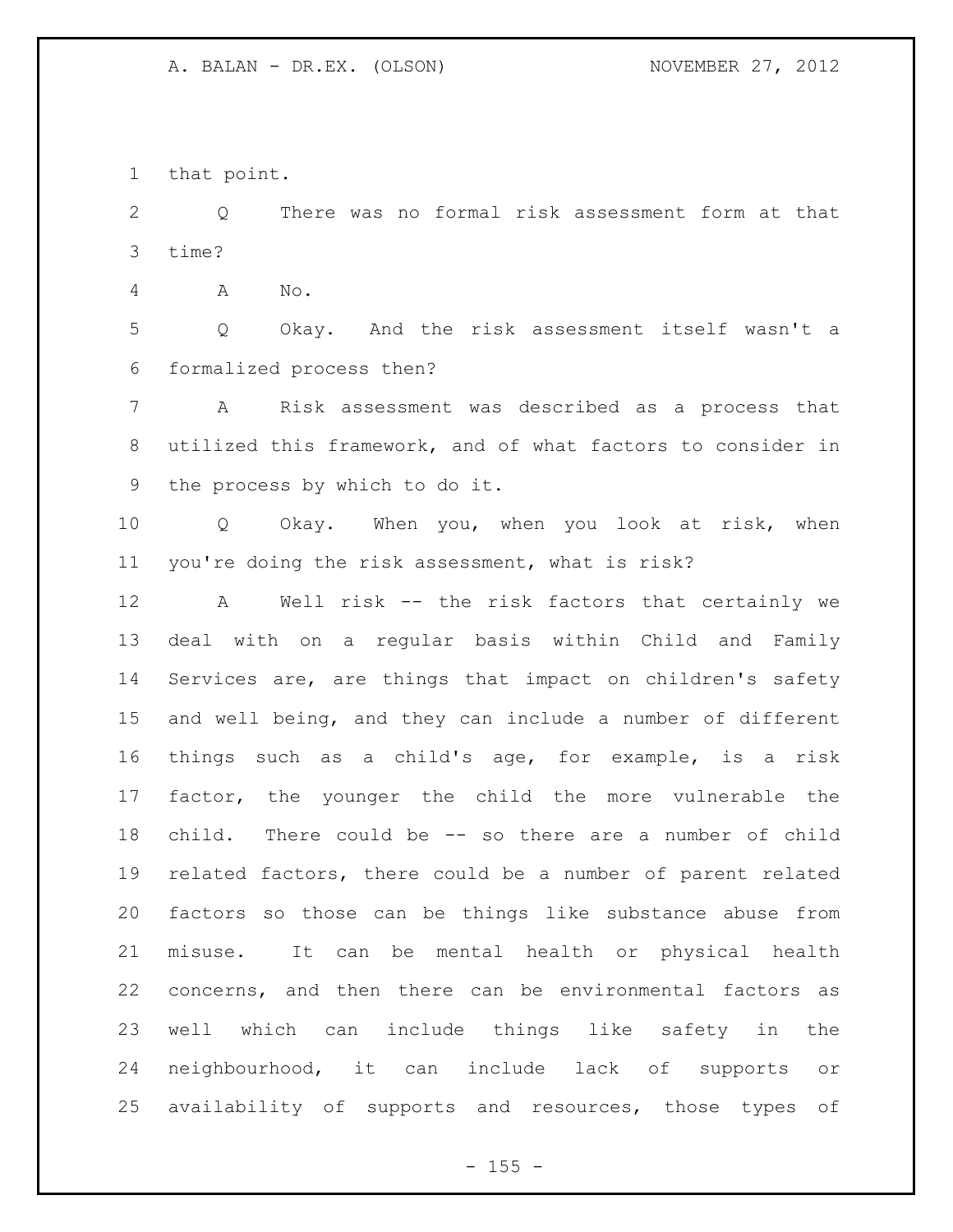things, so there are a number of different factors that interplay and that can impact on child safety and well being.

 Q Okay. So those are all factors, the child's age, a younger child greater risk, those, those are factors that go into the risk assessment, but when you're assessing risk what is it you're assessing, risk of what?

8 A Risk of harm, maltreatment.

 Q And is that immediate risk or, or long term risk? A You can assess both. You can, you can do some assessment of what -- is there some immediate risks, is there an overall risk. Usually they're determined -- safety assessments tend to look at immediate risk --

Q Okay.

 A -- and immediate safety, where a risk assessment will look at sort of the overall picture and a more comprehensive picture.

 Q So there's a difference between a risk assessment and a safety assessment?

A Yes.

 Q And is that something you would expect your workers to be aware of?

A Yes.

 Q Okay. Is that something you discussed with them in supervision?

 $- 156 -$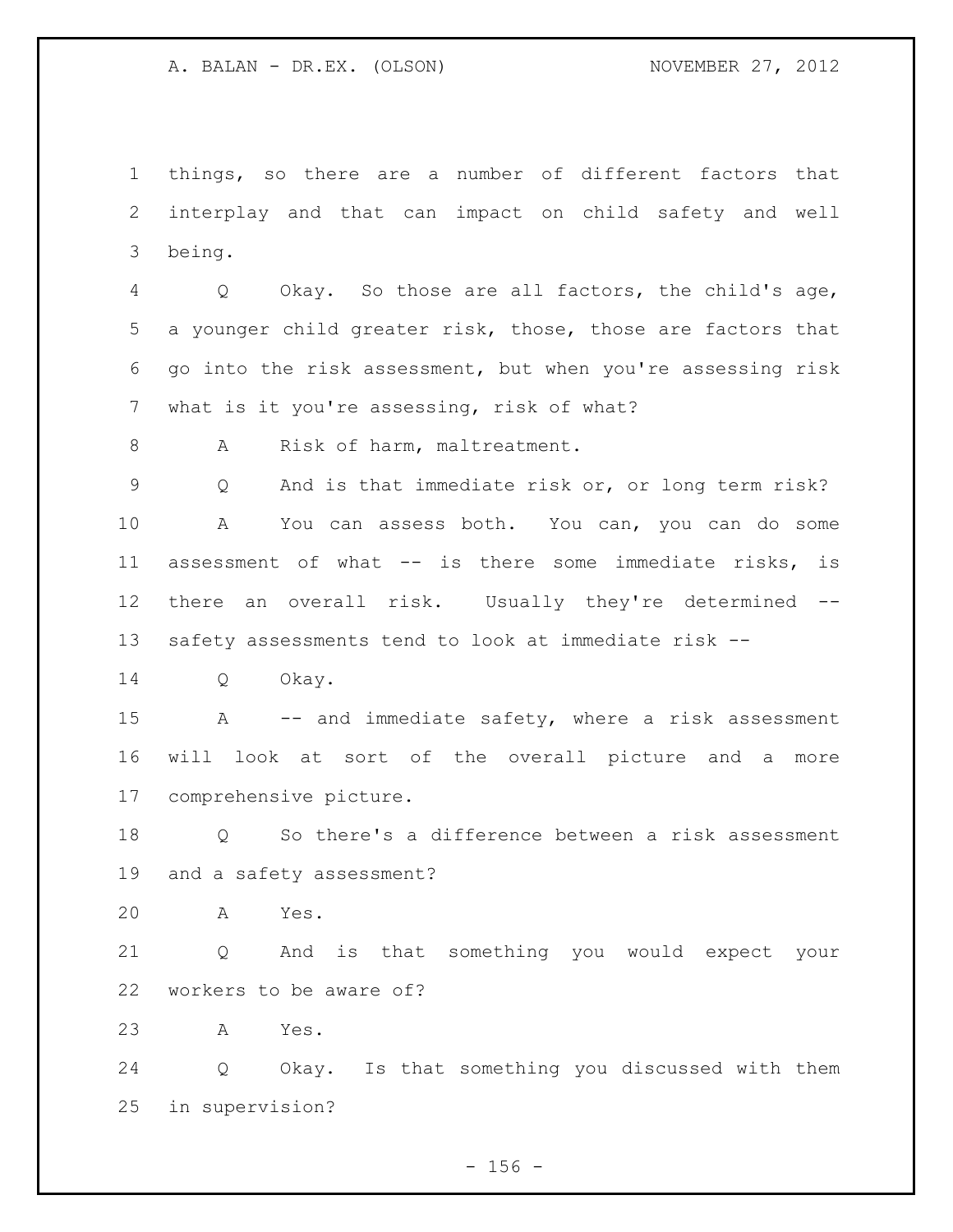1 A We may, yes.

 Q Okay. In terms of doing either a safety assessment or a risk assessment at what points would you expect that to be done by a worker?

 A Well, a safety assessment should be done any time that there's concerns around the immediate safety of a child. A risk assessment there were clearly times where that was indicated through standards, and those would include things like if there was a, a planned return of a child to the home, that you would need to complete a risk assessment. If there was a significant change in the composition of the family it may entail a risk assessment. Prior to a file closing there would be a risk assessment or a statement of risk, so there were expected points according to standards where a risk assessment was necessary.

 Q And when you say a change to the composition of a family what -- can you give me a couple of examples what you mean by that?

 A It could be some change to the marital relationship, so it could be a new partner, it could be a separation, it could be extended family now moving into the home and having an active role. There could be a variety of different factors.

Q And I take it what you're looking at then -- for

- 157 -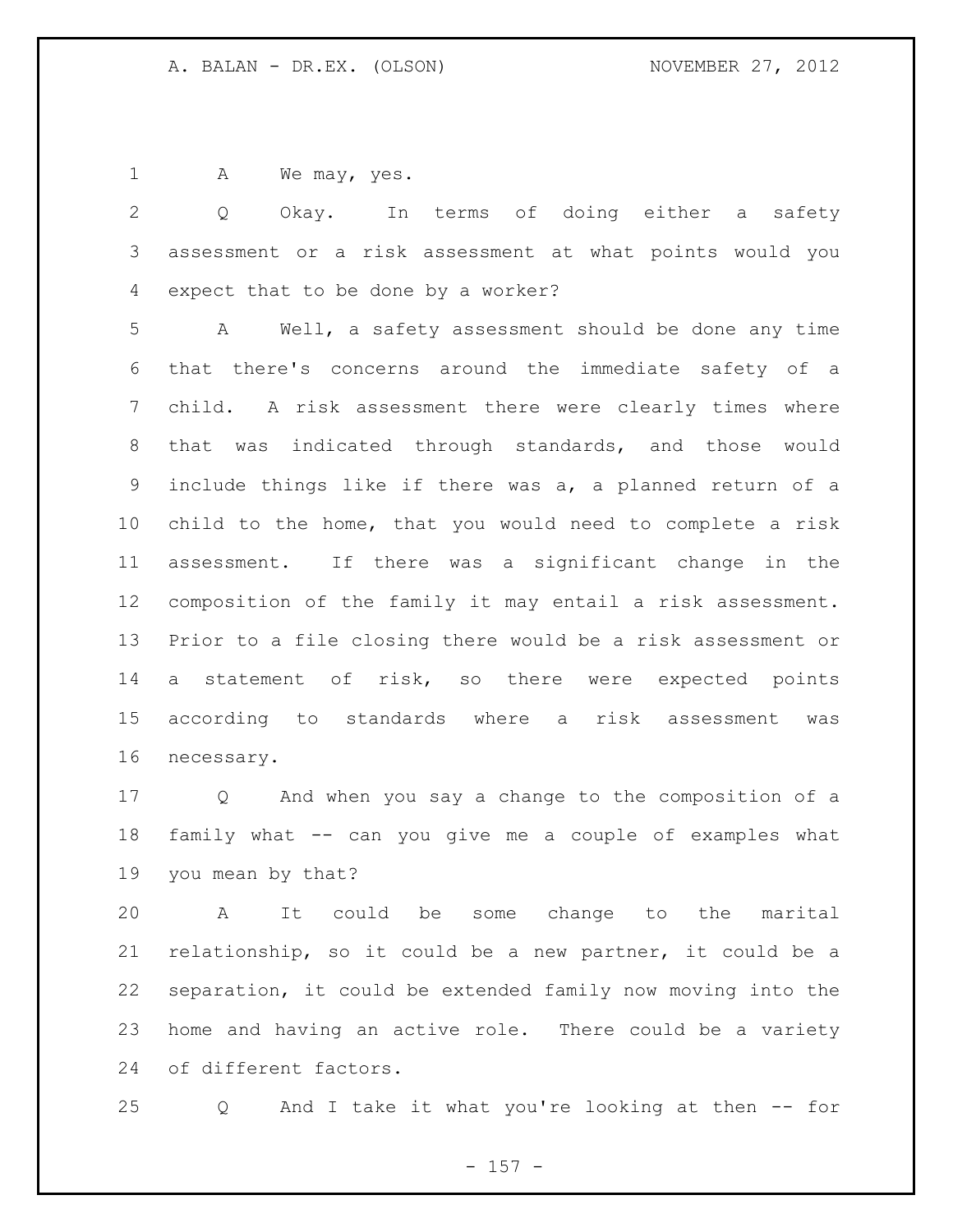example, if a new partner is introduced into the family you want to determine what that change does in terms of risk to the child? A It may, it may lead to a risk assessment. Yeah, it may be something to consider. Q Are the risk assessments or safety assessments mandatory at these points once you've identified them? 8 A Yeah, they would be, they would be required, yes. Q Yeah. A The standards would speak to when, when they are required, and those would be outlined -- in 2000 those would be according to the 1988 standards. Q Okay. But in your, your view, your understanding is that they would be required when those sorts of events occurred? A Yes. Q Okay. So the safety assessments are more of a short term immediate risk of harm to the child? A Yes. Q And what would be an example of a situation where you do a safety assessment? A There's a concern that comes in that there's people in a home that are drinking, that there's children in that home and that there's no one available to provide

safe care to a child --

- 158 -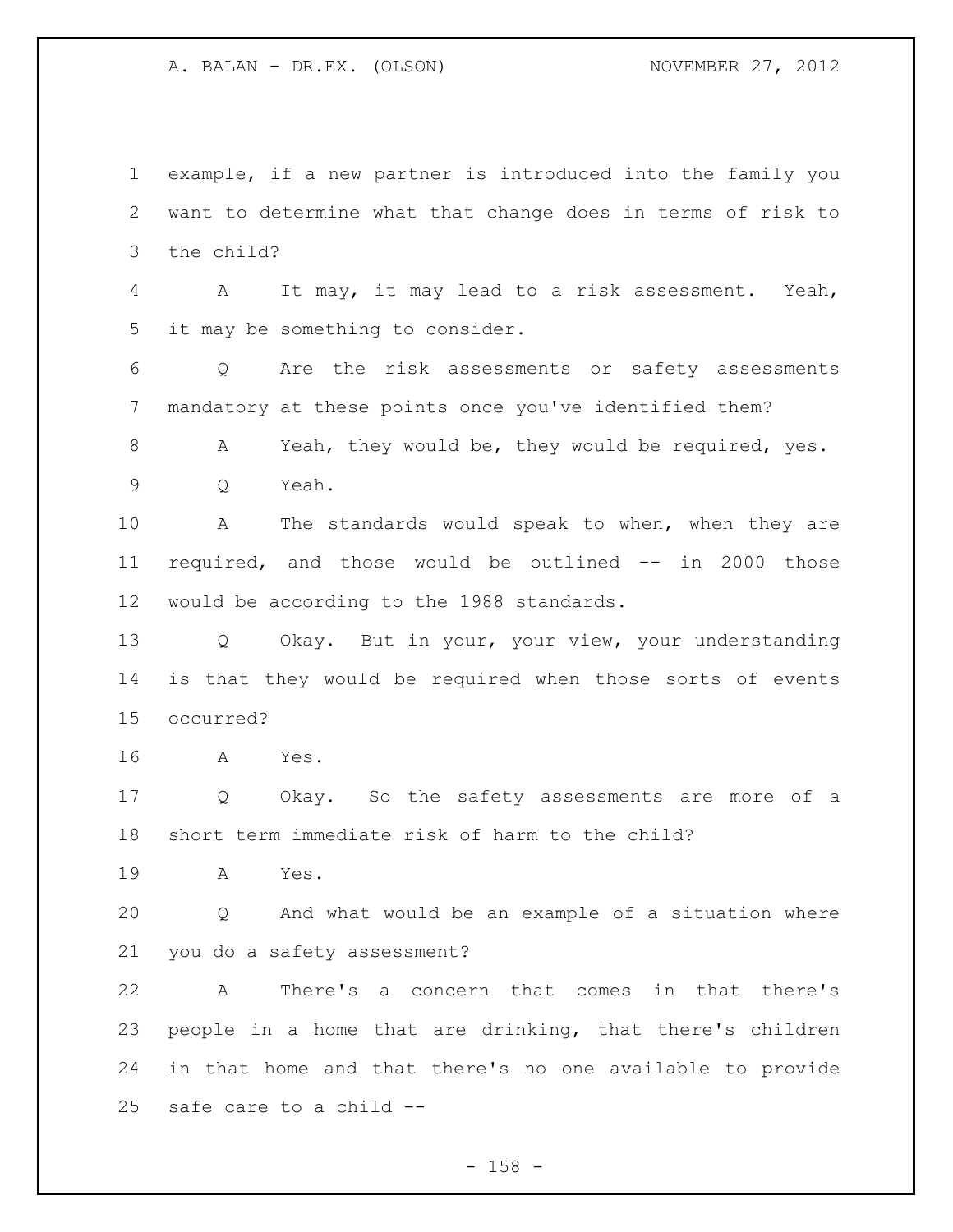Q Okay.

2 A -- or the children.

 Q Now, if a risk assessment, or a safety assessment, is required who would actually perform it?

 A That would be done by the worker in conjunction or consultation with their supervisor.

7 Q Okay. And that would -- would that be the case in, in all those situations we talked about before, for example, a change in the composition of the family, other, other circumstances like that?

A Yes.

 Q And so you as a supervisor were involved in, in doing the risk and safety assessments then?

 A Yes, at particular points in time if there were safety concerns, or if there were case activities that were required that would lead into a risk assessment then I would participate in that process. Now a worker could start that process and start gathering information to pull that information together, but it was required to be brought forward for supervisor review.

 Q So you would always at least review the -- what the -- how the worker assessed risk or safety?

A Right.

 Q Okay. In, in terms of caseload if you looked at Ms. Greeley's caseload and Ms. Chief-Abigosis' caseload do

 $- 159 -$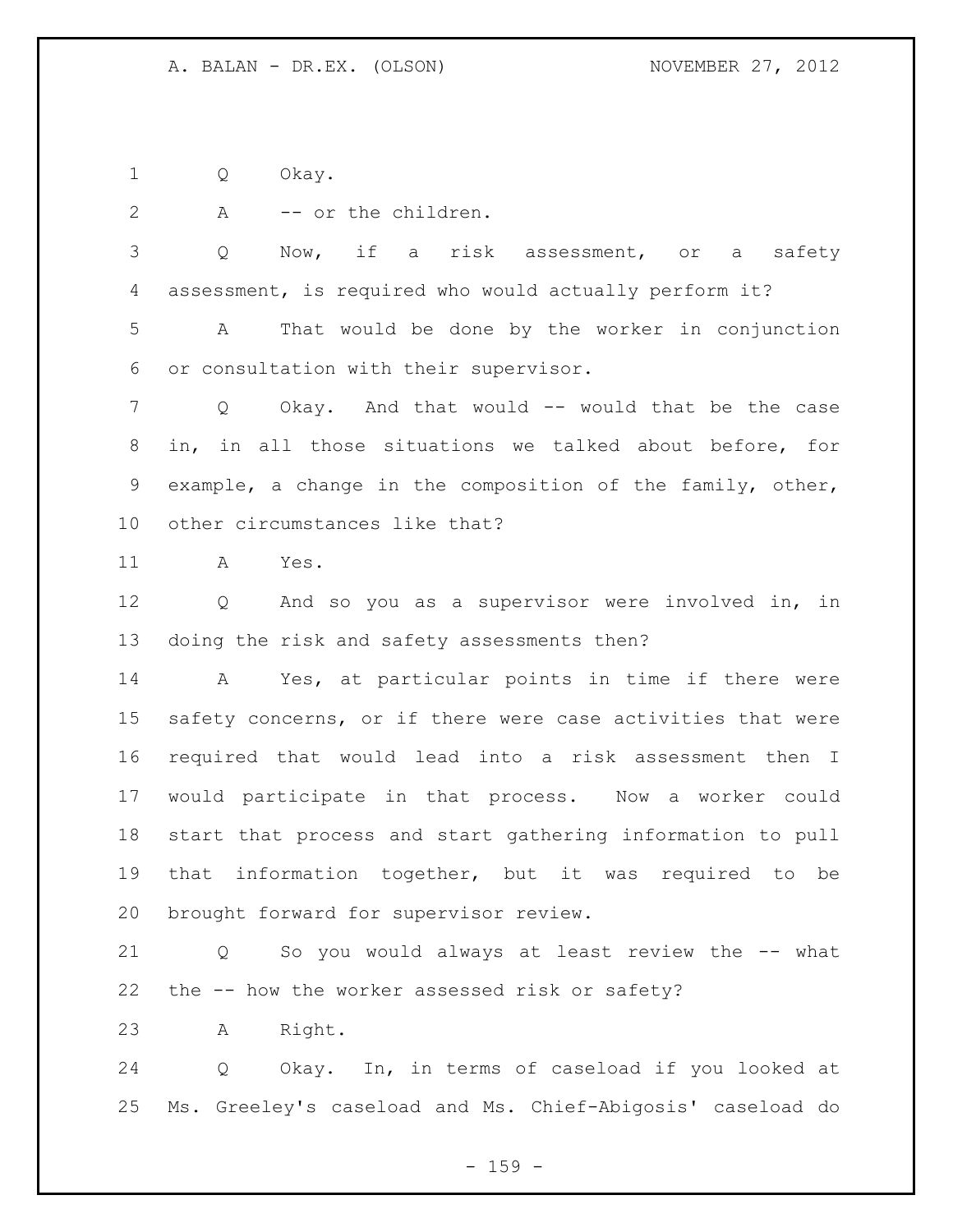you, do you know what the average sort of caseload was for the workers that you were supervising?

A I had, I had approximated between 30 and 35.

 Q Okay. And you've had a chance to look at exhibit 17, and according to your review of that document is that fairly consistent?

 A It appears a little lower than, than what I had imagined if they were at -- I think Delores was at 22 and that it could be as low as 26, so it's a little bit lower 10 than I had, had approximated.

 Q Okay. So some workers had a bigger caseload, some had a lesser caseload?

13 A That would be accurate.

 Q Okay. Are you able to comment on caseload in terms of manageability at the time?

 A Well I think that it would, it would have been described at the time as a heavy caseload, and, and certainly child welfare work is demanding work. I think workers attempted to manage with the resources that they had.

 Q Do you think the caseload would have impacted the delivery of services to clients?

 A I'm, I'm certain that workload -- or caseload size does impact on ability to provide service. It would depend on -- each individual worker would have to be looked

 $- 160 -$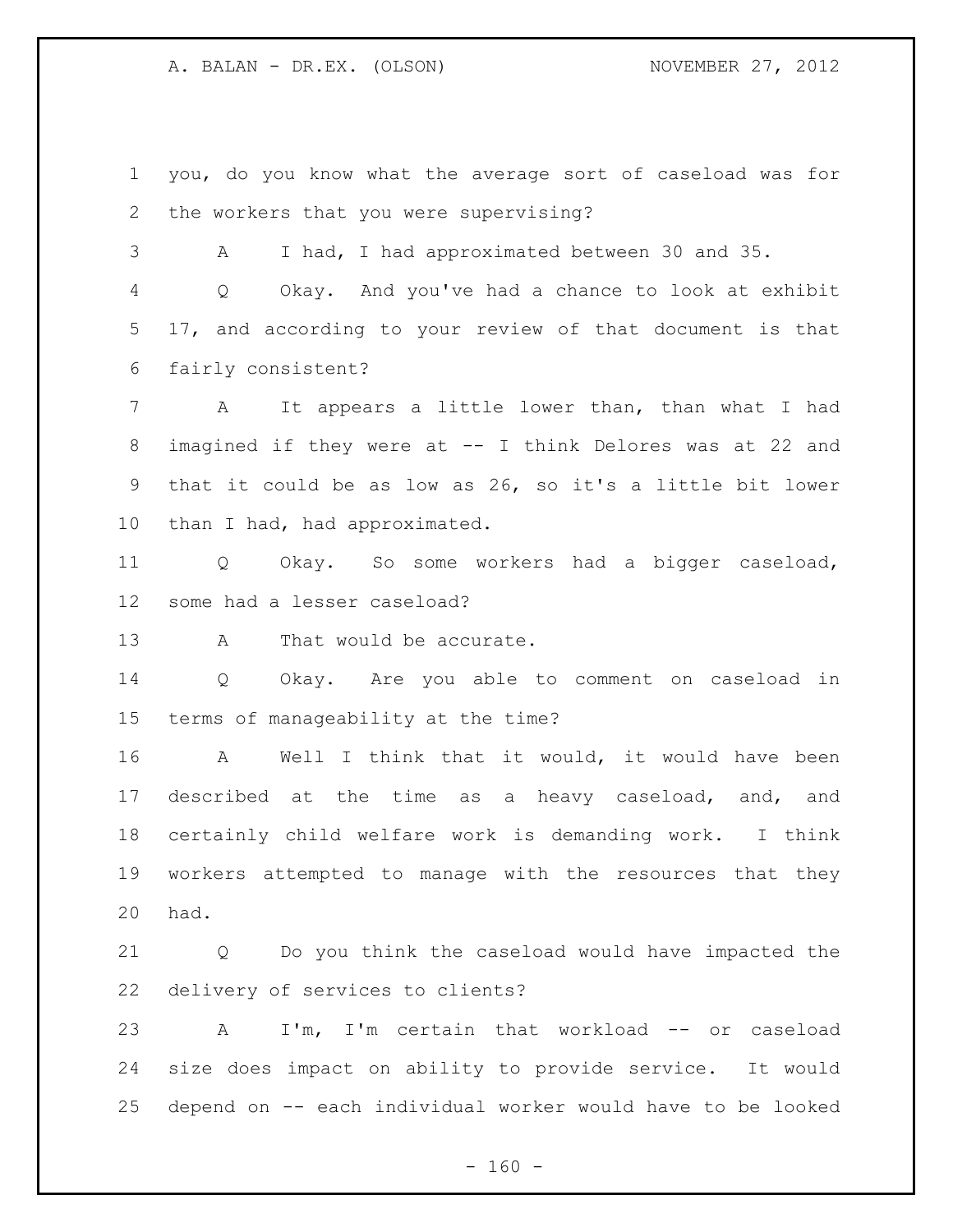at individually and uniquely to determine the extent to which it was impacting.

 Q I guess at the time that you were a supervisor, at the time we're talking about your involvement in this file, you were managing I think you said about seven workers?

A That's correct.

 Q And you must have had -- you must have made some assessment as to how each worker was doing with their caseload?

 A Yes, I would have been doing that ongoing as part of my responsibility to ensure that people were able to manage, and that would include whether I was assigning more cases to a particular worker, or whether I would be assigning to others dependant on how they were doing.

 Q That would be one of your responsibilities as would be sort of looking at caseloads and determining whether or not the person was managing with them, and 19 providing the services that were required; is that ...

 A Well, I would be talking to them about that and certainly looking at their caseload size. I mean I would be also looking at a number of other factors as well, that it's not just the case numbers on a case load, it's looking at the activity on certain cases, and, and whether or not cases are actually active, or whether they're awaiting

- 161 -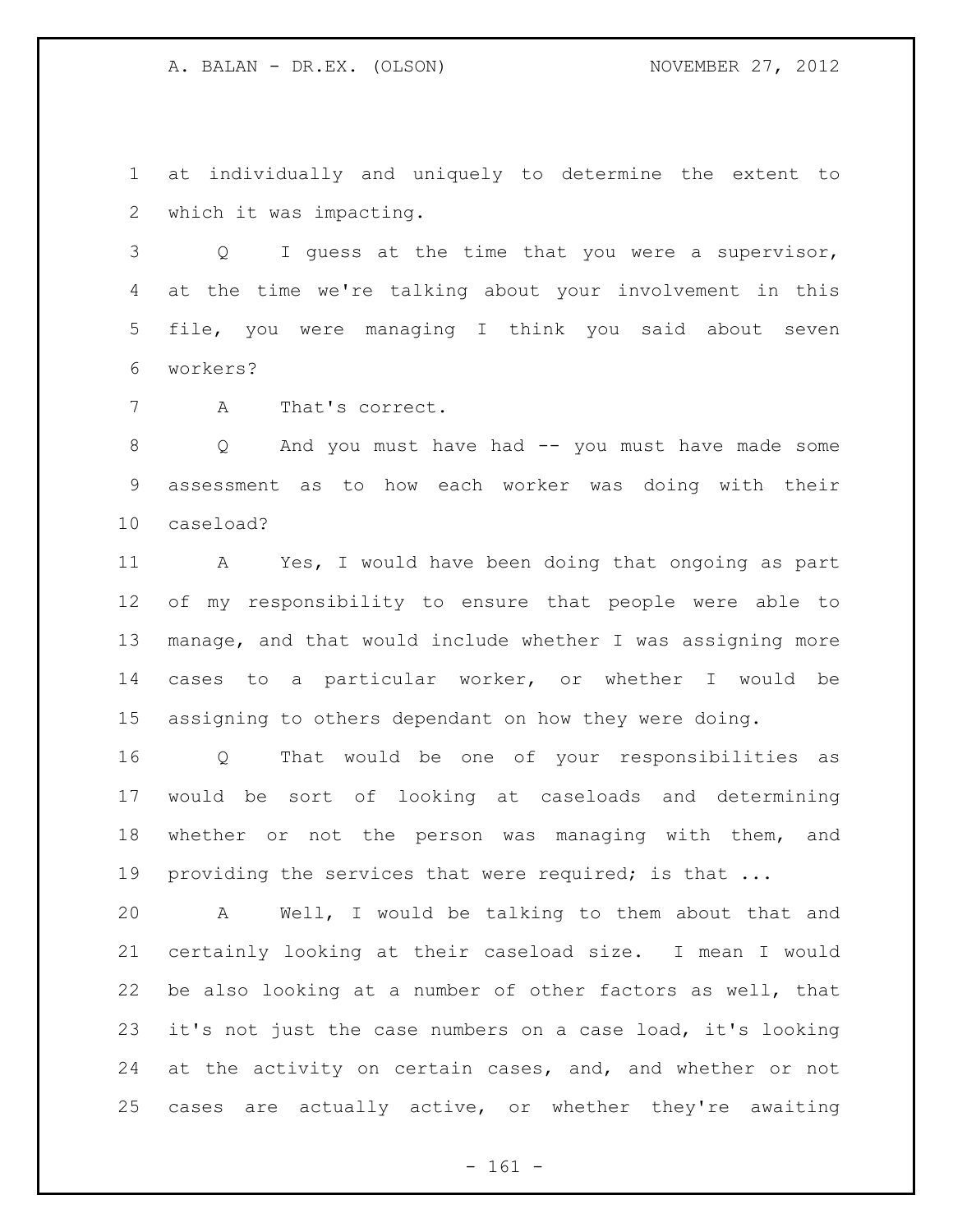closure. A worker may have 40 cases, but only 30 of them are active and 10 are awaiting closure, and awaiting paperwork, where someone else may have 30 very active cases, so numbers are a part of that, but speaking with workers about the actual nature of the cases, and how that is impacting would also have to be taken into consideration.

 Q Is workload a topic that would come up during supervision?

 A Yes, I think that we would talk. I'm not sure that we would talk every supervision about that, but that would certainly be a topic we could -- we would talk about.

 Q Was it -- would you describe it as a typical topic that would come up?

 A I think people were always talking about how did they best meet their work expectations and work demands, and, and -- well not talking about caseload sizes or anything, but in talking about how they were able to -- what they needed to do, and how they were going to do that that would all be a part of talking about workload.

 Q Okay. With respect to Ms. Greeley you supervised her for a period of time?

A Yes.

 Q And do you ever recall her telling you, you know, my caseload is just, just too heavy, I can't do what I need

 $- 162 -$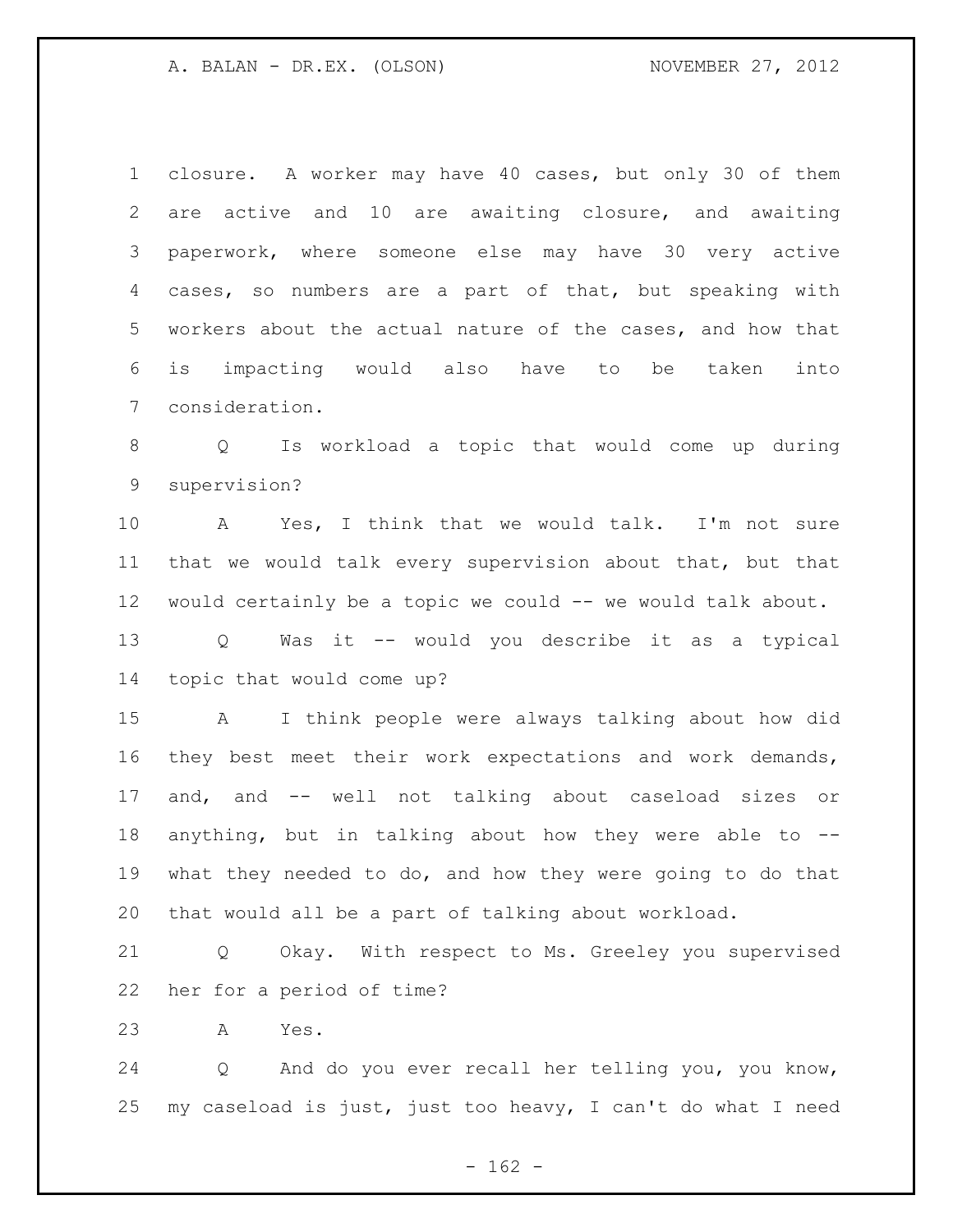to do, anything like that?

 A I wouldn't -- I don't recall anything. Q Okay. And what about Ms. Chief-Abigosis, do you recall that being a concern of hers during supervision? A I, I don't recall her saying that. Q And if a worker did, did say to you while you were a supervisor, my caseload is too heavy, my workload is too much, what would you do with that? A Well, I would certainly have more discussion and conversation with them about that to look at what it is that they found was problematic, what they felt that they were not able to attend to, or to complete. I would look at different strategies around how we could help to manage some of that work, what additional resources we might be able to provide to them. Workers were able to do things such as take paper days to try to catch up on some of their administrative responsibilities. There may be some task reassignment that may need to happen, but I would certainly engage with staff if that was identified by them as a problem, to look at how do we resolve that.

 Q Okay. So if that was brought to you as an issue you would take certain steps to try to ameliorate that problem?

A Yes, I would.

Q Okay. Do you, do you recall the date that you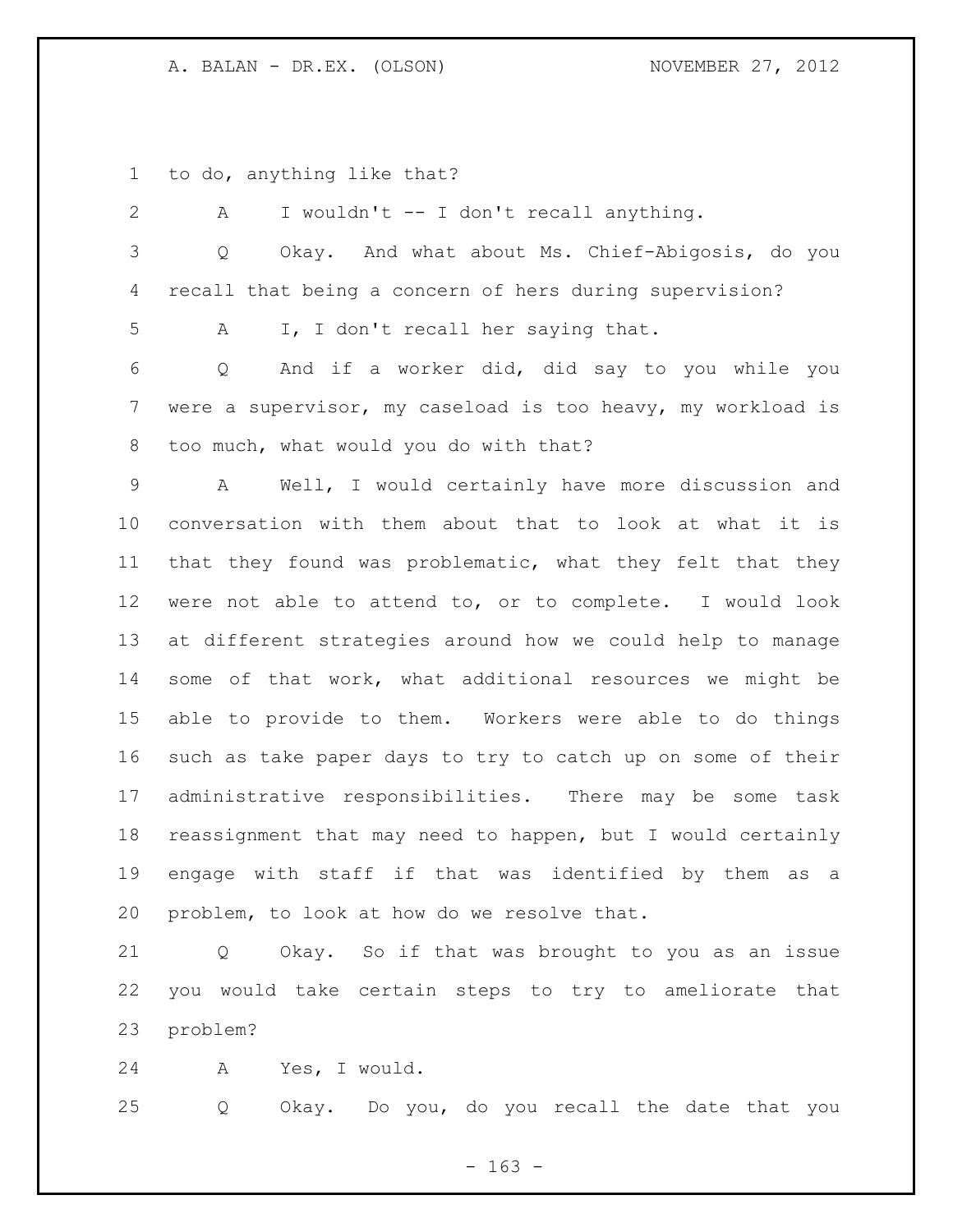assumed Ms. Hanson's position? A I know that it was early to mid July. I don't recall the exact date in July. Q And July of what year? A Two thousand. Q July, 2000, okay. And so we heard that Ms. Greeley worked until October, 2000? 8 A Yes. Q Okay. So you supervised her for that period of time? A I did. Q And then there was a bit of a gap until November 15th, I believe, when Ms. Chief-Abigosis started; does that sound right? A I believe it was around November 14, 2000. Q That she started? 17 A That Delores started. Q And then you supervised her from that point until a point when Ms. Hanson came back? A Right. Q And do you recall when Ms. Hanson came back? A I believe it was around June 1st of 2001. Q Now, do you have any independent recollection of your involvement in this case? A No, I have very limited independent recollection.

- 164 -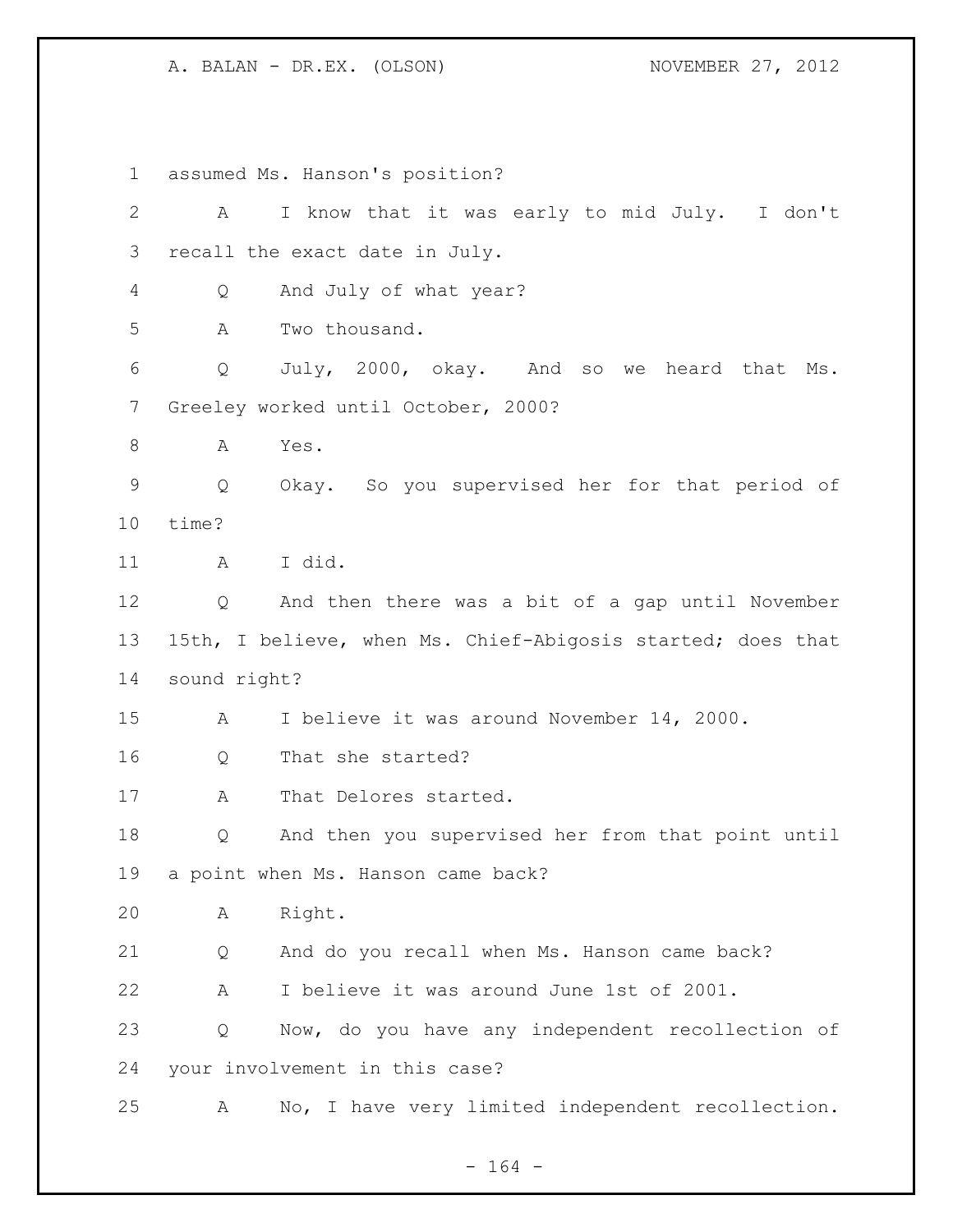I, I did recall one piece of information that was not within this case -- the information that was provided to me, but most of my recollection was based on the notes that have been provided, and the file information.

 Q Okay. And just so I don't forget to ask you later what was that one piece of information you do recall?

 A It was a conversation that I had had with Delores 8 Chief-Abigosis shortly after the birth of where I did recall independently having a conversation with her about the scheduling of a follow-up visit to the home to do further assessment as to how the family was managing, and specifically asking her to wait a few days for them to settle back into their routine, so that they were not in transition when they were -- when she was out to do that assessment so --

Q Okay.

 A -- and that was not documented anywhere, but I did recall that independently.

 Q And is there any reason why that stands out in your mind?

 A No, I don't, I don't have any way of knowing why that particular incident stood out in my mind, but it was something that I did recall.

 Q Now it appears from the documents and from Ms. Creeley's evidence that she already had conduct of Samantha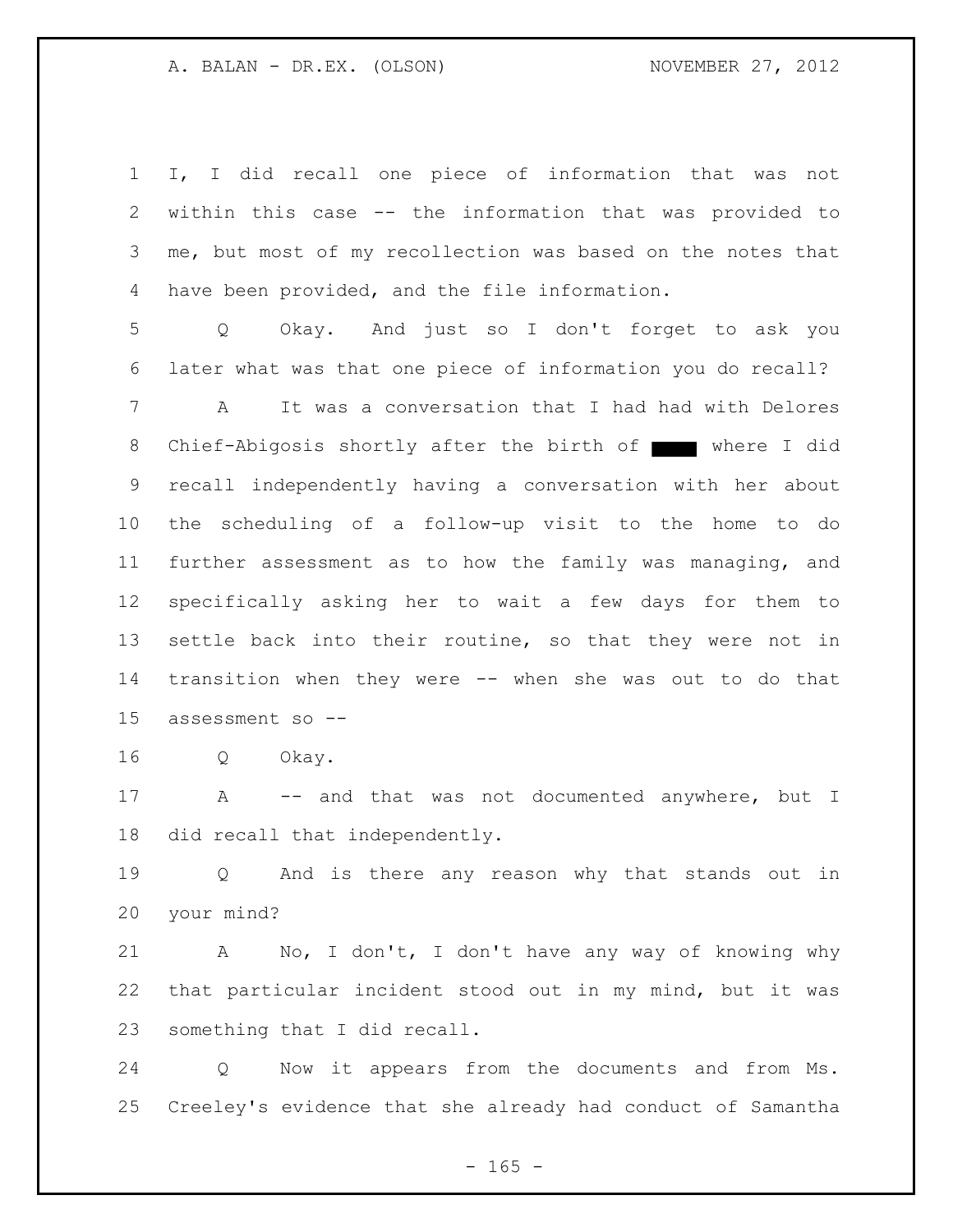Kematch's file when you began as her supervisor?

A Yes, that's correct.

 Q And when you began as a supervisor did you review any part of Ms. Kematch's file?

 A I would have reviewed only the supervisory notes that would have been left by the prior supervisor, but not the actual physical file.

8 Q And these supervisory notes were they the same, the same type of notes you described that would be kept in a binder?

 A Yes, they would have been in a binder in Lorna Hanson's office, organized by the worker's name.

 Q Okay. So Ms., Ms. Hanson, when you came on as a supervisor, did she have essentially the same practice that you had in terms of keeping case specific supervisory notes in binders?

 A Yeah, she would have had a binder for each worker with their case supervision notes.

 Q Okay. And so that would have been the case for this file, Samantha Kematch's file?

A Yes.

 Q Okay. And do you have a recollection of actually reviewing those case specific notes?

 A I believed that I would have. It was my usual practice to look at the prior supervisory direction that

 $- 166 -$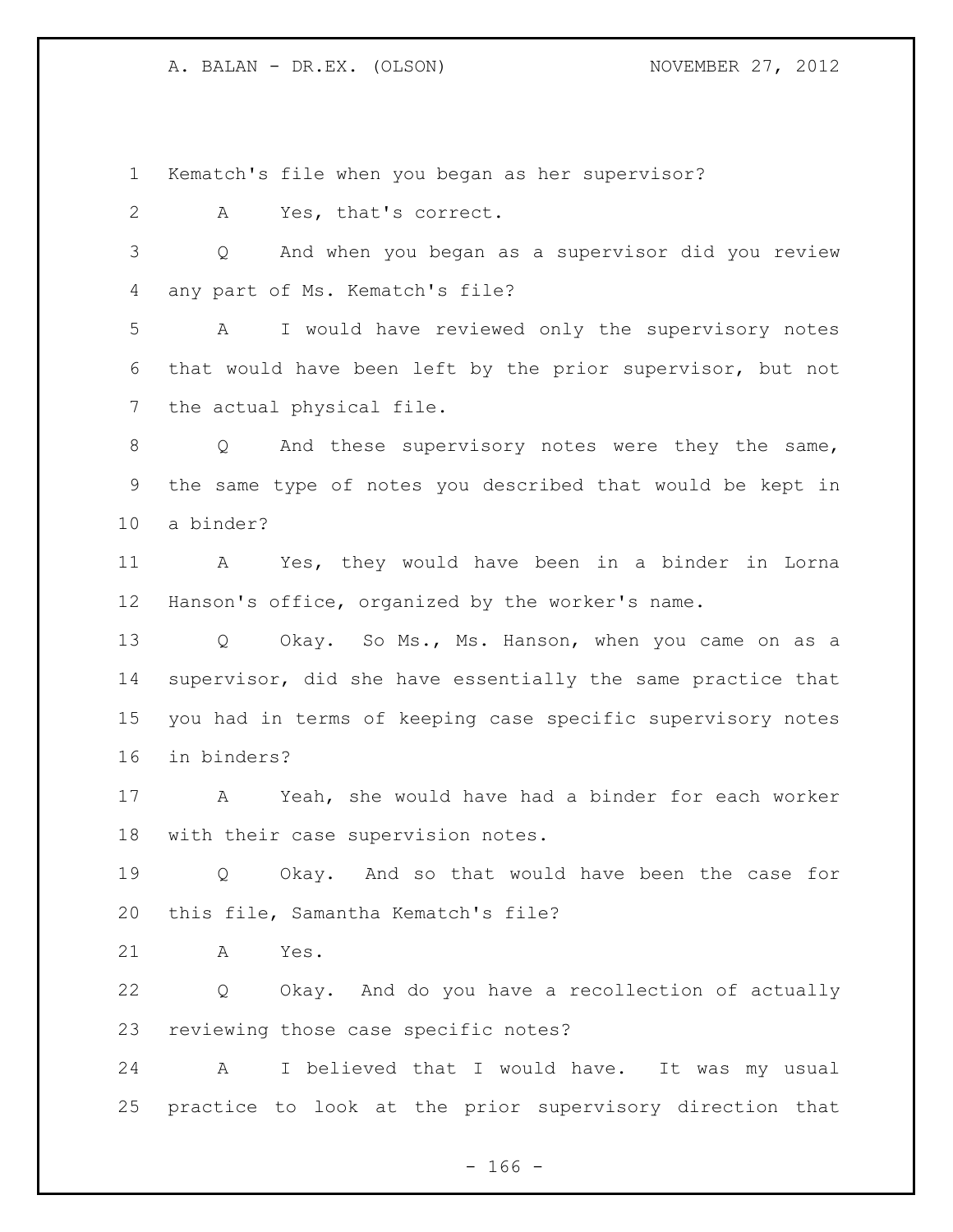had been given on cases that were already open to the service unit when I arrived.

 Q Okay. And aside, aside from, from those supervisory notes would you have looked at any other part of the file, the Samantha Kematch file?

 A Not prior to meeting with Kerry-Lynn. I, I would -- my usual practice was to meet with the worker and to discuss the case, and then based on our discussion I may request certain information to look at, but I would have looked at the supervisory notes.

 Q Okay. Now, we don't have, we don't have those notes; right?

A Right.

14 Q You haven't seen them?

A No.

 Q Would they discuss things such as a background of the family, and the --

 THE COMMISSIONER: What do you mean, as far as you know they're not available?

20 THE WITNESS: That's right.

 MR. OLSON: And just, just to be clear, for the record, there is an admitted fact by the department that the supervisory notes, which would be these types of notes that the worker is referring to, would exist at one point, they have not been located, and they can't be located.

- 167 -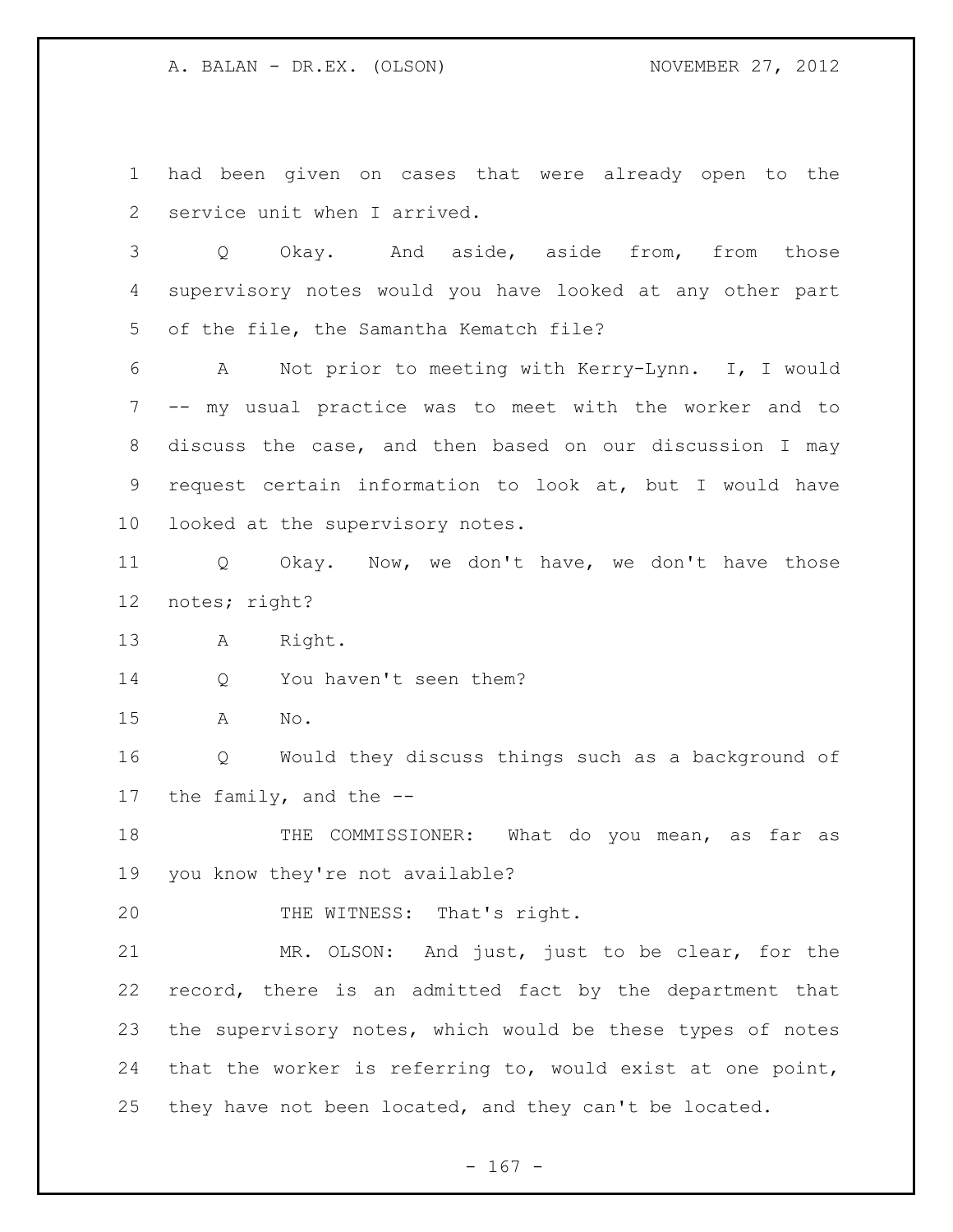THE COMMISSIONER: Means they've been destroyed or something; isn't it? MR. OLSON: Possibly. BY MR. OLSON: Q And I was asking you would, would the family's background and history be in those notes? 8 A It may or may not be. Q Is the family's background and history something you would discuss with the worker when you met? 11 A Yes, I, I would have. Q Okay. And we know in this case, for example, that Samantha Kematch's first child was a permanent ward or in the process of becoming a permanent ward of Cree Nation; is that the sort of fact that -- background that you'd be interested in? A Yes, I would. Q Okay. And as a supervisor what sort of impact would that type of information have for you? A Well, well certainly I would be interested in knowing the circumstances around the first child being in an agency's care, what the issues were, how long ago that occurred. I'd also be interested in knowing what changes had occurred for the parents since that time, and we do expect that parents may make growth or make change. There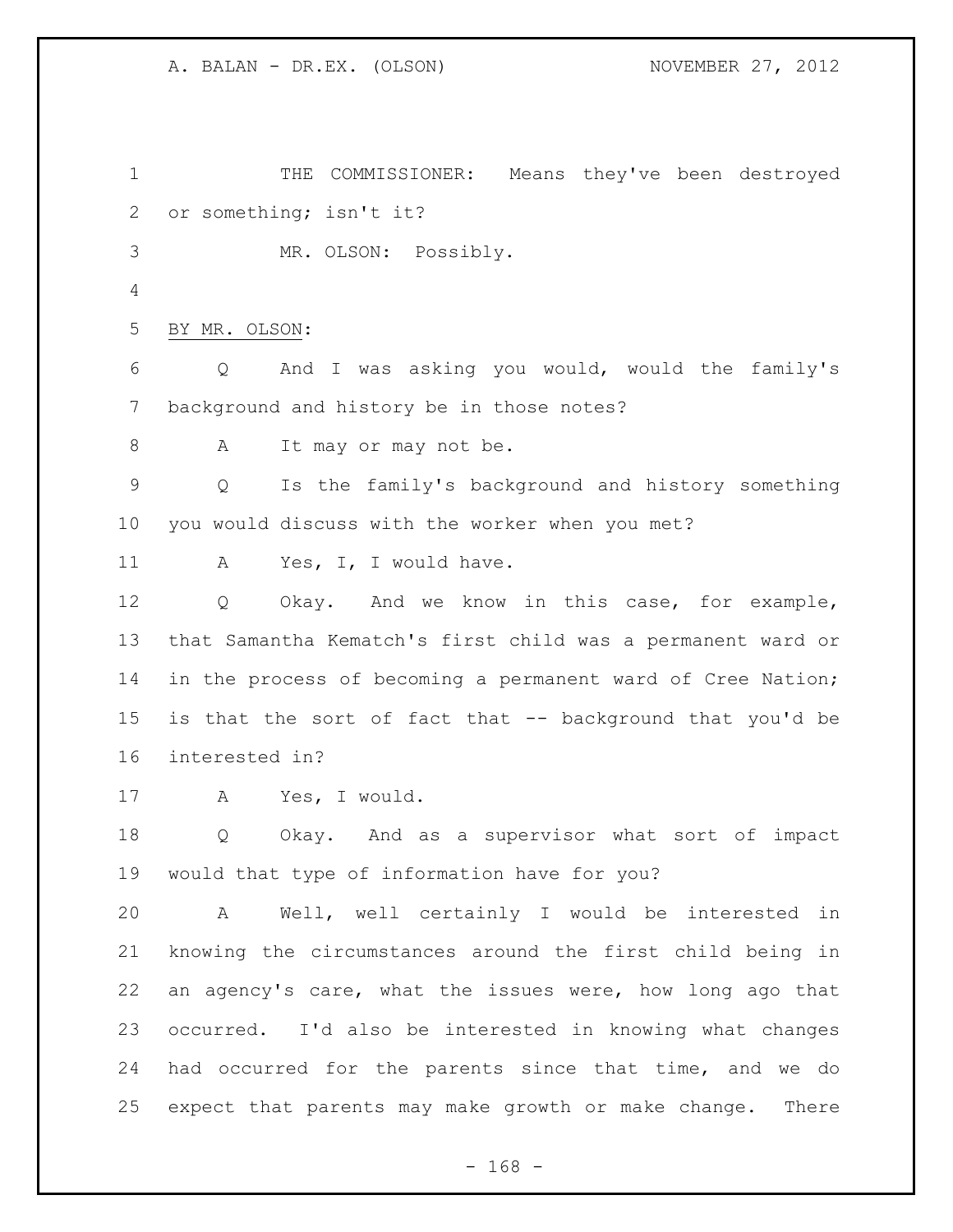may be other factors to consider, so all of that would be relevant to look at in terms of the involvement that we had at that time.

 Q Okay. So would you want to, for example, discuss with the worker, you know, what, what brought -- why did the child become a permanent ward and what's the situation now?

 A I believe the child wasn't a permanent ward at that time, but was in temporary care, but I, I certainly would be talking about what the worker understood from the review of information and on the circumstances surrounding that, and what agency's plan was for that young child, and how -- and then to look at how that might impact on our current case planning.

 Q I just want to draw your attention to page 37119, and this is from Samantha Kematch's file.

Do you recognize this document?

A Yes, I do.

 Q Okay. So this is a voluntary placement agreement?

A That's correct.

 Q Placement information, and do you recall -- would this be a document you would have, would have reviewed when you're involved in a case?

A Just if, if I could just look at the physical

- 169 -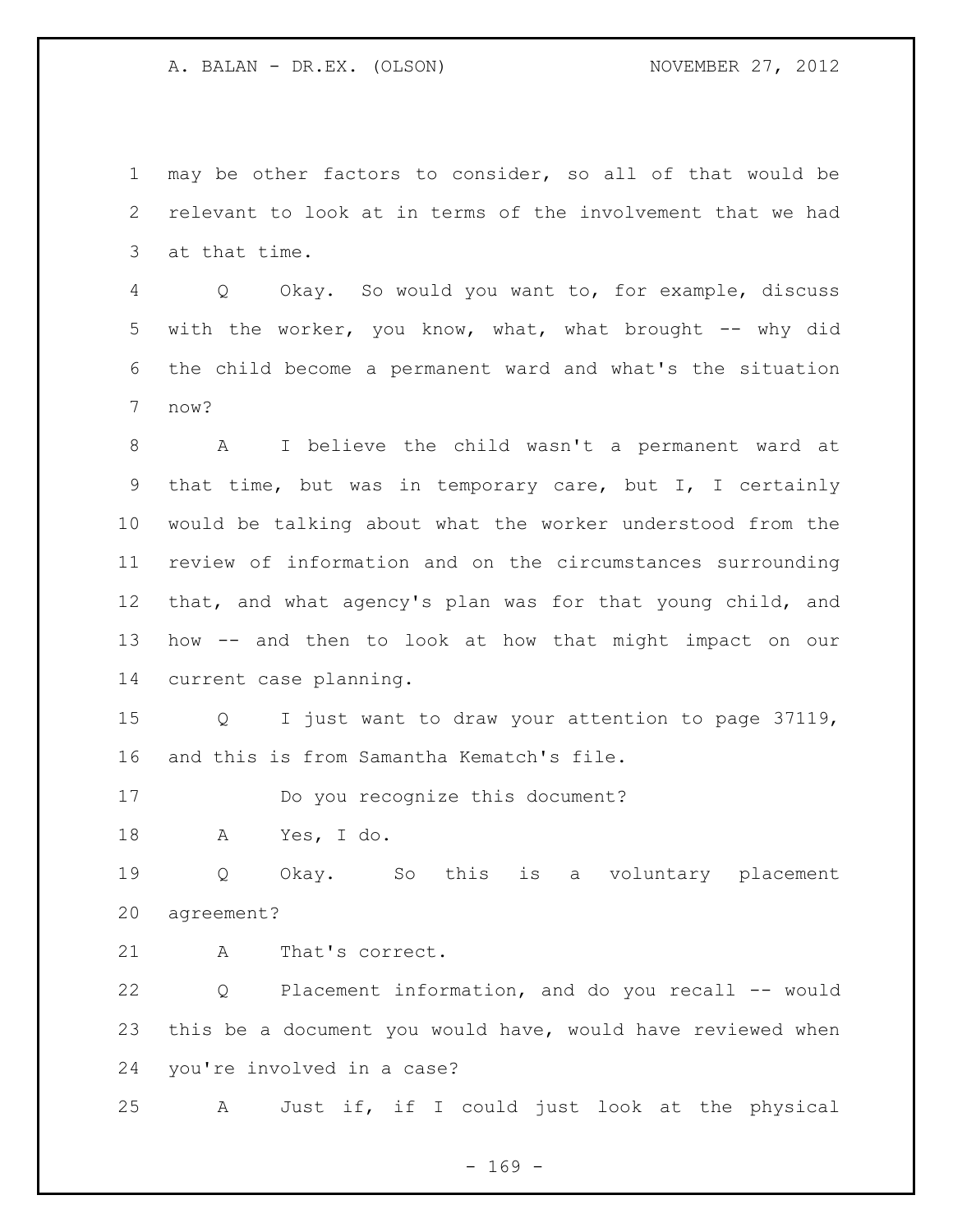copy.

 Q Yeah, let me, let me help you. If we turn to page 37123 -- sorry, let's go to 37120, it's the next one. At the bottom it appears that your signature is there. A That's correct. 7 Q And then the signature of Kerry-Lynn Greely? 8 A Yes. Q Okay. So this is one of the documents you would have signed off on then? 11 A Yes, I would have. Q Okay. And can you recall why there was a voluntary placement agreement being entered into? A Yes. We required additional time to prepare for a reunification of Phoenix to the parental home. There was a three month temporary order that was in place, however, there were still some aspects of the service agreement, and the plan, that we had not yet fully satisfied so we needed some additional time to look into those areas, as well as to increase some of the contacts and the visits with the parents to facilitate a successful reunification, so as the order was expiring we needed to maintain a legal status of the child through some means, and the parents were willing and cooperative in signing a voluntary arrangement to have Phoenix remain in care while we worked through these

 $- 170 -$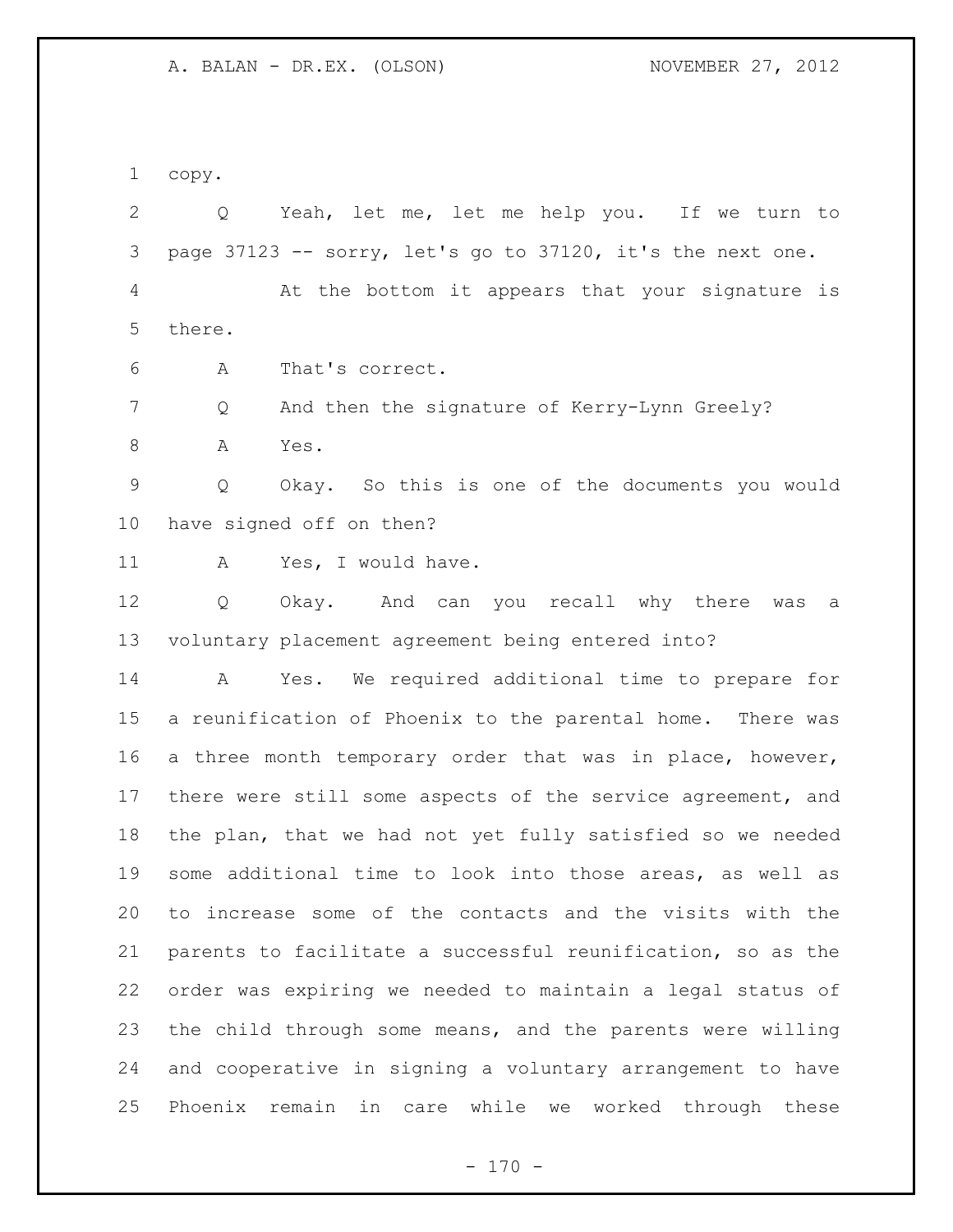remaining issues and ensure that there was some increased visits to prepare her for going to the parental home. THE COMMISSIONER: Are their signatures on here? THE WITNESS: Pardon me? THE COMMISSIONER: Are their signatures on this document? 7 THE WITNESS: I believe the, the --8 MR. OLSON: We --9 THE WITNESS: -- parents do sign the documents, and it would be on the following page of the one that shows my signature. BY MR. OLSON: 14 Q So at the bottom of page 37121? A There's a declaration of family income that the parents do sign. 17 THE COMMISSIONER: Thank you. BY MR. OLSON: Q The determination that you spoke about with respect to needing to enter into the voluntary placement agreement who made that, was that you or Ms. Greeley, or did you make it together? A That would have been a decision that was reached in a joint meeting together in terms of where we were at at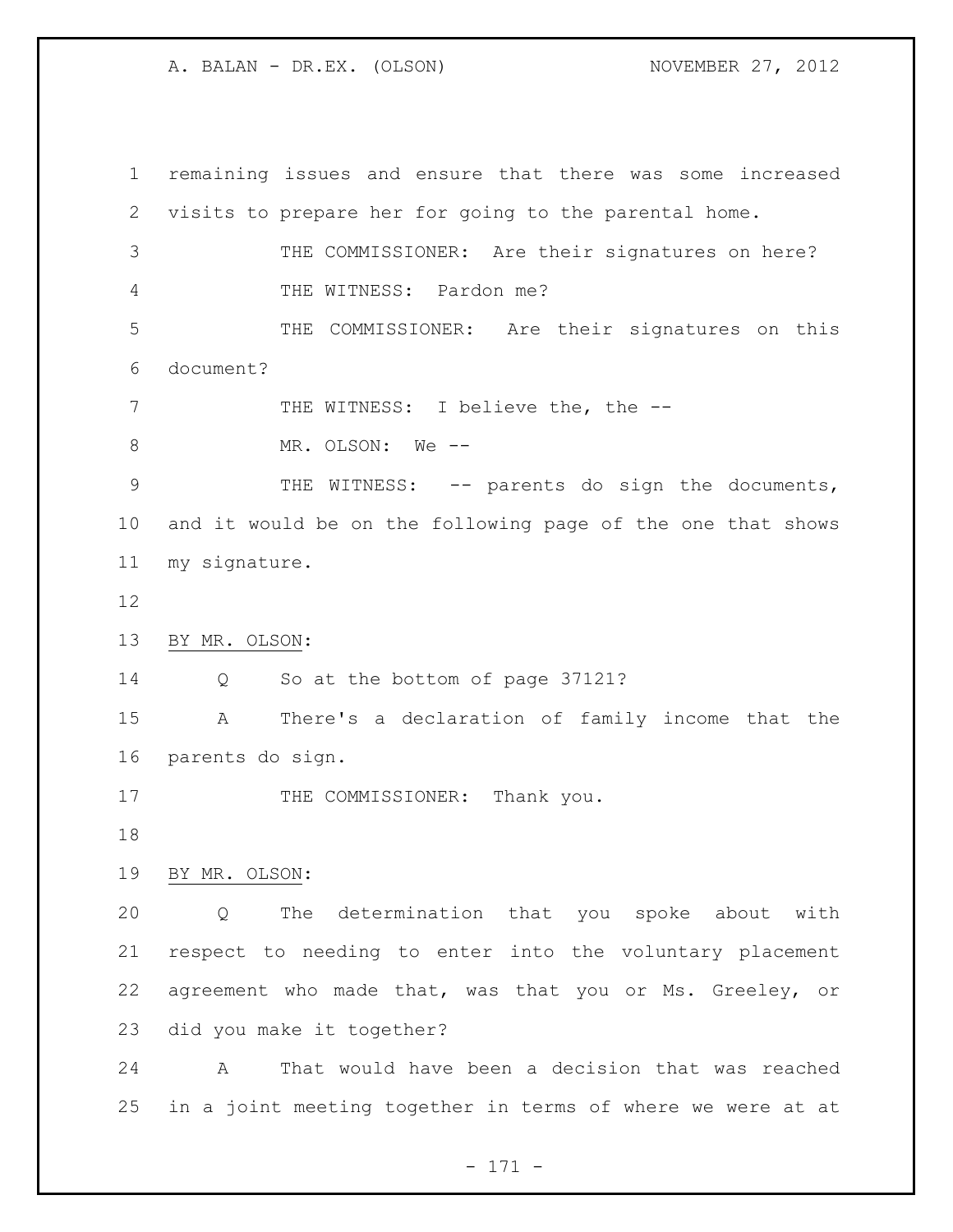that point in time based on the worker's updated information to myself, and that we would have jointly agreed that we needed some additional time, so I would have provided authorization to approach the parents around entering into a voluntary agreement to extend the time of care.

 Q Okay. And so this would have been based on her consultation with you --

A That's right.

Q -- and some discussion?

A That's right.

 Q And not necessarily any independent review of the file by yourself?

 A No, I would have reviewed the information that she had provided. I may have and I have no documents that would, that would substantiate that, but I may have requested to review certain documents if she was discussing them, but for the most part it does appear it was based on her verbal reports from collaterals and others involved, and her reports from talking specifically with the parents and observing them that that informed our decision at that point.

 Q Okay. And so you require the worker just to provide you with the important and necessary background in order to make that determination, or you agree with it?

- 172 -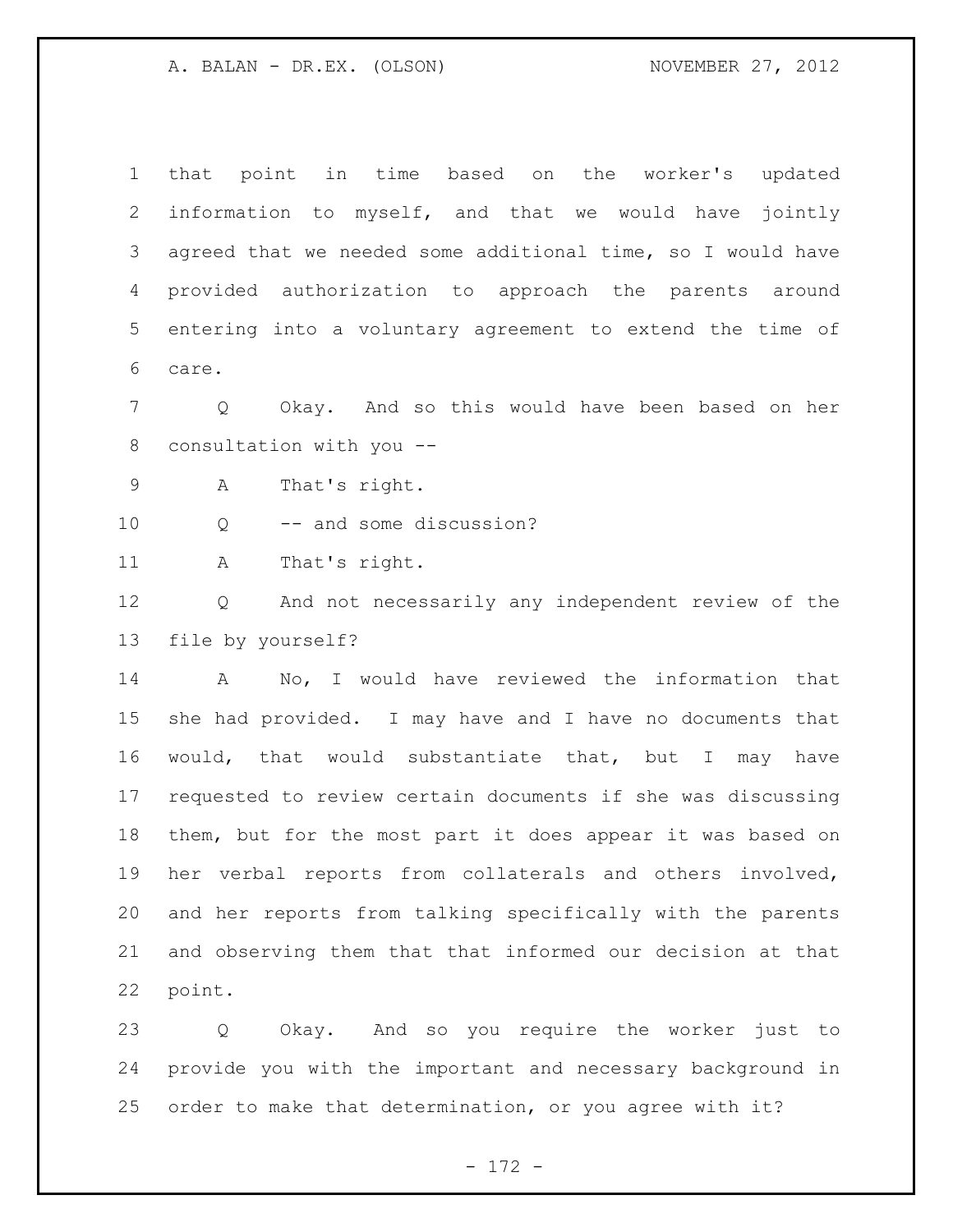A That's right. I may have looked back on some of the prior summaries. I, I can't say. There's -- I don't have my notes to refer to. I do know that I was aware of the information that lead up to Phoenix coming into care and some of the background and that would have been discussed, and I'm not sure that I can say that I reviewed the information, but I may have, that was contained in the file. Q Just one question on that. If you had reviewed the information would you have made a note of it in the file? A I would have made a note of that in my supervisor's note. Q Okay. And we don't have those notes, so we don't know -- A No. 17 Q -- what happened. MR. OLSON: Mr. Commissioner, I notice it's three o'clock. 20 THE COMMISSIONER: All right. MR. OLSON: Would this be a good time for the break? 23 THE COMISSIONER: Yes. How, how are you coming towards the end of the road? MR. OLSON: I'll still be, be awhile.

- 173 -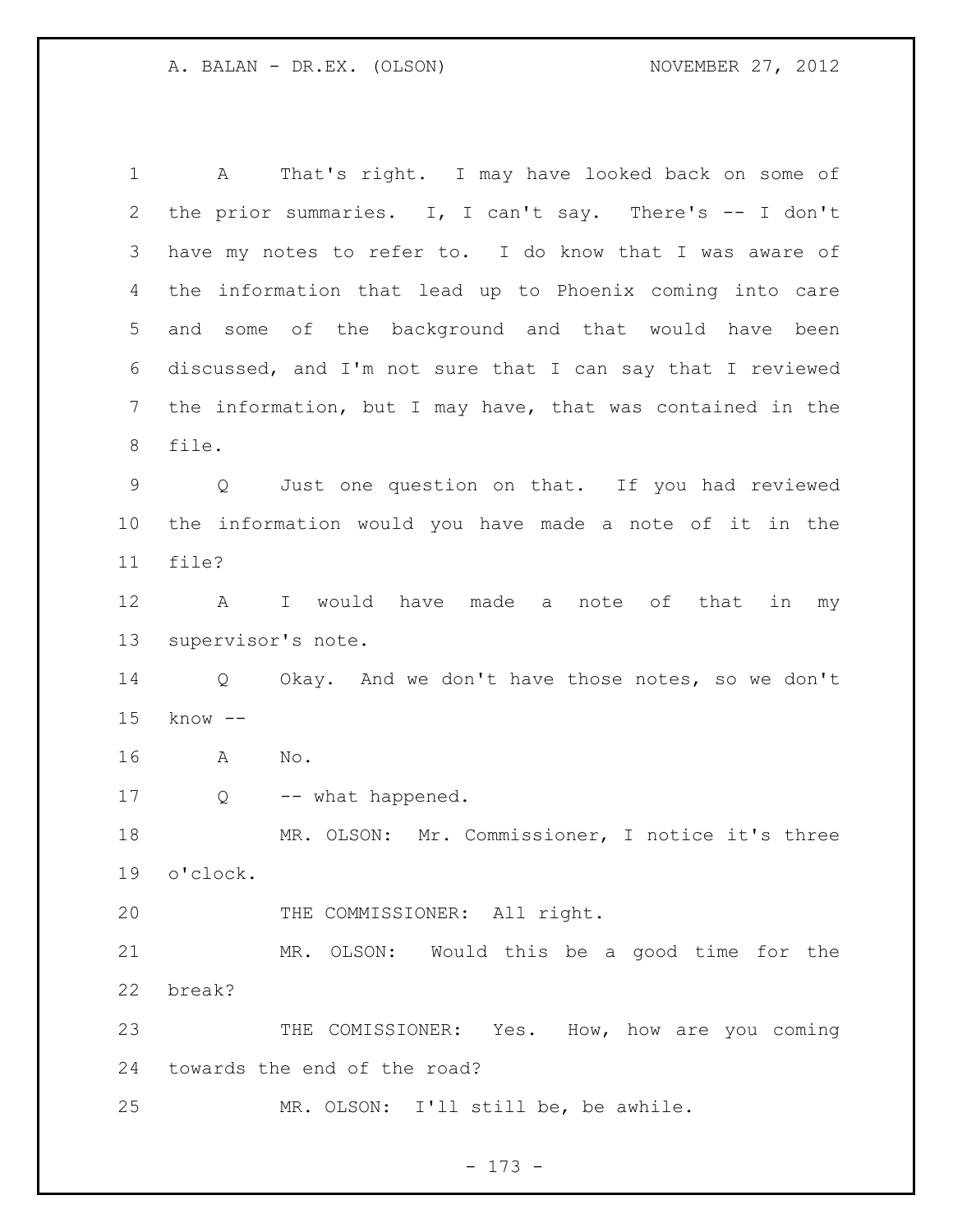| $\mathbf 1$     | THE COMMISSIONER: Okay. All right. We'll take               |
|-----------------|-------------------------------------------------------------|
| 2               | a 15 minute adjournment.                                    |
| 3               |                                                             |
| $\overline{4}$  | (BRIEF RECESS)                                              |
| 5               |                                                             |
| 6               | BY MR. OLSON:                                               |
| $7\phantom{.}$  | I just want to take you now to page 37288, again<br>Q       |
| 8               | these are -- these would be on Samantha Kematch's file.     |
| 9               | Now, we heard from Ms. Greeley that these were notes that   |
| 10 <sub>o</sub> | she took in a supervision meeting she had with you, they're |
| 11              | dated July 10, 2000. Have you had a chance to look these    |
| 12              | over?                                                       |
| 13              | Yes, I've looked them over.<br>Α                            |
| 14              | Okay. And do you have any recollection of the<br>Q          |
| 15              | supervision meeting?                                        |
| 16              | I don't have recollection of the meeting, but I<br>A        |
| 17              | am familiar with the content of the notes.                  |
| 18              | I'm having a bit of difficulty --<br>Q                      |
| 19              | A<br>Oh, sorry.                                             |
| 20              | -- hearing you.<br>$Q \qquad \qquad$                        |
| 21              | A<br>I don't recall the meeting, but I do<br>have           |
| 22              | familiarity with the content of the notes.                  |
| 23              | Okay. So does the content seem familiar to you<br>Q         |
| 24              | then?                                                       |
| 25              | Yes.<br>Α                                                   |

- 174 -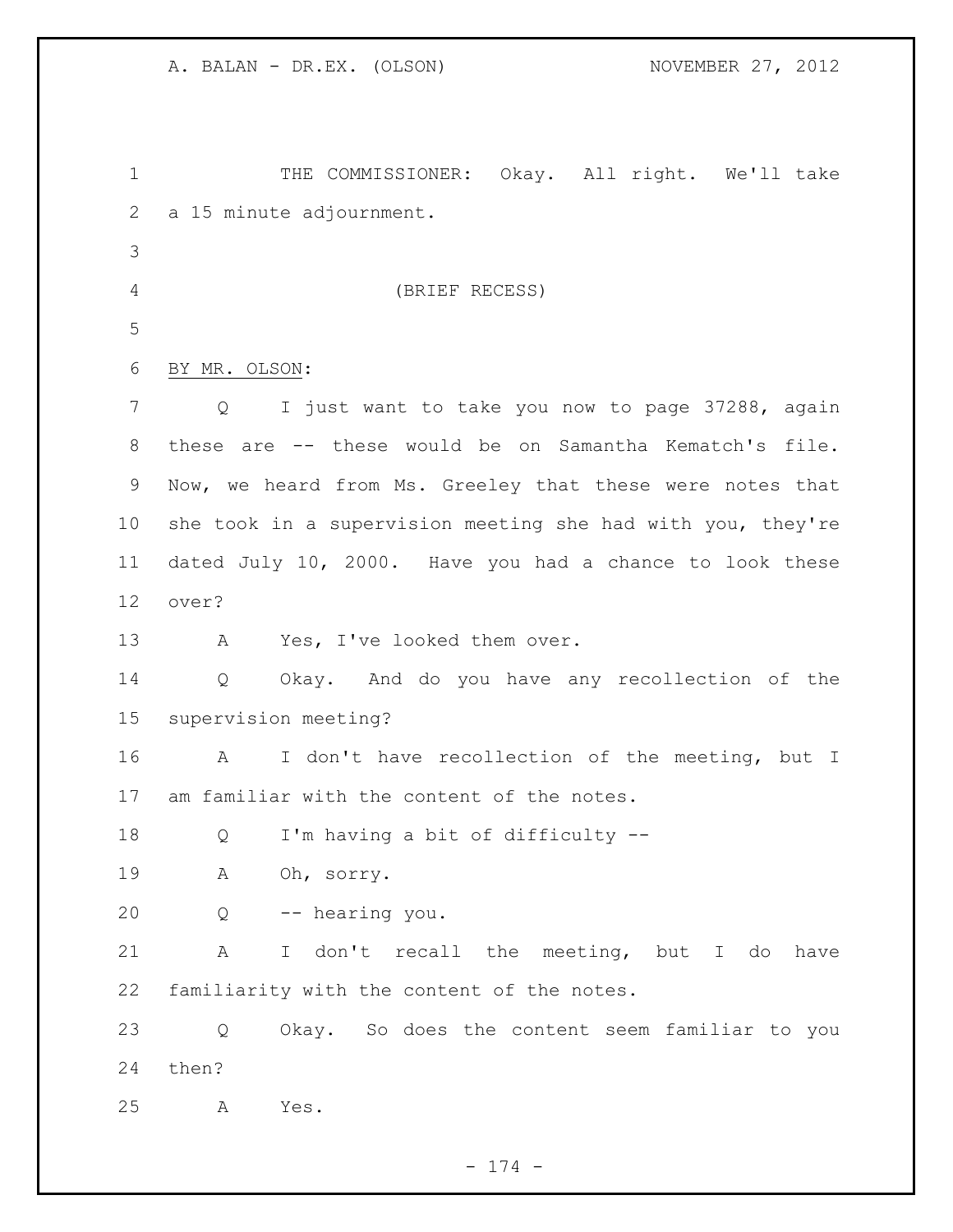Q Okay. And do you know what the purpose of this, this meeting was, the supervision meeting on July 10th? A It appears that Kerry-Lynn would be reviewing the information that she's collected to date, and this would have been an exploration and a discussion likely related to the fact that the temporary order of the guardianship was due to expire, and that we were still looking at needing some transition time. Q Okay. And so if we just look at what appears to be recorded here we have: "Women's health klinic on Graham, 13 to talk to dr., around, is this **14** related post partum depression." Do you remember that being an issue, or there being a concern as to whether Samantha Kematch's flat affect was due to depression? A Yes, I remember that being a concern. Q Okay. And what do you know about that concern,

what did you know at the time?

 A What had been described through case documentation previously was that she had presented with some flat affect, and that there was some, some discussion as to whether or not she was exhibiting signs of depression

- 175 -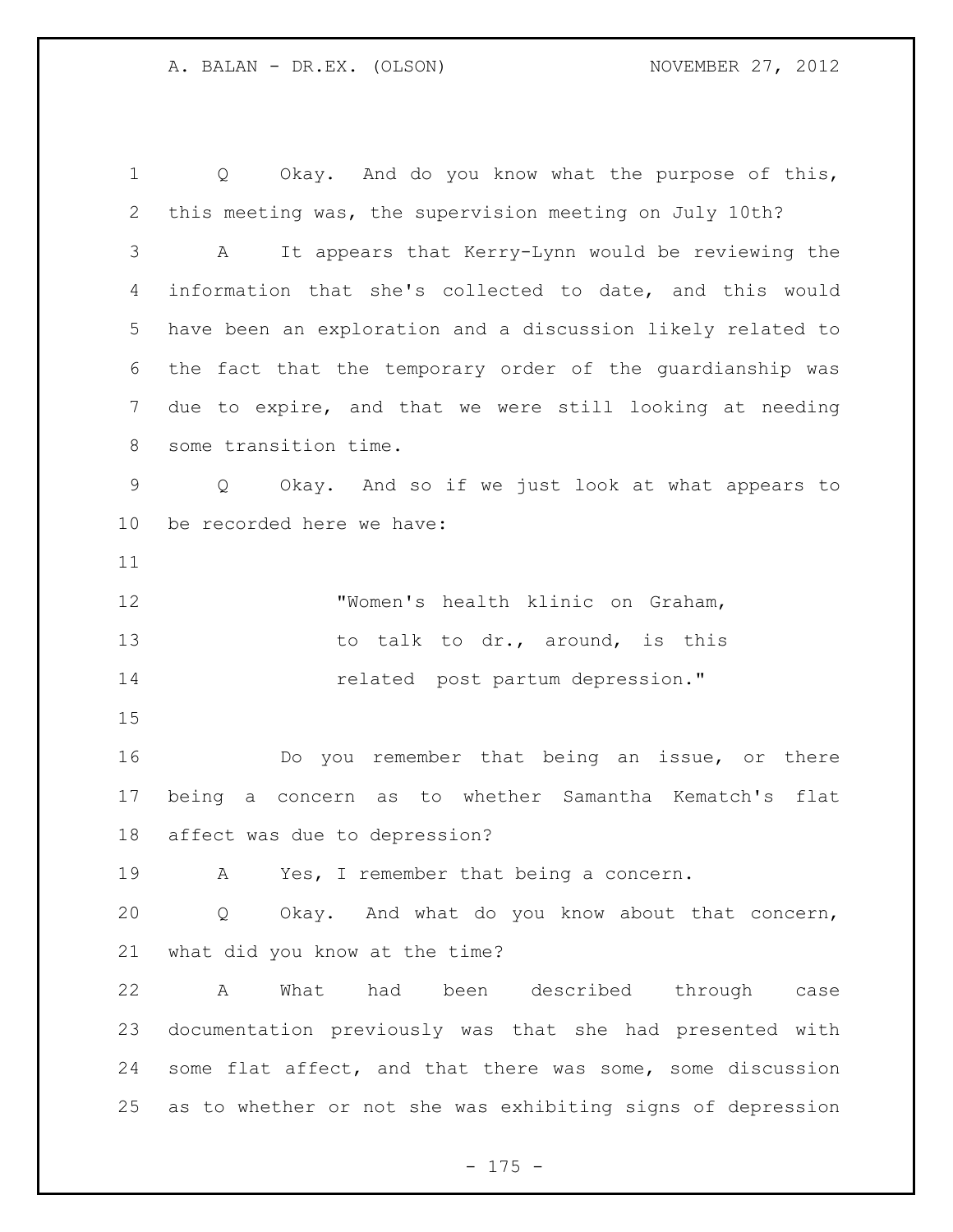and that that would warrant further psychological or psychiatric assessment to determine if that indeed was the case.

 Q Okay. And that's something you discussed with Ms. Greeley whether or not some assessment was required?

 A Well that was something that was identified early on prior to my assuming the case and that would have come off the intake transfer recording as the suggested area of further exploration. As Kerry-Lynn would have worked with the family that that would still have been an issue that had not yet been fully determined.

 Q Okay. And the specific issue then was that surrounding whether or not there was depression, or was it, was it -- was the issue something different than that?

 A The issue was around whether or not she was experiencing depression and possibly post partum depression.

 Q Okay. And the reference to the, the "klinic"? A Well that was one means of trying to get further medical opinion as to whether or not that, that was related to possibly post partum depression, according to what the note is indicating.

Q Okay. Goes on to say:

- 
-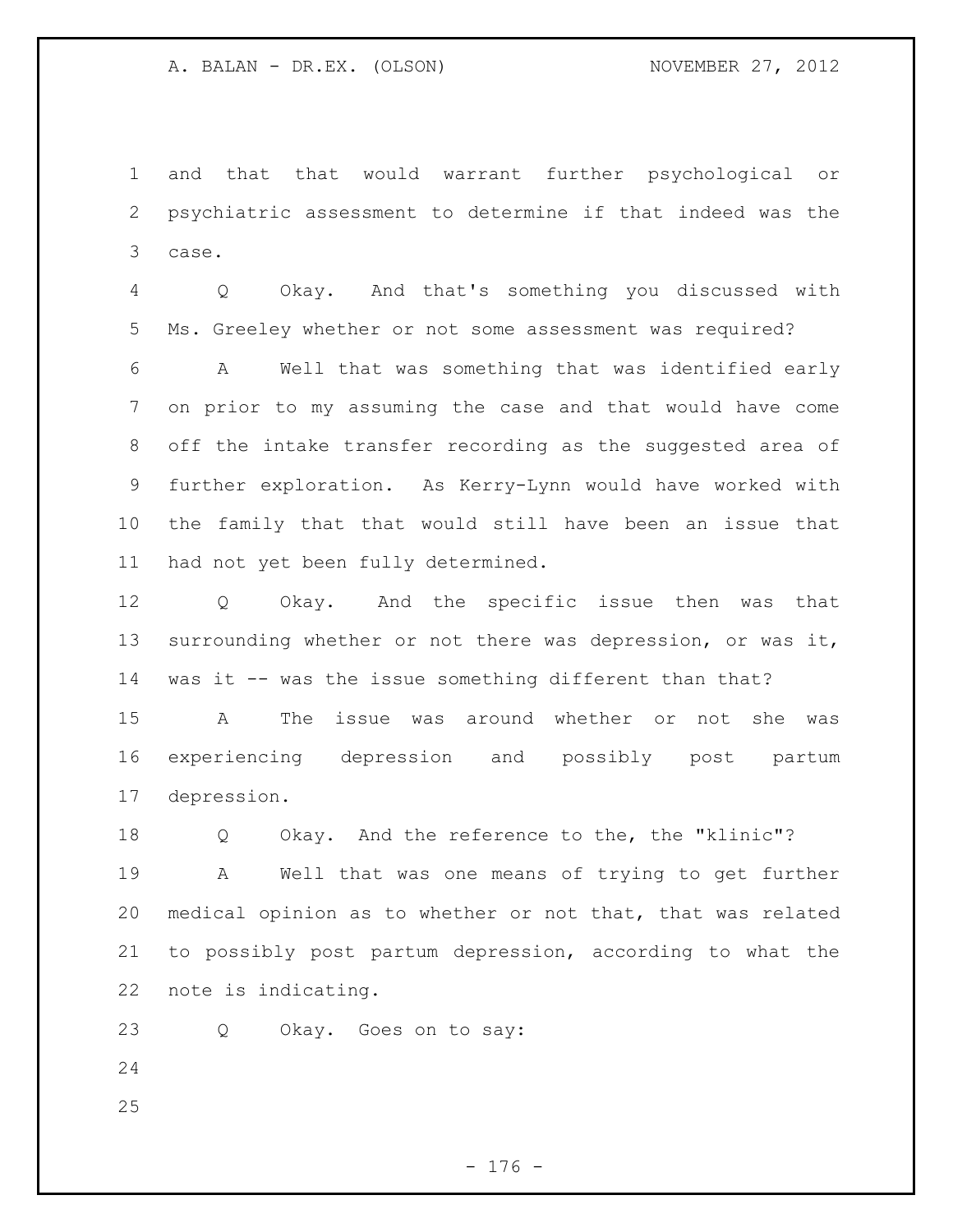"Appear motivated now (both parents)."

 Do you recall discussing that about parental motivation?

 A Parental motivation was one of the initial areas that were identified in the intake transfer recording. My understanding from reviewing the file, and the file notes, is that, you know, certainly while the parents had expressed some ambivalence early on they had thought about that, and engaged with services and were engaging with the agency, and, and starting to participate in programming and had expressed commitment, so it appears that they were motivated, and that they were engaging.

 Q Okay. And is that something you would, you would discuss with Ms. Greeley on an ongoing basis, parental motivation?

A Yes.

 Q Okay. So that was one of the issues you were looking at when you were looking at this particular case?

A Right.

 Q Okay. And then it says -- it looks like it says -- talking about the in-home support. Do you remember the issue about having an in-home support worker?

A Well, from reviewing the note -- I mean one of

- 177 -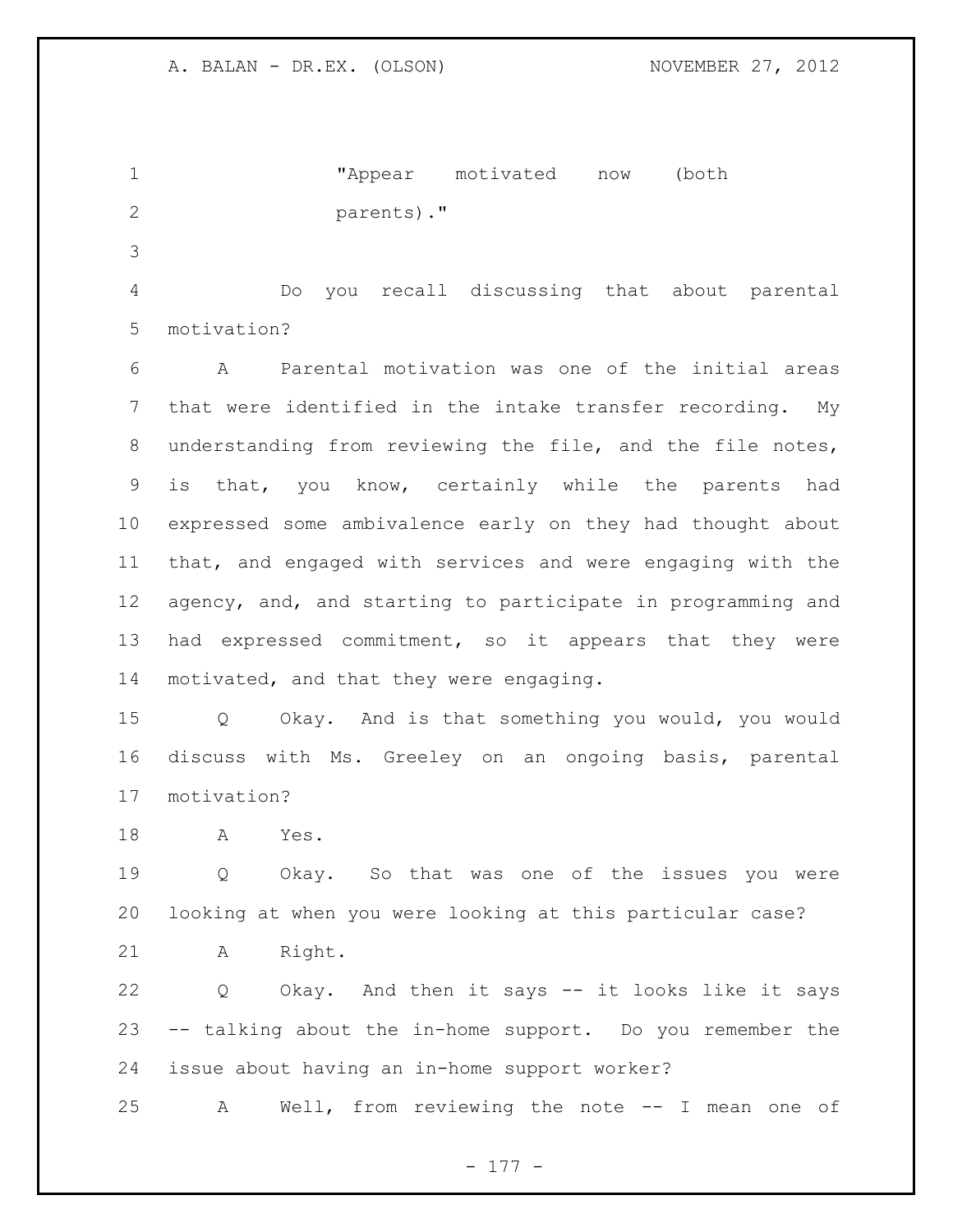the issues had been identified, that it was unclear as to their parenting knowledge or whether or not they had some -- they required some parenting education, so that was one means by which the agency did try to address those issues through teaching in-home support workers, and that they would actually go into the home and teach skills and also assist with some assessment of how parents were responding to the information that they were providing, and how they were able to integrate that information, so in-home -- teaching in-home support workers were used as a means to assist the agency in providing in-home teaching support around parenting, and that was identified as an issue.

Q That was an issue?

 A Early on in terms of that they may lack parenting knowledge or skills.

 Q Okay. And so putting an in-home support worker in in this case that, that was something you would agree, you would agree with?

 A Right, that would be one way -- another way that we had done that with families is to have them attend parenting programs in the community as well.

 Q Okay. And part of the service agreement that we'll look at eventually talks about having a support worker in place for the term of the six month agreement? A That's right.

- 178 -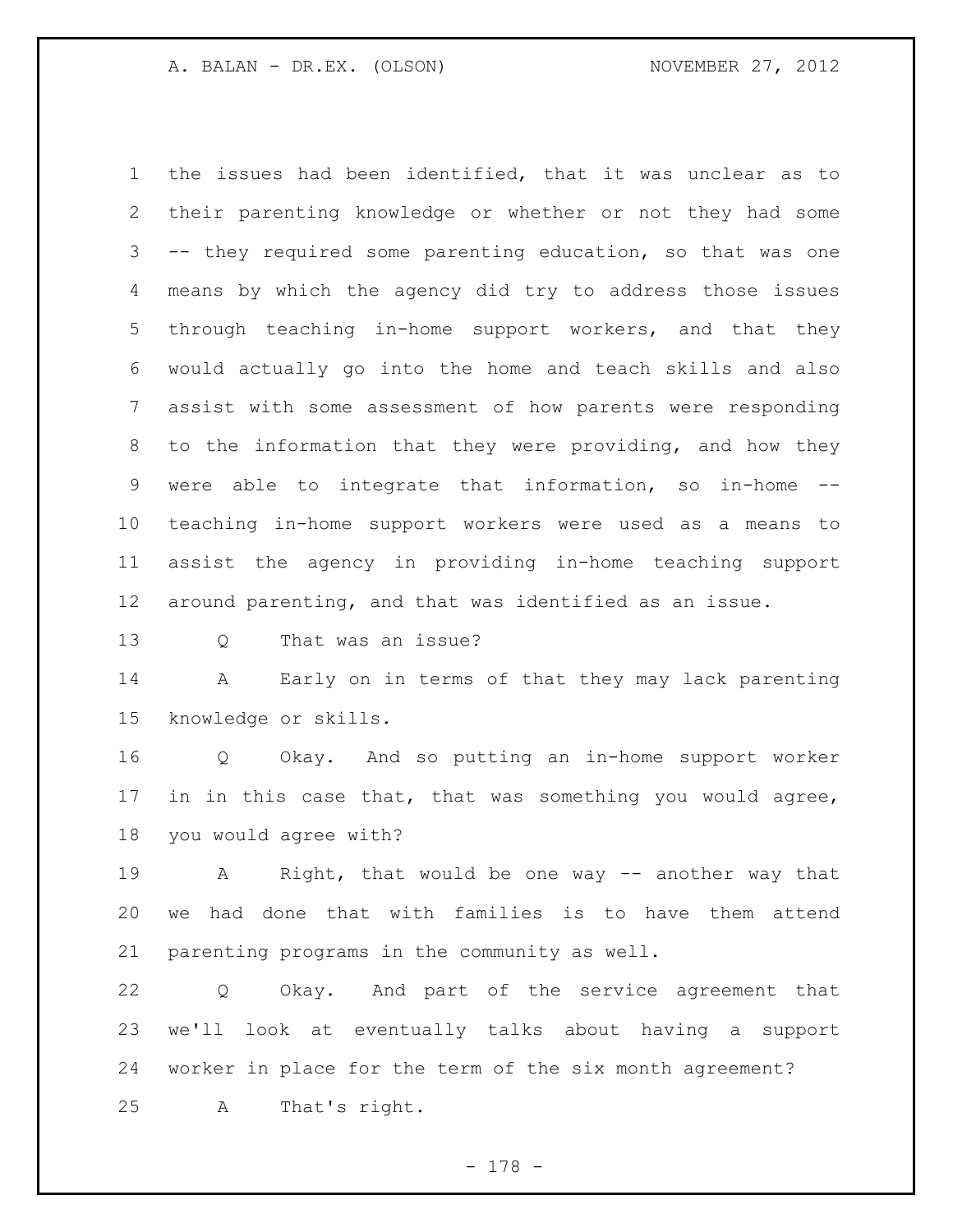Q Okay. And is that -- that's something I take it -- you were in favour of that? A Yes. Q If we could just turn now to page 37296. These are additional notes of Ms. Greeley dated August 15, 2000. A That's right. Q Okay. And you've had a chance to review these notes as well? A Yes, I've reviewed these. Q Do you have a recollection of this meeting? A No, I don't have a recollection of the meeting, but I do understand the information that's presented in the notes. Q Okay. The, the reference here to being "hesitant to return the child, want the assessment", do you know what that reference is to? A I believe that that was still referencing the, the assessment by Dr. Altman, or the consultation with Dr. Altman that there was still a need to assess whether or not there was some depression with Samantha. Q So that remained an ongoing concern at that point? A It had not yet been addressed by this point. Q Okay. And, and who was hesitant to return the child, was that, was that you, Ms. Greeley, or both of you?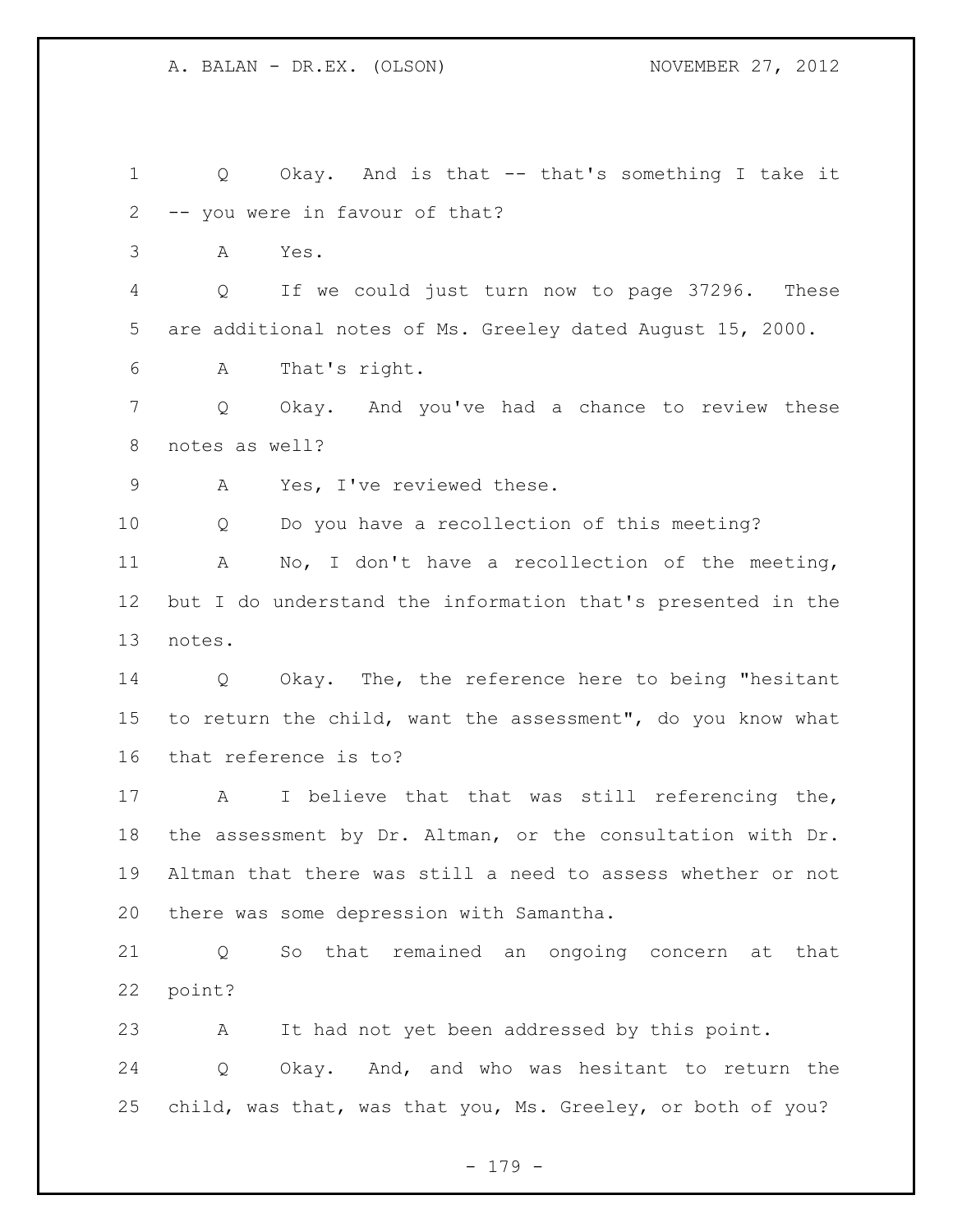A It's unclear from the notes as to who that's referring to. I would imagine just based on the situation there would be hesitancy on the part of both the worker and the supervisor, myself.

 Q Okay. And the hesitancy would that be just because of having an assessment done, or would it be other issues?

 A The hesitancy would be related to not being clear or having enough information to determine whether or not there was depression. Depression can be a treatable condition through medications or through other resources, so without knowing what it is that may be impacting on this young mother we were unclear as to how that may further direct the case plan so -- and what that might mean on a reunification, so it would have been ideal if we had had that information prior to a return.

 Q And the reason you were concerned about depression was that because of the flat affect?

 A Yes, that was primarily what had been described was her, her flat affect, and, and how she was communicating. It was what was observed. There was -- I don't believe I saw any information that indicated that she herself expressed feeling depressed. It was what was observed by others.

Q Okay. And if -- was -- were you concerned at all

 $- 180 -$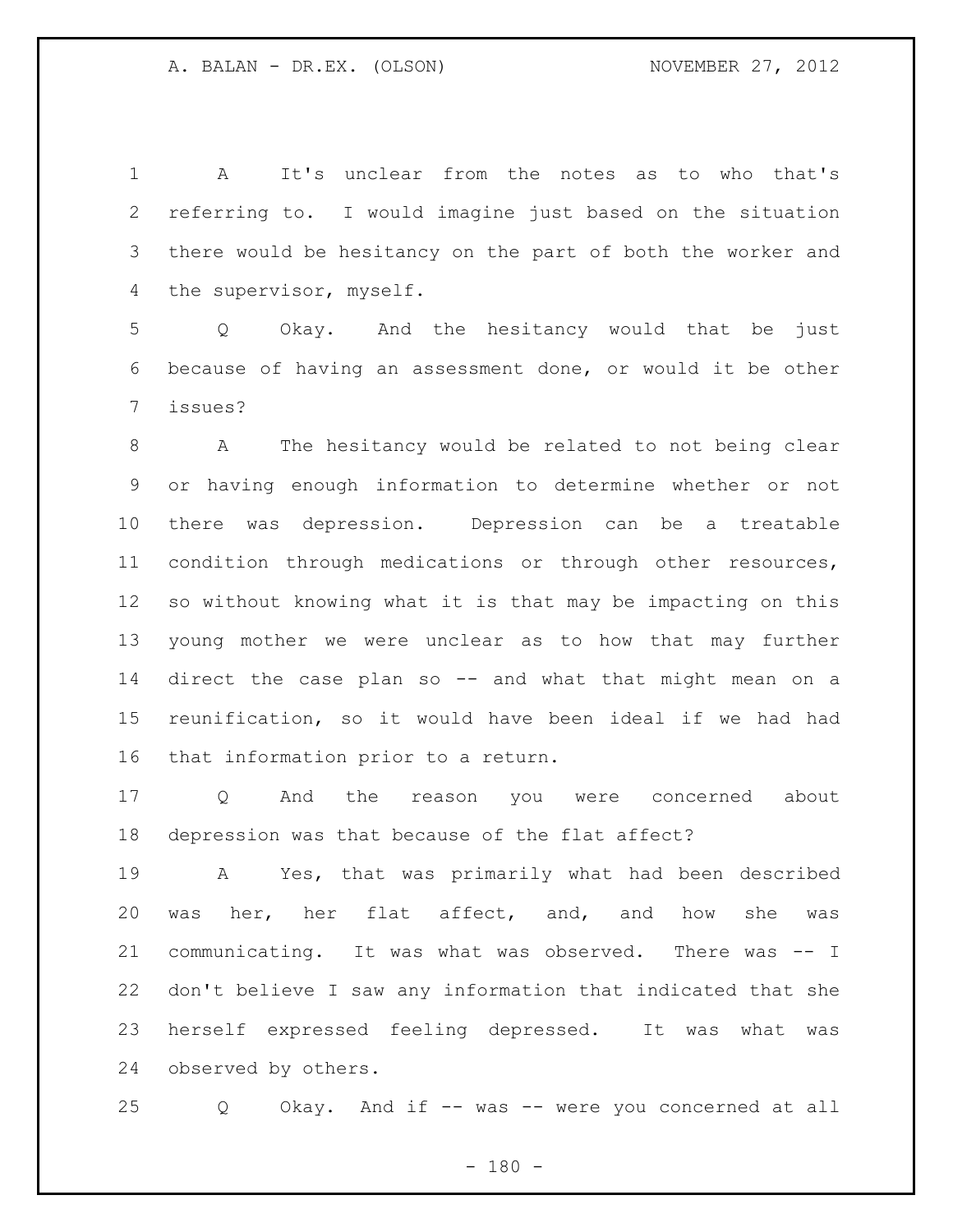about it being due to something other than depression?

A Not, not at that time.

 Q And do you recall there being some difficulty in finding a professional to do the assessment?

 A From the material that I've reviewed it does appear throughout the notes that there was some difficulty. It would appear that they did attempt to -- and try to obtain referrals, there were a number of different reasons as to why those were not going forward, and I do know that within the notes there was some suggestion that we may need to look at trying to arrange a consultation with Dr. Altman so that we could do that in a timely way, so from reading that I know that there was some difficulty in accessing the assessment.

 Q Okay. We did hear evidence that there were resources available to the agency at the time in terms of lining up these assessments; is that -- were you aware of that?

 A I'm not sure what resources you're speaking of in terms of prior evidence.

 Q Was there a list of, was there a list of psychiatrists that were able to do the assessments?

 A We did have -- the agency did have a list of psychologists and psychiatrists that the agency would authorize for use. If you were arranging for certain types

- 181 -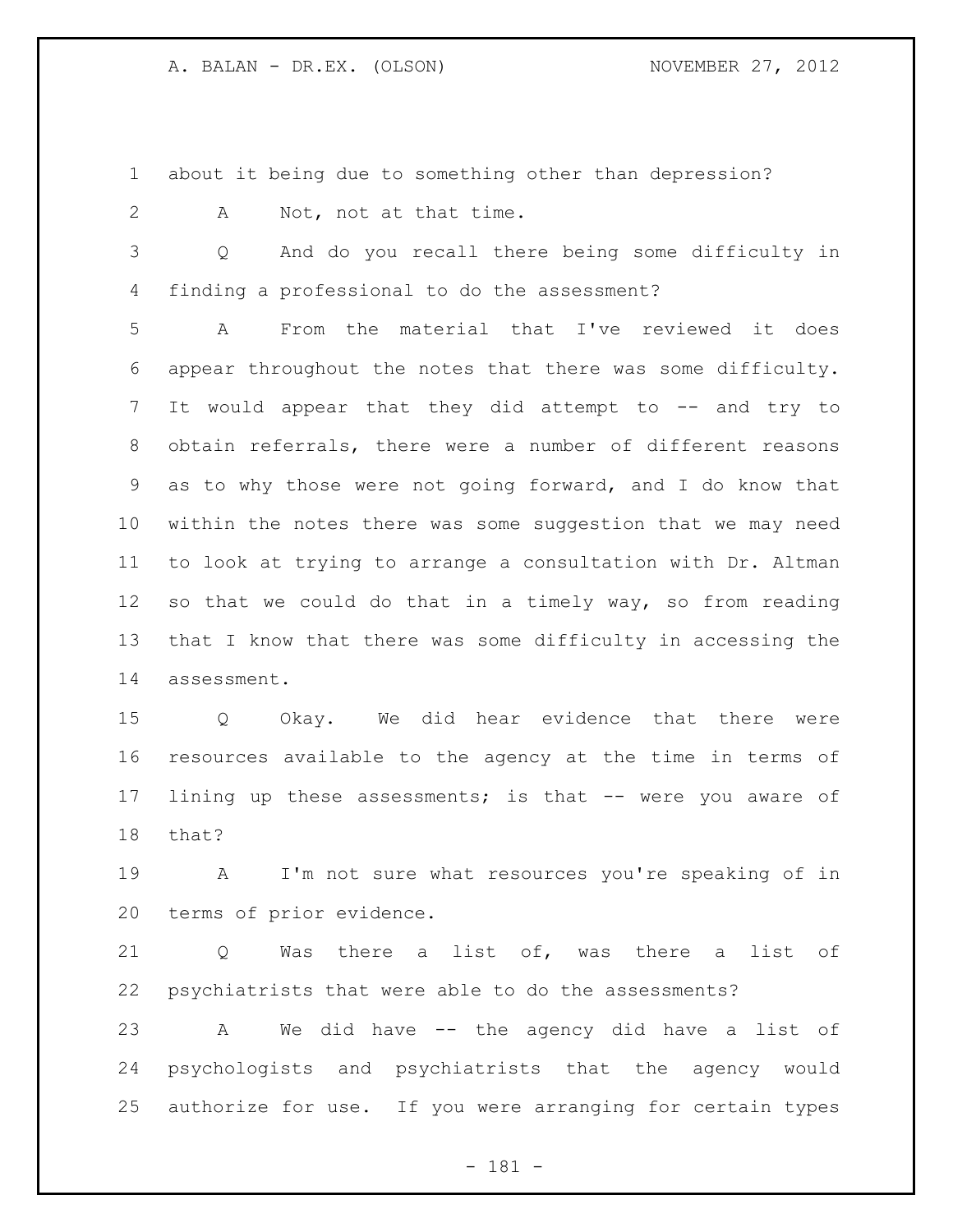of assessments you needed to use the agency approved list. The agency also had resources and contracts in place for psychiatric consultations with Dr. Altman because those other assessments may be more formal, may be more comprehensive, and may not be what may be most indicated, and that a different type of consultation may be required, so we had both resources, but there was an approved list of, of psychiatrists and psychologists.

 Q Now, eventually Dr. Altman did do the assessment? A That's correct.

 Q Okay. And was he someone you were familiar with at the time?

A Yes.

14 Q Was he on the approved list?

 A I believe he would be, he had a contract with the agency, he would have been approved.

 MR. MCKINNON: I'm just going by my recollection of the earlier evidence, but my recollection is the approved list was for formal parental capacity assessments, 20 and that -- so that was one resource, an approved list for a formal parental capacity evaluation, which is a fairly significant assessment, and then there was another resource which was in-house services, which Dr. Altman provided. I, I could be wrong, but I think that the approved list was -- MR. OLSON: That's, that's my --

- 182 -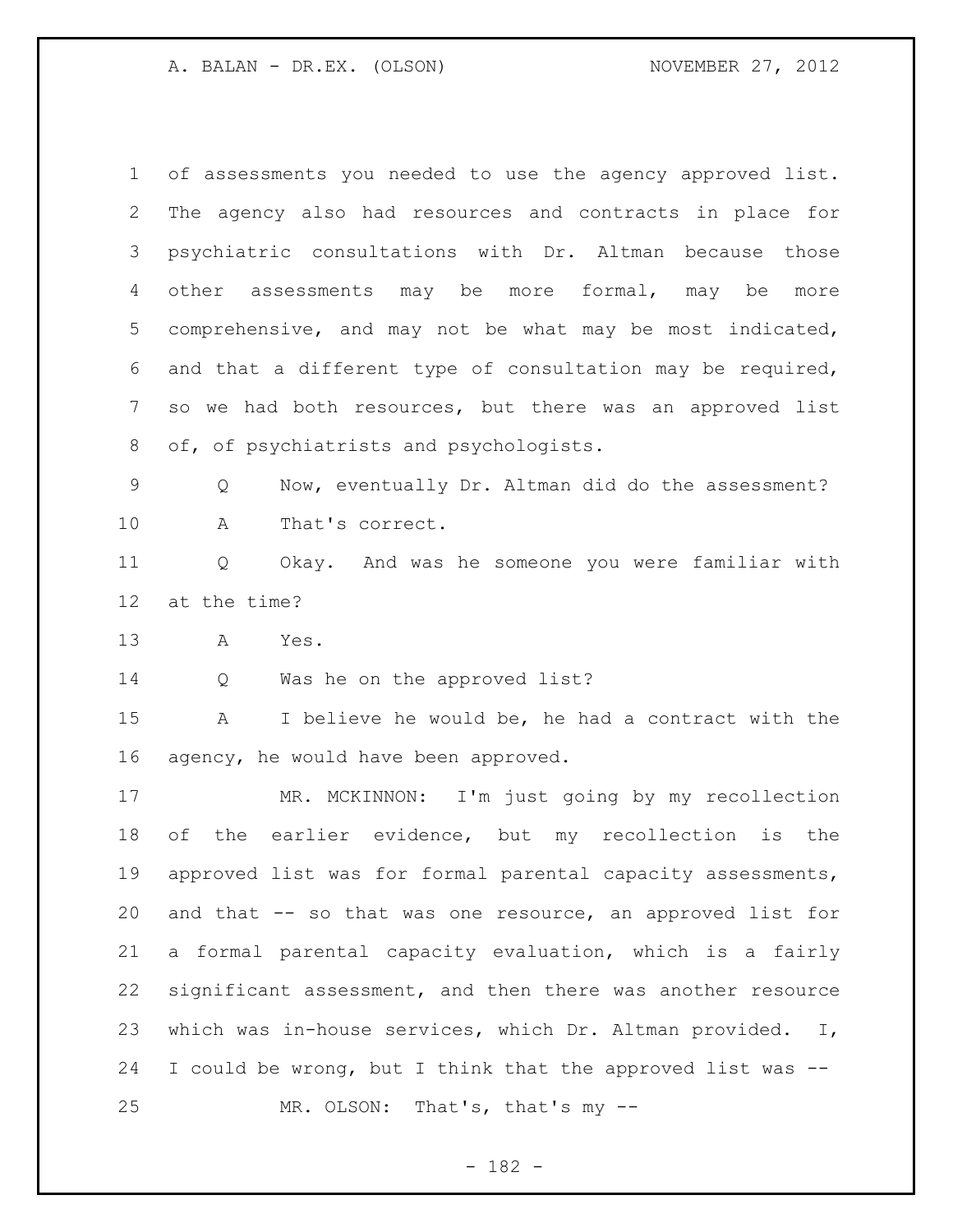1 THE WITNESS: Yes. MR. OLSON: -- recollection as well is that -- and I was just going to ask the witness if that -- MR. MCKINNON: Yeah. So I just want to distinguish between those two. 6 THE WITNESS: Yes, that, that is how -- yes, there was the established list of assessors that we used for the formal parent capacity assessments -- MR. OLSON: Okay. 10 THE WITNESS: -- and those were very comprehensive and quite costly. We had internal resources that were available through a contract the agency engaged in with Dr. Altman for psychiatric consults that would occur on site at the agency office. BY MR. OLSON: Q I see. So Dr. Altman would do those types of assessments, the less formal, less costly, less involved assessments? A Right. Q Okay. And do you recall talking about engaging Dr. Altman in particular to do this assessment in this case? A Well, I would have very little independent recollection, but the worker would have been required to

- 183 -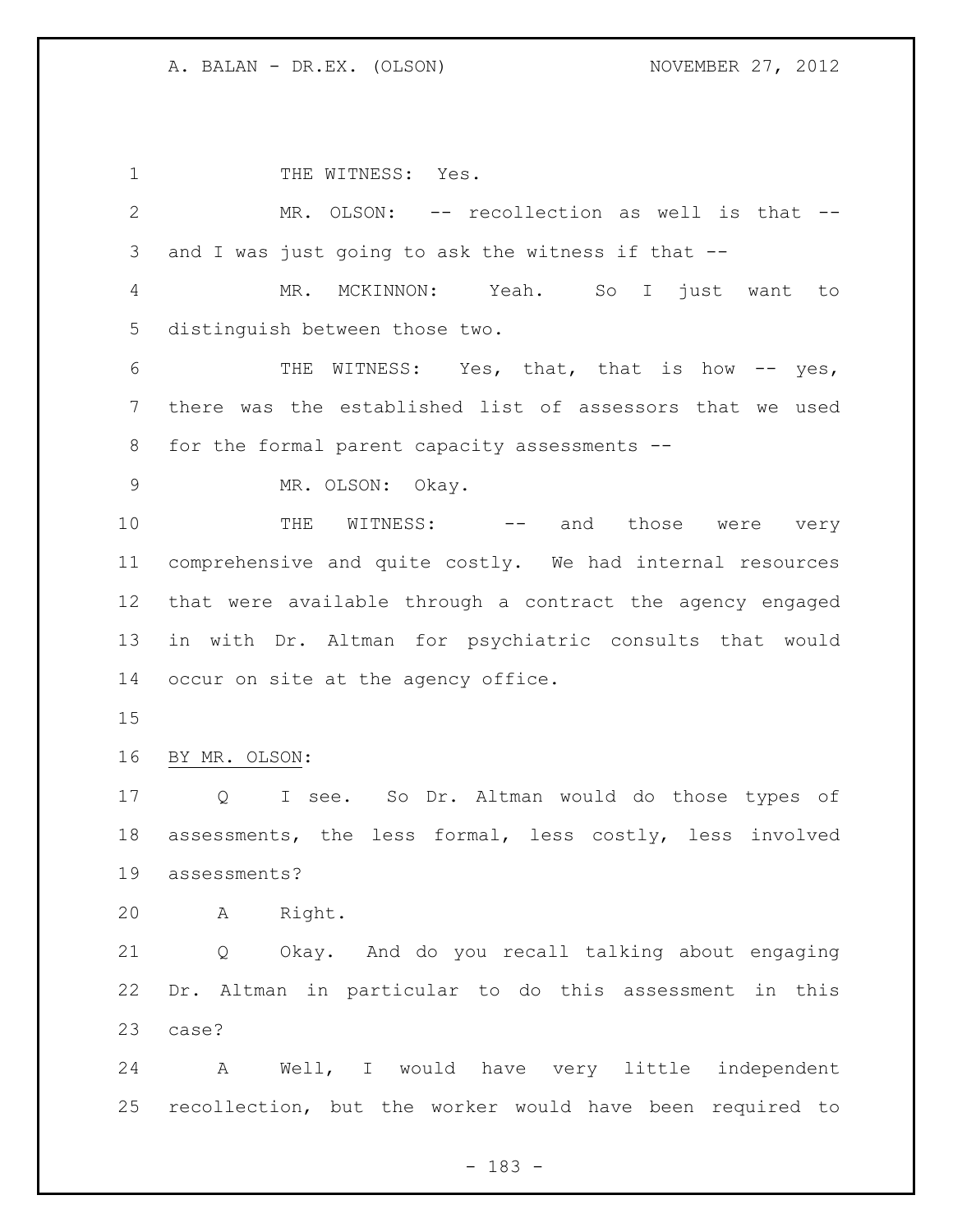have my approval to move forward in making that referral, so I, I would imagine I was aware of it, and that I was in agreement moving forward.

 Q Maybe if we could turn to another one of Ms. Greeley's notes at page 37297.

 THE COMMISSIONER: Just before we leave that subject. What was the level, as you understood it, of the, of the professional services that Dr. Altman was on contract to deliver?

 THE WITNESS: My understanding at the time was that if we had concerns regarding the psychological or emotional functioning of a, of a parent that we could -- or a child even, a child-in-care, that we could arrange for a consult with Dr. Altman, who would then arrange a meeting. We would want the, the child or the parent to be in agreement to a meeting with Dr. Altman, and basically through the consultation process we would present with what information we were concerned about, and the consultation would be a way for us to determine whether or not, based on that consultation, Dr. Altman felt that there was much more that required a more significant assessment, and if so that -- you know, that we should be looking at doing a full psychiatric or a different type of assessment, or he may indicate that, that there may be something else that is at play.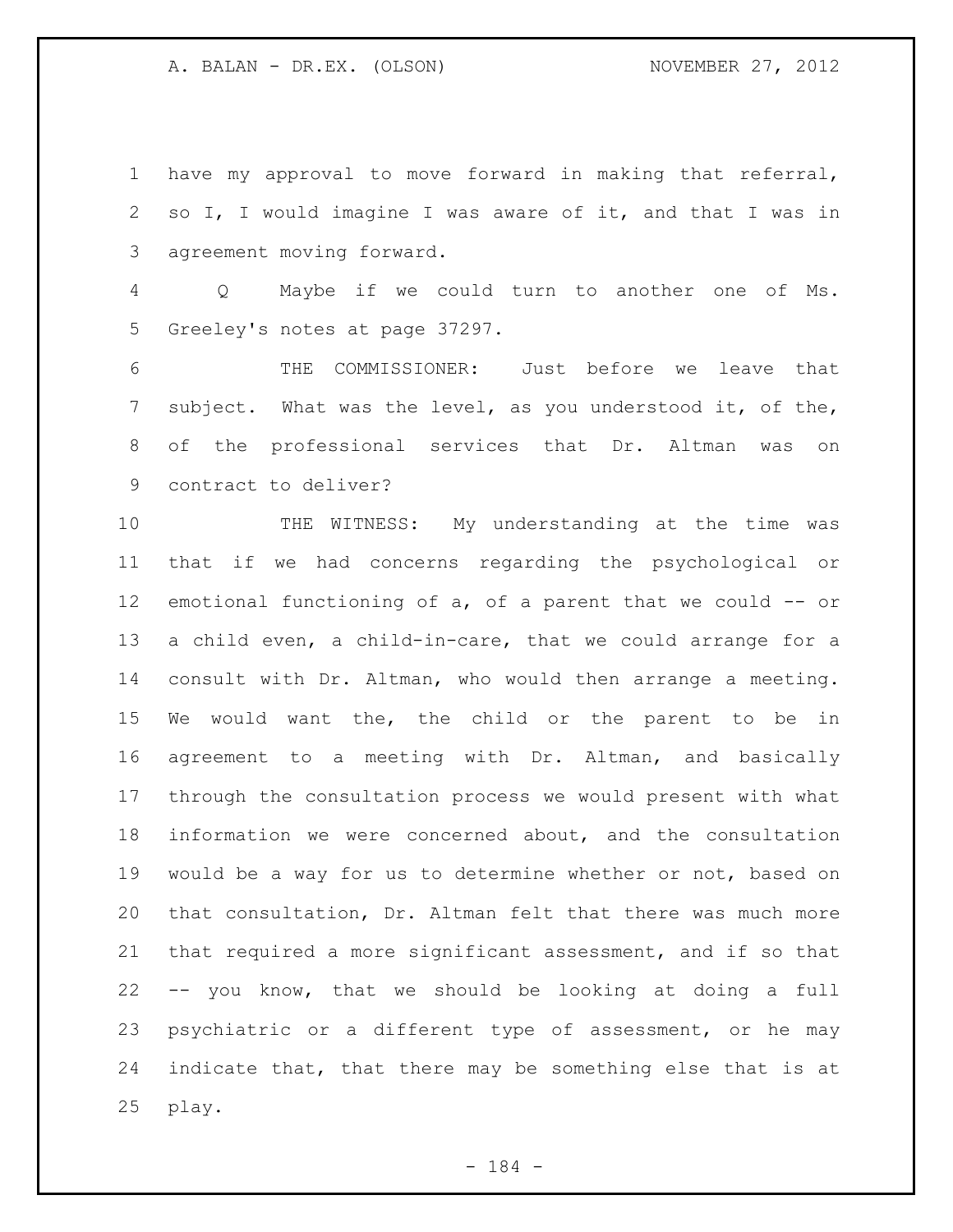THE COMMISSIONER: But if his recommendation was that more -- or an increased assessment should be carried out would that be by him or by somebody else? THE WITNESS: It would typically go to either one of our accepted referral places. We wouldn't necessarily be referring that to him for a formal one. I can't be sure that he wasn't on our list of approved referrals, but we would be referring that to one of our typical places that we would refer to. 10 THE COMMISSIONER: But his -- your list of preferred referrals would be for services separate from what he was delivering -- 13 THE WITNESS: That would -- THE COMMISSIONER: -- assuming his name was on that list? 16 THE WITNESS: Right. 17 THE COMMISSIONER: That wasn't the kind of service that he'd been delivering on this occasion, i.e. what he would be delivering if he was taken from the list to do the work? 21 THE WITNESS: Right. That would be a very separate type of assessment that he would be providing us then.

 THE COMMISSIONER: And as I understand you parental assessment, and capacity, would fall into that

 $- 185 -$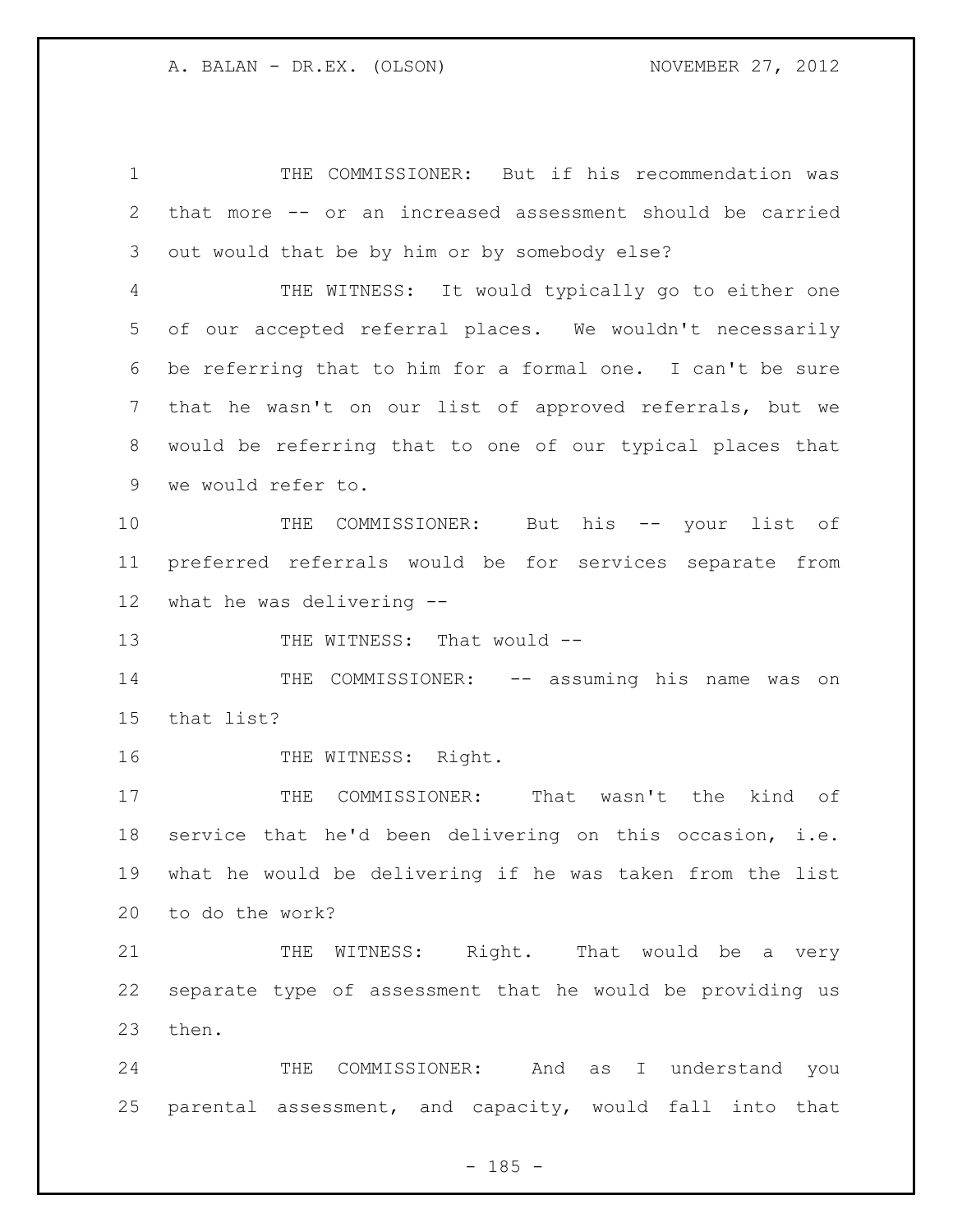latter category where you would go to your specialized list?

 THE WITNESS: That's right. 4 THE COMMISSIONER: Sorry to interrupt, but I just wanted to get that clarified. MR. OLSON: No, that's very, very helpful. BY MR. OLSON: Q Just in terms of the assessment on this case the note I was going to take you to was 37297. This is another supervision note dated August 29, 2000, and if you see here -- under the reference "service contract - concrete six 13 months"; do you recall -- first of all do you recall this note? 15 A I, I have reviewed the note. Q Okay. A I don't recall the, the meeting, but I have reviewed the content.

Q So the contents you would, you would recall?

A Yes.

 Q The reference to the service contract is the service contract that was --

 THE COMMISSIONER: Well, what is this? Has she told us?

MR. OLSON: Yeah, this is Ms. Greeley's -- one of

- 186 -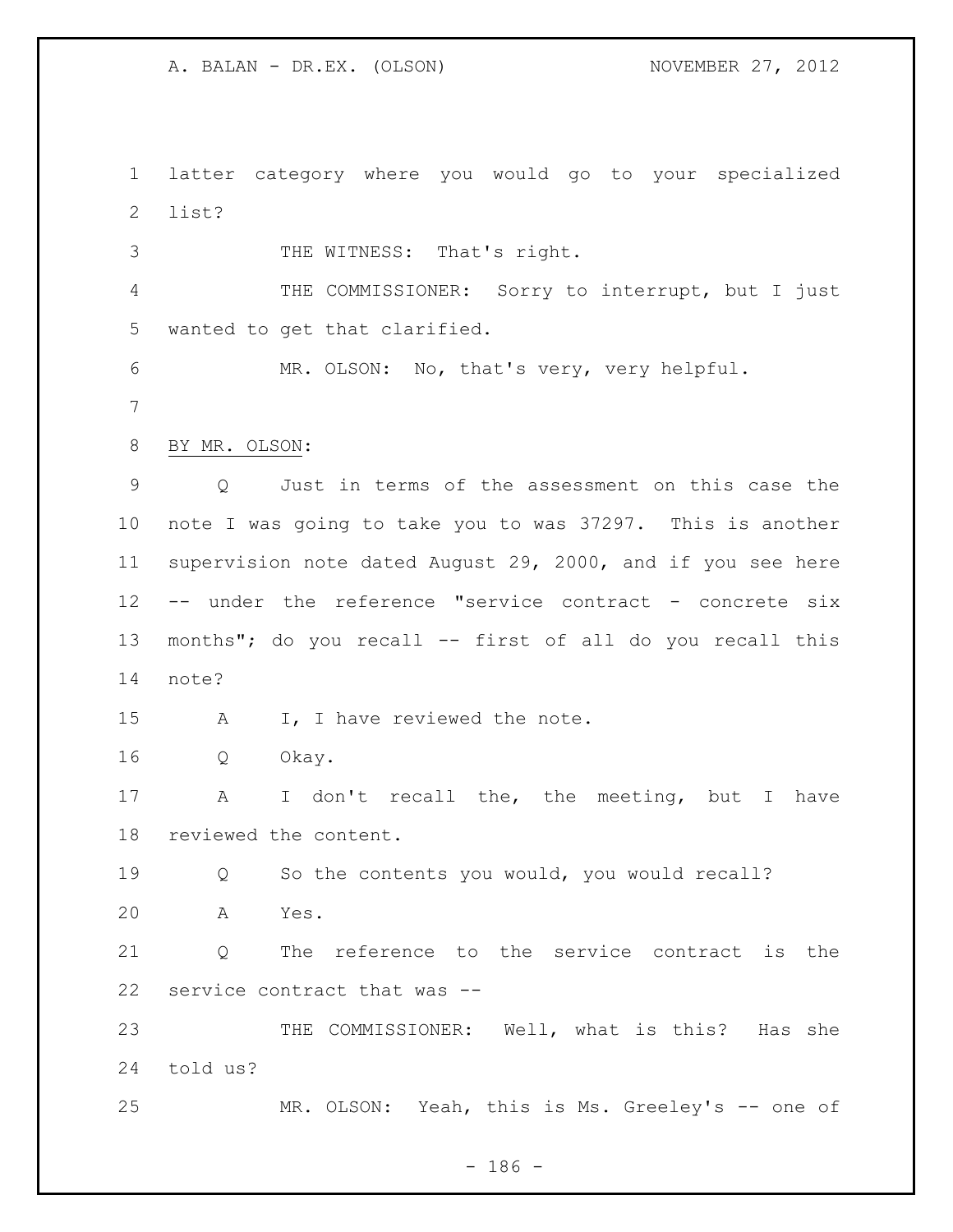Ms. Greeley's notes.

| $\mathbf{2}$ | THE COMMISSIONER: Okay.                                   |
|--------------|-----------------------------------------------------------|
| 3            | MR. OLSON: The supervision meeting.                       |
| 4            | THE COMMISSIONER: But it's the third one; is it?          |
| 5            | MR. OLSON: This is the third one<br>I've                  |
| 6            | identified.                                               |
| 7            | THE COMMISSIONER: Okay, yes, all right, but               |
| $8\,$        | MR. OLSON: So this one is from August 29, 2000.           |
| $\mathsf 9$  | THE COMMISSIONER: All right.                              |
| 10           |                                                           |
| 11           | BY MR. OLSON:                                             |
| 12           | And the reference here to a service contract that<br>Q    |
| 13           | was something you were discussing with Ms. Greeley?       |
| 14           | Yes.<br>A                                                 |
| 15           | Q Okay. And is that something you both agreed on          |
| 16           | in this case, that it was necessary to put a service      |
| 17           | contract in place?                                        |
| 18           | Yes.<br>A                                                 |
| 19           | Okay. And the reference to it being "concrete"?<br>Q      |
| 20           | A Well service agreements were written agreements         |
| 21           | that were meant as a way to ensure that there was clear   |
| 22           | communication between the agency and the family that we   |
| 23           | were involved with, so that we were clear on what people  |
| 24           | were required to do, what the expectations were, and what |
| 25           | the consequences were, so in terms of it being concrete   |

- 187 -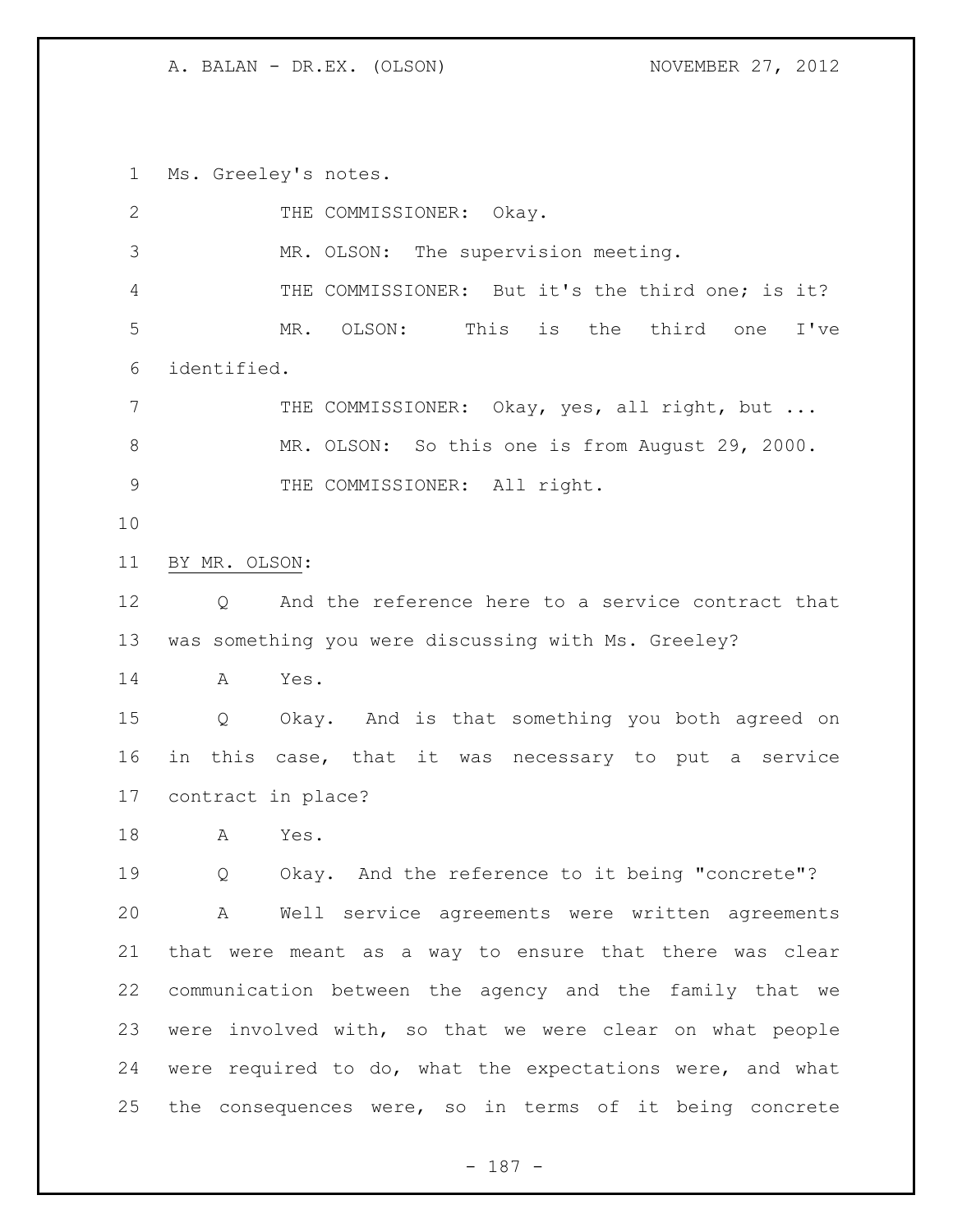that could include it being in written form, but also it would be very concrete as to what specifically people were to be doing. Q Okay. A So that would be my understanding of "concrete" would be specific. Q Specific. And when you say there are obligations I take it there were obligations on the family, the people signing the agreement? A That's right. Q And then the agency would have certain obligations as well? A That's right. It's a joint obligation. Q Okay. And the term of six months is that -- that's a term that you would have discussed with Ms. Greeley? 17 A Yes, I would have. Q Okay. And was that sort of a typical term, or was that just specific to this particular case. Q Service agreements could vary in term, six months was not an unusual amount of time, particularly if it was coupled with a plan around reunification of a child. Q And ultimately the plan here was reunification of the child? A Yes.

- 188 -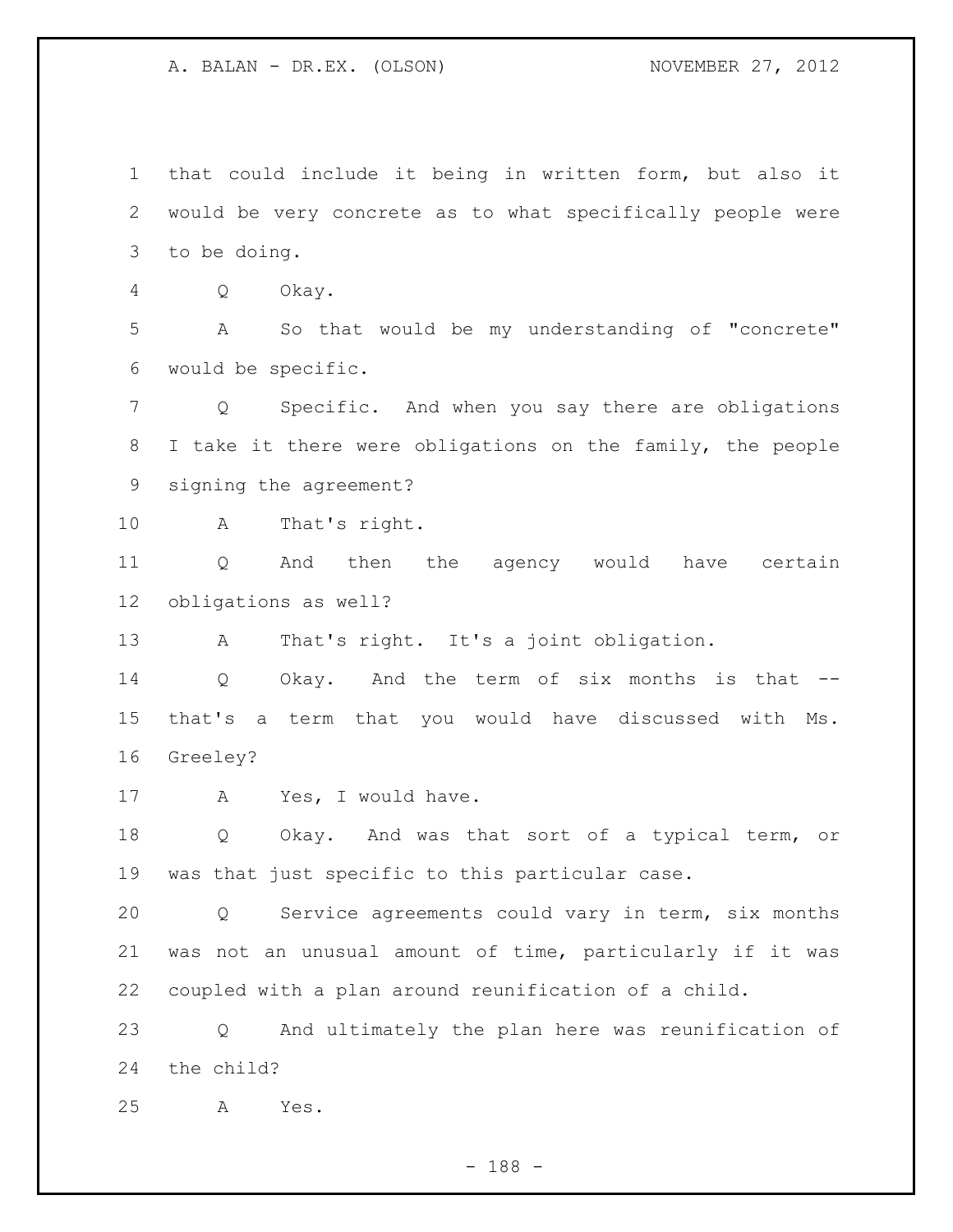1 Q Okay. And that was then to occur after the six months provided that the conditions were met, and they -- 3 the, the home was safe for the child to return to; is that ...

 A No. The service agreement was going to remain in effect during the process of reunification. The voluntary placement agreement had been entered into with the parents on a voluntary basis to allow for some additional time, which would have been for the early part -- like during the month of August.

 The service agreement was really to look at what was the case plan during that period of time, what were the activities that were going to continue because even though the child was -- we were planning to have that child reunified to the parental home the expectations were going to continue beyond the reunification for ongoing involvement at least for a number of months for that continued assessment and follow-up, and then it would require re-assessment, so that's where the six month period of time came in, but the child would have returned home before the end of that time.

 Q Okay. And so over that six month period there would be continuous monitoring to ensure everything is okay?

A There would be monitoring and that there would be

- 189 -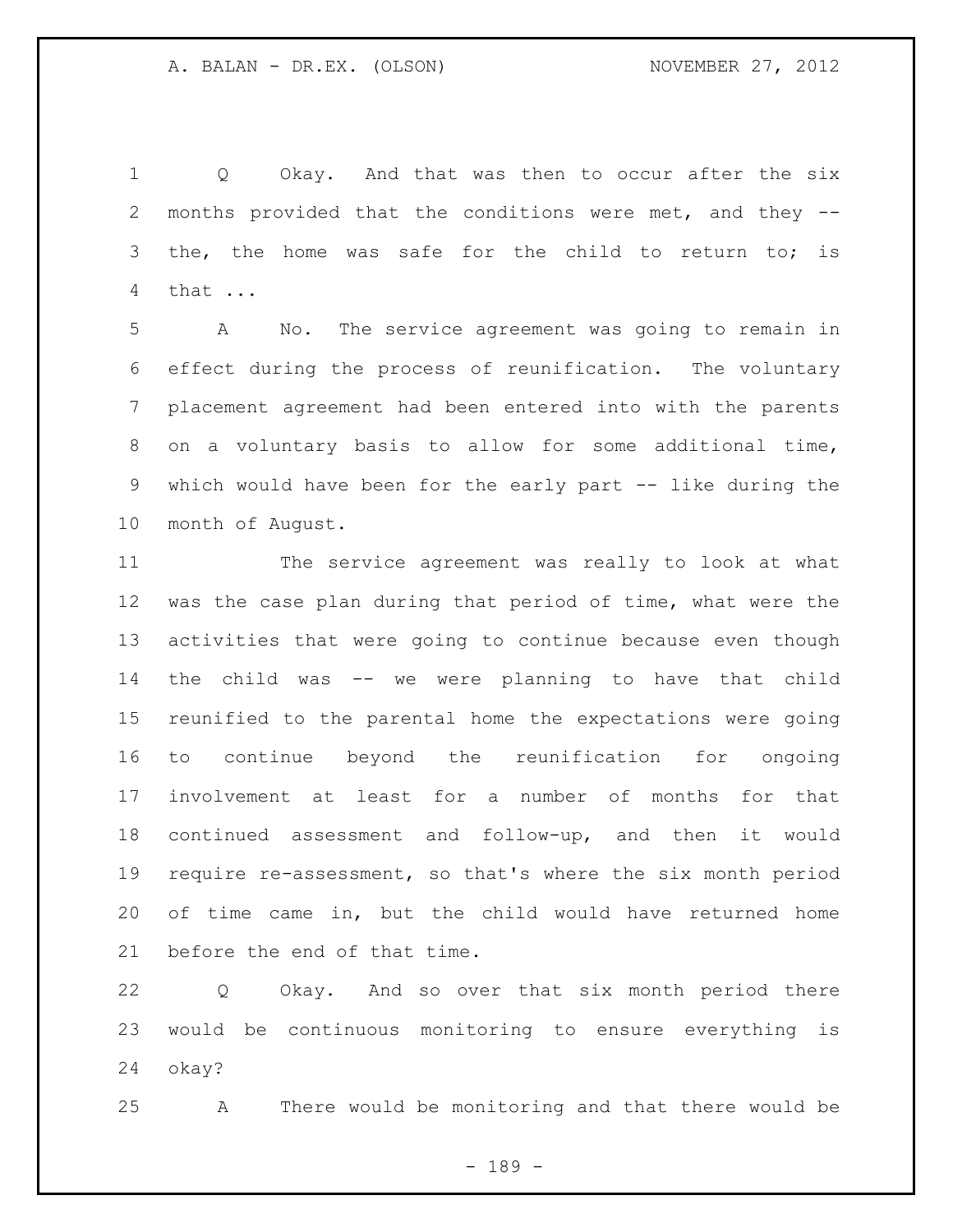-- the activities that were taking place we would imagine they would be completed at different periods of time. Some would take longer, and some would be done more quickly. Q The list of things that we're going to see in the service agreement, and they, they appear to be listed in, in this -- these notes are those things that you would have agreed upon with Ms. Greeley? 8 A Yes. Q Okay. And so when it says "Meet with Dr. Altman and follow recommendations" that's something you would have discussed then with Ms. Greeley? A Right. Q And at that point Dr. Altman was the physician that had been identified? A Pardon me? Q Dr. Altman at that point was the, the physician that had been identified? 18 A Well he was the psychiatrist, I believe. Q Okay. And did you expect to get a written report from him? A No, that wasn't part of our service contract with Dr. Altman, as far as I'm aware. Q Okay. At the point of this meeting August 29th Phoenix had not yet been returned to her parents; right? A No.

 $- 190 -$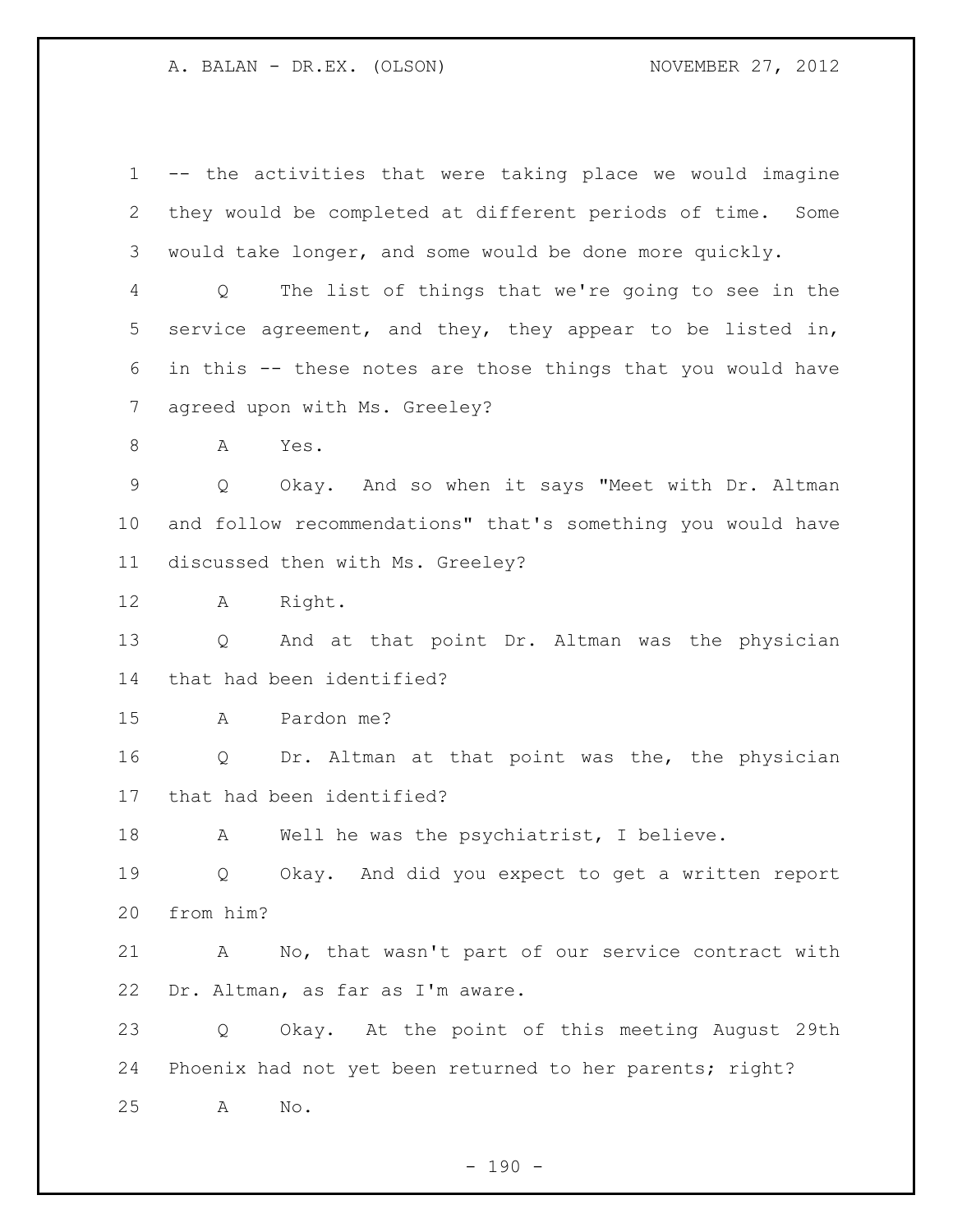1 0 Take a look at the service agreement, which is at page 37115. So this, this -- what, what is in front of you here this is the service agreement that was the result of your discussion with Ms. Greeley at this meeting of August 29, 2000?

A Yes.

 Q And who, who would have prepared the actual service agreement?

 A It would have been written up, I would believe, by the worker, possibly typed by an administrative staff and then reviewed by myself.

 Q And some of the issues that -- if, if you look at the service agreement and you compare it to the notes some of the issues in the notes we're looking -- you know, look 15 at the family violence, substance abuse; are those all issues that are meant to be addressed in the service agreement?

18 A Are you referring to number three in the service agreement specifically, or --

Q Just generally the service agreement.

 A Yes, those would have been identified. The August 29th supervision note that we had referred to previously not only spoke about the service agreement, but it was also looking at factors around assessment of risk, so these would have been areas that we had discussed and

- 191 -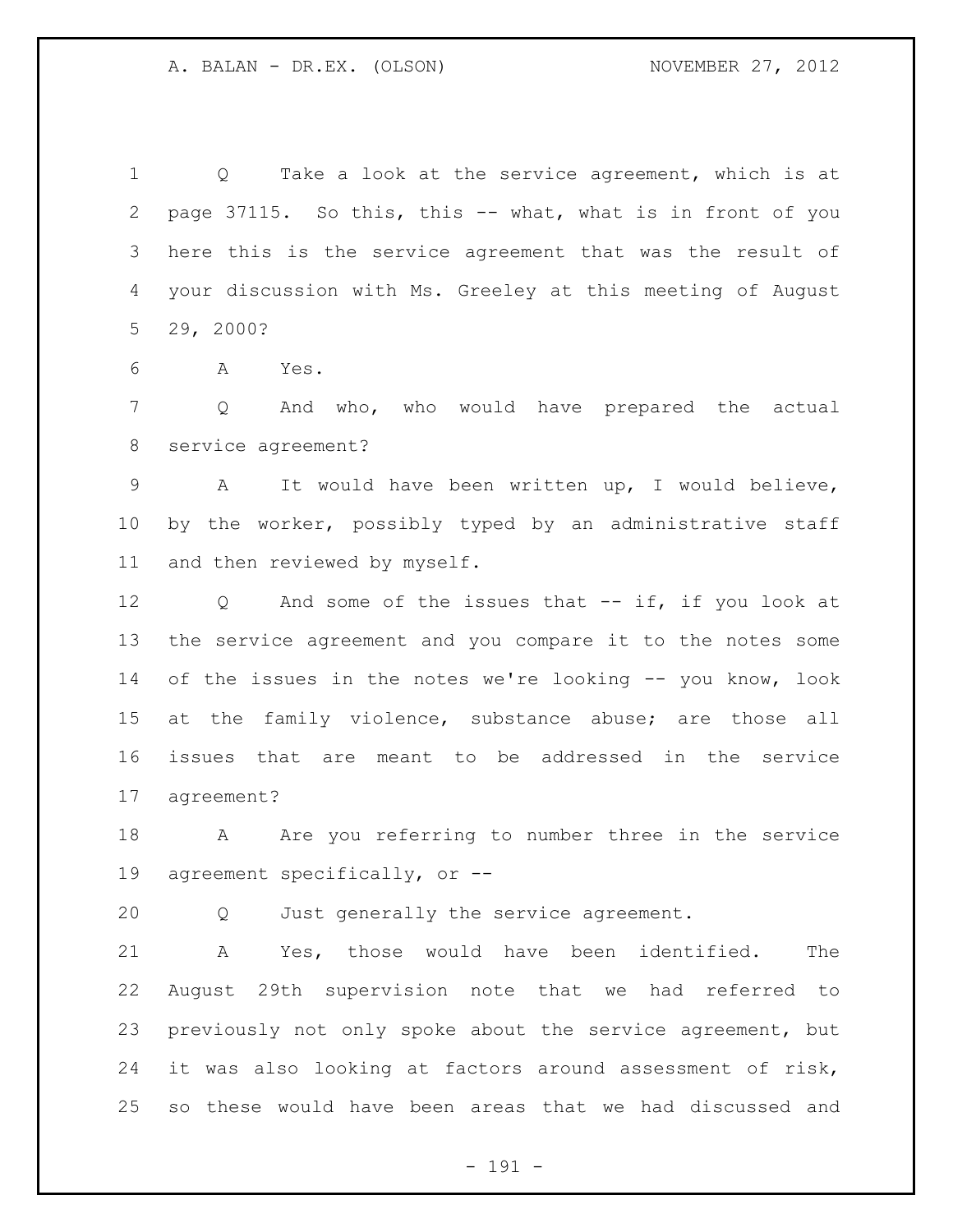that we wanted to include in moving forward in our case plan to ensure that we continued to cover areas in our ongoing assessment of risk.

 Q Okay. If we just flip back for a moment to Ms. Greeley's notes, page 37297, and in the middle of the page you see the word "risk" there?

A Right.

 Q And I think it says, and I think Ms. Greeley confirmed this, it says "risk area, largest risk is that it is a young child". Do you recall discussing the age of the child, Phoenix's age as being a risk, a risk factor?

 A As I mentioned earlier that that is -- age of child and vulnerability is indeed a risk factor.

 Q Okay. And so in this specific case Phoenix's age at the time was certainly a risk factor?

A Yes, she was still a baby.

 Q Okay. And was that -- when it says here largest area of risk is that -- would that -- would you agree with that at that point?

 A That would be one of the largest areas of risk that we have identified was her young age.

 Q Now, going back to the service agreement, page 37115. Now, when you look at the service agreement it was signed -- if we go to the last page of it it was signed on September 5th by Ms. Kematch and Mr. Sinclair, and Ms.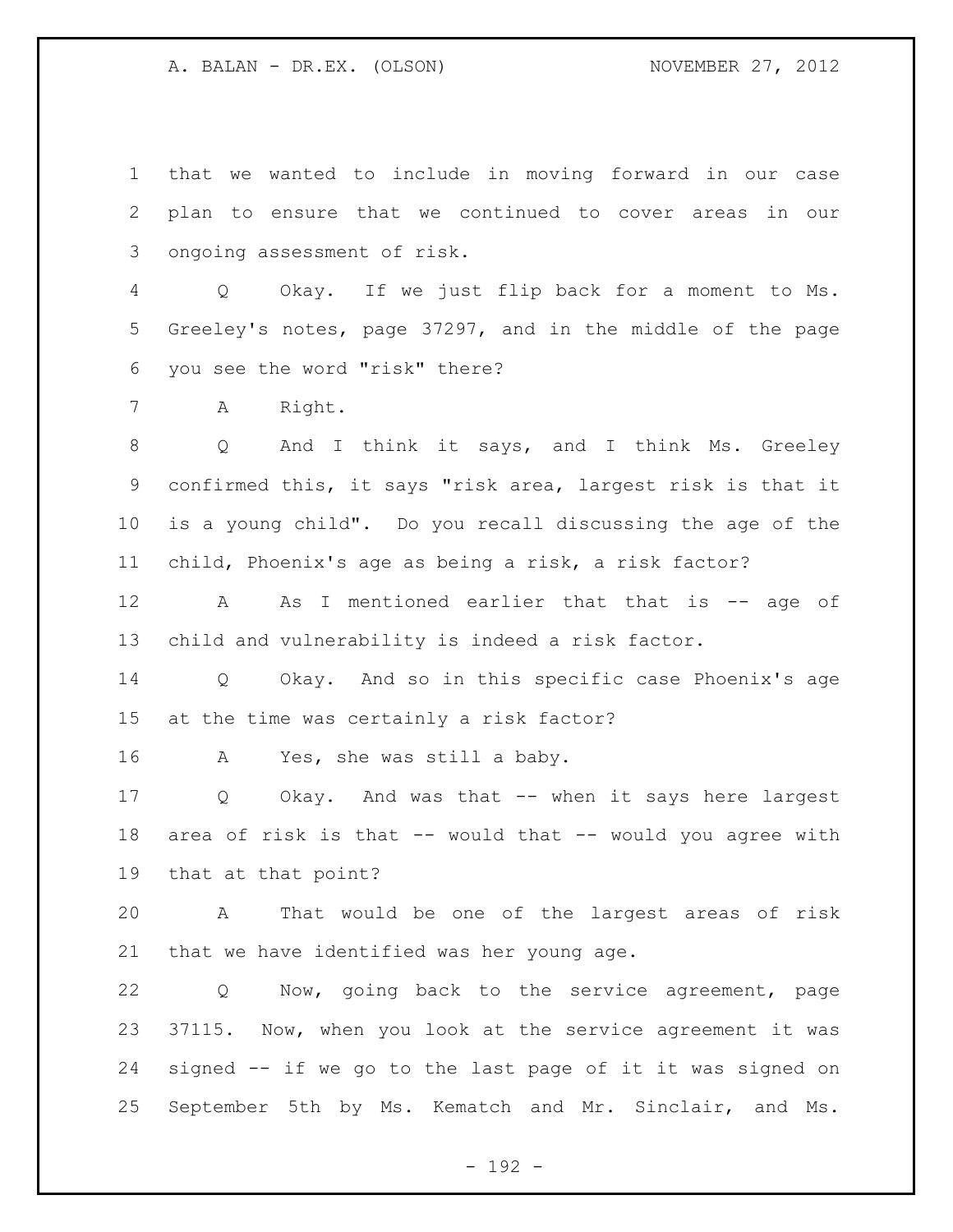Greeley. Would you have been a part of this as well?

 A I would have reviewed the service agreement, and been a part of the development of the service agreement, but there was no place on these forms where a supervisor was signing off on them. The agreement was typically signed off between the assigned social worker and the family because it was around a commitment and agreements to 8 abide by the conditions and the expectations, so supervisors didn't have a place to sign off on the form, but I was involved in it.

 Q Okay. And so you, you said you already agreed with the service agreement. Is -- when, when the social worker, in this case Ms. Greeley, signs is she signing to obligate the agency to also live up to the agreement?

 A That's right. She would be signing on behalf of the agency.

 Q Okay. So if she's no longer the worker the next worker would be responsible?

A That's right. This would continue in effect.

 Q In terms of the -- how long the service agreement was to remain in place it references -- if we go up to the first paragraph it says:

 "Over the next six months the parents and the Agency will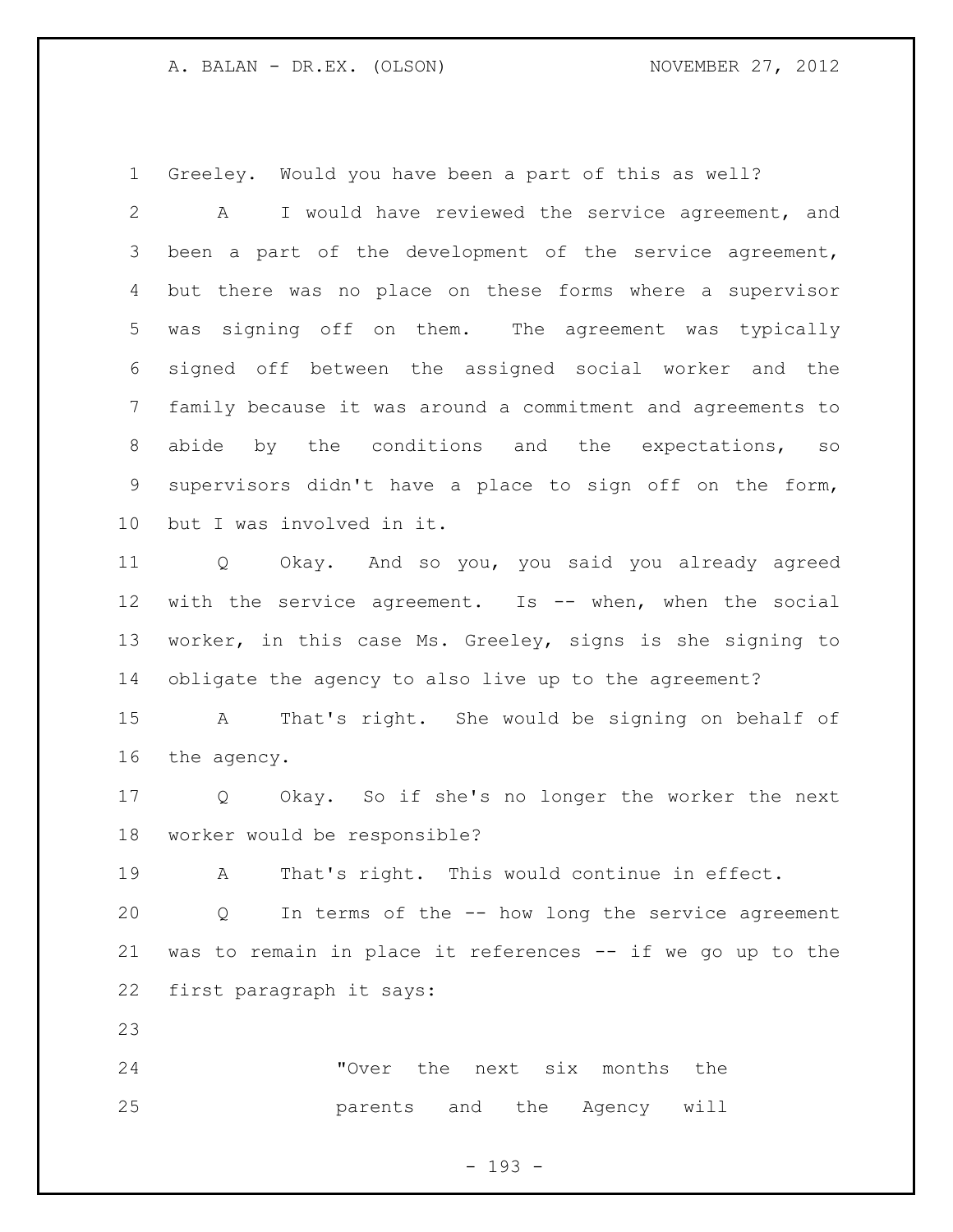continue to address the issues of concern by following the conditions outlined in this agreement." A That's right. Q Okay. So does that mean the agreement would run six months from September 5, 2000? A Right. It would run from September 5, 2000 to March 5, 2001. Q Okay. And so each one of the conditions in the service agreement would they continue throughout that period of time? 14 A Well the conditions would be there and that -- as different conditions could be addressed at different times. Some were ongoing conditions that would require a longer period of time where others were perhaps such as the first one to complete the assessment, and that Dr. Altman was a one time thing that could be done at one point in time, so all of them remained in effect and you would be reviewing which ones had been completed, and which ones are ongoing and which ones are outstanding. Q Okay. If we -- and who's responsible for ensuring the conditions are being satisfied?

A That would be the worker in meeting with the

- 194 -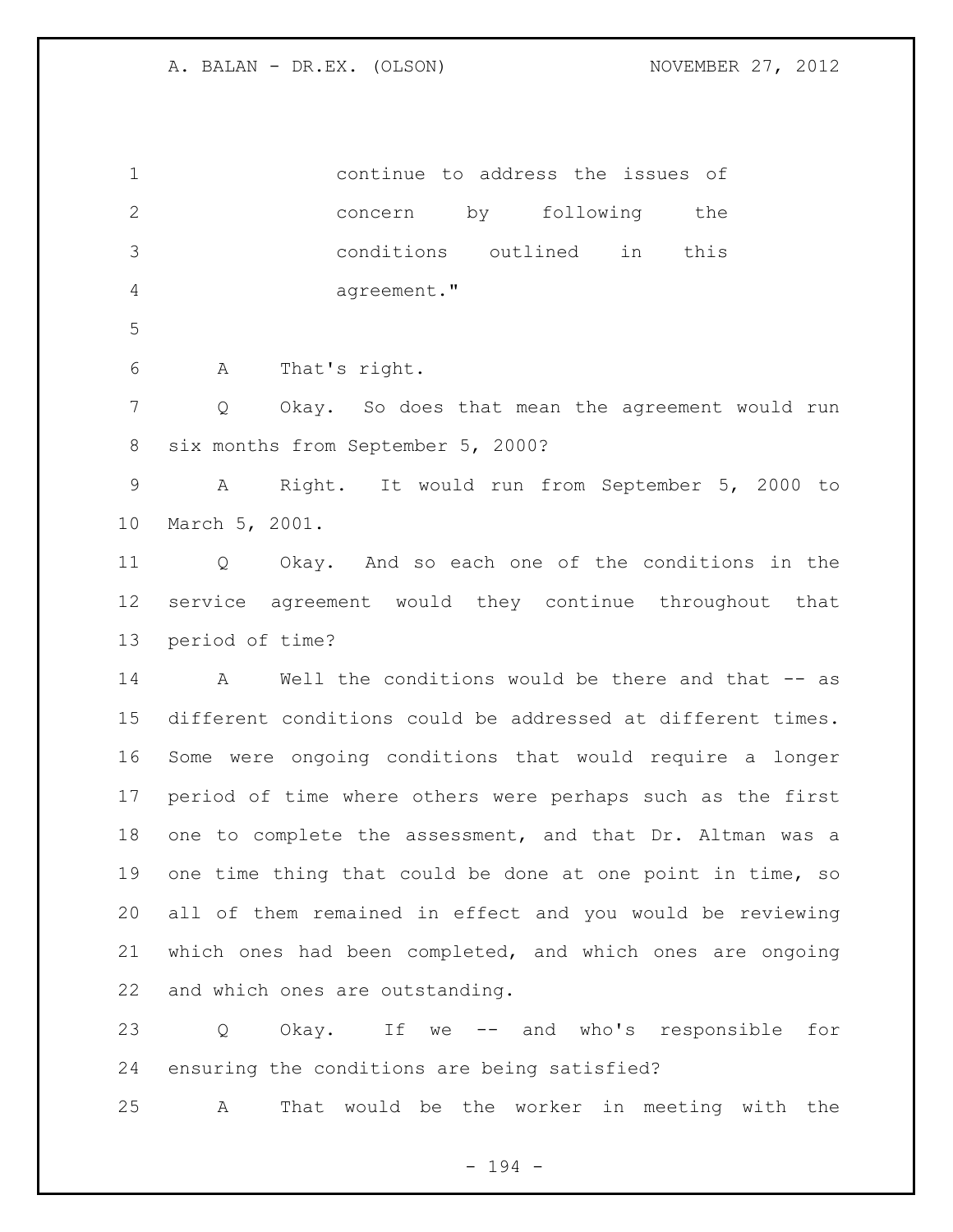family, and the worker in reviewing with myself as supervisor. We would be looking at where's the family in meeting these conditions.

 Q And -- so you as a supervisor also have responsibility for ensuring the conditions are met?

 A When I did regular supervision and would be reviewing a case in supervision if there was a service agreement I would be reviewing that, and gathering information from the worker to indicate where the family was at with regard to the service agreement, and meeting the expectations, and then if some were still outstanding we would be looking at where do we move forward. Service agreements reflect some of the case planning so it may also be that there are some other things that need to occur that are not within the service agreement, but are a part of the case plan, so those are all things that I would look at with regard to a review of a service agreement.

 Q Right. But the question is specifically with responsibility to ensure the conditions of the service agreement are being met --

A Right.

 Q -- is, is that -- do you understand that that is your responsibility as well as a supervisor?

 A Yes, it's a joint responsibility between the agency, both supervisor and worker, and also with the

- 195 -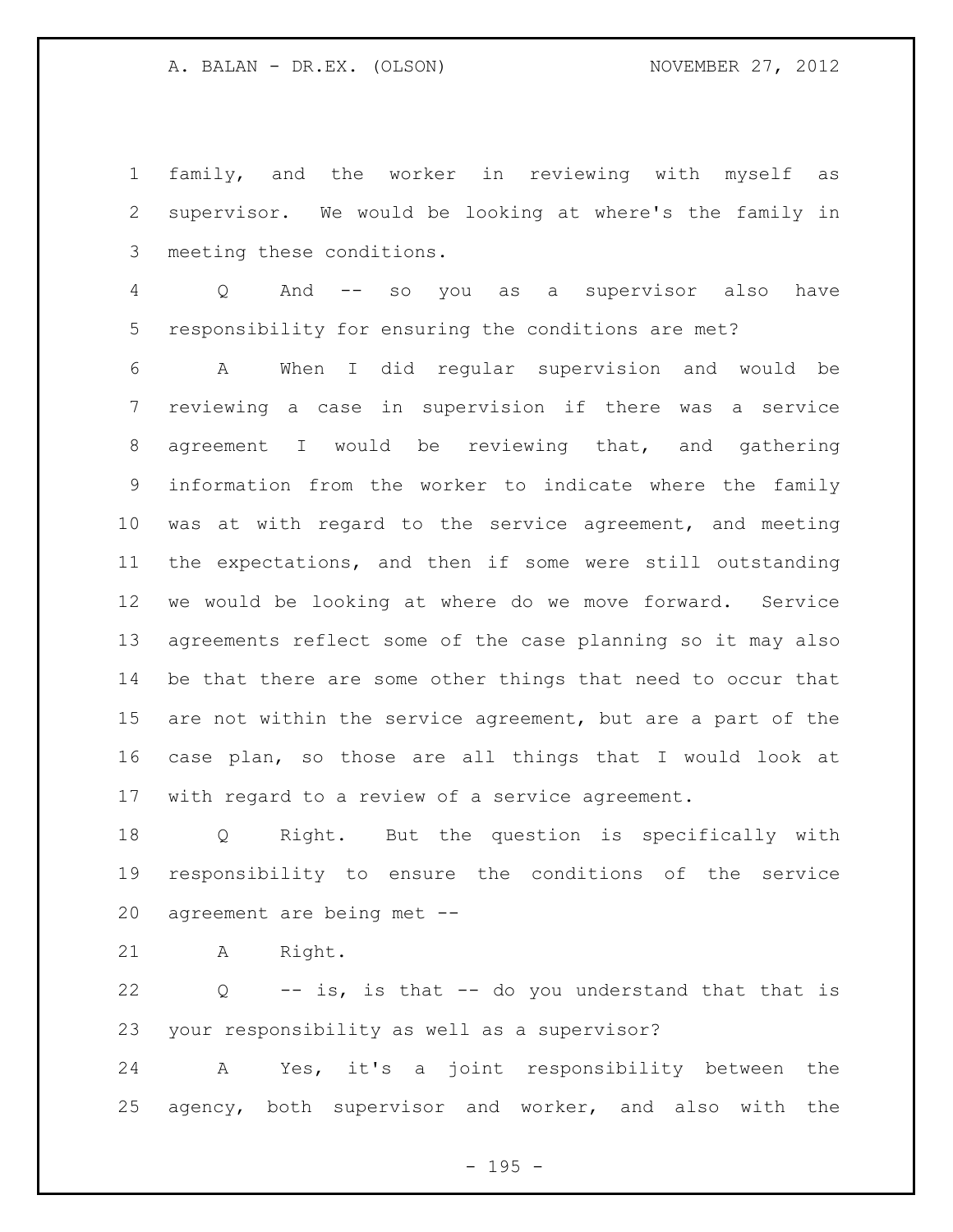family.

Q Right.

 A The agencies alone cannot do that work. There's, 4 there's an expected agreement that the, that the agency will do certain things and where family will do certainly things --

Q Right.

 A -- so both are required in order to meet expectations.

 Q And so if the family is not cooperating with the service agreement what sort of options does the agency have at that point?

 A Well those are usually outlined fairly frequently at the beginning of the service agreement as to what the consequences may be if the family is not abiding by the service agreement. That's the means by which the agency 17 attempts to maintain some sense of, of an agency's -- or of a family's commitment in engaging and moving forward, so in this case I do believe there was some mention in the documentation that if the family failed to follow through on the expectations, over the course of the six month agreement, that there may be a possibility that Phoenix may need to return to care.

Q Okay.

A So I think that that was the, the understanding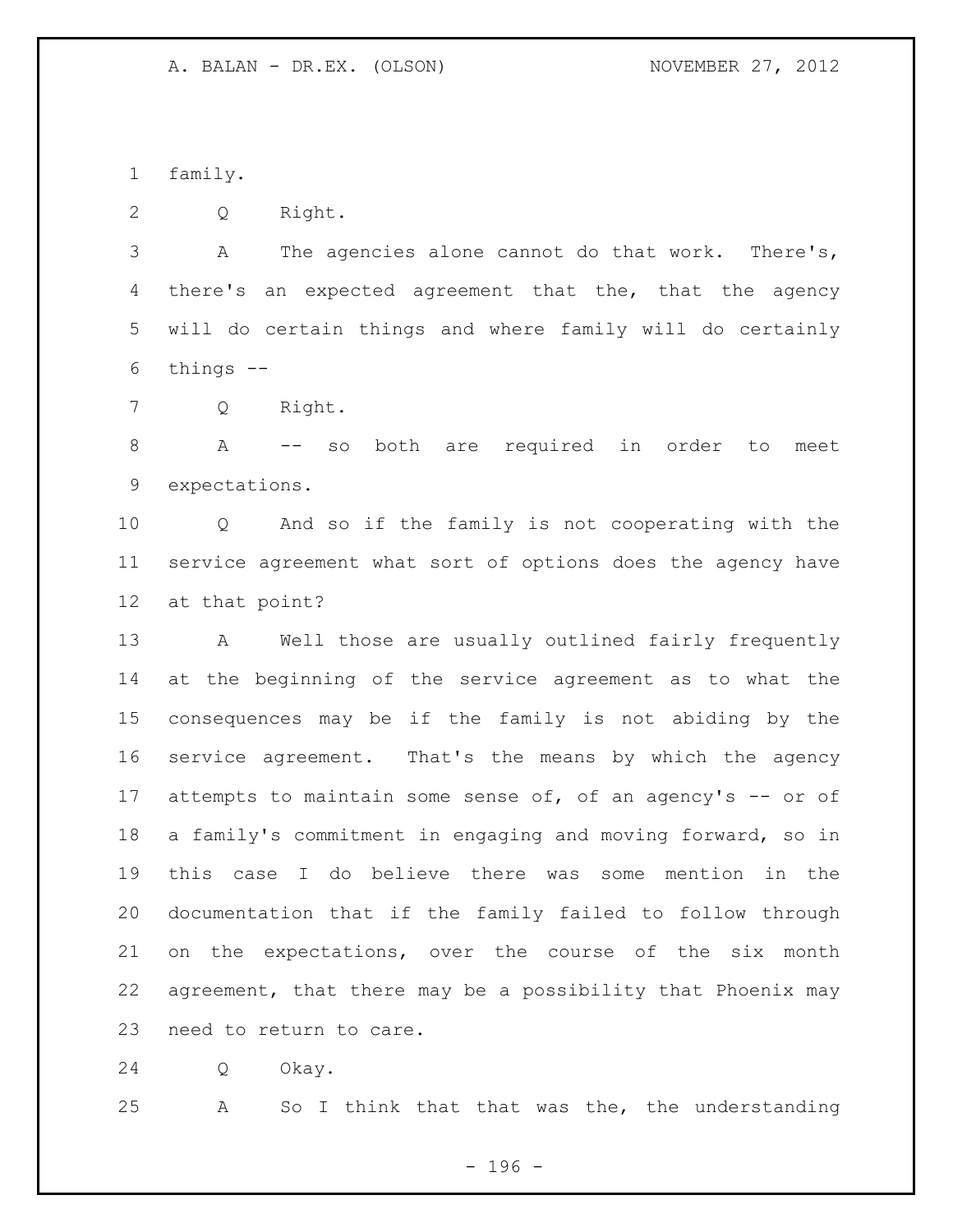that was communicated by the worker at the time it was signed.

 THE COMMISSIONER: But would that be written in? THE WITNESS: I don't -- I can take a look.

 MR. OLSON: Perhaps we could scroll to the bottom of the agreement.

7 THE WITNESS: It is on the second page.

BY MR. OLSON:

Q The last paragraph there?

 A That's correct. That failure to meet the conditions may result in her returning to care, so that would have been well communicated at the time that it was being signed off.

15 THE COMMISSIONER: Right.

BY MR. OLSON:

 Q And just, just in terms of signing the agreement would, would the agency -- would the worker communicate to the parents that you have to sign this in order to get the child back?

 A No, I don't believe that that would necessarily be how it would be communicated. It wouldn't be very engaging of families. My understanding from reading the case notes is that they were regularly communicating so I,

- 197 -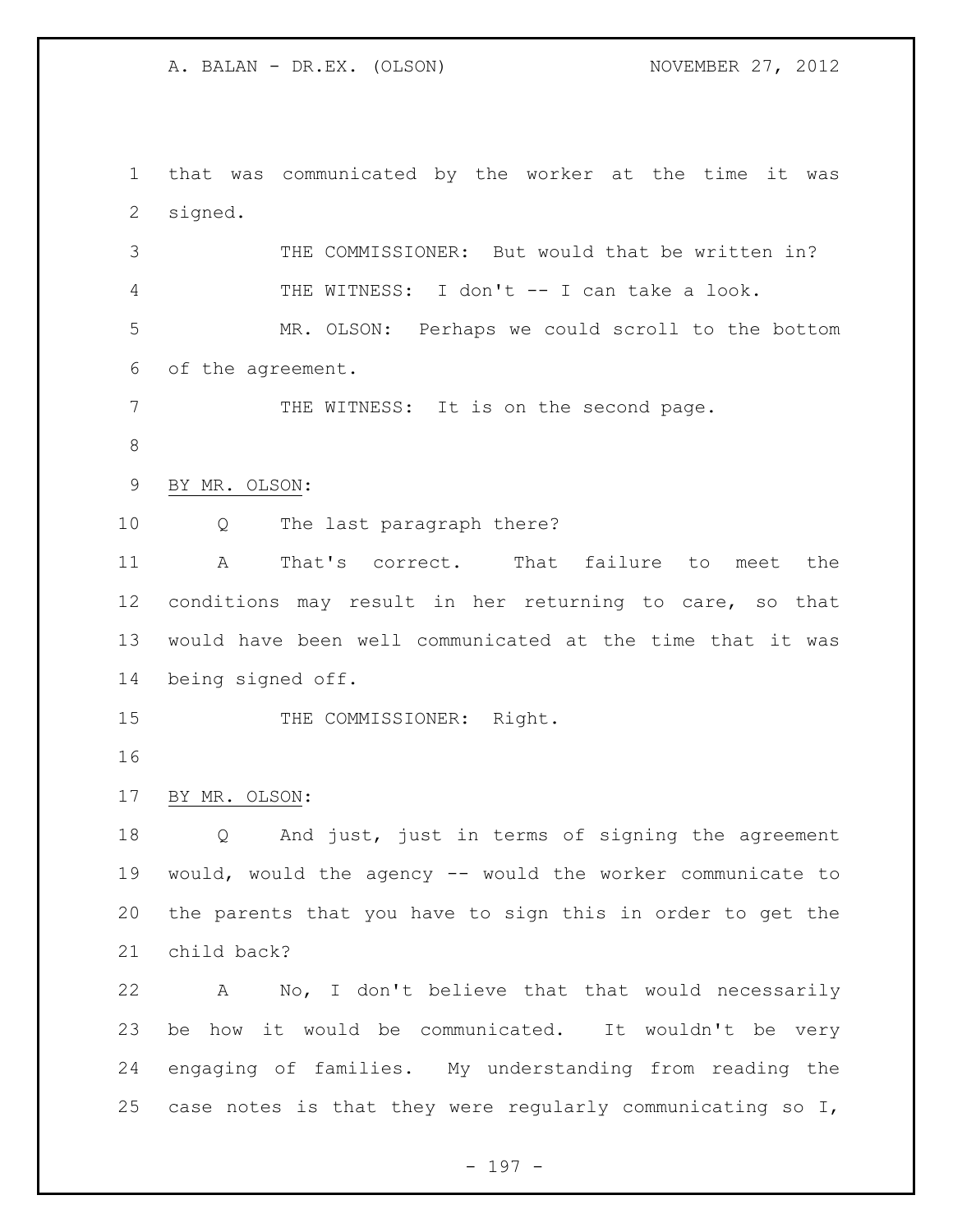I believe that that was done within the context of, we would like to move forward with reunification, but in order to do so we need to remain satisfied that we're going to continue to work together and to address these issues.

 Q If we could just look at the conditions, and go to the previous page. You mentioned before that, number 1, that would be a one time thing, the assessment would be done and the recommendations that they would be following; right?

 A The assessment would be a one time thing should there be recommendations that may entail further activity.

 Q Okay. Then 2, the requirement that Samantha and Steve cooperate with the agency with in-home worker, and that she meet with them at least two times a week.

 In terms of the frequency, the meeting two times a week, is that, is that something you recall discussing with Ms. Greeley?

 A Well -- and from looking at the notes I can certainly see that that was a part of the discussion. We did enter into a family service support agreement which was required, it was an agency form in order to request. There was one requested earlier. We certainly renewed that so all of that within my understanding was that I would have been aware of it through the case activity, but not necessarily from meeting with Ms. Greeley. Like I don't

- 198 -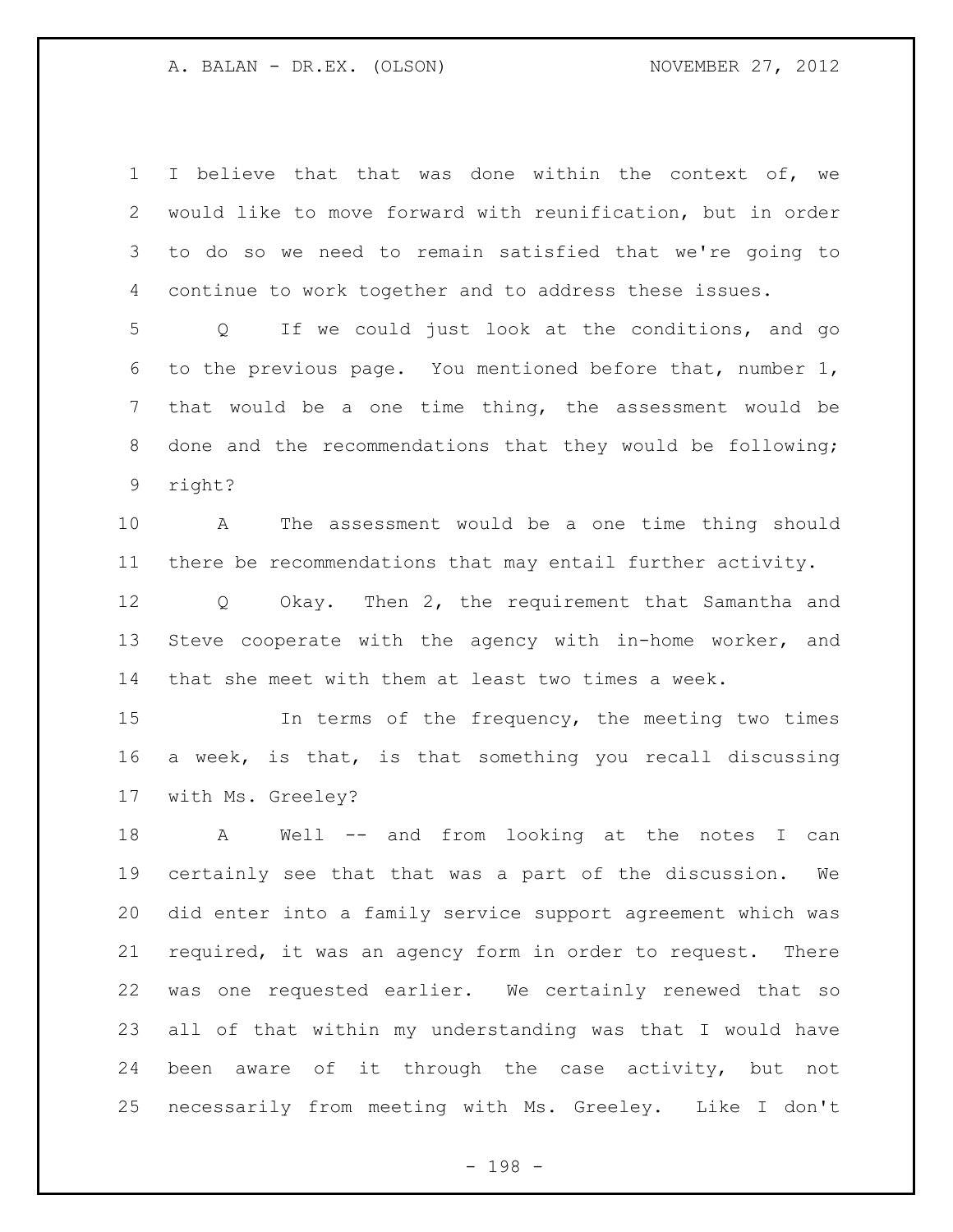recall the meeting, but I do see in the notes that I would have been aware of all of it. Those documents require my signature.

 Q The -- was this an expectation that was -- this would last throughout the duration of the service agreement?

 A I believe that the family support service agreement was in place for a period of three months. It's a voluntary agreement with the parents, and they sign off on that document, as well as the agency, but open to renewal. There was no timeframe in terms of -- we could have continued to renew, should it be needed, or we could terminate if it was no longer needed, but the initial agreement was for three months, I believe.

 Q Okay. And we, we have heard evidence that the, the agreement was not continued at some point, prior to the end of the six month period.

A That's correct.

 Q Okay. And was that a conscious decision not to continue on with the, the in home support worker?

 A I didn't see any information that indicated it was.

 Q Okay. And who would have made the determination if it was?

A Generally decisions to terminate family support

- 199 -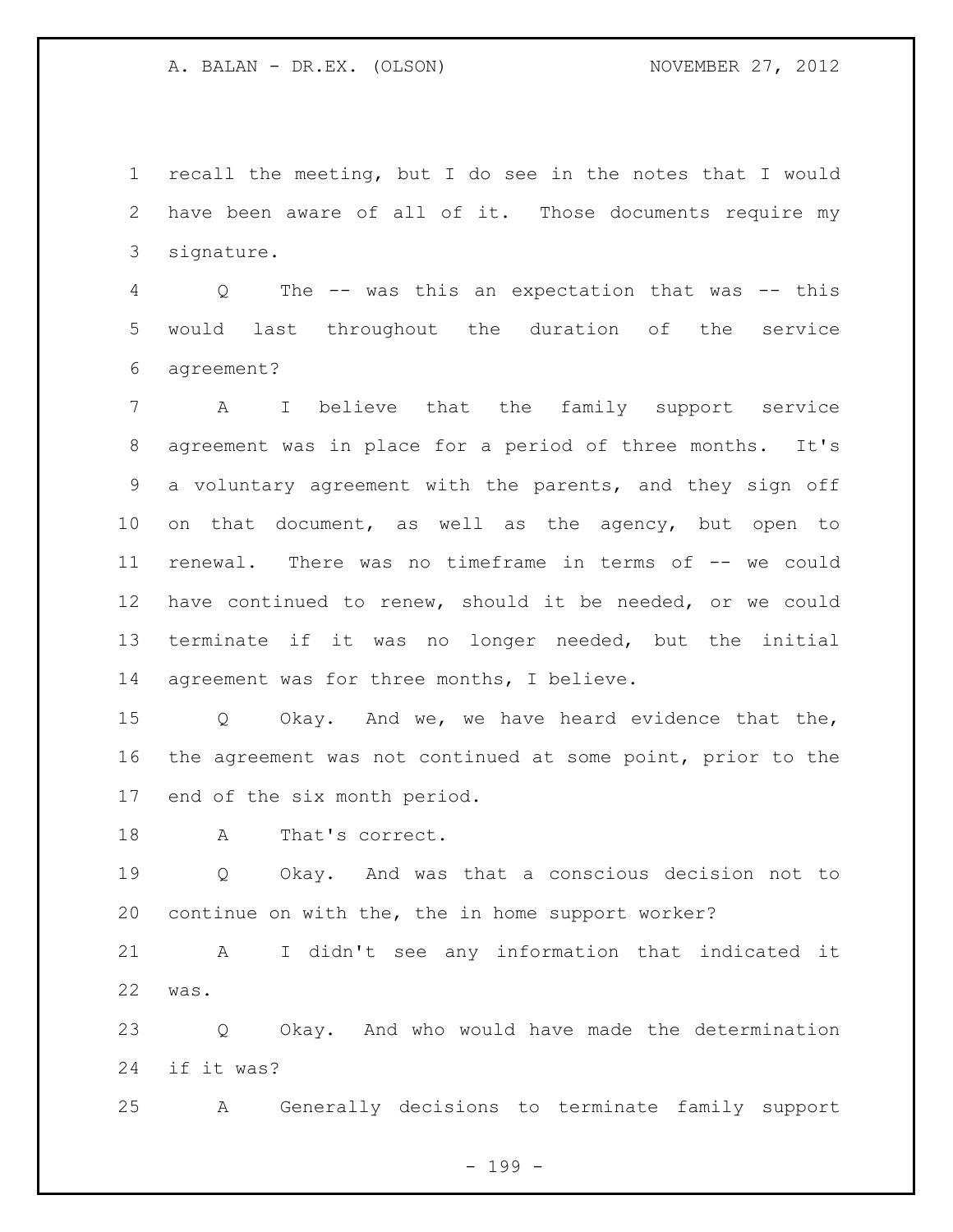| $\mathbf 1$ | is done in conjunction with the family that we're providing |
|-------------|-------------------------------------------------------------|
| 2           | service to. A family can decide to terminate, and indicate  |
| 3           | they don't require it. An agency can decide to terminate.   |
| 4           | In this case, in reviewing the documentation, I don't see   |
| 5           | any indication as to where that decision came from. It may  |
| 6           | have just lapsed.                                           |
| 7           | So it just didn't get, just didn't get renewed?<br>Q        |
| 8           | Α<br>That's correct.                                        |
| 9           | Okay. And that would have occurred when<br>Q<br>Ms.         |
| 10          | Chief-Abigosis was assigned to the file?                    |
| 11          | That would be during that time period.<br>A                 |
| 12          | Okay. And you've looked at, you've looked at the<br>Q       |
| 13          | file since, and you know -- you've seen how it's -- what's  |
| 14          | happened with the file. Should the support worker have      |
| 15          | stayed in place?                                            |
| 16          | It's difficult to say.<br>A                                 |
| 17          | As a supervisor.<br>Q                                       |
| 18          | As a supervisor what, what I do know in looking<br>А        |
| 19          | at the file is that it was renewed for the one month period |
| 20          | in between workers to allow Delores to meet with the family |
| 21          | to discuss whether or not support resources were still      |
| 22          | needed, required, or wanted by the family. I don't see any  |
| 23          | evidence that that occurred, although I do understand from  |
| 24          | documentation that the in home support worker did<br>the    |
| 25          | continue until December. There is nothing to indicate that  |

- 200 -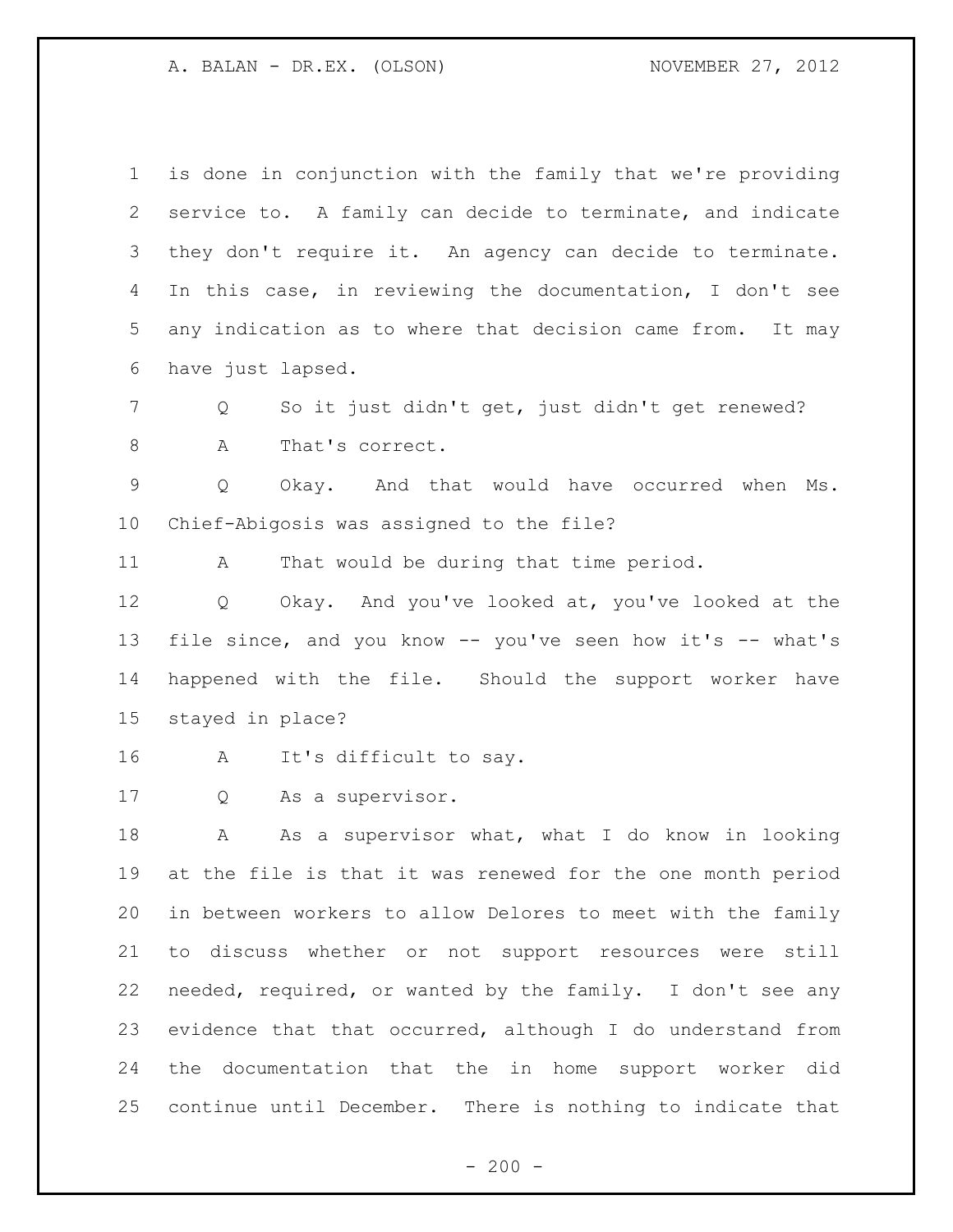| $\mathbf 1$    | the family was not doing well at the time that she                 |
|----------------|--------------------------------------------------------------------|
| $\overline{2}$ | finished. She had positive reports about the family, so            |
| 3              | outside of that I can't comment, other than it may have            |
| 4              | been a lapsing of service or a natural ending. There's             |
| 5              | nothing that would indicate to me that there was a need for        |
| 6              | in home support services, based on the concerns or reports         |
| $\overline{7}$ | coming to the agency.                                              |
| 8              | Q Still looking at the service agreement if we look                |
| 9              | at number 3 it says:                                               |
| 10             |                                                                    |
| 11             | "Samantha and Steve will work                                      |
| 12             | cooperatively with the Agency                                      |
| 13             | Family Services Worker, this                                       |
| 14             | includes meeting with the worker                                   |
| 15             | on a regular basis and allow the                                   |
| 16             | worker access to the family home.                                  |
| 17             | Samantha and Steve will also                                       |
| 18             | cooperate with the Agency worker                                   |
| 19             | regarding further exploration of                                   |
| 20             | issues related to substance use                                    |
| 21             | and family violence."                                              |
| 22             |                                                                    |
| 23             | BY MR. OLSON:                                                      |
| 24             | The, the meeting with the family on a regular<br>$Q \qquad \qquad$ |
| 25             | basis that's something that the agency would be responsible        |

- 201 -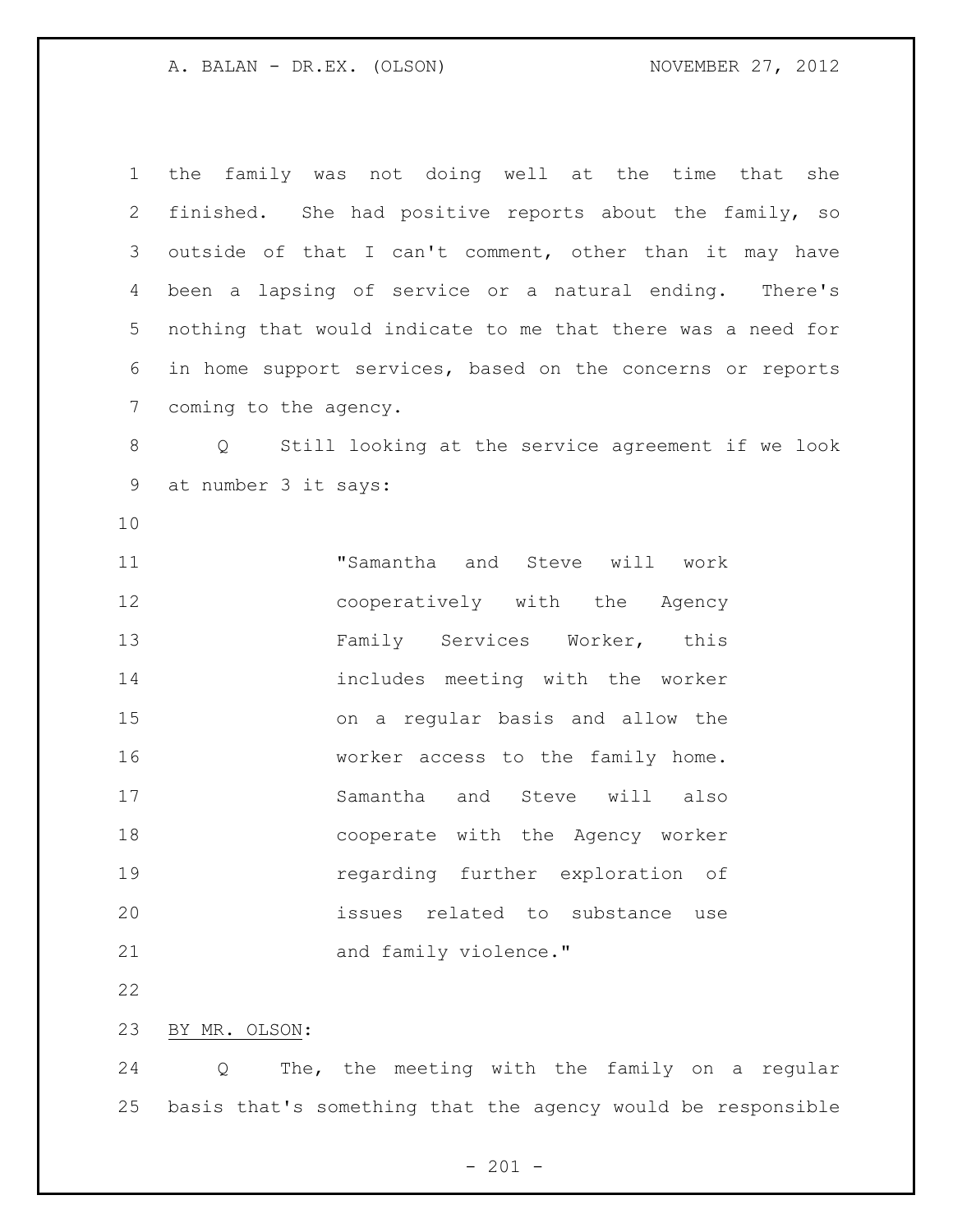for; is, is that right?

 A It was, it was a joint responsibility. The agency jointly with the family were expected to be meeting regularly. One of -- this was a typical clause within family support service agreements that was utilized wherein there was some impetus to ensure that families were allowing access to workers to the family home, rather than having to get orders to do so, like an order of supervision. If we're engaged with families and they're 10 cooperating we want to ensure that they understand that we, we need to have access to their home and to be able to come into their home. Q So the obligation then on the, on the part of the client, the family, is when the worker shows up for the visit to cooperate with them? A That would be correct. Q And in order -- that the worker has to first show up for the visit, right, so ... A That would also be correct. Q Okay. So in order to fulfill this particular part of the service agreement the worker has to attend the home for the visits? A Right. Q Okay. And that -- would that be the assigned family service worker at the time --

 $- 202 -$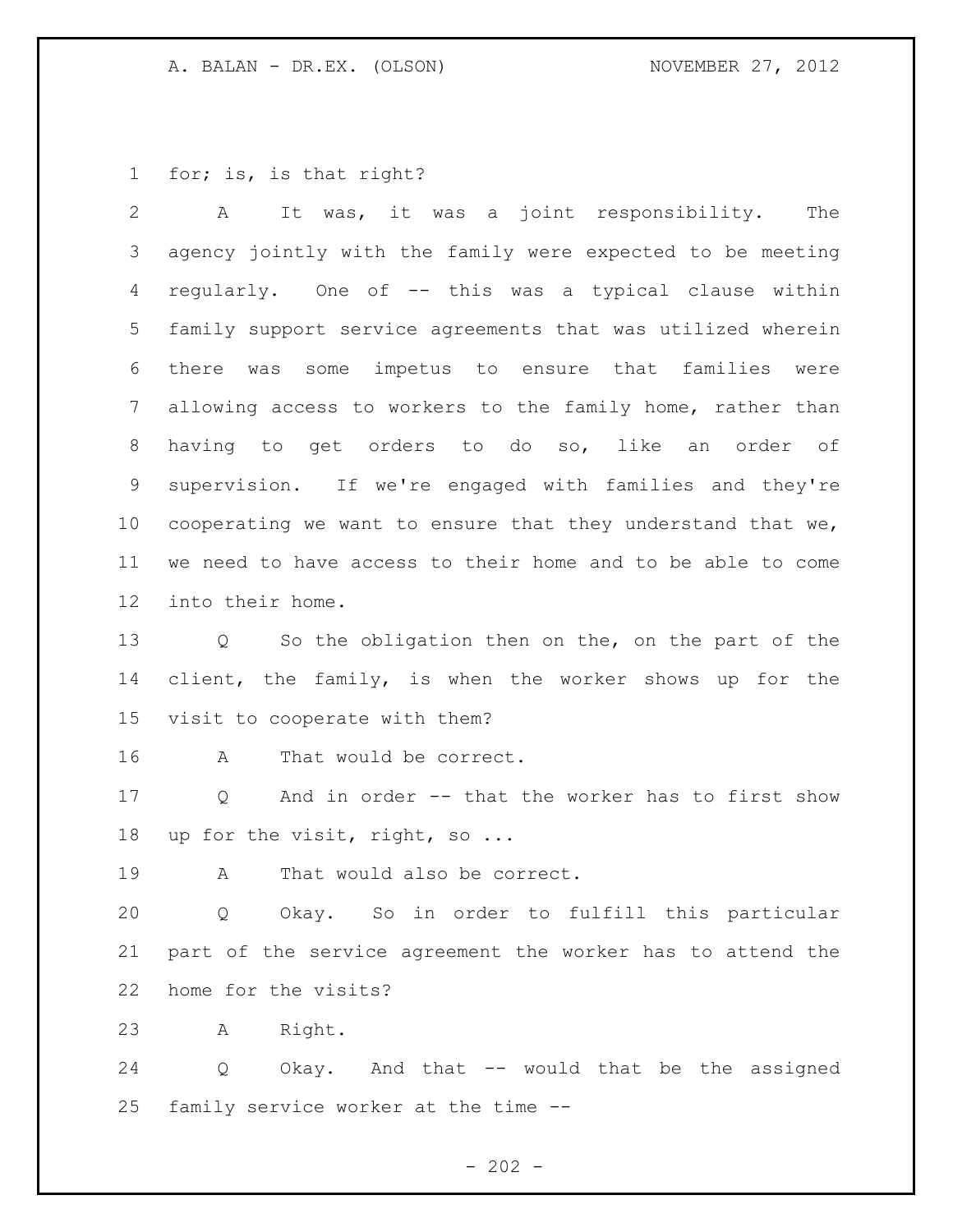A Yes.

Q -- that would be expected to do that?

A Yes.

 Q And in terms of the frequency of the visits where it says "a regular basis" was there an understanding as to what that meant?

 A There's nothing that indicates what that would be. I don't know what the, what the intention was of the worker in communicating that with the family. Essentially the standards, the 1988 program standards, would have indicated the required frequency of contact at that time, and I would imagine that that would be what my expectations would have been for that type of contact, it would have been according to what the standards dictated.

 Q So the contact under this service agreement would be dictated by the standards at the time?

 A Right, in terms of -- dependant upon the risk assessment and the family information that we had at hand, and what the standards were indicating at the time that would dictate what regular contact would look like, but in order to know what that meant I would have to look back at the '88 program standards to see how they applied. That would have been the benchmark that I would use.

 Q Okay. So even though, even though this was a specific service agreement with this family it would be a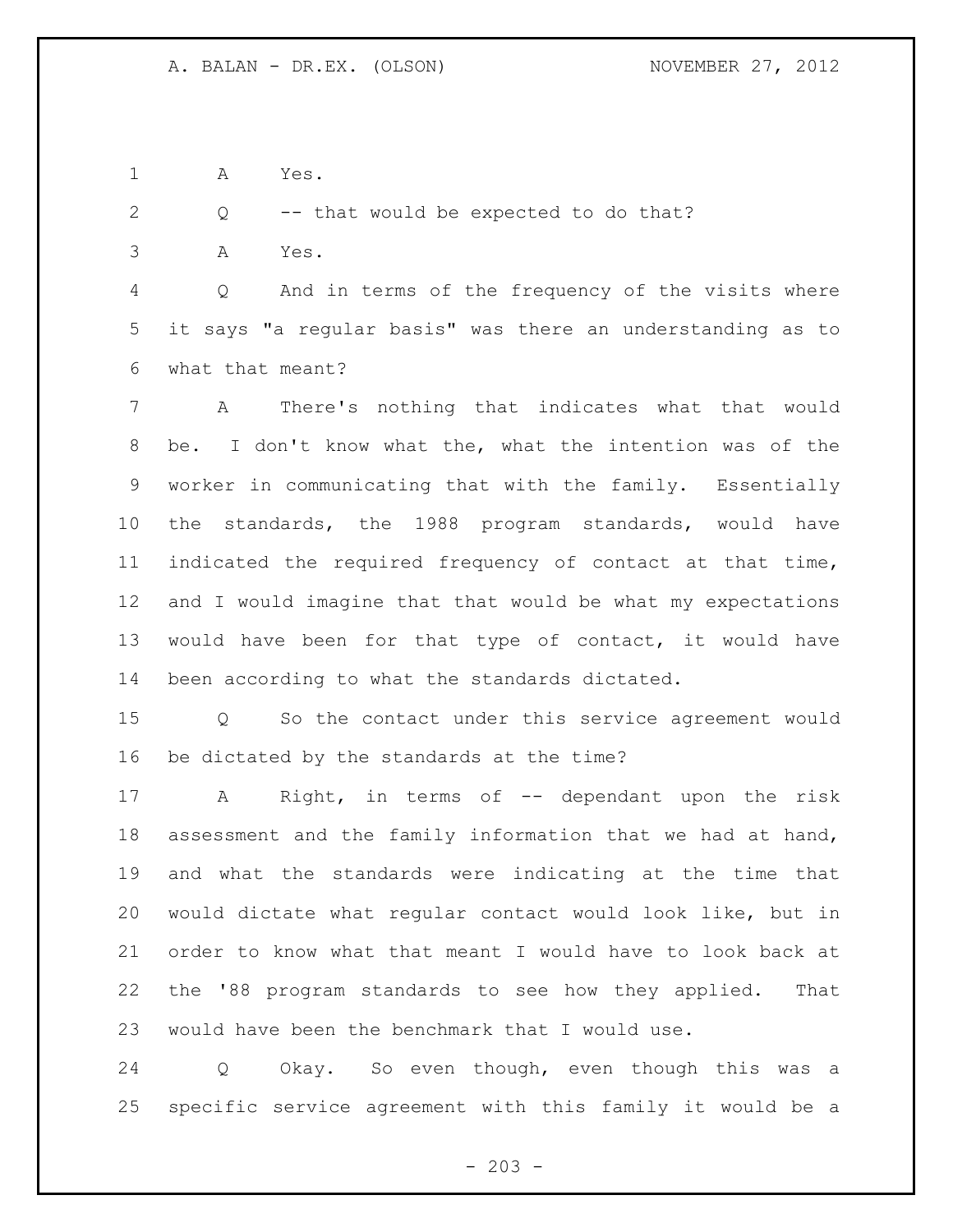standard that you look at in terms of defining how frequent the visits should be?

 A That's correct, and in that sense it may not be as concrete or clear to the family, this is what we would think it would be --

Q Right.

 A -- if it's not saying weekly or biweekly, regular can be open to interpretation.

 Q Okay. And do you know what you would have -- what kind of discussion you would have had with the worker, the assigned worker, in terms of how frequently they should be meeting with the family?

 A Well, I believe that my discussion would have happened in the November 14th supervision where I had gone over the case and indicated that the worker needed to attend, meet with the family, gather additional information on how things were going. My assumption would have been and my expectation would have been to also speak with anyone else that was involved, including the in home support, and then based on that conversation we would then look at where do we go from here. Case plans are dynamic, they're ongoing, they need to be fed by updates and information on progress and reports of others, so I don't know that I would have directly said, this is what that contact looked like, or needs to look like. I would have

 $-204 -$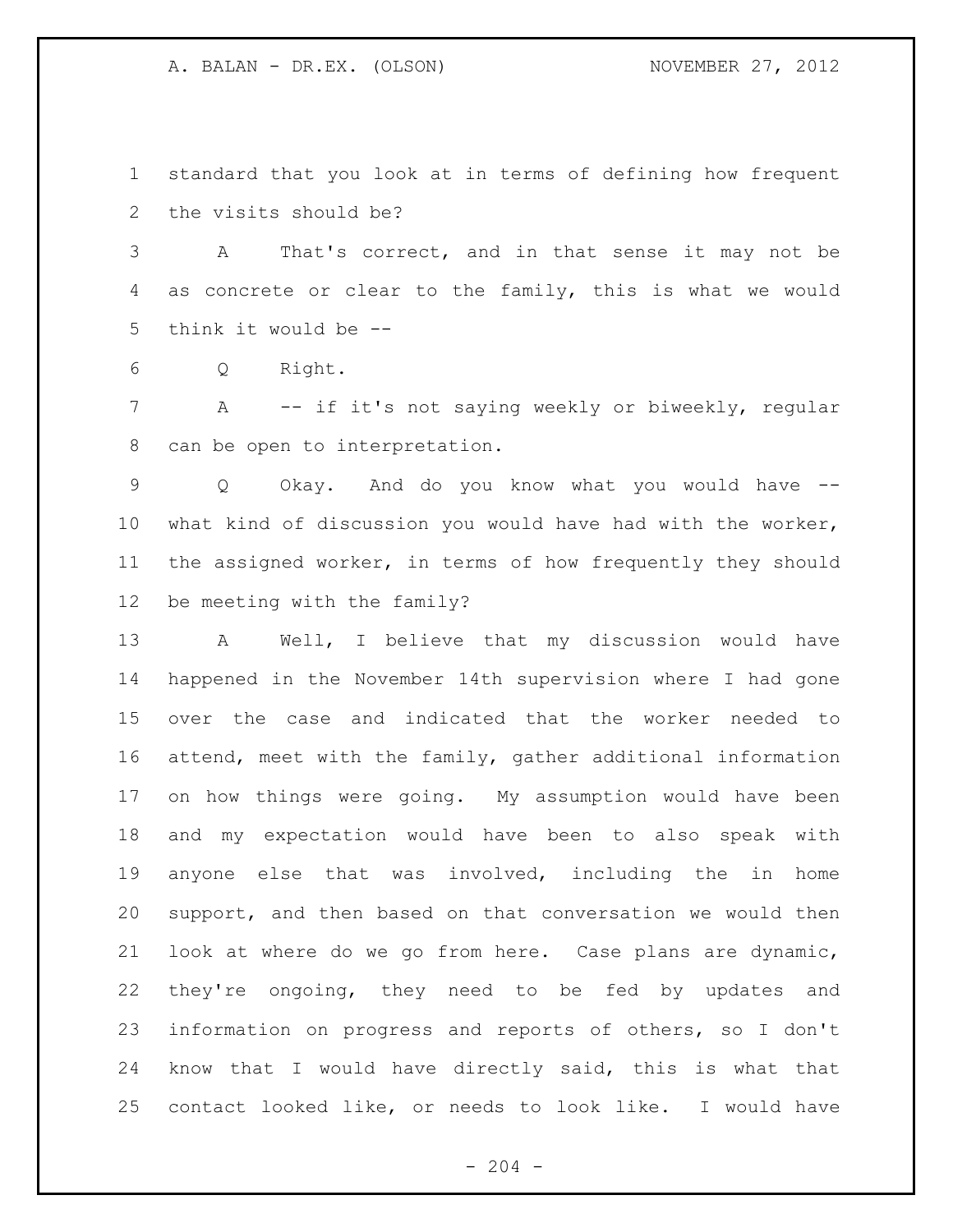wanted an update and a meeting with the family, and then we would have discussed further.

 Q Based on the situation at the time the service agreement was entered into how frequently did you expect the worker to meet with the family?

 A Well, at that point it would, it would appear that if the worker was meeting weekly with the family there was an in-home support worker that was going in biweekly. That also constituted part of the agency contact with the family to ensure that there was somebody in the home that was also seeing what was going on, and was able to provide information and observations.

 Q But the question is specifically with respect to the agency family services' worker.

A Right. At the time that this was signed.

Q Right.

A So that would be September 5th?

Q Right.

 A In my understanding with that, especially based on a reunification, that it would be weekly.

Q The worker would be there weekly?

A Right.

 Q Okay. And how long did you anticipate that the weekly visits would occur?

A There's no, there's no anticipated time. It

 $- 205 -$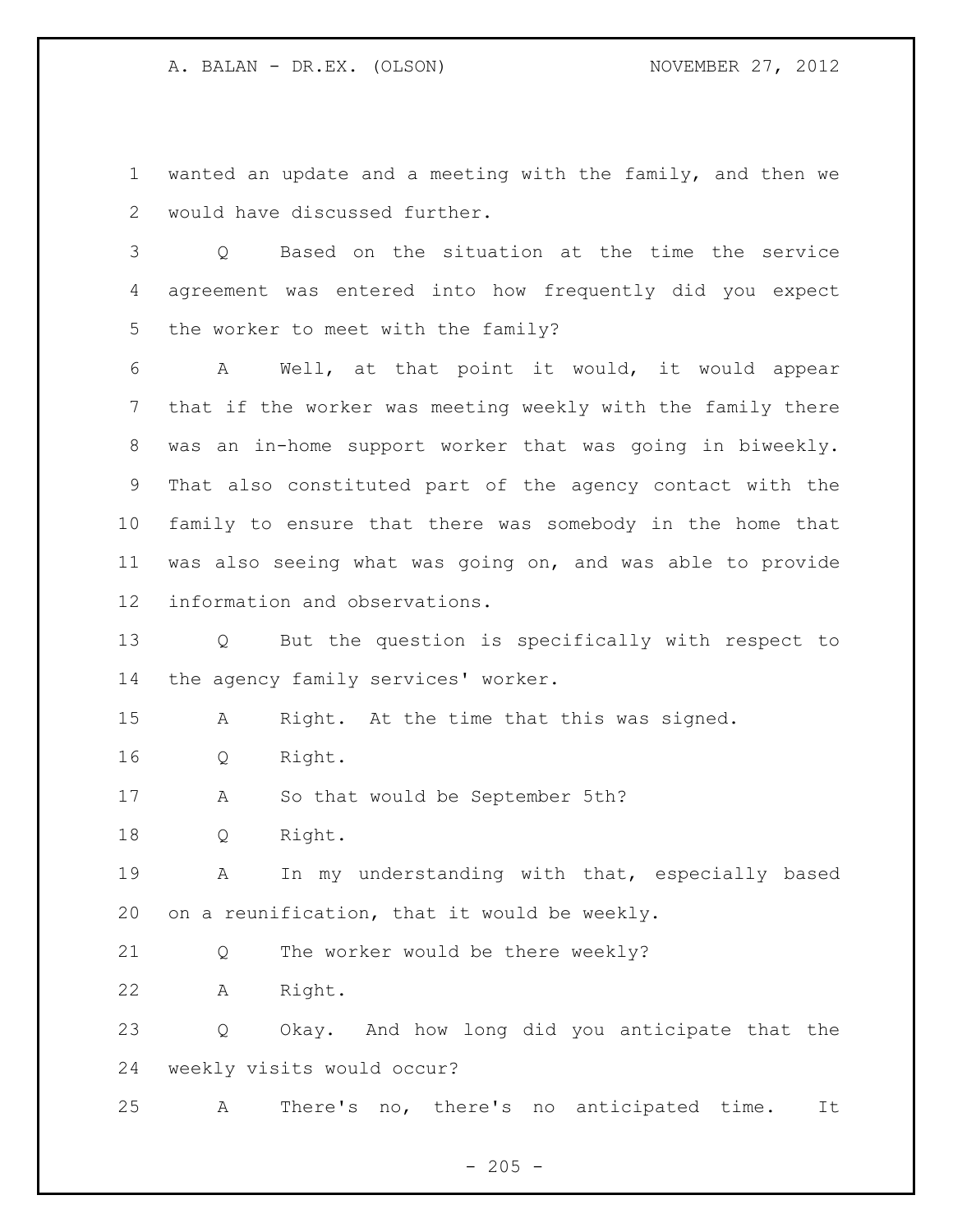would depend upon reports and ongoing information on progress to date, ongoing assessment of how the family was functioning, and then that could determine when and if that contact frequency would change.

 Q Okay. A reference to the further exploration of the issues related to substance use and family violence.

A Yes.

8 Q What was the expectation there?

 A When looking at the August 29th case note of supervision from Kerri-Lynn Greeley it appears that those were two areas that were discussed as we were completing our assessment of risk prior to returning the child that we appeared to not have very much information about. Those are very critical areas to explore, and when doing a risk assessment if you don't have information in particular areas while you don't have concerns, you would want to be canvassing for more information to determine whether or not they're at risk, so they were identified early on as not having sufficient information and the direction had been that we needed to do further exploration.

 Q So in terms of the obligations here it would be up to the worker to ask the questions and do the investigation into, into the issues related to substance use and family violence?

A That would be correct.

 $-206 -$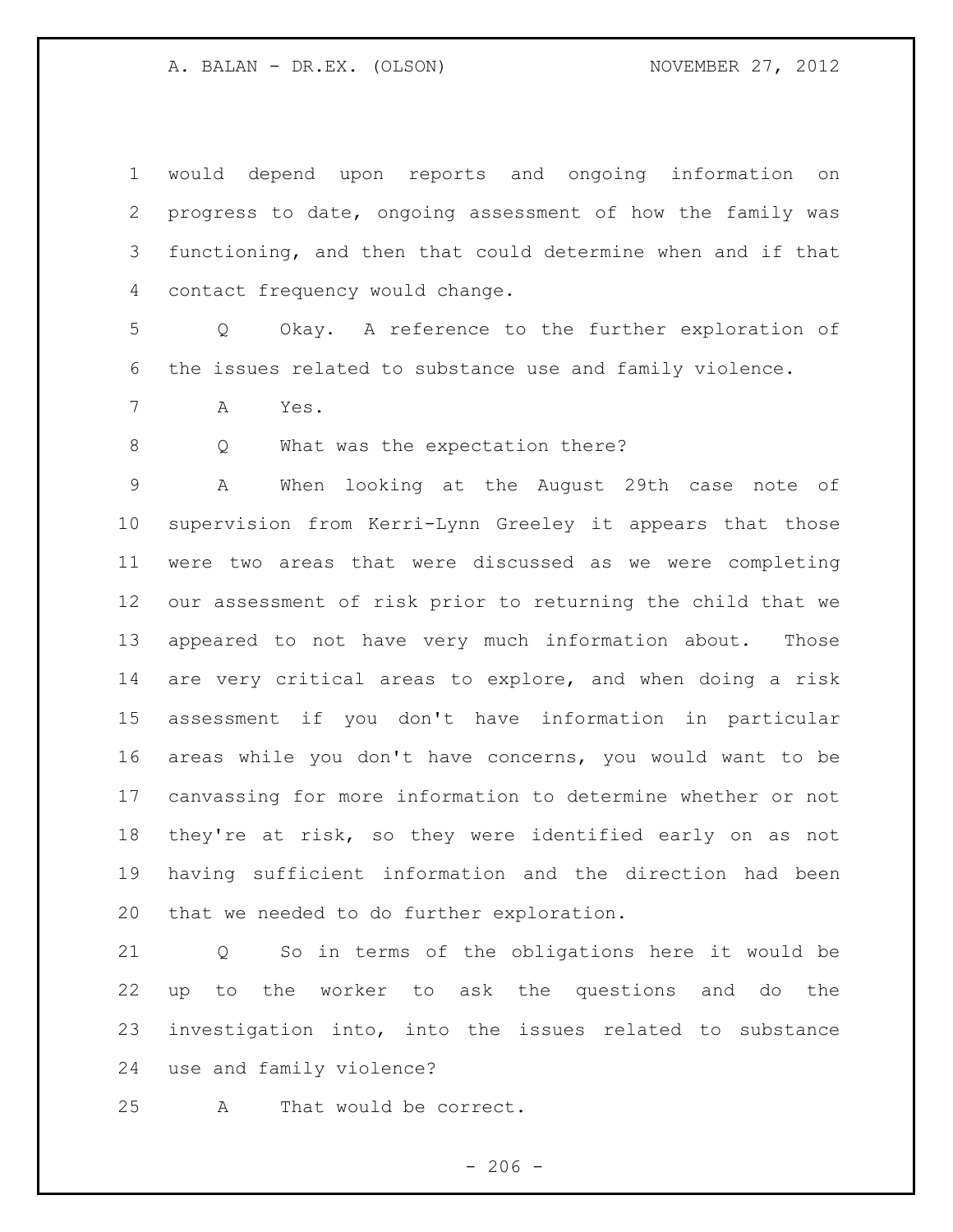Q Okay. And the obligation on the clients is to cooperate with that?

A Right.

 Q Do you know in this file if that -- if any of that was done while you were the supervisor?

 A I do know that -- I, I recall in reading through the case notes, I believe it was on a September 5th case 8 note, from Kerri-Lynn Greeley, I can take a look for that.

 Yes, I can give you the document page number, 37299. It's a case note from it appears to be Kerri-Lynn Greeley where she has had a telephone contact with Nikki Taylor. During that telephone contact with -- it involved collateral, she is canvassing that collateral who knows the family at that point, and has a relationship around issues of alcohol abuse and domestic violence, so I do know that there was some attempt at that point to gather some information from other involved collaterals if they had any observations that may be of concern.

 Q So here we have Ms. Greeley asking Nikki Taylor if she's aware of any concerns about alcohol?

 A If she's observed any concerns, or is aware of any as an involved collateral.

Q Okay. Or any violence between the couple?

A That's right.

Q Okay. And aside from this reference here was

 $-207 -$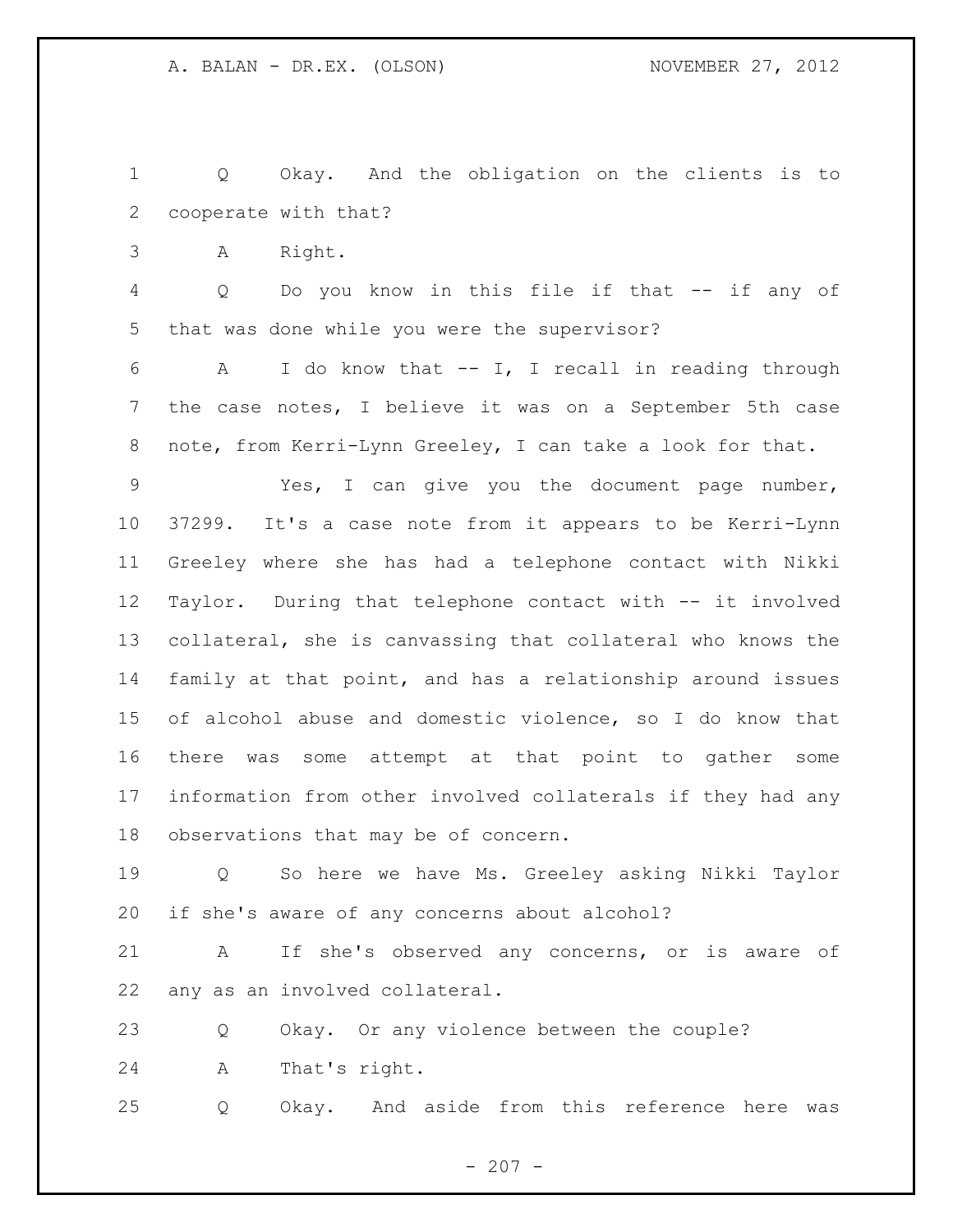there anything else you're aware of?

 A That's the only note or document that I saw in my review of the information that specifically addressed that issue.

 Q And as a supervisor would you expect the worker to make notes of any further attempts to address those two issues?

A Yes.

 Q Okay. I just wanted you to take a look now at Ms. Greeley's transfer summary, 37025. This is dated October 2, 2000. And -- so just go to page -- first of all this is a transfer and you were the supervisor, so is this a document you would have been aware of and reviewed?

A Yes.

 Q Okay. And if we go to page 37033 your name appears and Ms. Greeley's name appears, although the document's not signed.

A Yes.

Q And do you know why that is?

 A It would appear that this may be a copy, a copy of the original document is generally kept on the case file, but case transfer summaries are also attached to the CFSIS recording, and if printed off of CFSIS they may appear without a signature.

Q Okay. So despite there being -- you're not --

 $- 208 -$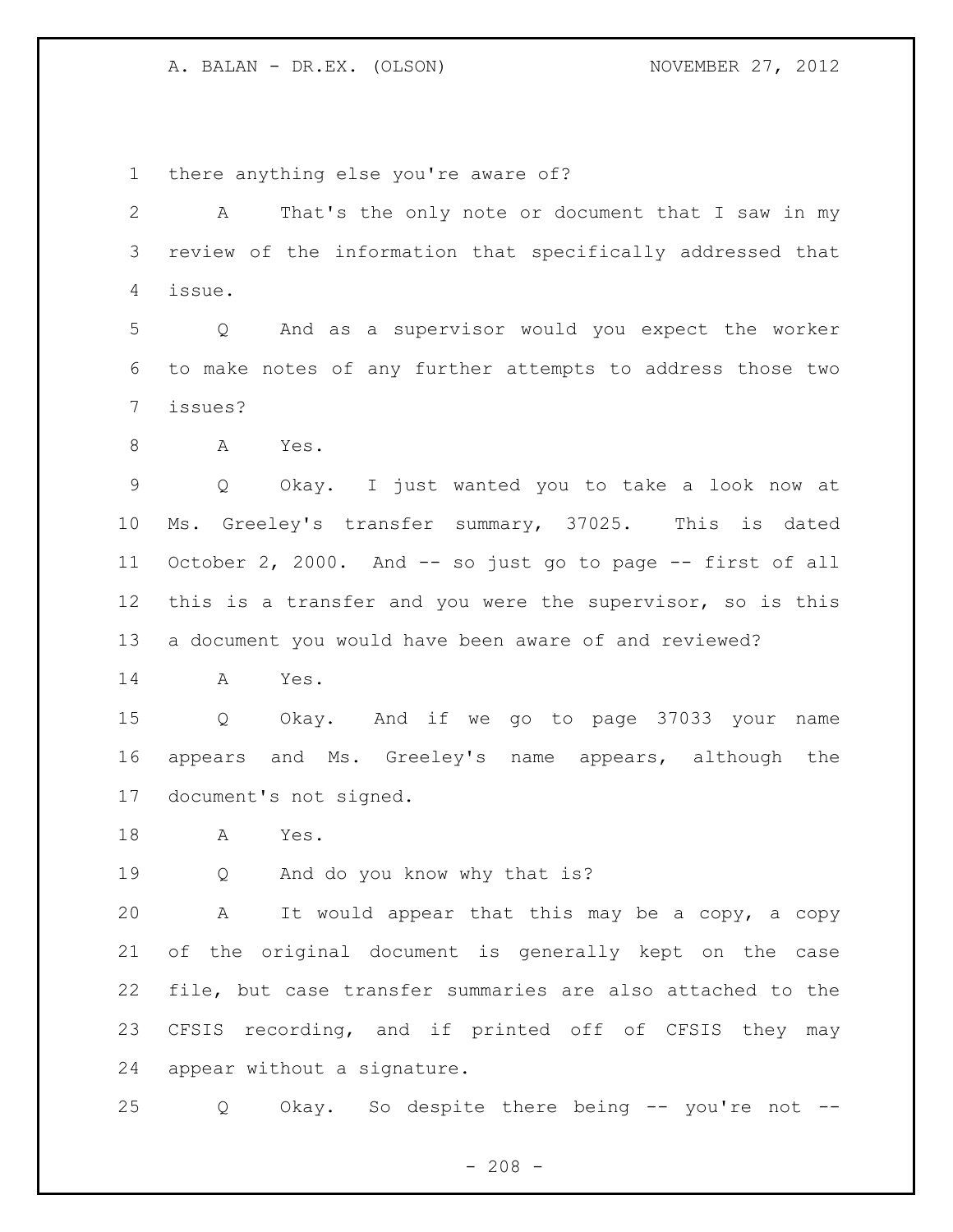your actual signature is not on the page; are you saying that you would have reviewed this document and actually signed off on it at some point? A I believe that I would have. Q Okay. And when it says "date completed October 2, 2000" would that be the date you reviewed it and signed off on it? A No, that would have been the date that the social

 worker completed the summary. Depending on how many summaries I was receiving at that time the date that I actually reviewed it and signed off would be different.

 Q Okay. And how -- in relation to October 2, 2000 when would you have signed off on this?

A I'm not clear on when that would have occurred.

 Q Okay. Was there -- did you have a general practice, a number of days or within a week?

 A Well my general practice was to try to do it as quickly as possible because -- to ensure that the information was reviewed, that no further changes needed to be made while a worker was still available to do that, and to also make determinations around whether or not that matter required a reassignment, rather than waiting for a new worker.

 In terms of when I may have signed off on it the only thing I can think of that might correspond to that is

 $-209 -$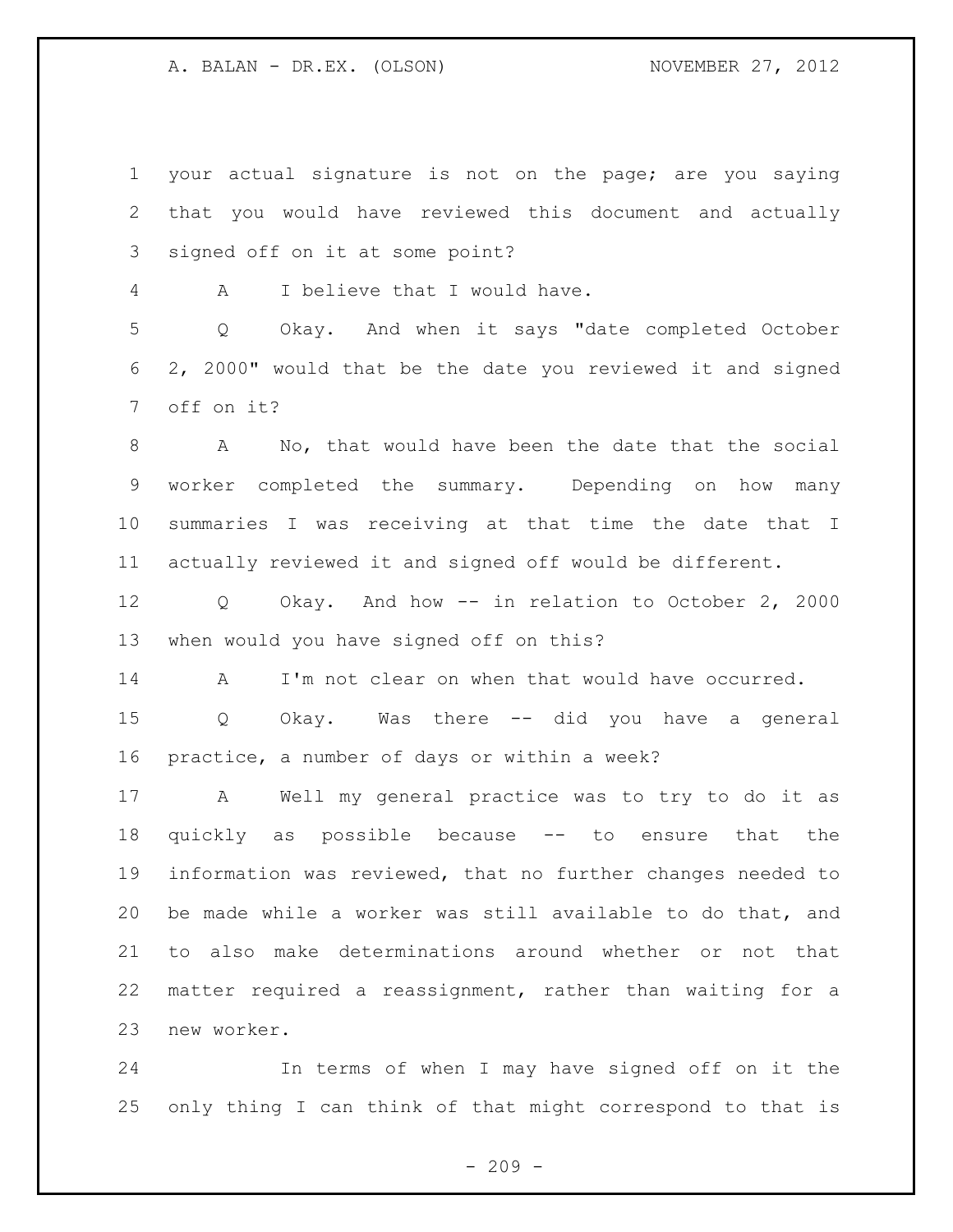that there are documents that are attached to the child welfare system, and it would show the date that it was attached, and I would have definitely have signed it off before that date in order for it to be attached, so the only way I would be able to gather some of that information, or be able to speak to it, would be to know that information and if it showed up on -- if it was on CFSIS that would give some indication as to the window.

 Q And you said you might have some changes that would have to be made?

 A Sometimes there were changes that were required. If I reviewed a transfer summary and I felt that there was not sufficient information provided, based on my knowledge 14 of the case, or from reading the review, that left a lot of clarity I could send that back to the worker to get further information, or if there was excluded information I could ask for that to be included. My intent was to ensure it was a complete, accurate reflection of that, of that involvement, and the issues that were identified.

 Q Okay. So you want to make sure it's a complete and accurate reflection of the involvement?

A That's right.

 Q Okay. And how much time would you spend with a document like this?

A It all varied on the length of the documents.

 $- 210 -$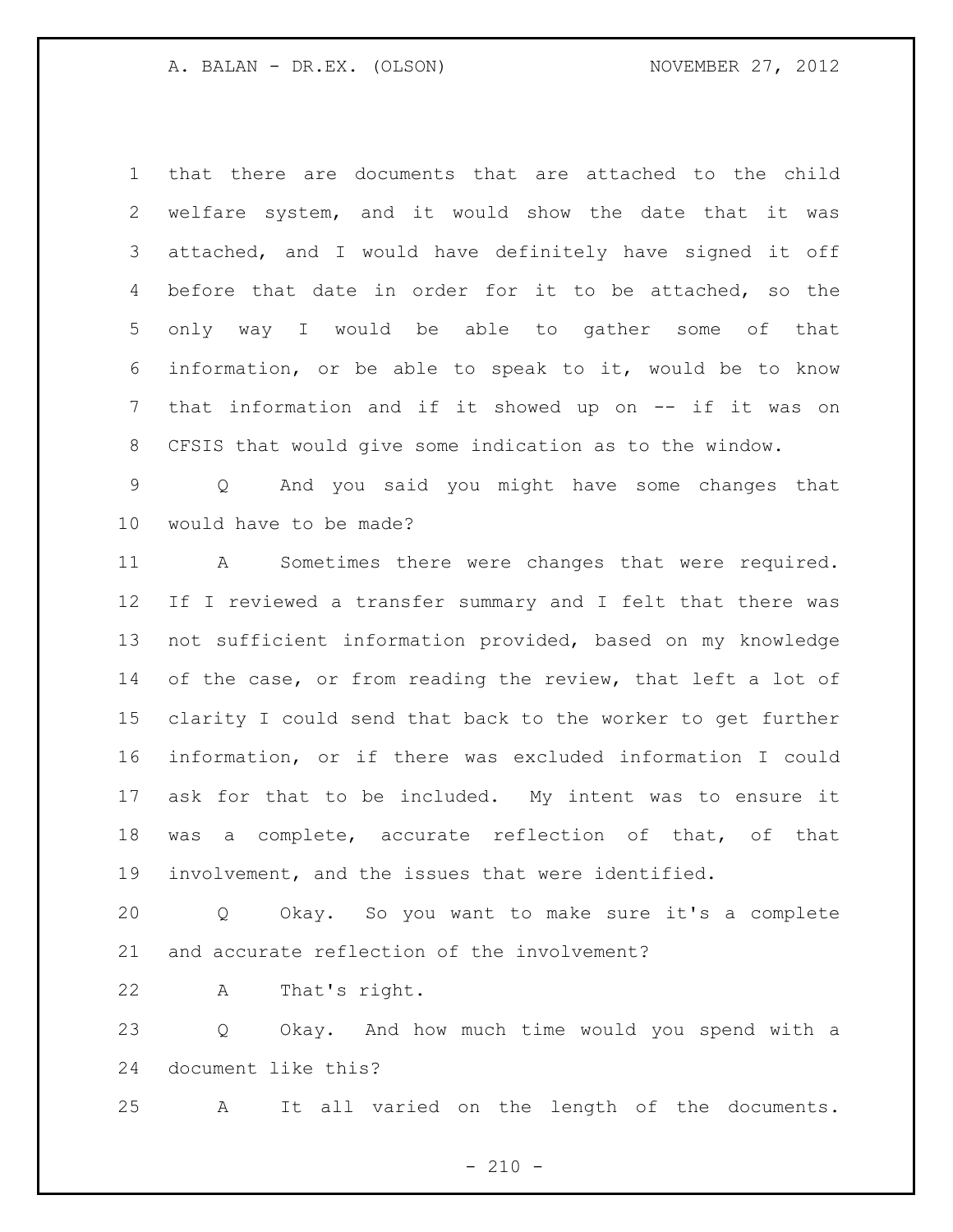This was a fairly detailed document so I would want to read it carefully, and to ensure that I wasn't trying to rush doing that so that I could understand the material. I can't speak to how long that would take me. I would take whatever time it took me to feel confident that I had reviewed it completely.

 Q And when you did that review would you go back and look at the file itself?

 A It would depend on the content of the transfer summary, so if there was an assessment on file that was a written, formal assessment I may want to look at that. If they're referencing that document or if there were other documents that were of interest to me I may go to the physical file to look at those.

 Q And do you recall if you did that in this case? A I don't recall whether or not that was the case in this, in this matter.

 Q Just, just for the record there is a similar document on Phoenix's child-in-care file, which is signed by you, but not Ms. Greeley, and that's at page 37 ...

MR. MCKINNON: 37597.

BY MR. OLSON:

 Q And so this -- would -- this document, I take it, then is also put onto the child-in-care file?

- 211 -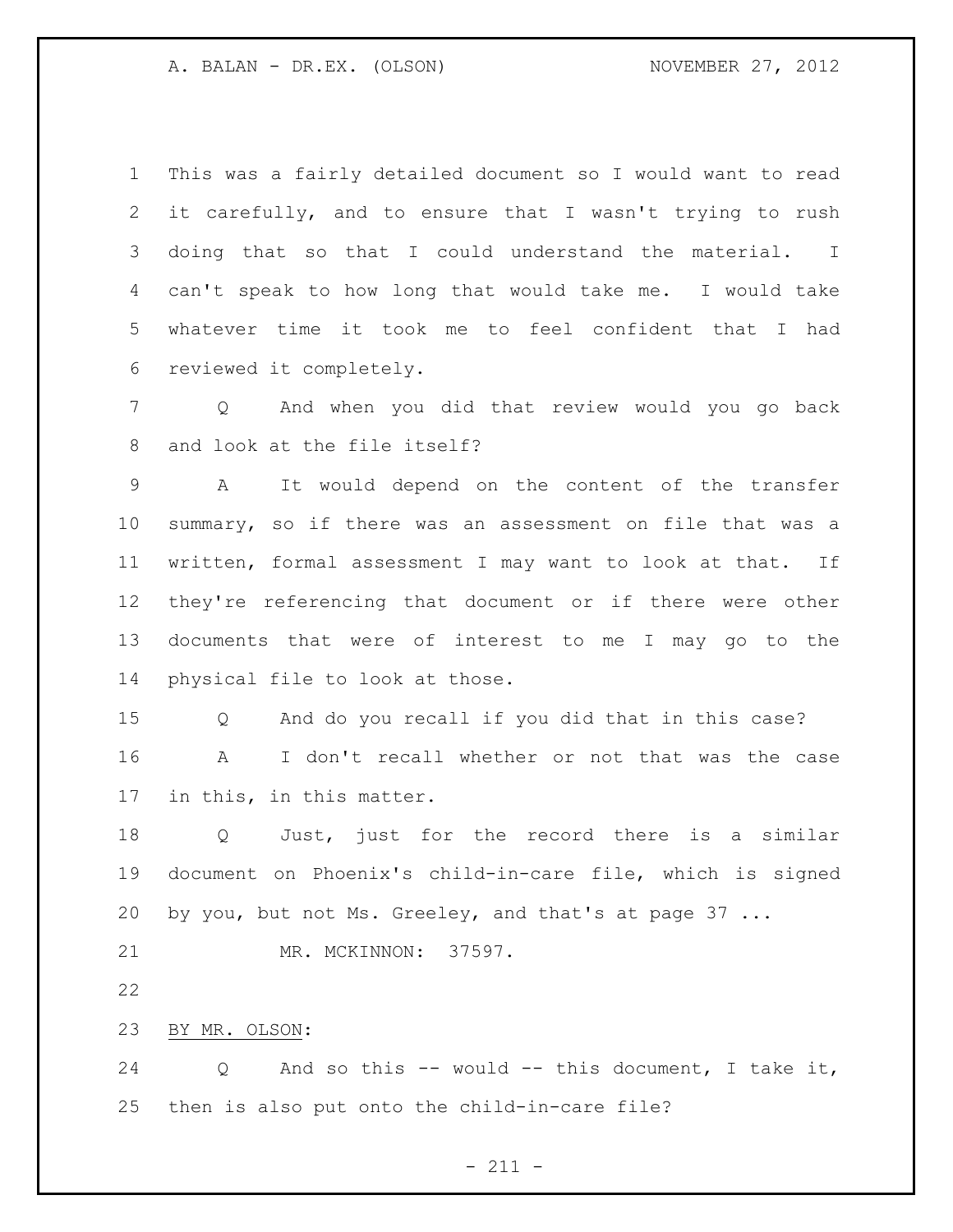A The child-in-care closing summary? Q Right. A Yes, this is the summary that would go on the child-in-care file. Q Okay. And so you would have reviewed that as well? A Yes, I would review that document, as well as the family file document. Q Okay. And at this point the child in care file would be closed because Phoenix has now been returned to her parents; right? A That's correct. Q Okay. But the document itself would be fairly similar to the document that Ms. Greeley prepared for the 15 transfer summary; is that ... 16 A I'm sorry, could you repeat that. Q Would the, would the closing summary on the child-in-care file would that be essentially the same as a transfer summary? A A child-in-care transfer summary or a family transfer summary? Q This, this particular child-in-care closing summary -- A Right. Q -- you've seen it?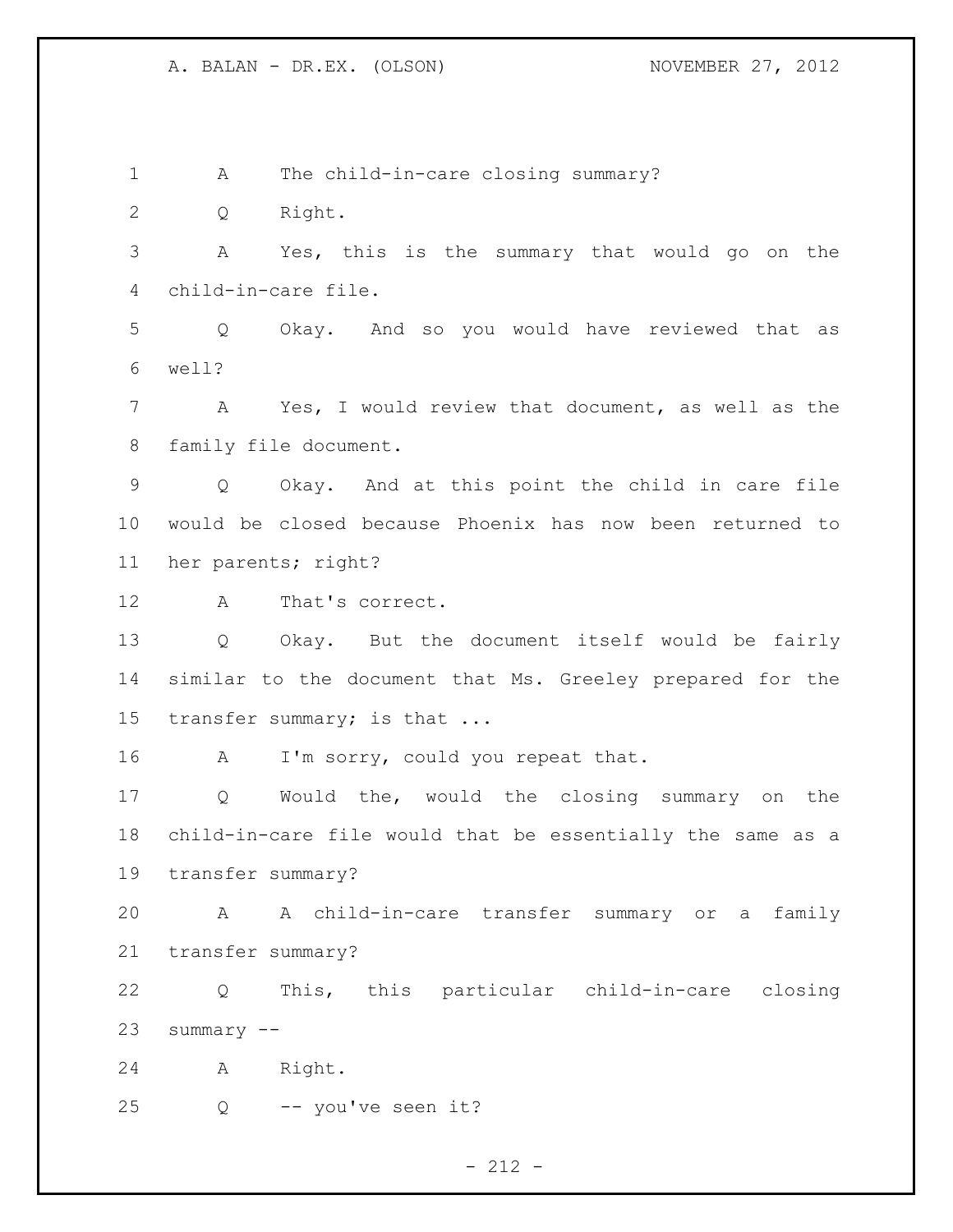A Um-hum.

 Q And you've seen Ms. Greeley's transfer summary of the Kematch file; is it essentially the same document? A No, they're different documents in the sense that there is some similarity in information, particular around involvement with the family and the agency. The child-in-7 care transfer summary -- or closing summary, however, contains a lot of child specific information, so it's also meant as a way to provide information around a child's physical, personality description, any types of developmental milestones, et cetera that occurred during the time that that child was in the agency's care up until the point of closure, so while there may be some similar information from the involvement with the family there is a portion of the closing summary on a child-in-care file that is specific to the child.

17 THE COMMISSIONER: So that's -- this isn't, this isn't the document that was on the child-in-care file then if it's identical to the one that we just had up on the screen that had neither signature?

21 THE WITNESS: The one that had neither signature was the transfer summary on the family file.

THE COMMISSIONER: And what is this?

 THE WITNESS: This is the closing summary on the child-in-care file for once Phoenix was returned home, her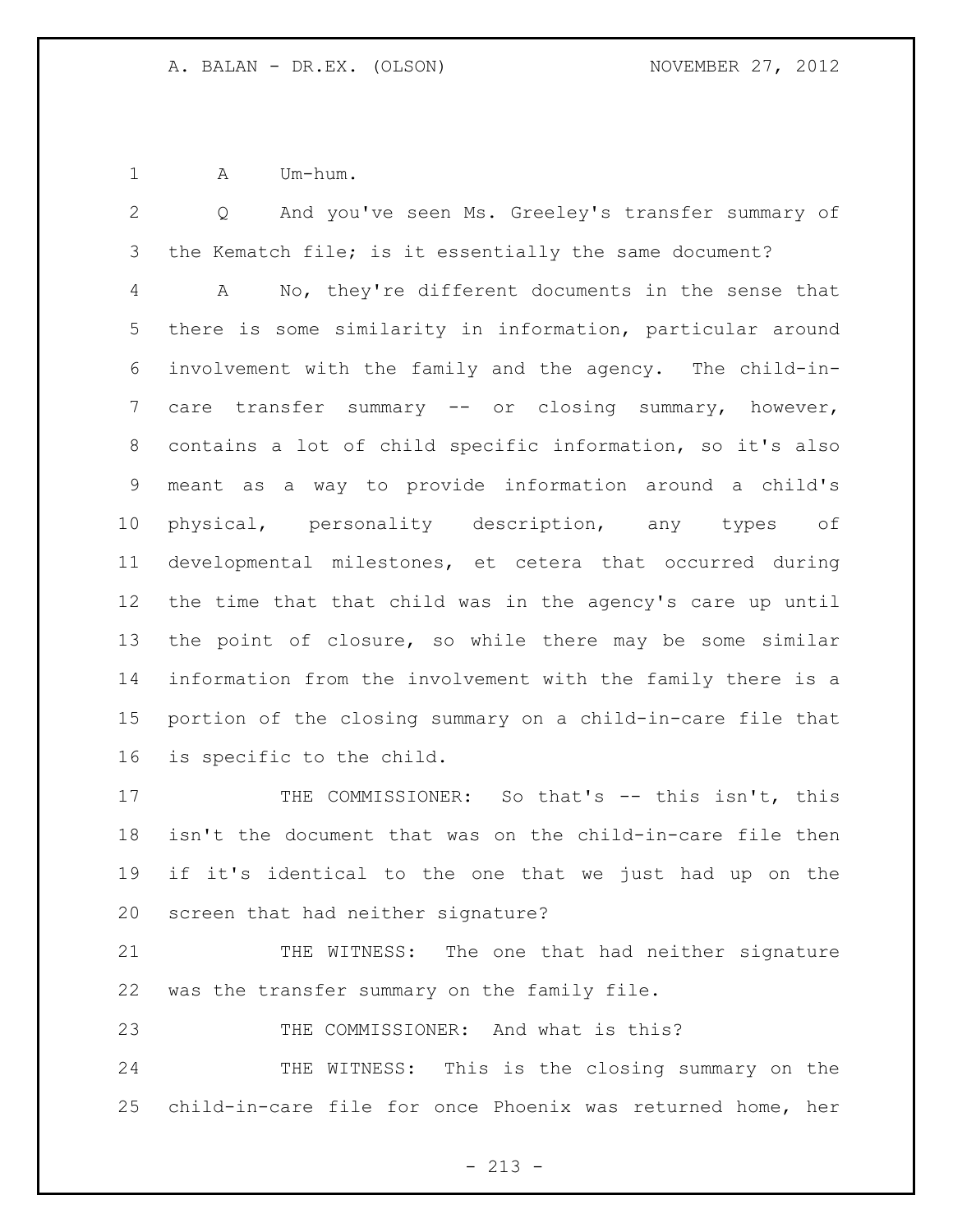child-in-care file would have to be closed.

 THE COMMISSIONER: Well, let's, let's see the top of this. What's it called? MR. OLSON: So the, so the document starts at 37586, Commission disclosure 1797. THE COMMISSIONER: This is, this is the top of 7 the document there now; is it? 8 MR. OLSON: Yes. 9 THE WITNESS: That's correct. THE COMMISSIONER: And it was prepared at the same time as the other document? 12 THE WITNESS: It was prepared at the same time, although Phoenix would have returned home on September 5th. It wasn't unusual, and according to standards and expectations workers could have up to 30 days to do their paper recording to close the file. That was an accepted practice. It appears that Kerri-Lynn Greeley was doing 18 her, her transfer summaries at the -- early October so as she hadn't done the child-in-care closing she did both at the same time, so that's why they both have the same date. BY MR. OLSON: Q And this is the first time this document's been referred to, so I just want to take a minute to look through it. You would have been the supervisor at the time

 $- 214 -$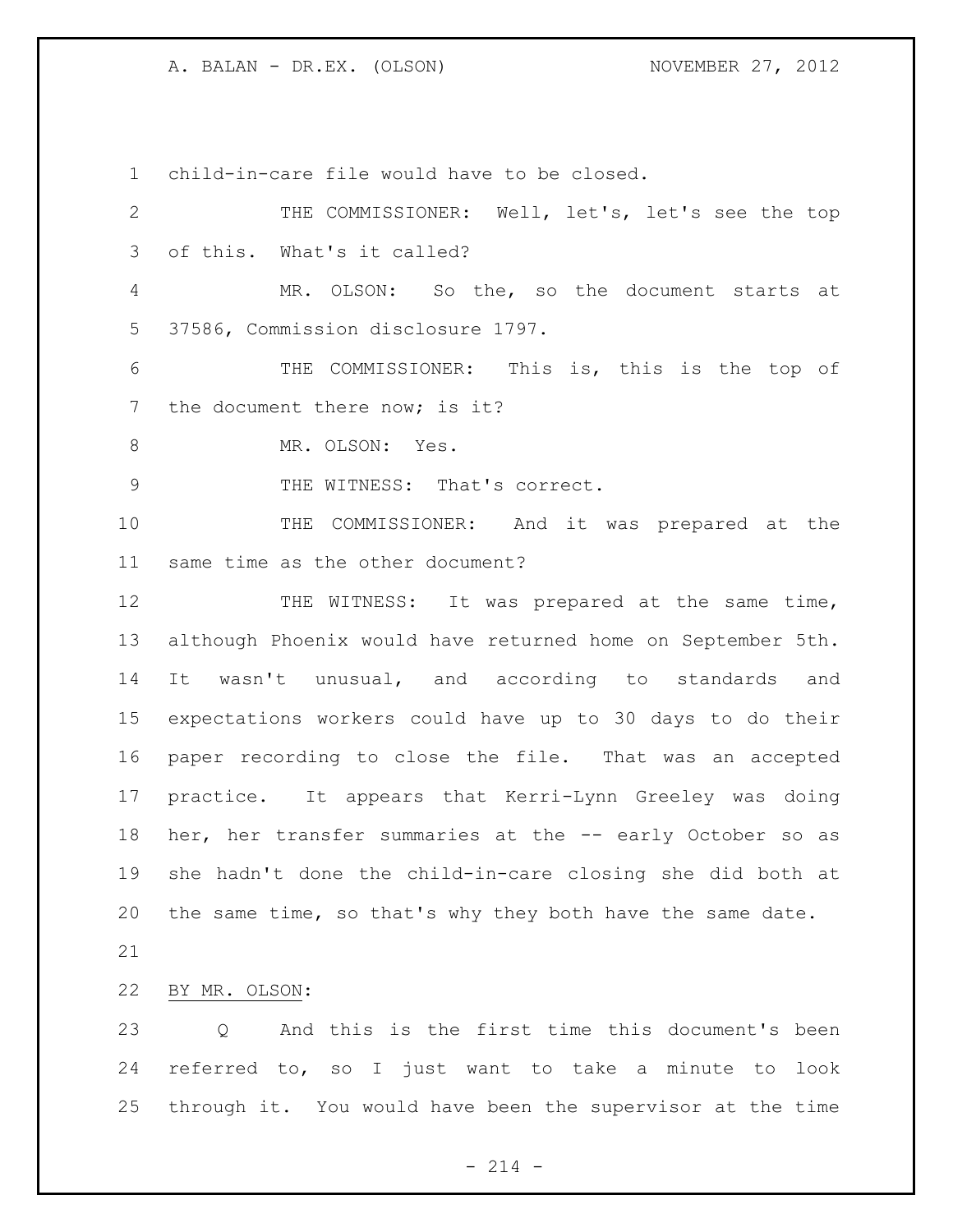this was, this was -- the file was closed; right?

A Yes, that's correct.

 Q And so when you, when you scroll down a bit you'll see that you have the worker's background about the child, mother, father, birth date, that sort of thing. If we go to the next page some relatives are mentioned.

A That's right.

 Q Child's, child's physician, and here it indicates the parents need to identify a pediatrician. That was the case when -- on October 2, 2000?

 A I'm sorry, what are you referring to right now? 12 Q If you look on the screen in front of you, see where it says "child's physician"?

A Yes.

 Q Okay. So when this was prepared October 2, 2000 the parents were still looking for a physician; that's what this is indicating?

18 A That would be what's indicated.

 Q Okay. And then you look "Other Agencies/Professionals" so those are the same names that we saw previously, Nikki Taylor, Mary (sic) Belanger?

A Yes.

 Q Okay. If you could scroll. And then this gives a similar background as to why Phoenix was originally apprehended?

 $- 215 -$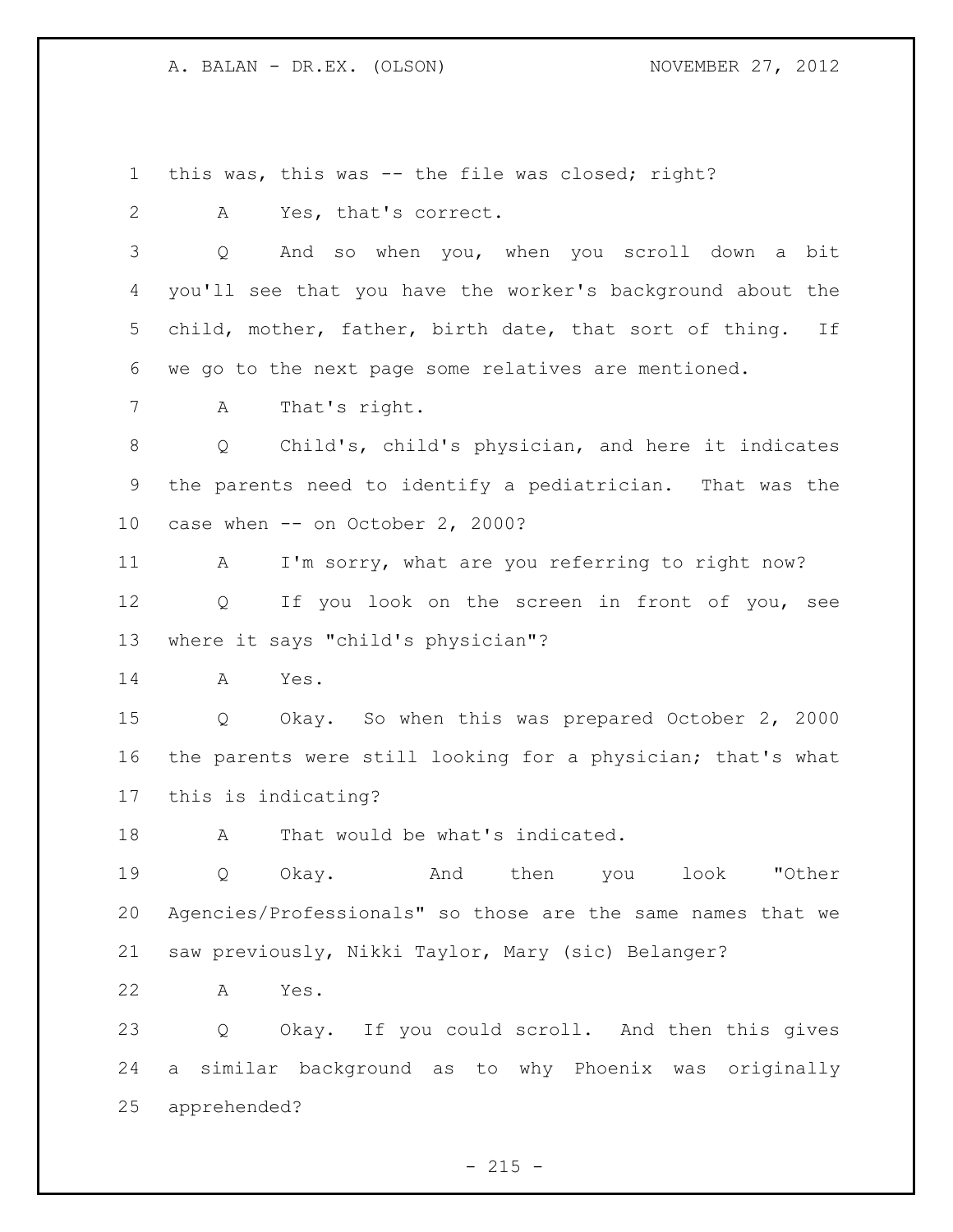| $\mathbf 1$    | That's right.<br>A                                           |
|----------------|--------------------------------------------------------------|
| 2              | Okay. And all this sort of information would,<br>Q           |
| 3              | would be in Ms. Kematch's file as well?                      |
| 4              | In the, in the transfer summary that was sent<br>A           |
| 5              | over and then also in the intake transfer summary.           |
| 6              | Q And if -- and keep going with the document. The            |
| $7\phantom{.}$ | next page, please.                                           |
| 8              | It has "Record of Contact"?                                  |
| $\mathsf 9$    | That's right.<br>A                                           |
| 10             | Okay. And here it says:<br>Q                                 |
| 11             |                                                              |
| 12             | "This worker has had regular                                 |
| 13             | contact with Phoenix, I visited                              |
| 14             | with her every week before her                               |
| 15             | access visits at the agency                                  |
| 16             | office. This worker also had                                 |
| 17             | regular telephone contact with her                           |
| 18             | foster mother."                                              |
| 19             |                                                              |
| 20             | And the purpose of that paragraph?                           |
| 21             | Is to outline the amount of contact that the<br>$\mathbf{A}$ |
| 22             | worker has maintained with the child while they've been in   |
| 23             | the agency's care, and also contact with the child's         |
| 24             | caregivers, there were standards about that.                 |
| 25             | Q Okay. And then under "Brief History of Agency              |

- 216 -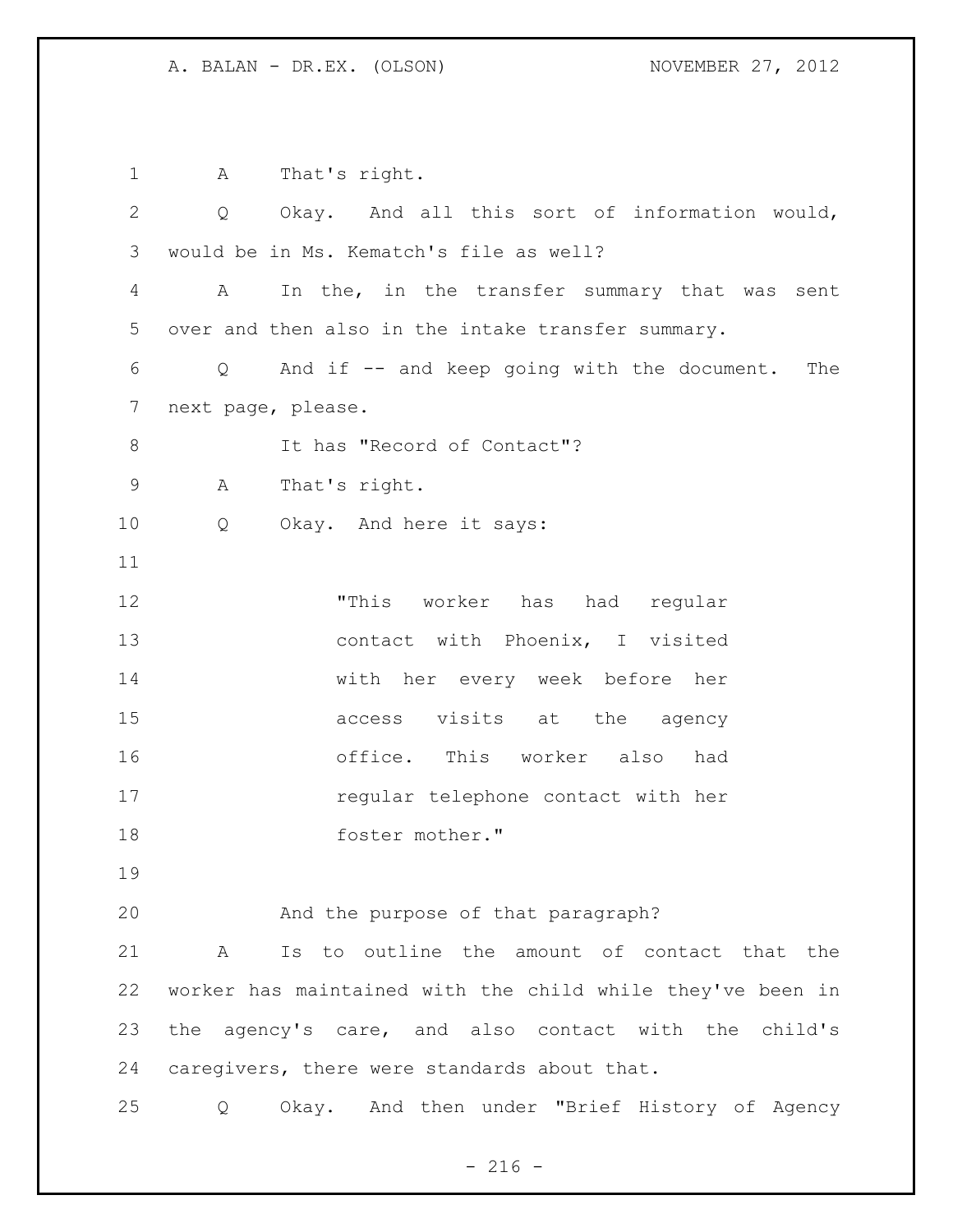Involvement" that's going to be very similar to what was in Ms. -- is in Ms. Kematch's transfer summary? A That's correct. Q Okay. If we could keep going down. The next page. And under "Recent Agency Intervention with the Family" again that would be fairly similar to what was in Ms. Kematch's transfer summary? A Yes. Q Okay. And if we go to the next page. Keep going. And if you would go to the next page. And here you'll see that -- the, the list of the findings of Dr. Altman are reproduced, again that's the same thing we'd see in Ms. Kematch's? A That's correct. Q Okay. Go to the next page. Now, if you look on this page it has "Child's Physical and Personality Description," and it says: "Phoenix is a very beautiful five- month-old Aboriginal girl. She has short dark hair and dark eyes. She is becoming very personable and likes to smile often. Her foster mother reported that she was a

- 217 -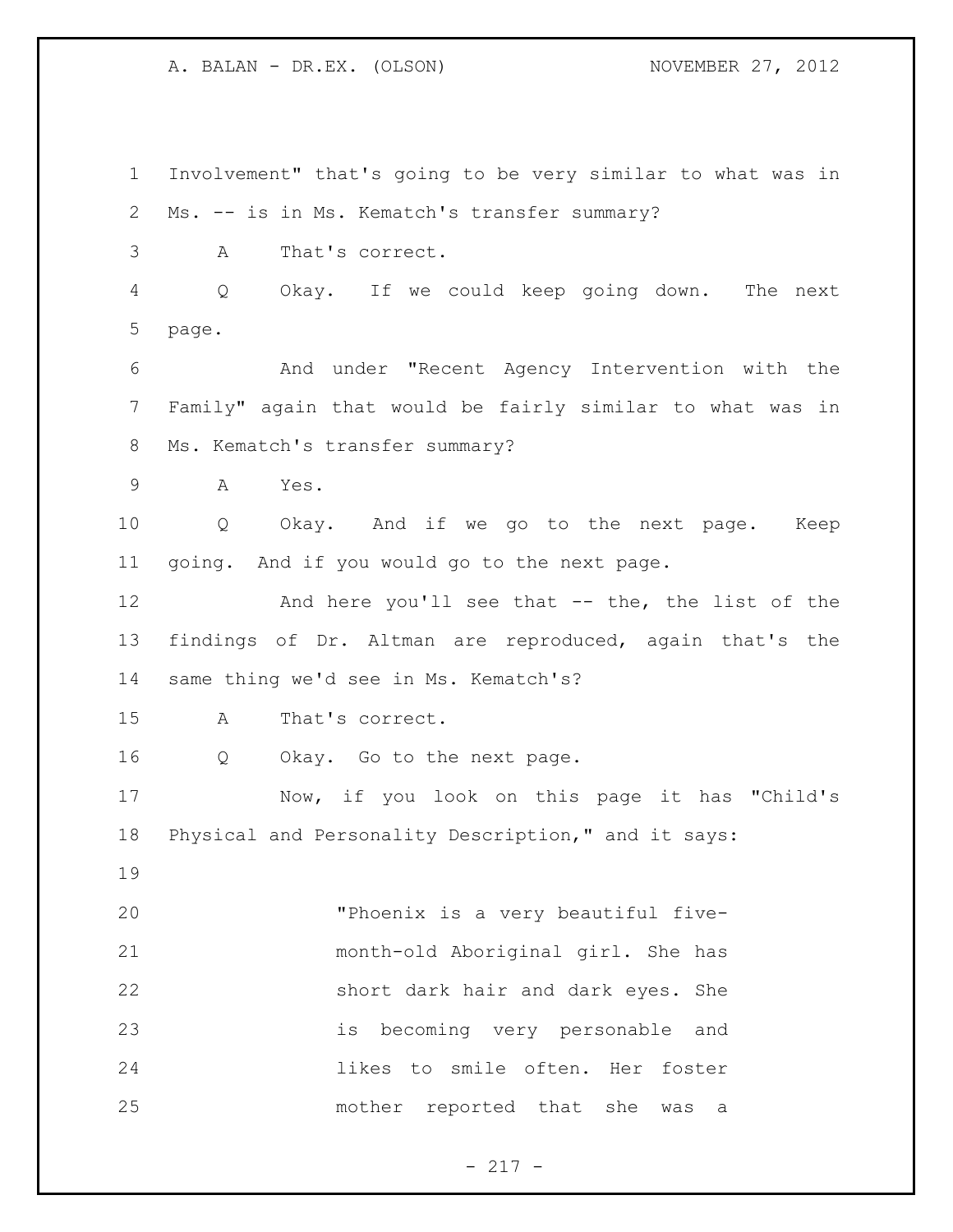| $\mathbf 1$  | very easy baby to care for."                                      |
|--------------|-------------------------------------------------------------------|
| $\mathbf{2}$ |                                                                   |
| 3            | This isn't something that you've seen<br>in Ms.                   |
| 4            | Kematch's transfer summary; is it?                                |
| 5            | No, it wouldn't be in the family summary.<br>A                    |
| 6            | Okay. And is there a reason why this sort of<br>$Q \qquad \qquad$ |
| 7            | description is in the child-in-care file?                         |
| 8            | Well, a child-in-care file is a record of that<br>$\mathbf{A}$    |
| 9            | child's time while in agency care, and indicates all              |
| 10           | relevant information pertaining to all activities that            |
| 11           | occurred and medical intervention, et cetera, while that          |
| 12           | child was under the care of the agency. That's where this         |
| 13           | information is contained on those files. It's not                 |
| 14           | necessarily contained on the family's file, but the files         |
| 15           | are associated to each other.                                     |
| 16           | Q Okay. But once the child's out of care, out of                  |
| 17           | the agency's care, that file is closed; right?                    |
| 18           | The child-in-care file is closed, however, should<br>A            |
| 19           | that child re-enter care with the same agency it can be           |
| 20           | reopened.                                                         |
| 21           | Q Okay. But the information about the child is                    |
| 22           | there a reason why that would then be put onto the family         |
| 23           | file?                                                             |
| 24           | I, I don't have any answer for that.<br>$\mathbf{A}$              |
| 25           | THE COMMISSIONER: So when Phoenix came back into                  |

- 218 -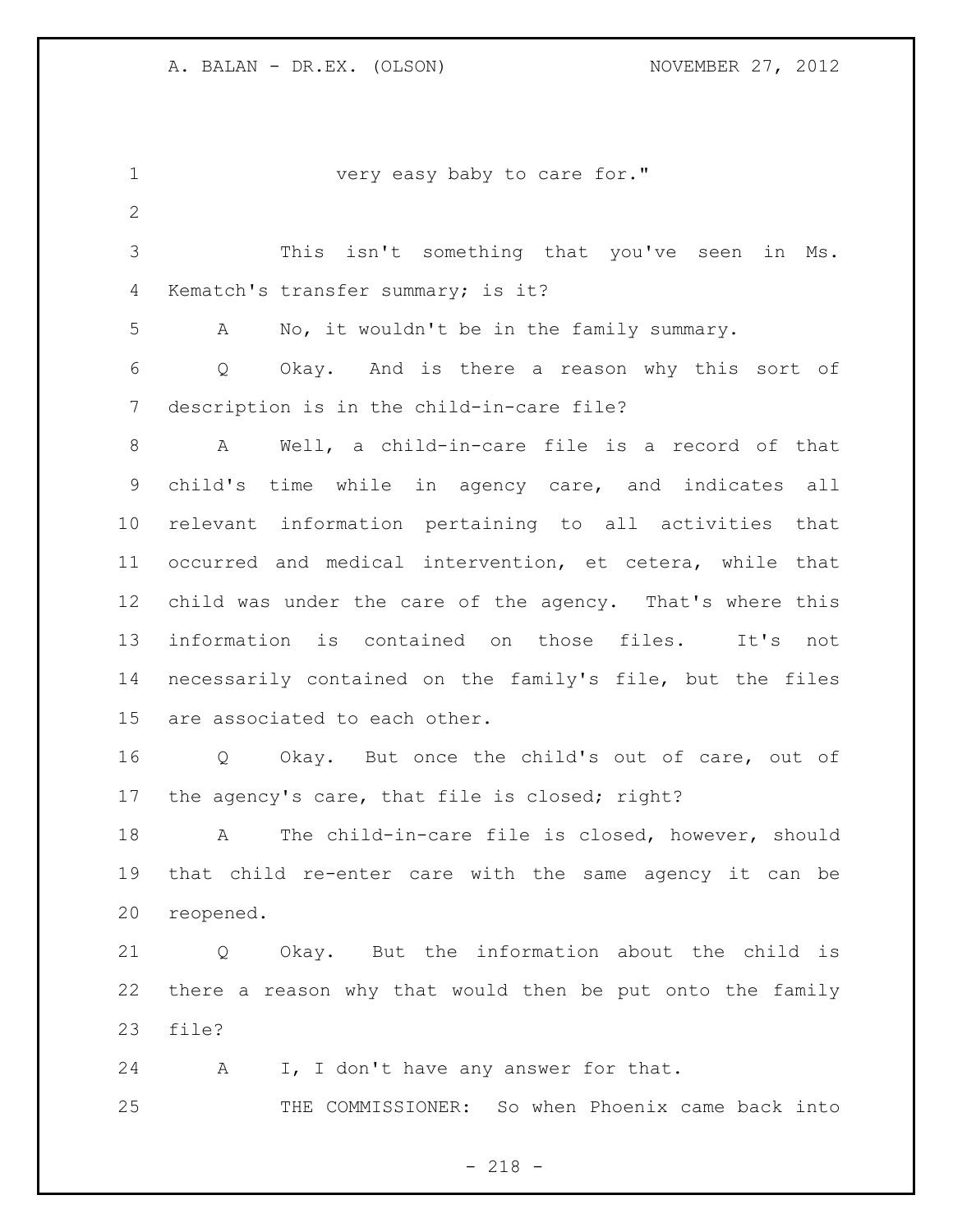care the file that had been closed would have been reopened?

 THE WITNESS: When -- if Phoenix came back into care with Winnipeg Child and Family Services they would reopen the file, so the prior involvement with Winnipeg Child and Family Services, and this closing summary that was prepared, would be available to the next worker.

 THE COMMISSIONER: She did come back into care -- THE WITNESS: Right.

 THE COMMISSIONER: -- so it would have been a reopening that occurred?

12 THE WITNESS: That's right.

BY MR. OLSON:

 Q So just going back to Ms. Greeley's transfer summary, which was at 37025. So Ms. Greeley's completing this October 2, 2000. Do you know when she would have actively stopped working on this particular file?

 A I believe that she had -- the information I have from, from my counsel, Mr. McKinnon, was that it was approximately October 14th that she had moved positions.

Q October 14th?

A That's right.

 Q Okay. And after that was there another worker assigned before Ms. Chief-Abigosis?

 $- 219 -$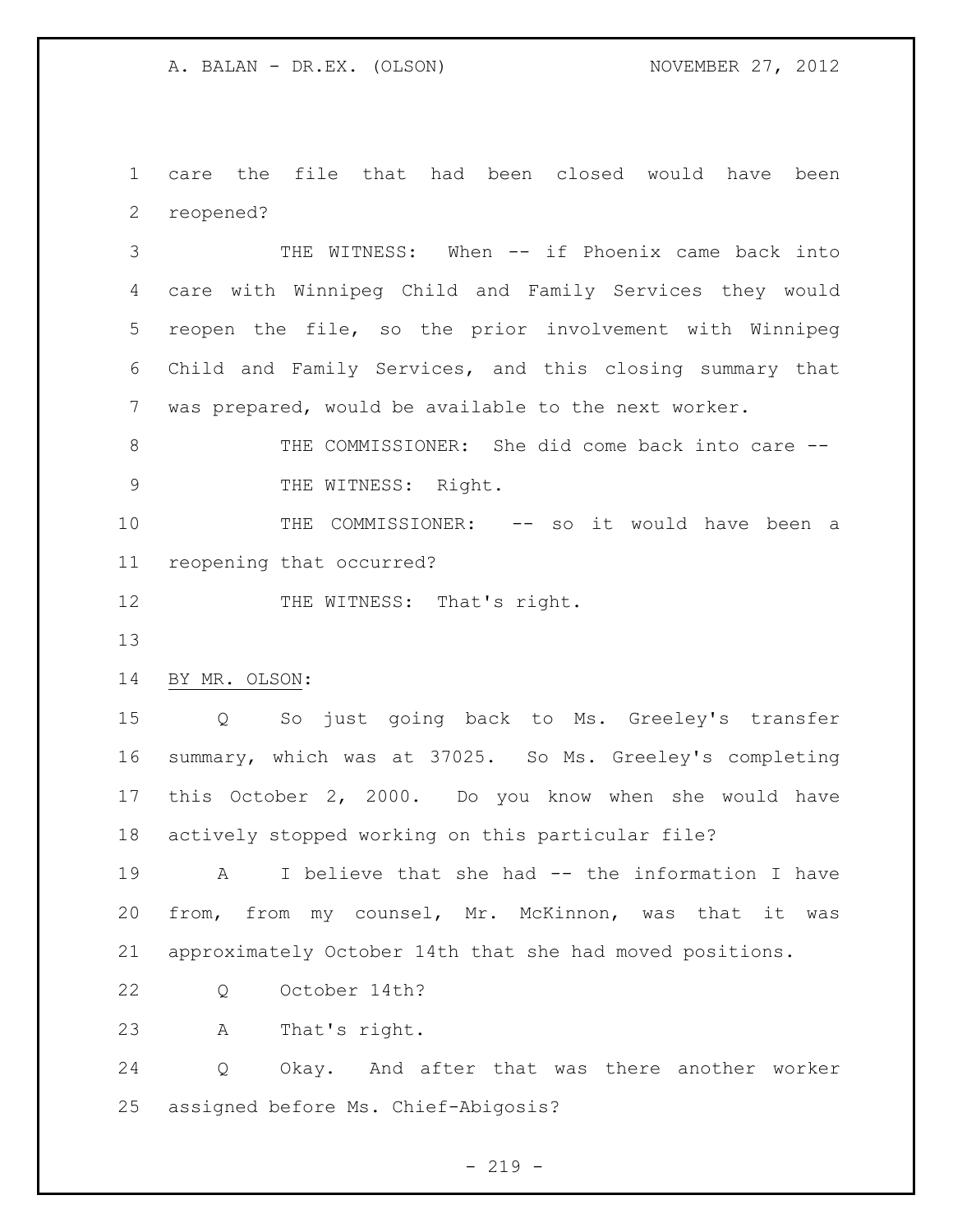A No, the typical practice that occurred at the agency is that when workers left the agency, and we were filling the vacancy, case files would be assigned to the current supervisor as both worker and supervisor until a new worker was assigned to that case, so during that process supervisors didn't necessarily go out and do direct service work. They might have covering workers that would go out and do required service with families. They might have arrangements in place where people are aware that the supervisor needs to be contacted under certain circumstances, and then somebody would be arranged to go out, so while supervisors were routinely assigned as worker/supervisor it was not the expectation that they were actively working the cases directly.

 Q Okay. And so when Ms. Greeley signed, signed off on her transfer summary was it your expectation that you would fulfill the role of worker, slash, supervisor on this case?

 A No, my expectation that -- I, I was assigned as worker and supervisor, but essentially my duties were primarily as supervisor. I did meet with staff transitioning from the agency to ensure that they did a closure process with the people that they were working with and collaterals, and that they had all been informed that they were leaving, and who to contact should, should

 $- 220 -$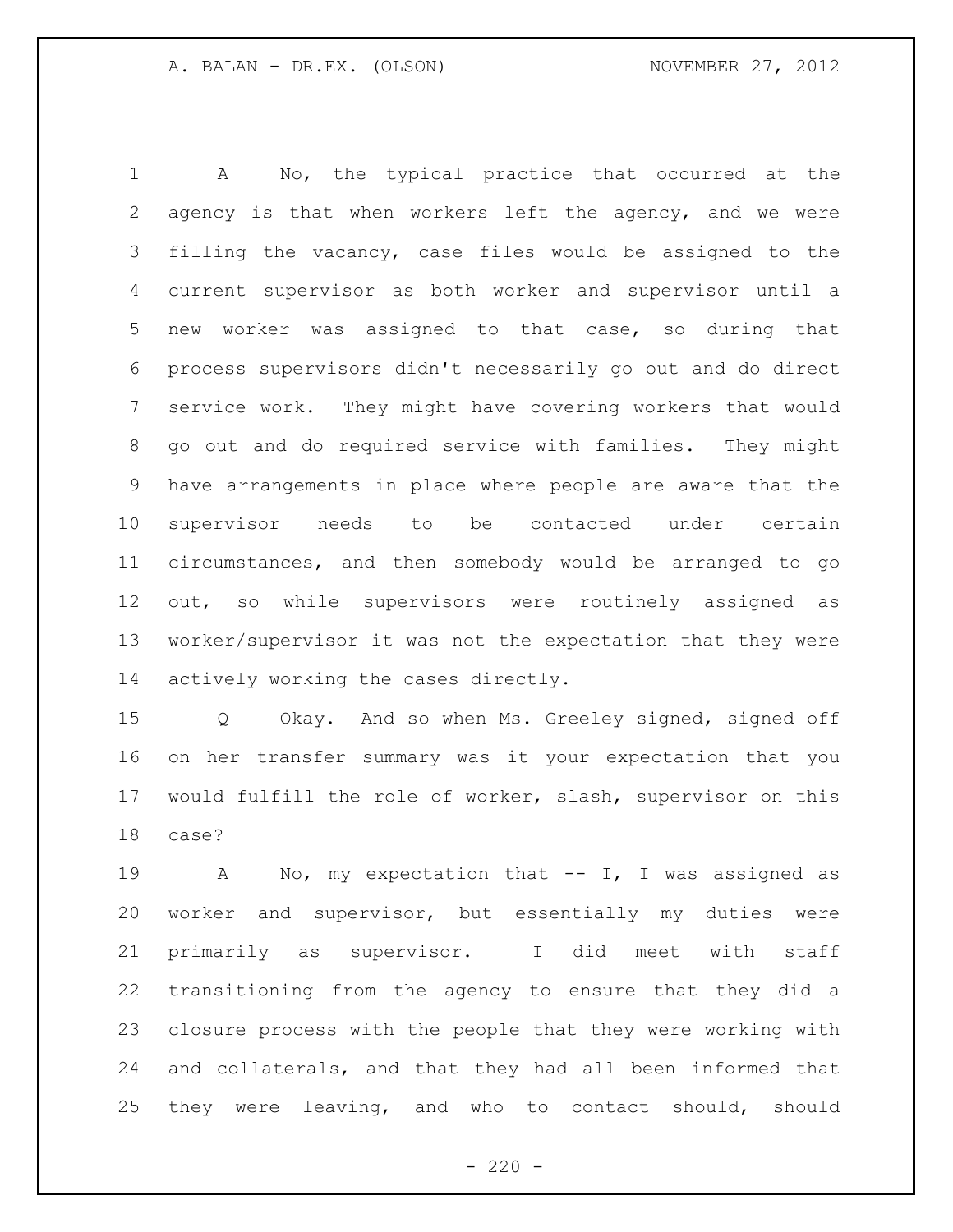something emerge, or to have a plan in place, so in some circumstances I would have already put into place covering workers for some cases. For other cases there may have just been communicated plans of knowing that that worker is away and who to contact in the interim, but I, I did not expect that I was going to be acting in the capacity of a direct service worker providing direct service during that time. I would make arrangements for other workers to do that.

 Q Okay. In this case there was about a month gap between workers; right?

A That's right.

 Q And so during that month gap who would be responsible, for example, for ensuring there was regular contact with the family?

 A Well there was regular contact occurring with the family on, on the part of the agency through the provision of the in-home support worker who was attending the home on a bi-weekly basis, so that was still an agency representative that was present in the home, and that could report back, should the need arise.

 Q And was, was that sufficient to you as supervisor in terms of --

24 A At that, at that particular time the family was engaging and was participating in programming, had

 $- 221 -$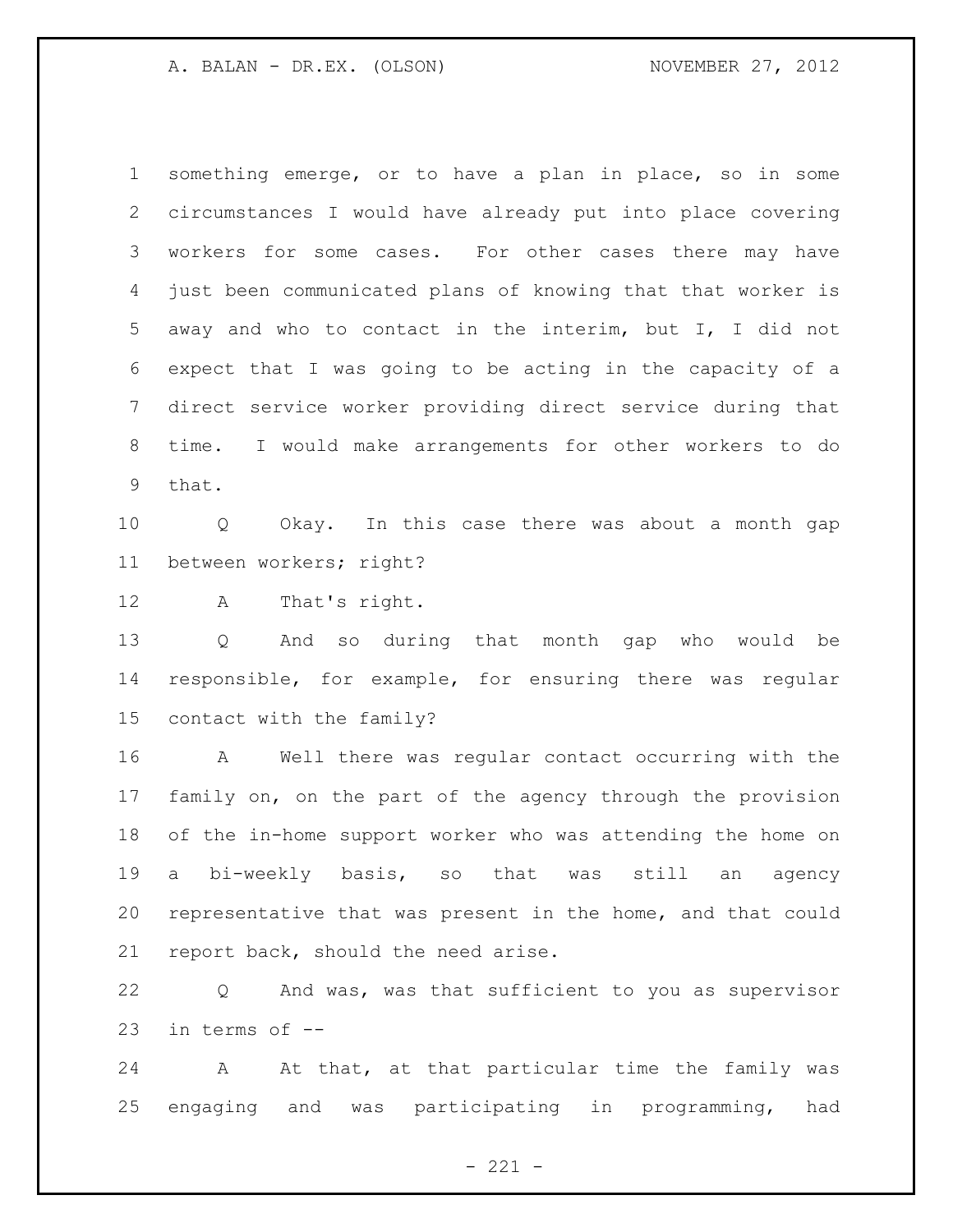completed some of the recommendations, there had been no concerns identified that would have prompted more, more concerns around reassignment of the case, so it was seen as sufficient in the interim with the understanding that should that change that I was to be contacted, and we would certainly review it.

 Q So this is something Ms. Greeley would have told the support worker that if there's an issue contact you?

 A I would imagine that she would have communicated whatever the agreed upon plan was in the interim upon her leaving. I am aware that I was contacted by the in-home support worker by telephone, so in terms of ensuring that continuation of services would occur the support worker did contact me, so I can only deduce from that that she was aware that she could contact me in the interim.

 Q And was that with respect to renewing her contract?

A That's correct.

Q Okay. And that's something that you did?

A I did that, yes.

 Q Okay. But during that month gap did you ever meet with the family?

A No, I did not.

 Q Okay. And aside from the family support worker did anyone else from the agency meet with the family?

 $- 222 -$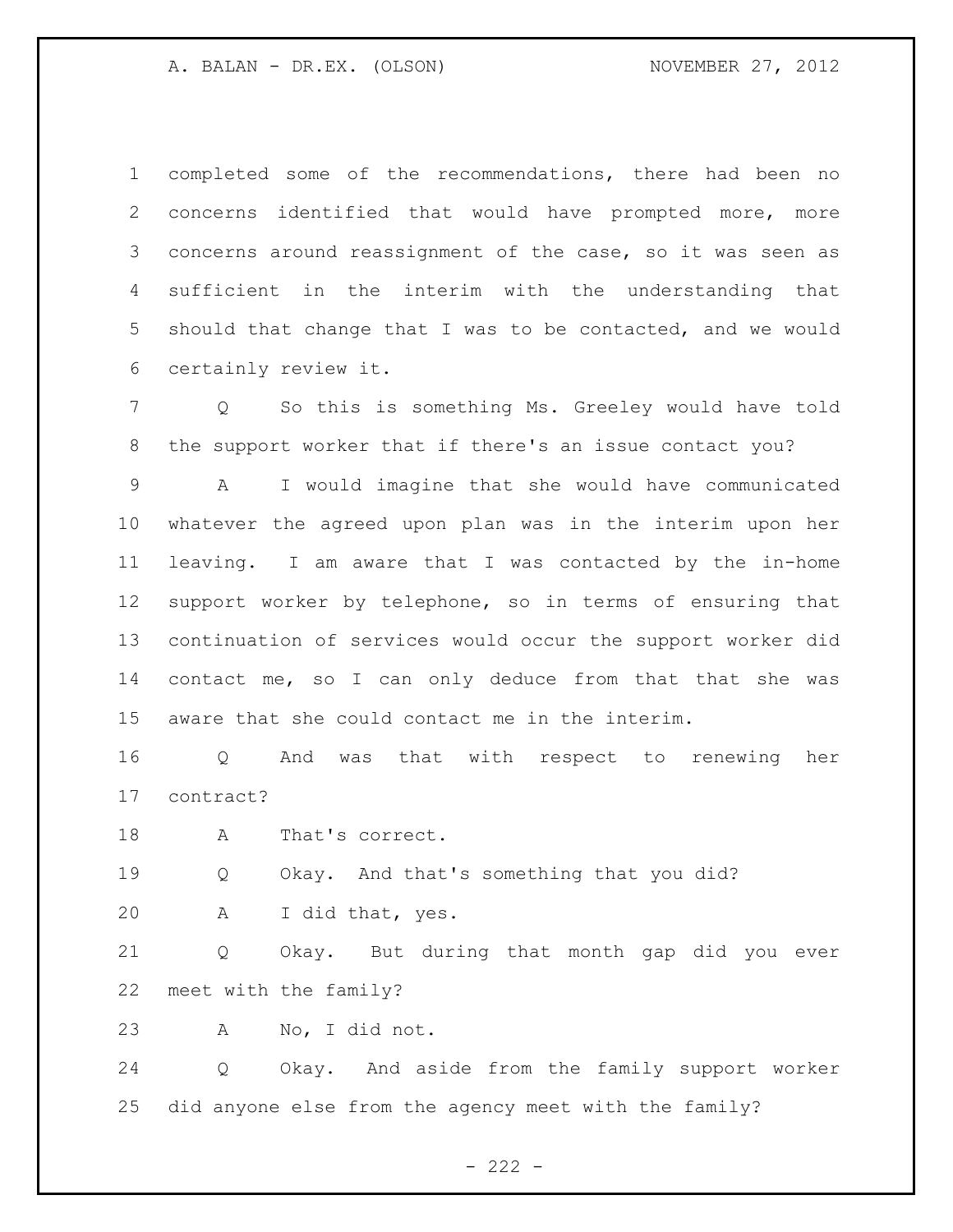A No, there was no one else from the agency, but I believe that collaterals continued to be involved as well. Q Okay. And so just having the family support worker in there at that time in your view was sufficient to meet the conditions in the service agreement? A I think at that time that was my decision that, that it was sufficient, that we had presence in the home and we had community collaterals involved who would engage with the family, and the family was reported to be doing well at that time. That had been my communication with the in-home support worker when they contacted in particular on October 30th as well. Q At the time Ms. Greeley was leaving her position what was the case plan that she -- that was identified from her transfer summary? If you'd look at page 37032. A Which page were you referring to? Q Sorry, first let's look at page 37032. Under "Family Assessment and Case Plan" -- A Yes. Q -- is that where the case plan was contained? A Yes. Q Okay. And what was the case plan, what was your understanding? A Well my understanding from reviewing this is that up until this point in time, during the course of the three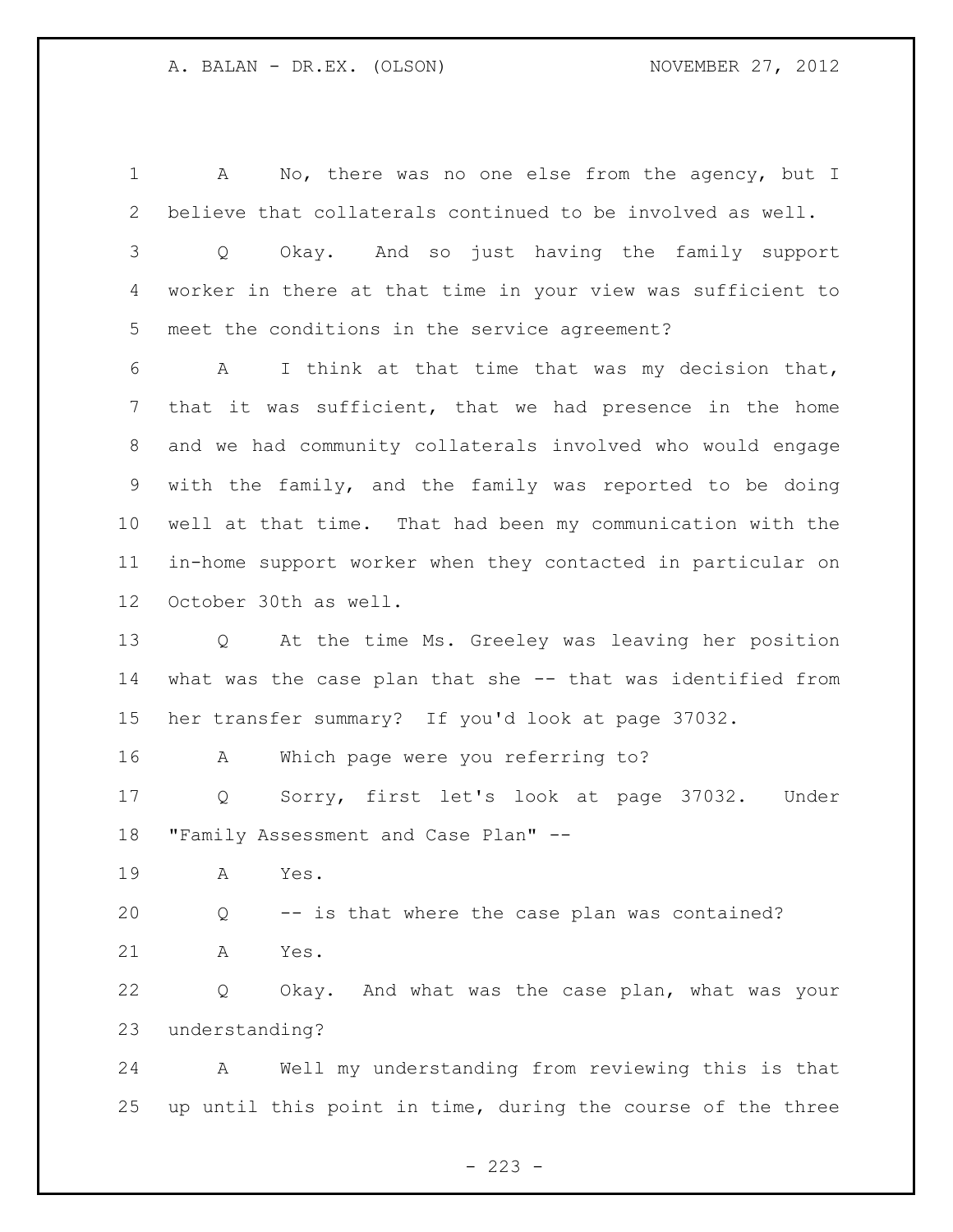month temporary order that the parents had been reading the expectations, and that Phoenix had returned to the home and was residing. Based on the positive community reports, and also the in-home support worker reports that the parents were meeting basic needs. Given their gains, and the personal improvements, and that it was a fairly new reunification the expectation was that we were going to continue to be involved with the family through the course of our service agreement, and continue to monitor and review the conditions and expectations in six months time, so we would continue involvement, continually reviewing and, and see -- and continue to support the family. Q Where it says in this assessment in the second paragraph that: "Now that Phoenix is in their care --" Do you see that? "-- ongoing assessment of their abilities to effectively meet her needs and provide her with a safe 24 and nurturing home is necessary." 

 $-224 -$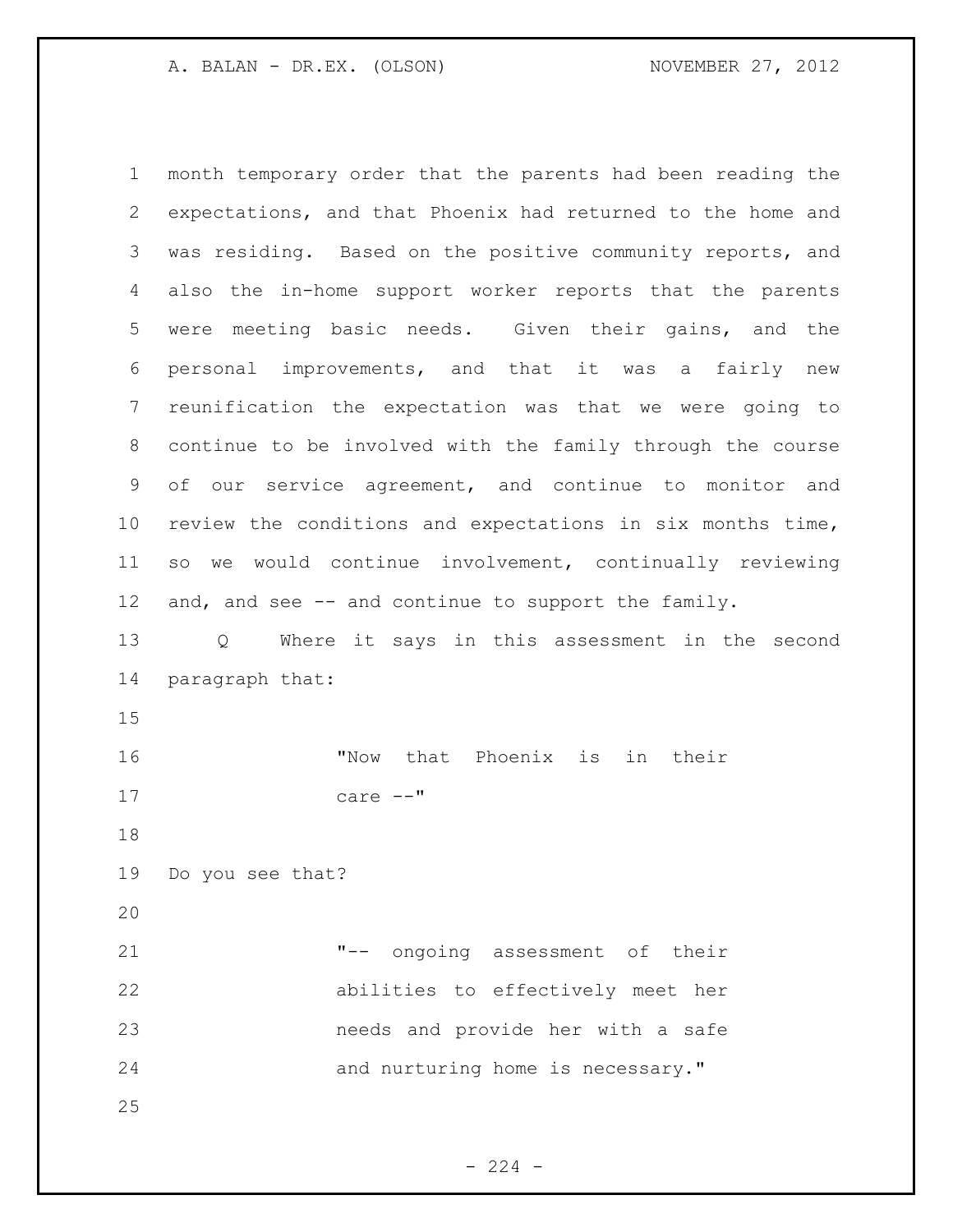A Right.

2 Q That was part of the plan?

 A That was part of the plan and part of the role of the in-home teaching support worker.

 Q And was it the, the teaching support worker who was going to do the ongoing assessment of the, the parents' abilities to effectively meet Phoenix's needs?

 A She would be part of that in terms of providing information and parenting education, and reporting back on the parents' ability to implement what their -- what they were learning and how they were able to utilize that. She would inform part of that assessment, she solely would not be responsible for doing that, but she would be part of the information that we would be seeking in order to do that assessment.

Q Okay. Did she report back in writing?

 A I believe that the support workers did submit written reports to the agency.

 Q Okay. And in reviewing the file did you see any reports from her?

 A No, I didn't see -- in the material that I was provided there were no notes in those.

Q Would those notes normally be on the file?

 A They would normally be brought forward for the file. I think that there was a regular reporting process

 $- 225 -$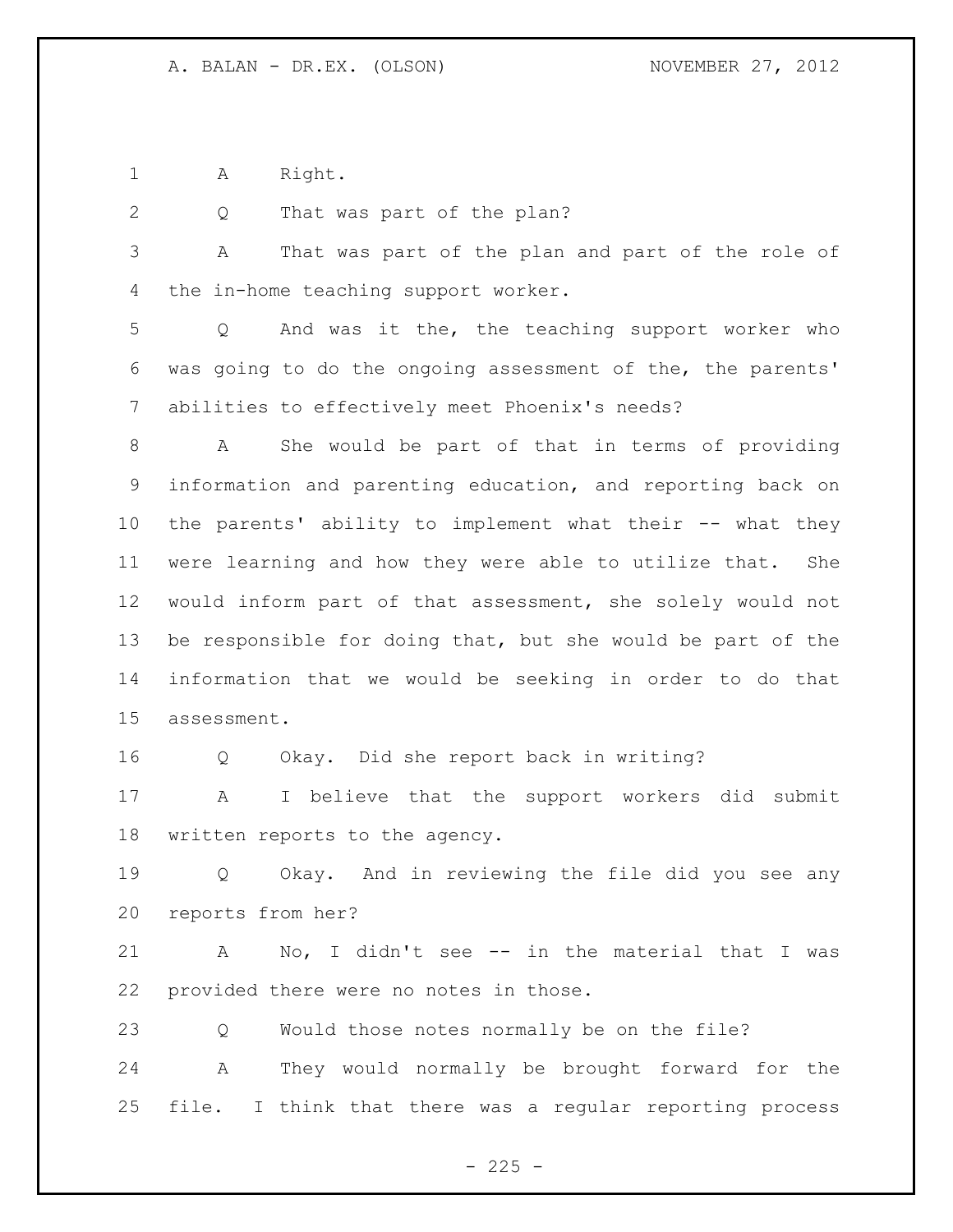and that support workers would submit to their supervisors, who would then submit to the agency workers. I don't know what happened in this case where the files were not on the material that I looked at, but they typically did get forwarded for the case file.

 Q And so in, in seeing that they're not on this file is that, is that unusual?

8 A That would be unusual.

 Q So you said the family support worker would be one way of fulfilling that plan, the plan to do ongoing assessment?

A That's correct.

Q And how else would that plan be fulfilled?

 A That plan could also be fulfilled through having the parents attend and complete parenting programs and getting feedback from the programs on how the parents did within the programs, what the -- what their perceptions were around the information and how they were integrating that information.

 Q Okay. So the information -- you'd want information gathering with respect to how the parents did in programs they attended?

A That would be correct.

 Q Okay. And so that would require some communication with whoever offered the program?

 $-226 -$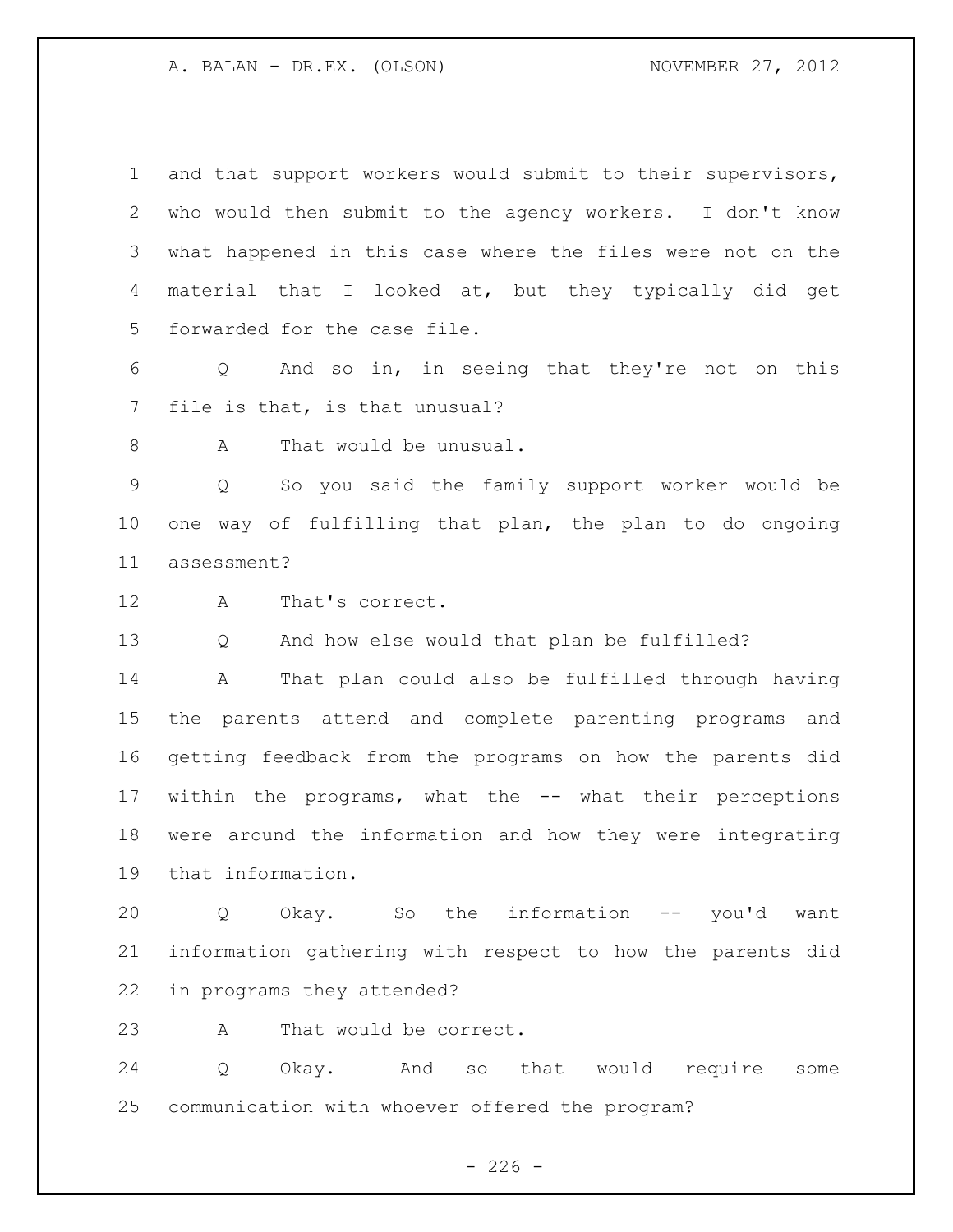A That's correct.

 Q Would the program have to be approved by the agency?

 A Generally speaking we would have to be in agreement with the program that the family was considering taking. I'm not sure that approval is the appropriate word. We would have to agree that it was an appropriate program.

 Q Was it expected that you would be -- the worker would be given some evidence that a program had been completed?

 A Yes, it was not uncommon to request program completion certificates or some kind of report from the 14 organization to substantiate what the, what the parents may be stating that they, that they completed.

 Q And at the time that Ms. Greeley transferred do you know if there was any -- if the parents had completed any programming?

 A I would have to look back at the notes to determine whether or not she indicated submission of documents.

Q Okay.

 A If there was submission of documents they would be contained on the family file, copies of the documents that's where they would be placed.

 $- 227 -$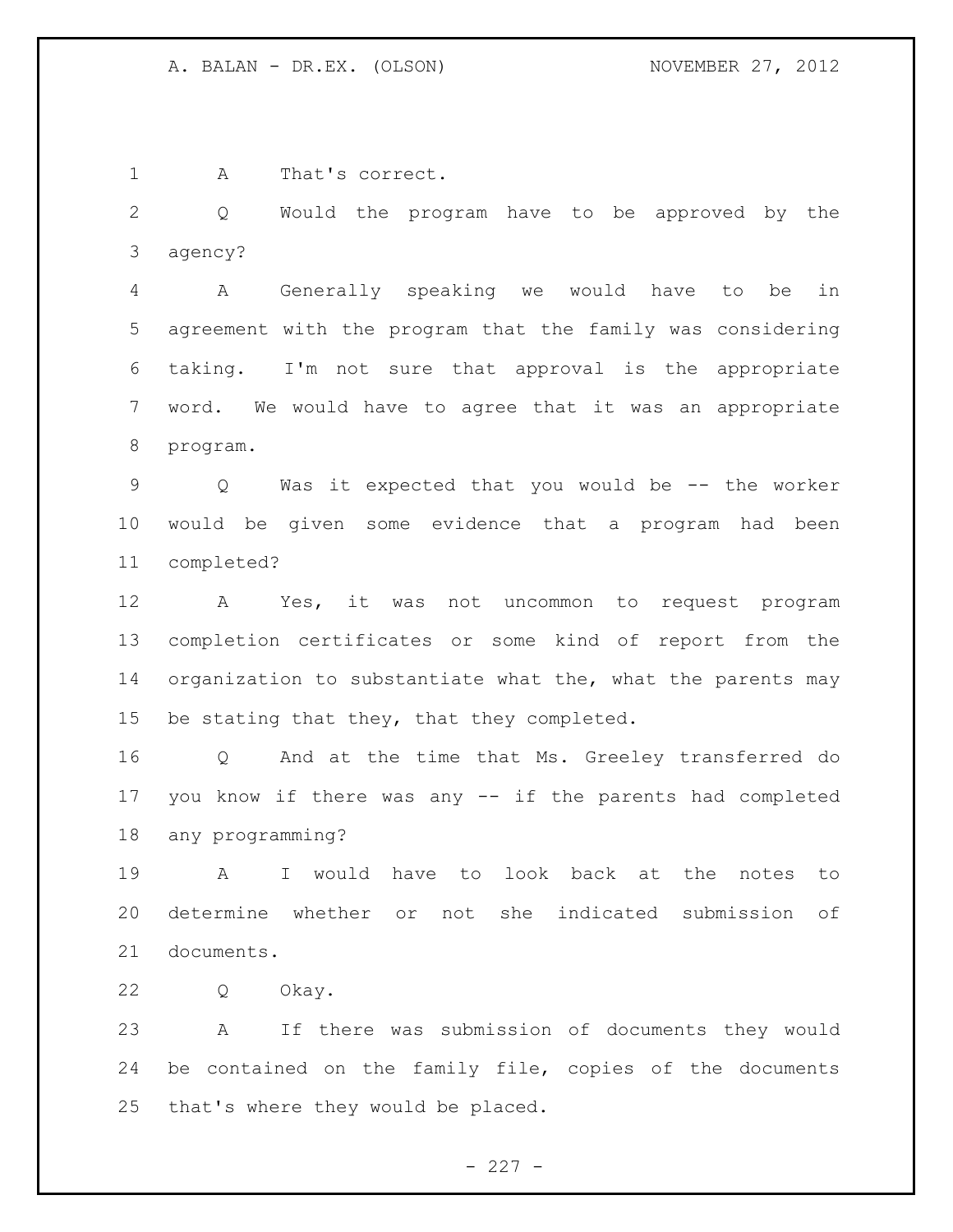Q And when you say "submission of documents" are you talking about some sort of certificate of completion, or something -- A Yes. Q -- from the program itself? Okay. A Yes, often times families would be asked to bring those in and, and the agency would make a copy and place a copy on the case file. Q Okay. And is that because you want some verifiable evidence that something has happened in terms of the training? A That's correct. Q Okay. And you've had a chance to look over the file. Did you see any, any evidence that training had been completed? A I don't -- I didn't see any documents to that effect in the material that I reviewed that I can recall. Q Okay. In terms of the ongoing assessment was there an obligation on the family service worker to continue to attend the home? A Yes. Q And that would still be on a regular basis? A Yes. Q Okay. And they -- that's because a family service worker has training and experience that a family

 $- 228 -$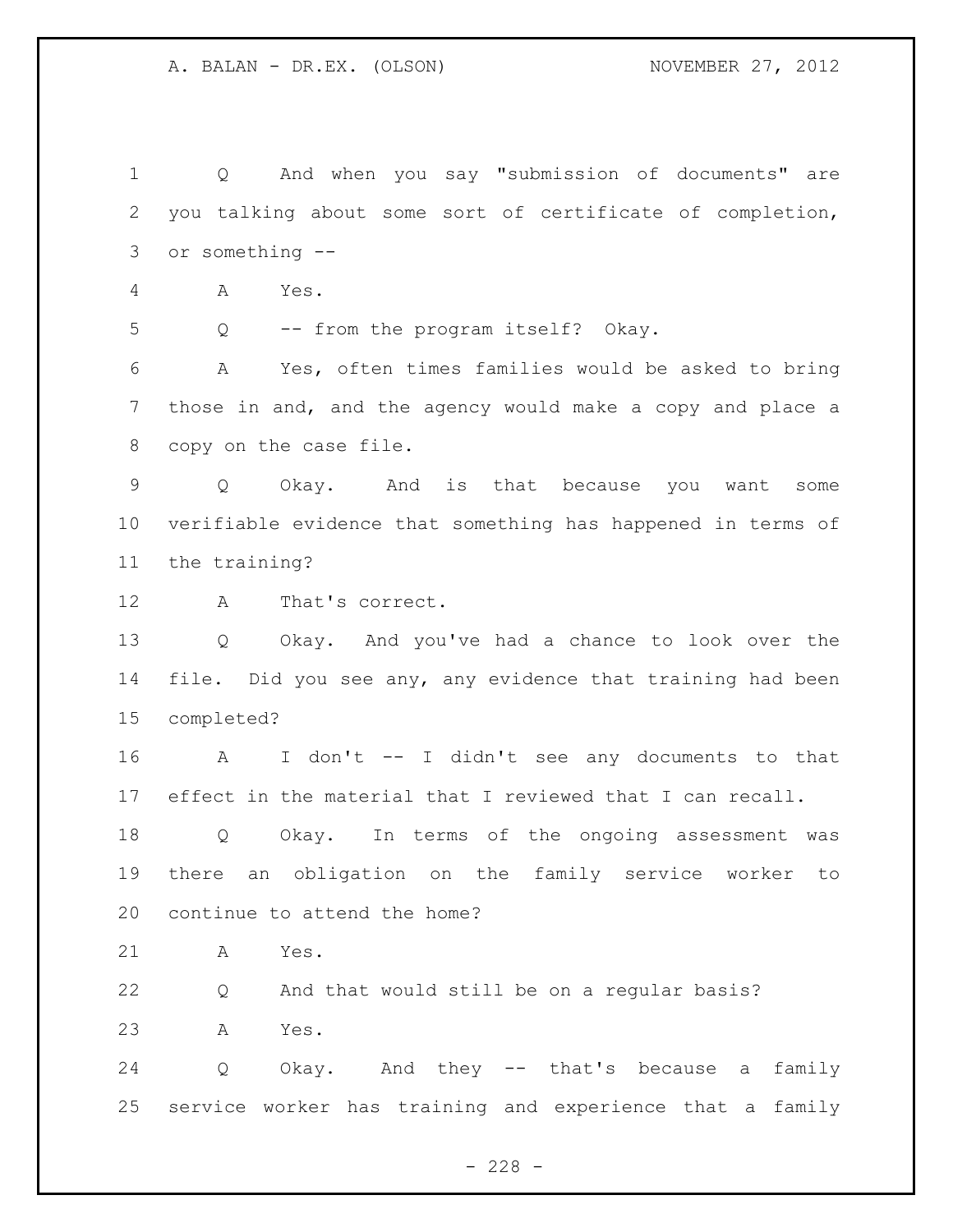support worker wouldn't have?

2 A That would be correct.

 Q Okay. And a family support worker wouldn't be a suitable proxy for a social worker?

 A No, they have two different roles, and the social worker would be the mandated worker that was attending the home.

 Q And so then to rely on the family support worker to do the continual assessment, in the absence of, of a family service worker, that wouldn't fulfill that condition?

 A On a temporary basis I think that the work could continue with the family, it would be I think not helpful to families to stop all processes because there's a change in worker. That at the time the family was described as stable, and engaged, and participating it allowed the family an opportunity to continue to do that. There was no indication that there was any concerns at the time, and thus allowing the support worker to continue to do what they were doing to continue to work with the family, to collect information could still be brought forward when the new worker came on in a couple of weeks, and then taken further, so I don't believe that the family support worker was charged with doing assessing. They were charged with their duties to work with the family and continue their

 $-229 -$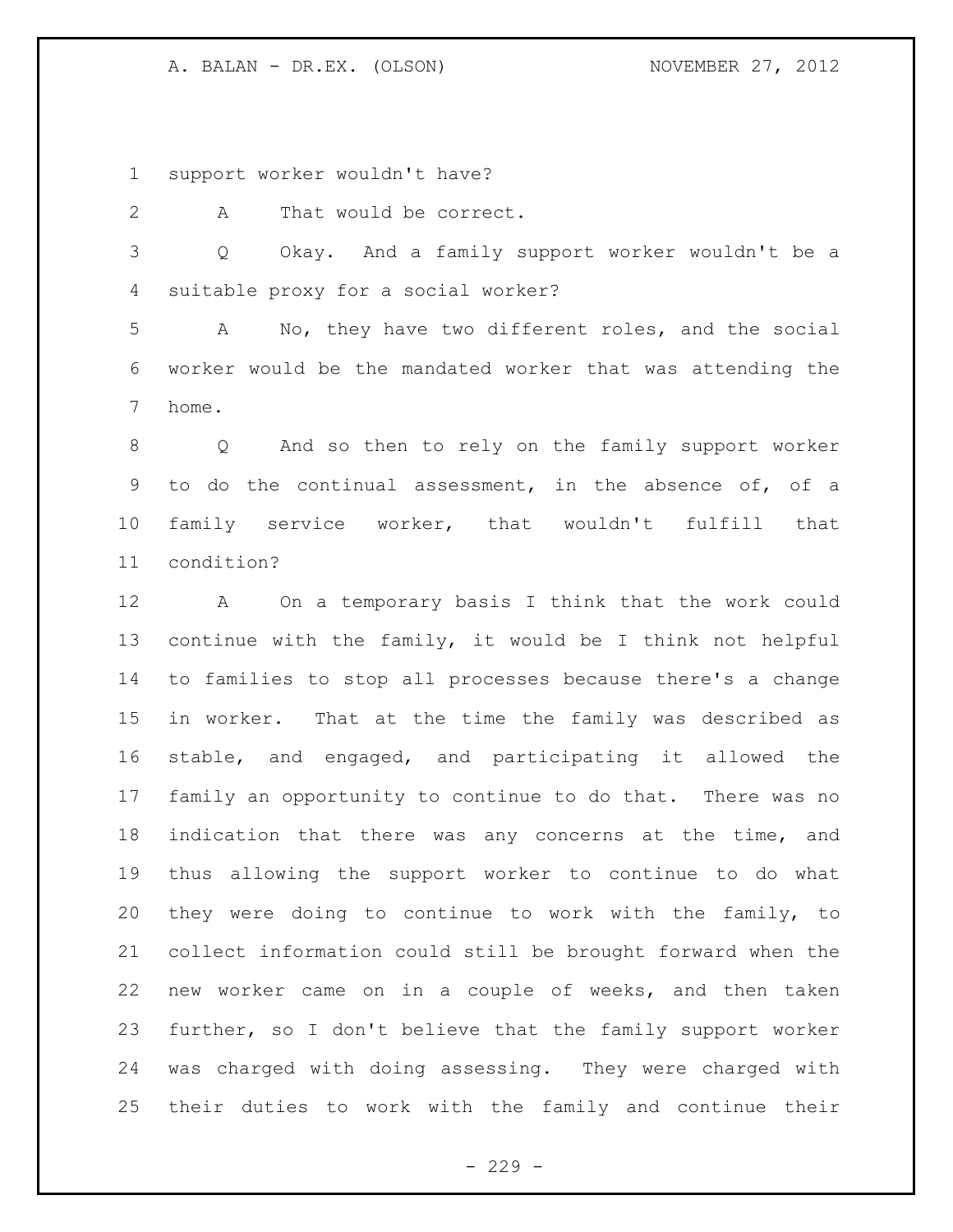education and support with the understanding that there would be a couple of weeks further into the process before the social worker would come back in to do the assessment, and reassess where things were at. Q If you look at page 37032, which is on the screen right now, the third paragraph, it says: 8 The family's gains and 8 personal improvements are still 10 fairly new, the parents are **11** required to follow all of the conditions outlined in the service agreement they signed on September 5, 2000, it is to be reviewed in six months." What's the reference to it being reviewed? A Well the review would be a review both by the worker with myself as supervisor, but also a review with the family as to whether or not the conditions and expectations have been reached. Some may have been completed, some may be ongoing, some may be outstanding, so the review is a review with the family as well as an agency review. Q And what would that review involve?

 $- 230 -$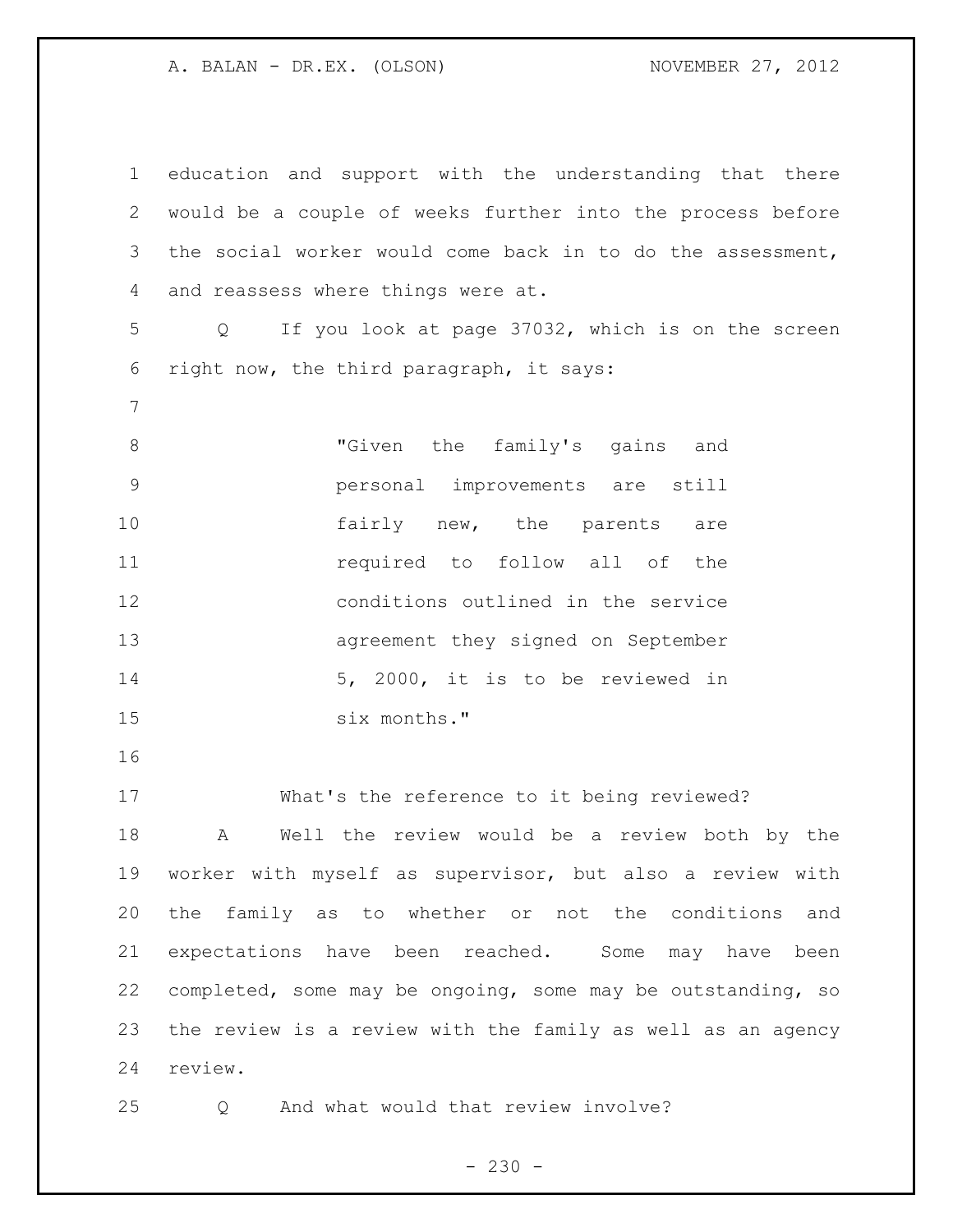A Pardon me?

Q What would, what would that review involve?

A I'm not sure what you're asking.

 Q Well the review of the service agreement would that involve sitting down with the family and going through it, or is it the worker doing it?

 A Well, it's difficult to do a review without gathering information from all of those that are involved with the family as part of the service agreement, and as part of the plan, so the worker would need to speak with the family, the worker would need to speak to the in-home supports, the worker would need to speak to other community collaterals that were involved with the family. They would need to gather all of that information and pull that together in order to do a reassessment, and then that would be reviewed in conjunction with the supervisor to determine have they met what the agency was expecting of them, or requiring of them.

 There's also a possibility in the process of doing this review that we may find that there are other needs (inaudible), or other issues that, that arise or other supports that are required so the review also identifies -- it's an ongoing dynamic process so it 24 identifies also are there some other areas or, or case planning that we need to do in order to meet some other

- 231 -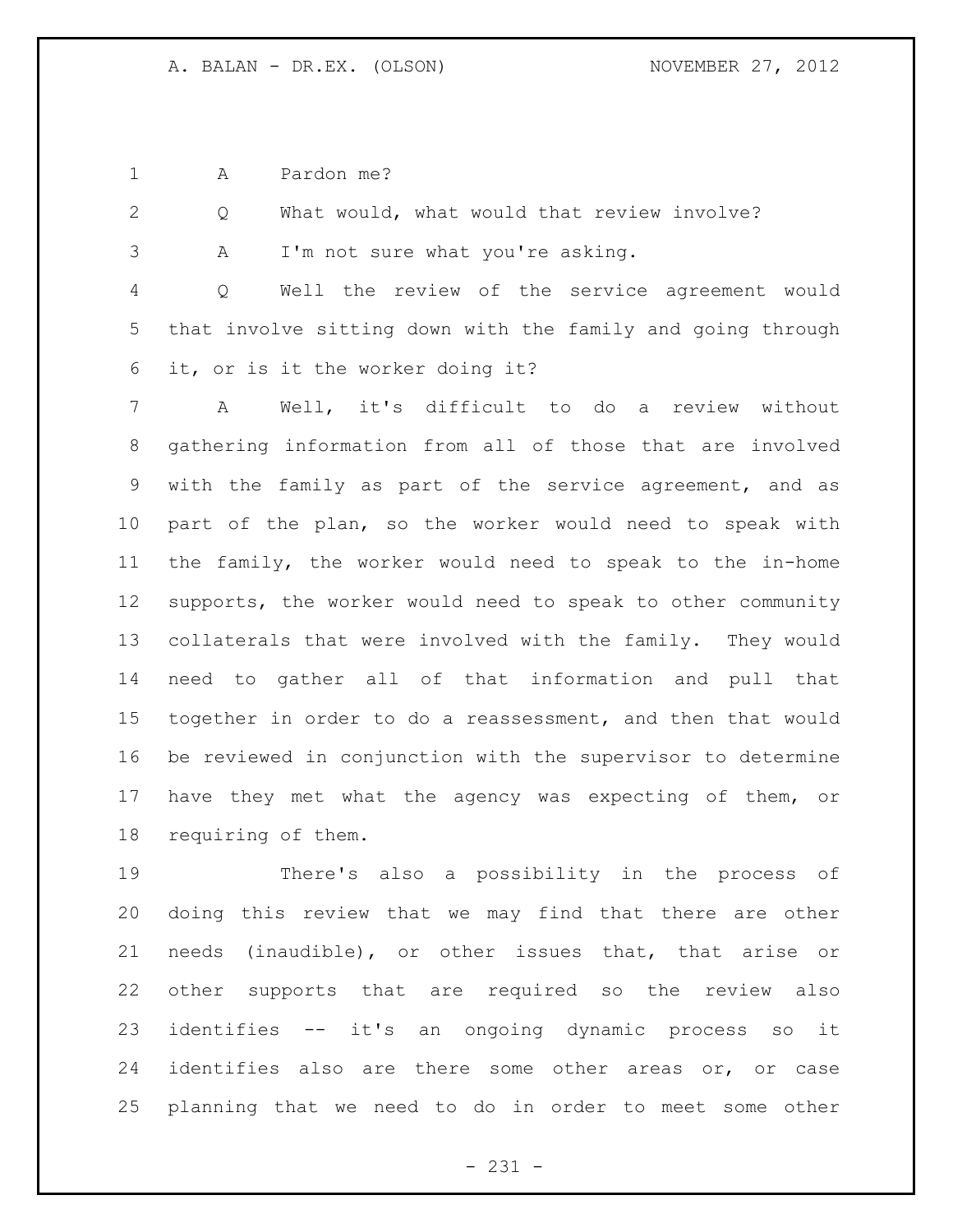identified needs or concerns.

 Q Okay. What's the goal of the plan ultimately? A The goal of the plan at this point was to maintain hopefully successfully reunify and maintain the child within the family home, in a safe way, to support families. The, the Act is really clear that Child and Family Services has the dual mandate of not only protecting children, but also supporting families, and those would both be present in this case. That there was some aspect of ensuring the child's safety and protection, and then also working at trying to support families to safely parent their child as well. Q Okay. So protecting, protecting the children? A Right. Q And supporting the family? A Right. Q Those are the two things that you were hoping the plan would accomplish? A Well -- and that's our mandate. The child welfare mandate under the Act is to protect children and support families, and in this case the initial course of the plan leading up to her reunification was dealing with the safety concerns, and then on her reunification it was continued to look at supporting the family and ensuring her safety.

- 232 -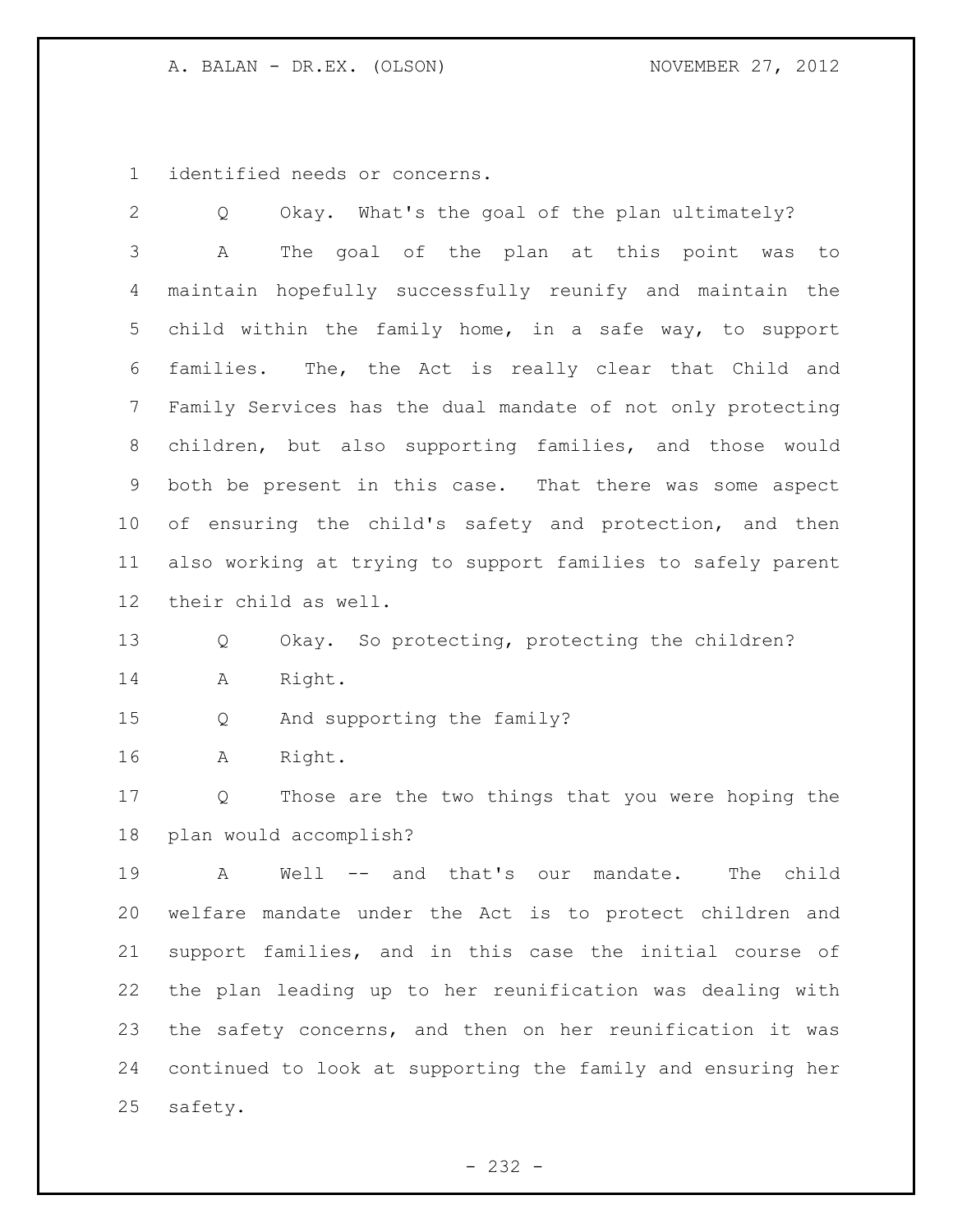Q And was, was that plan ever reviewed at any point?

 A The plan -- the service agreement and plan would have been reviewed on February 5th at a supervision that I, I reviewed during the document. I know that on November 14th I reviewed it with Delores. There was indication that one of my supervisor notes did enter into these documents, and then I do see that it was again discussed on February 5th.

 Q February 5th, so that -- those two times were the -- were those the only times it was reviewed?

 A Those are the only times that I can see evidence that it was.

 THE COMMISSIONER: That's the five month agreement?

16 THE WITNESS: That, that would have been at -- that would have been a month prior to the expiry of the agreement.

19 THE COMMISSIONER: The expiry.

20 THE WITNESS: That's right.

21 THE COMMISSIONER: So November 14th and, and ... THE WITNESS: November 14th and February 5th I believe were the dates. I can double check those dates.

24 THE COMMISSIONER: And what -- you, you reviewed the progress under the plan on those occasions?

- 233 -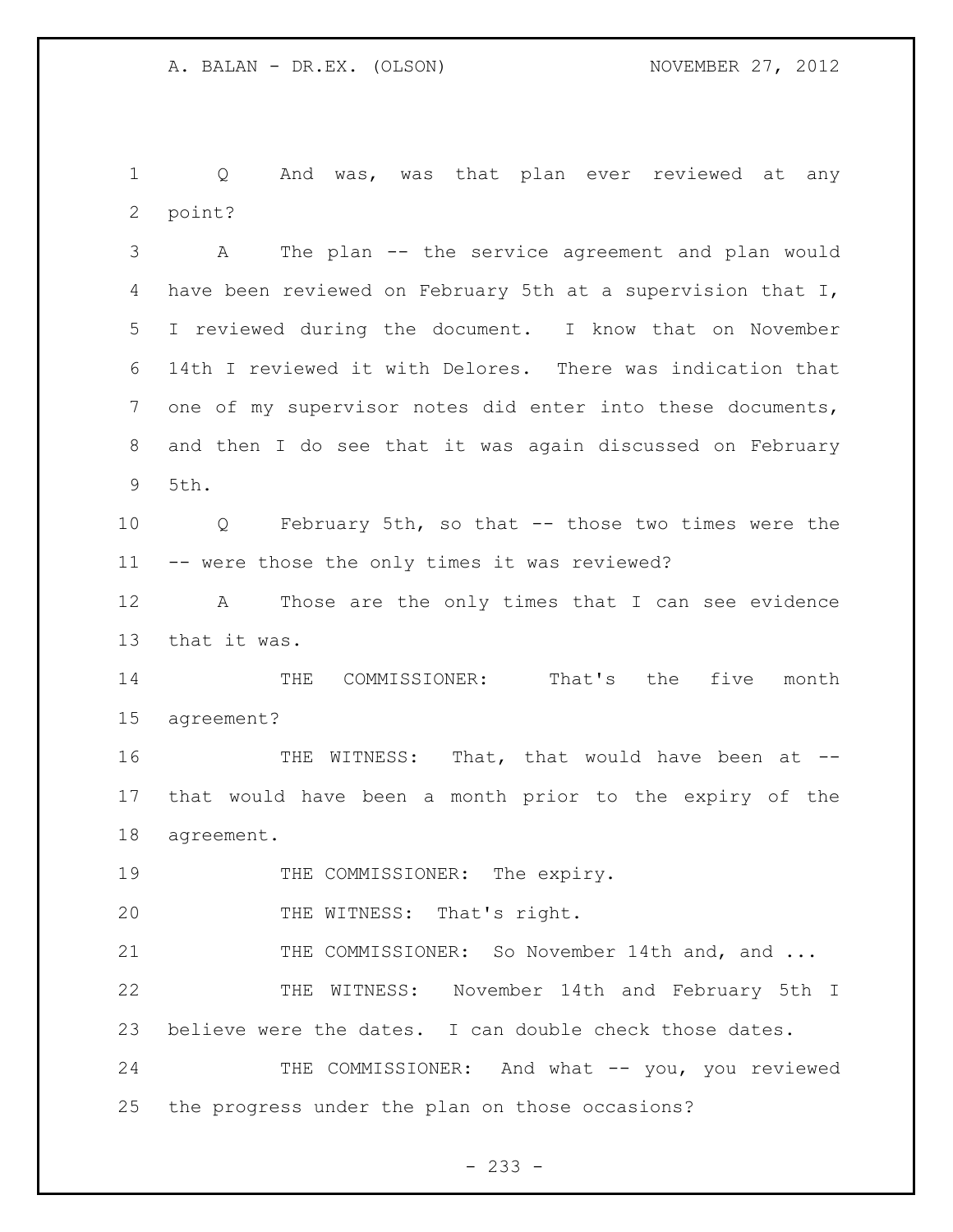1 THE WITNESS: With the worker --2 THE COMMISSIONER: Okay. THE WITNESS: -- and their supervision. BY MR. OLSON: Q And so where it says "the plan is to be reviewed in six months" is that, is that February 5th, supervision; is that what fulfilled that condition? A That would have been leading up to the six month expiry date of that service agreement, so being aware that that service agreement was set to expire in a month it was looking at where are we at, and what information do you have to date as to progress. 14 THE COMMISSIONER: The worker that you did that review with was whom? 16 THE WITNESS: It would be Delores Chief-Abigosis. 17 THE COMMISSIONER: On each occasion? THE WITNESS: The November 14th would have been upon her first initially getting the case and February 5th it would have been with, with her again prior to the expiry date. 22 THE COMMISSIONER: Thank you. BY MR. OLSON: Q And just -- when you met with her on the February